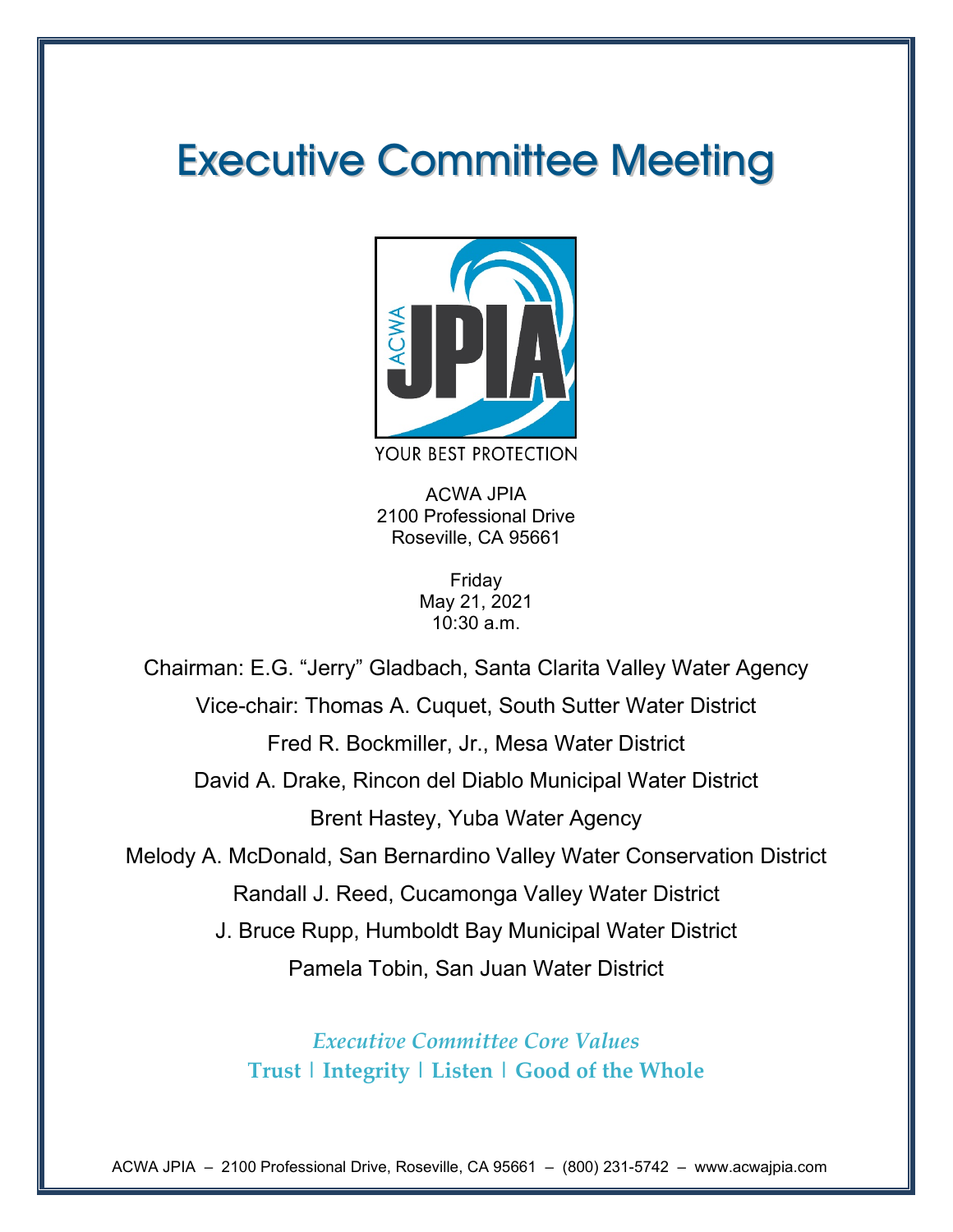

## **EXECUTIVE COMMITTEE MEETING**

AGENDA

**[Link to Zoom](https://us02web.zoom.us/j/6615162566?pwd=azhrRU1uR3ZrZVRLd0EyakthWHQ4dz09)**

MEETING #: **661 516 2566** PASSCODE: **1234** ZOOM CALL IN #: **(669) 900-6833**

*Executive Committee Core Values* **Trust | Integrity | Listen | Good of the Whole**

## **Friday, May 21, 2021 – 10:30 a.m.**

This meeting shall consist of a simultaneous Zoom teleconference call at the ACWA JPIA, 2100 Professional Drive, Roseville, CA 95661 and remote sites.

## **WELCOME**

## **CALL TO ORDER AND ANNOUNCEMENT OF QUORUM**

**ANNOUNCEMENT RECORDING OF MEETING** This meeting may be recorded to assist in preparation of minutes. Recordings will only be kept 30 days following the meeting, as mandated by the California Brown Act.

## **PLEDGE OF ALLEGIANCE**

**PUBLIC COMMENT** Members of the public will be allowed to address the Executive Committee on any agenda item prior to the Committee's decision on the item. They will also be allowed to comment on any issues that they wish which may or may not be on the agenda. If anyone present wishes to be heard, please let the Chairman know.

## **INTRODUCTIONS**

## **ADDITIONS TO OR DELETIONS FROM THE AGENDA**

Presenter Presenter Page# Page Presenter Page Presenter Page Presenter Page Presenter Page Presenter Page Presenter

## **I. CONSENT AGENDA**

Gladbach **\*** A. Approve the minutes of the April 12, 2021 meeting. **1**

- B. Approve the JPIA disbursements of:
- Vendor Payments, Employee Benefits Claim Payments, Payroll, and summary of confidential claims payments for the Liability, Property, & Workers Compensation Programs: April 1-15, 2021, April 16-30, 2021, and May 1-15, 2021.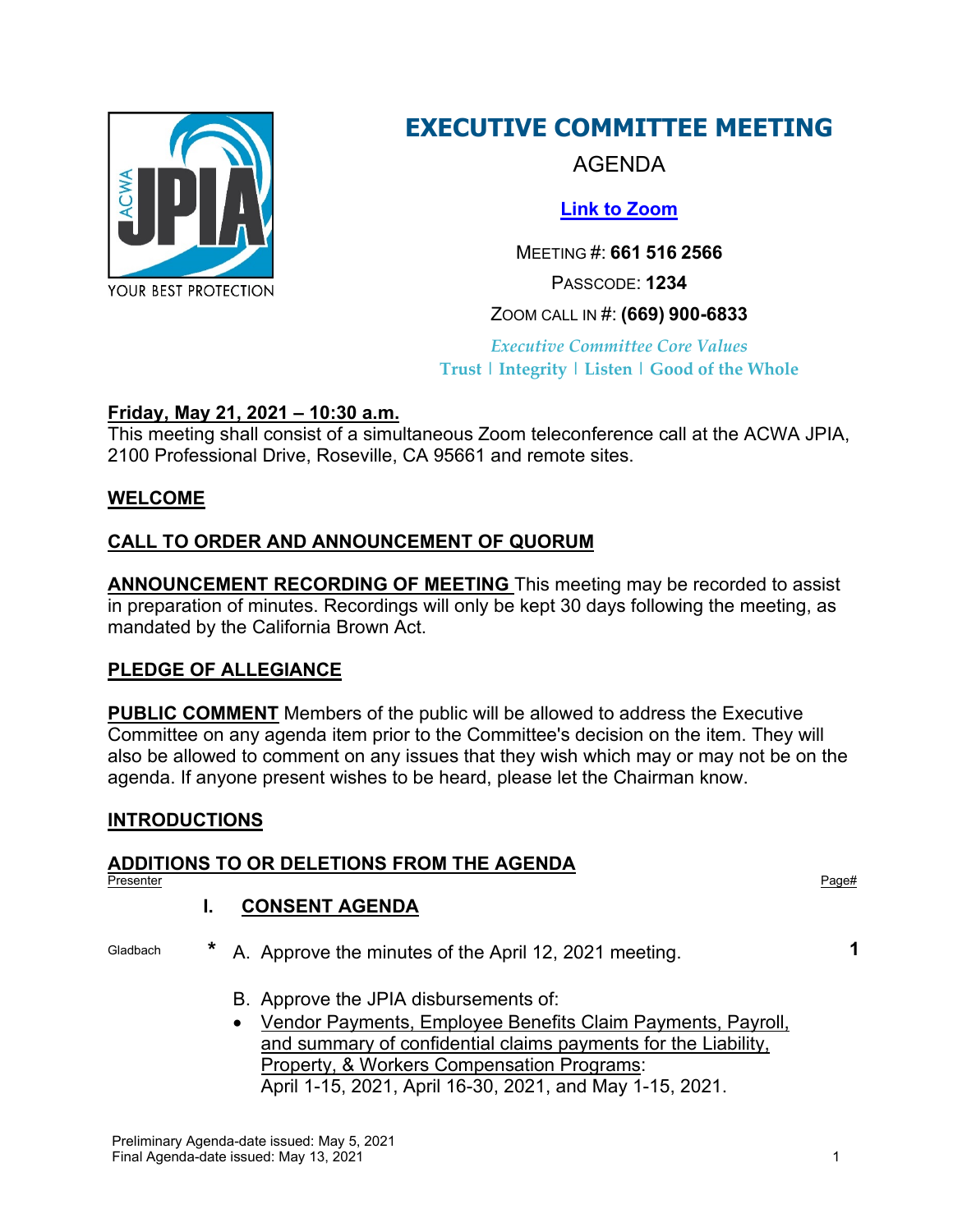Gladbach C. Approve an excused absence for any Executive Committee member.

## **II. ADMINISTRATION**

- Gladbach A. Report on meetings attended on behalf of the JPIA.
- Slaven **\*** B. Review and take action on the updated Salary Schedule. **7**

### **III. EMPLOYEE BENEFITS PROGRAM COMMITTEE**

- Rupp **\*** A. Review and take action on recommendation of the Employee Benefits Program Committee from its meeting on May 21, 2021 (see Employee Benefits Program Committee packet for details). Action item from this meeting:
	- Approval of the United Health Care Retiree Medicare Advantage Plan

### **IV. MISCELLANEOUS**

- Gladbach **A. Discuss future agenda items.**
- Gladbach **\*** B. Review the availability of the Committee members for upcoming meeting on June 17, 2021. **11**

## **V. CLOSED SESSION**

Greenfield **A. Pending Litigation under California Government Code Sec.** 54956.9. Conference with General Counsel regarding anticipated exposure to litigation.

## **ADJOURN**

**\***Related items enclosed.

*Americans with Disabilities Act – The JPIA conforms to the protections and prohibitions contained in Section 202 of the Americans with Disabilities Act of 1990 and the Federal Rules and Regulations adopted in implementation thereof. A request for disability-related modification or accommodation, in order to participate in a public meeting of the JPIA, shall be made to: Chimene Camacho, Executive Assistant to the CEO, ACWA JPIA, PO Box 619082, Roseville, CA 95661-9082; telephone (916) 786-5742. The JPIA's normal business hours are Monday – Friday, 7:30 a.m. to 4:30 p.m. (Government Code Section 54954.2, subdivision. (a)(1).)*

*Written materials relating to an item on this Agenda that are distributed to the JPIA's Executive Committee within 72 hours before it is to consider the item at its regularly scheduled meeting will be made available for public inspection at ACWA JPIA, 2100 Professional Drive, Roseville, CA 95661-3700; telephone (916) 786- 5742. The JPIA's normal business hours are Monday – Friday, 7:30 a.m. to 4:30 p.m.*

**9**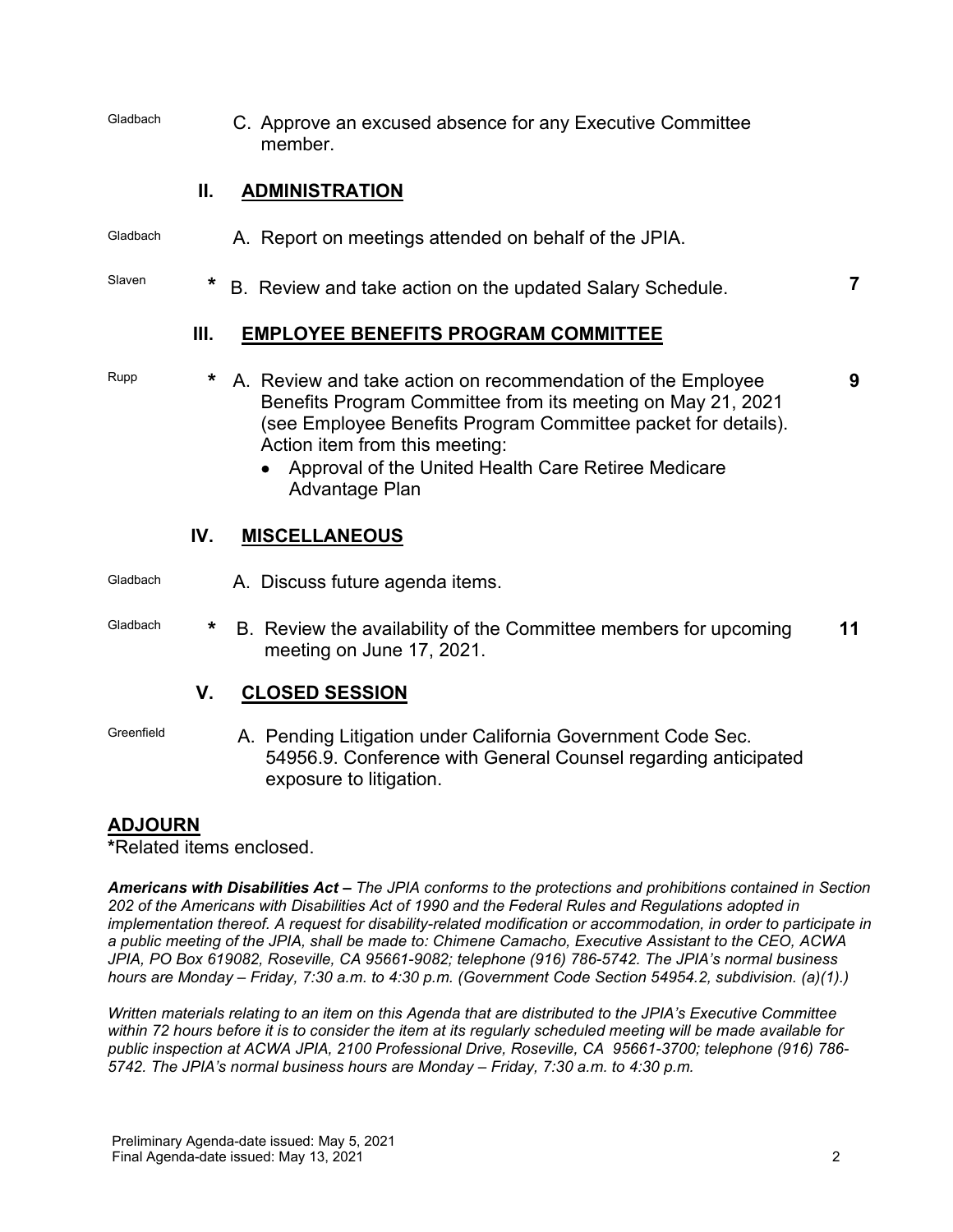*Unapproved Minutes*

**1**



## **Executive Committee Meeting**

ACWA JPIA 2100 Professional Drive Roseville, CA 95661 (800) 231-5742

### **April 12, 2021**

This meeting consisted of a simultaneous Zoom teleconference call at the ACWA JPIA, 2100 Professional Drive, Roseville, CA 95661 and remote sites.

### **MEMBERS PRESENT**

Chairman: E.G. "Jerry" Gladbach, Santa Clarita Valley Water Agency Vice-chair: Thomas A. Cuquet, South Sutter Water District Fred R. Bockmiller, Mesa Water District David Drake, Rincon del Diablo Municipal Water District *(left @ 2:50 p.m.)* Melody A. McDonald, San Bernardino Valley Water Conservation District Randall Reed, Cucamonga Valley Water District J. Bruce Rupp, Humboldt Bay Municipal Water District Pam Tobin, San Juan Water District, ACWA VP

## **MEMBERS ABSENT**

Brent Hastey, Yuba Water Agency

## **STAFF PRESENT**

Chief Executive Officer/Secretary: Walter "Andy" Sells Chimene Camacho, Executive Assistant to the CEO *(Recording Secretary)* Cassie Crittenden, Human Resource Specialist David deBernardi, Director of Finance Robin Flint, Risk Control Manager Robert Greenfield, General Counsel Debbie Kyburz, Lead Member Services Representative Jennifer Nogosek, Liability/Property Claims Manager Sylvia Robinson, Publications/Web Editor Patricia Slaven, Director of Human Resources and Administration Sandra Smith, Employee Benefits Manager Dan Steele, Finance Manager Karen Thesing, Director of Insurance Services Shelley Tippit, Accountant II Melody Tucker, Workers' Compensation Manager

## **OTHERS IN ATTENDANCE**

Dave Eggerton, ACWA Executive Director Tiffany Giammona, ACWA Senior Director of Operations and Member Engagement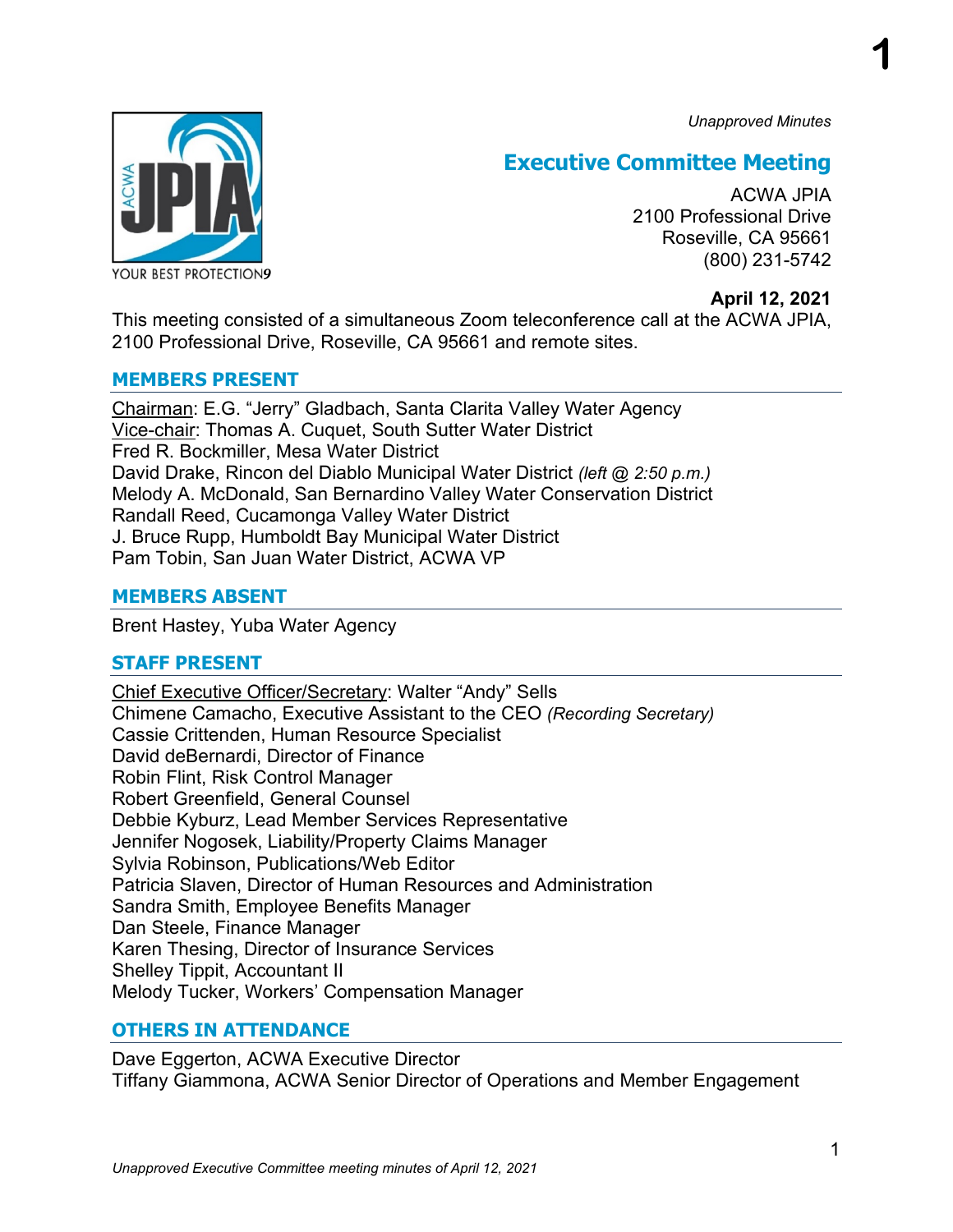### **WELCOME**

Chairman Gladbach welcomed everyone in attendance.

### **CALL TO ORDER AND ANNOUNCEMENT OF QUORUM**

Chairman Gladbach called the meeting to order at 10:00 a.m. He announced there was a quorum.

### **PLEDGE OF ALLEGIANCE**

Chairman Gladbach led the Pledge of Allegiance.

### **ANNOUNCEMENT RECORDING OF MEETING**

Chairman Gladbach announced that the meeting would be recorded to assist in preparation of minutes. Recordings are kept 30 days following the meeting, as mandated by the California Brown Act.

### **PUBLIC COMMENT**

Chairman Gladbach noted that, as the agenda stated, members of the public would be allowed to address the Executive Committee on any agenda item prior to the Committee's decision on that item. Comments on any issues on the agenda, or not on the agenda, were also welcomed. No comments were brought forward.

### **INTRODUCTIONS**

Chairman Gladbach introduced the Executive Committee and asked Mr. Sells to introduce staff in attendance.

### **ADDITIONS TO OR DELETIONS FROM THE AGENDA**

Chairman Gladbach asked for any additions to, or deletions from, the agenda; staff had none.

### **CONSENT AGENDA**

Chairman Gladbach called for approval of the Consent Agenda:

M/S/C (Drake/McDonald) (Bockmiller-Yes; Cuquet-Yes; Drake-Yes; McDonald-Yes; Reed-Yes; Rupp-Yes; Tobin-Yes; Gladbach-Yes): That the Executive Committee approve the minutes of the March 15, 2021 meeting; excuse the absence of Director Hastey; and approve the JPIA disbursements of:

Vendor Payments, Employee Benefits Claim Payments, Payroll, and summary of confidential claims payments for the Liability, Property, & Workers' Compensation Programs: February 1-15, 2021; February 16-31, 2021; March 1- 15, 2021; and March 16-31, 2021.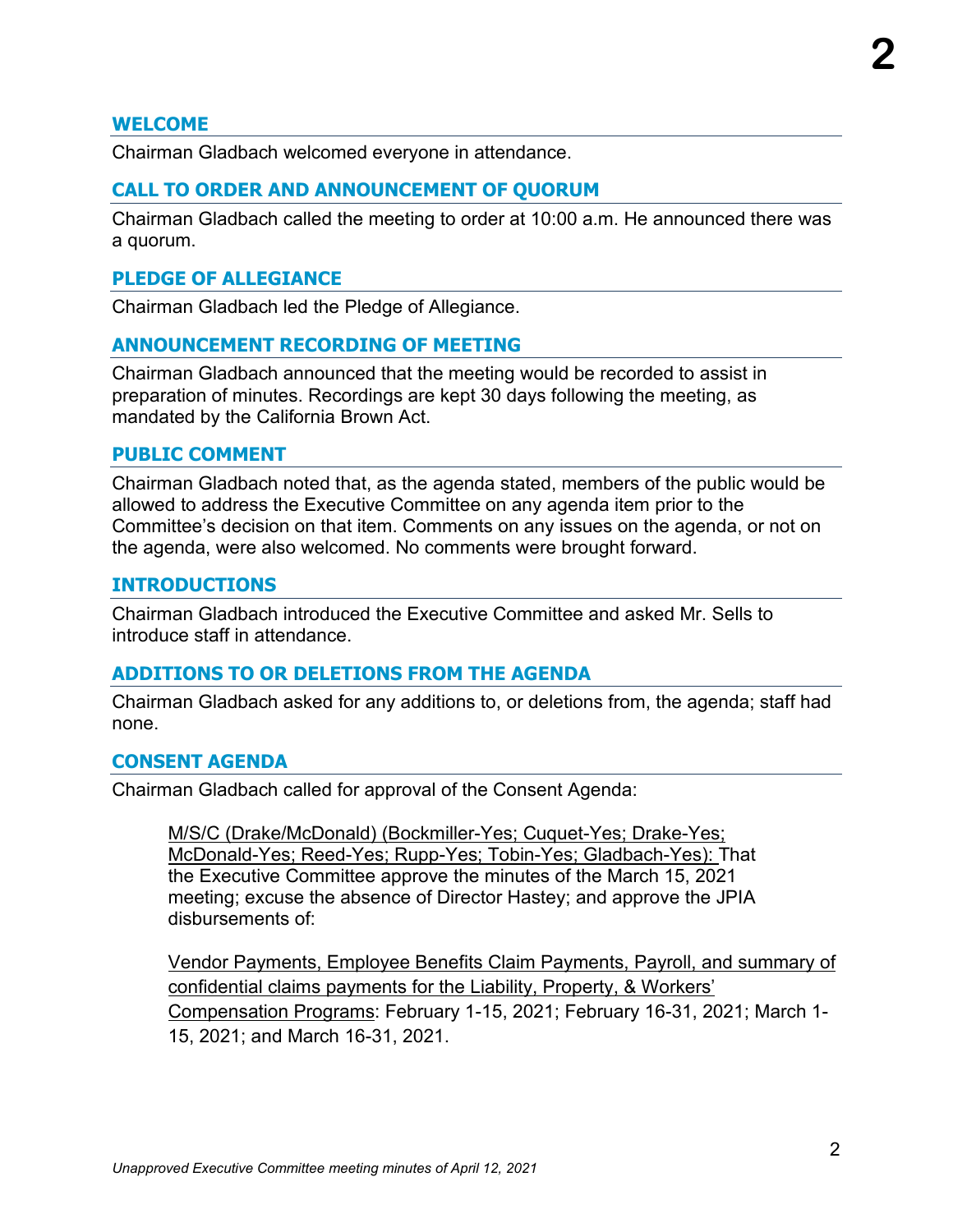### **ADMINISTRATION**

### Meetings attended on behalf of the JPIA

On behalf of the JPIA, Executive Committee members reported attending member Board meetings to congratulate them on their JPIA 2021 Refunds: Director Reed at Three Valleys Municipal Water District; Director Drake at Valley Center Municipal Water District; and Director McDonald and Director Bockmiller at Mesa Water District.

Report on Qualified Candidates for the Upcoming Executive Committee Election Ms. Robinson provided an update on the upcoming Executive Committee election during the virtual Board of Directors' meeting on May 10, 2021. This election will fill four Executive Committee member positions for a complete term of four years. The four incumbents are the only candidates running for this election. The incumbents are: Director Tom Cuquet, South Sutter Water District; Director David Drake, Rincon Del Diablo Municipal Water District; Director Melody McDonald, San Bernardino Valley Water Conservation District; and Director Randall Reed, Cucamonga Valley Water District. No resolutions were received for any other candidates.

### **PROGRAMS**

#### Significant Claims Report

Pursuant to Government Code 54956.95, Ms. Nogosek reported on claims that had been previously presented for authority and has now been resolved:

- Foothill Courtyards vs Vista Irrigation District Failed fire hydrant due to corrosion caused water damages to several apartments and a carport. Claim resolved for \$300,127.12.
- City of Yorba Linda vs Yorba Linda Water District An eight-inch asbestos concrete water line broke and damaged 20,000 sq. ft. of asphalt, gutters, curbs and sidewalks. Claim resolved for \$194,993.54.
- Benigni vs Lower Tule River Irrigation District Vehicle accident wherein the member driver failed to see a motorcyclist approaching from behind and merged to the left in front of him. Claim resolved for \$205,000.00.
- Castro vs Madera Irrigation District District tractor pulled out from a stop sign in front of claimant's vehicle. The claimant's 2013 Ford Expedition was rendered a total loss as a result of the collision and claimant sustained injuries. Claim resolved for \$251,000.00.

### **PERSONNEL COMMITTEE**

Chairman Gladbach presented the recommendations of the Personnel Committee from its meeting on February 22, 2021.

M/S/C (Gladbach/Reed) (Bockmiller-Yes; Cuquet-Yes; Drake-Yes; McDonald-Yes; Reed-Yes; Rupp-Yes; Tobin-Yes; Gladbach-Yes): That the Executive Committee approve the revised Remote Work Policy.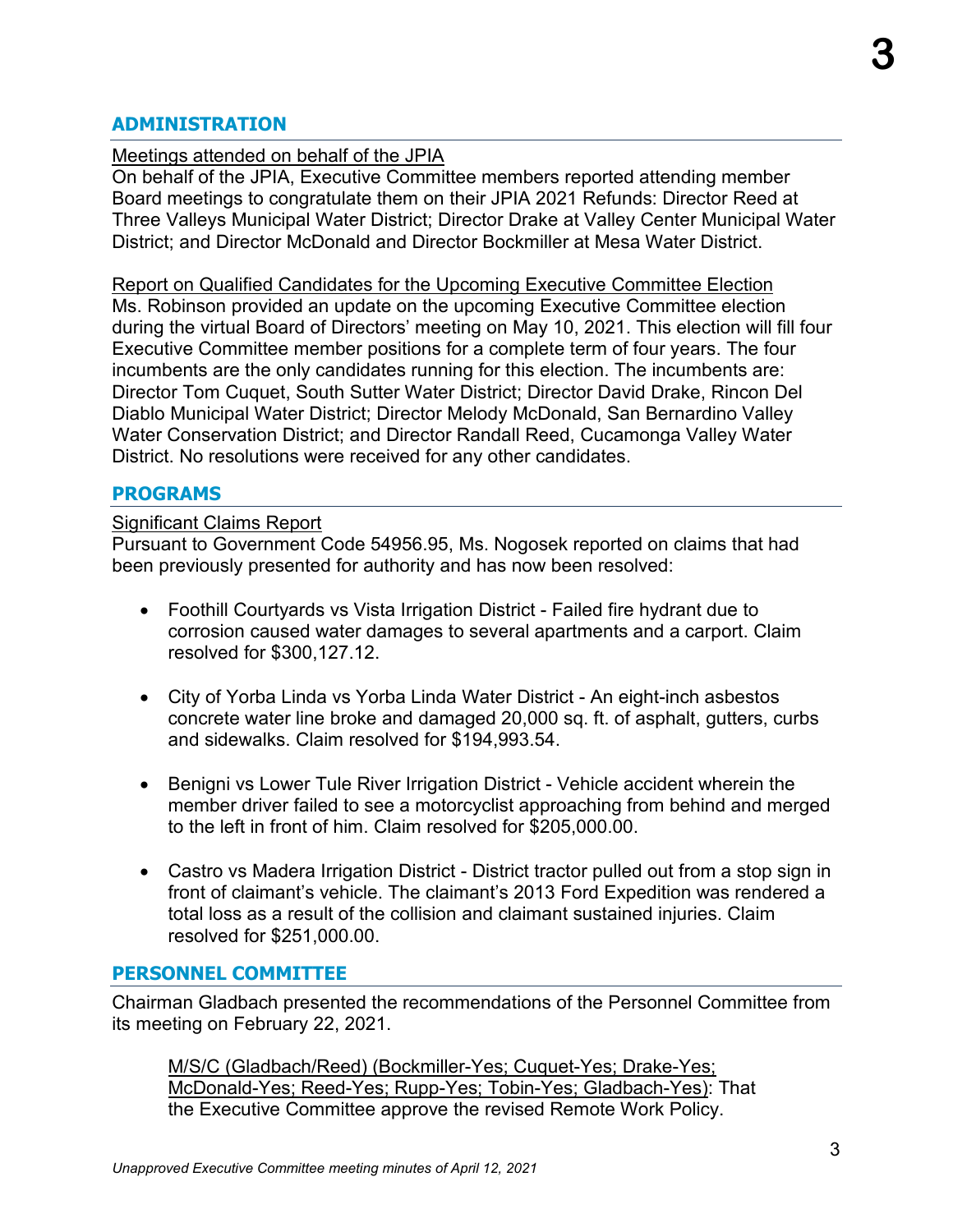### **FINANCE AND AUDIT COMMITTEE**

Mr. deBernardi reviewed the recommendations of the Finance & Audit Committee from its meeting on April 7, 2021.

M/S/C (Tobin/McDonald) (Bockmiller-Yes; Cuquet-Yes; Drake-Yes; McDonald-Yes; Reed-Yes; Rupp-Yes; Tobin-Yes; Gladbach-Yes): That the Executive Committee approve the Comprehensive Annual Financial Report for year ended September 30, 2020, as presented.

M/S/C (Rupp/Drake) (Bockmiller-Yes; Cuquet-Yes; Drake-Yes; McDonald-Yes; Reed-Yes; Rupp-Yes; Tobin-Yes; Gladbach-Yes): That the Executive Committee approve the Proposed Operating Budget for Fiscal Year 2021- 22, as presented.

### **MEMBERSHIP**

.

Westside Water Authority

Ms. Kyburz presented Westside Water Authority's application for admission into the Property Program.

M/S/C (McDonald/Drake) (Bockmiller-Yes; Cuquet-Yes; Drake-Yes; McDonald-Yes; Reed-Yes; Rupp-Yes; Tobin-Yes; Gladbach-Yes): That the Executive Committee approve Westside Water Authority's application for admission into the Property Program.

**San Mateo County Floor & Sea Level Rise Resiliency District** 

Ms. Kyburz presented San Mateo County Floor & Sea Level Rise Resiliency District's application for admission into the Workers' Compensation Program.

M/S/C (Drake/McDonald) (Bockmiller-Yes; Cuquet-Yes; Drake-Yes; McDonald-Yes; Reed-Yes; Rupp-Yes; Tobin-Yes; Gladbach-Yes): That the Executive Committee approve San Mateo County Floor & Sea Level Rise Resiliency District's application for admission into the Workers' Compensation Program.

Groundwater Banking Joint Powers Authority Ms. Kyburz presented Groundwater Banking Joint Powers Authority's application for admission into the Liability Program.

M/S/C (Reed/Tobin) (Bockmiller-Yes; Cuquet-Yes; Drake-Yes; McDonald-Yes; Reed-Yes; Rupp-Yes; Tobin-Yes; Gladbach-Yes): That the Executive Committee approve Groundwater Banking Joint Powers Authority's application for admission into the Liability Program.

**4**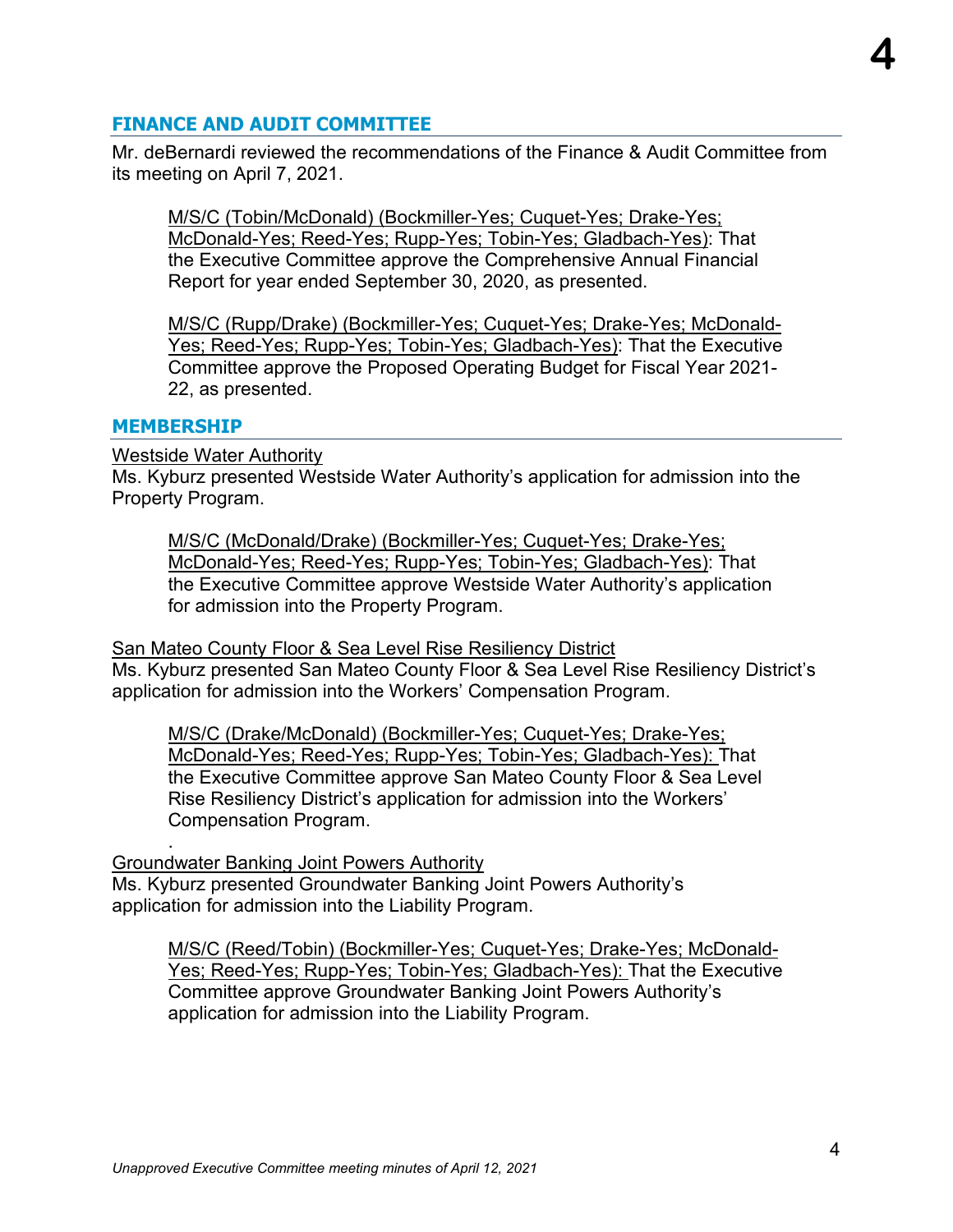## **MISCELLANEOUS**

### Future agenda items

• Groundwater Sustainability Agencies (GSA) exposure and impact on JPIA Memorandum of Coverage (MOC)

### CEO and Managers Update

Mr. Sells and JPIA Managers updated the Executive Committee on current relevant issues:

- Workers' Compensation COVID positive cases reporting and related claims
- New employee: Sr. Claims Adjuster
- Current Liability and Property claims case load
- Commitment to Excellence Best Practices resources
- Remote ergonomic assessments
- Virtual and in person Risk Assessments
- Medicare plan change for approval by Employee Benefits Program Committee
- COVID medical claims update
- JPIA staff back to work schedule
- Recruitment for Assistant CEO
- Finance and Audit Committee structure change

Chairman Gladbach also requested that Mr. Eggerton, ACWA Executive Director, provide an update on ACWA relevant and current affairs.

### Insurance Market Update

Mr. Sells provided an update on the state of the insurance market. The excess/ reinsurance market for the Liability and Property Programs continues to be very challenging. Both JPIA programs saw significant increases in the costs of the excess/reinsurance purchased for the 2019/20 and 2020/21 policy years. Looking forward to the 2021/22 policy years, the current projections are anticipating continued increases in the excess reinsurance costs.

### General Counsel Report

Mr. Greenfield provided a report on current coverage challenges.

Availability for next meeting: The Executive Committee's next scheduled meeting has been rescheduled to June 17, 2021 @ 10:00 a.m.

### **CLOSED SESSION**

Before proceeding into closed session, General Counsel announced the items to be discussed.

**5**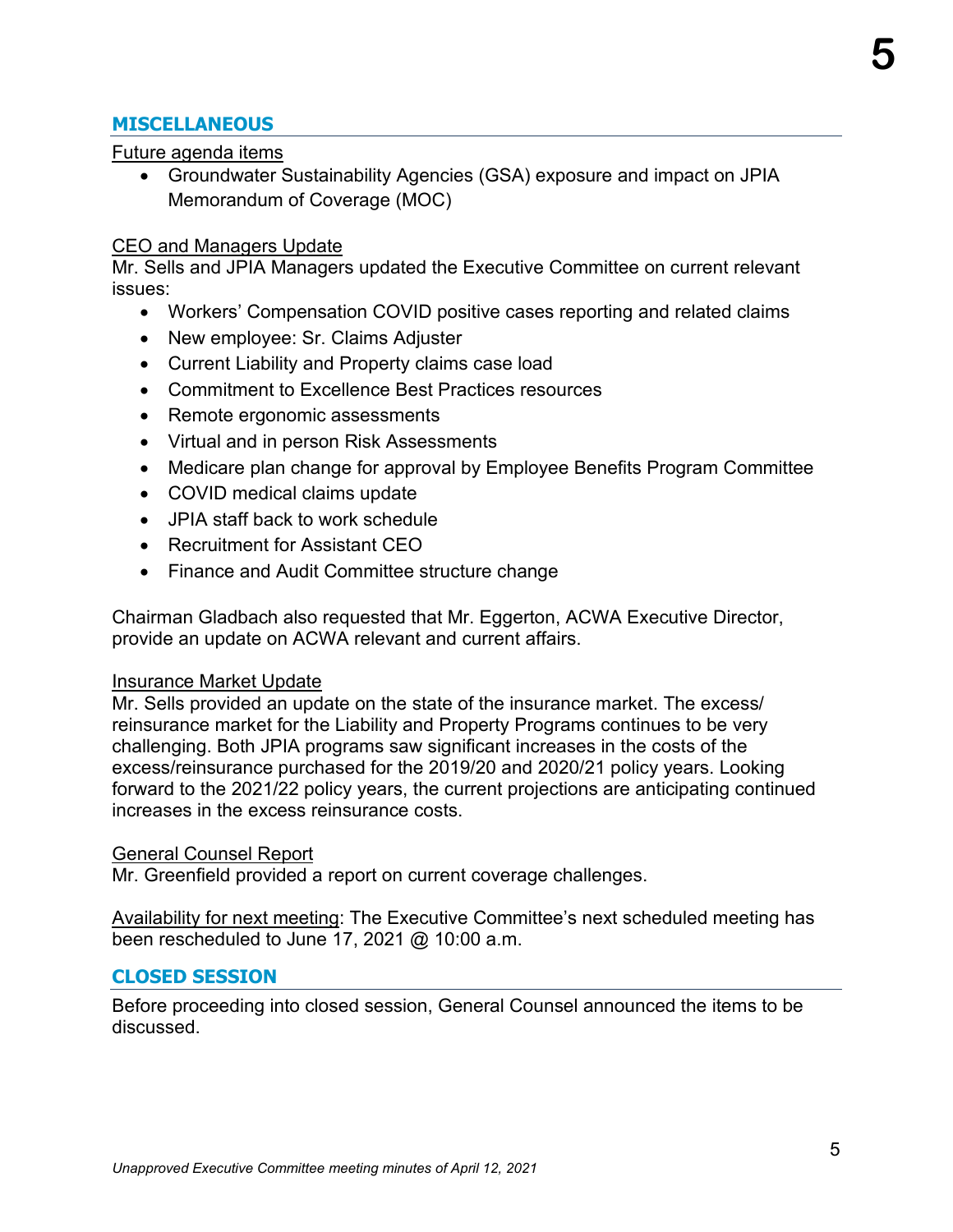M/S/C (Reed/Rupp) (Bockmiller-Yes; Cuquet-Yes; Drake-Yes; McDonald-Yes; Reed-Yes; Rupp-Yes; Tobin-Yes; Gladbach-Yes): That the Executive Committee adjourn to closed session.

At approximately 11:56 a.m., the Executive Committee, upon advice of General Counsel, adjourned to closed session:

A. Pending Litigation pursuant to California Government Section 54956.9, conference with General Counsel regarding anticipated exposure to litigation.

M/S/C (McDonald/Drake) (Bockmiller-Yes; Cuquet-Yes; Drake-Yes; McDonald-Yes; Reed-Yes; Rupp-Yes; Tobin-Yes; Gladbach-Yes): That the Executive Committee reconvene to open session.

The Committee returned to open session at approximately 12:22 p.m.

• Closed session item: No action was taken, informational only.

The Executive Committee meeting adjourned at 12:23 p.m.

Attest:

X

E.G. "Jerry" Gladbach Chairman

X

Walter A. Sells Secretary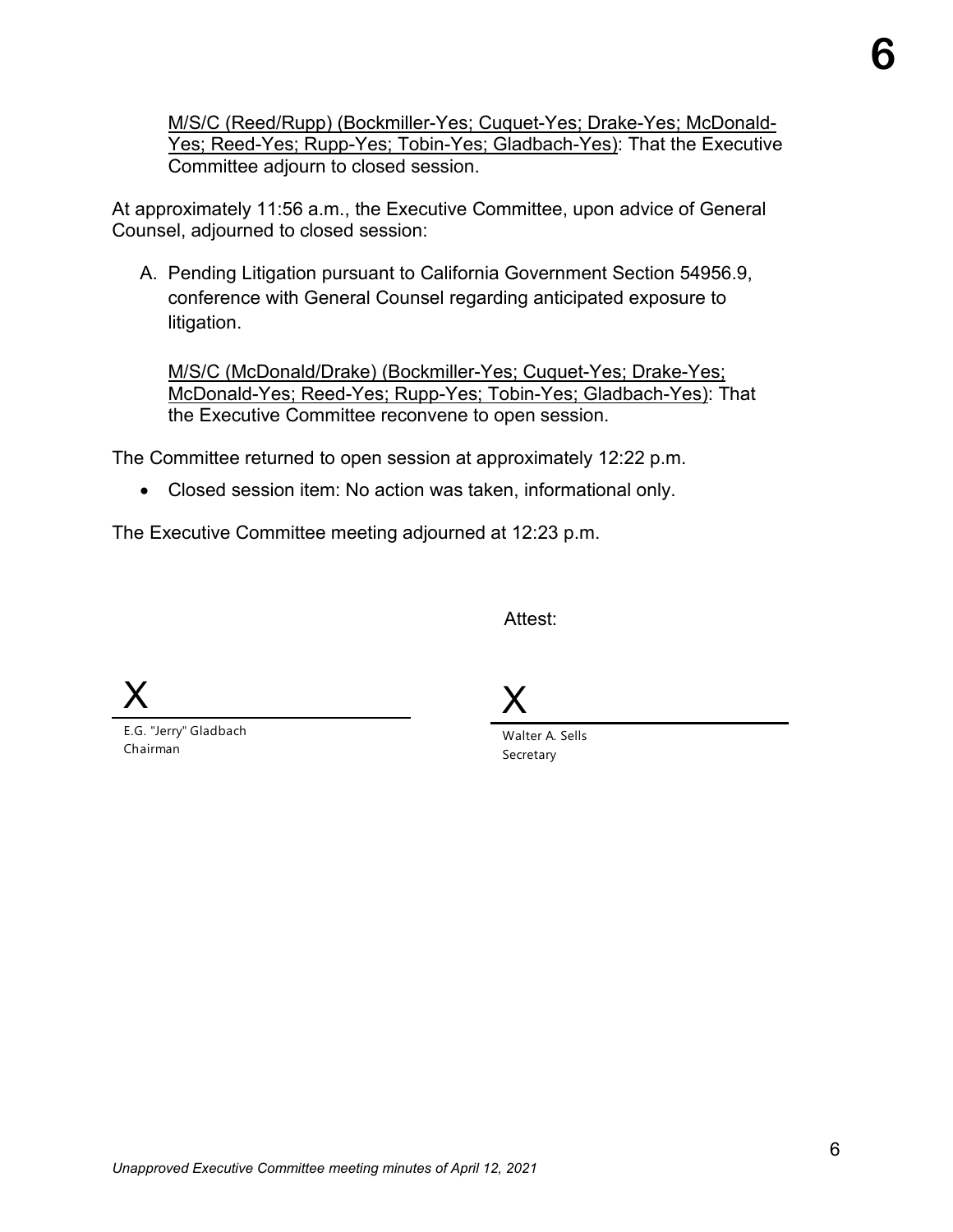## **ACWA JPIA Salary Schedule Update** May 21, 2021

### **BACKGROUND**

The California Public Employees' Retirement System (CalPERS), California Code of Regulations 570.5 and 571, requires the approval of changes to the employee Salary Schedule by the Executive Committee.

### **CURRENT SITUATION**

JPIA has updated the schedule approved in January to add Assistant Executive Officer (new position).

### **RECOMMENDATION**

That the Executive Committee approve the JPIA 2020/2021 Salary Schedule, as presented.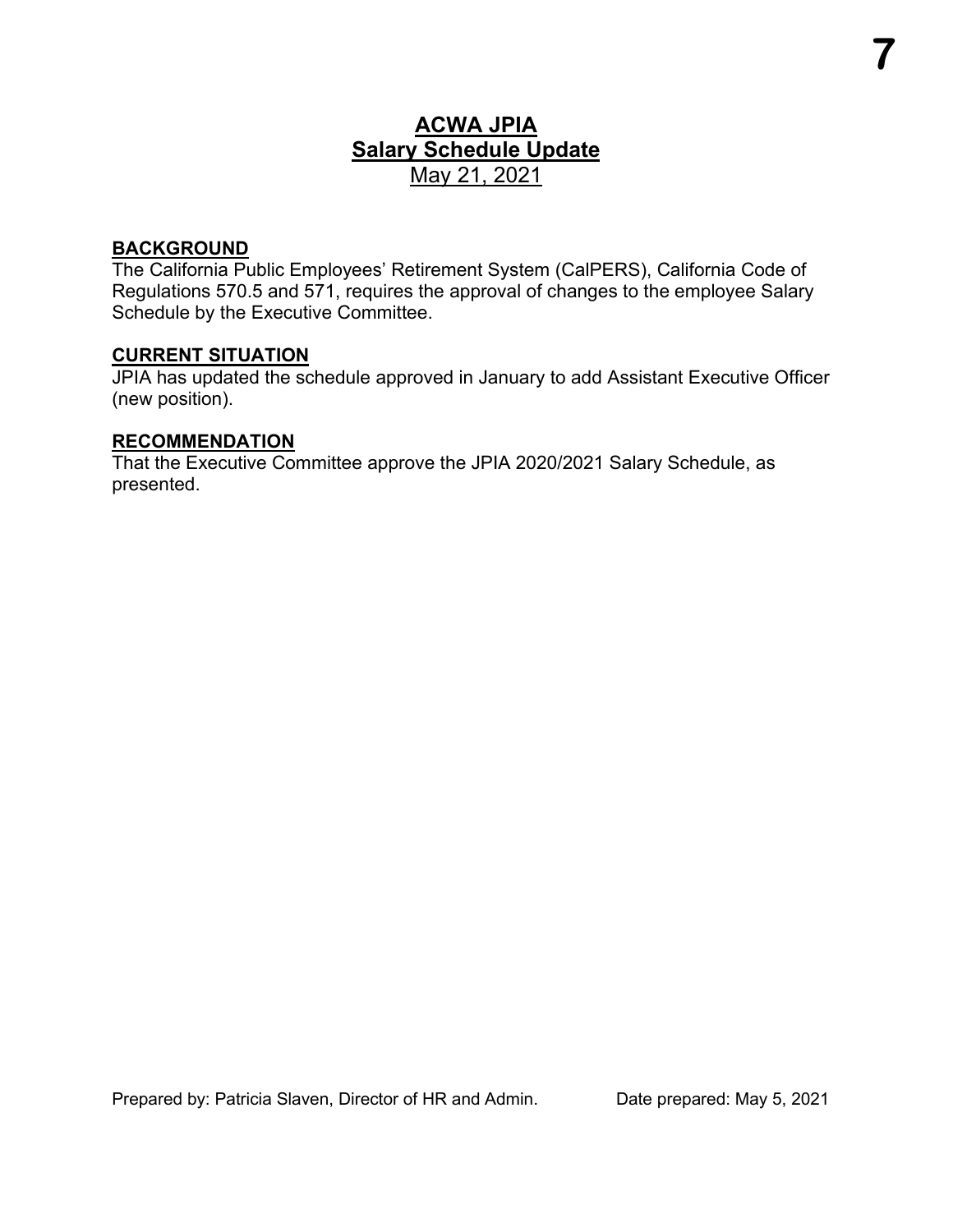## **ACWA JPIA Staff**

### **Pay Schedule**

**Update: May 14, 2021**

|                                              | Exempt/    |        | <b>Annual Salary Range</b> |                |  |
|----------------------------------------------|------------|--------|----------------------------|----------------|--|
| <b>Job Title</b>                             | Non-Exempt | Grade  | <b>Minimum</b>             | <b>Maximum</b> |  |
|                                              |            |        |                            |                |  |
| <b>Chief Executive Officer</b>               | Exempt     | 85     | \$228,201                  | \$<br>342,302  |  |
| <b>Assistant Executive Officer</b>           | Exempt     | 76     | 182,728                    | 274,091        |  |
| Director of Finance                          | Exempt     | 68     | 149,973                    | 224,959        |  |
| Director of Human Resources & Administration | Exempt     | 68     | 149,973                    | 224,959        |  |
| Director of Insurance Services               | Exempt     | 68     | 149,973                    | 224,959        |  |
| <b>General Counsel</b>                       | Exempt     | 68     | 149,973                    | 224,959        |  |
| <b>Employee Benefits Manager</b>             | Exempt     | 58     | 117,159                    | 175,738        |  |
| Finance Manager                              | Exempt     | 52     | 101,025                    | 151,538        |  |
| Liability and Property Claims Manager        | Exempt     | 52     | 101,025                    | 151,538        |  |
| <b>Risk Control Manager</b>                  | Exempt     | 52     | 101,025                    | 151,538        |  |
| <b>Training Manager</b>                      | Exempt     | 52     | 101,025                    | 151,538        |  |
| <b>Workers' Compensation Manager</b>         | Exempt     | 52     | 101,025                    | 151,538        |  |
| Lead Risk Control Advisor South              | Exempt     | 48S    | 96,158                     | 144,236        |  |
| Senior Risk Control Advisor South            | Exempt     | 45S    | 91,524                     | 137,286        |  |
| Cost Estimator Risk Control Advisor          | Exempt     | 45     | 84,989                     | 127,484        |  |
| Senior Risk Control Advisor                  | Exempt     | 45     | 84,989                     | 127,484        |  |
| Lead IT Solutions Developer                  | Non-Exempt | 45     | 84,989                     | 127,484        |  |
| <b>IT Solution Developer</b>                 | Non-Exempt | 44     | 82,916                     | 124,374        |  |
| <b>Lead Benefits Analyst</b>                 | Non-Exempt | 42     | 78,921                     | 118,381        |  |
| Lead Member Services Representative          | Non-Exempt | 42     | 78,921                     | 118,381        |  |
| Lead Sr. Claims Adjuster                     | Exempt     | 42     | 78,921                     | 118,381        |  |
| Lead Sr. Workers' Compensation Examiner      | Exempt     | 42     | 78,921                     | 118,381        |  |
| Senior Workers' Compensation Examiner        | Exempt     | 40     | 75,118                     | 112,677        |  |
| Human Resource Specialist                    | Non-Exempt | 38     | 71,498                     | 107,248        |  |
| System/Network Administrator                 | Non-Exempt | 38     | 71,498                     | 107,248        |  |
| <b>Training Specialist</b>                   | Non-Exempt | 38     | 71,498                     | 107,248        |  |
| Senior Accountant                            | Non-Exempt | 38     | 71,498                     | 107,248        |  |
| Employee Benefits Account Manager            | Non-Exempt | 32S    | 66,393                     | 99,590         |  |
| Member Services Representative II            | Non-Exempt | 32     | 61,653                     | 92,479         |  |
| <b>Risk Control Advisor</b>                  | Non-Exempt | 32     | 61,653                     | 92,479         |  |
| Executive Assistant                          | Non-Exempt | 30     | 58,682                     | 88,023         |  |
| <b>Benefits System Analyst II</b>            | Non-Exempt | 30     | 58,682                     | 88,023         |  |
| <b>Publications &amp; Web Editor</b>         | Non-Exempt | 29     | 57,251                     | 85,876         |  |
| Human Resource Coordinator                   | Non-Exempt | 28     | 55,854                     | 83,782         |  |
| Administrative Assistant III                 | Non-Exempt | 24     | 50,601                     | 75,902         |  |
| <b>Benefits Administrator II</b>             | Non-Exempt | 24     | 50,601                     | 75,902         |  |
| <b>Benefits Analyst I</b>                    | Non-Exempt | 24     | 50,601                     | 75,902         |  |
| <b>Claims Assistant</b>                      | Non-Exempt | 24     | 50,601                     | 75,902         |  |
| Accountant III                               | Non-Exempt | 22     | 48,163                     | 72,245         |  |
| Accountant II                                | Non-Exempt | 20     | 45,842                     | 68,764         |  |
| Administrative Assistant II                  | Non-Exempt | 20     | 45,842                     | 68,764         |  |
| Administrative Assistant I                   | Non-Exempt | 18     | 43,633                     | 65,450         |  |
| Receptionist/Office Assistant                | Non-Exempt | 11     | 36,707                     | 55,061         |  |
|                                              |            |        |                            |                |  |
| <b>Retired Annuitants</b>                    |            |        | Hourly                     | Hourly         |  |
| <b>Special Projects Advisor</b>              | Non-Exempt | Ret An | 55                         | 80             |  |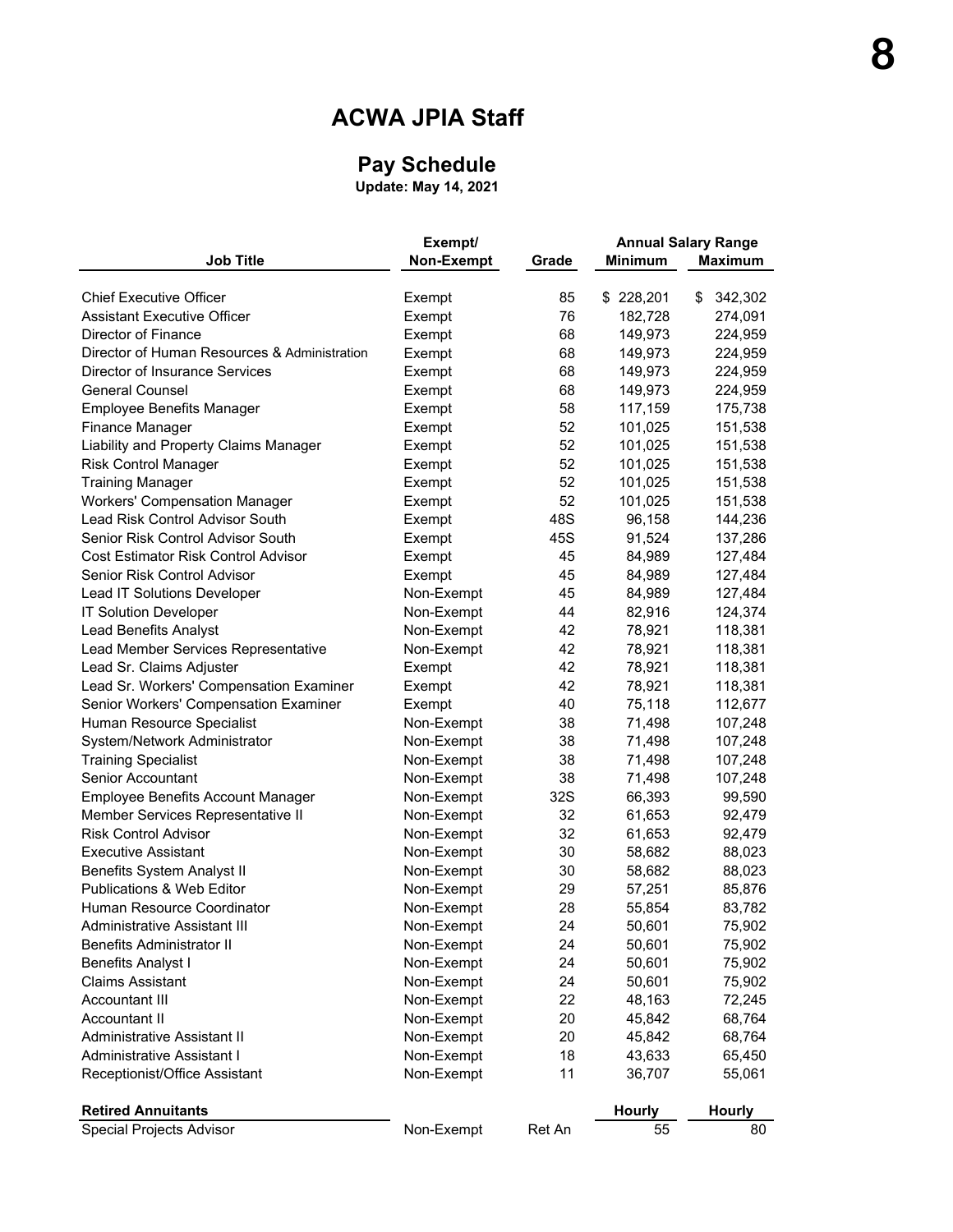

## **EMPLOYEE BENEFITS PROGRAM COMMITTEE MEETING**

AGENDA

## **Link to Zoom**

MEETING ID: **661 516 2566**

PASSCODE: **1234**

## ZOOM CALL IN #: **(669) 900-6833**

## **Friday, May 21, 2021 9:30 a.m.**

This meeting shall consist of a simultaneous Zoom teleconference call at the ACWA JPIA, 2100 Professional Drive, Roseville, CA 95661 and remote sites.

## **WELCOME**

## **CALL TO ORDER AND ANNOUNCEMENT OF QUORUM**

**ANNOUNCEMENT RECORDING OF MEETING** This meeting may be recorded to assist in preparation of minutes. Recordings will only be kept 30 days following the meeting, as mandated by the California Brown Act.

**PUBLIC COMMENT** Members of the public will be allowed to address the Employee Benefits Program Committee on any agenda item prior to the Committee's decision on the item. They will also be allowed to comment on any issues that they wish which may or may not be on the agenda. If anyone present wishes to be heard, please let the Chairman know.

## **INTRODUCTIONS**

## **ADDITIONS TO OR DELETIONS FROM THE AGENDA**

| Presenter |        |     |                                                                       | Page# |
|-----------|--------|-----|-----------------------------------------------------------------------|-------|
| Rupp      | $\ast$ |     | Approval of minutes of the meeting of April 15, 2021.                 |       |
| Rupp      |        | Ш.  | Report on meetings attended on behalf of JPIA.                        |       |
| Smith     | *      | Ш.  | Review and possibly take action on Medicare Advantage Plan<br>Option. | 5     |
| Rupp      | *      | IV. | Discuss next meeting date on July 15, 2021.                           | 32    |

## **ADJOURN**

**\***Related items enclosed.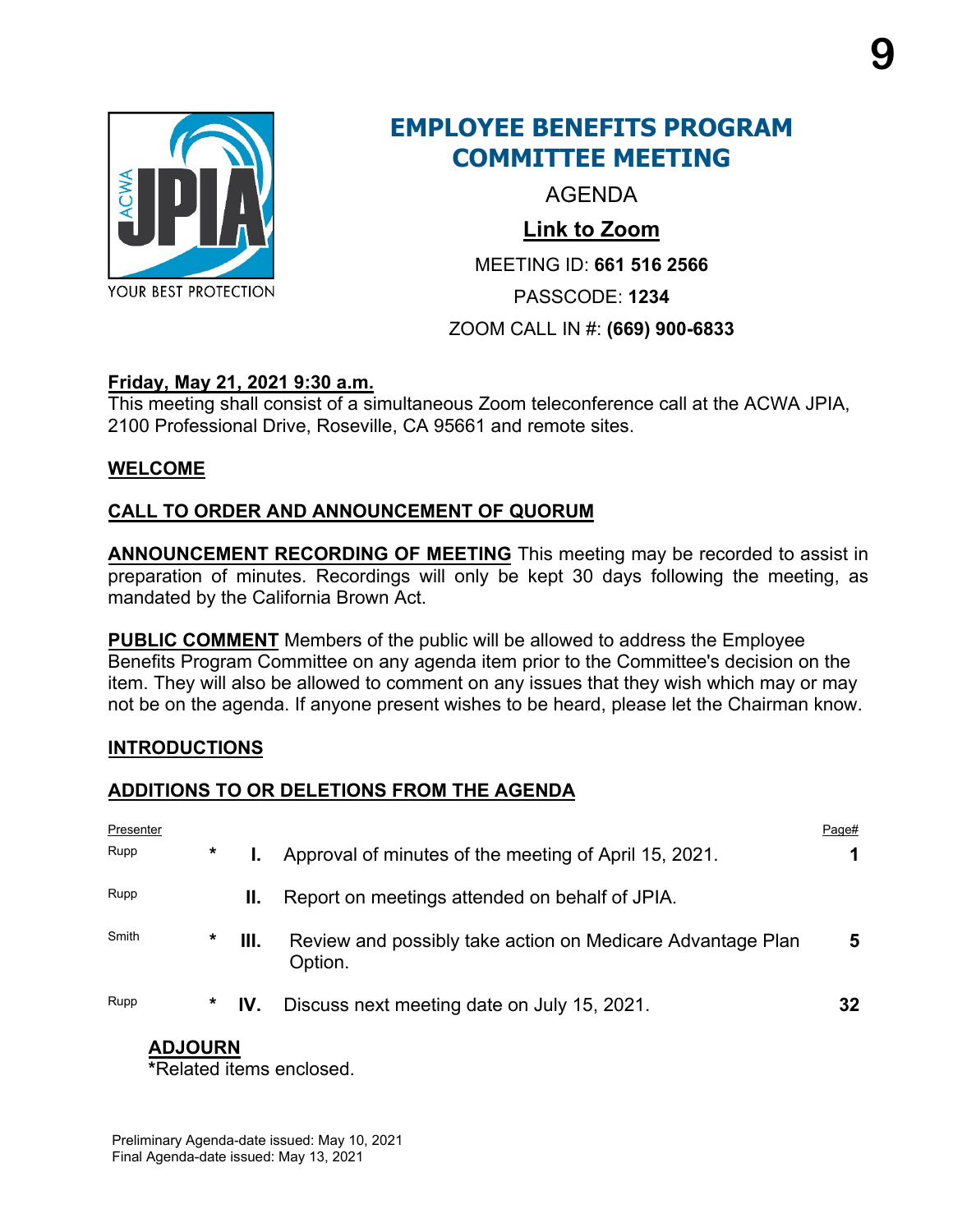*Americans With Disabilities Act – The JPIA conforms to the protections and prohibitions contained in Section 202 of the Americans with Disabilities Act of 1990 and the Federal Rules and Regulations adopted in implementation thereof. A request for disability-related modification or accommodation, in order to participate in a public meeting of the JPIA, shall be made to: Michelle Stites, Benefits Administrator I, ACWA JPIA, PO Box 619082, Roseville, CA 95661-9082; telephone (916) 786-5742. The JPIA's normal business hours are Monday – Friday, 7:30 a.m. to 4:30 p.m. (Government Code Section 54954.2, subdivision. (a)(1).)*

*Written materials relating to an item on this Agenda that are distributed to the JPIA's Employee Benefits Program Committee within 72 hours before it is to consider the item at its regularly scheduled meeting will be made available for public inspection at ACWA JPIA, 2100 Professional Drive, Roseville, CA 95661-3700; telephone (916) 786-5742. The JPIA's normal business hours are Monday – Friday, 7:30 a.m. to 4:30 p.m.*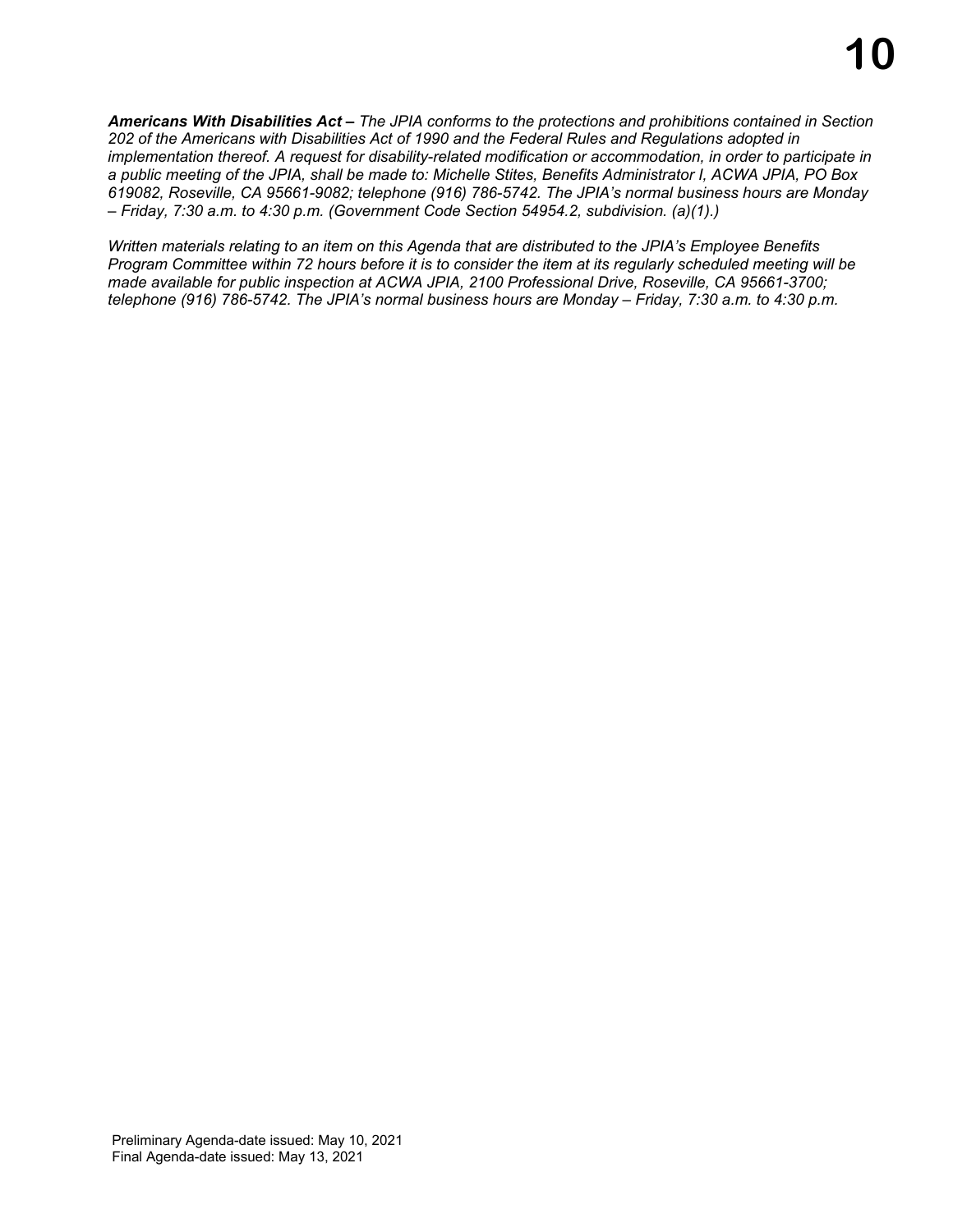## **JPIA MEETING & CONFERENCE CALENDAR – 2021**



**\*\*DATES AND TIMES SUBJECT TO CHANGE**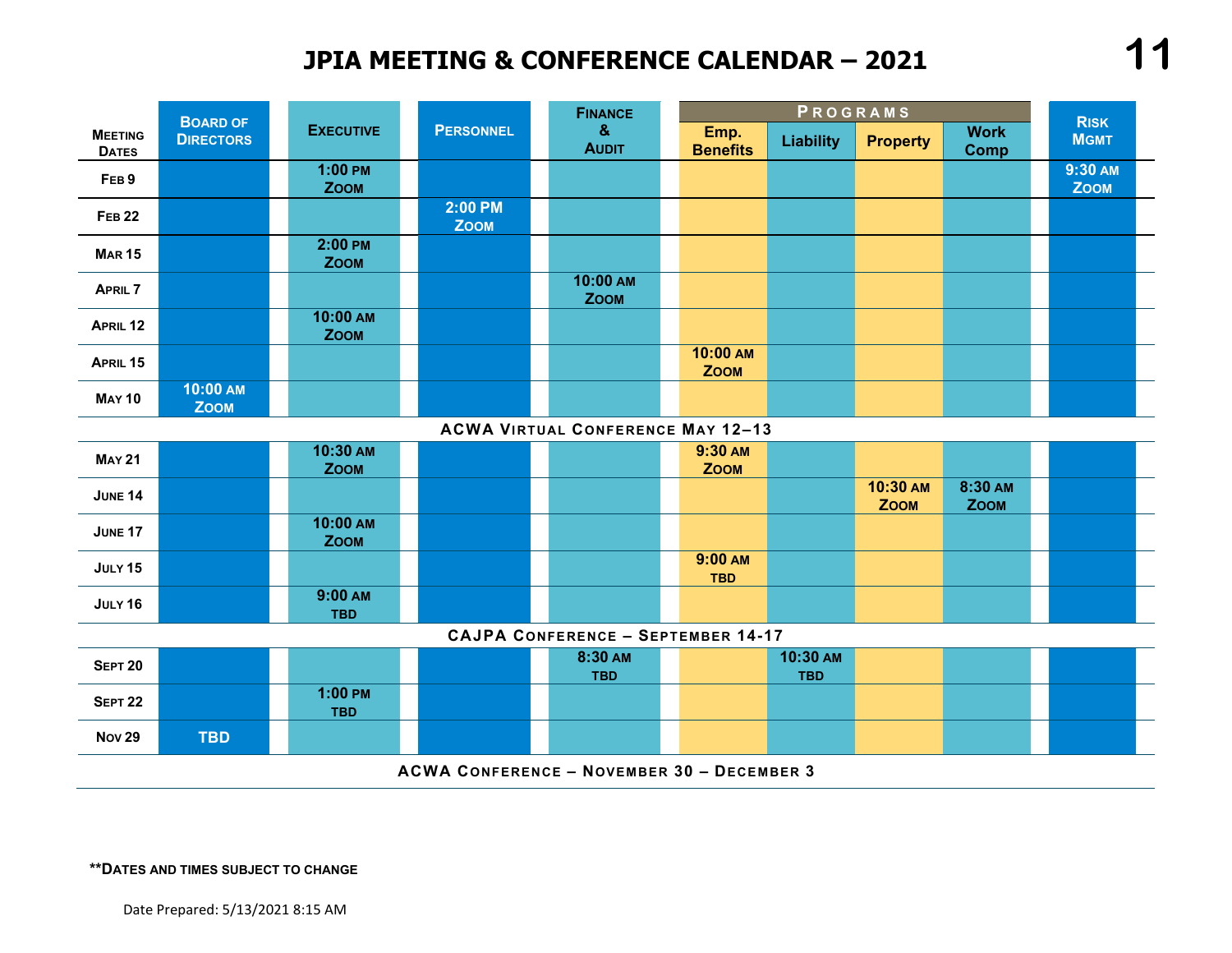from 04/01/2021

#### to 04/15/2021

### **Claims Payment Report** from 04/01/2021 **Example 20 Travellet Controllet Authority** Check

| <b>Check</b>              | <b>Check</b>            | <u>District</u>                                                 | <b>Claim</b>              |                                             |                         |
|---------------------------|-------------------------|-----------------------------------------------------------------|---------------------------|---------------------------------------------|-------------------------|
| <b>Date</b><br>04/01/2021 | <b>Number</b><br>227981 | <b>Name</b><br><b>Merced Irrigation District</b>                | <b>Date</b><br>11/14/2019 | <b>Transaction Type</b><br>Defense Attorney | <b>Amount</b><br>874.00 |
| 04/01/2021                | 227982                  | Rosedale-Rio Bravo Water Storage Distric 08/07/2019             |                           |                                             | 304.00                  |
| 04/01/2021                | 227983                  | Yolo County Flood Control & Water Conse 01/10/2020              |                           | Defense Attorney<br>Defense Attorney        | 2,242.00                |
| 04/01/2021                | 227984                  | Yolo County Flood Control & Water Conse 01/10/2020              |                           | <b>Expense General</b>                      | 12.00                   |
| 04/01/2021                | 227985                  |                                                                 | 11/22/2017                |                                             | 228.00                  |
| 04/01/2021                | 227986                  | <b>Madera Irrigation District</b><br>Yorba Linda Water District | 11/12/2020                | Defense Attorney                            |                         |
|                           | 227987                  |                                                                 |                           | Liability - Property Damage                 | 194,993.54              |
| 04/01/2021                |                         | La Habra Heights County Water District                          | 01/30/2021                | <b>Property - District Property</b>         | 2,554.78                |
| 04/01/2021                | 227988                  | <b>Terra Bella Irrigation District</b>                          | 12/19/2020                | <b>Expense General</b>                      | 250.00                  |
| 04/01/2021                | 227989                  | Fresno Metropolitan Flood Control District                      | 08/25/2018                | Physical therapy                            | 111.79                  |
| 04/01/2021                | 227990                  | Fresno Metropolitan Flood Control District                      | 08/25/2018                | Physical therapy                            | 111.79                  |
| 04/01/2021                | 227991                  | Kings River Conservation District                               | 03/02/2018                | Physical therapy                            | 137.89                  |
| 04/01/2021                | 227992                  | Kings River Conservation District                               | 03/02/2018                | Physical therapy                            | 229.17                  |
| 04/01/2021                | 227993                  | Clearlake Oaks County Water District                            | 12/11/2020                | Physical therapy                            | 106.25                  |
| 04/01/2021                | 227994                  | <b>Clearlake Oaks County Water District</b>                     | 12/11/2020                | Physical therapy                            | 106.25                  |
| 04/01/2021                | 227995                  | <b>Mesa Water District</b>                                      | 07/30/2020                | Anesthesiologist                            | 443.87                  |
| 04/01/2021                | 227996                  | Carpinteria Valley Water District                               | 03/19/2018                | Medical, general                            | 159.17                  |
| 04/01/2021                | 227997                  | Desert Water Agency                                             | 08/22/2020                | Photocopy                                   | 75.00                   |
| 04/01/2021                | 227998                  | South Tahoe Public Utility District                             | 01/07/2021                | Physical therapy                            | 653.55                  |
| 04/01/2021                | 227999                  | Vista Irrigation District                                       | 02/04/2019                | <b>TTD</b>                                  | 2,196.52                |
| 04/01/2021                | 228000                  | Glenn-Colusa Irrigation District                                | 05/08/2019                | Medical, general                            | 69.10                   |
| 04/01/2021                | 228001                  | South Coast Water District                                      | 02/01/2021                | <b>Bill Review Fee</b>                      | 8.50                    |
| 04/01/2021                | 228001                  | South Coast Water District                                      | 02/01/2021                | <b>Bill Review Fee</b>                      | 9.94                    |
| 04/01/2021                | 228001                  | San Luis & Delta-Mendota Water Authority                        | 01/11/2021                | <b>Bill Review Fee</b>                      | 8.50                    |
| 04/01/2021                | 228001                  | San Luis & Delta-Mendota Water Authority                        | 01/11/2021                | <b>Bill Review Fee</b>                      | 12.82                   |
| 04/01/2021                | 228001                  | Vista Irrigation District                                       | 06/07/2019                | <b>Bill Review Fee</b>                      | 8.50                    |
| 04/01/2021                | 228001                  | Vista Irrigation District                                       | 06/07/2019                | <b>Bill Review Fee</b>                      | 21.53                   |
| 04/01/2021                | 228001                  | Vista Irrigation District                                       | 02/04/2019                | <b>Bill Review Fee</b>                      | 8.50                    |
| 04/01/2021                | 228001                  | Vista Irrigation District                                       | 02/04/2019                | <b>Bill Review Fee</b>                      | 21.53                   |
| 04/01/2021                | 228001                  | Sacramento Suburban Water District                              | 12/09/2020                | <b>Bill Review Fee</b>                      | 8.50                    |
| 04/01/2021                | 228001                  | Sacramento Suburban Water District                              | 12/09/2020                | <b>Bill Review Fee</b>                      | 8.50                    |
| 04/01/2021                | 228001                  | <b>Sweetwater Authority</b>                                     | 02/28/2020                | <b>Bill Review Fee</b>                      | 8.50                    |
| 04/01/2021                | 228001                  | <b>Sweetwater Authority</b>                                     | 02/28/2020                | <b>Bill Review Fee</b>                      | 8.50                    |
| 04/01/2021                | 228001                  | <b>Sweetwater Authority</b>                                     | 02/28/2020                | <b>Bill Review Fee</b>                      | 2.22                    |
| 04/01/2021                | 228001                  | Kings River Conservation District                               | 03/02/2018                | <b>Bill Review Fee</b>                      | 8.50                    |
| 04/01/2021                | 228001                  | Kings River Conservation District                               | 03/02/2018                | <b>Bill Review Fee</b>                      | 64.94                   |
| 04/01/2021                | 228001                  | Kings River Conservation District                               | 03/02/2018                | <b>Bill Review Fee</b>                      | 8.50                    |
| 04/01/2021                | 228001                  | Kings River Conservation District                               | 03/02/2018                | <b>Bill Review Fee</b>                      | 8.83                    |
| 04/01/2021                | 228001                  | Santa Clarita Valley Water Agency                               | 02/25/2021                | <b>Bill Review Fee</b>                      | 8.50                    |
| 04/01/2021                | 228001                  | <b>Calleguas Municipal Water District</b>                       | 08/06/2020                | <b>Bill Review Fee</b>                      | 8.50                    |
| 04/01/2021                | 228001                  | Kaweah Delta Water Conservation District                        | 05/25/2020                | <b>Bill Review Fee</b>                      | 462.18                  |
| 04/01/2021                | 228001                  | Alameda County Water District                                   | 09/16/2020                | <b>Bill Review Fee</b>                      | 8.50                    |
| 04/01/2021                | 228001                  | Alameda County Water District                                   | 09/16/2020                | <b>Bill Review Fee</b>                      | 8.50                    |
| 04/01/2021                | 228001                  | Glenn-Colusa Irrigation District                                | 05/08/2019                | <b>Bill Review Fee</b>                      | 8.50                    |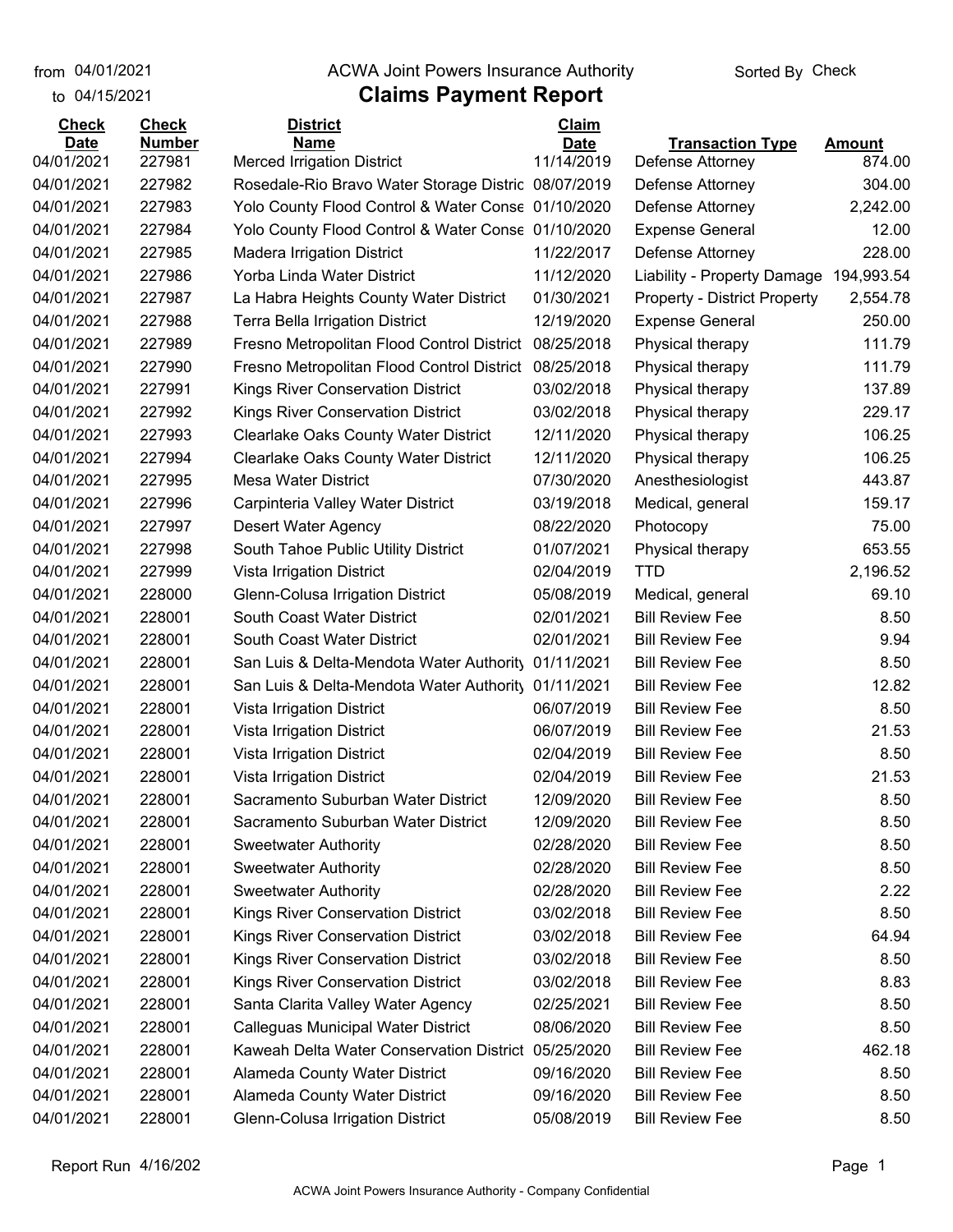to 04/15/2021

#### from 04/01/2021 **Example 20 Travellet Controllet Authority** Check Sorted By Check

| <b>Check</b>              | <b>Check</b>            | <b>District</b>                                 | Claim                     |                                                   |                       |
|---------------------------|-------------------------|-------------------------------------------------|---------------------------|---------------------------------------------------|-----------------------|
| <b>Date</b><br>04/01/2021 | <b>Number</b><br>228001 | <b>Name</b><br>Glenn-Colusa Irrigation District | <b>Date</b><br>05/08/2019 | <b>Transaction Type</b><br><b>Bill Review Fee</b> | <b>Amount</b><br>4.39 |
| 04/01/2021                | 228001                  | East Contra Costa Irrigation District           | 10/05/2020                | <b>Bill Review Fee</b>                            | 8.50                  |
| 04/01/2021                | 228001                  | East Contra Costa Irrigation District           | 10/05/2020                | <b>Bill Review Fee</b>                            | 3.77                  |
| 04/01/2021                | 228001                  | Ramona Municipal Water District                 | 10/03/2017                | <b>Bill Review Fee</b>                            | 8.50                  |
| 04/01/2021                | 228001                  | Ramona Municipal Water District                 | 10/03/2017                | <b>Bill Review Fee</b>                            | 8.50                  |
| 04/01/2021                | 228001                  | Ramona Municipal Water District                 | 10/03/2017                | <b>Bill Review Fee</b>                            | 8.50                  |
| 04/01/2021                | 228001                  | Laguna Beach County Water District              | 08/19/2020                | <b>Bill Review Fee</b>                            | 8.50                  |
| 04/01/2021                | 228001                  | Laguna Beach County Water District              | 08/19/2020                | <b>Bill Review Fee</b>                            | 17.44                 |
| 04/01/2021                | 228001                  | <b>Clearlake Oaks County Water District</b>     | 12/11/2020                | <b>Bill Review Fee</b>                            | 8.50                  |
| 04/01/2021                | 228001                  | <b>Clearlake Oaks County Water District</b>     | 12/11/2020                | <b>Bill Review Fee</b>                            | 2.19                  |
| 04/01/2021                | 228001                  | <b>Orange County Water District</b>             | 11/09/2020                | <b>Bill Review Fee</b>                            | 8.50                  |
| 04/01/2021                | 228001                  | El Dorado Irrigation District                   | 02/11/2021                | <b>Bill Review Fee</b>                            | 8.50                  |
| 04/01/2021                | 228001                  | El Dorado Irrigation District                   | 02/11/2021                | <b>Bill Review Fee</b>                            | 2.99                  |
| 04/01/2021                | 228001                  | El Dorado Irrigation District                   | 02/11/2021                | <b>Bill Review Fee</b>                            | 8.50                  |
| 04/01/2021                | 228001                  | El Dorado Irrigation District                   | 02/11/2021                | <b>Bill Review Fee</b>                            | 0.92                  |
| 04/01/2021                | 228001                  | Fresno Metropolitan Flood Control District      | 08/25/2018                | <b>Bill Review Fee</b>                            | 8.50                  |
| 04/01/2021                | 228001                  | Fresno Metropolitan Flood Control District      | 08/25/2018                | <b>Bill Review Fee</b>                            | 4.93                  |
| 04/01/2021                | 228001                  | Fresno Metropolitan Flood Control District      | 08/25/2018                | <b>Bill Review Fee</b>                            | 8.50                  |
| 04/01/2021                | 228001                  | Fresno Metropolitan Flood Control District      | 08/25/2018                | <b>Bill Review Fee</b>                            | 4.93                  |
| 04/01/2021                | 228001                  | San Juan Water District                         | 08/28/2003                | <b>Bill Review Fee</b>                            | 20.24                 |
| 04/01/2021                | 228001                  | San Juan Water District                         | 08/28/2003                | <b>Bill Review Fee</b>                            | 8.50                  |
| 04/01/2021                | 228001                  | Patterson Irrigation District                   | 08/09/2012                | <b>Bill Review Fee</b>                            | 8.50                  |
| 04/01/2021                | 228001                  | Panoche Water District                          | 03/03/2021                | <b>Bill Review Fee</b>                            | 8.50                  |
| 04/01/2021                | 228001                  | Panoche Water District                          | 03/03/2021                | <b>Bill Review Fee</b>                            | 3.65                  |
| 04/01/2021                | 228001                  | Soquel Creek Water District                     | 11/16/2020                | <b>Bill Review Fee</b>                            | 8.50                  |
| 04/01/2021                | 228001                  | Soquel Creek Water District                     | 11/16/2020                | <b>Bill Review Fee</b>                            | 1.13                  |
| 04/01/2021                | 228001                  | <b>Merced Irrigation District</b>               | 07/15/2018                | <b>Bill Review Fee</b>                            | 8.50                  |
| 04/01/2021                | 228001                  | Santa Clarita Valley Water Agency               | 06/03/2020                | <b>Bill Review Fee</b>                            | 8.50                  |
| 04/01/2021                | 228001                  | Santa Clarita Valley Water Agency               | 06/03/2020                | <b>Bill Review Fee</b>                            | 2.36                  |
| 04/01/2021                | 228001                  | Santa Clarita Valley Water Agency               | 06/03/2020                | <b>Bill Review Fee</b>                            | 8.50                  |
| 04/01/2021                | 228001                  | Santa Clarita Valley Water Agency               | 06/03/2020                | <b>Bill Review Fee</b>                            | 1.27                  |
| 04/01/2021                | 228001                  | Santa Clarita Valley Water Agency               | 06/03/2020                | <b>Bill Review Fee</b>                            | 8.50                  |
| 04/01/2021                | 228001                  | Santa Clarita Valley Water Agency               | 06/03/2020                | <b>Bill Review Fee</b>                            | 1.82                  |
| 04/01/2021                | 228001                  | <b>Alameda County Water District</b>            | 12/03/2020                | <b>Bill Review Fee</b>                            | 8.50                  |
| 04/01/2021                | 228001                  | Alameda County Water District                   | 12/03/2020                | <b>Bill Review Fee</b>                            | 8.50                  |
| 04/01/2021                | 228001                  | <b>Alameda County Water District</b>            | 12/03/2020                | <b>Bill Review Fee</b>                            | 8.50                  |
| 04/01/2021                | 228001                  | Valley Center Municipal Water District          | 08/16/2020                | <b>Bill Review Fee</b>                            | 8.50                  |
| 04/01/2021                | 228001                  | Valley Center Municipal Water District          | 08/16/2020                | <b>Bill Review Fee</b>                            | 3.03                  |
| 04/01/2021                | 228001                  | San Dieguito Water District                     | 09/23/2020                | <b>Bill Review Fee</b>                            | 8.50                  |
| 04/01/2021                | 228001                  | <b>Merced Irrigation District</b>               | 12/22/2020                | <b>Bill Review Fee</b>                            | 8.50                  |
| 04/01/2021                | 228001                  | <b>Merced Irrigation District</b>               | 12/22/2020                | <b>Bill Review Fee</b>                            | 6.14                  |
| 04/01/2021                | 228002                  | Sierra Lakes County Water District              | 09/13/2018                | <b>PPD</b>                                        | 580.00                |
| 04/01/2021                | 228003                  | <b>Tuolumne Utilities District</b>              | 09/14/2020                | Med/Legal evaluation                              | 625.00                |
| 04/01/2021                | 228004                  | Fair Oaks Water District                        | 04/26/2018                | Mileage                                           | 14.28                 |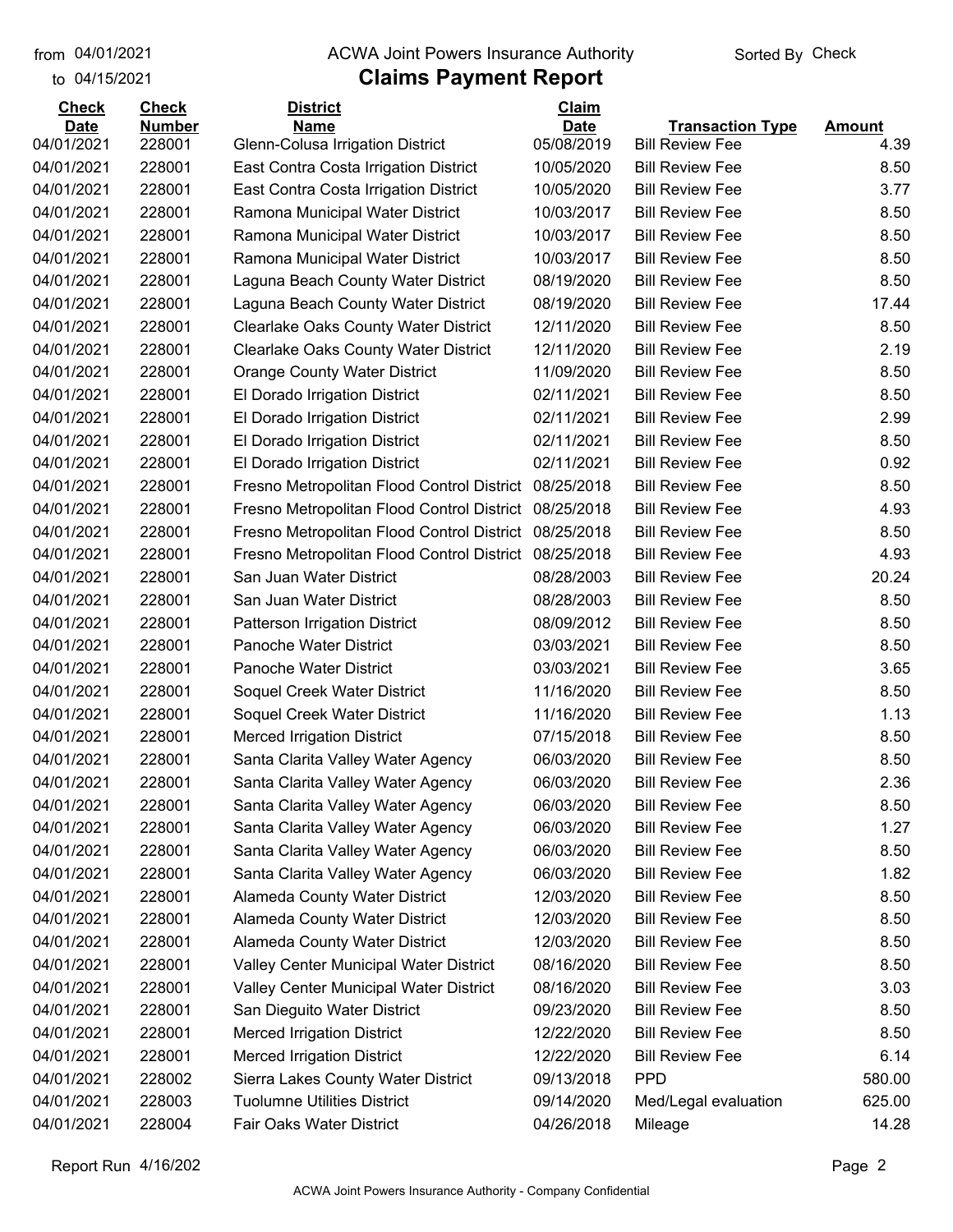to 04/15/2021

#### from 04/01/2021 **Example 20 Travellet Controllet Authority** Check Sorted By Check

| <b>Check</b> | <b>Check</b>  | <b>District</b>                               | Claim       |                         |               |
|--------------|---------------|-----------------------------------------------|-------------|-------------------------|---------------|
| <b>Date</b>  | <b>Number</b> | <b>Name</b>                                   | <b>Date</b> | <b>Transaction Type</b> | <b>Amount</b> |
| 04/01/2021   | 228005        | <b>Sweetwater Authority</b>                   | 12/30/2019  | <b>PPD</b>              | 580.00        |
| 04/01/2021   | 228006        | Las Virgenes Municipal Water District         | 07/17/2019  | Deposition/Witness fees | 410.00        |
| 04/01/2021   | 228007        | Soquel Creek Water District                   | 11/16/2020  | Photocopy               | 75.00         |
| 04/01/2021   | 228008        | Soquel Creek Water District                   | 11/16/2020  | Photocopy               | 75.00         |
| 04/01/2021   | 228009        | <b>Merced Irrigation District</b>             | 12/22/2020  | Physical therapy        | 139.22        |
| 04/01/2021   | 228010        | <b>Merced Irrigation District</b>             | 12/22/2020  | Physical therapy        | 139.22        |
| 04/01/2021   | 228011        | <b>Merced Irrigation District</b>             | 12/22/2020  | Physical therapy        | 139.22        |
| 04/01/2021   | 228012        | East Contra Costa Irrigation District         | 10/05/2020  | <b>TTD</b>              | 2,242.74      |
| 04/01/2021   | 228013        | Yolo County Flood Control & Water Conse       | 11/21/1991  | Life pension            | 84.00         |
| 04/01/2021   | 228014        | Alameda County Water District                 | 03/19/2021  | <b>TTD</b>              | 1,028.80      |
| 04/01/2021   | 228015        | Alameda County Water District                 | 01/25/2021  | <b>TTD</b>              | 2,712.62      |
| 04/01/2021   | 228016        | East Contra Costa Irrigation District         | 10/05/2020  | Medical, general        | 58.97         |
| 04/01/2021   | 228017        | East Contra Costa Irrigation District         | 10/05/2020  | Chiropractor            | 178.53        |
| 04/01/2021   | 228018        | East Contra Costa Irrigation District         | 10/05/2020  | Medical, general        | 114.04        |
| 04/01/2021   | 228019        | East Contra Costa Irrigation District         | 10/05/2020  | Medical, general        | 114.04        |
| 04/01/2021   | 228020        | East Contra Costa Irrigation District         | 10/05/2020  | Medical, general        | 200.07        |
| 04/01/2021   | 228021        | Soquel Creek Water District                   | 11/16/2020  | Medical, general        | 60.16         |
| 04/01/2021   | 228022        | Kaweah Delta Water Conservation District      | 05/25/2020  | Medical, general        | 4,234.30      |
| 04/01/2021   | 228023        | Ramona Municipal Water District               | 10/03/2017  | Hospital (Outpatient)   | 889.33        |
| 04/01/2021   | 228024        | <b>Scotts Valley Water District</b>           | 10/28/2019  | <b>PPD</b>              | 6,794.29      |
| 04/01/2021   | 228025        | <b>Truckee Donner Public Utility District</b> | 10/26/2020  | Photocopy               | 105.13        |
| 04/01/2021   | 228026        | <b>Calaveras County Water District</b>        | 02/08/2021  | Photocopy               | 216.70        |
| 04/01/2021   | 228027        | <b>Calaveras County Water District</b>        | 02/08/2021  | Photocopy               | 198.50        |
| 04/01/2021   | 228028        | Yorba Linda Water District                    | 01/14/2021  | Photocopy               | 53.73         |
| 04/01/2021   | 228029        | El Dorado Irrigation District                 | 02/11/2021  | Hospital (Outpatient)   | 6.91          |
| 04/01/2021   | 228030        | <b>Sweetwater Authority</b>                   | 11/25/2020  | Chiropractor            | 111.58        |
| 04/01/2021   | 228031        | <b>Stockton-East Water District</b>           | 11/27/2019  | <b>TTD</b>              | 2,502.76      |
| 04/01/2021   | 228032        | Laguna Beach County Water District            | 01/19/2021  | Physical therapy        | 143.69        |
| 04/01/2021   | 228033        | Laguna Beach County Water District            | 01/19/2021  | Physical therapy        | 210.71        |
| 04/01/2021   | 228034        | El Dorado Irrigation District                 | 03/10/2021  | Medical, general        | 111.97        |
| 04/01/2021   | 228035        | Vista Irrigation District                     | 02/04/2019  | Medical, general        | 111.97        |
| 04/01/2021   | 228036        | Vista Irrigation District                     | 06/07/2019  | Medical, general        | 111.97        |
| 04/01/2021   | 228037        | <b>Merced Irrigation District</b>             | 07/15/2018  | <b>DME Supplies</b>     | 430.08        |
| 04/01/2021   | 228038        | Solano Irrigation District                    | 03/06/2020  | Medical, general        | 163.59        |
| 04/01/2021   | 228039        | Solano Irrigation District                    | 03/06/2020  | Medical, general        | 111.97        |
| 04/01/2021   | 228040        | El Toro Water District                        | 06/22/2015  | Hospital (Outpatient)   | 527.55        |
| 04/01/2021   | 228041        | Santa Clarita Valley Water Agency             | 06/03/2020  | Physical therapy        | 117.89        |
| 04/01/2021   | 228042        | Valley Center Municipal Water District        | 08/16/2020  | Physical therapy        | 161.17        |
| 04/01/2021   | 228043        | Santa Clarita Valley Water Agency             | 06/03/2020  | Medical, general        | 147.58        |
| 04/01/2021   | 228044        | Santa Clarita Valley Water Agency             | 06/03/2020  | Physical therapy        | 79.78         |
| 04/01/2021   | 228045        | Santa Clarita Valley Water Agency             | 06/03/2020  | Medical, general        | 114.17        |
| 04/01/2021   | 228046        | <b>Clearlake Oaks County Water District</b>   | 12/11/2020  | Medical, general        | 116.56        |
| 04/01/2021   | 228047        | <b>Carmichael Water District</b>              | 12/12/2019  | Diagnostics             | 41.45         |
| 04/01/2021   | 228048        | Laguna Beach County Water District            | 01/19/2021  | Diagnostics             | 323.66        |
|              |               |                                               |             |                         |               |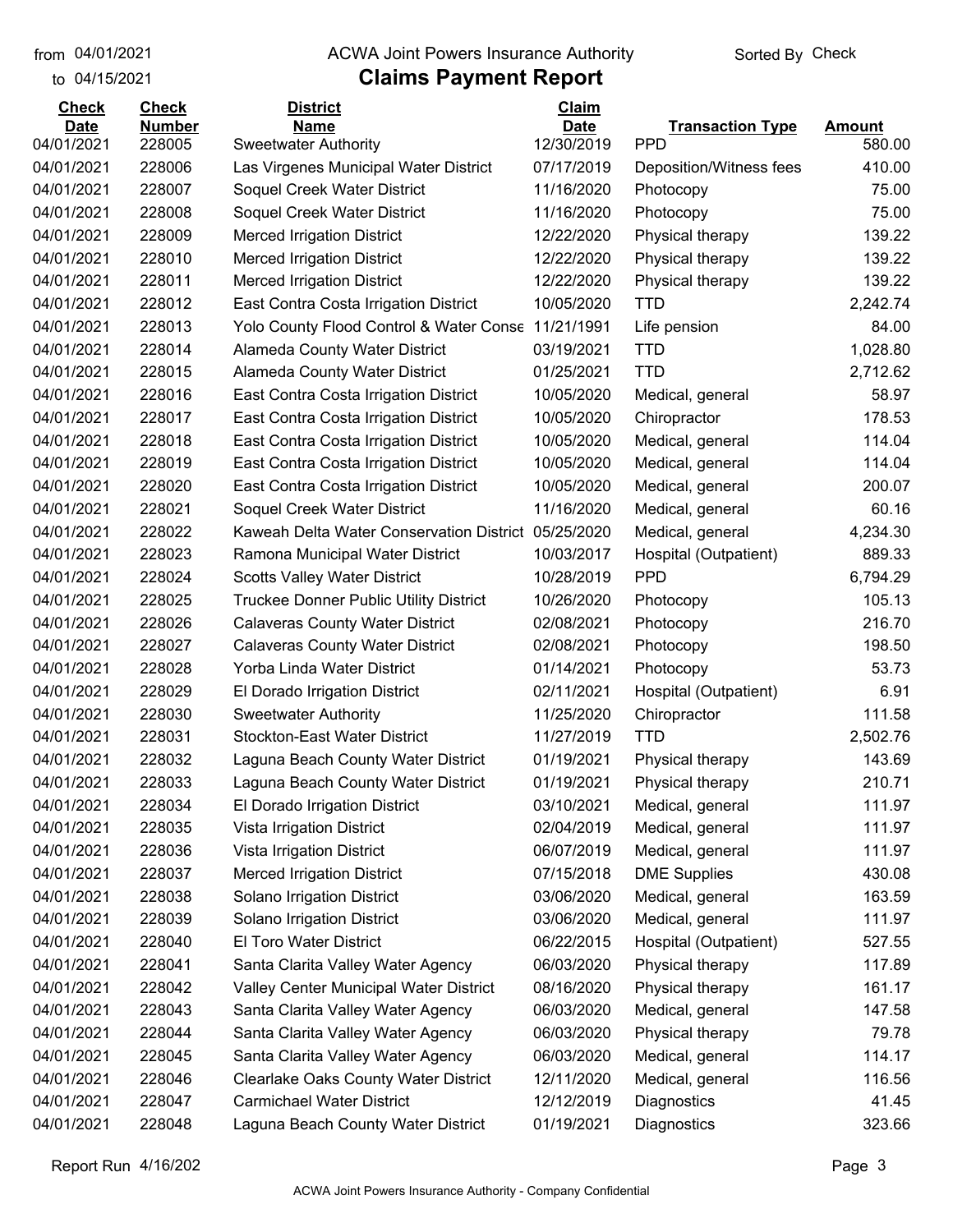to 04/15/2021

### from 04/01/2021 **Example 20 Travellet Controllet Authority** Check Sorted By Check

| <b>Check</b> | <b>Check</b>  | <b>District</b>                                                     | <b>Claim</b> |                         |          |
|--------------|---------------|---------------------------------------------------------------------|--------------|-------------------------|----------|
| <b>Date</b>  | <b>Number</b> | Name                                                                | <b>Date</b>  | <b>Transaction Type</b> | Amount   |
| 04/01/2021   | 228049        | <b>Mission Springs Water District</b>                               | 04/14/2015   | Medical, general        | 200.00   |
| 04/01/2021   | 228050        | San Luis & Delta-Mendota Water Authority                            | 02/10/2020   | Medical, general        | 326.04   |
| 04/01/2021   | 228051        | San Luis & Delta-Mendota Water Authority                            | 02/10/2020   | Medical, general        | 87.46    |
| 04/01/2021   | 228052        | San Luis & Delta-Mendota Water Authority                            | 01/11/2021   | Medical, general        | 87.46    |
| 04/01/2021   | 228053        | <b>Panoche Water District</b>                                       | 03/03/2021   | Medical, general        | 233.69   |
| 04/01/2021   | 228054        | <b>Panoche Water District</b>                                       | 03/03/2021   | Medical, general        | 194.15   |
| 04/01/2021   | 228055        | <b>Scotts Valley Water District</b>                                 | 10/28/2019   | Applicant attorney fee  | 2,631.75 |
| 04/01/2021   | 228056        | <b>Helix Water District</b>                                         | 04/12/1989   | Chiropractor            | 111.86   |
| 04/01/2021   | 228057        | <b>Walnut Valley Water District</b>                                 | 12/26/2019   | Medical, general        | 113.13   |
| 04/01/2021   | 228058        | <b>Sweetwater Authority</b>                                         | 02/28/2020   | Medical, general        | 143.48   |
| 04/01/2021   | 228059        | Kings River Conservation District                                   | 03/02/2018   | <b>Surgery Costs</b>    | 1,471.83 |
| 04/01/2021   | 228060        | <b>Kings River Conservation District</b>                            | 03/02/2018   | <b>Surgery Costs</b>    | 200.17   |
| 04/01/2021   | 228061        | Santa Clarita Valley Water Agency                                   | 01/25/2021   | Diagnostics             | 6.96     |
| 04/01/2021   | 228062        | Santa Clarita Valley Water Agency                                   | 01/25/2021   | Hospital (Outpatient)   | 305.68   |
| 04/01/2021   | 228063        | Valley of the Moon Water District                                   | 03/26/2020   | Diagnostics             | 120.80   |
| 04/01/2021   | 228064        | <b>Calaveras County Water District</b>                              | 02/08/2021   | Mileage                 | 55.10    |
| 04/01/2021   | 228065        | South Coast Water District                                          | 02/10/2021   | Medical, general        | 161.50   |
| 04/01/2021   | 228066        | South Coast Water District                                          | 02/01/2021   | Medical, general        | 113.13   |
| 04/01/2021   | 228067        | South Coast Water District                                          | 02/01/2021   | Medical, general        | 113.13   |
| 04/01/2021   | 228068        | Ramona Municipal Water District                                     | 10/03/2017   | Medical, general        | 130.20   |
| 04/01/2021   | 228069        | Ramona Municipal Water District                                     | 10/03/2017   | Physical therapy        | 143.90   |
| 04/01/2021   | 228070        | San Juan Water District                                             | 08/28/2003   | Medical, general        | 111.27   |
| 04/01/2021   | 228071        | <b>Reclamation District #108</b>                                    | 11/09/2020   | Pharmacy                | 4.99     |
| 04/01/2021   | 228072        | <b>Trabuco Canyon Water District</b>                                | 10/22/2015   | <b>PPD</b>              | 580.00   |
| 04/01/2021   | 228073        | Alameda County Water District                                       | 01/25/2021   | Medical, general        | 257.64   |
| 04/01/2021   | 228074        | <b>Sweetwater Authority</b>                                         | 12/11/2018   | Medical, general        | 188.19   |
| 04/01/2021   | 228075        | <b>Sweetwater Authority</b>                                         | 02/28/2020   | Physical therapy        | 168.47   |
| 04/01/2021   | 228076        | Sacramento Suburban Water District                                  | 12/09/2020   | Medical, general        | 62.39    |
| 04/01/2021   | 228077        | Sacramento Suburban Water District                                  | 12/09/2020   | Diagnostics             | 178.43   |
| 04/01/2021   | 228078        | Sacramento Suburban Water District                                  | 12/09/2020   | Diagnostics             | 68.35    |
| 04/01/2021   | 228079        | Alameda County Water District                                       | 09/16/2020   | Physical therapy        | 81.48    |
| 04/01/2021   | 228080        | Sacramento Suburban Water District                                  | 12/09/2020   | Physical therapy        | 134.25   |
| 04/01/2021   | 228081        | Alameda County Water District                                       | 12/03/2020   | Medical, general        | 248.72   |
| 04/01/2021   | 228082        | Alameda County Water District                                       | 09/16/2020   | Medical, general        | 13.00    |
| 04/01/2021   | 228083        |                                                                     | 12/03/2020   |                         | 147.78   |
|              |               | Alameda County Water District<br>Sacramento Suburban Water District |              | Medical, general        |          |
| 04/01/2021   | 228084        |                                                                     | 12/09/2020   | Physical therapy        | 25.75    |
| 04/01/2021   | 228085        | Alameda County Water District                                       | 12/03/2020   | Medical, general        | 13.00    |
| 04/01/2021   | 228086        | Laguna Beach County Water District                                  | 06/11/2020   | Medical, general        | 113.94   |
| 04/01/2021   | 228087        | Laguna Beach County Water District                                  | 01/19/2021   | Medical, general        | 207.53   |
| 04/01/2021   | 228088        | Laguna Beach County Water District                                  | 08/19/2020   | Medical, general        | 113.94   |
| 04/01/2021   | 228089        | San Dieguito Water District                                         | 09/23/2020   | Medical, general        | 114.45   |
| 04/01/2021   | 228090        | Las Virgenes Municipal Water District                               | 12/02/2019   | Medical, general        | 120.23   |
| 04/01/2021   | 228091        | Las Virgenes Municipal Water District                               | 12/02/2019   | Medical, general        | 116.88   |
| 04/01/2021   | 228092        | Las Virgenes Municipal Water District                               | 12/02/2019   | Medical, general        | 120.23   |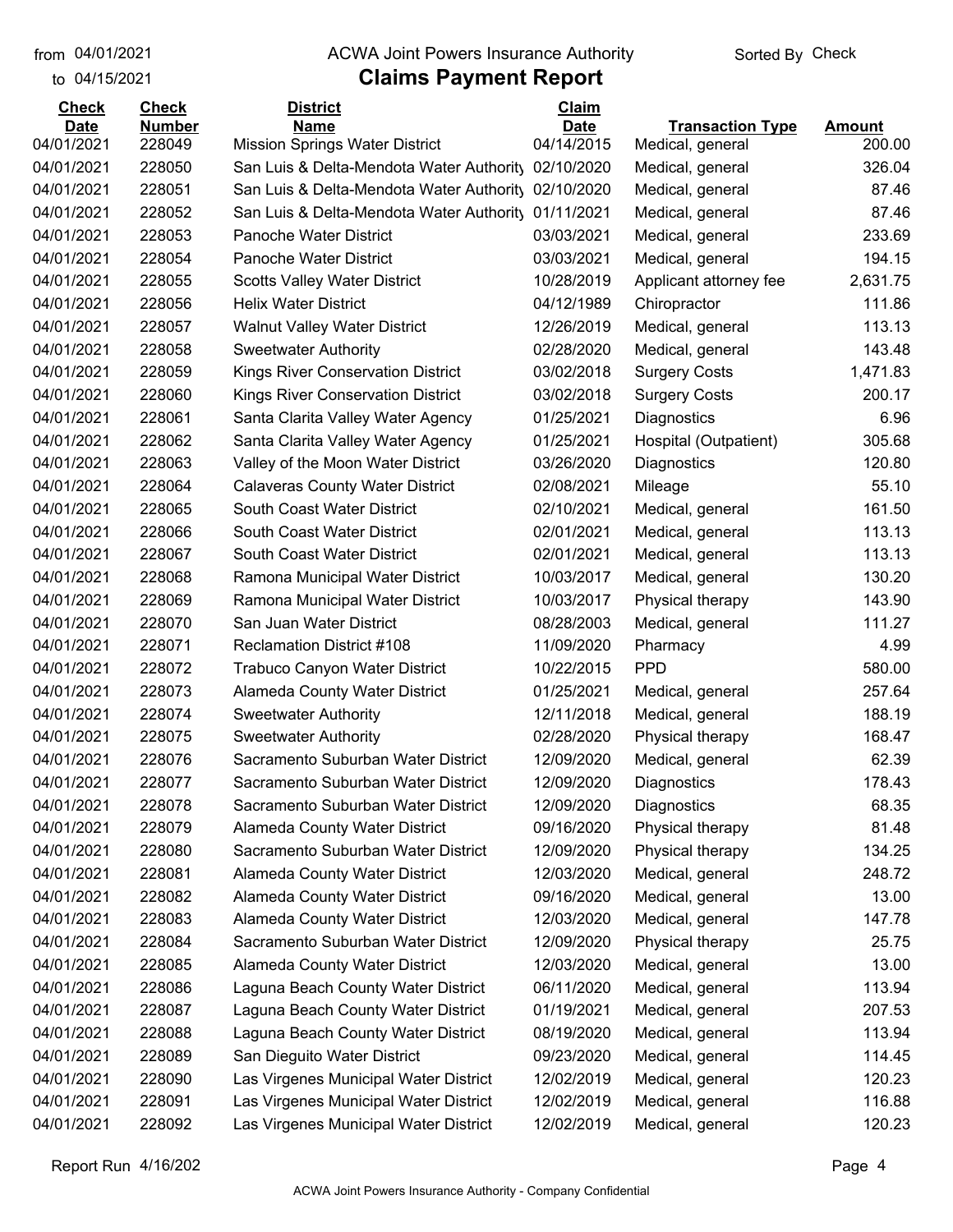#### from 04/01/2021 **Example 20 Travellet Controllet Authority** Check Sorted By Check

### to 04/15/2021

| <b>Check</b> | <b>Check</b>  | <b>District</b>                                     | Claim       |                                     |               |
|--------------|---------------|-----------------------------------------------------|-------------|-------------------------------------|---------------|
| <b>Date</b>  | <b>Number</b> | <b>Name</b>                                         | <b>Date</b> | <b>Transaction Type</b>             | <b>Amount</b> |
| 04/01/2021   | 228093        | Santa Fe Irrigation District                        | 09/03/2020  | Hospital (Outpatient)               | 2,787.63      |
| 04/01/2021   | 228094        | <b>Orange County Water District</b>                 | 11/09/2020  | Medical, general                    | 95.61         |
| 04/01/2021   | 228095        | Calleguas Municipal Water District                  | 08/06/2020  | Physical therapy                    | 119.91        |
| 04/01/2021   | 228096        | <b>Water Employee Services Authority</b>            | 01/04/2021  | Diagnostics                         | 270.83        |
| 04/01/2021   | 228097        | San Dieguito Water District                         | 09/23/2020  | Medical, general                    | 136.71        |
| 04/01/2021   | 228098        | <b>Vallecitos Water District</b>                    | 01/29/2021  | Medical, general                    | 136.71        |
| 04/06/2021   | 228099        | Sacramento Suburban Water District                  | 12/19/2019  | <b>Expense General</b>              | 567.45        |
| 04/06/2021   | 228100        | <b>Centerville Community Services District</b>      | 10/23/2020  | Defense Attorney                    | 1,159.00      |
| 04/06/2021   | 228101        | <b>Calaveras County Water District</b>              | 09/05/2019  | Defense Attorney                    | 95.00         |
| 04/06/2021   | 228102        | Sacramento Suburban Water District                  | 12/19/2019  | <b>Expense General</b>              | 50.00         |
| 04/06/2021   | 228103        | Sacramento Suburban Water District                  | 12/19/2019  | Defense Attorney                    | 1,575.00      |
| 04/06/2021   | 228104        | <b>Sutter Extension Water District</b>              | 09/01/2019  | Defense Attorney                    | 6,543.00      |
| 04/06/2021   | 228105        | Solano Irrigation District                          | 02/13/2019  | Defense Attorney                    | 1,048.00      |
| 04/06/2021   | 228106        | Yorba Linda Water District                          | 11/12/2020  | <b>Property - District Property</b> | 194,933.54    |
| 04/06/2021   | 228107        | San Bernardino Valley Water Conservatio             | 07/11/2020  | <b>Property - District Property</b> | 3,922.00      |
| 04/06/2021   | 228108        | El Dorado Irrigation District                       | 01/28/2021  | <b>Property - District Property</b> | 5,602.07      |
| 04/06/2021   | 228109        | Ramona Municipal Water District                     | 12/25/2020  | <b>Property - District Property</b> | 4,368.41      |
| 04/06/2021   | 228110        | Vista Irrigation District                           | 12/31/2018  | <b>Expense General</b>              | 2,510.85      |
| 04/06/2021   | 228111        | Monte Vista Water District                          | 02/04/2020  | Expert                              | 16,514.46     |
| 04/06/2021   | 228112        | <b>Panoche Water District</b>                       | 10/22/2019  | Liability- Bodily Injury            | 80,000.00     |
| 04/06/2021   | 228113        | Calleguas Municipal Water District                  | 07/31/2017  | <b>PPD</b>                          | 580.00        |
| 04/06/2021   | 228114        | <b>Sweetwater Authority</b>                         | 08/16/2017  | Physical therapy                    | 91.12         |
| 04/06/2021   | 228115        | Fresno Metropolitan Flood Control District          | 08/25/2018  | Medical, general                    | 143.45        |
| 04/06/2021   | 228116        | <b>Helix Water District</b>                         | 07/23/2019  | Medical, general                    | 104.30        |
| 04/06/2021   | 228117        | Fresno Metropolitan Flood Control District          | 08/25/2018  | Medical, general                    | 143.45        |
| 04/06/2021   | 228118        | Fresno Metropolitan Flood Control District          | 08/25/2018  | Medical, general                    | 286.90        |
| 04/06/2021   | 228119        | Fresno Metropolitan Flood Control District          | 08/25/2018  | Medical, general                    | 286.90        |
| 04/06/2021   | 228120        | <b>Kings River Conservation District</b>            | 03/02/2018  | Physical therapy                    | 122.58        |
| 04/06/2021   | 228121        | San Luis & Delta-Mendota Water Authority 01/11/2021 |             | Physical therapy                    | 81.20         |
| 04/06/2021   | 228122        | San Luis & Delta-Mendota Water Authority            | 01/11/2021  | Physical therapy                    | 81.20         |
| 04/06/2021   | 228123        | San Luis & Delta-Mendota Water Authority 01/11/2021 |             | Physical therapy                    | 81.20         |
| 04/06/2021   | 228124        | <b>Stockton-East Water District</b>                 | 11/27/2019  | Hospital (Outpatient)               | 1,344.00      |
| 04/06/2021   | 228125        | <b>Stockton-East Water District</b>                 | 11/27/2019  | Hospital (Outpatient)               | 1,344.00      |
| 04/06/2021   | 228126        | South Tahoe Public Utility District                 | 08/21/2020  | Physical therapy                    | 181.93        |
| 04/06/2021   | 228127        | <b>Clearlake Oaks County Water District</b>         | 12/11/2020  | <b>TTD</b>                          | 177.11        |
| 04/06/2021   | 228128        | <b>Orange County Water District</b>                 | 11/17/2003  | Physical therapy                    | 862.22        |
| 04/06/2021   | 228129        | Paradise Irrigation District                        | 03/05/2021  | Medical, general                    | 278.62        |
| 04/06/2021   | 228130        | South Coast Water District                          | 02/01/2021  | <b>Bill Review Fee</b>              | 8.50          |
| 04/06/2021   | 228130        | South Coast Water District                          | 02/01/2021  | <b>Bill Review Fee</b>              | 22.14         |
| 04/06/2021   | 228130        | <b>Sweetwater Authority</b>                         | 12/11/2018  | <b>Bill Review Fee</b>              | 8.50          |
| 04/06/2021   | 228130        | <b>Sweetwater Authority</b>                         | 02/01/2021  | <b>Bill Review Fee</b>              | 8.50          |
| 04/06/2021   | 228130        | <b>Sweetwater Authority</b>                         | 02/01/2021  | <b>Bill Review Fee</b>              | 7.64          |
| 04/06/2021   | 228130        | San Luis & Delta-Mendota Water Authority            | 01/11/2021  | <b>Bill Review Fee</b>              | 8.50          |
| 04/06/2021   | 228130        | San Luis & Delta-Mendota Water Authority 01/11/2021 |             | <b>Bill Review Fee</b>              | 8.50          |
|              |               |                                                     |             |                                     |               |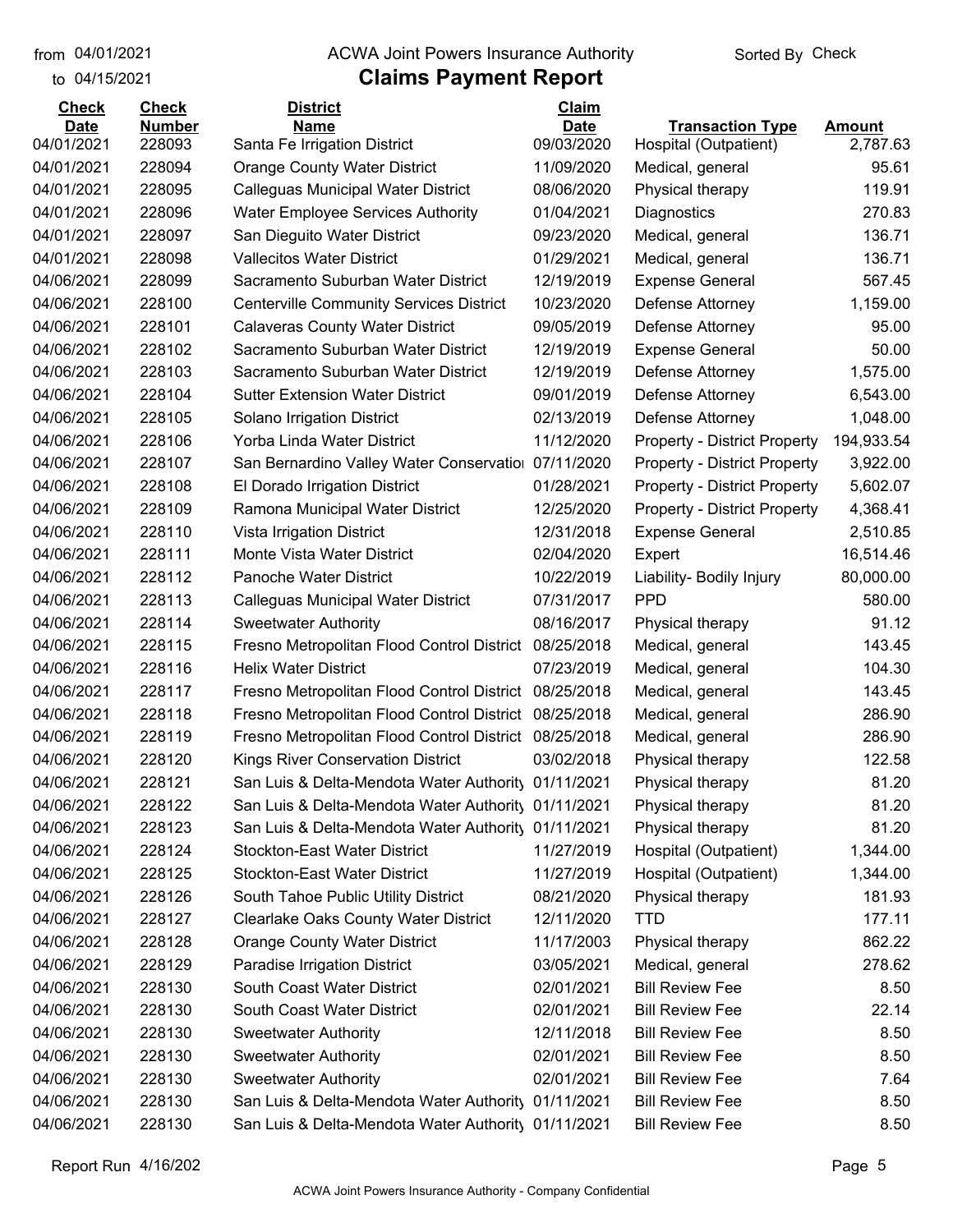to 04/15/2021

#### from 04/01/2021 **Example 20 Travellet Controllet Authority** Check Sorted By Check

| <b>Check</b>             | <b>Check</b>     | <b>District</b>                                         | <b>Claim</b>             |                                                   |               |
|--------------------------|------------------|---------------------------------------------------------|--------------------------|---------------------------------------------------|---------------|
| <b>Date</b>              | <b>Number</b>    | <b>Name</b><br>San Luis & Delta-Mendota Water Authority | <b>Date</b>              | <b>Transaction Type</b><br><b>Bill Review Fee</b> | <b>Amount</b> |
| 04/06/2021<br>04/06/2021 | 228130<br>228130 |                                                         | 01/11/2021<br>11/17/2003 | <b>Bill Review Fee</b>                            | 8.50<br>8.50  |
|                          | 228130           | <b>Orange County Water District</b>                     |                          | <b>Bill Review Fee</b>                            | 23.95         |
| 04/06/2021               |                  | <b>Orange County Water District</b>                     | 11/17/2003               |                                                   |               |
| 04/06/2021               | 228130           | <b>Orange County Water District</b>                     | 01/28/2021               | <b>Bill Review Fee</b>                            | 8.50          |
| 04/06/2021               | 228130           | <b>Orange County Water District</b>                     | 01/28/2021               | <b>Bill Review Fee</b>                            | 8.33          |
| 04/06/2021               | 228130           | Paradise Irrigation District                            | 03/05/2021               | <b>Bill Review Fee</b>                            | 8.50          |
| 04/06/2021               | 228130           | Paradise Irrigation District                            | 03/05/2021               | <b>Bill Review Fee</b>                            | 5.42          |
| 04/06/2021               | 228130           | South Tahoe Public Utility District                     | 08/21/2020               | <b>Bill Review Fee</b>                            | 10.89         |
| 04/06/2021               | 228130           | South Tahoe Public Utility District                     | 01/07/2021               | <b>Bill Review Fee</b>                            | 8.50          |
| 04/06/2021               | 228130           | South Tahoe Public Utility District                     | 01/07/2021               | <b>Bill Review Fee</b>                            | 1.31          |
| 04/06/2021               | 228130           | <b>Sweetwater Authority</b>                             | 12/30/2019               | <b>Bill Review Fee</b>                            | 21.53         |
| 04/06/2021               | 228130           | <b>Sweetwater Authority</b>                             | 12/30/2019               | <b>Bill Review Fee</b>                            | 8.50          |
| 04/06/2021               | 228130           | <b>Sweetwater Authority</b>                             | 12/30/2019               | <b>Bill Review Fee</b>                            | 21.53         |
| 04/06/2021               | 228130           | <b>Sweetwater Authority</b>                             | 12/30/2019               | <b>Bill Review Fee</b>                            | 8.50          |
| 04/06/2021               | 228130           | <b>Water Employee Services Authority</b>                | 06/23/2020               | <b>Bill Review Fee</b>                            | 8.50          |
| 04/06/2021               | 228130           | <b>Water Employee Services Authority</b>                | 06/23/2020               | <b>Bill Review Fee</b>                            | 0.45          |
| 04/06/2021               | 228130           | <b>Water Employee Services Authority</b>                | 06/23/2020               | <b>Bill Review Fee</b>                            | 8.50          |
| 04/06/2021               | 228130           | <b>Water Employee Services Authority</b>                | 06/23/2020               | <b>Bill Review Fee</b>                            | 1.16          |
| 04/06/2021               | 228130           | <b>Fair Oaks Water District</b>                         | 03/17/2021               | <b>Bill Review Fee</b>                            | 8.50          |
| 04/06/2021               | 228130           | Fair Oaks Water District                                | 03/17/2021               | <b>Bill Review Fee</b>                            | 20.24         |
| 04/06/2021               | 228130           | Fair Oaks Water District                                | 03/17/2021               | <b>Bill Review Fee</b>                            | 8.50          |
| 04/06/2021               | 228130           | Fair Oaks Water District                                | 03/17/2021               | <b>Bill Review Fee</b>                            | 20.24         |
| 04/06/2021               | 228130           | East Contra Costa Irrigation District                   | 10/05/2020               | <b>Bill Review Fee</b>                            | 8.50          |
| 04/06/2021               | 228130           | East Contra Costa Irrigation District                   | 10/05/2020               | <b>Bill Review Fee</b>                            | 2.15          |
| 04/06/2021               | 228130           | Desert Water Agency                                     | 03/01/2021               | <b>Bill Review Fee</b>                            | 8.50          |
| 04/06/2021               | 228130           | Desert Water Agency                                     | 03/01/2021               | <b>Bill Review Fee</b>                            | 8.50          |
| 04/06/2021               | 228130           | Desert Water Agency                                     | 03/01/2021               | <b>Bill Review Fee</b>                            | 8.50          |
| 04/06/2021               | 228130           | Desert Water Agency                                     | 03/01/2021               | <b>Bill Review Fee</b>                            | 8.50          |
| 04/06/2021               | 228130           | Mammoth Community Water District                        | 11/17/2020               | <b>Bill Review Fee</b>                            | 8.50          |
| 04/06/2021               | 228130           | <b>Mammoth Community Water District</b>                 | 11/17/2020               | <b>Bill Review Fee</b>                            | 55.28         |
| 04/06/2021               | 228130           | Mammoth Community Water District                        | 11/17/2020               | <b>Bill Review Fee</b>                            | 8.50          |
| 04/06/2021               | 228130           | Mammoth Community Water District                        | 11/17/2020               | <b>Bill Review Fee</b>                            | 3.24          |
| 04/06/2021               | 228130           | <b>Sweetwater Authority</b>                             | 08/16/2017               | <b>Bill Review Fee</b>                            | 8.50          |
| 04/06/2021               | 228130           | Ramona Municipal Water District                         | 10/03/2017               | <b>Bill Review Fee</b>                            | 8.50          |
| 04/06/2021               | 228130           | Alameda County Water District                           | 01/25/2021               | <b>Bill Review Fee</b>                            | 8.50          |
| 04/06/2021               | 228130           | Alameda County Water District                           | 01/25/2021               | <b>Bill Review Fee</b>                            | 8.50          |
| 04/06/2021               | 228130           | Alameda County Water District                           | 01/25/2021               | <b>Bill Review Fee</b>                            | 2.74          |
| 04/06/2021               | 228130           | <b>Mission Springs Water District</b>                   | 12/30/2020               | <b>Bill Review Fee</b>                            | 8.50          |
| 04/06/2021               | 228130           | <b>Mission Springs Water District</b>                   | 12/30/2020               | <b>Bill Review Fee</b>                            | 1.75          |
| 04/06/2021               | 228130           | <b>Merced Irrigation District</b>                       | 11/09/2001               | <b>Bill Review Fee</b>                            | 9.68          |
| 04/06/2021               | 228130           | <b>Merced Irrigation District</b>                       | 11/09/2001               | <b>Bill Review Fee</b>                            | 8.50          |
| 04/06/2021               | 228130           | Mesa Water District                                     | 07/30/2020               | <b>Bill Review Fee</b>                            | 8.50          |
| 04/06/2021               | 228130           | Mesa Water District                                     | 07/30/2020               | <b>Bill Review Fee</b>                            | 8.69          |
| 04/06/2021               | 228130           | Fresno Metropolitan Flood Control District 08/25/2018   |                          | <b>Bill Review Fee</b>                            | 8.50          |
|                          |                  |                                                         |                          |                                                   |               |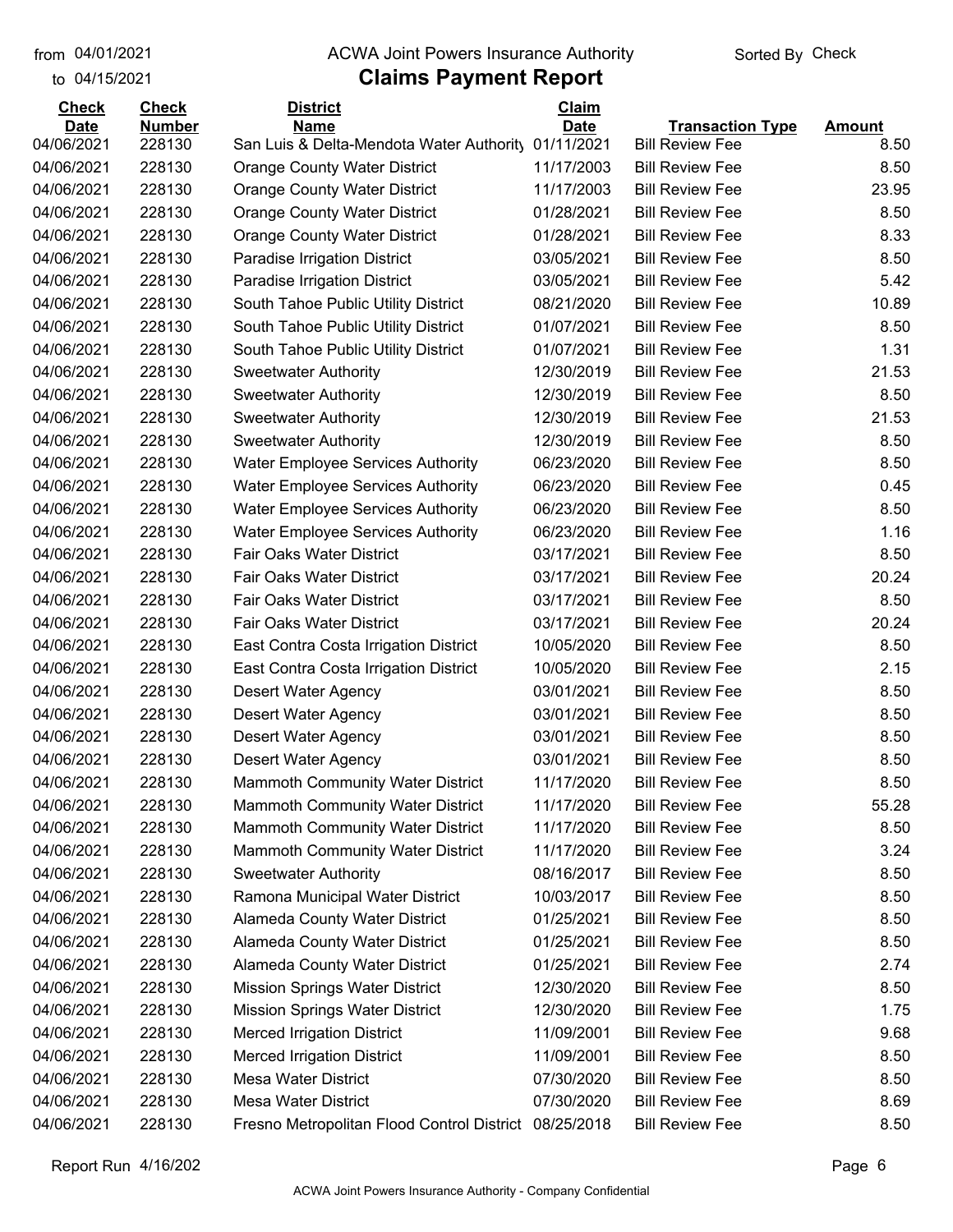to 04/15/2021

#### from 04/01/2021 **Example 20 Travellet Controllet Authority** Check Sorted By Check

| <b>Check</b> | <b>Check</b>  | <b>District</b>                                  | Claim       |                         |               |
|--------------|---------------|--------------------------------------------------|-------------|-------------------------|---------------|
| <b>Date</b>  | <b>Number</b> | <b>Name</b>                                      | <b>Date</b> | <b>Transaction Type</b> | <b>Amount</b> |
| 04/06/2021   | 228130        | Fresno Metropolitan Flood Control District       | 08/25/2018  | <b>Bill Review Fee</b>  | 8.50          |
| 04/06/2021   | 228130        | Fresno Metropolitan Flood Control District       | 08/25/2018  | <b>Bill Review Fee</b>  | 8.50          |
| 04/06/2021   | 228130        | Fresno Metropolitan Flood Control District       | 08/25/2018  | <b>Bill Review Fee</b>  | 8.50          |
| 04/06/2021   | 228130        | Cachuma Operation and Maintenance Bo: 02/19/2021 |             | <b>Bill Review Fee</b>  | 0.72          |
| 04/06/2021   | 228130        | Cachuma Operation and Maintenance Bo: 02/19/2021 |             | <b>Bill Review Fee</b>  | 8.50          |
| 04/06/2021   | 228130        | El Dorado Irrigation District                    | 12/02/2019  | <b>Bill Review Fee</b>  | 8.50          |
| 04/06/2021   | 228130        | <b>Stockton-East Water District</b>              | 11/27/2019  | <b>Bill Review Fee</b>  | 8.50          |
| 04/06/2021   | 228130        | <b>Stockton-East Water District</b>              | 11/27/2019  | <b>Bill Review Fee</b>  | 156.92        |
| 04/06/2021   | 228130        | <b>Stockton-East Water District</b>              | 11/27/2019  | <b>Bill Review Fee</b>  | 8.50          |
| 04/06/2021   | 228130        | <b>Stockton-East Water District</b>              | 11/27/2019  | <b>Bill Review Fee</b>  | 156.92        |
| 04/06/2021   | 228130        | <b>Calaveras County Water District</b>           | 10/15/2020  | <b>Bill Review Fee</b>  | 8.50          |
| 04/06/2021   | 228130        | <b>Calaveras County Water District</b>           | 10/15/2020  | <b>Bill Review Fee</b>  | 3.09          |
| 04/06/2021   | 228130        | Panoche Water District                           | 08/17/2019  | <b>Bill Review Fee</b>  | 13.00         |
| 04/06/2021   | 228130        | East Orange County Water District                | 02/16/2021  | <b>Bill Review Fee</b>  | 13.74         |
| 04/06/2021   | 228130        | <b>East Orange County Water District</b>         | 02/16/2021  | <b>Bill Review Fee</b>  | 8.50          |
| 04/06/2021   | 228130        | East Orange County Water District                | 02/16/2021  | <b>Bill Review Fee</b>  | 6.16          |
| 04/06/2021   | 228130        | Las Virgenes Municipal Water District            | 11/27/2018  | <b>Bill Review Fee</b>  | 8.50          |
| 04/06/2021   | 228130        | Monte Vista Water District                       | 08/24/2020  | <b>Bill Review Fee</b>  | 8.50          |
| 04/06/2021   | 228130        | Monte Vista Water District                       | 08/24/2020  | <b>Bill Review Fee</b>  | 16.68         |
| 04/06/2021   | 228130        | <b>Twentynine Palms Water District</b>           | 02/09/2021  | <b>Bill Review Fee</b>  | 8.50          |
| 04/06/2021   | 228130        | <b>Sweetwater Authority</b>                      | 10/08/2020  | <b>Bill Review Fee</b>  | 8.50          |
| 04/06/2021   | 228130        | <b>Sweetwater Authority</b>                      | 10/08/2020  | <b>Bill Review Fee</b>  | 21.53         |
| 04/06/2021   | 228130        | San Luis Water District                          | 03/25/2019  | <b>Bill Review Fee</b>  | 8.50          |
| 04/06/2021   | 228130        | San Luis Water District                          | 03/25/2019  | <b>Bill Review Fee</b>  | 1.57          |
| 04/06/2021   | 228130        | Santa Clarita Valley Water Agency                | 06/03/2020  | <b>Bill Review Fee</b>  | 8.50          |
| 04/06/2021   | 228130        | Santa Clarita Valley Water Agency                | 06/03/2020  | <b>Bill Review Fee</b>  | 5.06          |
| 04/06/2021   | 228130        | <b>Sweetwater Authority</b>                      | 11/25/2020  | <b>Bill Review Fee</b>  | 8.50          |
| 04/06/2021   | 228130        | <b>Sweetwater Authority</b>                      | 11/25/2020  | <b>Bill Review Fee</b>  | 8.50          |
| 04/06/2021   | 228130        | <b>Sweetwater Authority</b>                      | 11/25/2020  | <b>Bill Review Fee</b>  | 5.03          |
| 04/06/2021   | 228130        | <b>Walnut Valley Water District</b>              | 12/26/2019  | <b>Bill Review Fee</b>  | 8.50          |
| 04/06/2021   | 228130        | <b>Walnut Valley Water District</b>              | 12/26/2019  | <b>Bill Review Fee</b>  | 22.14         |
| 04/06/2021   | 228130        | Alameda County Water District                    | 12/03/2020  | <b>Bill Review Fee</b>  | 8.50          |
| 04/06/2021   | 228130        | Valley Center Municipal Water District           | 08/16/2020  | <b>Bill Review Fee</b>  | 8.50          |
| 04/06/2021   | 228130        | Valley Center Municipal Water District           | 08/16/2020  | <b>Bill Review Fee</b>  | 8.50          |
| 04/06/2021   | 228130        | Valley Center Municipal Water District           | 08/16/2020  | <b>Bill Review Fee</b>  | 5.63          |
| 04/06/2021   | 228130        | Valley Center Municipal Water District           | 08/16/2020  | <b>Bill Review Fee</b>  | 8.50          |
| 04/06/2021   | 228130        | Valley Center Municipal Water District           | 08/16/2020  | <b>Bill Review Fee</b>  | 5.39          |
| 04/06/2021   | 228130        | Valley Center Municipal Water District           | 08/16/2020  | <b>Bill Review Fee</b>  | 8.50          |
| 04/06/2021   | 228130        | Alameda County Water District                    | 09/30/2020  | <b>Bill Review Fee</b>  | 8.50          |
| 04/06/2021   | 228130        | Alameda County Water District                    | 09/30/2020  | <b>Bill Review Fee</b>  | 2.74          |
| 04/06/2021   | 228130        | <b>Vallecitos Water District</b>                 | 02/22/2021  | <b>Bill Review Fee</b>  | 8.50          |
| 04/06/2021   | 228130        | <b>Vallecitos Water District</b>                 | 02/22/2021  | <b>Bill Review Fee</b>  | 1.80          |
| 04/06/2021   | 228130        | Yorba Linda Water District                       | 03/01/2021  | <b>Bill Review Fee</b>  | 18.35         |
| 04/06/2021   | 228130        | Yorba Linda Water District                       | 03/01/2021  | <b>Bill Review Fee</b>  | 14.79         |
|              |               |                                                  |             |                         |               |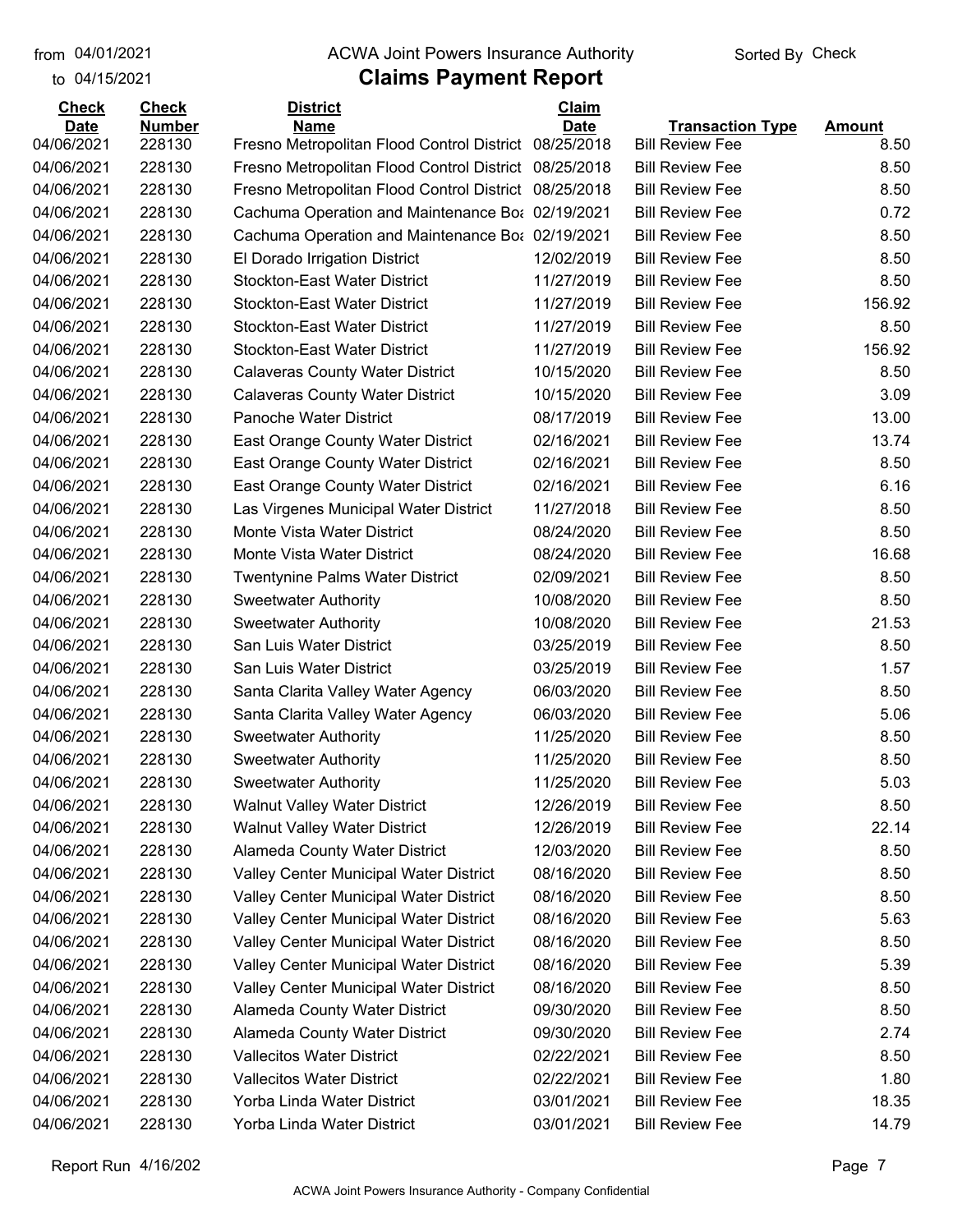#### from 04/01/2021 **Example 20 Travellet Controllet Authority** Check Sorted By Check

#### to 04/15/2021

| <b>Check</b> | <b>Check</b>  | <b>District</b>                           | Claim       |                         |               |
|--------------|---------------|-------------------------------------------|-------------|-------------------------|---------------|
| <b>Date</b>  | <b>Number</b> | <b>Name</b>                               | <b>Date</b> | <b>Transaction Type</b> | <b>Amount</b> |
| 04/06/2021   | 228130        | <b>Helix Water District</b>               | 07/23/2019  | <b>Bill Review Fee</b>  | 8.50          |
| 04/06/2021   | 228130        | <b>Merced Irrigation District</b>         | 12/22/2020  | <b>Bill Review Fee</b>  | 8.50          |
| 04/06/2021   | 228130        | <b>Merced Irrigation District</b>         | 12/22/2020  | <b>Bill Review Fee</b>  | 3.03          |
| 04/06/2021   | 228131        | Alameda County Water District             | 01/25/2021  | Hospital (Outpatient)   | 839.65        |
| 04/06/2021   | 228132        | <b>Mission Springs Water District</b>     | 12/30/2020  | Medical, general        | 133.12        |
| 04/06/2021   | 228133        | <b>Water Employee Services Authority</b>  | 06/23/2020  | <b>TTD</b>              | 2,598.86      |
| 04/06/2021   | 228134        | Laguna Beach County Water District        | 11/30/2020  | <b>TTD</b>              | 2,226.66      |
| 04/06/2021   | 228135        | Crescenta Valley Water District           | 09/25/2019  | <b>PPD</b>              | 580.00        |
| 04/06/2021   | 228136        | East Contra Costa Irrigation District     | 10/05/2020  | Medical, general        | 114.04        |
| 04/06/2021   | 228137        | <b>Sweetwater Authority</b>               | 12/30/2019  | Medical, general        | 111.97        |
| 04/06/2021   | 228138        | <b>Sweetwater Authority</b>               | 12/30/2019  | Medical, general        | 111.97        |
| 04/06/2021   | 228139        | Clearlake Oaks County Water District      | 12/11/2020  | <b>TTD</b>              | 762.31        |
| 04/06/2021   | 228140        | <b>Mesa Water District</b>                | 07/30/2020  | <b>TTD</b>              | 2,314.58      |
| 04/06/2021   | 228141        | Water Employee Services Authority         | 06/23/2020  | Laboratory fee          | 37.50         |
| 04/06/2021   | 228142        | <b>Sweetwater Authority</b>               | 10/08/2020  | <b>TTD</b>              | 2,598.86      |
| 04/06/2021   | 228143        | Pajaro Valley Water Management Agency     | 02/22/2021  | Photocopy               | 135.05        |
| 04/06/2021   | 228144        | <b>Citrus Heights Water District</b>      | 03/08/2021  | Photocopy               | 168.02        |
| 04/06/2021   | 228145        | <b>Calaveras County Water District</b>    | 02/08/2021  | Photocopy               | 128.74        |
| 04/06/2021   | 228146        | <b>Mammoth Community Water District</b>   | 11/17/2020  | Medical, general        | 73.49         |
| 04/06/2021   | 228147        | <b>Walnut Valley Water District</b>       | 02/13/2014  | Medical, general        | 1,500.00      |
| 04/06/2021   | 228148        | El Dorado Irrigation District             | 02/11/2021  | Hospital (Outpatient)   | 284.40        |
| 04/06/2021   | 228149        | Joshua Basin Water District               | 04/16/2020  | Photocopy               | 75.00         |
| 04/06/2021   | 228150        | <b>Orange County Water District</b>       | 01/28/2021  | Medical, general        | 88.13         |
| 04/06/2021   | 228151        | Fair Oaks Water District                  | 03/17/2021  | Medical, general        | 110.57        |
| 04/06/2021   | 228152        | <b>Fair Oaks Water District</b>           | 03/17/2021  | Medical, general        | 98.27         |
| 04/06/2021   | 228153        | Monte Vista Water District                | 08/24/2020  | Medical, general        | 111.13        |
| 04/06/2021   | 228154        | East Orange County Water District         | 02/16/2021  | Medical, general        | 102.56        |
| 04/06/2021   | 228155        | Yorba Linda Water District                | 03/01/2021  | Medical, general        | 157.59        |
| 04/06/2021   | 228156        | Yorba Linda Water District                | 03/01/2021  | Medical, general        | 100.64        |
| 04/06/2021   | 228157        | Valley Center Municipal Water District    | 08/16/2020  | <b>Surgery Costs</b>    | 511.95        |
| 04/06/2021   | 228158        | <b>Sweetwater Authority</b>               | 12/11/2018  | Physical therapy        | 159.70        |
| 04/06/2021   | 228159        | Desert Water Agency                       | 03/01/2021  | Physical therapy        | 153.04        |
| 04/06/2021   | 228160        | <b>Desert Water Agency</b>                | 03/01/2021  | Physical therapy        | 153.04        |
| 04/06/2021   | 228161        | <b>Desert Water Agency</b>                | 03/01/2021  | Physical therapy        | 153.04        |
| 04/06/2021   | 228162        | <b>Desert Water Agency</b>                | 03/01/2021  | Physical therapy        | 214.39        |
| 04/06/2021   | 228163        | Valley Center Municipal Water District    | 08/16/2020  | <b>DME Supplies</b>     | 875.00        |
| 04/06/2021   | 228164        | <b>Merced Irrigation District</b>         | 11/09/2001  | Pharmacy                | 47.72         |
| 04/06/2021   | 228165        | Rancho California Water District          | 03/18/2008  | Pharmacy                | 51.76         |
| 04/06/2021   | 228166        | Georgetown Divide Public Utility District | 10/03/2011  | Pharmacy                | 8.24          |
| 04/06/2021   | 228167        | San Juan Water District                   | 08/28/2003  | Pharmacy                | 22.85         |
| 04/06/2021   | 228168        | San Juan Water District                   | 01/26/2016  | Pharmacy                | 22.85         |
| 04/06/2021   | 228169        | Kings River Conservation District         | 11/18/2016  | Pharmacy                | 8.53          |
| 04/06/2021   | 228170        | <b>Carmichael Water District</b>          | 12/12/2019  | Pharmacy                | 47.72         |
| 04/06/2021   | 228171        | Wheeler Ridge-Maricopa Water Storage D    | 02/20/2020  | Pharmacy                | 91.82         |
|              |               |                                           |             |                         |               |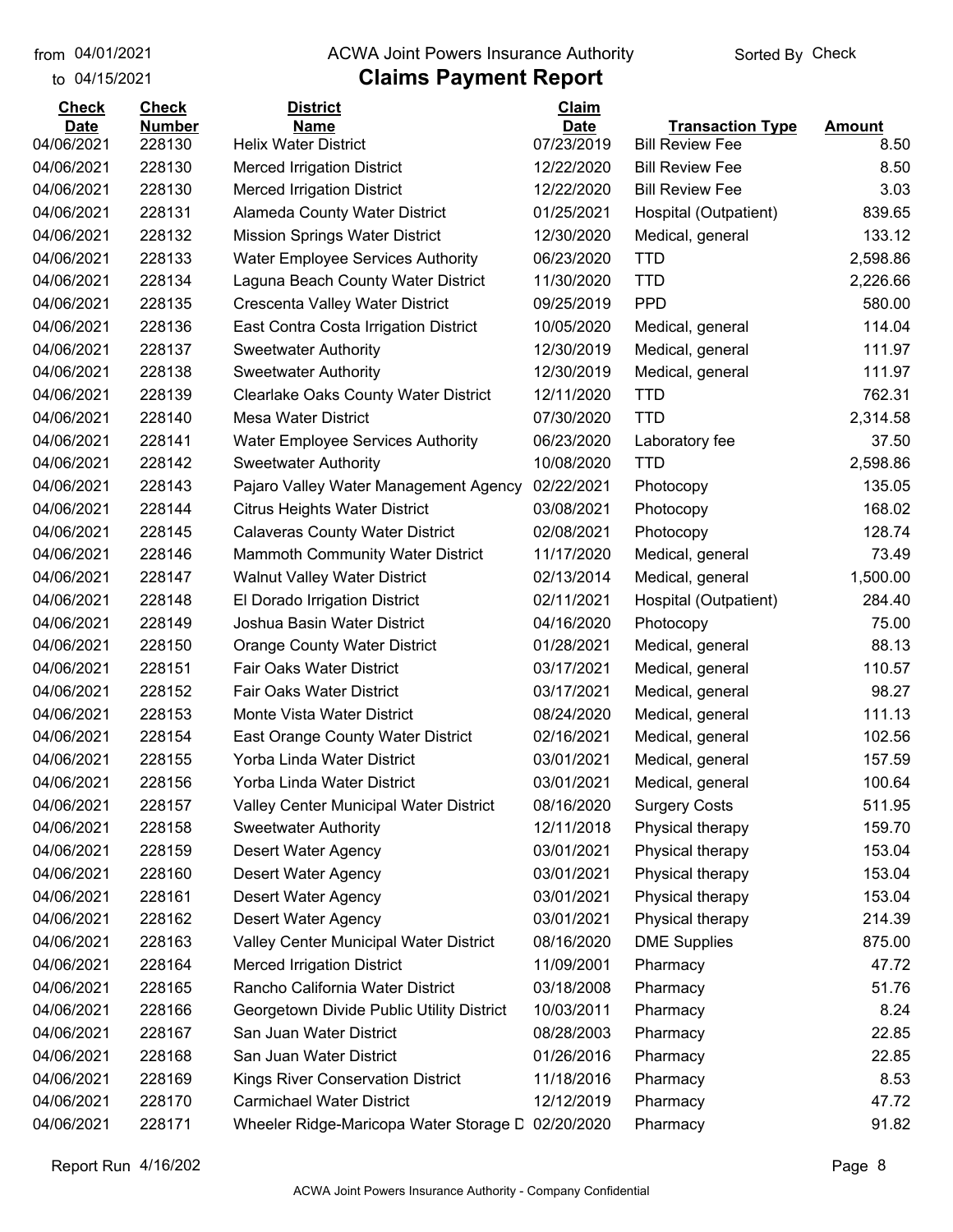to 04/15/2021

#### from 04/01/2021 **Example 20 Travellet Controllet Authority** Check Sorted By Check

| <b>Number</b><br><b>Name</b><br><b>Date</b><br><b>Date</b><br><b>Transaction Type</b><br><b>Amount</b><br>09/30/2020<br>04/06/2021<br>228172<br>145.28<br>Alameda County Water District<br>Medical, general<br>228173<br>Alameda County Water District<br>01/25/2021<br>145.28<br>04/06/2021<br>Medical, general<br>316.88<br>04/06/2021<br>228174<br>Santa Clarita Valley Water Agency<br>06/03/2020<br>Medical, general<br>04/06/2021<br>228175<br>Laguna Beach County Water District<br>11/30/2020<br>330.48<br>Diagnostics<br>04/06/2021<br>228176<br>Laguna Beach County Water District<br>11/30/2020<br>Diagnostics<br>632.44<br>336.52<br>04/06/2021<br>228177<br>Valley of the Moon Water District<br>03/26/2020<br>Diagnostics<br>89.87<br>04/06/2021<br>228178<br>Twentynine Palms Water District<br>02/09/2021<br>Diagnostics<br>257.60<br>04/06/2021<br>228179<br><b>Water Employee Services Authority</b><br>01/04/2021<br>Mileage<br>228180<br>Mammoth Community Water District<br>11/17/2020<br>453.88<br>04/06/2021<br><b>DME Supplies</b><br>35.56<br>04/06/2021<br>228181<br>San Luis Water District<br>03/25/2019<br>Medical, general<br>228182<br>12/02/2019<br>247.24<br>04/06/2021<br>El Dorado Irrigation District<br>Medical, general<br>111.97<br>04/06/2021<br>228183<br><b>Sweetwater Authority</b><br>10/08/2020<br>Medical, general<br>04/06/2021<br>228184<br><b>Water Employee Services Authority</b><br>06/23/2020<br>11.92<br>Medical, general<br>70.02<br>04/06/2021<br>228185<br><b>Calaveras County Water District</b><br>10/15/2020<br>Physical therapy<br>228186<br>141.78<br>04/06/2021<br>Cachuma Operation and Maintenance Bot 02/19/2021<br>Medical, general<br>04/06/2021<br>228187<br>12/26/2019<br>113.94<br><b>Walnut Valley Water District</b><br>Medical, general<br>143.20<br>04/06/2021<br>228188<br>11/25/2020<br>Medical, general<br><b>Sweetwater Authority</b><br>228189<br><b>Sweetwater Authority</b><br>02/01/2021<br>159.20<br>04/06/2021<br>Medical, general<br><b>PPD</b><br>580.00<br>04/06/2021<br>228190<br><b>Yuba County Water Agency</b><br>05/08/2017<br>228191<br>Ramona Municipal Water District<br>110.97<br>04/06/2021<br>10/03/2017<br>Diagnostics<br>99.14<br>04/06/2021<br>228192<br>South Tahoe Public Utility District<br>01/07/2021<br>Diagnostics<br>81.88<br>04/06/2021<br>228193<br>Alameda County Water District<br>12/03/2020<br>Physical therapy<br>04/06/2021<br>228194<br>South Coast Water District<br>02/01/2021<br>Medical, general<br>113.94<br>112.15<br>04/06/2021<br>228195<br><b>Mesa Water District</b><br>07/30/2020<br>Medical, general<br><b>PPD</b><br>04/06/2021<br>228196<br>Kern County Water Agency<br>09/16/2016<br>580.00<br>04/06/2021<br>228197<br><b>Corcoran Irrigation District</b><br>03/23/2021<br><b>TTD</b><br>619.95<br>228198<br>Valley Center Municipal Water District<br>08/16/2020<br>2,787.63<br>04/06/2021<br>Hospital (Outpatient)<br>197.62<br>04/06/2021<br>228199<br>Las Virgenes Municipal Water District<br>11/27/2018<br>Medical, general<br>04/06/2021<br>228200<br><b>Merced Irrigation District</b><br>12/22/2020<br>26.74<br>Diagnostics<br>04/06/2021<br>228201<br>08/08/2020<br><b>TTD</b><br>1,123.88<br><b>Merced Irrigation District</b><br>228202<br><b>Vallecitos Water District</b><br>02/22/2021<br>136.71<br>04/06/2021<br>Medical, general<br>228203<br>116.15<br>04/06/2021<br><b>Merced Irrigation District</b><br>11/09/2001<br>Physical therapy<br>1,298.68<br>04/08/2021<br>228204<br>Ramona Municipal Water District<br>03/16/2021<br>Liability - Property Damage<br>Rancho California Water District<br>04/08/2021<br>228205<br>07/15/2019<br>Liability- Bodily Injury<br>30,000.00<br>04/08/2021<br>228206<br>San Dieguito Water District<br>07/17/2020<br>Liability - Property Damage<br>58,883.99<br>04/08/2021<br>228207<br>Solano Irrigation District<br>01/22/2021<br><b>Property - District Property</b><br>13,293.04<br>04/08/2021<br>228208<br><b>Tahoe City Public Utility District</b><br>05/26/2020<br><b>Property - District Property</b><br>24,466.24<br>04/08/2021<br>228209<br><b>Calaveras County Water District</b><br>10/07/2019<br><b>Property - District Property</b><br>36,820.69<br>04/08/2021<br>228210<br><b>Sweetwater Authority</b><br>03/24/2021<br><b>TTD</b><br>1,808.20<br>228211<br>108.28<br>04/08/2021<br>Fresno Metropolitan Flood Control District<br>08/25/2018<br>Physical therapy<br>02/01/2021<br>1,871.10<br>04/08/2021<br>228212<br><b>Sweetwater Authority</b><br><b>TTD</b><br>Kings River Conservation District<br>04/08/2021<br>228213<br>03/02/2018<br>122.58<br>Physical therapy<br>04/08/2021<br>228214<br>Carpinteria Valley Water District<br>03/19/2018<br>Medical, general<br>151.84<br>Berrenda Mesa Water District<br><b>PPD</b><br>460.00<br>04/08/2021<br>228215<br>02/25/2013 | <b>Check</b> | <b>Check</b> | <b>District</b> | Claim |  |
|----------------------------------------------------------------------------------------------------------------------------------------------------------------------------------------------------------------------------------------------------------------------------------------------------------------------------------------------------------------------------------------------------------------------------------------------------------------------------------------------------------------------------------------------------------------------------------------------------------------------------------------------------------------------------------------------------------------------------------------------------------------------------------------------------------------------------------------------------------------------------------------------------------------------------------------------------------------------------------------------------------------------------------------------------------------------------------------------------------------------------------------------------------------------------------------------------------------------------------------------------------------------------------------------------------------------------------------------------------------------------------------------------------------------------------------------------------------------------------------------------------------------------------------------------------------------------------------------------------------------------------------------------------------------------------------------------------------------------------------------------------------------------------------------------------------------------------------------------------------------------------------------------------------------------------------------------------------------------------------------------------------------------------------------------------------------------------------------------------------------------------------------------------------------------------------------------------------------------------------------------------------------------------------------------------------------------------------------------------------------------------------------------------------------------------------------------------------------------------------------------------------------------------------------------------------------------------------------------------------------------------------------------------------------------------------------------------------------------------------------------------------------------------------------------------------------------------------------------------------------------------------------------------------------------------------------------------------------------------------------------------------------------------------------------------------------------------------------------------------------------------------------------------------------------------------------------------------------------------------------------------------------------------------------------------------------------------------------------------------------------------------------------------------------------------------------------------------------------------------------------------------------------------------------------------------------------------------------------------------------------------------------------------------------------------------------------------------------------------------------------------------------------------------------------------------------------------------------------------------------------------------------------------------------------------------------------------------------------------------------------------------------------------------------------------------------------------------------------------------------------------------------------------------------------------------------------------------------------------------------------------------------------------------------------------------------------------------------------------------------------------------------------------------------------------------------------------------------------------------------------------------------------------------------------------------------------------------------------------------------------------------------------------------------------------------------------------------------------------------------------------------------------------------------------------------------------------------------------------------------------------------------|--------------|--------------|-----------------|-------|--|
|                                                                                                                                                                                                                                                                                                                                                                                                                                                                                                                                                                                                                                                                                                                                                                                                                                                                                                                                                                                                                                                                                                                                                                                                                                                                                                                                                                                                                                                                                                                                                                                                                                                                                                                                                                                                                                                                                                                                                                                                                                                                                                                                                                                                                                                                                                                                                                                                                                                                                                                                                                                                                                                                                                                                                                                                                                                                                                                                                                                                                                                                                                                                                                                                                                                                                                                                                                                                                                                                                                                                                                                                                                                                                                                                                                                                                                                                                                                                                                                                                                                                                                                                                                                                                                                                                                                                                                                                                                                                                                                                                                                                                                                                                                                                                                                                                                                                                              |              |              |                 |       |  |
|                                                                                                                                                                                                                                                                                                                                                                                                                                                                                                                                                                                                                                                                                                                                                                                                                                                                                                                                                                                                                                                                                                                                                                                                                                                                                                                                                                                                                                                                                                                                                                                                                                                                                                                                                                                                                                                                                                                                                                                                                                                                                                                                                                                                                                                                                                                                                                                                                                                                                                                                                                                                                                                                                                                                                                                                                                                                                                                                                                                                                                                                                                                                                                                                                                                                                                                                                                                                                                                                                                                                                                                                                                                                                                                                                                                                                                                                                                                                                                                                                                                                                                                                                                                                                                                                                                                                                                                                                                                                                                                                                                                                                                                                                                                                                                                                                                                                                              |              |              |                 |       |  |
|                                                                                                                                                                                                                                                                                                                                                                                                                                                                                                                                                                                                                                                                                                                                                                                                                                                                                                                                                                                                                                                                                                                                                                                                                                                                                                                                                                                                                                                                                                                                                                                                                                                                                                                                                                                                                                                                                                                                                                                                                                                                                                                                                                                                                                                                                                                                                                                                                                                                                                                                                                                                                                                                                                                                                                                                                                                                                                                                                                                                                                                                                                                                                                                                                                                                                                                                                                                                                                                                                                                                                                                                                                                                                                                                                                                                                                                                                                                                                                                                                                                                                                                                                                                                                                                                                                                                                                                                                                                                                                                                                                                                                                                                                                                                                                                                                                                                                              |              |              |                 |       |  |
|                                                                                                                                                                                                                                                                                                                                                                                                                                                                                                                                                                                                                                                                                                                                                                                                                                                                                                                                                                                                                                                                                                                                                                                                                                                                                                                                                                                                                                                                                                                                                                                                                                                                                                                                                                                                                                                                                                                                                                                                                                                                                                                                                                                                                                                                                                                                                                                                                                                                                                                                                                                                                                                                                                                                                                                                                                                                                                                                                                                                                                                                                                                                                                                                                                                                                                                                                                                                                                                                                                                                                                                                                                                                                                                                                                                                                                                                                                                                                                                                                                                                                                                                                                                                                                                                                                                                                                                                                                                                                                                                                                                                                                                                                                                                                                                                                                                                                              |              |              |                 |       |  |
|                                                                                                                                                                                                                                                                                                                                                                                                                                                                                                                                                                                                                                                                                                                                                                                                                                                                                                                                                                                                                                                                                                                                                                                                                                                                                                                                                                                                                                                                                                                                                                                                                                                                                                                                                                                                                                                                                                                                                                                                                                                                                                                                                                                                                                                                                                                                                                                                                                                                                                                                                                                                                                                                                                                                                                                                                                                                                                                                                                                                                                                                                                                                                                                                                                                                                                                                                                                                                                                                                                                                                                                                                                                                                                                                                                                                                                                                                                                                                                                                                                                                                                                                                                                                                                                                                                                                                                                                                                                                                                                                                                                                                                                                                                                                                                                                                                                                                              |              |              |                 |       |  |
|                                                                                                                                                                                                                                                                                                                                                                                                                                                                                                                                                                                                                                                                                                                                                                                                                                                                                                                                                                                                                                                                                                                                                                                                                                                                                                                                                                                                                                                                                                                                                                                                                                                                                                                                                                                                                                                                                                                                                                                                                                                                                                                                                                                                                                                                                                                                                                                                                                                                                                                                                                                                                                                                                                                                                                                                                                                                                                                                                                                                                                                                                                                                                                                                                                                                                                                                                                                                                                                                                                                                                                                                                                                                                                                                                                                                                                                                                                                                                                                                                                                                                                                                                                                                                                                                                                                                                                                                                                                                                                                                                                                                                                                                                                                                                                                                                                                                                              |              |              |                 |       |  |
|                                                                                                                                                                                                                                                                                                                                                                                                                                                                                                                                                                                                                                                                                                                                                                                                                                                                                                                                                                                                                                                                                                                                                                                                                                                                                                                                                                                                                                                                                                                                                                                                                                                                                                                                                                                                                                                                                                                                                                                                                                                                                                                                                                                                                                                                                                                                                                                                                                                                                                                                                                                                                                                                                                                                                                                                                                                                                                                                                                                                                                                                                                                                                                                                                                                                                                                                                                                                                                                                                                                                                                                                                                                                                                                                                                                                                                                                                                                                                                                                                                                                                                                                                                                                                                                                                                                                                                                                                                                                                                                                                                                                                                                                                                                                                                                                                                                                                              |              |              |                 |       |  |
|                                                                                                                                                                                                                                                                                                                                                                                                                                                                                                                                                                                                                                                                                                                                                                                                                                                                                                                                                                                                                                                                                                                                                                                                                                                                                                                                                                                                                                                                                                                                                                                                                                                                                                                                                                                                                                                                                                                                                                                                                                                                                                                                                                                                                                                                                                                                                                                                                                                                                                                                                                                                                                                                                                                                                                                                                                                                                                                                                                                                                                                                                                                                                                                                                                                                                                                                                                                                                                                                                                                                                                                                                                                                                                                                                                                                                                                                                                                                                                                                                                                                                                                                                                                                                                                                                                                                                                                                                                                                                                                                                                                                                                                                                                                                                                                                                                                                                              |              |              |                 |       |  |
|                                                                                                                                                                                                                                                                                                                                                                                                                                                                                                                                                                                                                                                                                                                                                                                                                                                                                                                                                                                                                                                                                                                                                                                                                                                                                                                                                                                                                                                                                                                                                                                                                                                                                                                                                                                                                                                                                                                                                                                                                                                                                                                                                                                                                                                                                                                                                                                                                                                                                                                                                                                                                                                                                                                                                                                                                                                                                                                                                                                                                                                                                                                                                                                                                                                                                                                                                                                                                                                                                                                                                                                                                                                                                                                                                                                                                                                                                                                                                                                                                                                                                                                                                                                                                                                                                                                                                                                                                                                                                                                                                                                                                                                                                                                                                                                                                                                                                              |              |              |                 |       |  |
|                                                                                                                                                                                                                                                                                                                                                                                                                                                                                                                                                                                                                                                                                                                                                                                                                                                                                                                                                                                                                                                                                                                                                                                                                                                                                                                                                                                                                                                                                                                                                                                                                                                                                                                                                                                                                                                                                                                                                                                                                                                                                                                                                                                                                                                                                                                                                                                                                                                                                                                                                                                                                                                                                                                                                                                                                                                                                                                                                                                                                                                                                                                                                                                                                                                                                                                                                                                                                                                                                                                                                                                                                                                                                                                                                                                                                                                                                                                                                                                                                                                                                                                                                                                                                                                                                                                                                                                                                                                                                                                                                                                                                                                                                                                                                                                                                                                                                              |              |              |                 |       |  |
|                                                                                                                                                                                                                                                                                                                                                                                                                                                                                                                                                                                                                                                                                                                                                                                                                                                                                                                                                                                                                                                                                                                                                                                                                                                                                                                                                                                                                                                                                                                                                                                                                                                                                                                                                                                                                                                                                                                                                                                                                                                                                                                                                                                                                                                                                                                                                                                                                                                                                                                                                                                                                                                                                                                                                                                                                                                                                                                                                                                                                                                                                                                                                                                                                                                                                                                                                                                                                                                                                                                                                                                                                                                                                                                                                                                                                                                                                                                                                                                                                                                                                                                                                                                                                                                                                                                                                                                                                                                                                                                                                                                                                                                                                                                                                                                                                                                                                              |              |              |                 |       |  |
|                                                                                                                                                                                                                                                                                                                                                                                                                                                                                                                                                                                                                                                                                                                                                                                                                                                                                                                                                                                                                                                                                                                                                                                                                                                                                                                                                                                                                                                                                                                                                                                                                                                                                                                                                                                                                                                                                                                                                                                                                                                                                                                                                                                                                                                                                                                                                                                                                                                                                                                                                                                                                                                                                                                                                                                                                                                                                                                                                                                                                                                                                                                                                                                                                                                                                                                                                                                                                                                                                                                                                                                                                                                                                                                                                                                                                                                                                                                                                                                                                                                                                                                                                                                                                                                                                                                                                                                                                                                                                                                                                                                                                                                                                                                                                                                                                                                                                              |              |              |                 |       |  |
|                                                                                                                                                                                                                                                                                                                                                                                                                                                                                                                                                                                                                                                                                                                                                                                                                                                                                                                                                                                                                                                                                                                                                                                                                                                                                                                                                                                                                                                                                                                                                                                                                                                                                                                                                                                                                                                                                                                                                                                                                                                                                                                                                                                                                                                                                                                                                                                                                                                                                                                                                                                                                                                                                                                                                                                                                                                                                                                                                                                                                                                                                                                                                                                                                                                                                                                                                                                                                                                                                                                                                                                                                                                                                                                                                                                                                                                                                                                                                                                                                                                                                                                                                                                                                                                                                                                                                                                                                                                                                                                                                                                                                                                                                                                                                                                                                                                                                              |              |              |                 |       |  |
|                                                                                                                                                                                                                                                                                                                                                                                                                                                                                                                                                                                                                                                                                                                                                                                                                                                                                                                                                                                                                                                                                                                                                                                                                                                                                                                                                                                                                                                                                                                                                                                                                                                                                                                                                                                                                                                                                                                                                                                                                                                                                                                                                                                                                                                                                                                                                                                                                                                                                                                                                                                                                                                                                                                                                                                                                                                                                                                                                                                                                                                                                                                                                                                                                                                                                                                                                                                                                                                                                                                                                                                                                                                                                                                                                                                                                                                                                                                                                                                                                                                                                                                                                                                                                                                                                                                                                                                                                                                                                                                                                                                                                                                                                                                                                                                                                                                                                              |              |              |                 |       |  |
|                                                                                                                                                                                                                                                                                                                                                                                                                                                                                                                                                                                                                                                                                                                                                                                                                                                                                                                                                                                                                                                                                                                                                                                                                                                                                                                                                                                                                                                                                                                                                                                                                                                                                                                                                                                                                                                                                                                                                                                                                                                                                                                                                                                                                                                                                                                                                                                                                                                                                                                                                                                                                                                                                                                                                                                                                                                                                                                                                                                                                                                                                                                                                                                                                                                                                                                                                                                                                                                                                                                                                                                                                                                                                                                                                                                                                                                                                                                                                                                                                                                                                                                                                                                                                                                                                                                                                                                                                                                                                                                                                                                                                                                                                                                                                                                                                                                                                              |              |              |                 |       |  |
|                                                                                                                                                                                                                                                                                                                                                                                                                                                                                                                                                                                                                                                                                                                                                                                                                                                                                                                                                                                                                                                                                                                                                                                                                                                                                                                                                                                                                                                                                                                                                                                                                                                                                                                                                                                                                                                                                                                                                                                                                                                                                                                                                                                                                                                                                                                                                                                                                                                                                                                                                                                                                                                                                                                                                                                                                                                                                                                                                                                                                                                                                                                                                                                                                                                                                                                                                                                                                                                                                                                                                                                                                                                                                                                                                                                                                                                                                                                                                                                                                                                                                                                                                                                                                                                                                                                                                                                                                                                                                                                                                                                                                                                                                                                                                                                                                                                                                              |              |              |                 |       |  |
|                                                                                                                                                                                                                                                                                                                                                                                                                                                                                                                                                                                                                                                                                                                                                                                                                                                                                                                                                                                                                                                                                                                                                                                                                                                                                                                                                                                                                                                                                                                                                                                                                                                                                                                                                                                                                                                                                                                                                                                                                                                                                                                                                                                                                                                                                                                                                                                                                                                                                                                                                                                                                                                                                                                                                                                                                                                                                                                                                                                                                                                                                                                                                                                                                                                                                                                                                                                                                                                                                                                                                                                                                                                                                                                                                                                                                                                                                                                                                                                                                                                                                                                                                                                                                                                                                                                                                                                                                                                                                                                                                                                                                                                                                                                                                                                                                                                                                              |              |              |                 |       |  |
|                                                                                                                                                                                                                                                                                                                                                                                                                                                                                                                                                                                                                                                                                                                                                                                                                                                                                                                                                                                                                                                                                                                                                                                                                                                                                                                                                                                                                                                                                                                                                                                                                                                                                                                                                                                                                                                                                                                                                                                                                                                                                                                                                                                                                                                                                                                                                                                                                                                                                                                                                                                                                                                                                                                                                                                                                                                                                                                                                                                                                                                                                                                                                                                                                                                                                                                                                                                                                                                                                                                                                                                                                                                                                                                                                                                                                                                                                                                                                                                                                                                                                                                                                                                                                                                                                                                                                                                                                                                                                                                                                                                                                                                                                                                                                                                                                                                                                              |              |              |                 |       |  |
|                                                                                                                                                                                                                                                                                                                                                                                                                                                                                                                                                                                                                                                                                                                                                                                                                                                                                                                                                                                                                                                                                                                                                                                                                                                                                                                                                                                                                                                                                                                                                                                                                                                                                                                                                                                                                                                                                                                                                                                                                                                                                                                                                                                                                                                                                                                                                                                                                                                                                                                                                                                                                                                                                                                                                                                                                                                                                                                                                                                                                                                                                                                                                                                                                                                                                                                                                                                                                                                                                                                                                                                                                                                                                                                                                                                                                                                                                                                                                                                                                                                                                                                                                                                                                                                                                                                                                                                                                                                                                                                                                                                                                                                                                                                                                                                                                                                                                              |              |              |                 |       |  |
|                                                                                                                                                                                                                                                                                                                                                                                                                                                                                                                                                                                                                                                                                                                                                                                                                                                                                                                                                                                                                                                                                                                                                                                                                                                                                                                                                                                                                                                                                                                                                                                                                                                                                                                                                                                                                                                                                                                                                                                                                                                                                                                                                                                                                                                                                                                                                                                                                                                                                                                                                                                                                                                                                                                                                                                                                                                                                                                                                                                                                                                                                                                                                                                                                                                                                                                                                                                                                                                                                                                                                                                                                                                                                                                                                                                                                                                                                                                                                                                                                                                                                                                                                                                                                                                                                                                                                                                                                                                                                                                                                                                                                                                                                                                                                                                                                                                                                              |              |              |                 |       |  |
|                                                                                                                                                                                                                                                                                                                                                                                                                                                                                                                                                                                                                                                                                                                                                                                                                                                                                                                                                                                                                                                                                                                                                                                                                                                                                                                                                                                                                                                                                                                                                                                                                                                                                                                                                                                                                                                                                                                                                                                                                                                                                                                                                                                                                                                                                                                                                                                                                                                                                                                                                                                                                                                                                                                                                                                                                                                                                                                                                                                                                                                                                                                                                                                                                                                                                                                                                                                                                                                                                                                                                                                                                                                                                                                                                                                                                                                                                                                                                                                                                                                                                                                                                                                                                                                                                                                                                                                                                                                                                                                                                                                                                                                                                                                                                                                                                                                                                              |              |              |                 |       |  |
|                                                                                                                                                                                                                                                                                                                                                                                                                                                                                                                                                                                                                                                                                                                                                                                                                                                                                                                                                                                                                                                                                                                                                                                                                                                                                                                                                                                                                                                                                                                                                                                                                                                                                                                                                                                                                                                                                                                                                                                                                                                                                                                                                                                                                                                                                                                                                                                                                                                                                                                                                                                                                                                                                                                                                                                                                                                                                                                                                                                                                                                                                                                                                                                                                                                                                                                                                                                                                                                                                                                                                                                                                                                                                                                                                                                                                                                                                                                                                                                                                                                                                                                                                                                                                                                                                                                                                                                                                                                                                                                                                                                                                                                                                                                                                                                                                                                                                              |              |              |                 |       |  |
|                                                                                                                                                                                                                                                                                                                                                                                                                                                                                                                                                                                                                                                                                                                                                                                                                                                                                                                                                                                                                                                                                                                                                                                                                                                                                                                                                                                                                                                                                                                                                                                                                                                                                                                                                                                                                                                                                                                                                                                                                                                                                                                                                                                                                                                                                                                                                                                                                                                                                                                                                                                                                                                                                                                                                                                                                                                                                                                                                                                                                                                                                                                                                                                                                                                                                                                                                                                                                                                                                                                                                                                                                                                                                                                                                                                                                                                                                                                                                                                                                                                                                                                                                                                                                                                                                                                                                                                                                                                                                                                                                                                                                                                                                                                                                                                                                                                                                              |              |              |                 |       |  |
|                                                                                                                                                                                                                                                                                                                                                                                                                                                                                                                                                                                                                                                                                                                                                                                                                                                                                                                                                                                                                                                                                                                                                                                                                                                                                                                                                                                                                                                                                                                                                                                                                                                                                                                                                                                                                                                                                                                                                                                                                                                                                                                                                                                                                                                                                                                                                                                                                                                                                                                                                                                                                                                                                                                                                                                                                                                                                                                                                                                                                                                                                                                                                                                                                                                                                                                                                                                                                                                                                                                                                                                                                                                                                                                                                                                                                                                                                                                                                                                                                                                                                                                                                                                                                                                                                                                                                                                                                                                                                                                                                                                                                                                                                                                                                                                                                                                                                              |              |              |                 |       |  |
|                                                                                                                                                                                                                                                                                                                                                                                                                                                                                                                                                                                                                                                                                                                                                                                                                                                                                                                                                                                                                                                                                                                                                                                                                                                                                                                                                                                                                                                                                                                                                                                                                                                                                                                                                                                                                                                                                                                                                                                                                                                                                                                                                                                                                                                                                                                                                                                                                                                                                                                                                                                                                                                                                                                                                                                                                                                                                                                                                                                                                                                                                                                                                                                                                                                                                                                                                                                                                                                                                                                                                                                                                                                                                                                                                                                                                                                                                                                                                                                                                                                                                                                                                                                                                                                                                                                                                                                                                                                                                                                                                                                                                                                                                                                                                                                                                                                                                              |              |              |                 |       |  |
|                                                                                                                                                                                                                                                                                                                                                                                                                                                                                                                                                                                                                                                                                                                                                                                                                                                                                                                                                                                                                                                                                                                                                                                                                                                                                                                                                                                                                                                                                                                                                                                                                                                                                                                                                                                                                                                                                                                                                                                                                                                                                                                                                                                                                                                                                                                                                                                                                                                                                                                                                                                                                                                                                                                                                                                                                                                                                                                                                                                                                                                                                                                                                                                                                                                                                                                                                                                                                                                                                                                                                                                                                                                                                                                                                                                                                                                                                                                                                                                                                                                                                                                                                                                                                                                                                                                                                                                                                                                                                                                                                                                                                                                                                                                                                                                                                                                                                              |              |              |                 |       |  |
|                                                                                                                                                                                                                                                                                                                                                                                                                                                                                                                                                                                                                                                                                                                                                                                                                                                                                                                                                                                                                                                                                                                                                                                                                                                                                                                                                                                                                                                                                                                                                                                                                                                                                                                                                                                                                                                                                                                                                                                                                                                                                                                                                                                                                                                                                                                                                                                                                                                                                                                                                                                                                                                                                                                                                                                                                                                                                                                                                                                                                                                                                                                                                                                                                                                                                                                                                                                                                                                                                                                                                                                                                                                                                                                                                                                                                                                                                                                                                                                                                                                                                                                                                                                                                                                                                                                                                                                                                                                                                                                                                                                                                                                                                                                                                                                                                                                                                              |              |              |                 |       |  |
|                                                                                                                                                                                                                                                                                                                                                                                                                                                                                                                                                                                                                                                                                                                                                                                                                                                                                                                                                                                                                                                                                                                                                                                                                                                                                                                                                                                                                                                                                                                                                                                                                                                                                                                                                                                                                                                                                                                                                                                                                                                                                                                                                                                                                                                                                                                                                                                                                                                                                                                                                                                                                                                                                                                                                                                                                                                                                                                                                                                                                                                                                                                                                                                                                                                                                                                                                                                                                                                                                                                                                                                                                                                                                                                                                                                                                                                                                                                                                                                                                                                                                                                                                                                                                                                                                                                                                                                                                                                                                                                                                                                                                                                                                                                                                                                                                                                                                              |              |              |                 |       |  |
|                                                                                                                                                                                                                                                                                                                                                                                                                                                                                                                                                                                                                                                                                                                                                                                                                                                                                                                                                                                                                                                                                                                                                                                                                                                                                                                                                                                                                                                                                                                                                                                                                                                                                                                                                                                                                                                                                                                                                                                                                                                                                                                                                                                                                                                                                                                                                                                                                                                                                                                                                                                                                                                                                                                                                                                                                                                                                                                                                                                                                                                                                                                                                                                                                                                                                                                                                                                                                                                                                                                                                                                                                                                                                                                                                                                                                                                                                                                                                                                                                                                                                                                                                                                                                                                                                                                                                                                                                                                                                                                                                                                                                                                                                                                                                                                                                                                                                              |              |              |                 |       |  |
|                                                                                                                                                                                                                                                                                                                                                                                                                                                                                                                                                                                                                                                                                                                                                                                                                                                                                                                                                                                                                                                                                                                                                                                                                                                                                                                                                                                                                                                                                                                                                                                                                                                                                                                                                                                                                                                                                                                                                                                                                                                                                                                                                                                                                                                                                                                                                                                                                                                                                                                                                                                                                                                                                                                                                                                                                                                                                                                                                                                                                                                                                                                                                                                                                                                                                                                                                                                                                                                                                                                                                                                                                                                                                                                                                                                                                                                                                                                                                                                                                                                                                                                                                                                                                                                                                                                                                                                                                                                                                                                                                                                                                                                                                                                                                                                                                                                                                              |              |              |                 |       |  |
|                                                                                                                                                                                                                                                                                                                                                                                                                                                                                                                                                                                                                                                                                                                                                                                                                                                                                                                                                                                                                                                                                                                                                                                                                                                                                                                                                                                                                                                                                                                                                                                                                                                                                                                                                                                                                                                                                                                                                                                                                                                                                                                                                                                                                                                                                                                                                                                                                                                                                                                                                                                                                                                                                                                                                                                                                                                                                                                                                                                                                                                                                                                                                                                                                                                                                                                                                                                                                                                                                                                                                                                                                                                                                                                                                                                                                                                                                                                                                                                                                                                                                                                                                                                                                                                                                                                                                                                                                                                                                                                                                                                                                                                                                                                                                                                                                                                                                              |              |              |                 |       |  |
|                                                                                                                                                                                                                                                                                                                                                                                                                                                                                                                                                                                                                                                                                                                                                                                                                                                                                                                                                                                                                                                                                                                                                                                                                                                                                                                                                                                                                                                                                                                                                                                                                                                                                                                                                                                                                                                                                                                                                                                                                                                                                                                                                                                                                                                                                                                                                                                                                                                                                                                                                                                                                                                                                                                                                                                                                                                                                                                                                                                                                                                                                                                                                                                                                                                                                                                                                                                                                                                                                                                                                                                                                                                                                                                                                                                                                                                                                                                                                                                                                                                                                                                                                                                                                                                                                                                                                                                                                                                                                                                                                                                                                                                                                                                                                                                                                                                                                              |              |              |                 |       |  |
|                                                                                                                                                                                                                                                                                                                                                                                                                                                                                                                                                                                                                                                                                                                                                                                                                                                                                                                                                                                                                                                                                                                                                                                                                                                                                                                                                                                                                                                                                                                                                                                                                                                                                                                                                                                                                                                                                                                                                                                                                                                                                                                                                                                                                                                                                                                                                                                                                                                                                                                                                                                                                                                                                                                                                                                                                                                                                                                                                                                                                                                                                                                                                                                                                                                                                                                                                                                                                                                                                                                                                                                                                                                                                                                                                                                                                                                                                                                                                                                                                                                                                                                                                                                                                                                                                                                                                                                                                                                                                                                                                                                                                                                                                                                                                                                                                                                                                              |              |              |                 |       |  |
|                                                                                                                                                                                                                                                                                                                                                                                                                                                                                                                                                                                                                                                                                                                                                                                                                                                                                                                                                                                                                                                                                                                                                                                                                                                                                                                                                                                                                                                                                                                                                                                                                                                                                                                                                                                                                                                                                                                                                                                                                                                                                                                                                                                                                                                                                                                                                                                                                                                                                                                                                                                                                                                                                                                                                                                                                                                                                                                                                                                                                                                                                                                                                                                                                                                                                                                                                                                                                                                                                                                                                                                                                                                                                                                                                                                                                                                                                                                                                                                                                                                                                                                                                                                                                                                                                                                                                                                                                                                                                                                                                                                                                                                                                                                                                                                                                                                                                              |              |              |                 |       |  |
|                                                                                                                                                                                                                                                                                                                                                                                                                                                                                                                                                                                                                                                                                                                                                                                                                                                                                                                                                                                                                                                                                                                                                                                                                                                                                                                                                                                                                                                                                                                                                                                                                                                                                                                                                                                                                                                                                                                                                                                                                                                                                                                                                                                                                                                                                                                                                                                                                                                                                                                                                                                                                                                                                                                                                                                                                                                                                                                                                                                                                                                                                                                                                                                                                                                                                                                                                                                                                                                                                                                                                                                                                                                                                                                                                                                                                                                                                                                                                                                                                                                                                                                                                                                                                                                                                                                                                                                                                                                                                                                                                                                                                                                                                                                                                                                                                                                                                              |              |              |                 |       |  |
|                                                                                                                                                                                                                                                                                                                                                                                                                                                                                                                                                                                                                                                                                                                                                                                                                                                                                                                                                                                                                                                                                                                                                                                                                                                                                                                                                                                                                                                                                                                                                                                                                                                                                                                                                                                                                                                                                                                                                                                                                                                                                                                                                                                                                                                                                                                                                                                                                                                                                                                                                                                                                                                                                                                                                                                                                                                                                                                                                                                                                                                                                                                                                                                                                                                                                                                                                                                                                                                                                                                                                                                                                                                                                                                                                                                                                                                                                                                                                                                                                                                                                                                                                                                                                                                                                                                                                                                                                                                                                                                                                                                                                                                                                                                                                                                                                                                                                              |              |              |                 |       |  |
|                                                                                                                                                                                                                                                                                                                                                                                                                                                                                                                                                                                                                                                                                                                                                                                                                                                                                                                                                                                                                                                                                                                                                                                                                                                                                                                                                                                                                                                                                                                                                                                                                                                                                                                                                                                                                                                                                                                                                                                                                                                                                                                                                                                                                                                                                                                                                                                                                                                                                                                                                                                                                                                                                                                                                                                                                                                                                                                                                                                                                                                                                                                                                                                                                                                                                                                                                                                                                                                                                                                                                                                                                                                                                                                                                                                                                                                                                                                                                                                                                                                                                                                                                                                                                                                                                                                                                                                                                                                                                                                                                                                                                                                                                                                                                                                                                                                                                              |              |              |                 |       |  |
|                                                                                                                                                                                                                                                                                                                                                                                                                                                                                                                                                                                                                                                                                                                                                                                                                                                                                                                                                                                                                                                                                                                                                                                                                                                                                                                                                                                                                                                                                                                                                                                                                                                                                                                                                                                                                                                                                                                                                                                                                                                                                                                                                                                                                                                                                                                                                                                                                                                                                                                                                                                                                                                                                                                                                                                                                                                                                                                                                                                                                                                                                                                                                                                                                                                                                                                                                                                                                                                                                                                                                                                                                                                                                                                                                                                                                                                                                                                                                                                                                                                                                                                                                                                                                                                                                                                                                                                                                                                                                                                                                                                                                                                                                                                                                                                                                                                                                              |              |              |                 |       |  |
|                                                                                                                                                                                                                                                                                                                                                                                                                                                                                                                                                                                                                                                                                                                                                                                                                                                                                                                                                                                                                                                                                                                                                                                                                                                                                                                                                                                                                                                                                                                                                                                                                                                                                                                                                                                                                                                                                                                                                                                                                                                                                                                                                                                                                                                                                                                                                                                                                                                                                                                                                                                                                                                                                                                                                                                                                                                                                                                                                                                                                                                                                                                                                                                                                                                                                                                                                                                                                                                                                                                                                                                                                                                                                                                                                                                                                                                                                                                                                                                                                                                                                                                                                                                                                                                                                                                                                                                                                                                                                                                                                                                                                                                                                                                                                                                                                                                                                              |              |              |                 |       |  |
|                                                                                                                                                                                                                                                                                                                                                                                                                                                                                                                                                                                                                                                                                                                                                                                                                                                                                                                                                                                                                                                                                                                                                                                                                                                                                                                                                                                                                                                                                                                                                                                                                                                                                                                                                                                                                                                                                                                                                                                                                                                                                                                                                                                                                                                                                                                                                                                                                                                                                                                                                                                                                                                                                                                                                                                                                                                                                                                                                                                                                                                                                                                                                                                                                                                                                                                                                                                                                                                                                                                                                                                                                                                                                                                                                                                                                                                                                                                                                                                                                                                                                                                                                                                                                                                                                                                                                                                                                                                                                                                                                                                                                                                                                                                                                                                                                                                                                              |              |              |                 |       |  |
|                                                                                                                                                                                                                                                                                                                                                                                                                                                                                                                                                                                                                                                                                                                                                                                                                                                                                                                                                                                                                                                                                                                                                                                                                                                                                                                                                                                                                                                                                                                                                                                                                                                                                                                                                                                                                                                                                                                                                                                                                                                                                                                                                                                                                                                                                                                                                                                                                                                                                                                                                                                                                                                                                                                                                                                                                                                                                                                                                                                                                                                                                                                                                                                                                                                                                                                                                                                                                                                                                                                                                                                                                                                                                                                                                                                                                                                                                                                                                                                                                                                                                                                                                                                                                                                                                                                                                                                                                                                                                                                                                                                                                                                                                                                                                                                                                                                                                              |              |              |                 |       |  |
|                                                                                                                                                                                                                                                                                                                                                                                                                                                                                                                                                                                                                                                                                                                                                                                                                                                                                                                                                                                                                                                                                                                                                                                                                                                                                                                                                                                                                                                                                                                                                                                                                                                                                                                                                                                                                                                                                                                                                                                                                                                                                                                                                                                                                                                                                                                                                                                                                                                                                                                                                                                                                                                                                                                                                                                                                                                                                                                                                                                                                                                                                                                                                                                                                                                                                                                                                                                                                                                                                                                                                                                                                                                                                                                                                                                                                                                                                                                                                                                                                                                                                                                                                                                                                                                                                                                                                                                                                                                                                                                                                                                                                                                                                                                                                                                                                                                                                              |              |              |                 |       |  |
|                                                                                                                                                                                                                                                                                                                                                                                                                                                                                                                                                                                                                                                                                                                                                                                                                                                                                                                                                                                                                                                                                                                                                                                                                                                                                                                                                                                                                                                                                                                                                                                                                                                                                                                                                                                                                                                                                                                                                                                                                                                                                                                                                                                                                                                                                                                                                                                                                                                                                                                                                                                                                                                                                                                                                                                                                                                                                                                                                                                                                                                                                                                                                                                                                                                                                                                                                                                                                                                                                                                                                                                                                                                                                                                                                                                                                                                                                                                                                                                                                                                                                                                                                                                                                                                                                                                                                                                                                                                                                                                                                                                                                                                                                                                                                                                                                                                                                              |              |              |                 |       |  |
|                                                                                                                                                                                                                                                                                                                                                                                                                                                                                                                                                                                                                                                                                                                                                                                                                                                                                                                                                                                                                                                                                                                                                                                                                                                                                                                                                                                                                                                                                                                                                                                                                                                                                                                                                                                                                                                                                                                                                                                                                                                                                                                                                                                                                                                                                                                                                                                                                                                                                                                                                                                                                                                                                                                                                                                                                                                                                                                                                                                                                                                                                                                                                                                                                                                                                                                                                                                                                                                                                                                                                                                                                                                                                                                                                                                                                                                                                                                                                                                                                                                                                                                                                                                                                                                                                                                                                                                                                                                                                                                                                                                                                                                                                                                                                                                                                                                                                              |              |              |                 |       |  |
|                                                                                                                                                                                                                                                                                                                                                                                                                                                                                                                                                                                                                                                                                                                                                                                                                                                                                                                                                                                                                                                                                                                                                                                                                                                                                                                                                                                                                                                                                                                                                                                                                                                                                                                                                                                                                                                                                                                                                                                                                                                                                                                                                                                                                                                                                                                                                                                                                                                                                                                                                                                                                                                                                                                                                                                                                                                                                                                                                                                                                                                                                                                                                                                                                                                                                                                                                                                                                                                                                                                                                                                                                                                                                                                                                                                                                                                                                                                                                                                                                                                                                                                                                                                                                                                                                                                                                                                                                                                                                                                                                                                                                                                                                                                                                                                                                                                                                              |              |              |                 |       |  |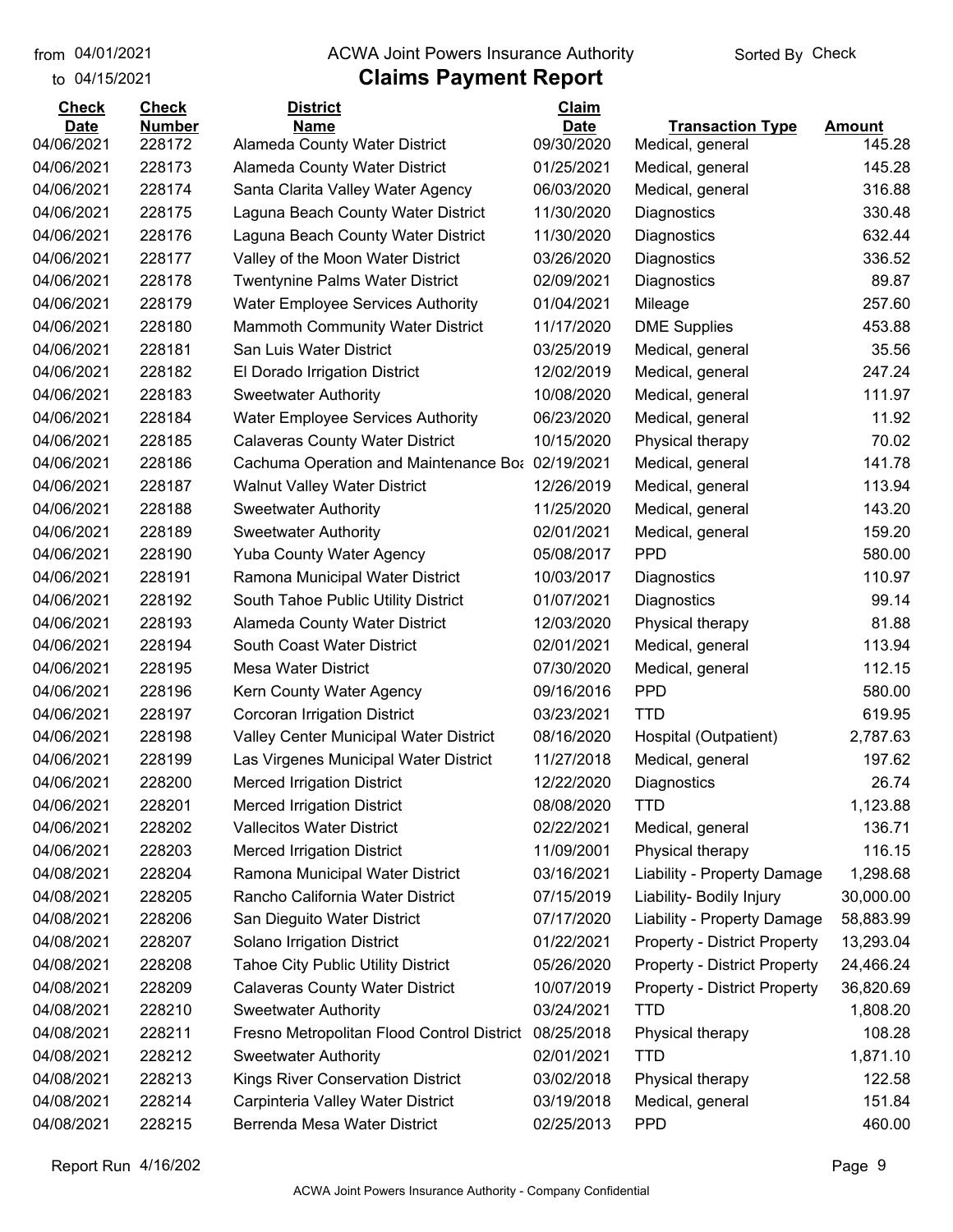to 04/15/2021 04/01/2021

#### from 04/01/2021 **Example 20 Travellet Controllet Authority** Check Sorted By Check

## **Claims Payment Report**

| <b>Check</b>              | <b>Check</b>     | <b>District</b>                                                    | <b>Claim</b>             |                                      |                 |
|---------------------------|------------------|--------------------------------------------------------------------|--------------------------|--------------------------------------|-----------------|
| <b>Date</b><br>04/08/2021 | <b>Number</b>    | <b>Name</b>                                                        | <b>Date</b>              | <b>Transaction Type</b>              | <b>Amount</b>   |
| 04/08/2021                | 228216<br>228217 | South Tahoe Public Utility District<br><b>Sweetwater Authority</b> | 01/17/2021<br>06/30/2020 | Medical, general<br>Medical, general | 40.18<br>180.26 |
| 04/08/2021                |                  |                                                                    |                          |                                      |                 |
| 04/08/2021                | 228218           | Solano Irrigation District                                         | 07/15/2014               | Med/Legal evaluation                 | 250.00          |
|                           | 228219           | San Luis Water District                                            | 09/04/2020               | <b>TTD</b>                           | 239.48          |
| 04/08/2021                | 228220           | <b>Mesa Water District</b>                                         | 07/30/2020               | Medical, general                     | 192.36          |
| 04/08/2021                | 228221           | Laguna Beach County Water District                                 | 10/29/2019               | Medical, general                     | 108.56          |
| 04/08/2021                | 228222           | Laguna Beach County Water District                                 | 10/29/2019               | Medical, general                     | 202.48          |
| 04/08/2021                | 228223           | <b>Sweetwater Authority</b>                                        | 12/11/2018               | <b>Bill Review Fee</b>               | 8.50            |
| 04/08/2021                | 228223           | <b>Sutter Extension Water District</b>                             | 04/19/2019               | <b>Bill Review Fee</b>               | 8.50            |
| 04/08/2021                | 228223           | <b>Sutter Extension Water District</b>                             | 04/19/2019               | <b>Bill Review Fee</b>               | 20.24           |
| 04/08/2021                | 228223           | Vista Irrigation District                                          | 02/04/2019               | <b>Bill Review Fee</b>               | 8.50            |
| 04/08/2021                | 228223           | Vista Irrigation District                                          | 02/04/2019               | <b>Bill Review Fee</b>               | 4.96            |
| 04/08/2021                | 228223           | <b>Vallecitos Water District</b>                                   | 10/09/2019               | <b>Bill Review Fee</b>               | 1.63            |
| 04/08/2021                | 228223           | <b>Vallecitos Water District</b>                                   | 10/09/2019               | <b>Bill Review Fee</b>               | 8.50            |
| 04/08/2021                | 228223           | Santa Clarita Valley Water Agency                                  | 03/23/2021               | <b>Bill Review Fee</b>               | 8.50            |
| 04/08/2021                | 228223           | Santa Clarita Valley Water Agency                                  | 03/23/2021               | <b>Bill Review Fee</b>               | 8.19            |
| 04/08/2021                | 228223           | <b>Sweetwater Authority</b>                                        | 02/28/2020               | <b>Bill Review Fee</b>               | 8.50            |
| 04/08/2021                | 228223           | <b>Sweetwater Authority</b>                                        | 02/28/2020               | <b>Bill Review Fee</b>               | 2.15            |
| 04/08/2021                | 228223           | Rancho California Water District                                   | 11/19/2020               | <b>Bill Review Fee</b>               | 8.50            |
| 04/08/2021                | 228223           | Rancho California Water District                                   | 11/19/2020               | <b>Bill Review Fee</b>               | 2.41            |
| 04/08/2021                | 228223           | <b>Fallbrook Public Utility District</b>                           | 09/30/2020               | <b>Bill Review Fee</b>               | 8.50            |
| 04/08/2021                | 228223           | Santa Clarita Valley Water Agency                                  | 12/10/2020               | <b>Bill Review Fee</b>               | 8.50            |
| 04/08/2021                | 228223           | Santa Clarita Valley Water Agency                                  | 12/10/2020               | <b>Bill Review Fee</b>               | 2.57            |
| 04/08/2021                | 228223           | Orange County Water District                                       | 01/28/2021               | <b>Bill Review Fee</b>               | 8.50            |
| 04/08/2021                | 228223           | <b>Orange County Water District</b>                                | 01/28/2021               | <b>Bill Review Fee</b>               | 15.51           |
| 04/08/2021                | 228223           | <b>Orange County Water District</b>                                | 01/28/2021               | <b>Bill Review Fee</b>               | 8.50            |
| 04/08/2021                | 228223           | <b>Orange County Water District</b>                                | 01/28/2021               | <b>Bill Review Fee</b>               | 10.59           |
| 04/08/2021                | 228223           | <b>Merced Irrigation District</b>                                  | 03/15/2021               | <b>Bill Review Fee</b>               | 42.56           |
| 04/08/2021                | 228223           | <b>Merced Irrigation District</b>                                  | 03/15/2021               | <b>Bill Review Fee</b>               | 8.50            |
| 04/08/2021                | 228223           | <b>Merced Irrigation District</b>                                  | 03/15/2021               | <b>Bill Review Fee</b>               | 8.50            |
| 04/08/2021                | 228223           | <b>Merced Irrigation District</b>                                  | 03/15/2021               | <b>Bill Review Fee</b>               | 19.77           |
| 04/08/2021                | 228223           | <b>Merced Irrigation District</b>                                  | 03/15/2021               | <b>Bill Review Fee</b>               | 8.50            |
| 04/08/2021                | 228223           | <b>Merced Irrigation District</b>                                  | 03/15/2021               | <b>Bill Review Fee</b>               | 19.77           |
| 04/08/2021                | 228223           | <b>Truckee Donner Public Utility District</b>                      | 10/26/2020               | <b>Bill Review Fee</b>               | 8.50            |
| 04/08/2021                | 228223           | <b>Truckee Donner Public Utility District</b>                      | 10/26/2020               | <b>Bill Review Fee</b>               | 16.23           |
| 04/08/2021                | 228223           | South Tahoe Public Utility District                                | 01/07/2021               | <b>Bill Review Fee</b>               | 8.50            |
| 04/08/2021                | 228223           | Carpinteria Valley Water District                                  | 03/19/2018               | <b>Bill Review Fee</b>               | 8.50            |
| 04/08/2021                | 228223           | Carpinteria Valley Water District                                  | 03/19/2018               | <b>Bill Review Fee</b>               | 26.80           |
| 04/08/2021                | 228223           | <b>Mission Springs Water District</b>                              | 08/21/2011               | <b>Bill Review Fee</b>               | 8.50            |
| 04/08/2021                | 228223           | <b>Mission Springs Water District</b>                              | 08/21/2011               | <b>Bill Review Fee</b>               | 6.27            |
| 04/08/2021                | 228223           | Kaweah Delta Water Conservation District                           | 05/25/2020               | <b>Bill Review Fee</b>               | 8.50            |
| 04/08/2021                | 228223           | Kaweah Delta Water Conservation District                           | 05/25/2020               | <b>Bill Review Fee</b>               | 14.14           |
| 04/08/2021                | 228223           | Moulton Niguel Water District                                      | 02/06/2021               | <b>Bill Review Fee</b>               | 8.33            |
| 04/08/2021                | 228223           | Moulton Niguel Water District                                      | 02/06/2021               | <b>Bill Review Fee</b>               | 8.50            |
|                           |                  |                                                                    |                          |                                      |                 |

Report Run 4/16/202 Page 10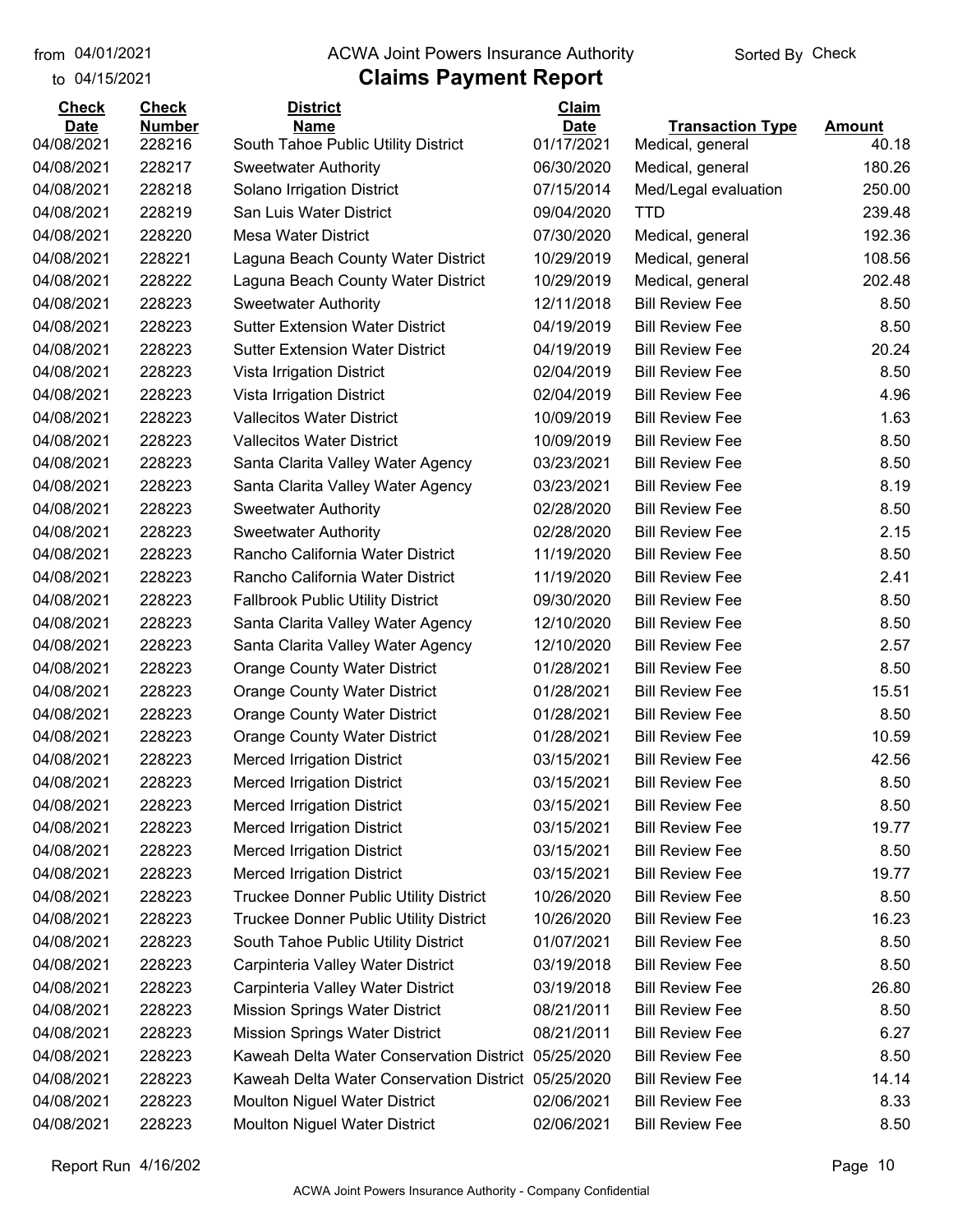#### from 04/01/2021 **Example 20 Travellet Controllet Authority** Check Sorted By Check

#### to 04/15/2021

| <b>Check</b> | <b>Check</b>  | <b>District</b>                          | Claim       |                         |               |
|--------------|---------------|------------------------------------------|-------------|-------------------------|---------------|
| <b>Date</b>  | <b>Number</b> | <b>Name</b>                              | <b>Date</b> | <b>Transaction Type</b> | <b>Amount</b> |
| 04/08/2021   | 228223        | Moulton Niguel Water District            | 01/12/2021  | <b>Bill Review Fee</b>  | 8.50          |
| 04/08/2021   | 228223        | <b>Moulton Niguel Water District</b>     | 01/12/2021  | <b>Bill Review Fee</b>  | 14.19         |
| 04/08/2021   | 228223        | <b>Moulton Niguel Water District</b>     | 01/12/2021  | <b>Bill Review Fee</b>  | 8.50          |
| 04/08/2021   | 228223        | <b>Moulton Niguel Water District</b>     | 01/12/2021  | <b>Bill Review Fee</b>  | 14.19         |
| 04/08/2021   | 228223        | <b>Palmdale Water District</b>           | 03/23/2015  | <b>Bill Review Fee</b>  | 8.50          |
| 04/08/2021   | 228223        | <b>Palmdale Water District</b>           | 03/23/2015  | <b>Bill Review Fee</b>  | 0.72          |
| 04/08/2021   | 228223        | <b>Palmdale Water District</b>           | 03/23/2015  | <b>Bill Review Fee</b>  | 8.50          |
| 04/08/2021   | 228223        | <b>Palmdale Water District</b>           | 03/23/2015  | <b>Bill Review Fee</b>  | 0.76          |
| 04/08/2021   | 228223        | <b>Palmdale Water District</b>           | 03/23/2015  | <b>Bill Review Fee</b>  | 8.50          |
| 04/08/2021   | 228223        | <b>Palmdale Water District</b>           | 03/23/2015  | <b>Bill Review Fee</b>  | 0.73          |
| 04/08/2021   | 228223        | Water Employee Services Authority        | 06/23/2020  | <b>Bill Review Fee</b>  | 8.50          |
| 04/08/2021   | 228223        | Water Employee Services Authority        | 06/23/2020  | <b>Bill Review Fee</b>  | 4.35          |
| 04/08/2021   | 228223        | <b>Water Employee Services Authority</b> | 06/23/2020  | <b>Bill Review Fee</b>  | 8.50          |
| 04/08/2021   | 228223        | <b>Water Employee Services Authority</b> | 06/23/2020  | <b>Bill Review Fee</b>  | 4.35          |
| 04/08/2021   | 228223        | <b>Water Employee Services Authority</b> | 06/23/2020  | <b>Bill Review Fee</b>  | 8.50          |
| 04/08/2021   | 228223        | <b>Water Employee Services Authority</b> | 06/23/2020  | <b>Bill Review Fee</b>  | 4.35          |
| 04/08/2021   | 228223        | <b>Water Employee Services Authority</b> | 06/23/2020  | <b>Bill Review Fee</b>  | 8.50          |
| 04/08/2021   | 228223        | <b>Water Employee Services Authority</b> | 06/23/2020  | <b>Bill Review Fee</b>  | 4.35          |
| 04/08/2021   | 228223        | Alameda County Water District            | 09/16/2020  | <b>Bill Review Fee</b>  | 8.50          |
| 04/08/2021   | 228223        | Glenn-Colusa Irrigation District         | 05/08/2019  | <b>Bill Review Fee</b>  | 8.50          |
| 04/08/2021   | 228223        | <b>Citrus Heights Water District</b>     | 03/22/2021  | <b>Bill Review Fee</b>  | 8.50          |
| 04/08/2021   | 228223        | <b>Citrus Heights Water District</b>     | 03/22/2021  | <b>Bill Review Fee</b>  | 16.60         |
| 04/08/2021   | 228223        | Santa Clarita Valley Water Agency        | 01/01/2020  | <b>Bill Review Fee</b>  | 8.50          |
| 04/08/2021   | 228223        | Laguna Beach County Water District       | 10/29/2019  | <b>Bill Review Fee</b>  | 8.50          |
| 04/08/2021   | 228223        | Laguna Beach County Water District       | 10/29/2019  | <b>Bill Review Fee</b>  | 8.50          |
| 04/08/2021   | 228223        | East Contra Costa Irrigation District    | 10/05/2020  | <b>Bill Review Fee</b>  | 8.50          |
| 04/08/2021   | 228223        | East Contra Costa Irrigation District    | 10/05/2020  | <b>Bill Review Fee</b>  | 3.36          |
| 04/08/2021   | 228223        | East Contra Costa Irrigation District    | 10/05/2020  | <b>Bill Review Fee</b>  | 8.50          |
| 04/08/2021   | 228223        | East Contra Costa Irrigation District    | 10/05/2020  | <b>Bill Review Fee</b>  | 4.64          |
| 04/08/2021   | 228223        | South Tahoe Public Utility District      | 01/17/2021  | <b>Bill Review Fee</b>  | 8.50          |
| 04/08/2021   | 228223        | South Tahoe Public Utility District      | 01/17/2021  | <b>Bill Review Fee</b>  | 26.46         |
| 04/08/2021   | 228223        | Ramona Municipal Water District          | 10/03/2017  | <b>Bill Review Fee</b>  | 8.50          |
| 04/08/2021   | 228223        | <b>Stockton-East Water District</b>      | 02/28/2004  | <b>Bill Review Fee</b>  | 3.34          |
| 04/08/2021   | 228223        | <b>Stockton-East Water District</b>      | 02/28/2004  | <b>Bill Review Fee</b>  | 8.50          |
| 04/08/2021   | 228223        | <b>Merced Irrigation District</b>        | 11/09/2001  | <b>Bill Review Fee</b>  | 8.50          |
| 04/08/2021   | 228223        | <b>Merced Irrigation District</b>        | 11/09/2001  | <b>Bill Review Fee</b>  | 11.19         |
| 04/08/2021   | 228223        | <b>Merced Irrigation District</b>        | 11/09/2001  | <b>Bill Review Fee</b>  | 8.50          |
| 04/08/2021   | 228223        | <b>Merced Irrigation District</b>        | 11/09/2001  | <b>Bill Review Fee</b>  | 6.39          |
| 04/08/2021   | 228223        | <b>Merced Irrigation District</b>        | 11/09/2001  | <b>Bill Review Fee</b>  | 8.50          |
| 04/08/2021   | 228223        | <b>Merced Irrigation District</b>        | 11/09/2001  | <b>Bill Review Fee</b>  | 6.39          |
| 04/08/2021   | 228223        | Mid-Peninsula Water District             | 03/19/2021  | <b>Bill Review Fee</b>  | 8.50          |
| 04/08/2021   | 228223        | Mid-Peninsula Water District             | 03/19/2021  | <b>Bill Review Fee</b>  | 4.44          |
| 04/08/2021   | 228223        | <b>Mesa Water District</b>               | 07/30/2020  | <b>Bill Review Fee</b>  | 8.50          |
| 04/08/2021   | 228223        | <b>Mesa Water District</b>               | 07/30/2020  | <b>Bill Review Fee</b>  | 2.53          |
|              |               |                                          |             |                         |               |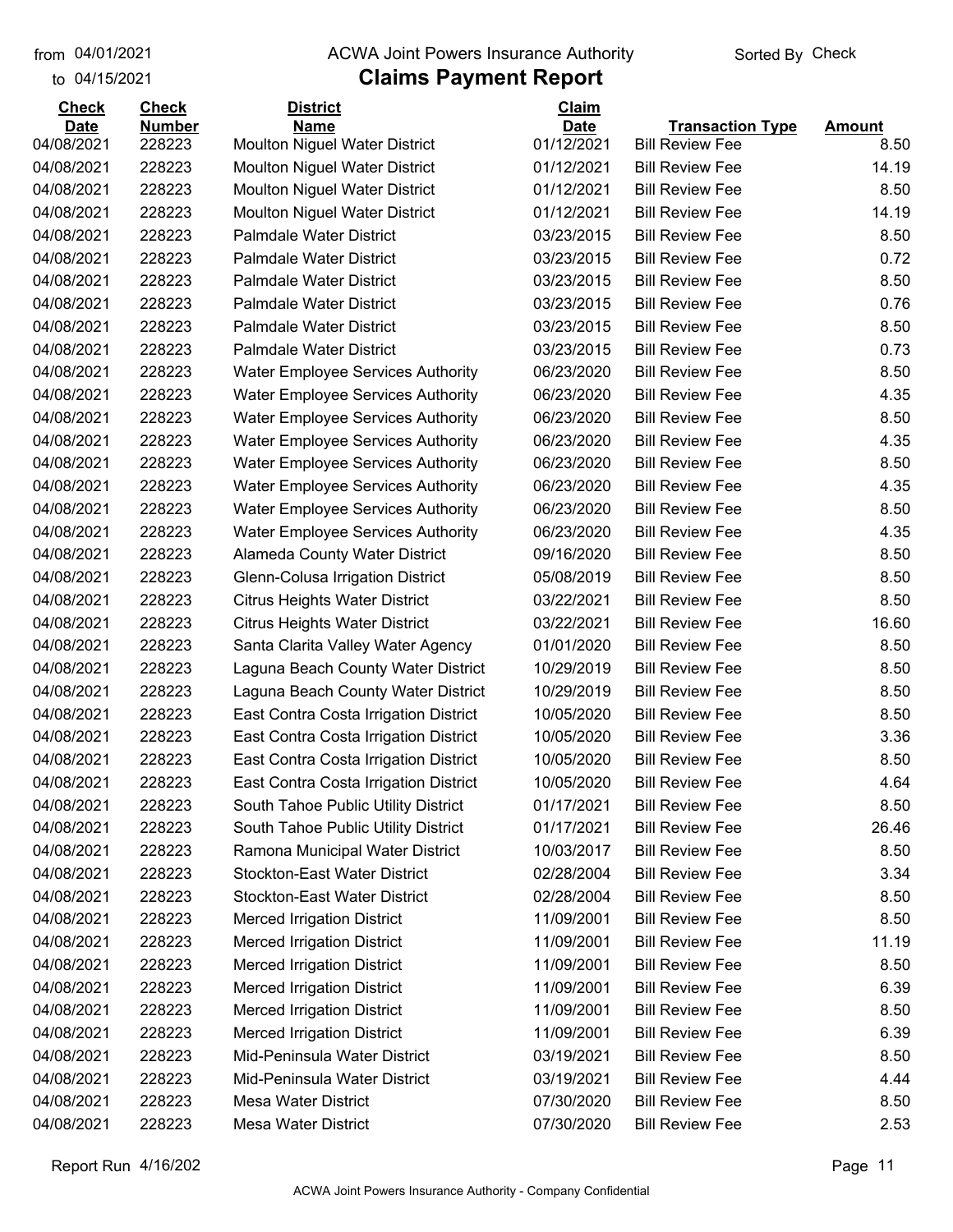#### from 04/01/2021 **Example 20 Travellet Controllet Authority** Check Sorted By Check

### to 04/15/2021

| <b>Check</b> | <b>Check</b>  | <b>District</b>                            | Claim       |                         |               |
|--------------|---------------|--------------------------------------------|-------------|-------------------------|---------------|
| <b>Date</b>  | <b>Number</b> | <b>Name</b>                                | <b>Date</b> | <b>Transaction Type</b> | <b>Amount</b> |
| 04/08/2021   | 228223        | El Dorado Irrigation District              | 01/28/2021  | <b>Bill Review Fee</b>  | 8.50          |
| 04/08/2021   | 228223        | <b>Sweetwater Authority</b>                | 10/08/2020  | <b>Bill Review Fee</b>  | 8.50          |
| 04/08/2021   | 228223        | <b>Sweetwater Authority</b>                | 10/08/2020  | <b>Bill Review Fee</b>  | 1.69          |
| 04/08/2021   | 228223        | <b>Vallecitos Water District</b>           | 01/29/2021  | <b>Bill Review Fee</b>  | 8.50          |
| 04/08/2021   | 228223        | <b>Vallecitos Water District</b>           | 01/29/2021  | <b>Bill Review Fee</b>  | 0.65          |
| 04/08/2021   | 228223        | Laguna Beach County Water District         | 01/19/2021  | <b>Bill Review Fee</b>  | 8.50          |
| 04/08/2021   | 228223        | Laguna Beach County Water District         | 01/19/2021  | <b>Bill Review Fee</b>  | 8.33          |
| 04/08/2021   | 228223        | Laguna Beach County Water District         | 01/19/2021  | <b>Bill Review Fee</b>  | 8.50          |
| 04/08/2021   | 228223        | Laguna Beach County Water District         | 01/19/2021  | <b>Bill Review Fee</b>  | 14.19         |
| 04/08/2021   | 228223        | Laguna Beach County Water District         | 01/19/2021  | <b>Bill Review Fee</b>  | 8.50          |
| 04/08/2021   | 228223        | Laguna Beach County Water District         | 01/19/2021  | <b>Bill Review Fee</b>  | 14.19         |
| 04/08/2021   | 228223        | Laguna Beach County Water District         | 01/19/2021  | <b>Bill Review Fee</b>  | 8.50          |
| 04/08/2021   | 228223        | Laguna Beach County Water District         | 01/19/2021  | <b>Bill Review Fee</b>  | 28.27         |
| 04/08/2021   | 228223        | Fresno Metropolitan Flood Control District | 08/25/2018  | <b>Bill Review Fee</b>  | 8.50          |
| 04/08/2021   | 228223        | Fresno Metropolitan Flood Control District | 08/25/2018  | <b>Bill Review Fee</b>  | 4.78          |
| 04/08/2021   | 228223        | <b>Sweetwater Authority</b>                | 02/02/2021  | <b>Bill Review Fee</b>  | 8.50          |
| 04/08/2021   | 228223        | <b>Sweetwater Authority</b>                | 02/02/2021  | <b>Bill Review Fee</b>  | 2.54          |
| 04/08/2021   | 228223        | <b>Sweetwater Authority</b>                | 02/02/2021  | <b>Bill Review Fee</b>  | 8.50          |
| 04/08/2021   | 228223        | <b>Sweetwater Authority</b>                | 02/02/2021  | <b>Bill Review Fee</b>  | 3.78          |
| 04/08/2021   | 228223        | <b>Sweetwater Authority</b>                | 02/02/2021  | <b>Bill Review Fee</b>  | 8.50          |
| 04/08/2021   | 228223        | <b>Sweetwater Authority</b>                | 02/02/2021  | <b>Bill Review Fee</b>  | 10.64         |
| 04/08/2021   | 228223        | <b>Moulton Niguel Water District</b>       | 02/25/2021  | <b>Bill Review Fee</b>  | 8.50          |
| 04/08/2021   | 228223        | <b>Moulton Niguel Water District</b>       | 02/25/2021  | <b>Bill Review Fee</b>  | 22.88         |
| 04/08/2021   | 228223        | East Orange County Water District          | 02/16/2021  | <b>Bill Review Fee</b>  | 8.50          |
| 04/08/2021   | 228223        | East Orange County Water District          | 02/16/2021  | <b>Bill Review Fee</b>  | 7.48          |
| 04/08/2021   | 228223        | Santa Ynez River WCD Improvement Dist      | 08/08/2001  | <b>Bill Review Fee</b>  | 21.80         |
| 04/08/2021   | 228223        | Santa Ynez River WCD Improvement Dist      | 08/08/2001  | <b>Bill Review Fee</b>  | 8.50          |
| 04/08/2021   | 228223        | Solano Irrigation District                 | 07/15/2014  | <b>Bill Review Fee</b>  | 8.50          |
| 04/08/2021   | 228223        | <b>Sweetwater Authority</b>                | 10/08/2020  | <b>Bill Review Fee</b>  | 8.50          |
| 04/08/2021   | 228223        | <b>Sweetwater Authority</b>                | 10/08/2020  | <b>Bill Review Fee</b>  | 2.06          |
| 04/08/2021   | 228223        | <b>Sweetwater Authority</b>                | 10/08/2020  | <b>Bill Review Fee</b>  | 8.50          |
| 04/08/2021   | 228223        | <b>Sweetwater Authority</b>                | 10/08/2020  | <b>Bill Review Fee</b>  | 2.30          |
| 04/08/2021   | 228223        | <b>Water Employee Services Authority</b>   | 12/10/2018  | <b>Bill Review Fee</b>  | 8.50          |
| 04/08/2021   | 228223        | <b>Water Employee Services Authority</b>   | 12/10/2018  | <b>Bill Review Fee</b>  | 6.27          |
| 04/08/2021   | 228223        | Soquel Creek Water District                | 11/16/2020  | <b>Bill Review Fee</b>  | 8.50          |
| 04/08/2021   | 228223        | Soquel Creek Water District                | 11/16/2020  | <b>Bill Review Fee</b>  | 1.14          |
| 04/08/2021   | 228223        | <b>Sweetwater Authority</b>                | 06/30/2020  | <b>Bill Review Fee</b>  | 8.50          |
| 04/08/2021   | 228223        | <b>Sweetwater Authority</b>                | 06/30/2020  | <b>Bill Review Fee</b>  | 4.46          |
| 04/08/2021   | 228223        | <b>Merced Irrigation District</b>          | 07/15/2018  | <b>Bill Review Fee</b>  | 13.12         |
| 04/08/2021   | 228223        | <b>Merced Irrigation District</b>          | 07/15/2018  | <b>Bill Review Fee</b>  | 8.50          |
| 04/08/2021   | 228223        | Western Municipal Water District           | 03/12/2021  | <b>Bill Review Fee</b>  | 8.50          |
| 04/08/2021   | 228223        | Western Municipal Water District           | 03/12/2021  | <b>Bill Review Fee</b>  | 2.45          |
| 04/08/2021   | 228223        | Western Municipal Water District           | 03/12/2021  | <b>Bill Review Fee</b>  | 8.50          |
| 04/08/2021   | 228223        | Western Municipal Water District           | 03/12/2021  | <b>Bill Review Fee</b>  | 4.05          |
|              |               |                                            |             |                         |               |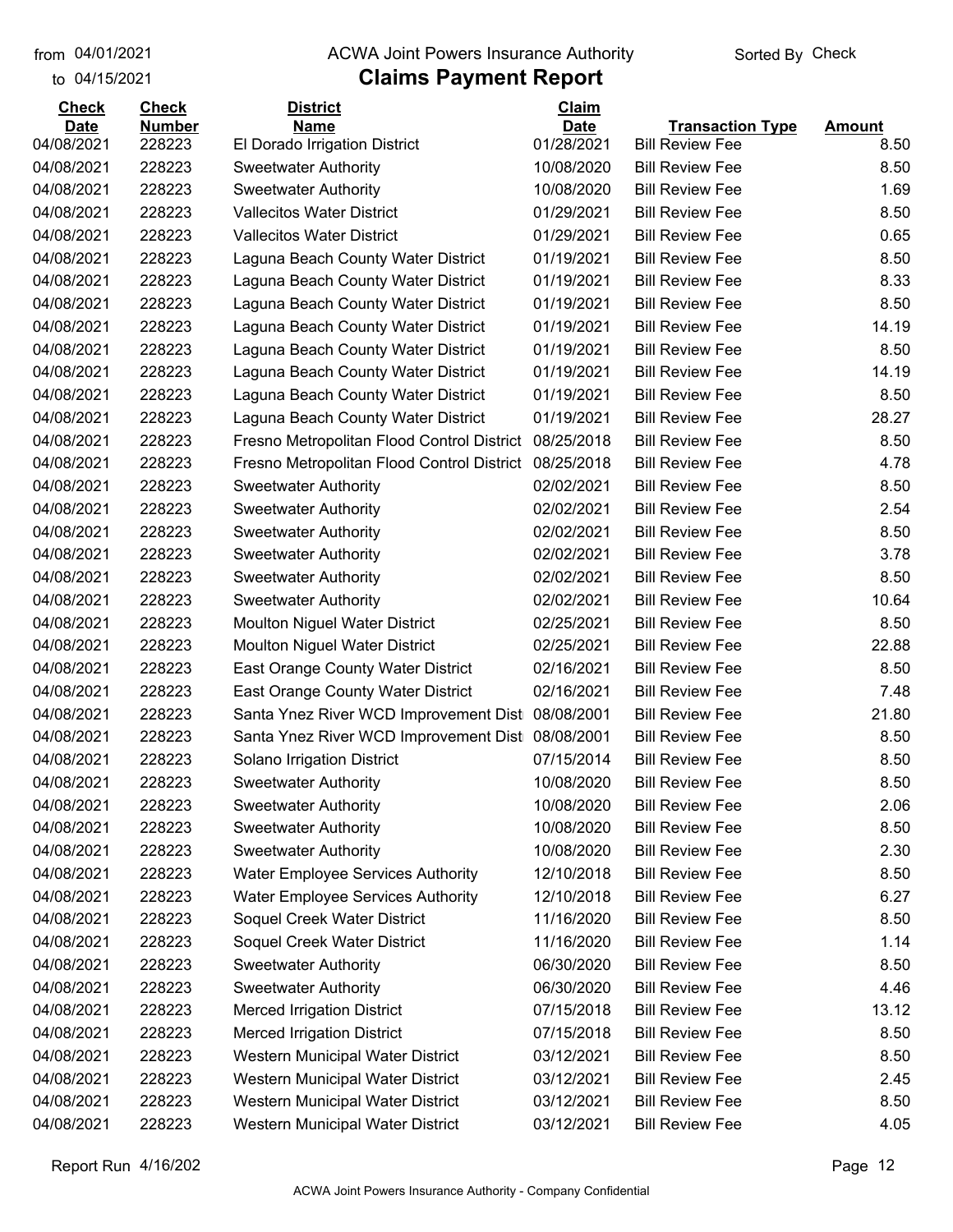#### from 04/01/2021 **Example 20 Travellet Controllet Authority** Check Sorted By Check

### to 04/15/2021

| <b>Check</b>              | <b>Check</b>            | <b>District</b>                                  | Claim                     |                                                   |                       |
|---------------------------|-------------------------|--------------------------------------------------|---------------------------|---------------------------------------------------|-----------------------|
| <b>Date</b><br>04/08/2021 | <b>Number</b><br>228223 | <b>Name</b><br>Santa Clarita Valley Water Agency | <b>Date</b><br>06/03/2020 | <b>Transaction Type</b><br><b>Bill Review Fee</b> | <b>Amount</b><br>8.50 |
| 04/08/2021                | 228223                  | Santa Clarita Valley Water Agency                | 06/03/2020                | <b>Bill Review Fee</b>                            | 1.25                  |
| 04/08/2021                | 228223                  | <b>Sweetwater Authority</b>                      | 11/25/2020                | <b>Bill Review Fee</b>                            | 8.50                  |
| 04/08/2021                | 228223                  | <b>Sweetwater Authority</b>                      | 11/25/2020                | <b>Bill Review Fee</b>                            | 4.92                  |
| 04/08/2021                | 228223                  | Valley Center Municipal Water District           | 08/16/2020                | <b>Bill Review Fee</b>                            | 8.50                  |
| 04/08/2021                | 228223                  | Valley Center Municipal Water District           | 08/16/2020                | <b>Bill Review Fee</b>                            | 2.89                  |
| 04/08/2021                | 228223                  | Valley Center Municipal Water District           | 08/16/2020                | <b>Bill Review Fee</b>                            | 8.50                  |
| 04/08/2021                | 228223                  | Valley Center Municipal Water District           | 08/16/2020                | <b>Bill Review Fee</b>                            | 3.20                  |
| 04/08/2021                | 228223                  | South Montebello Irrigation District             | 11/28/2020                | <b>Bill Review Fee</b>                            | 8.50                  |
| 04/08/2021                | 228223                  | South Montebello Irrigation District             | 11/28/2020                | <b>Bill Review Fee</b>                            | 2.57                  |
| 04/08/2021                | 228223                  | <b>Vallecitos Water District</b>                 | 02/22/2021                | <b>Bill Review Fee</b>                            | 8.50                  |
| 04/08/2021                | 228223                  | <b>Vallecitos Water District</b>                 | 02/22/2021                | <b>Bill Review Fee</b>                            | 2.79                  |
| 04/08/2021                | 228223                  | <b>Vallecitos Water District</b>                 | 02/22/2021                | <b>Bill Review Fee</b>                            | 8.50                  |
| 04/08/2021                | 228223                  | <b>Vallecitos Water District</b>                 | 02/22/2021                | <b>Bill Review Fee</b>                            | 1.49                  |
| 04/08/2021                | 228223                  | <b>Reclamation District #108</b>                 | 11/09/2020                | <b>Bill Review Fee</b>                            | 8.50                  |
| 04/08/2021                | 228223                  | <b>Merced Irrigation District</b>                | 08/08/2020                | <b>Bill Review Fee</b>                            | 8.50                  |
| 04/08/2021                | 228224                  | <b>Water Employee Services Authority</b>         | 10/09/2020                | Mileage                                           | 267.35                |
| 04/08/2021                | 228225                  | <b>Citrus Heights Water District</b>             | 03/08/2021                | Investigation/Subrosa                             | 488.00                |
| 04/08/2021                | 228226                  | Soquel Creek Water District                      | 11/16/2020                | Photocopy                                         | 180.00                |
| 04/08/2021                | 228227                  | Glenn-Colusa Irrigation District                 | 05/08/2019                | Laboratory fee                                    | 137.32                |
| 04/08/2021                | 228228                  | Desert Water Agency                              | 03/01/2021                | <b>TTD</b>                                        | 349.44                |
| 04/08/2021                | 228229                  | Cucamonga Valley Water District                  | 03/08/2019                | <b>PPD</b>                                        | 580.00                |
| 04/08/2021                | 228230                  | <b>Mission Springs Water District</b>            | 08/21/2011                | Medical, general                                  | 167.87                |
| 04/08/2021                | 228231                  | <b>Water Employee Services Authority</b>         | 12/10/2018                | Medical, general                                  | 167.87                |
| 04/08/2021                | 228232                  | East Contra Costa Irrigation District            | 10/05/2020                | Chiropractor                                      | 178.53                |
| 04/08/2021                | 228233                  | Soquel Creek Water District                      | 11/16/2020                | Medical, general                                  | 60.64                 |
| 04/08/2021                | 228234                  | East Contra Costa Irrigation District            | 10/05/2020                | Medical, general                                  | 246.58                |
| 04/08/2021                | 228235                  | <b>Stockton-East Water District</b>              | 02/28/2004                | Medical, general                                  | 177.66                |
| 04/08/2021                | 228236                  | Vista Irrigation District                        | 02/04/2019                | Medical, general                                  | 178.54                |
| 04/08/2021                | 228237                  | Laguna Beach County Water District               | 01/19/2021                | <b>TTD</b>                                        | 2,712.62              |
| 04/08/2021                | 228238                  | Truckee Donner Public Utility District           | 11/06/2020                | <b>TTD</b>                                        | 2,598.86              |
| 04/08/2021                | 228239                  | Pajaro Valley Water Management Agency            | 02/22/2021                | Photocopy                                         | 339.41                |
| 04/08/2021                | 228240                  | <b>Twentynine Palms Water District</b>           | 02/09/2021                | Photocopy                                         | 124.39                |
| 04/08/2021                | 228241                  | <b>Water Employee Services Authority</b>         | 06/23/2020                | Physical therapy                                  | 98.61                 |
| 04/08/2021                | 228242                  | <b>Sweetwater Authority</b>                      | 02/02/2021                | Physical therapy                                  | 57.64                 |
| 04/08/2021                | 228243                  | <b>Water Employee Services Authority</b>         | 06/23/2020                | Physical therapy                                  | 98.61                 |
| 04/08/2021                | 228244                  | <b>Water Employee Services Authority</b>         | 06/23/2020                | Physical therapy                                  | 98.61                 |
| 04/08/2021                | 228245                  | <b>Sweetwater Authority</b>                      | 02/02/2021                | Physical therapy                                  | 85.70                 |
| 04/08/2021                | 228246                  | <b>Water Employee Services Authority</b>         | 06/23/2020                | Physical therapy                                  | 98.61                 |
| 04/08/2021                | 228247                  | <b>Sweetwater Authority</b>                      | 02/02/2021                | Physical therapy                                  | 241.11                |
| 04/08/2021                | 228248                  | Humboldt Bay Municipal Water District            | 05/29/2019                | <b>TTD</b>                                        | 1,695.63              |
| 04/08/2021                | 228249                  | <b>Sweetwater Authority</b>                      | 11/25/2020                | Chiropractor                                      | 111.58                |
| 04/08/2021                | 228250                  | Joshua Basin Water District                      | 04/16/2020                | Photocopy                                         | 180.00                |
| 04/08/2021                | 228251                  | <b>Orange County Water District</b>              | 01/28/2021                | Physical therapy                                  | 150.00                |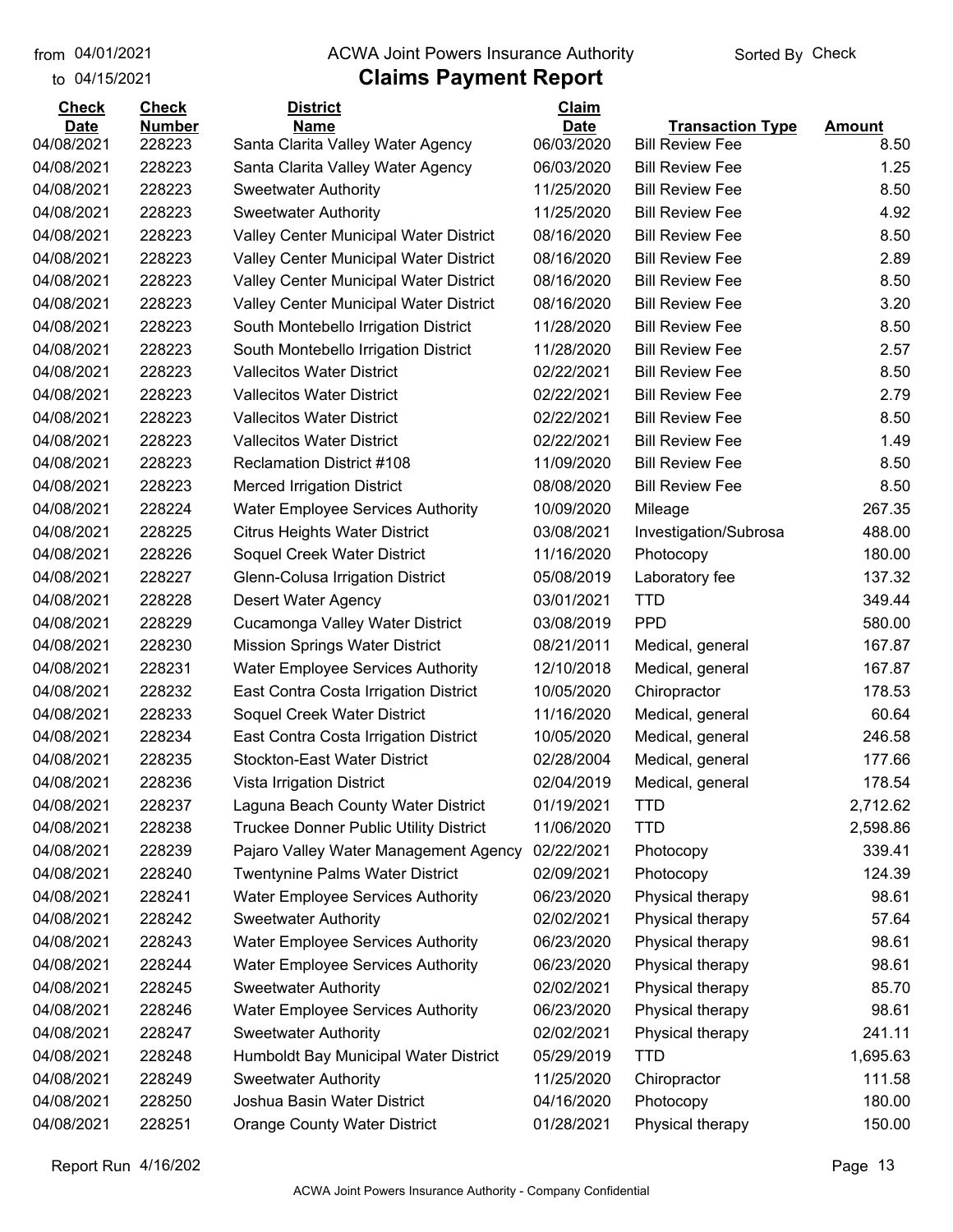#### from 04/01/2021 **Example 20 Travellet Controllet Authority** Check Sorted By Check

#### to 04/15/2021

| <b>Check</b> | <b>Check</b>  | <b>District</b>                                  | <b>Claim</b> |                         |               |
|--------------|---------------|--------------------------------------------------|--------------|-------------------------|---------------|
| <b>Date</b>  | <b>Number</b> | <b>Name</b>                                      | <b>Date</b>  | <b>Transaction Type</b> | <b>Amount</b> |
| 04/08/2021   | 228252        | <b>Orange County Water District</b>              | 01/28/2021   | Physical therapy        | 75.00         |
| 04/08/2021   | 228253        | <b>Citrus Heights Water District</b>             | 03/22/2021   | Medical, general        | 163.59        |
| 04/08/2021   | 228254        | San Luis Water District                          | 09/04/2020   | <b>TTD</b>              | 718.44        |
| 04/08/2021   | 228255        | <b>Panoche Water District</b>                    | 08/17/2019   | <b>TTD</b>              | 1,041.34      |
| 04/08/2021   | 228256        | East Orange County Water District                | 02/16/2021   | Medical, general        | 108.42        |
| 04/08/2021   | 228257        | <b>Merced Irrigation District</b>                | 11/09/2001   | Diagnostics             | 253.56        |
| 04/08/2021   | 228258        | <b>Palmdale Water District</b>                   | 12/03/2020   | <b>TTD</b>              | 2,283.62      |
| 04/08/2021   | 228259        | <b>Sweetwater Authority</b>                      | 12/11/2018   | Physical therapy        | 204.73        |
| 04/08/2021   | 228260        | Rancho California Water District                 | 11/19/2020   | Medical, general        | 183.31        |
| 04/08/2021   | 228261        | Valley Center Municipal Water District           | 08/16/2020   | Physical therapy        | 170.07        |
| 04/08/2021   | 228262        | Valley Center Municipal Water District           | 08/16/2020   | Physical therapy        | 153.33        |
| 04/08/2021   | 228263        | Mid-Peninsula Water District                     | 03/19/2021   | Physical therapy        | 235.88        |
| 04/08/2021   | 228264        | Santa Clarita Valley Water Agency                | 12/10/2020   | Medical, general        | 136.75        |
| 04/08/2021   | 228265        | Western Municipal Water District                 | 03/12/2021   | Medical, general        | 130.31        |
| 04/08/2021   | 228266        | Western Municipal Water District                 | 03/12/2021   | Medical, general        | 215.38        |
| 04/08/2021   | 228267        | Santa Clarita Valley Water Agency                | 06/03/2020   | Physical therapy        | 78.03         |
| 04/08/2021   | 228268        | Santa Clarita Valley Water Agency                | 03/23/2021   | Medical, general        | 435.11        |
| 04/08/2021   | 228269        | South Montebello Irrigation District             | 11/28/2020   | Medical, general        | 136.75        |
| 04/08/2021   | 228270        | Yorba Linda Water District                       | 09/09/2019   | Diagnostics             | 76.50         |
| 04/08/2021   | 228271        | East Orange County Water District                | 02/16/2021   | Diagnostics             | 323.66        |
| 04/08/2021   | 228272        | <b>Twentynine Palms Water District</b>           | 02/09/2021   | Diagnostics             | 197.11        |
| 04/08/2021   | 228273        | South Montebello Irrigation District             | 11/28/2020   | Diagnostics             | 344.17        |
| 04/08/2021   | 228274        | <b>Palmdale Water District</b>                   | 03/23/2015   | Pharmacy                | 20.44         |
| 04/08/2021   | 228275        | Palmdale Water District                          | 03/23/2015   | Pharmacy                | 21.51         |
| 04/08/2021   | 228276        | Santa Ynez River WCD Improvement Dist 08/08/2001 |              | Medical, general        | 111.97        |
| 04/08/2021   | 228277        | <b>Palmdale Water District</b>                   | 03/23/2015   | Laboratory fee          | 6.40          |
| 04/08/2021   | 228278        | <b>Merced Irrigation District</b>                | 07/15/2018   | Medical, general        | 111.97        |
| 04/08/2021   | 228279        | <b>Merced Irrigation District</b>                | 03/15/2021   | Medical, general        | 111.97        |
| 04/08/2021   | 228280        | <b>Merced Irrigation District</b>                | 03/15/2021   | Medical, general        | 111.97        |
| 04/08/2021   | 228281        | <b>Merced Irrigation District</b>                | 03/15/2021   | Medical, general        | 288.34        |
| 04/08/2021   | 228282        | Las Virgenes Municipal Water District            | 03/29/2021   | <b>TTD</b>              | 653.10        |
| 04/08/2021   | 228283        | <b>Vallecitos Water District</b>                 | 10/09/2019   | Medical, general        | 123.69        |
| 04/08/2021   | 228284        | Santa Clarita Valley Water Agency                | 01/01/2020   | Medical, general        | 235.02        |
| 04/08/2021   | 228285        | Valley Center Municipal Water District           | 08/16/2020   | <b>TTD</b>              | 714.90        |
| 04/08/2021   | 228286        | Valley Center Municipal Water District           | 08/16/2020   | Wage loss               | 89.37         |
| 04/08/2021   | 228287        | <b>Sweetwater Authority</b>                      | 10/08/2020   | Medical, general        | 115.20        |
| 04/08/2021   | 228288        | Laguna Beach County Water District               | 05/29/2020   | <b>TTD</b>              | 606.72        |
| 04/08/2021   | 228289        | Moulton Niguel Water District                    | 01/12/2021   | Medical, general        | 113.13        |
| 04/08/2021   | 228290        | Laguna Beach County Water District               | 01/19/2021   | Medical, general        | 88.13         |
| 04/08/2021   | 228291        | <b>Moulton Niguel Water District</b>             | 01/12/2021   | Medical, general        | 100.24        |
| 04/08/2021   | 228292        | <b>Moulton Niguel Water District</b>             | 02/06/2021   | Medical, general        | 88.13         |
| 04/08/2021   | 228293        | Laguna Beach County Water District               | 01/19/2021   | Medical, general        | 113.13        |
| 04/08/2021   | 228294        | Moulton Niguel Water District                    | 02/25/2021   | Medical, general        | 231.42        |
| 04/08/2021   | 228295        | Laguna Beach County Water District               | 01/19/2021   | Medical, general        | 113.13        |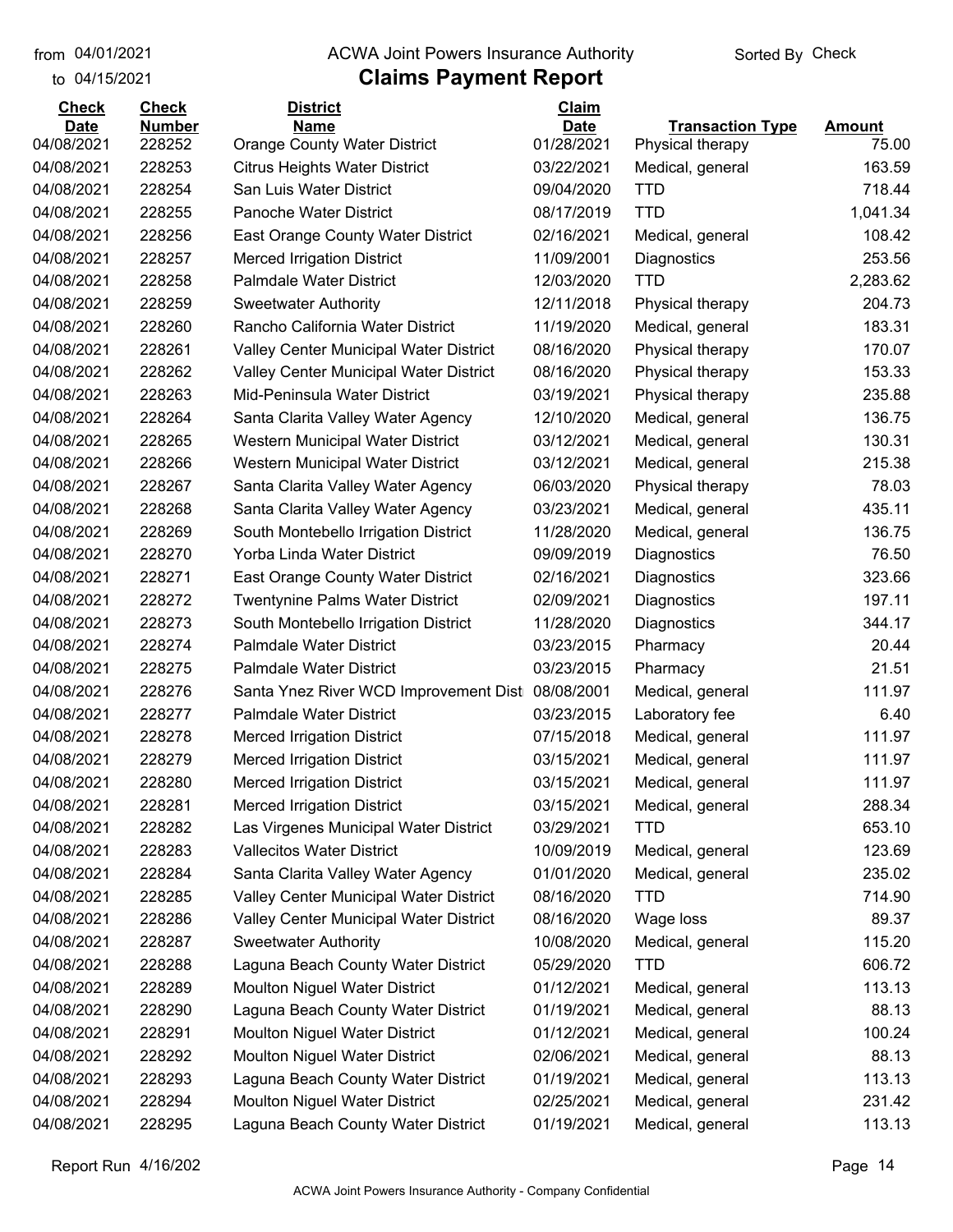to 04/15/2021

#### from 04/01/2021 **Example 20 Travellet Controllet Authority** Check Sorted By Check

| <b>Check</b> | <b>Check</b>  | <b>District</b>                                      | Claim       |                                     |               |
|--------------|---------------|------------------------------------------------------|-------------|-------------------------------------|---------------|
| <b>Date</b>  | <b>Number</b> | <b>Name</b>                                          | <b>Date</b> | <b>Transaction Type</b>             | <b>Amount</b> |
| 04/08/2021   | 228296        | Laguna Beach County Water District                   | 01/19/2021  | Medical, general                    | 202.07        |
| 04/08/2021   | 228297        | South Tahoe Public Utility District                  | 01/07/2021  | Anesthesiologist                    | 247.69        |
| 04/08/2021   | 228298        | Ramona Municipal Water District                      | 10/03/2017  | Medical, general                    | 56.14         |
| 04/08/2021   | 228299        | <b>Sutter Extension Water District</b>               | 04/19/2019  | Medical, general                    | 111.27        |
| 04/08/2021   | 228300        | <b>Reclamation District #108</b>                     | 11/09/2020  | Pharmacy                            | 26.74         |
| 04/08/2021   | 228301        | <b>Merced Irrigation District</b>                    | 08/08/2020  | Pharmacy                            | 12.61         |
| 04/08/2021   | 228302        | <b>Fallbrook Public Utility District</b>             | 09/30/2020  | Pharmacy                            | 10.83         |
| 04/08/2021   | 228303        | <b>Sweetwater Authority</b>                          | 10/08/2020  | Physical therapy                    | 156.66        |
| 04/08/2021   | 228304        | <b>Sweetwater Authority</b>                          | 10/08/2020  | Physical therapy                    | 174.93        |
| 04/08/2021   | 228305        | <b>Sweetwater Authority</b>                          | 02/28/2020  | Physical therapy                    | 163.59        |
| 04/08/2021   | 228306        | <b>Truckee Donner Public Utility District</b>        | 10/26/2020  | Medical, general                    | 110.17        |
| 04/08/2021   | 228307        | Alameda County Water District                        | 09/16/2020  | Medical, general                    | 54.54         |
| 04/08/2021   | 228308        | El Dorado Irrigation District                        | 01/28/2021  | Medical, general                    | 126.38        |
| 04/08/2021   | 228309        | <b>Helix Water District</b>                          | 07/23/2019  | <b>TTD</b>                          | 2,272.34      |
| 04/08/2021   | 228310        | Kaweah Delta Water Conservation District             | 05/25/2020  | Medical, general                    | 111.97        |
| 04/08/2021   | 228311        | <b>Vallecitos Water District</b>                     | 02/22/2021  | Physical therapy                    | 211.91        |
| 04/08/2021   | 228312        | <b>Vallecitos Water District</b>                     | 02/22/2021  | Physical therapy                    | 113.39        |
| 04/08/2021   | 228313        | <b>Vallecitos Water District</b>                     | 01/29/2021  | Diagnostics                         | 49.20         |
| 04/08/2021   | 228314        | <b>Merced Irrigation District</b>                    | 11/09/2001  | Physical therapy                    | 76.62         |
| 04/08/2021   | 228315        | <b>Merced Irrigation District</b>                    | 11/09/2001  | Physical therapy                    | 76.62         |
| 04/08/2021   | 228316        | San Luis Water District                              | 08/09/2013  | Legal (Defense)                     | 222.00        |
| 04/13/2021   | 228317        | <b>Moulton Niguel Water District</b>                 | 03/01/2017  | Expert                              | 3,827.50      |
| 04/13/2021   | 228318        | <b>Sweetwater Authority</b>                          | 03/01/2020  | <b>Property - District Property</b> | 917.31        |
| 04/13/2021   | 228319        | <b>Water Employee Services Authority</b>             | 04/01/2019  | Liability - Small Claims            | 681.12        |
| 04/13/2021   | 228320        | Soquel Creek Water District                          | 01/31/2021  | Liability - Small Claims            | 249.90        |
| 04/13/2021   | 228321        | El Dorado Irrigation District                        | 07/31/2020  | Liability - Property Damage         | 4,643.67      |
| 04/13/2021   | 228322        | El Dorado Irrigation District                        | 09/21/2020  | Adjuster                            | 475.00        |
| 04/13/2021   | 228323        | <b>Oakdale Irrigation District</b>                   | 08/07/2018  | <b>Expense General</b>              | 560.50        |
| 04/13/2021   | 228324        | <b>Sweetwater Authority</b>                          | 09/09/2020  | Liability - Property Damage         | 2,220.00      |
| 04/13/2021   | 228325        | Majestic Pines Community Services Distric 10/30/2020 |             | Appraiser                           | 225.00        |
| 04/13/2021   | 228326        | San Juan Water District                              | 03/04/2021  | Liability - Property Damage         | 5,914.47      |
| 04/13/2021   | 228327        | <b>Clearlake Oaks County Water District</b>          | 12/11/2020  | Medical, general                    | 70.61         |
| 04/13/2021   | 228328        | <b>Clearlake Oaks County Water District</b>          | 12/11/2020  | Medical, general                    | 70.61         |
| 04/13/2021   | 228329        | <b>Rowland Water District</b>                        | 03/31/2021  | <b>TTD</b>                          | 224.67        |
| 04/13/2021   | 228330        | Fresno Metropolitan Flood Control District           | 08/25/2018  | Physical therapy                    | 111.79        |
| 04/13/2021   | 228331        | Fresno Metropolitan Flood Control District           | 08/25/2018  | Physical therapy                    | 111.79        |
| 04/13/2021   | 228332        | <b>Sweetwater Authority</b>                          | 08/16/2017  | Physical therapy                    | 91.12         |
| 04/13/2021   | 228333        | Laguna Beach County Water District                   | 05/29/2020  | Physical therapy                    | 127.08        |
| 04/13/2021   | 228334        | San Luis & Delta-Mendota Water Authority             | 01/11/2021  | Physical therapy                    | 115.54        |
| 04/13/2021   | 228335        | Alta Irrigation District                             | 11/19/2014  | <b>PPD</b>                          | 580.00        |
| 04/13/2021   | 228336        | South Tahoe Public Utility District                  | 01/17/2021  | Medical, general                    | 40.18         |
| 04/13/2021   | 228337        | <b>Vallecitos Water District</b>                     | 10/09/2019  | <b>TTD</b>                          | 331.41        |
| 04/13/2021   | 228338        | San Dieguito Water District                          | 09/23/2020  | Investigation/Subrosa               | 225.00        |
| 04/13/2021   | 228339        | Valley of the Moon Water District                    | 03/26/2020  | Diagnostics                         | 7.53          |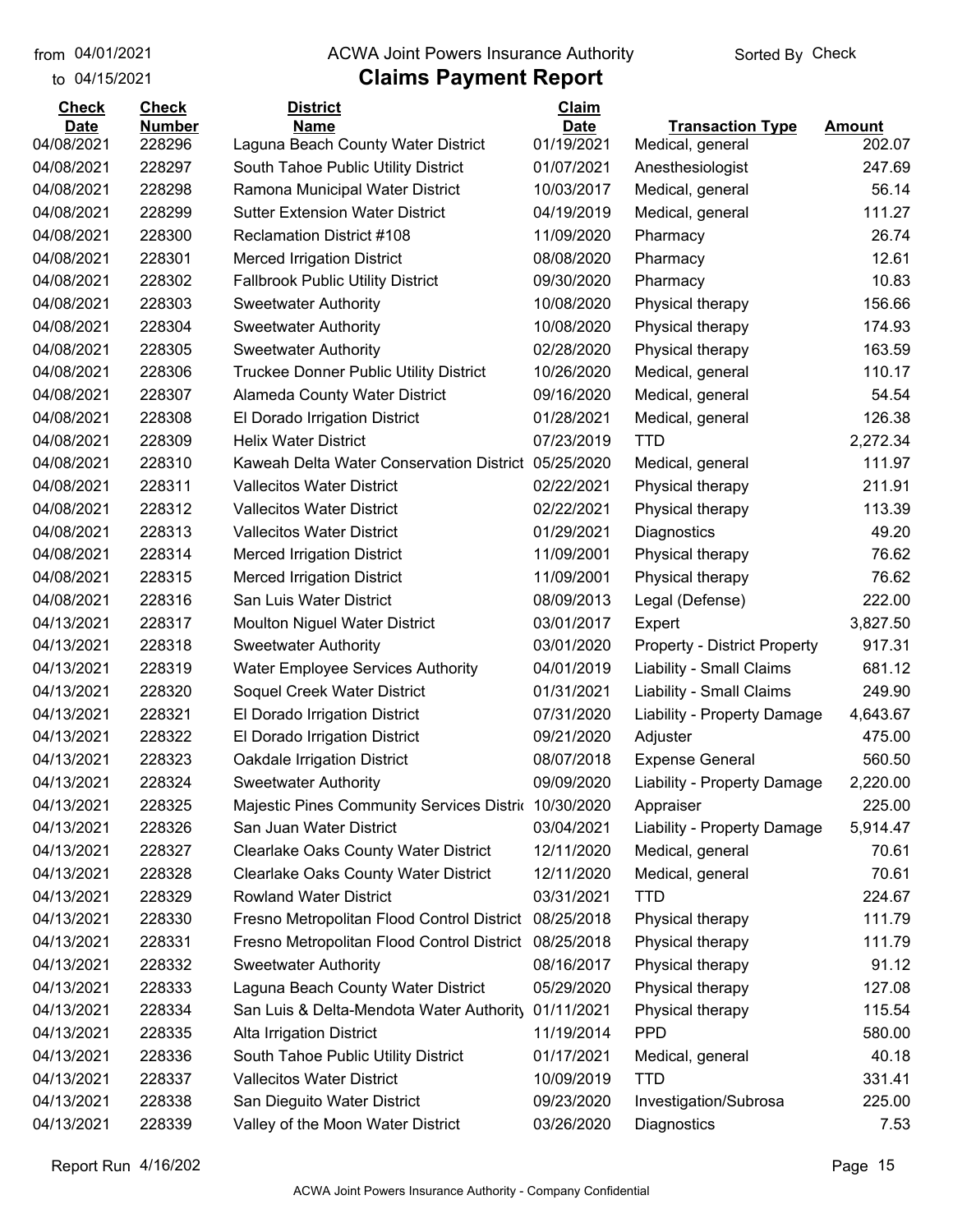to 04/15/2021 04/01/2021

### from 04/01/2021 **Example 20 Travellet Controllet Authority** Check Sorted By Check

| <b>Check</b>              | <b>Check</b>            | <b>District</b>                             | Claim                     |                                             |                         |
|---------------------------|-------------------------|---------------------------------------------|---------------------------|---------------------------------------------|-------------------------|
| <b>Date</b><br>04/13/2021 | <b>Number</b><br>228340 | <b>Name</b><br>Paradise Irrigation District | <b>Date</b><br>03/05/2021 | <b>Transaction Type</b><br>Medical, general | <b>Amount</b><br>104.29 |
| 04/13/2021                | 228341                  | Paradise Irrigation District                | 02/22/2021                | Medical, general                            | 190.17                  |
| 04/13/2021                | 228342                  | <b>Sweetwater Authority</b>                 | 12/11/2018                | <b>Bill Review Fee</b>                      | 8.50                    |
| 04/13/2021                | 228342                  | San Luis & Delta-Mendota Water Authority    | 01/11/2021                | <b>Bill Review Fee</b>                      | 8.50                    |
| 04/13/2021                | 228342                  | Sacramento Suburban Water District          | 12/09/2020                | <b>Bill Review Fee</b>                      | 8.50                    |
| 04/13/2021                | 228342                  | Sacramento Suburban Water District          | 12/09/2020                | <b>Bill Review Fee</b>                      | 8.50                    |
| 04/13/2021                | 228342                  | Sacramento Suburban Water District          | 12/09/2020                | <b>Bill Review Fee</b>                      | 8.50                    |
| 04/13/2021                | 228342                  | <b>Fallbrook Public Utility District</b>    | 09/30/2020                | <b>Bill Review Fee</b>                      | 8.50                    |
| 04/13/2021                | 228342                  | <b>Orange County Water District</b>         | 01/28/2021                | <b>Bill Review Fee</b>                      | 8.50                    |
| 04/13/2021                | 228342                  | <b>Orange County Water District</b>         | 01/28/2021                | <b>Bill Review Fee</b>                      | 10.59                   |
| 04/13/2021                | 228342                  | Paradise Irrigation District                | 03/05/2021                | <b>Bill Review Fee</b>                      | 8.50                    |
| 04/13/2021                | 228342                  | Paradise Irrigation District                | 03/05/2021                | <b>Bill Review Fee</b>                      | 6.89                    |
| 04/13/2021                | 228342                  | Glenn-Colusa Irrigation District            | 11/02/2020                | <b>Bill Review Fee</b>                      | 8.50                    |
| 04/13/2021                | 228342                  | <b>Palmdale Water District</b>              | 03/23/2015                | <b>Bill Review Fee</b>                      | 8.50                    |
| 04/13/2021                | 228342                  | <b>Palmdale Water District</b>              | 03/23/2015                | <b>Bill Review Fee</b>                      | 8.50                    |
| 04/13/2021                | 228342                  | <b>Palmdale Water District</b>              | 03/23/2015                | <b>Bill Review Fee</b>                      | 0.76                    |
| 04/13/2021                | 228342                  | <b>Palmdale Water District</b>              | 03/23/2015                | <b>Bill Review Fee</b>                      | 8.50                    |
| 04/13/2021                | 228342                  | <b>Palmdale Water District</b>              | 03/23/2015                | <b>Bill Review Fee</b>                      | 0.68                    |
| 04/13/2021                | 228342                  | <b>Alameda County Water District</b>        | 09/16/2020                | <b>Bill Review Fee</b>                      | 8.50                    |
| 04/13/2021                | 228342                  | <b>Alameda County Water District</b>        | 09/16/2020                | <b>Bill Review Fee</b>                      | 8.50                    |
| 04/13/2021                | 228342                  | <b>Alameda County Water District</b>        | 09/16/2020                | <b>Bill Review Fee</b>                      | 8.50                    |
| 04/13/2021                | 228342                  | Paradise Irrigation District                | 02/22/2021                | <b>Bill Review Fee</b>                      | 8.50                    |
| 04/13/2021                | 228342                  | Paradise Irrigation District                | 02/22/2021                | <b>Bill Review Fee</b>                      | 8.39                    |
| 04/13/2021                | 228342                  | Fair Oaks Water District                    | 03/17/2021                | <b>Bill Review Fee</b>                      | 8.50                    |
| 04/13/2021                | 228342                  | Fair Oaks Water District                    | 03/17/2021                | <b>Bill Review Fee</b>                      | 21.17                   |
| 04/13/2021                | 228342                  | <b>Walnut Valley Water District</b>         | 08/14/2020                | <b>Bill Review Fee</b>                      | 8.50                    |
| 04/13/2021                | 228342                  | <b>Walnut Valley Water District</b>         | 08/14/2020                | <b>Bill Review Fee</b>                      | 8.50                    |
| 04/13/2021                | 228342                  | <b>Walnut Valley Water District</b>         | 08/14/2020                | <b>Bill Review Fee</b>                      | 8.50                    |
| 04/13/2021                | 228342                  | <b>Sweetwater Authority</b>                 | 08/16/2017                | <b>Bill Review Fee</b>                      | 8.50                    |
| 04/13/2021                | 228342                  | South Tahoe Public Utility District         | 01/17/2021                | <b>Bill Review Fee</b>                      | 8.50                    |
| 04/13/2021                | 228342                  | South Tahoe Public Utility District         | 01/17/2021                | <b>Bill Review Fee</b>                      | 26.46                   |
| 04/13/2021                | 228342                  | Rancho California Water District            | 01/05/2021                | <b>Bill Review Fee</b>                      | 8.50                    |
| 04/13/2021                | 228342                  | Rancho California Water District            | 01/05/2021                | <b>Bill Review Fee</b>                      | 3.92                    |
| 04/13/2021                | 228342                  | Alameda County Water District               | 01/25/2021                | <b>Bill Review Fee</b>                      | 8.50                    |
| 04/13/2021                | 228342                  | <b>Carmichael Water District</b>            | 12/12/2019                | <b>Bill Review Fee</b>                      | 20.24                   |
| 04/13/2021                | 228342                  | <b>Carmichael Water District</b>            | 12/12/2019                | <b>Bill Review Fee</b>                      | 8.50                    |
| 04/13/2021                | 228342                  | <b>Clearlake Oaks County Water District</b> | 12/11/2020                | <b>Bill Review Fee</b>                      | 8.50                    |
| 04/13/2021                | 228342                  | Clearlake Oaks County Water District        | 12/11/2020                | <b>Bill Review Fee</b>                      | 6.02                    |
| 04/13/2021                | 228342                  | <b>Clearlake Oaks County Water District</b> | 12/11/2020                | <b>Bill Review Fee</b>                      | 8.50                    |
| 04/13/2021                | 228342                  | Clearlake Oaks County Water District        | 12/11/2020                | <b>Bill Review Fee</b>                      | 6.02                    |
| 04/13/2021                | 228342                  | Mid-Peninsula Water District                | 03/19/2021                | <b>Bill Review Fee</b>                      | 8.50                    |
| 04/13/2021                | 228342                  | Mid-Peninsula Water District                | 03/19/2021                | <b>Bill Review Fee</b>                      | 2.95                    |
| 04/13/2021                | 228342                  | Valley of the Moon Water District           | 03/26/2020                | <b>Bill Review Fee</b>                      | 8.50                    |
| 04/13/2021                | 228342                  | Valley of the Moon Water District           | 03/26/2020                | <b>Bill Review Fee</b>                      | 0.82                    |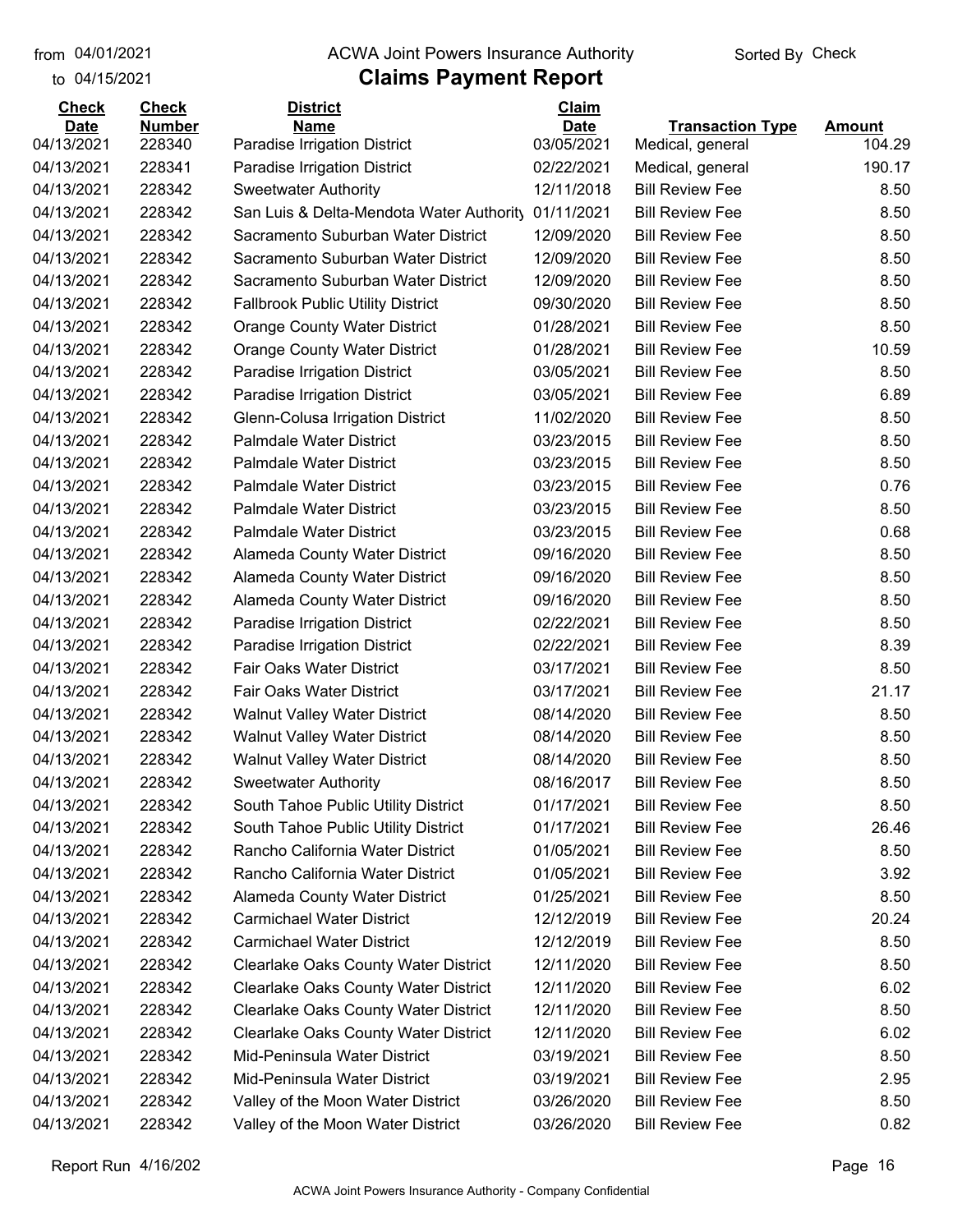to 04/15/2021

#### from 04/01/2021 **Example 20 Travellet Controllet Authority** Check Sorted By Check

| <b>Check</b> | <b>Check</b>  | <b>District</b>                                    | <b>Claim</b> |                         |               |
|--------------|---------------|----------------------------------------------------|--------------|-------------------------|---------------|
| <b>Date</b>  | <b>Number</b> | <b>Name</b>                                        | <b>Date</b>  | <b>Transaction Type</b> | <b>Amount</b> |
| 04/13/2021   | 228342        | Fresno Metropolitan Flood Control District         | 08/25/2018   | <b>Bill Review Fee</b>  | 8.50          |
| 04/13/2021   | 228342        | Fresno Metropolitan Flood Control District         | 08/25/2018   | <b>Bill Review Fee</b>  | 4.93          |
| 04/13/2021   | 228342        | Fresno Metropolitan Flood Control District         | 08/25/2018   | <b>Bill Review Fee</b>  | 8.50          |
| 04/13/2021   | 228342        | Fresno Metropolitan Flood Control District         | 08/25/2018   | <b>Bill Review Fee</b>  | 4.93          |
| 04/13/2021   | 228342        | <b>Consolidated Irrigation District</b>            | 03/12/2021   | <b>Bill Review Fee</b>  | 8.50          |
| 04/13/2021   | 228342        | El Dorado Irrigation District                      | 12/02/2019   | <b>Bill Review Fee</b>  | 8.50          |
| 04/13/2021   | 228342        | <b>Stockton-East Water District</b>                | 11/27/2019   | <b>Bill Review Fee</b>  | 8.50          |
| 04/13/2021   | 228342        | <b>Reclamation District #108</b>                   | 06/01/2004   | <b>Bill Review Fee</b>  | 8.50          |
| 04/13/2021   | 228342        | <b>Citrus Heights Water District</b>               | 03/08/2021   | <b>Bill Review Fee</b>  | 8.50          |
| 04/13/2021   | 228342        | <b>Citrus Heights Water District</b>               | 03/08/2021   | <b>Bill Review Fee</b>  | 20.24         |
| 04/13/2021   | 228342        | Palmdale Water District                            | 12/03/2020   | <b>Bill Review Fee</b>  | 8.50          |
| 04/13/2021   | 228342        | <b>Sweetwater Authority</b>                        | 10/08/2020   | <b>Bill Review Fee</b>  | 8.50          |
| 04/13/2021   | 228342        | <b>Sweetwater Authority</b>                        | 10/08/2020   | <b>Bill Review Fee</b>  | 2.06          |
| 04/13/2021   | 228342        | Rancho California Water District                   | 01/04/2021   | <b>Bill Review Fee</b>  | 8.50          |
| 04/13/2021   | 228342        | Rancho California Water District                   | 01/04/2021   | <b>Bill Review Fee</b>  | 3.92          |
| 04/13/2021   | 228342        | <b>Sweetwater Authority</b>                        | 01/21/2020   | <b>Bill Review Fee</b>  | 8.50          |
| 04/13/2021   | 228342        | <b>Alameda County Water District</b>               | 12/03/2020   | <b>Bill Review Fee</b>  | 8.50          |
| 04/13/2021   | 228342        | Georgetown Divide Public Utility District          | 11/27/2004   | <b>Bill Review Fee</b>  | 8.50          |
| 04/13/2021   | 228342        | Georgetown Divide Public Utility District          | 11/27/2004   | <b>Bill Review Fee</b>  | 157.01        |
| 04/13/2021   | 228342        | Valley Center Municipal Water District             | 08/16/2020   | <b>Bill Review Fee</b>  | 8.50          |
| 04/13/2021   | 228342        | Valley Center Municipal Water District             | 08/16/2020   | <b>Bill Review Fee</b>  | 6.74          |
| 04/13/2021   | 228342        | Laguna Beach County Water District                 | 05/29/2020   | <b>Bill Review Fee</b>  | 8.50          |
| 04/13/2021   | 228342        | <b>Reclamation District #108</b>                   | 11/09/2020   | <b>Bill Review Fee</b>  | 8.50          |
| 04/13/2021   | 228342        | Western Municipal Water District                   | 11/21/2019   | <b>Bill Review Fee</b>  | 8.50          |
| 04/13/2021   | 228342        | <b>Calaveras County Water District</b>             | 02/08/2021   | <b>Bill Review Fee</b>  | 8.50          |
| 04/13/2021   | 228342        | <b>Calaveras County Water District</b>             | 02/08/2021   | <b>Bill Review Fee</b>  | 0.22          |
| 04/13/2021   | 228342        | <b>Fallbrook Public Utility District</b>           | 09/29/2020   | <b>Bill Review Fee</b>  | 8.50          |
| 04/13/2021   | 228342        | South Tahoe Public Utility District                | 06/25/2019   | <b>Bill Review Fee</b>  | 8.50          |
| 04/13/2021   | 228342        | South Tahoe Public Utility District                | 06/25/2019   | <b>Bill Review Fee</b>  | 2.20          |
| 04/13/2021   | 228342        | <b>Merced Irrigation District</b>                  | 08/08/2020   | <b>Bill Review Fee</b>  | 8.50          |
| 04/13/2021   | 228342        | El Dorado Irrigation District                      | 06/14/2008   | <b>Bill Review Fee</b>  | 8.50          |
| 04/13/2021   | 228342        | El Dorado Irrigation District                      | 06/14/2008   | <b>Bill Review Fee</b>  | 29.97         |
| 04/13/2021   | 228343        | Fair Oaks Water District                           | 04/26/2018   | Legal (Defense)         | 54.08         |
| 04/13/2021   | 228344        | <b>Sweetwater Authority</b>                        | 03/06/2017   | Legal (Defense)         | 769.93        |
| 04/13/2021   | 228345        | <b>Sweetwater Authority</b>                        | 08/16/2017   | Legal (Defense)         | 316.21        |
| 04/13/2021   | 228346        | San Juan Water District                            | 01/26/2016   | Legal (Defense)         | 504.70        |
| 04/13/2021   | 228347        | Paradise Irrigation District                       | 05/11/1993   | Legal (Defense)         | 847.18        |
| 04/13/2021   | 228348        | <b>Palmdale Water District</b>                     | 03/14/2018   | Legal (Defense)         | 990.35        |
| 04/13/2021   | 228349        | <b>Tulare Irrigation District</b>                  | 03/23/2021   | <b>TTD</b>              | 2,536.48      |
| 04/13/2021   | 228350        | Pebble Beach Community Services Distric 03/17/2021 |              | Investigation/Subrosa   | 310.00        |
| 04/13/2021   | 228351        | Pebble Beach Community Services Distric 03/12/2021 |              | Investigation/Subrosa   | 208.00        |
| 04/13/2021   | 228352        | Pebble Beach Community Services Distric            | 03/12/2021   | Investigation/Subrosa   | 310.00        |
| 04/13/2021   | 228353        | <b>Mesa Water District</b>                         | 10/31/2012   | <b>PPD</b>              | 540.00        |
| 04/13/2021   | 228354        | Valley Center Municipal Water District             | 08/16/2020   | <b>Surgery Costs</b>    | 69.41         |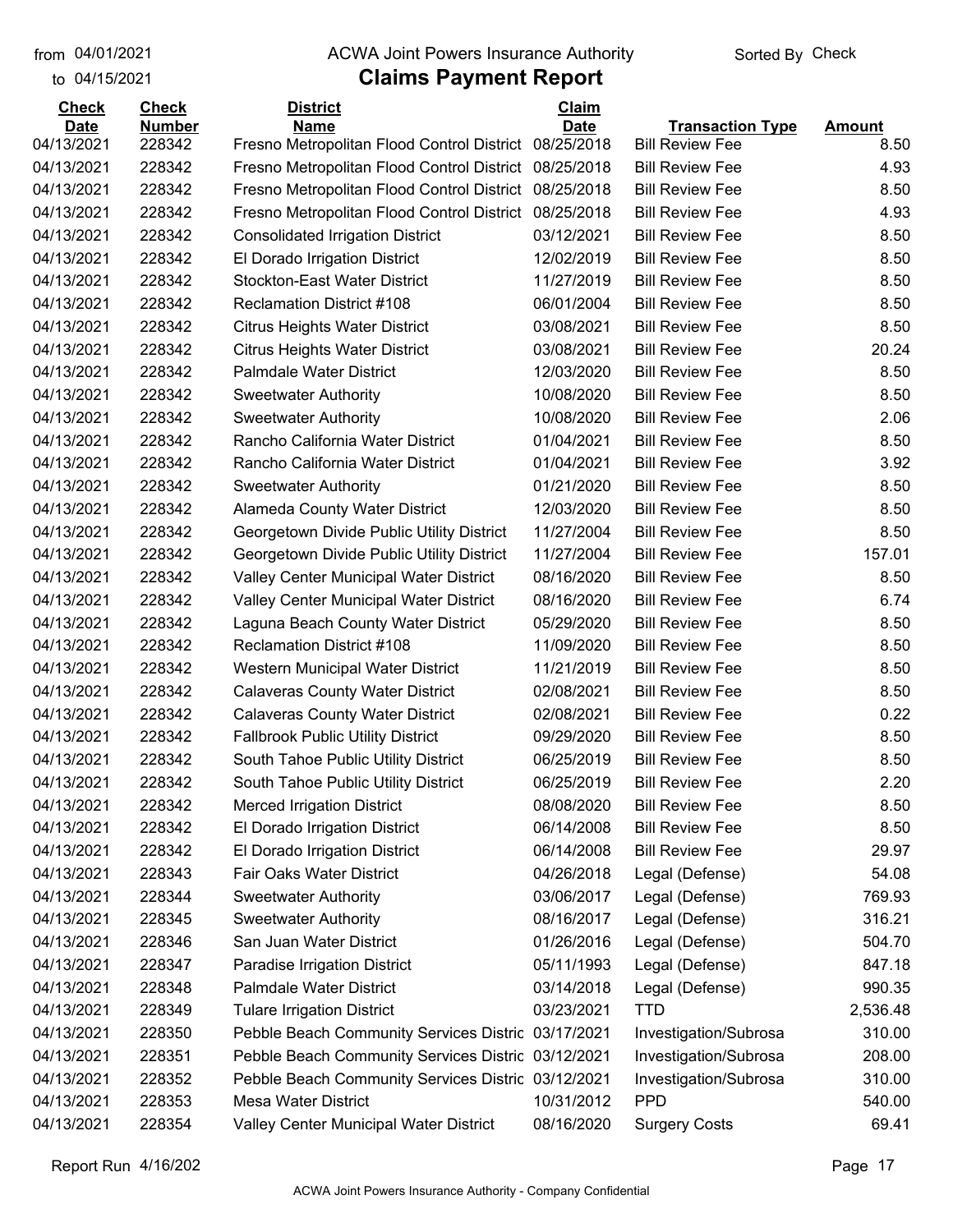to 04/15/2021

#### from 04/01/2021 **Example 20 Travellet Controllet Authority** Check Sorted By Check

| <b>Check</b> | <b>Check</b>  | <b>District</b>                                 | Claim       |                         |               |
|--------------|---------------|-------------------------------------------------|-------------|-------------------------|---------------|
| <b>Date</b>  | <b>Number</b> | <b>Name</b>                                     | <b>Date</b> | <b>Transaction Type</b> | <b>Amount</b> |
| 04/13/2021   | 228355        | Ramona Municipal Water District                 | 04/10/2013  | Med/Legal evaluation    | 252.00        |
| 04/13/2021   | 228356        | East Contra Costa Irrigation District           | 10/05/2020  | Legal (Defense)         | 17.80         |
| 04/13/2021   | 228357        | Soquel Creek Water District                     | 08/17/2017  | Legal (Defense)         | 2,064.80      |
| 04/13/2021   | 228358        | <b>Scotts Valley Water District</b>             | 10/28/2019  | Legal (Defense)         | 920.00        |
| 04/13/2021   | 228359        | <b>Sweetwater Authority</b>                     | 12/11/2018  | <b>PPD</b>              | 580.00        |
| 04/13/2021   | 228360        | Western Municipal Water District                | 10/23/2007  | <b>PPD</b>              | 540.00        |
| 04/13/2021   | 228361        | Sacramento Suburban Water District              | 12/09/2020  | Pharmacy                | 10.79         |
| 04/13/2021   | 228362        | Mid-Peninsula Water District                    | 03/19/2021  | <b>TTD</b>              | 1,663.16      |
| 04/13/2021   | 228363        | Mid-Peninsula Water District                    | 03/19/2021  | <b>TTD</b>              | 356.39        |
| 04/13/2021   | 228364        | <b>Consolidated Irrigation District</b>         | 03/12/2021  | Medical, general        | 592.64        |
| 04/13/2021   | 228365        | South Tahoe Public Utility District             | 06/25/2019  | Medical, general        | 76.99         |
| 04/13/2021   | 228366        | Fresno Metropolitan Flood Control District      | 08/25/2018  | Wage loss               | 445.12        |
| 04/13/2021   | 228367        | Georgetown Divide Public Utility District       | 11/27/2004  | Hospital (Outpatient)   | 1,422.30      |
| 04/13/2021   | 228368        | <b>Stockton-East Water District</b>             | 11/27/2019  | Photocopy               | 172.43        |
| 04/13/2021   | 228369        | <b>Stockton-East Water District</b>             | 11/27/2019  | Photocopy               | 111.28        |
| 04/13/2021   | 228370        | <b>Calaveras County Water District</b>          | 02/08/2021  | Photocopy               | 61.00         |
| 04/13/2021   | 228371        | San Luis Water District                         | 09/04/2020  | Photocopy               | 36.00         |
| 04/13/2021   | 228372        | <b>Calaveras County Water District</b>          | 02/08/2021  | Medical, general        | 110.10        |
| 04/13/2021   | 228373        | Yorba Linda Water District                      | 09/09/2019  | Photocopy               | 180.00        |
| 04/13/2021   | 228374        | <b>Clearlake Oaks County Water District</b>     | 12/11/2020  | <b>IMR Fee</b>          | 345.00        |
| 04/13/2021   | 228375        | <b>Clearlake Oaks County Water District</b>     | 12/11/2020  | <b>IMR Fee</b>          | 345.00        |
| 04/13/2021   | 228376        | <b>Helix Water District</b>                     | 10/22/2018  | <b>IMR Fee</b>          | 345.00        |
| 04/13/2021   | 228377        | Panoche Water District                          | 08/17/2019  | <b>IMR Fee</b>          | 345.00        |
| 04/13/2021   | 228378        | Kings River Conservation District               | 11/18/2016  | <b>IMR Fee</b>          | 345.00        |
| 04/13/2021   | 228379        | Rancho California Water District                | 03/18/2008  | <b>IMR Fee</b>          | 345.00        |
| 04/13/2021   | 228380        | El Dorado Irrigation District                   | 06/14/2008  | <b>IMR Fee</b>          | 345.00        |
| 04/13/2021   | 228381        | <b>Orange County Water District</b>             | 01/28/2021  | Physical therapy        | 75.00         |
| 04/13/2021   | 228382        | <b>Citrus Heights Water District</b>            | 03/08/2021  | Medical, general        | 98.27         |
| 04/13/2021   | 228383        | Fair Oaks Water District                        | 03/17/2021  | Medical, general        | 228.76        |
| 04/13/2021   | 228384        | <b>Walnut Valley Water District</b>             | 08/14/2020  | Physical therapy        | 153.80        |
| 04/13/2021   | 228385        | <b>Walnut Valley Water District</b>             | 08/14/2020  | Physical therapy        | 153.80        |
| 04/13/2021   | 228386        | <b>Walnut Valley Water District</b>             | 08/14/2020  | Physical therapy        | 257.15        |
| 04/13/2021   | 228387        | <b>Sweetwater Authority</b>                     | 12/11/2018  | Physical therapy        | 159.70        |
| 04/13/2021   | 228388        | Carpinteria Valley Water District               | 01/29/2018  | Legal (Defense)         | 264.01        |
| 04/13/2021   | 228389        | <b>Elsinore Valley Municipal Water District</b> | 05/05/2014  | Pharmacy                | 64.66         |
| 04/13/2021   | 228390        | <b>Scotts Valley Water District</b>             | 07/10/2003  | Pharmacy                | 15.05         |
| 04/13/2021   | 228391        | San Luis Water District                         | 08/09/2013  | Pharmacy                | 10.05         |
| 04/13/2021   | 228392        | <b>Clearlake Oaks County Water District</b>     | 01/12/2015  | Pharmacy                | 16.21         |
| 04/13/2021   | 228393        | Cucamonga Valley Water District                 | 08/13/2020  | Pharmacy                | 35.98         |
| 04/13/2021   | 228394        | <b>Sweetwater Authority</b>                     | 11/25/2020  | Pharmacy                | 9.04          |
| 04/13/2021   | 228395        | Valley of the Moon Water District               | 03/26/2020  | Pharmacy                | 47.72         |
| 04/13/2021   | 228396        | Alameda County Water District                   | 01/25/2021  | Pharmacy                | 12.75         |
| 04/13/2021   | 228397        | <b>Sweetwater Authority</b>                     | 03/24/2021  | Pharmacy                | 15.27         |
| 04/13/2021   | 228398        | Corcoran Irrigation District                    | 03/23/2021  | Pharmacy                | 9.40          |
|              |               |                                                 |             |                         |               |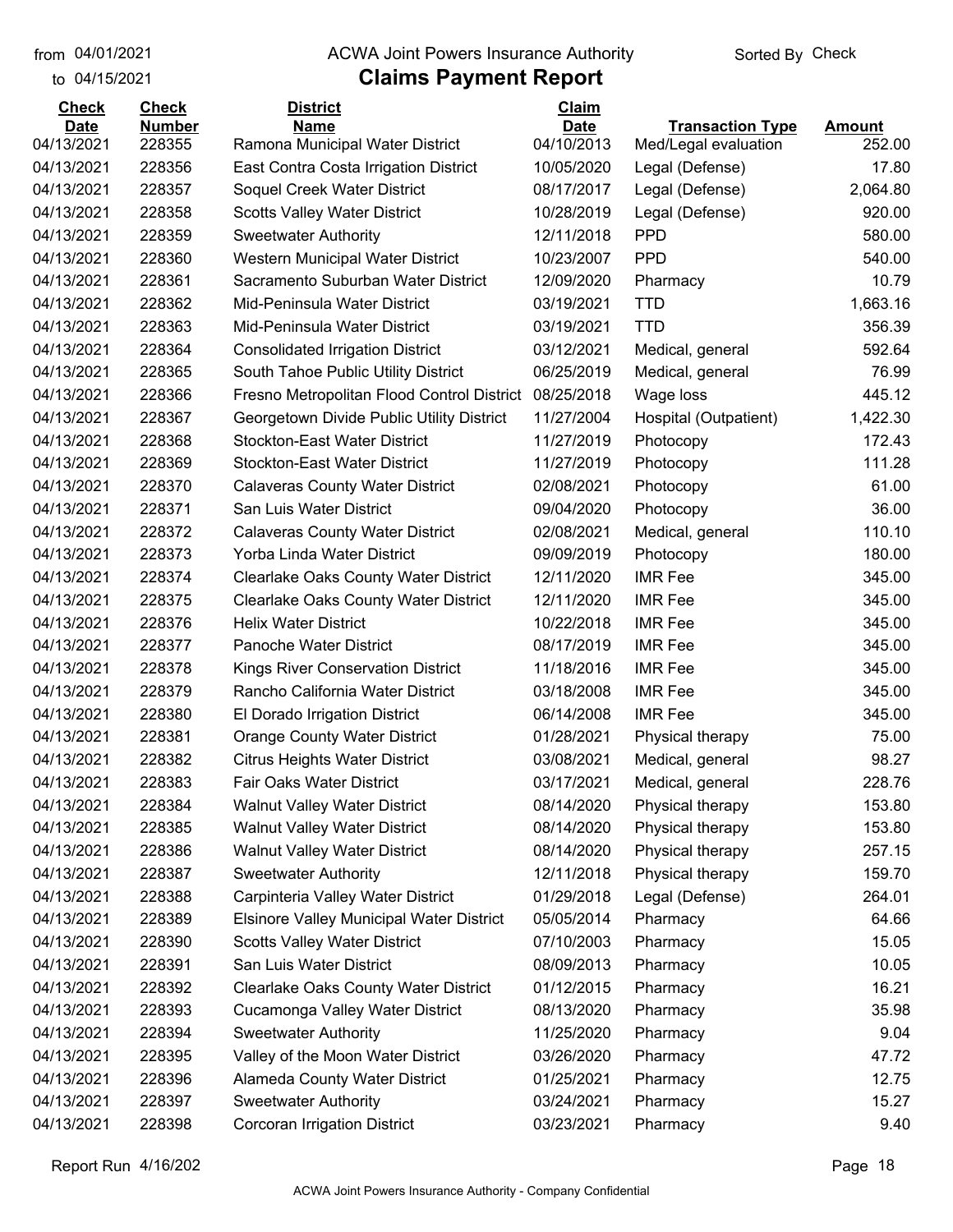to 04/15/2021 04/01/2021

#### from 04/01/2021 **Example 20 Travellet Controllet Authority** Check Sorted By Check

| <b>Check</b> | <b>Check</b>  | <b>District</b>                             | Claim       |                                     |               |
|--------------|---------------|---------------------------------------------|-------------|-------------------------------------|---------------|
| <b>Date</b>  | <b>Number</b> | <b>Name</b>                                 | <b>Date</b> | <b>Transaction Type</b>             | <b>Amount</b> |
| 04/13/2021   | 228399        | <b>Sweetwater Authority</b>                 | 10/08/2020  | Mileage                             | 80.64         |
| 04/13/2021   | 228400        | Valley Center Municipal Water District      | 08/16/2020  | Medical, general                    | 13.70         |
| 04/13/2021   | 228401        | Mid-Peninsula Water District                | 03/19/2021  | Medical, general                    | 156.68        |
| 04/13/2021   | 228402        | Rancho California Water District            | 01/04/2021  | Medical, general                    | 208.41        |
| 04/13/2021   | 228403        | Rancho California Water District            | 01/05/2021  | Medical, general                    | 208.41        |
| 04/13/2021   | 228404        | Mid-Peninsula Water District                | 03/19/2021  | Diagnostics                         | 379.89        |
| 04/13/2021   | 228405        | Mid-Peninsula Water District                | 03/19/2021  | Diagnostics                         | 356.84        |
| 04/13/2021   | 228406        | <b>Palmdale Water District</b>              | 03/23/2015  | Pharmacy                            | 21.51         |
| 04/13/2021   | 228407        | <b>Palmdale Water District</b>              | 03/23/2015  | Pharmacy                            | 19.37         |
| 04/13/2021   | 228408        | <b>Tulare Irrigation District</b>           | 11/18/2019  | Diagnostics                         | 950.00        |
| 04/13/2021   | 228409        | Panoche Water District                      | 05/13/2020  | <b>C&amp;R/Future Medical</b>       | 20,000.00     |
| 04/13/2021   | 228410        | <b>Stockton-East Water District</b>         | 11/27/2019  | Diagnostics                         | 74.14         |
| 04/13/2021   | 228411        | El Dorado Irrigation District               | 12/02/2019  | Medical, general                    | 115.41        |
| 04/13/2021   | 228412        | <b>Calaveras County Water District</b>      | 10/15/2020  | Medical, general                    | 13.50         |
| 04/13/2021   | 228413        | Las Virgenes Municipal Water District       | 03/29/2021  | <b>TTD</b>                          | 121.93        |
| 04/13/2021   | 228414        | Las Virgenes Municipal Water District       | 03/29/2021  | Mileage                             | 49.28         |
| 04/13/2021   | 228415        | <b>Sweetwater Authority</b>                 | 01/21/2020  | Medical, general                    | 252.91        |
| 04/13/2021   | 228416        | San Luis Water District                     | 09/04/2020  | Med/Legal evaluation                | 62.50         |
| 04/13/2021   | 228417        | <b>Palmdale Water District</b>              | 12/03/2020  | Medical, general                    | 147.04        |
| 04/13/2021   | 228418        | Western Municipal Water District            | 11/21/2019  | Medical, general                    | 192.95        |
| 04/13/2021   | 228419        | <b>Carmichael Water District</b>            | 12/12/2019  | Medical, general                    | 111.27        |
| 04/13/2021   | 228420        | El Dorado Irrigation District               | 06/14/2008  | Medical, general                    | 142.82        |
| 04/13/2021   | 228421        | <b>Merced Irrigation District</b>           | 08/08/2020  | Pharmacy                            | 12.61         |
| 04/13/2021   | 228422        | <b>Fallbrook Public Utility District</b>    | 09/30/2020  | Pharmacy                            | 12.61         |
| 04/13/2021   | 228423        | Glenn-Colusa Irrigation District            | 11/02/2020  | Pharmacy                            | 8.89          |
| 04/13/2021   | 228424        | <b>Reclamation District #108</b>            | 11/09/2020  | Pharmacy                            | 99.38         |
| 04/13/2021   | 228425        | <b>Rowland Water District</b>               | 03/24/2021  | <b>TTD</b>                          | 1,742.78      |
| 04/13/2021   | 228426        | <b>Sweetwater Authority</b>                 | 10/08/2020  | Physical therapy                    | 156.66        |
| 04/13/2021   | 228427        | <b>Fallbrook Public Utility District</b>    | 09/29/2020  | Medical, general                    | 172.13        |
| 04/13/2021   | 228428        | <b>Alameda County Water District</b>        | 12/03/2020  | Physical therapy                    | 81.88         |
| 04/13/2021   | 228429        | Alameda County Water District               | 01/25/2021  | Medical, general                    | 339.14        |
| 04/13/2021   | 228430        | <b>Alameda County Water District</b>        | 09/16/2020  | Medical, general                    | 146.55        |
| 04/13/2021   | 228431        | Alameda County Water District               | 09/16/2020  | Medical, general                    | 54.54         |
| 04/13/2021   | 228432        | Sacramento Suburban Water District          | 12/09/2020  | Physical therapy                    | 20.15         |
| 04/13/2021   | 228433        | <b>Alameda County Water District</b>        | 09/16/2020  | Medical, general                    | 13.00         |
| 04/13/2021   | 228434        | Sacramento Suburban Water District          | 12/09/2020  | Medical, general                    | 13.00         |
| 04/13/2021   | 228435        | Sacramento Suburban Water District          | 12/09/2020  | Medical, general                    | 126.38        |
| 04/13/2021   | 228436        | Corcoran Irrigation District                | 12/13/2017  | Legal (Defense)                     | 74.00         |
| 04/15/2021   | 228437        | <b>Merced Irrigation District</b>           | 01/11/2020  | Liability - Property Damage         | 6,572.43      |
| 04/15/2021   | 228438        | <b>Otay Water District</b>                  | 08/10/2020  | Liability - Property Damage         | 29,791.43     |
| 04/15/2021   | 228439        | Majestic Pines Community Services Distrio   | 10/30/2020  | <b>Property - District Property</b> | 25,937.50     |
| 04/15/2021   | 228440        | <b>Clearlake Oaks County Water District</b> | 12/08/2019  | <b>Expense General</b>              | 425.00        |
| 04/15/2021   | 228441        | <b>Mission Springs Water District</b>       | 12/30/2020  | Physical therapy                    | 118.28        |
| 04/15/2021   | 228442        | Stockton-East Water District                | 08/30/2011  | Hospital (Outpatient)               | 1,344.00      |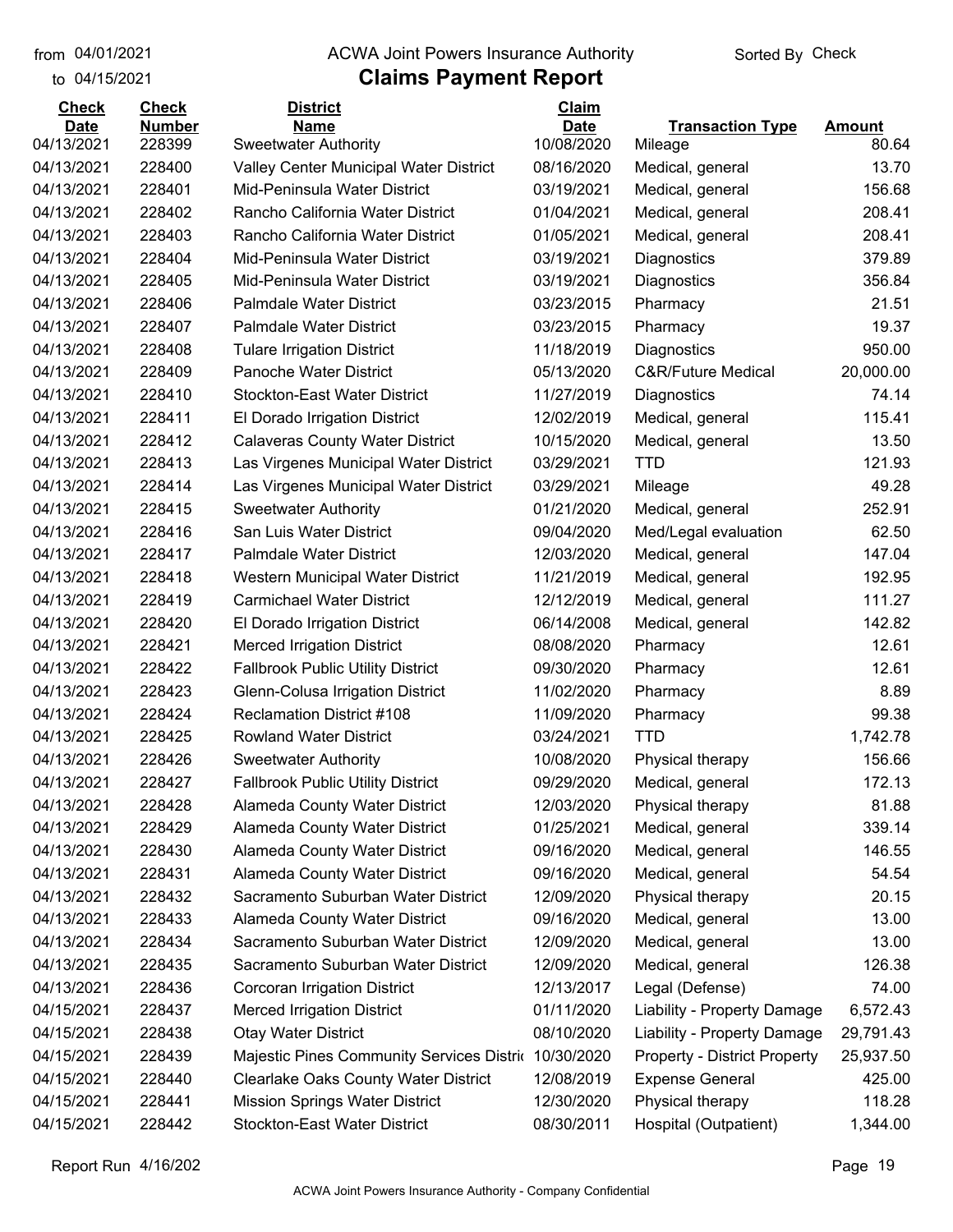#### from 04/01/2021 **Example 20 Travellet Controllet Authority** Check Sorted By Check

### to 04/15/2021

| <b>Check</b> | <b>Check</b>  | <b>District</b>                                    | Claim       |                         |               |
|--------------|---------------|----------------------------------------------------|-------------|-------------------------|---------------|
| <b>Date</b>  | <b>Number</b> | <b>Name</b>                                        | <b>Date</b> | <b>Transaction Type</b> | <b>Amount</b> |
| 04/15/2021   | 228443        | Vista Irrigation District                          | 02/04/2019  | TTD                     | 2,196.52      |
| 04/15/2021   | 228444        | Valley of the Moon Water District                  | 03/26/2020  | Diagnostics             | 11.82         |
| 04/15/2021   | 228445        | <b>Stockton-East Water District</b>                | 08/30/2011  | <b>Bill Review Fee</b>  | 8.50          |
| 04/15/2021   | 228445        | <b>Stockton-East Water District</b>                | 08/30/2011  | <b>Bill Review Fee</b>  | 156.92        |
| 04/15/2021   | 228445        | <b>Vallecitos Water District</b>                   | 10/09/2019  | <b>Bill Review Fee</b>  | 8.50          |
| 04/15/2021   | 228445        | <b>Vallecitos Water District</b>                   | 10/09/2019  | <b>Bill Review Fee</b>  | 14.08         |
| 04/15/2021   | 228445        | <b>Water Employee Services Authority</b>           | 06/23/2020  | <b>Bill Review Fee</b>  | 8.50          |
| 04/15/2021   | 228445        | Laguna Beach County Water District                 | 11/30/2020  | <b>Bill Review Fee</b>  | 8.50          |
| 04/15/2021   | 228445        | Laguna Beach County Water District                 | 11/30/2020  | <b>Bill Review Fee</b>  | 5.39          |
| 04/15/2021   | 228445        | <b>Mission Springs Water District</b>              | 12/30/2020  | <b>Bill Review Fee</b>  | 8.50          |
| 04/15/2021   | 228445        | <b>Orange County Water District</b>                | 11/09/2020  | <b>Bill Review Fee</b>  | 8.50          |
| 04/15/2021   | 228445        | Valley of the Moon Water District                  | 03/26/2020  | <b>Bill Review Fee</b>  | 8.50          |
| 04/15/2021   | 228445        | Valley of the Moon Water District                  | 03/26/2020  | <b>Bill Review Fee</b>  | 0.26          |
| 04/15/2021   | 228445        | <b>Truckee Donner Public Utility District</b>      | 11/06/2020  | <b>Bill Review Fee</b>  | 8.50          |
| 04/15/2021   | 228445        | <b>Sweetwater Authority</b>                        | 02/02/2021  | <b>Bill Review Fee</b>  | 8.50          |
| 04/15/2021   | 228445        | <b>Sweetwater Authority</b>                        | 02/02/2021  | <b>Bill Review Fee</b>  | 2.54          |
| 04/15/2021   | 228445        | Clearlake Oaks County Water District               | 01/08/2021  | <b>Bill Review Fee</b>  | 8.50          |
| 04/15/2021   | 228445        | <b>Clearlake Oaks County Water District</b>        | 01/08/2021  | <b>Bill Review Fee</b>  | 37.80         |
| 04/15/2021   | 228445        | <b>Alameda County Water District</b>               | 03/19/2021  | <b>Bill Review Fee</b>  | 8.50          |
| 04/15/2021   | 228445        | Alameda County Water District                      | 03/19/2021  | <b>Bill Review Fee</b>  | 8.50          |
| 04/15/2021   | 228446        | Sierra Lakes County Water District                 | 09/13/2018  | <b>PPD</b>              | 580.00        |
| 04/15/2021   | 228447        | <b>Sweetwater Authority</b>                        | 12/30/2019  | <b>PPD</b>              | 580.00        |
| 04/15/2021   | 228448        | Pebble Beach Community Services Distric            | 03/17/2021  | Investigation/Subrosa   | 272.00        |
| 04/15/2021   | 228449        | Pajaro Valley Water Management Agency              | 02/22/2021  | Investigation/Subrosa   | 1,648.62      |
| 04/15/2021   | 228450        | East Contra Costa Irrigation District              | 10/05/2020  | <b>TTD</b>              | 480.59        |
| 04/15/2021   | 228451        | Soquel Creek Water District                        | 11/16/2020  | Deposition/Witness fees | 1,645.50      |
| 04/15/2021   | 228452        | <b>Goleta Water District</b>                       | 09/26/2018  | <b>PTD</b>              | 1,740.00      |
| 04/15/2021   | 228453        | Yolo County Flood Control & Water Conse 11/21/1991 |             | Life pension            | 84.00         |
| 04/15/2021   | 228454        | Alameda County Water District                      | 01/25/2021  | <b>TTD</b>              | 2,712.62      |
| 04/15/2021   | 228455        | Laguna Beach County Water District                 | 11/30/2020  | Physical therapy        | 122.02        |
| 04/15/2021   | 228456        | <b>Alameda County Water District</b>               | 03/19/2021  | Diagnostics             | 113.65        |
| 04/15/2021   | 228457        | Alameda County Water District                      | 03/19/2021  | Hospital (Outpatient)   | 329.24        |
| 04/15/2021   | 228458        | South Feather Water and Power Agency               | 04/05/2021  | <b>TTD</b>              | 1,937.59      |
| 04/15/2021   | 228459        | <b>Scotts Valley Water District</b>                | 10/28/2019  | <b>PPD</b>              | 580.00        |
| 04/15/2021   | 228460        | <b>Vallecitos Water District</b>                   | 10/15/2020  | <b>TTD</b>              | 171.97        |
| 04/15/2021   | 228461        | <b>Sweetwater Authority</b>                        | 02/02/2021  | Physical therapy        | 57.64         |
| 04/15/2021   | 228462        | Vista Irrigation District                          | 02/04/2019  | Legal (Defense)         | 292.50        |
| 04/15/2021   | 228463        | Las Virgenes Municipal Water District              | 07/17/2019  | Legal (Defense)         | 273.00        |
| 04/15/2021   | 228464        | <b>Sweetwater Authority</b>                        | 06/30/2020  | Legal (Defense)         | 1,991.01      |
| 04/15/2021   | 228465        | <b>Idyllwild Water District</b>                    | 02/13/2020  | Legal (Defense)         | 1,375.55      |
| 04/15/2021   | 228466        | <b>Moulton Niguel Water District</b>               | 01/23/2019  | Legal (Defense)         | 214.50        |
| 04/15/2021   | 228467        | Padre Dam Municipal Water District                 | 12/26/2001  | Legal (Defense)         | 136.50        |
| 04/15/2021   | 228468        | <b>Helix Water District</b>                        | 07/23/2019  | Legal (Defense)         | 97.50         |
| 04/15/2021   | 228469        | Water Employee Services Authority                  | 12/10/2018  | Legal (Defense)         | 631.74        |
|              |               |                                                    |             |                         |               |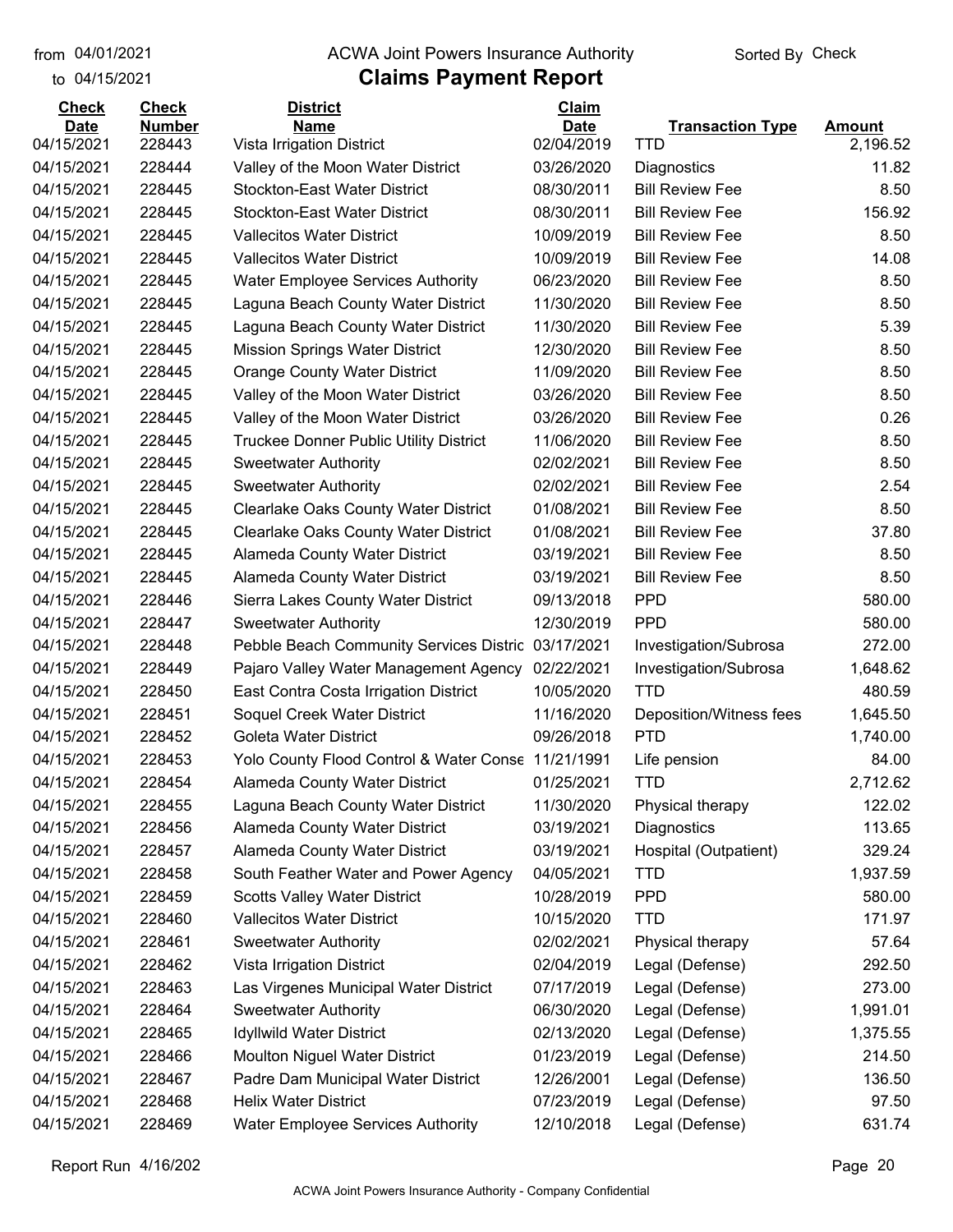from 04/01/2021

#### from 04/01/2021 **Example 20 Travellet Controllet Authority** Check Sorted By Check

#### to 04/15/2021

| <b>Check</b> | <b>Check</b>  | <b>District</b>                             | Claim       |                           |               |
|--------------|---------------|---------------------------------------------|-------------|---------------------------|---------------|
| <b>Date</b>  | <b>Number</b> | Name                                        | <b>Date</b> | <b>Transaction Type</b>   | <b>Amount</b> |
| 04/15/2021   | 228470        | Ramona Municipal Water District             | 04/10/2013  | Legal (Defense)           | 688.29        |
| 04/15/2021   | 228471        | <b>Stockton-East Water District</b>         | 11/27/2019  | <b>TTD</b>                | 2,502.76      |
| 04/15/2021   | 228472        | <b>Water Employee Services Authority</b>    | 06/23/2020  | <b>DME Supplies</b>       | 800.67        |
| 04/15/2021   | 228473        | <b>Kings River Conservation District</b>    | 11/18/2016  | Mileage                   | 254.85        |
| 04/15/2021   | 228474        | <b>Citrus Heights Water District</b>        | 03/08/2021  | Ergonomic equipment/Evals | 395.00        |
| 04/15/2021   | 228475        | <b>Vallecitos Water District</b>            | 10/09/2019  | Hospital (Outpatient)     | 2,759.47      |
| 04/15/2021   | 228476        | Laguna Beach County Water District          | 05/29/2020  | Expense, general          | 99.00         |
| 04/15/2021   | 228477        | Trabuco Canyon Water District               | 10/22/2015  | <b>PPD</b>                | 580.00        |
| 04/15/2021   | 228478        | <b>Clearlake Oaks County Water District</b> | 01/08/2021  | Hospital (Outpatient)     | 1,701.00      |
| 04/15/2021   | 228479        | <b>Orange County Water District</b>         | 11/09/2020  | Medical, general          | 111.33        |
|              |               |                                             |             | Total                     | 968,527.19    |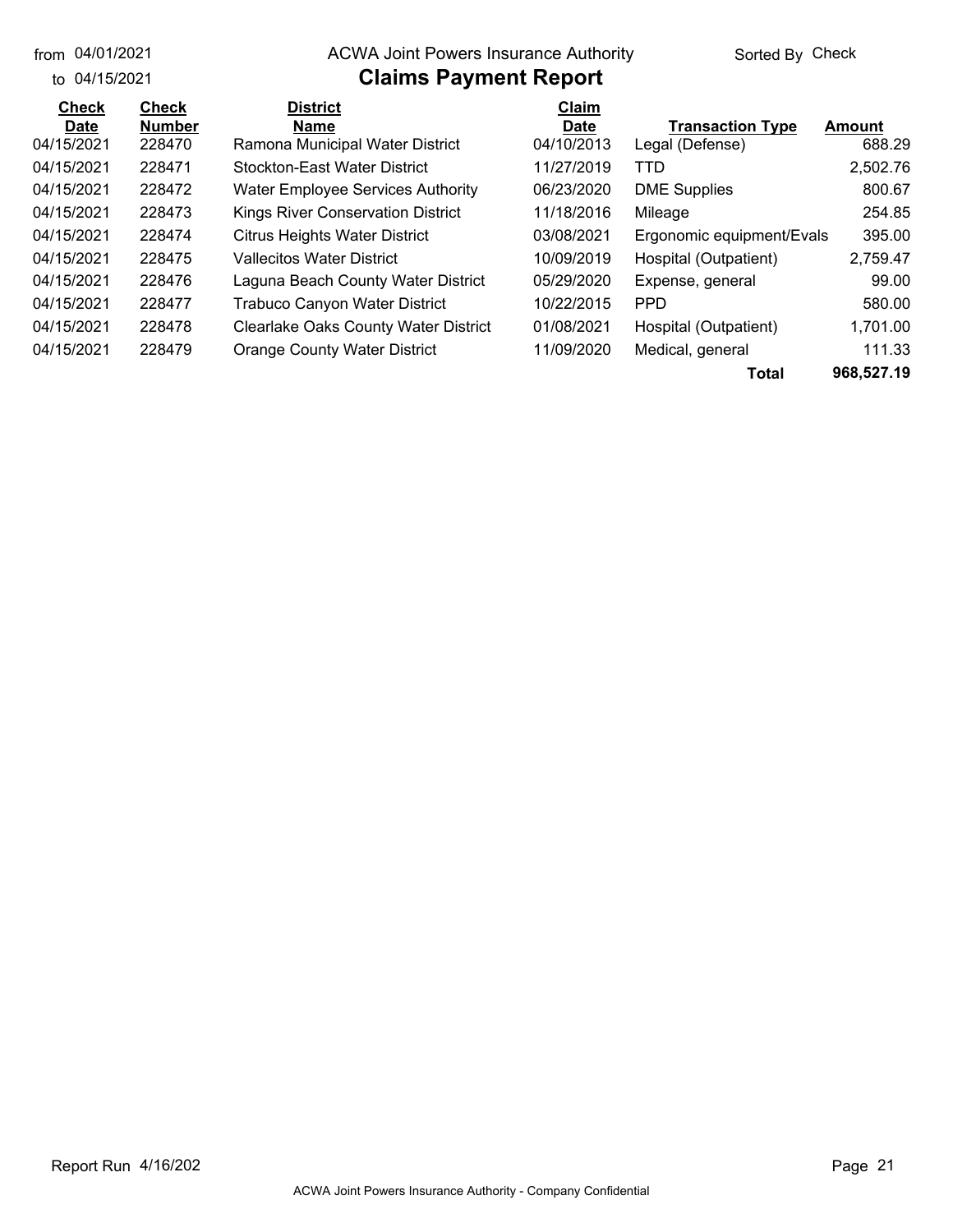from 04/16/2021

to 04/30/2021

### **Claims Payment Report** from 04/16/2021 **Example 20 Travellet Concrete Authority** Check

### **Date Number Name Date Transaction Type Amount Check Check District Claim** 04/20/2021 228480 Laguna Beach County Water District 03/24/2021 Liability - Property Damage 1,140.89 04/20/2021 228481 Rancho California Water District 06/17/2019 Defense Attorney 5,263.00 04/20/2021 228482 Santa Clarita Valley Water Agency 10/10/2020 Defense Attorney 4,769.00 04/20/2021 228483 Santa Clarita Valley Water Agency 08/30/2019 Defense Attorney 5,719.00 04/20/2021 228484 Goleta Water District 04/20/2020 Defense Attorney 2,983.00 04/20/2021 228485 Rancho California Water District 07/15/2019 Defense Attorney 2,527.00 04/20/2021 228486 Santa Clarita Valley Water Agency 10/16/2019 Defense Attorney 2,470.00 04/20/2021 228487 Palmdale Water District 05/08/2019 Defense Attorney 342.00 04/20/2021 228488 Montecito Water District 08/03/2020 Liability - Property Damage 48,000.00 04/20/2021 228489 Palo Verde Irrigation District 06/03/2018 Expert 2,770.00 04/20/2021 228490 Montecito Water District 08/03/2020 Liability - Property Damage 1,195.00 04/20/2021 228491 Kern Delta Water District 03/15/2021 Property - District Property 19,986.99 04/20/2021 228492 Paradise Irrigation District 03/05/2021 Property - District Property 1,199.84 04/20/2021 228493 El Dorado Irrigation District 09/30/2020 Liability - Small Claims 335.00 04/20/2021 228494 El Dorado Irrigation District 04/22/2020 Liability - Small Claims 176.00 04/20/2021 228495 Merced Irrigation District 09/15/2017 Expense General 847.60 04/20/2021 228496 Calleguas Municipal Water District 07/31/2017 PPD 580.00 04/20/2021 228497 Fresno Metropolitan Flood Control District 08/25/2018 Physical therapy 111.79 04/20/2021 228498 Valley Center Municipal Water District 09/12/2018 Medical, general 186.35 04/20/2021 228499 Panoche Water District 08/17/2019 Medical, general 140.70 04/20/2021 228500 Sweetwater Authority 06/30/2020 Medical, general 180.26 04/20/2021 228501 Sweetwater Authority 09/12/2020 Medical, general 117.99 04/20/2021 228502 Sweetwater Authority 10/13/2020 Medical, general 162.43 04/20/2021 228503 Sweetwater Authority 03/23/2019 Medical, general 1,011.23 04/20/2021 228504 Sweetwater Authority 11/10/2012 Medical, general 162.43 04/20/2021 228505 Clearlake Oaks County Water District 12/11/2020 TTD 1977.11 04/20/2021 228506 Cucamonga Valley Water District 03/09/2021 Medical, general 228.09 04/20/2021 228507 Sweetwater Authority 02/01/2021 Medical, general 318.42 04/20/2021 228508 Paradise Irrigation District 02/22/2021 Medical, general 311.70 04/20/2021 228509 Paradise Irrigation District 02/22/2021 Medical, general 298.14 04/20/2021 228510 Sweetwater Authority 02/01/2021 Bill Review Fee 8.50 04/20/2021 228510 Sweetwater Authority 02/01/2021 Bill Review Fee 1.30 04/20/2021 228510 Stockton-East Water District 08/30/2011 Bill Review Fee 8.50 04/20/2021 228510 Stockton-East Water District 08/30/2011 Bill Review Fee 3.94 04/20/2021 228510 Santa Fe Irrigation District 04/16/2020 Bill Review Fee 8.50 04/20/2021 228510 Santa Fe Irrigation District 04/16/2020 Bill Review Fee 13.49 04/20/2021 228510 San Luis Water District 08/09/2013 Bill Review Fee 8.50 04/20/2021 228510 San Luis Water District 08/09/2013 Bill Review Fee 2.43 04/20/2021 228510 Santa Clarita Valley Water Agency 03/23/2021 Bill Review Fee 6.50 04/20/2021 228510 Santa Clarita Valley Water Agency 03/23/2021 Bill Review Fee 2.33 04/20/2021 228510 Santa Clarita Valley Water Agency 03/23/2021 Bill Review Fee 8.50 04/20/2021 228510 Santa Clarita Valley Water Agency 03/23/2021 Bill Review Fee 4.54 04/20/2021 228510 Sweetwater Authority 02/28/2020 Bill Review Fee 8.50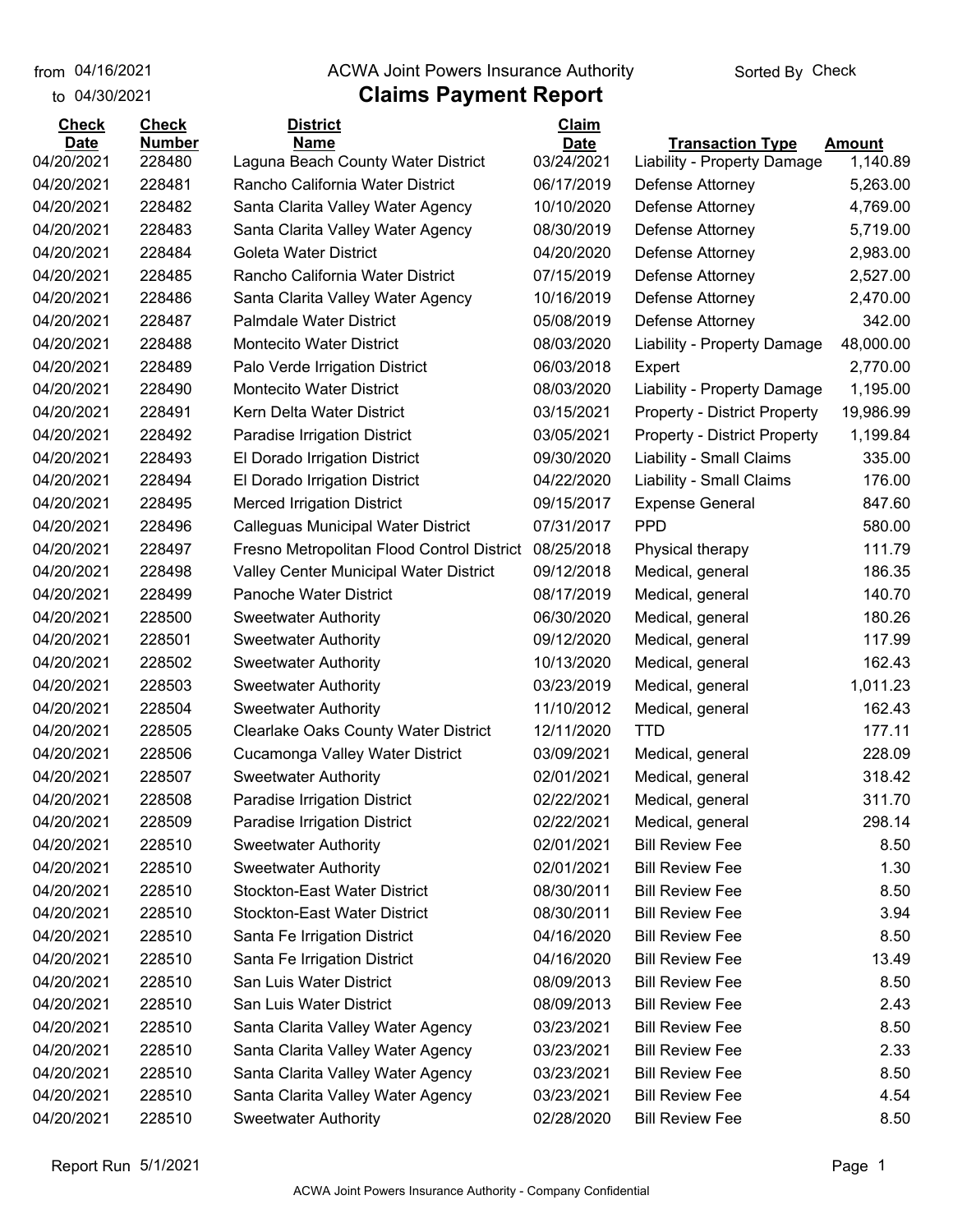#### from 04/16/2021 **The COVA Solic Act Act Authority** Sorted By Check

## to 04/30/2021

| <b>Check</b> | <b>Check</b>  | <b>District</b>                          | Claim       |                         |               |
|--------------|---------------|------------------------------------------|-------------|-------------------------|---------------|
| <b>Date</b>  | <b>Number</b> | <b>Name</b>                              | <b>Date</b> | <b>Transaction Type</b> | <b>Amount</b> |
| 04/20/2021   | 228510        | <b>Sweetwater Authority</b>              | 02/28/2020  | <b>Bill Review Fee</b>  | 30.83         |
| 04/20/2021   | 228510        | <b>Kings River Conservation District</b> | 03/02/2018  | <b>Bill Review Fee</b>  | 8.50          |
| 04/20/2021   | 228510        | <b>Kings River Conservation District</b> | 03/02/2018  | <b>Bill Review Fee</b>  | 5.41          |
| 04/20/2021   | 228510        | <b>Orange County Water District</b>      | 01/28/2021  | <b>Bill Review Fee</b>  | 8.50          |
| 04/20/2021   | 228510        | <b>Orange County Water District</b>      | 01/28/2021  | <b>Bill Review Fee</b>  | 10.59         |
| 04/20/2021   | 228510        | <b>Orange County Water District</b>      | 01/28/2021  | <b>Bill Review Fee</b>  | 8.50          |
| 04/20/2021   | 228510        | <b>Orange County Water District</b>      | 01/28/2021  | <b>Bill Review Fee</b>  | 11.69         |
| 04/20/2021   | 228510        | <b>Orange County Water District</b>      | 01/28/2021  | <b>Bill Review Fee</b>  | 8.50          |
| 04/20/2021   | 228510        | <b>Orange County Water District</b>      | 01/28/2021  | <b>Bill Review Fee</b>  | 8.50          |
| 04/20/2021   | 228510        | <b>Mission Springs Water District</b>    | 03/15/2021  | <b>Bill Review Fee</b>  | 8.50          |
| 04/20/2021   | 228510        | <b>Mission Springs Water District</b>    | 03/15/2021  | <b>Bill Review Fee</b>  | 1.75          |
| 04/20/2021   | 228510        | <b>Mission Springs Water District</b>    | 03/15/2021  | <b>Bill Review Fee</b>  | 8.50          |
| 04/20/2021   | 228510        | <b>Mission Springs Water District</b>    | 03/15/2021  | <b>Bill Review Fee</b>  | 1.94          |
| 04/20/2021   | 228510        | Reclamation District #1004               | 03/18/2021  | <b>Bill Review Fee</b>  | 8.50          |
| 04/20/2021   | 228510        | Reclamation District #1004               | 03/18/2021  | <b>Bill Review Fee</b>  | 1.13          |
| 04/20/2021   | 228510        | <b>Tulare Irrigation District</b>        | 03/23/2021  | <b>Bill Review Fee</b>  | 8.50          |
| 04/20/2021   | 228510        | <b>Tulare Irrigation District</b>        | 03/23/2021  | <b>Bill Review Fee</b>  | 16.21         |
| 04/20/2021   | 228510        | <b>Palmdale Water District</b>           | 03/23/2015  | <b>Bill Review Fee</b>  | 8.50          |
| 04/20/2021   | 228510        | <b>Palmdale Water District</b>           | 03/23/2015  | <b>Bill Review Fee</b>  | 6.14          |
| 04/20/2021   | 228510        | <b>Water Employee Services Authority</b> | 06/23/2020  | <b>Bill Review Fee</b>  | 8.50          |
| 04/20/2021   | 228510        | <b>Water Employee Services Authority</b> | 06/23/2020  | <b>Bill Review Fee</b>  | 4.35          |
| 04/20/2021   | 228510        | <b>Water Employee Services Authority</b> | 06/23/2020  | <b>Bill Review Fee</b>  | 8.50          |
| 04/20/2021   | 228510        | <b>Water Employee Services Authority</b> | 06/23/2020  | <b>Bill Review Fee</b>  | 4.35          |
| 04/20/2021   | 228510        | <b>Sweetwater Authority</b>              | 11/10/2012  | <b>Bill Review Fee</b>  | 8.50          |
| 04/20/2021   | 228510        | <b>Sweetwater Authority</b>              | 11/10/2012  | <b>Bill Review Fee</b>  | 8.92          |
| 04/20/2021   | 228510        | <b>Citrus Heights Water District</b>     | 03/22/2021  | <b>Bill Review Fee</b>  | 8.50          |
| 04/20/2021   | 228510        | <b>Citrus Heights Water District</b>     | 03/22/2021  | <b>Bill Review Fee</b>  | 13.16         |
| 04/20/2021   | 228510        | Paradise Irrigation District             | 02/22/2021  | <b>Bill Review Fee</b>  | 8.50          |
| 04/20/2021   | 228510        | Paradise Irrigation District             | 02/22/2021  | <b>Bill Review Fee</b>  | 13.75         |
| 04/20/2021   | 228510        | Paradise Irrigation District             | 02/22/2021  | <b>Bill Review Fee</b>  | 8.50          |
| 04/20/2021   | 228510        | Paradise Irrigation District             | 02/22/2021  | <b>Bill Review Fee</b>  | 13.15         |
| 04/20/2021   | 228510        | <b>Fair Oaks Water District</b>          | 03/17/2021  | <b>Bill Review Fee</b>  | 8.50          |
| 04/20/2021   | 228510        | Fair Oaks Water District                 | 03/17/2021  | <b>Bill Review Fee</b>  | 13.16         |
| 04/20/2021   | 228510        | Santa Fe Irrigation District             | 09/03/2020  | <b>Bill Review Fee</b>  | 8.50          |
| 04/20/2021   | 228510        | Santa Fe Irrigation District             | 09/03/2020  | <b>Bill Review Fee</b>  | 13.49         |
| 04/20/2021   | 228510        | East Contra Costa Irrigation District    | 10/05/2020  | <b>Bill Review Fee</b>  | 8.50          |
| 04/20/2021   | 228510        | East Contra Costa Irrigation District    | 10/05/2020  | <b>Bill Review Fee</b>  | 3.77          |
| 04/20/2021   | 228510        | East Contra Costa Irrigation District    | 10/05/2020  | <b>Bill Review Fee</b>  | 8.50          |
| 04/20/2021   | 228510        | East Contra Costa Irrigation District    | 10/05/2020  | <b>Bill Review Fee</b>  | 2.24          |
| 04/20/2021   | 228510        | East Contra Costa Irrigation District    | 10/05/2020  | <b>Bill Review Fee</b>  | 8.50          |
| 04/20/2021   | 228510        | East Contra Costa Irrigation District    | 10/05/2020  | <b>Bill Review Fee</b>  | 2.74          |
| 04/20/2021   | 228510        | East Contra Costa Irrigation District    | 10/05/2020  | <b>Bill Review Fee</b>  | 8.50          |
| 04/20/2021   | 228510        | East Contra Costa Irrigation District    | 10/05/2020  | <b>Bill Review Fee</b>  | 1.83          |
| 04/20/2021   | 228510        | East Contra Costa Irrigation District    | 10/05/2020  | <b>Bill Review Fee</b>  | 0.60          |
|              |               |                                          |             |                         |               |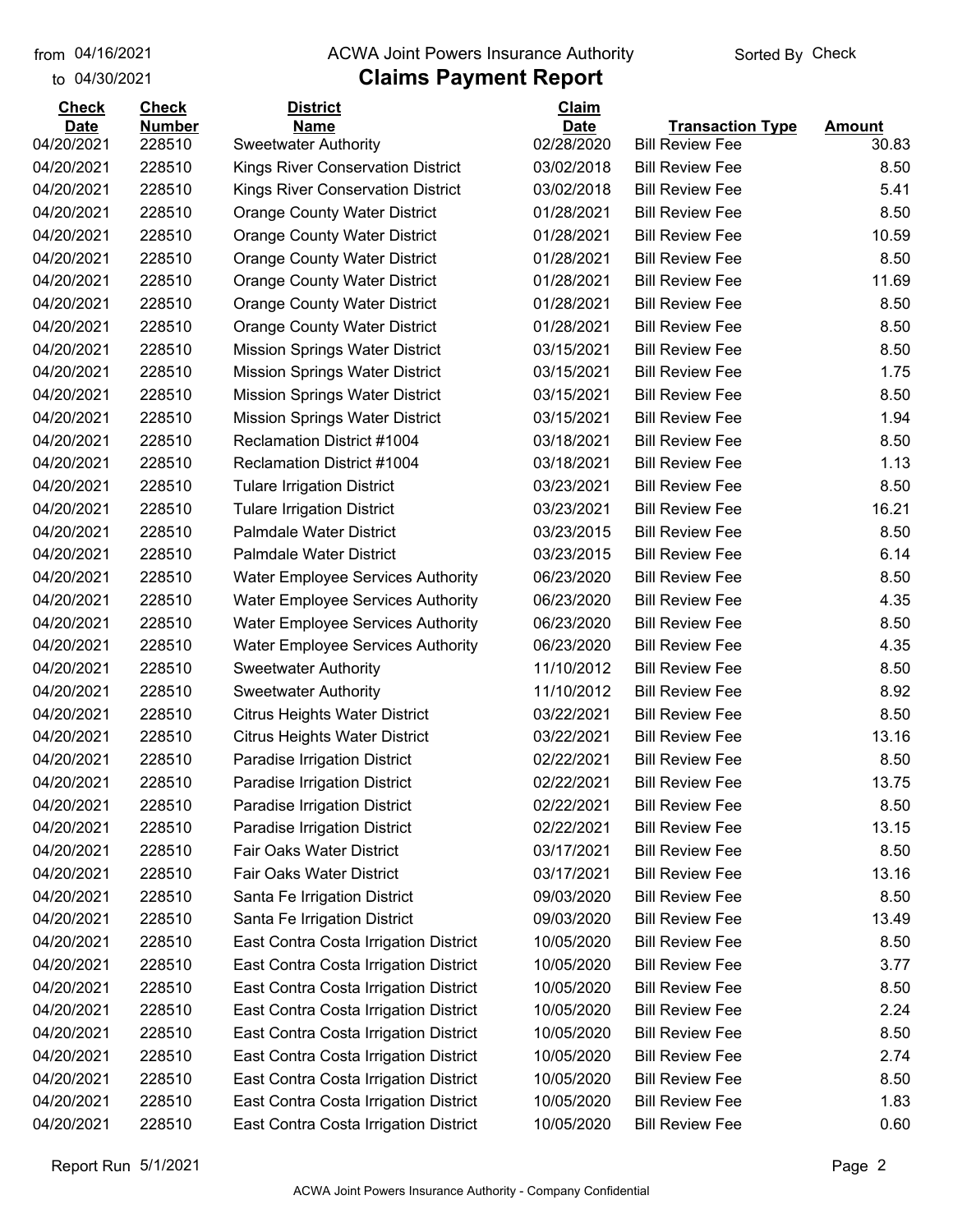## from 04/16/2021 **The COVA Solic Act Act Authority** Sorted By Check

## to 04/30/2021

| <b>Check</b> | <b>Check</b>  | <b>District</b>                                       | Claim       |                         |               |
|--------------|---------------|-------------------------------------------------------|-------------|-------------------------|---------------|
| <b>Date</b>  | <b>Number</b> | <b>Name</b>                                           | <b>Date</b> | <b>Transaction Type</b> | <b>Amount</b> |
| 04/20/2021   | 228510        | <b>Desert Water Agency</b>                            | 03/01/2021  | <b>Bill Review Fee</b>  | 8.50          |
| 04/20/2021   | 228510        | Desert Water Agency                                   | 03/01/2021  | <b>Bill Review Fee</b>  | 1.75          |
| 04/20/2021   | 228510        | Desert Water Agency                                   | 03/01/2021  | <b>Bill Review Fee</b>  | 8.50          |
| 04/20/2021   | 228510        | El Dorado Irrigation District                         | 10/21/2020  | <b>Bill Review Fee</b>  | 8.50          |
| 04/20/2021   | 228510        | El Dorado Irrigation District                         | 10/21/2020  | <b>Bill Review Fee</b>  | 13.16         |
| 04/20/2021   | 228510        | <b>Sweetwater Authority</b>                           | 10/13/2020  | <b>Bill Review Fee</b>  | 8.50          |
| 04/20/2021   | 228510        | <b>Sweetwater Authority</b>                           | 10/13/2020  | <b>Bill Review Fee</b>  | 8.92          |
| 04/20/2021   | 228510        | <b>Alameda County Water District</b>                  | 01/25/2021  | <b>Bill Review Fee</b>  | 8.50          |
| 04/20/2021   | 228510        | Alameda County Water District                         | 01/25/2021  | <b>Bill Review Fee</b>  | 8.50          |
| 04/20/2021   | 228510        | Clearlake Oaks County Water District                  | 01/12/2015  | <b>Bill Review Fee</b>  | 8.50          |
| 04/20/2021   | 228510        | <b>Clearlake Oaks County Water District</b>           | 01/12/2015  | <b>Bill Review Fee</b>  | 2.50          |
| 04/20/2021   | 228510        | <b>Tahoe City Public Utility District</b>             | 08/11/2020  | <b>Bill Review Fee</b>  | 9.70          |
| 04/20/2021   | 228510        | Clearlake Oaks County Water District                  | 12/11/2020  | <b>Bill Review Fee</b>  | 8.50          |
| 04/20/2021   | 228510        | Clearlake Oaks County Water District                  | 12/11/2020  | <b>Bill Review Fee</b>  | 8.50          |
| 04/20/2021   | 228510        | Mid-Peninsula Water District                          | 03/19/2021  | <b>Bill Review Fee</b>  | 8.50          |
| 04/20/2021   | 228510        | Mid-Peninsula Water District                          | 03/19/2021  | <b>Bill Review Fee</b>  | 7.22          |
| 04/20/2021   | 228510        | Mid-Peninsula Water District                          | 03/19/2021  | <b>Bill Review Fee</b>  | 8.50          |
| 04/20/2021   | 228510        | Mid-Peninsula Water District                          | 03/19/2021  | <b>Bill Review Fee</b>  | 2.32          |
| 04/20/2021   | 228510        | <b>Orange County Water District</b>                   | 11/09/2020  | <b>Bill Review Fee</b>  | 8.50          |
| 04/20/2021   | 228510        | <b>Orange County Water District</b>                   | 11/09/2020  | <b>Bill Review Fee</b>  | 8.50          |
| 04/20/2021   | 228510        | <b>Orange County Water District</b>                   | 11/09/2020  | <b>Bill Review Fee</b>  | 0.35          |
| 04/20/2021   | 228510        | <b>Reclamation District #108</b>                      | 09/03/2020  | <b>Bill Review Fee</b>  | 8.50          |
| 04/20/2021   | 228510        | <b>Reclamation District #108</b>                      | 09/03/2020  | <b>Bill Review Fee</b>  | 1.07          |
| 04/20/2021   | 228510        | <b>Tuolumne Utilities District</b>                    | 11/02/2020  | <b>Bill Review Fee</b>  | 8.50          |
| 04/20/2021   | 228510        | <b>Tuolumne Utilities District</b>                    | 11/02/2020  | <b>Bill Review Fee</b>  | 2.22          |
| 04/20/2021   | 228510        | Las Virgenes Municipal Water District                 | 12/02/2019  | <b>Bill Review Fee</b>  | 8.50          |
| 04/20/2021   | 228510        | Las Virgenes Municipal Water District                 | 12/02/2019  | <b>Bill Review Fee</b>  | 0.87          |
| 04/20/2021   | 228510        | Fresno Metropolitan Flood Control District            | 08/25/2018  | <b>Bill Review Fee</b>  | 8.50          |
| 04/20/2021   | 228510        | Fresno Metropolitan Flood Control District            | 08/25/2018  | <b>Bill Review Fee</b>  | 4.93          |
| 04/20/2021   | 228510        | Fresno Metropolitan Flood Control District 08/25/2018 |             | <b>Bill Review Fee</b>  | 8.50          |
| 04/20/2021   | 228510        | Fresno Metropolitan Flood Control District            | 08/25/2018  | <b>Bill Review Fee</b>  | 4.80          |
| 04/20/2021   | 228510        | <b>Sweetwater Authority</b>                           | 09/12/2020  | <b>Bill Review Fee</b>  | 8.50          |
| 04/20/2021   | 228510        | <b>Sweetwater Authority</b>                           | 09/12/2020  | <b>Bill Review Fee</b>  | 6.48          |
| 04/20/2021   | 228510        | <b>Sweetwater Authority</b>                           | 02/02/2021  | <b>Bill Review Fee</b>  | 8.50          |
| 04/20/2021   | 228510        | <b>Sweetwater Authority</b>                           | 02/02/2021  | <b>Bill Review Fee</b>  | 6.32          |
| 04/20/2021   | 228510        | <b>Stockton-East Water District</b>                   | 11/27/2019  | <b>Bill Review Fee</b>  | 8.50          |
| 04/20/2021   | 228510        | <b>Stockton-East Water District</b>                   | 11/27/2019  | <b>Bill Review Fee</b>  | 1.92          |
| 04/20/2021   | 228510        | San Luis Water District                               | 09/04/2020  | <b>Bill Review Fee</b>  | 8.50          |
| 04/20/2021   | 228510        | Panoche Water District                                | 08/17/2019  | <b>Bill Review Fee</b>  | 8.50          |
| 04/20/2021   | 228510        | Panoche Water District                                | 08/17/2019  | <b>Bill Review Fee</b>  | 6.21          |
| 04/20/2021   | 228510        | Solano Irrigation District                            | 01/15/2021  | <b>Bill Review Fee</b>  | 8.50          |
| 04/20/2021   | 228510        | Solano Irrigation District                            | 01/15/2021  | <b>Bill Review Fee</b>  | 8.53          |
| 04/20/2021   | 228510        | <b>Citrus Heights Water District</b>                  | 03/08/2021  | <b>Bill Review Fee</b>  | 8.50          |
| 04/20/2021   | 228510        | <b>Citrus Heights Water District</b>                  | 03/08/2021  | <b>Bill Review Fee</b>  | 13.16         |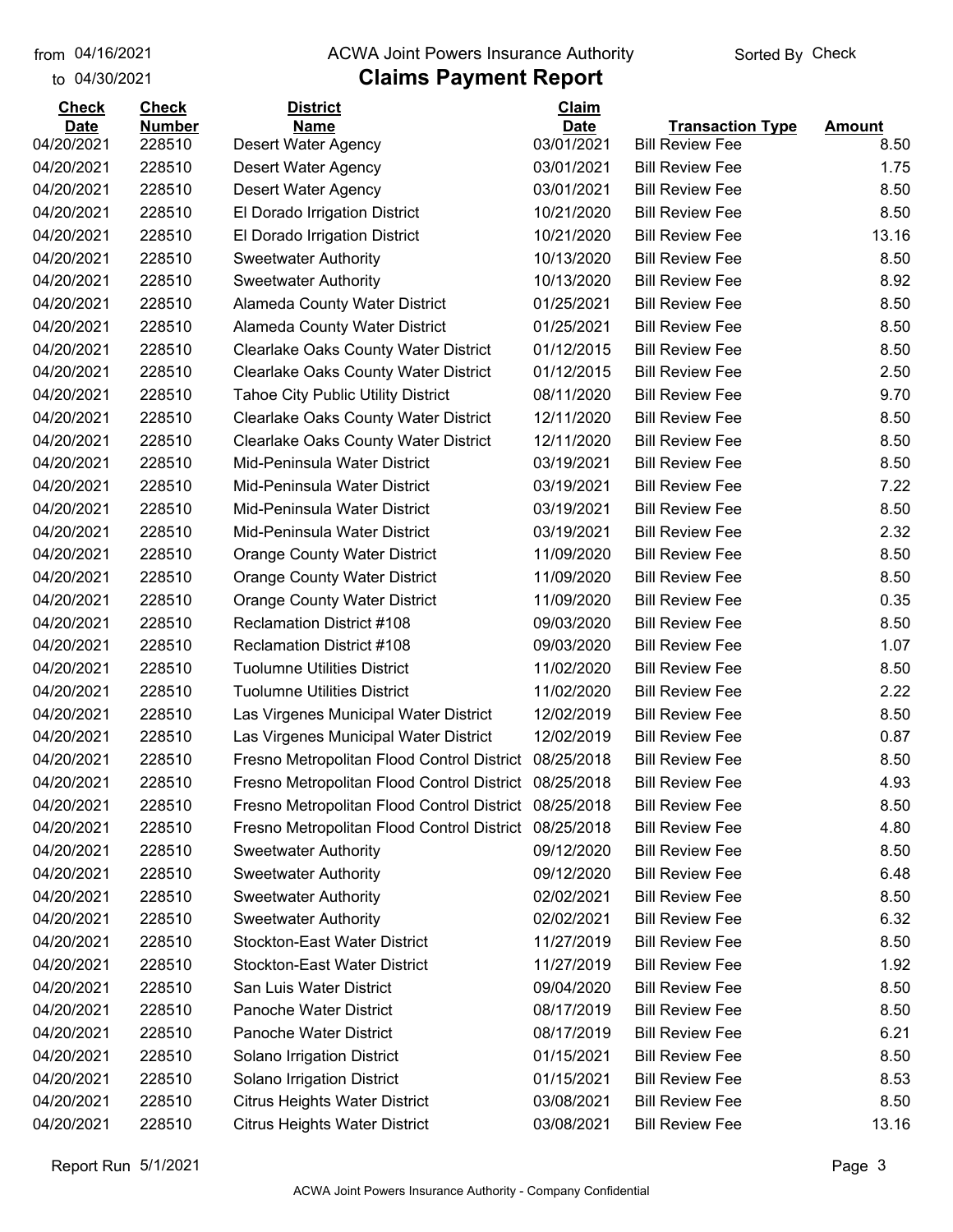## from 04/16/2021 **The COVA Solic Act Act Authority** Sorted By Check

#### to 04/30/2021

| <b>Check</b> | <b>Check</b>  | <b>District</b>                          | Claim       |                         |               |
|--------------|---------------|------------------------------------------|-------------|-------------------------|---------------|
| <b>Date</b>  | <b>Number</b> | <b>Name</b>                              | <b>Date</b> | <b>Transaction Type</b> | <b>Amount</b> |
| 04/20/2021   | 228510        | <b>Twentynine Palms Water District</b>   | 02/09/2021  | <b>Bill Review Fee</b>  | 8.50          |
| 04/20/2021   | 228510        | Twentynine Palms Water District          | 02/09/2021  | <b>Bill Review Fee</b>  | 1.51          |
| 04/20/2021   | 228510        | <b>Sweetwater Authority</b>              | 10/08/2020  | <b>Bill Review Fee</b>  | 8.50          |
| 04/20/2021   | 228510        | <b>Sweetwater Authority</b>              | 10/08/2020  | <b>Bill Review Fee</b>  | 14.11         |
| 04/20/2021   | 228510        | <b>Sweetwater Authority</b>              | 03/23/2019  | <b>Bill Review Fee</b>  | 0.62          |
| 04/20/2021   | 228510        | <b>Sweetwater Authority</b>              | 03/23/2019  | <b>Bill Review Fee</b>  | 8.50          |
| 04/20/2021   | 228510        | <b>Sweetwater Authority</b>              | 06/30/2020  | <b>Bill Review Fee</b>  | 8.50          |
| 04/20/2021   | 228510        | <b>Sweetwater Authority</b>              | 06/30/2020  | <b>Bill Review Fee</b>  | 4.46          |
| 04/20/2021   | 228510        | San Juan Water District                  | 10/12/2016  | <b>Bill Review Fee</b>  | 8.50          |
| 04/20/2021   | 228510        | San Juan Water District                  | 10/12/2016  | <b>Bill Review Fee</b>  | 1.75          |
| 04/20/2021   | 228510        | <b>Orange County Water District</b>      | 10/07/2020  | <b>Bill Review Fee</b>  | 8.50          |
| 04/20/2021   | 228510        | <b>Orange County Water District</b>      | 10/07/2020  | <b>Bill Review Fee</b>  | 3.49          |
| 04/20/2021   | 228510        | <b>Orange County Water District</b>      | 10/07/2020  | <b>Bill Review Fee</b>  | 8.50          |
| 04/20/2021   | 228510        | <b>Orange County Water District</b>      | 10/07/2020  | <b>Bill Review Fee</b>  | 2.06          |
| 04/20/2021   | 228510        | Lakeside Water District                  | 03/23/2021  | <b>Bill Review Fee</b>  | 8.50          |
| 04/20/2021   | 228510        | Lakeside Water District                  | 03/23/2021  | <b>Bill Review Fee</b>  | 15.69         |
| 04/20/2021   | 228510        | Lakeside Water District                  | 03/23/2021  | <b>Bill Review Fee</b>  | 8.50          |
| 04/20/2021   | 228510        | Lakeside Water District                  | 03/23/2021  | <b>Bill Review Fee</b>  | 14.11         |
| 04/20/2021   | 228510        | <b>Sweetwater Authority</b>              | 11/25/2020  | <b>Bill Review Fee</b>  | 8.50          |
| 04/20/2021   | 228510        | <b>Sweetwater Authority</b>              | 11/25/2020  | <b>Bill Review Fee</b>  | 4.92          |
| 04/20/2021   | 228510        | Cucamonga Valley Water District          | 03/09/2021  | <b>Bill Review Fee</b>  | 8.50          |
| 04/20/2021   | 228510        | Cucamonga Valley Water District          | 03/09/2021  | <b>Bill Review Fee</b>  | 3.00          |
| 04/20/2021   | 228510        | Cucamonga Valley Water District          | 03/09/2021  | <b>Bill Review Fee</b>  | 8.50          |
| 04/20/2021   | 228510        | Cucamonga Valley Water District          | 03/09/2021  | <b>Bill Review Fee</b>  | 1.15          |
| 04/20/2021   | 228510        | Alameda County Water District            | 12/03/2020  | <b>Bill Review Fee</b>  | 8.50          |
| 04/20/2021   | 228510        | Valley Center Municipal Water District   | 08/16/2020  | <b>Bill Review Fee</b>  | 8.50          |
| 04/20/2021   | 228510        | Valley Center Municipal Water District   | 08/16/2020  | <b>Bill Review Fee</b>  | 2.89          |
| 04/20/2021   | 228510        | Valley Center Municipal Water District   | 08/16/2020  | <b>Bill Review Fee</b>  | 8.50          |
| 04/20/2021   | 228510        | Valley Center Municipal Water District   | 08/16/2020  | <b>Bill Review Fee</b>  | 2.89          |
| 04/20/2021   | 228510        | Valley Center Municipal Water District   | 08/16/2020  | <b>Bill Review Fee</b>  | 8.50          |
| 04/20/2021   | 228510        | Valley Center Municipal Water District   | 08/16/2020  | <b>Bill Review Fee</b>  | 2.89          |
| 04/20/2021   | 228510        | Alameda County Water District            | 09/30/2020  | <b>Bill Review Fee</b>  | 8.50          |
| 04/20/2021   | 228510        | Alameda County Water District            | 09/30/2020  | <b>Bill Review Fee</b>  | 2.74          |
| 04/20/2021   | 228510        | Laguna Beach County Water District       | 05/29/2020  | <b>Bill Review Fee</b>  | 8.50          |
| 04/20/2021   | 228510        | Laguna Beach County Water District       | 05/29/2020  | <b>Bill Review Fee</b>  | 22.14         |
| 04/20/2021   | 228510        | <b>Vallecitos Water District</b>         | 02/22/2021  | <b>Bill Review Fee</b>  | 8.50          |
| 04/20/2021   | 228510        | <b>Vallecitos Water District</b>         | 02/22/2021  | <b>Bill Review Fee</b>  | 1.80          |
| 04/20/2021   | 228510        | <b>Helix Water District</b>              | 03/12/2021  | <b>Bill Review Fee</b>  | 8.50          |
| 04/20/2021   | 228510        | <b>Tulare Irrigation District</b>        | 10/19/2011  | <b>Bill Review Fee</b>  | 8.50          |
| 04/20/2021   | 228510        | <b>Tulare Irrigation District</b>        | 10/19/2011  | <b>Bill Review Fee</b>  | 6.38          |
| 04/20/2021   | 228510        | San Dieguito Water District              | 09/23/2020  | <b>Bill Review Fee</b>  | 8.50          |
| 04/20/2021   | 228510        | San Dieguito Water District              | 09/23/2020  | <b>Bill Review Fee</b>  | 1.59          |
| 04/20/2021   | 228510        | <b>Palmdale Water District</b>           | 01/16/2020  | <b>Bill Review Fee</b>  | 8.50          |
| 04/20/2021   | 228510        | <b>Browns Valley Irrigation District</b> | 02/05/2020  | <b>Bill Review Fee</b>  | 8.50          |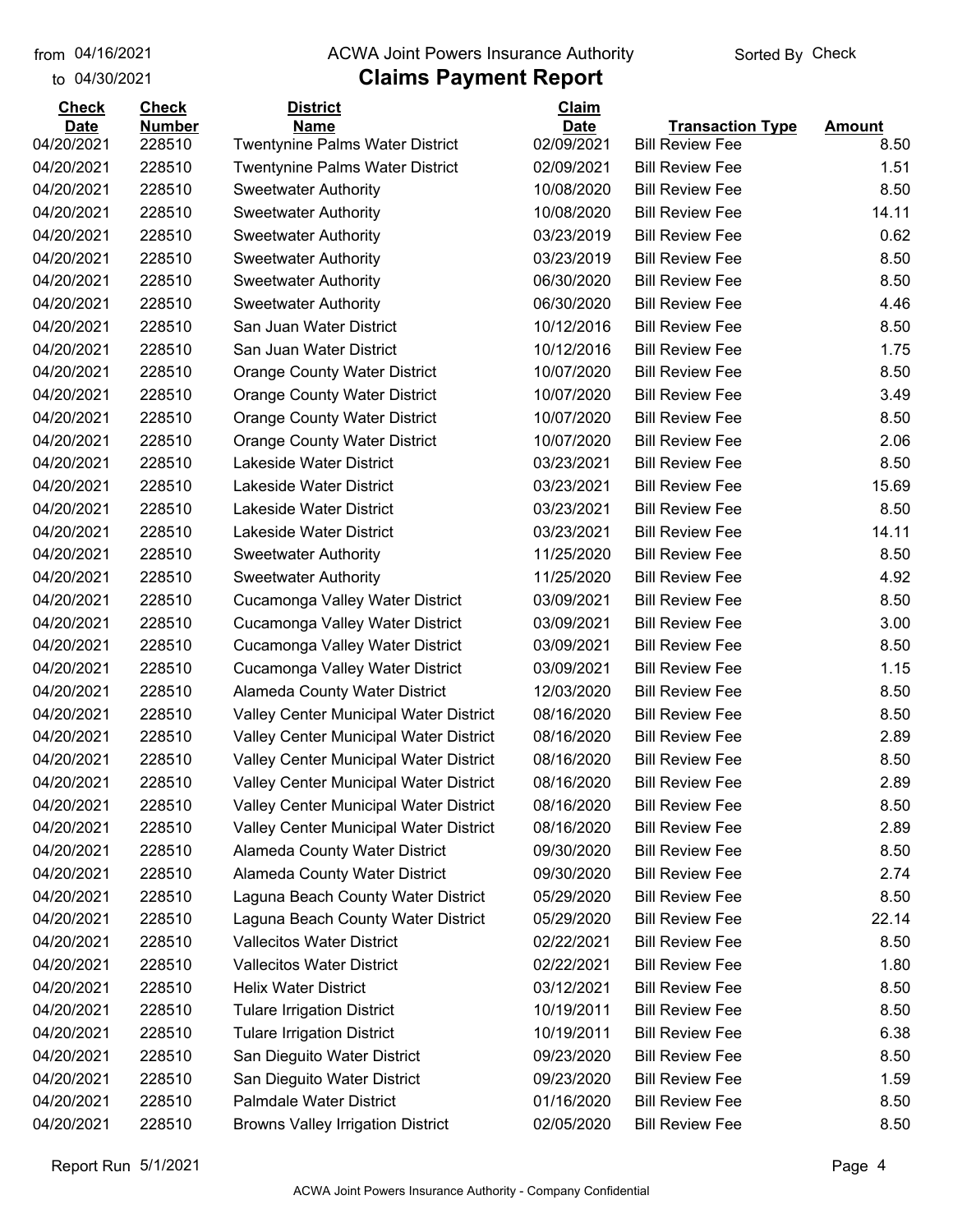## from 04/16/2021 **The COVA Solic Act Act Authority** Sorted By Check

## to 04/30/2021

| <b>Check</b> | <b>Check</b>  | <b>District</b>                             | Claim       |                         |               |
|--------------|---------------|---------------------------------------------|-------------|-------------------------|---------------|
| <b>Date</b>  | <b>Number</b> | <b>Name</b>                                 | <b>Date</b> | <b>Transaction Type</b> | <b>Amount</b> |
| 04/20/2021   | 228510        | <b>Browns Valley Irrigation District</b>    | 02/05/2020  | <b>Bill Review Fee</b>  | 9.38          |
| 04/20/2021   | 228510        | Alameda County Water District               | 03/19/2021  | <b>Bill Review Fee</b>  | 8.50          |
| 04/20/2021   | 228510        | Alameda County Water District               | 03/19/2021  | <b>Bill Review Fee</b>  | 8.50          |
| 04/20/2021   | 228510        | <b>Alameda County Water District</b>        | 03/19/2021  | <b>Bill Review Fee</b>  | 8.50          |
| 04/20/2021   | 228510        | <b>Alameda County Water District</b>        | 03/19/2021  | <b>Bill Review Fee</b>  | 8.50          |
| 04/20/2021   | 228510        | <b>Alameda County Water District</b>        | 03/19/2021  | <b>Bill Review Fee</b>  | 8.50          |
| 04/20/2021   | 228510        | <b>Alameda County Water District</b>        | 03/19/2021  | <b>Bill Review Fee</b>  | 8.50          |
| 04/20/2021   | 228510        | Valley Center Municipal Water District      | 09/12/2018  | <b>Bill Review Fee</b>  | 8.50          |
| 04/20/2021   | 228510        | Valley Center Municipal Water District      | 09/12/2018  | <b>Bill Review Fee</b>  | 8.79          |
| 04/20/2021   | 228510        | El Dorado Irrigation District               | 06/14/2008  | <b>Bill Review Fee</b>  | 8.50          |
| 04/20/2021   | 228511        | Lakeside Water District                     | 03/23/2021  | Medical, general        | 208.59        |
| 04/20/2021   | 228512        | <b>Twentynine Palms Water District</b>      | 02/09/2021  | Medical, general        | 115.11        |
| 04/20/2021   | 228513        | <b>Desert Water Agency</b>                  | 03/01/2021  | Medical, general        | 133.12        |
| 04/20/2021   | 228514        | <b>Mission Springs Water District</b>       | 03/15/2021  | Medical, general        | 133.12        |
| 04/20/2021   | 228515        | <b>Mission Springs Water District</b>       | 03/15/2021  | Medical, general        | 147.54        |
| 04/20/2021   | 228516        | <b>Water Employee Services Authority</b>    | 06/23/2020  | <b>TTD</b>              | 185.63        |
| 04/20/2021   | 228517        | <b>Water Employee Services Authority</b>    | 06/23/2020  | Wage loss               | 1,429.33      |
| 04/20/2021   | 228518        | Laguna Beach County Water District          | 10/29/2019  | <b>TTD</b>              | 2,822.43      |
| 04/20/2021   | 228519        | Laguna Beach County Water District          | 10/29/2019  | TD penalty              | 282.24        |
| 04/20/2021   | 228520        | Laguna Beach County Water District          | 11/30/2020  | <b>TTD</b>              | 2,226.66      |
| 04/20/2021   | 228521        | Crescenta Valley Water District             | 09/25/2019  | <b>PPD</b>              | 580.00        |
| 04/20/2021   | 228522        | El Dorado Irrigation District               | 10/21/2020  | Medical, general        | 142.28        |
| 04/20/2021   | 228523        | East Contra Costa Irrigation District       | 10/05/2020  | Medical, general        | 200.07        |
| 04/20/2021   | 228524        | East Contra Costa Irrigation District       | 10/05/2020  | Chiropractor            | 118.72        |
| 04/20/2021   | 228525        | East Contra Costa Irrigation District       | 10/05/2020  | Medical, general        | 145.28        |
| 04/20/2021   | 228526        | <b>Clearlake Oaks County Water District</b> | 01/12/2015  | Medical, general        | 189.70        |
| 04/20/2021   | 228527        | Alameda County Water District               | 01/25/2021  | Hospital (Outpatient)   | 407.15        |
| 04/20/2021   | 228528        | <b>Clearlake Oaks County Water District</b> | 12/11/2020  | <b>TTD</b>              | 762.31        |
| 04/20/2021   | 228529        | <b>Mesa Water District</b>                  | 07/30/2020  | <b>TTD</b>              | 2,314.58      |
| 04/20/2021   | 228530        | <b>Sweetwater Authority</b>                 | 10/08/2020  | <b>TTD</b>              | 2,598.86      |
| 04/20/2021   | 228531        | South Coast Water District                  | 11/07/2019  | Mileage                 | 4.76          |
| 04/20/2021   | 228532        | <b>Water Employee Services Authority</b>    | 06/23/2020  | Physical therapy        | 98.61         |
| 04/20/2021   | 228533        | <b>Sweetwater Authority</b>                 | 02/02/2021  | Physical therapy        | 143.34        |
| 04/20/2021   | 228534        | <b>Sweetwater Authority</b>                 | 11/25/2020  | Chiropractor            | 111.58        |
| 04/20/2021   | 228535        | <b>Orange County Water District</b>         | 01/28/2021  | Physical therapy        | 75.00         |
| 04/20/2021   | 228536        | <b>Orange County Water District</b>         | 01/28/2021  | Medical, general        | 88.94         |
| 04/20/2021   | 228537        | <b>Sweetwater Authority</b>                 | 10/13/2020  | Pharmacy                | 12.61         |
| 04/20/2021   | 228538        | <b>Sweetwater Authority</b>                 | 10/13/2020  | Pharmacy                | 12.61         |
| 04/20/2021   | 228539        | <b>Sweetwater Authority</b>                 | 10/13/2020  | Pharmacy                | 12.61         |
| 04/20/2021   | 228540        | <b>Merced Irrigation District</b>           | 11/09/2001  | Pharmacy                | 15.17         |
| 04/20/2021   | 228541        | Rancho California Water District            | 03/18/2008  | Pharmacy                | 35.85         |
| 04/20/2021   | 228542        | Corcoran Irrigation District                | 01/09/2015  | Pharmacy                | 43.45         |
| 04/20/2021   | 228543        | El Toro Water District                      | 06/22/2015  | Pharmacy                | 18.05         |
| 04/20/2021   | 228544        | Solano Irrigation District                  | 03/14/2017  | Pharmacy                | 43.32         |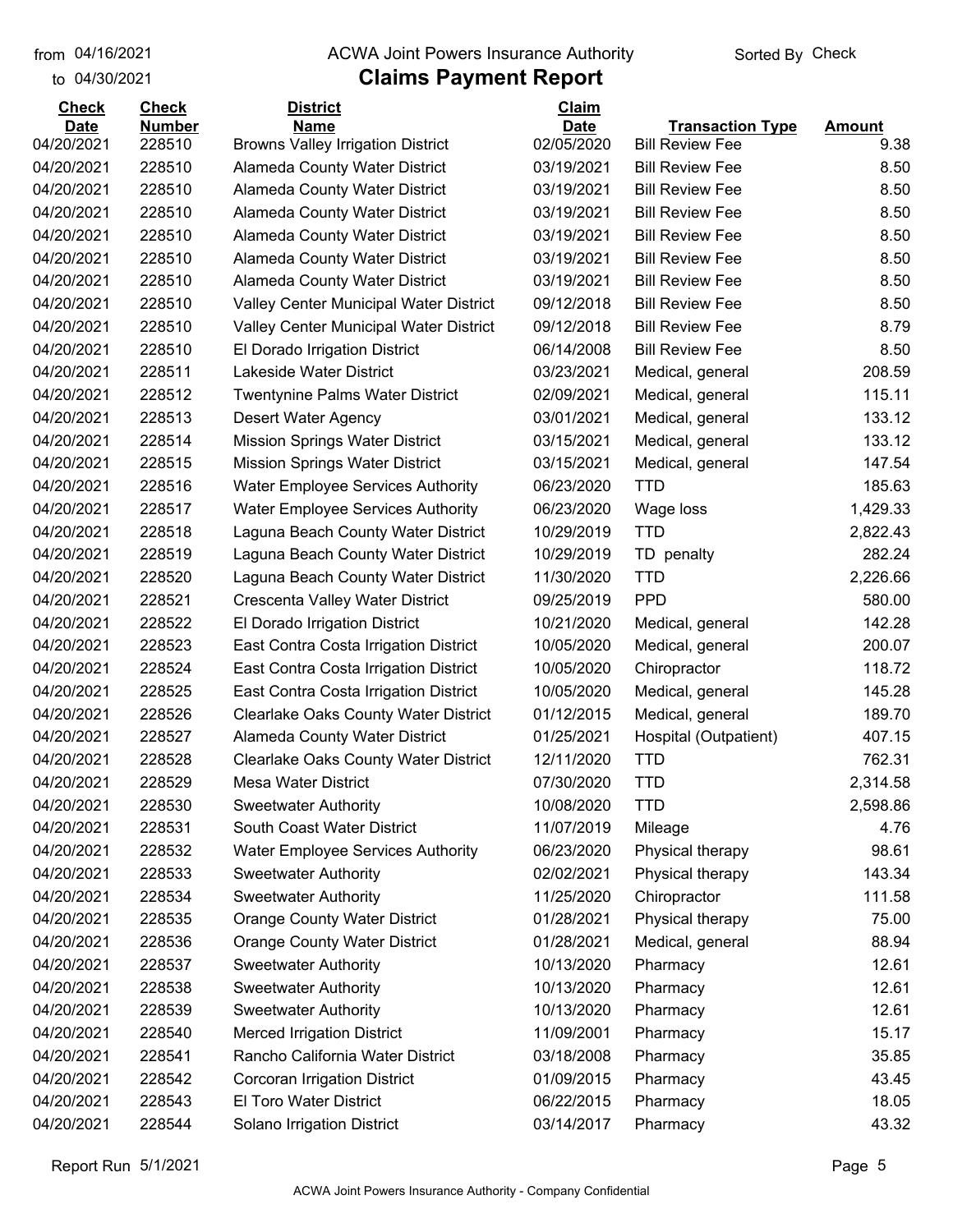## from 04/16/2021 **The COVA Solic Act Act Authority** Sorted By Check

#### to 04/30/2021

| <b>Check</b> | <b>Check</b>  | <b>District</b>                                    | Claim       |                                     |               |
|--------------|---------------|----------------------------------------------------|-------------|-------------------------------------|---------------|
| <b>Date</b>  | <b>Number</b> | <b>Name</b>                                        | <b>Date</b> | <b>Transaction Type</b>             | <b>Amount</b> |
| 04/20/2021   | 228545        | <b>Kings River Conservation District</b>           | 11/18/2016  | Pharmacy                            | 8.53          |
| 04/20/2021   | 228546        | <b>Carmichael Water District</b>                   | 12/12/2019  | Pharmacy                            | 26.17         |
| 04/20/2021   | 228547        | Santa Fe Irrigation District                       | 09/03/2020  | Pharmacy                            | 8.67          |
| 04/20/2021   | 228548        | Alameda County Water District                      | 09/30/2020  | Pharmacy                            | 8.05          |
| 04/20/2021   | 228549        | <b>Otay Water District</b>                         | 12/21/2020  | Pharmacy                            | 29.39         |
| 04/20/2021   | 228550        | Corcoran Irrigation District                       | 03/23/2021  | Pharmacy                            | 54.58         |
| 04/20/2021   | 228551        | Corcoran Irrigation District                       | 03/23/2021  | Pharmacy                            | 9.74          |
| 04/20/2021   | 228552        | San Juan Water District                            | 10/12/2016  | Medical, general                    | 133.08        |
| 04/20/2021   | 228553        | Solano Irrigation District                         | 01/15/2021  | Medical, general                    | 105.77        |
| 04/20/2021   | 228554        | Santa Clarita Valley Water Agency                  | 03/23/2021  | Chiropractor                        | 344.53        |
| 04/20/2021   | 228555        | Mid-Peninsula Water District                       | 03/19/2021  | Medical, general                    | 383.52        |
| 04/20/2021   | 228556        | Valley Center Municipal Water District             | 08/16/2020  | Physical therapy                    | 153.33        |
| 04/20/2021   | 228557        | Valley Center Municipal Water District             | 08/16/2020  | Physical therapy                    | 153.33        |
| 04/20/2021   | 228558        | Valley Center Municipal Water District             | 08/16/2020  | Physical therapy                    | 153.33        |
| 04/20/2021   | 228559        | Alameda County Water District                      | 09/30/2020  | Medical, general                    | 145.28        |
| 04/20/2021   | 228560        | Santa Clarita Valley Water Agency                  | 03/23/2021  | Medical, general                    | 124.01        |
| 04/20/2021   | 228561        | Mid-Peninsula Water District                       | 03/19/2021  | Physical therapy                    | 123.39        |
| 04/20/2021   | 228562        | Santa Fe Irrigation District                       | 09/03/2020  | Medical, general                    | 111.16        |
| 04/20/2021   | 228563        | <b>Orange County Water District</b>                | 10/07/2020  | Physical therapy                    | 232.05        |
| 04/20/2021   | 228564        | San Luis Water District                            | 08/09/2013  | Medical, general                    | 128.99        |
| 04/20/2021   | 228565        | <b>Sweetwater Authority</b>                        | 02/28/2020  | Medical, general                    | 183.46        |
| 04/20/2021   | 228566        | <b>Yuba County Water Agency</b>                    | 05/08/2017  | <b>PPD</b>                          | 580.00        |
| 04/20/2021   | 228567        | Kings River Conservation District                  | 03/02/2018  | Medical, general                    | 48.98         |
| 04/20/2021   | 228568        | Laguna Beach County Water District                 | 05/29/2020  | Medical, general                    | 194.85        |
| 04/20/2021   | 228569        | El Dorado Irrigation District                      | 06/14/2008  | Med/Legal evaluation                | 781.25        |
| 04/20/2021   | 228570        | Kern County Water Agency                           | 09/16/2016  | <b>PPD</b>                          | 580.00        |
| 04/20/2021   | 228571        | <b>Tulare Irrigation District</b>                  | 10/19/2011  | Medical, general                    | 144.50        |
| 04/20/2021   | 228572        | Las Virgenes Municipal Water District              | 12/02/2019  | Medical, general                    | 342.61        |
| 04/20/2021   | 228573        | <b>Orange County Water District</b>                | 11/09/2020  | Diagnostics                         | 155.85        |
| 04/20/2021   | 228574        | San Dieguito Water District                        | 09/23/2020  | Physical therapy                    | 120.59        |
| 04/22/2021   | 228575        | <b>Montecito Water District</b>                    | 08/03/2020  | Liability - Property Damage         | 7,000.00      |
| 04/22/2021   | 228576        | Desert Water Agency                                | 09/17/2020  | Expert                              | 75,000.00     |
| 04/22/2021   | 228577        | Beaumont-Cherry Valley Water District              | 03/30/2021  | <b>Property - District Property</b> | 872.91        |
| 04/22/2021   | 228578        | Amador Water Agency                                | 02/24/2021  | Liability - Small Claims            | 533.96        |
| 04/22/2021   | 228579        | Yolo County Flood Control & Water Conse 03/01/2021 |             | <b>Property - District Property</b> | 5,025.26      |
| 04/22/2021   | 228580        | Purissima Hills Water District                     | 08/26/2018  | Expert                              | 380.00        |
| 04/22/2021   | 228581        | <b>Sweetwater Authority</b>                        | 03/24/2021  | <b>TTD</b>                          | 1,808.20      |
| 04/22/2021   | 228582        | <b>Rowland Water District</b>                      | 03/31/2021  | <b>TTD</b>                          | 274.26        |
| 04/22/2021   | 228583        | Kings River Conservation District                  | 03/02/2018  | Physical therapy                    | 137.89        |
| 04/22/2021   | 228584        | Kings River Conservation District                  | 03/02/2018  | Physical therapy                    | 122.58        |
| 04/22/2021   | 228585        | Kings River Conservation District                  | 03/02/2018  | Physical therapy                    | 137.89        |
| 04/22/2021   | 228586        | Kings River Conservation District                  | 03/02/2018  | Physical therapy                    | 137.89        |
| 04/22/2021   | 228587        | Stockton-East Water District                       | 11/27/2019  | <b>Surgery Costs</b>                | 470.13        |
| 04/22/2021   | 228588        | <b>Stockton-East Water District</b>                | 08/30/2011  | Hospital (Outpatient)               | 1,951.97      |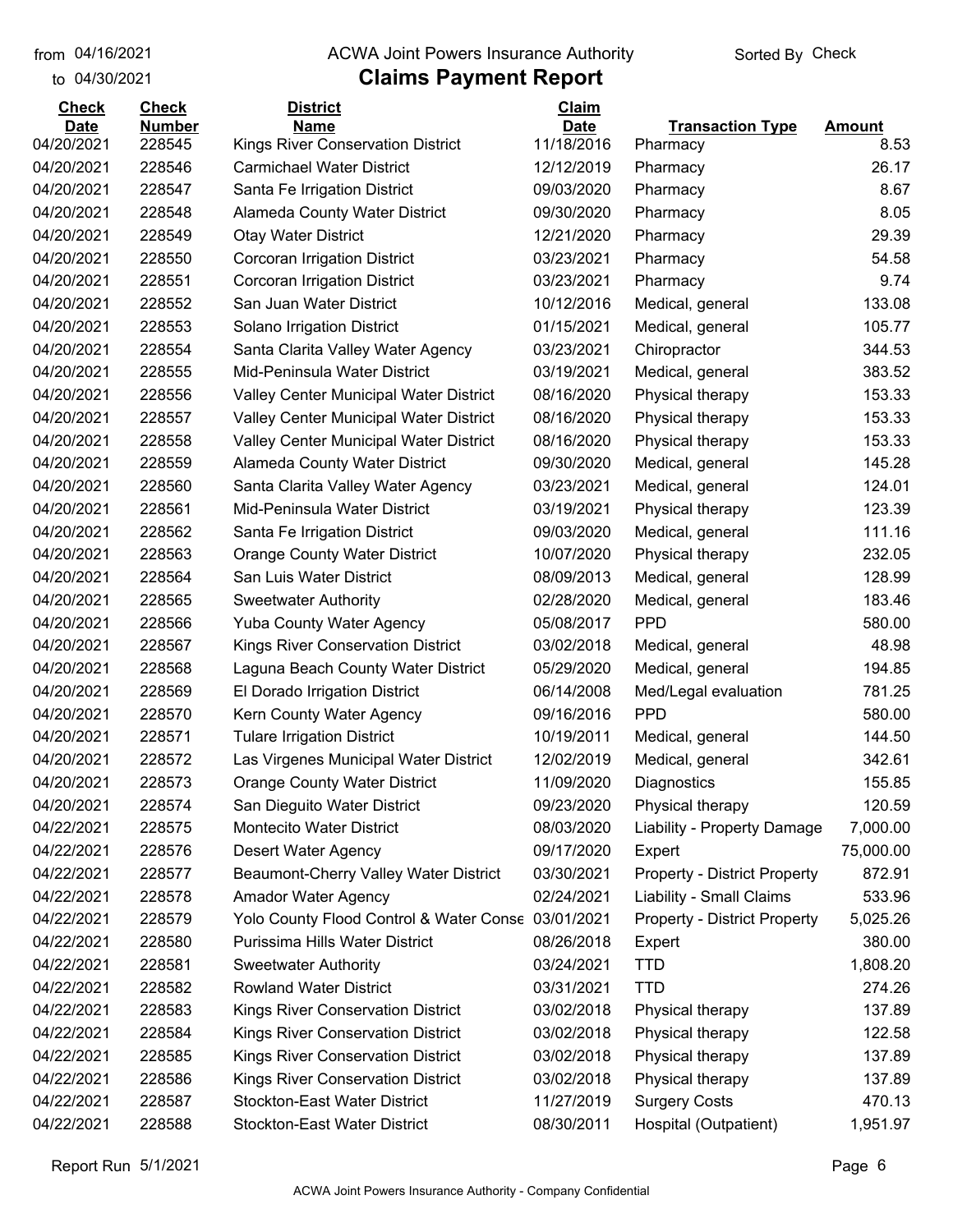to 04/30/2021

## from 04/16/2021 **The COVA Solic Act Act Authority** Sorted By Check

| <b>Check</b>              | <b>Check</b>            | <b>District</b>                                               | <b>Claim</b>              |                                       |                  |
|---------------------------|-------------------------|---------------------------------------------------------------|---------------------------|---------------------------------------|------------------|
| <b>Date</b><br>04/22/2021 | <b>Number</b><br>228589 | <b>Name</b><br>Berrenda Mesa Water District                   | <b>Date</b><br>02/25/2013 | <b>Transaction Type</b><br><b>PPD</b> | Amount<br>460.00 |
| 04/22/2021                | 228590                  | <b>Tulare Irrigation District</b>                             | 10/19/2011                |                                       | 190.00           |
| 04/22/2021                | 228591                  |                                                               | 07/31/2017                | Legal (Defense)                       | 2,550.00         |
| 04/22/2021                | 228592                  | Calleguas Municipal Water District<br>San Luis Water District | 09/04/2020                | Expense, general<br><b>TTD</b>        | 239.48           |
|                           |                         |                                                               |                           |                                       | 87.14            |
| 04/22/2021                | 228593                  | Cucamonga Valley Water District                               | 03/09/2021                | Medical, general                      |                  |
| 04/22/2021                | 228594                  | <b>Reclamation District #1004</b>                             | 03/18/2021                | Hospital (Outpatient)                 | 446.72           |
| 04/22/2021                | 228595                  | Fresno Metropolitan Flood Control District                    | 08/25/2018                | Medical, general                      | 207.28           |
| 04/22/2021                | 228596                  | <b>Rowland Water District</b>                                 | 03/31/2021                | <b>Bill Review Fee</b>                | 8.50             |
| 04/22/2021                | 228596                  | <b>Rowland Water District</b>                                 | 03/31/2021                | <b>Bill Review Fee</b>                | 3.69             |
| 04/22/2021                | 228596                  | Cucamonga Valley Water District                               | 03/01/2016                | <b>Bill Review Fee</b>                | 8.50             |
| 04/22/2021                | 228596                  | Cucamonga Valley Water District                               | 03/01/2016                | <b>Bill Review Fee</b>                | 5.25             |
| 04/22/2021                | 228596                  | <b>Sweetwater Authority</b>                                   | 12/11/2018                | <b>Bill Review Fee</b>                | 8.50             |
| 04/22/2021                | 228596                  | Santa Clarita Valley Water Agency                             | 03/23/2021                | <b>Bill Review Fee</b>                | 8.50             |
| 04/22/2021                | 228596                  | Santa Clarita Valley Water Agency                             | 03/23/2021                | <b>Bill Review Fee</b>                | 2.57             |
| 04/22/2021                | 228596                  | Santa Clarita Valley Water Agency                             | 03/23/2021                | <b>Bill Review Fee</b>                | 8.50             |
| 04/22/2021                | 228596                  | Santa Clarita Valley Water Agency                             | 03/23/2021                | <b>Bill Review Fee</b>                | 2.35             |
| 04/22/2021                | 228596                  | Kings River Conservation District                             | 03/02/2018                | <b>Bill Review Fee</b>                | 8.50             |
| 04/22/2021                | 228596                  | Kings River Conservation District                             | 03/02/2018                | <b>Bill Review Fee</b>                | 7.99             |
| 04/22/2021                | 228596                  | <b>Tulare Irrigation District</b>                             | 03/23/2021                | <b>Bill Review Fee</b>                | 8.50             |
| 04/22/2021                | 228596                  | <b>Tulare Irrigation District</b>                             | 03/23/2021                | <b>Bill Review Fee</b>                | 6.91             |
| 04/22/2021                | 228596                  | Monte Vista Water District                                    | 03/29/2021                | <b>Bill Review Fee</b>                | 8.50             |
| 04/22/2021                | 228596                  | Monte Vista Water District                                    | 03/29/2021                | <b>Bill Review Fee</b>                | 1.01             |
| 04/22/2021                | 228596                  | <b>Mission Springs Water District</b>                         | 08/21/2011                | <b>Bill Review Fee</b>                | 8.50             |
| 04/22/2021                | 228596                  | <b>Mission Springs Water District</b>                         | 08/21/2011                | <b>Bill Review Fee</b>                | 3.11             |
| 04/22/2021                | 228596                  | Palmdale Water District                                       | 03/23/2015                | <b>Bill Review Fee</b>                | 8.50             |
| 04/22/2021                | 228596                  | <b>Palmdale Water District</b>                                | 03/23/2015                | <b>Bill Review Fee</b>                | 8.50             |
| 04/22/2021                | 228596                  | <b>Palmdale Water District</b>                                | 03/23/2015                | <b>Bill Review Fee</b>                | 1.67             |
| 04/22/2021                | 228596                  | <b>Palmdale Water District</b>                                | 03/23/2015                | <b>Bill Review Fee</b>                | 8.50             |
| 04/22/2021                | 228596                  | <b>Palmdale Water District</b>                                | 03/23/2015                | <b>Bill Review Fee</b>                | 0.49             |
| 04/22/2021                | 228596                  | <b>Palmdale Water District</b>                                | 03/23/2015                | <b>Bill Review Fee</b>                | 8.50             |
| 04/22/2021                | 228596                  | <b>Palmdale Water District</b>                                | 03/23/2015                | <b>Bill Review Fee</b>                | 0.45             |
| 04/22/2021                | 228596                  | Santa Clarita Valley Water Agency                             | 01/01/2020                | <b>Bill Review Fee</b>                | 8.50             |
| 04/22/2021                | 228596                  | Santa Clarita Valley Water Agency                             | 01/01/2020                | <b>Bill Review Fee</b>                | 1.82             |
| 04/22/2021                | 228596                  | <b>Walnut Valley Water District</b>                           | 08/14/2020                | <b>Bill Review Fee</b>                | 8.50             |
| 04/22/2021                | 228596                  | Santa Fe Irrigation District                                  | 09/03/2020                | <b>Bill Review Fee</b>                | 8.50             |
| 04/22/2021                | 228596                  | Santa Fe Irrigation District                                  | 09/03/2020                | <b>Bill Review Fee</b>                | 67.24            |
| 04/22/2021                | 228596                  | Laguna Beach County Water District                            | 10/29/2019                | <b>Bill Review Fee</b>                | 8.50             |
| 04/22/2021                | 228596                  | Desert Water Agency                                           | 03/01/2021                | <b>Bill Review Fee</b>                | 8.50             |
| 04/22/2021                | 228596                  | <b>Sweetwater Authority</b>                                   | 08/16/2017                | <b>Bill Review Fee</b>                | 8.50             |
| 04/22/2021                | 228596                  | Ramona Municipal Water District                               | 10/03/2017                | <b>Bill Review Fee</b>                | 8.50             |
| 04/22/2021                | 228596                  | Soquel Creek Water District                                   | 08/17/2017                | <b>Bill Review Fee</b>                | 8.50             |
| 04/22/2021                | 228596                  | Soquel Creek Water District                                   | 08/17/2017                | <b>Bill Review Fee</b>                | 19.77            |
| 04/22/2021                | 228596                  | Mid-Peninsula Water District                                  | 03/19/2021                | <b>Bill Review Fee</b>                | 8.50             |
| 04/22/2021                | 228596                  | Mid-Peninsula Water District                                  | 03/19/2021                | <b>Bill Review Fee</b>                | 2.32             |
|                           |                         |                                                               |                           |                                       |                  |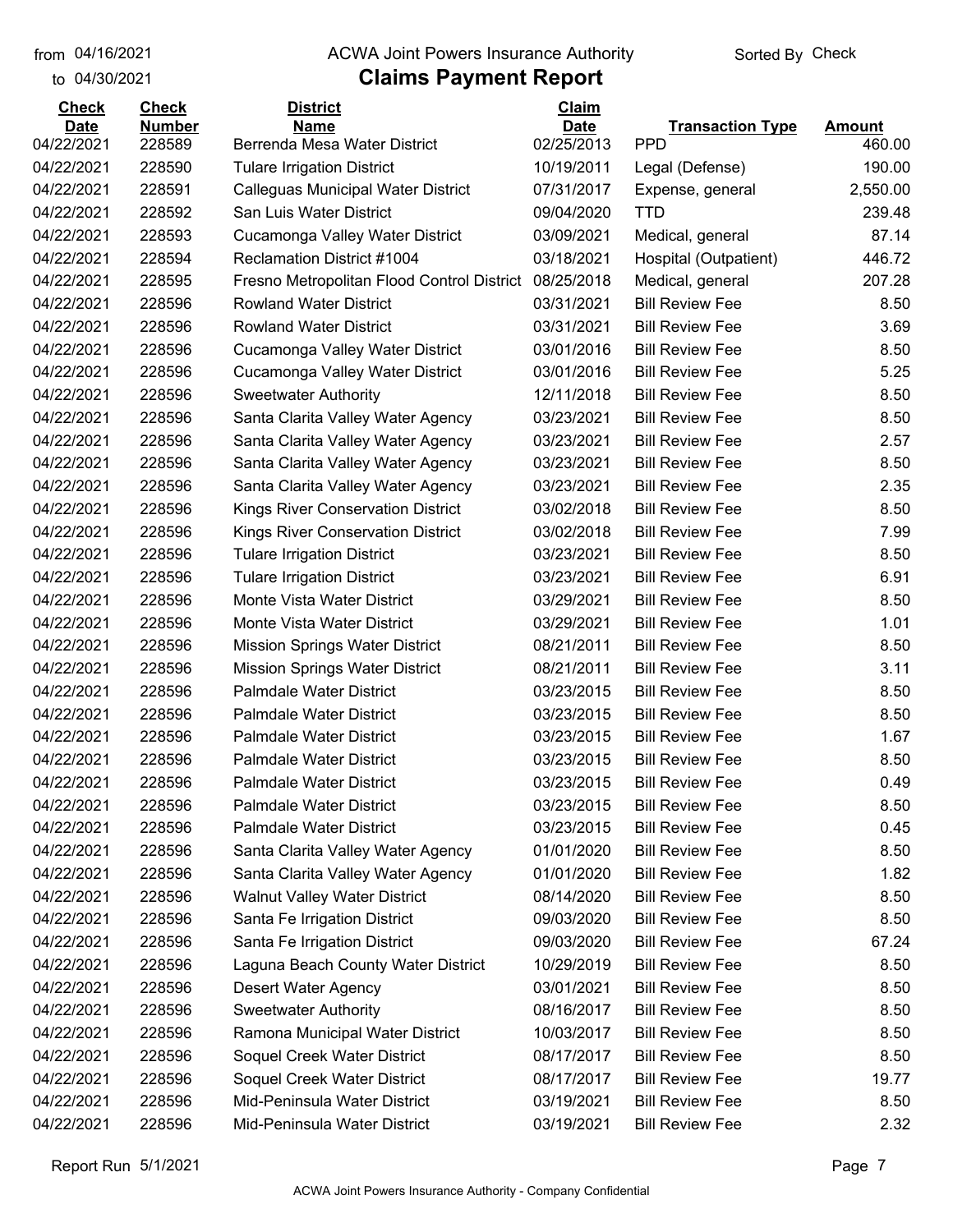to 04/30/2021

#### from 04/16/2021 **The COVA Solic Act Act Authority** Sorted By Check

| <b>Check</b><br><b>Date</b> | <b>Check</b><br><b>Number</b> | <b>District</b><br><b>Name</b>             | Claim<br><b>Date</b> | <b>Transaction Type</b> | <b>Amount</b> |
|-----------------------------|-------------------------------|--------------------------------------------|----------------------|-------------------------|---------------|
| 04/22/2021                  | 228596                        | Mid-Peninsula Water District               | 03/19/2021           | <b>Bill Review Fee</b>  | 8.50          |
| 04/22/2021                  | 228596                        | Mid-Peninsula Water District               | 03/19/2021           | <b>Bill Review Fee</b>  | 2.74          |
| 04/22/2021                  | 228596                        | <b>Orange County Water District</b>        | 11/09/2020           | <b>Bill Review Fee</b>  | 8.50          |
| 04/22/2021                  | 228596                        | Valley of the Moon Water District          | 03/26/2020           | <b>Bill Review Fee</b>  | 8.50          |
| 04/22/2021                  | 228596                        | Valley of the Moon Water District          | 03/26/2020           | <b>Bill Review Fee</b>  | 5.20          |
| 04/22/2021                  | 228596                        | Wheeler Ridge-Maricopa Water Storage D     | 10/10/2020           | <b>Bill Review Fee</b>  | 8.50          |
| 04/22/2021                  | 228596                        | Wheeler Ridge-Maricopa Water Storage D     | 10/10/2020           | <b>Bill Review Fee</b>  | 4.33          |
| 04/22/2021                  | 228596                        | Fresno Metropolitan Flood Control District | 08/25/2018           | <b>Bill Review Fee</b>  | 8.50          |
| 04/22/2021                  | 228596                        | Fresno Metropolitan Flood Control District | 08/25/2018           | <b>Bill Review Fee</b>  | 7.19          |
| 04/22/2021                  | 228596                        | San Juan Water District                    | 08/28/2003           | <b>Bill Review Fee</b>  | 8.50          |
| 04/22/2021                  | 228596                        | San Juan Water District                    | 08/28/2003           | <b>Bill Review Fee</b>  | 23.88         |
| 04/22/2021                  | 228596                        | <b>Consolidated Irrigation District</b>    | 03/12/2021           | <b>Bill Review Fee</b>  | 8.50          |
| 04/22/2021                  | 228596                        | <b>Consolidated Irrigation District</b>    | 03/12/2021           | <b>Bill Review Fee</b>  | 6.20          |
| 04/22/2021                  | 228596                        | Patterson Irrigation District              | 08/09/2012           | <b>Bill Review Fee</b>  | 8.50          |
| 04/22/2021                  | 228596                        | Patterson Irrigation District              | 08/09/2012           | <b>Bill Review Fee</b>  | 12.30         |
| 04/22/2021                  | 228596                        | El Dorado Irrigation District              | 12/02/2019           | <b>Bill Review Fee</b>  | 8.50          |
| 04/22/2021                  | 228596                        | <b>Stockton-East Water District</b>        | 11/27/2019           | <b>Bill Review Fee</b>  | 8.50          |
| 04/22/2021                  | 228596                        | <b>Stockton-East Water District</b>        | 11/27/2019           | <b>Bill Review Fee</b>  | 1.92          |
| 04/22/2021                  | 228596                        | Panoche Water District                     | 08/17/2019           | <b>Bill Review Fee</b>  | 13.00         |
| 04/22/2021                  | 228596                        | <b>Tulare Irrigation District</b>          | 11/18/2019           | <b>Bill Review Fee</b>  | 8.50          |
| 04/22/2021                  | 228596                        | <b>Tulare Irrigation District</b>          | 11/18/2019           | <b>Bill Review Fee</b>  | 4.26          |
| 04/22/2021                  | 228596                        | East Orange County Water District          | 02/16/2021           | <b>Bill Review Fee</b>  | 8.50          |
| 04/22/2021                  | 228596                        | East Orange County Water District          | 02/16/2021           | <b>Bill Review Fee</b>  | 23.90         |
| 04/22/2021                  | 228596                        | <b>Helix Water District</b>                | 04/12/1989           | <b>Bill Review Fee</b>  | 8.50          |
| 04/22/2021                  | 228596                        | <b>Helix Water District</b>                | 04/12/1989           | <b>Bill Review Fee</b>  | 2.12          |
| 04/22/2021                  | 228596                        | <b>Sweetwater Authority</b>                | 10/08/2020           | <b>Bill Review Fee</b>  | 8.50          |
| 04/22/2021                  | 228596                        | <b>Sweetwater Authority</b>                | 10/08/2020           | <b>Bill Review Fee</b>  | 2.06          |
| 04/22/2021                  | 228596                        | <b>Sweetwater Authority</b>                | 10/08/2020           | <b>Bill Review Fee</b>  | 8.50          |
| 04/22/2021                  | 228596                        | <b>Sweetwater Authority</b>                | 10/08/2020           | <b>Bill Review Fee</b>  | 2.09          |
| 04/22/2021                  | 228596                        | <b>Sweetwater Authority</b>                | 10/08/2020           | <b>Bill Review Fee</b>  | 8.50          |
| 04/22/2021                  | 228596                        | <b>Sweetwater Authority</b>                | 10/08/2020           | <b>Bill Review Fee</b>  | 1.98          |
| 04/22/2021                  | 228596                        | <b>Bella Vista Water District</b>          | 12/06/2016           | <b>Bill Review Fee</b>  | 8.50          |
| 04/22/2021                  | 228596                        | <b>Bella Vista Water District</b>          | 12/06/2016           | <b>Bill Review Fee</b>  | 6.79          |
| 04/22/2021                  | 228596                        | Kaweah Delta Water Conservation District   | 10/07/2014           | <b>Bill Review Fee</b>  | 8.50          |
| 04/22/2021                  | 228596                        | Kaweah Delta Water Conservation District   | 10/07/2014           | <b>Bill Review Fee</b>  | 12.82         |
| 04/22/2021                  | 228596                        | <b>Vallecitos Water District</b>           | 01/14/2016           | <b>Bill Review Fee</b>  | 8.50          |
| 04/22/2021                  | 228596                        | <b>Vallecitos Water District</b>           | 01/14/2016           | <b>Bill Review Fee</b>  | 8.38          |
| 04/22/2021                  | 228596                        | <b>Sweetwater Authority</b>                | 11/25/2020           | <b>Bill Review Fee</b>  | 8.50          |
| 04/22/2021                  | 228596                        | <b>Sweetwater Authority</b>                | 11/25/2020           | <b>Bill Review Fee</b>  | 4.92          |
| 04/22/2021                  | 228596                        | Valley Center Municipal Water District     | 08/16/2020           | <b>Bill Review Fee</b>  | 8.50          |
| 04/22/2021                  | 228596                        | Valley Center Municipal Water District     | 08/16/2020           | <b>Bill Review Fee</b>  | 2.89          |
| 04/22/2021                  | 228596                        | Beaumont-Cherry Valley Water District      | 08/25/2020           | <b>Bill Review Fee</b>  | 8.50          |
| 04/22/2021                  | 228596                        | Beaumont-Cherry Valley Water District      | 08/25/2020           | <b>Bill Review Fee</b>  | 7.22          |
| 04/22/2021                  | 228596                        | Beaumont-Cherry Valley Water District      | 08/25/2020           | <b>Bill Review Fee</b>  | 8.50          |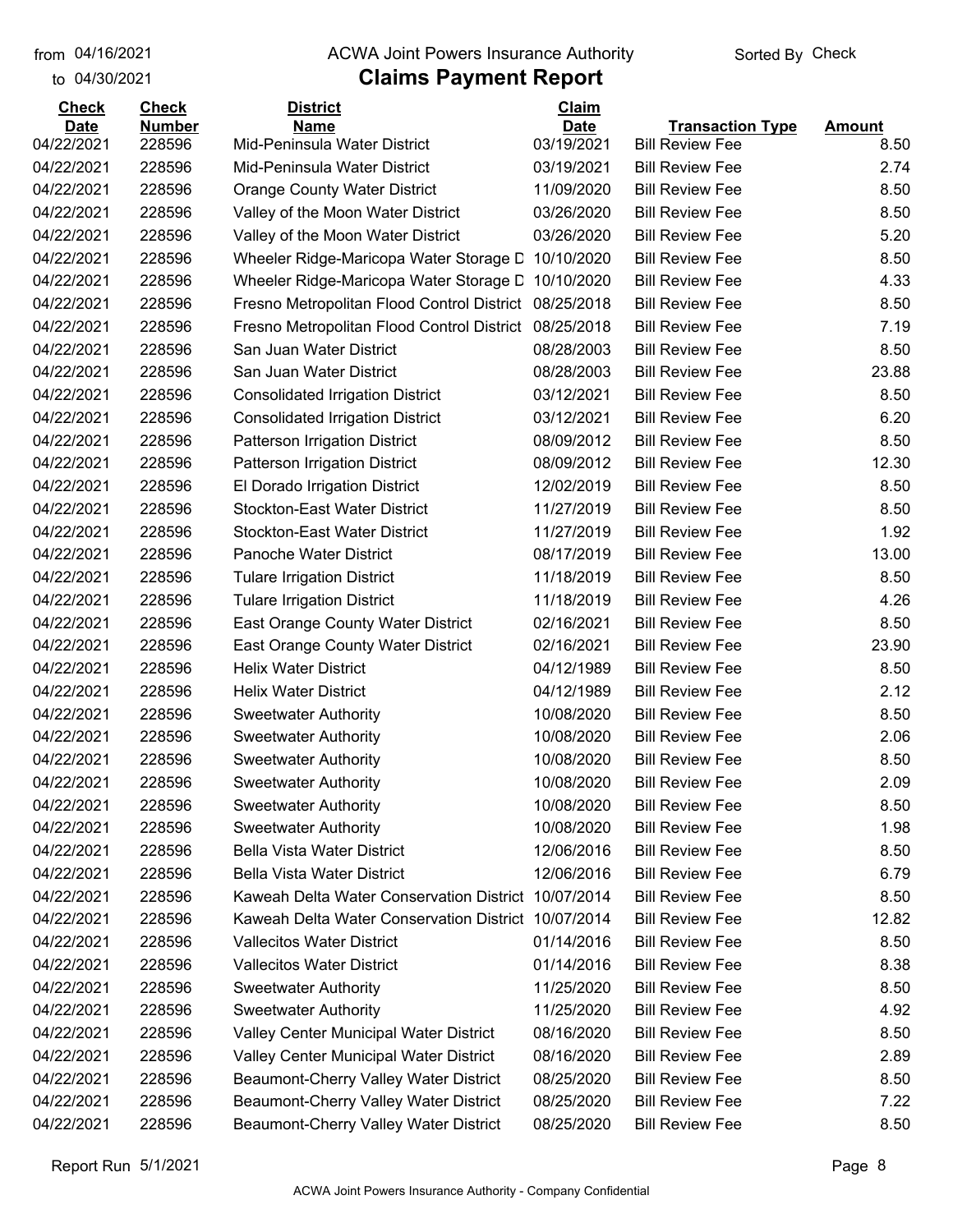to 04/30/2021 04/16/2021

#### from 04/16/2021 **The COVA Solic Act Act Authority** Sorted By Check

| <b>Date</b><br><b>Name</b><br><b>Date</b><br><b>Transaction Type</b><br><b>Amount</b><br>16.98<br>04/22/2021<br>228596<br>Beaumont-Cherry Valley Water District<br>08/25/2020<br><b>Bill Review Fee</b><br>04/22/2021<br>228596<br>Beaumont-Cherry Valley Water District<br>08/25/2020<br><b>Bill Review Fee</b><br>8.50<br>04/22/2021<br>228596<br>Beaumont-Cherry Valley Water District<br>08/25/2020<br><b>Bill Review Fee</b><br>7.22<br>04/22/2021<br>228596<br>Beaumont-Cherry Valley Water District<br>08/25/2020<br><b>Bill Review Fee</b><br>8.50<br>04/22/2021<br>228596<br>Beaumont-Cherry Valley Water District<br>08/25/2020<br><b>Bill Review Fee</b><br>7.22<br>04/22/2021<br>228596<br>08/25/2020<br>8.50<br>Beaumont-Cherry Valley Water District<br><b>Bill Review Fee</b><br>04/22/2021<br>228596<br>08/25/2020<br><b>Bill Review Fee</b><br>7.22<br>Beaumont-Cherry Valley Water District<br>04/22/2021<br>228596<br><b>Helix Water District</b><br>03/12/2021<br><b>Bill Review Fee</b><br>8.50<br>04/22/2021<br>228596<br>Yorba Linda Water District<br>03/01/2021<br><b>Bill Review Fee</b><br>14.17<br>8.50<br>04/22/2021<br>228596<br>Western Municipal Water District<br>11/21/2019<br><b>Bill Review Fee</b><br>04/22/2021<br>228596<br>11/21/2019<br><b>Bill Review Fee</b><br>1.18<br>Western Municipal Water District<br>04/22/2021<br>228596<br>Western Municipal Water District<br>11/21/2019<br><b>Bill Review Fee</b><br>8.50<br>04/22/2021<br>228596<br>Western Municipal Water District<br>11/21/2019<br><b>Bill Review Fee</b><br>2.67<br>10/19/2011<br>04/22/2021<br>228596<br><b>Tulare Irrigation District</b><br><b>Bill Review Fee</b><br>8.50<br>04/22/2021<br>228596<br>10/19/2011<br><b>Bill Review Fee</b><br>5.63<br><b>Tulare Irrigation District</b><br>04/22/2021<br>228596<br><b>Rowland Water District</b><br>03/24/2021<br><b>Bill Review Fee</b><br>8.50<br>04/22/2021<br>228596<br><b>Rowland Water District</b><br>03/24/2021<br><b>Bill Review Fee</b><br>2.53<br>04/22/2021<br>228596<br><b>Rowland Water District</b><br>03/24/2021<br><b>Bill Review Fee</b><br>8.50<br><b>Rowland Water District</b><br>04/22/2021<br>228596<br>03/24/2021<br><b>Bill Review Fee</b><br>1.84<br>04/22/2021<br>228596<br><b>Rowland Water District</b><br>03/24/2021<br><b>Bill Review Fee</b><br>8.50<br>04/22/2021<br>228596<br><b>Rowland Water District</b><br>03/24/2021<br><b>Bill Review Fee</b><br>3.04<br>04/22/2021<br>228596<br><b>Helix Water District</b><br>07/23/2019<br><b>Bill Review Fee</b><br>8.50<br>04/22/2021<br>228596<br><b>Helix Water District</b><br>07/23/2019<br><b>Bill Review Fee</b><br>8.75<br><b>Helix Water District</b><br><b>Bill Review Fee</b><br>8.50<br>04/22/2021<br>228596<br>07/23/2019<br>04/22/2021<br>228596<br><b>Helix Water District</b><br>07/23/2019<br><b>Bill Review Fee</b><br>8.75<br>04/22/2021<br>228596<br>03/25/2021<br><b>Bill Review Fee</b><br>8.50<br>Vista Irrigation District<br>04/22/2021<br>228596<br>03/25/2021<br><b>Bill Review Fee</b><br>3.72<br>Vista Irrigation District<br>03/23/2021<br>04/22/2021<br>228596<br>Corcoran Irrigation District<br><b>Bill Review Fee</b><br>8.50<br>03/23/2021<br>04/22/2021<br>228596<br>10.55<br>Corcoran Irrigation District<br><b>Bill Review Fee</b><br>04/22/2021<br>12/22/2020<br>8.50<br>228596<br><b>Merced Irrigation District</b><br><b>Bill Review Fee</b><br>04/22/2021<br>228596<br><b>Merced Irrigation District</b><br>12/22/2020<br><b>Bill Review Fee</b><br>6.14<br>04/22/2021<br>228596<br>South Tahoe Public Utility District<br>06/25/2019<br><b>Bill Review Fee</b><br>8.50<br>04/22/2021<br><b>Merced Irrigation District</b><br>08/08/2020<br><b>Bill Review Fee</b><br>228596<br>8.50<br><b>Merced Irrigation District</b><br>04/22/2021<br>228596<br>08/08/2020<br><b>Bill Review Fee</b><br>19.77<br>South Coast Water District<br>04/22/2021<br>228596<br>12/03/2020<br><b>Bill Review Fee</b><br>8.50<br>04/22/2021<br>228596<br>South Coast Water District<br>12/03/2020<br><b>Bill Review Fee</b><br>14.53<br>04/22/2021<br>228596<br>Yorba Linda Water District<br>01/14/2021<br><b>Bill Review Fee</b><br>8.50<br>04/22/2021<br>Calleguas Municipal Water District<br>07/31/2017<br>Legal (Defense)<br>84.98<br>228597<br>04/22/2021<br>228598<br><b>Sutter Extension Water District</b><br>04/19/2019<br>781.77<br>Legal (Defense)<br>04/22/2021<br>228599<br>San Luis & Delta-Mendota Water Authority<br>02/10/2020<br>Legal (Defense)<br>509.85<br>04/22/2021<br>228600<br>Yorba Linda Water District<br>09/09/2019<br>Legal (Defense)<br>288.92<br>Carpinteria Valley Water District<br>Legal (Defense)<br>04/22/2021<br>228601<br>03/19/2018<br>254.93<br>04/22/2021<br>228602<br>Laguna Beach County Water District<br>10/29/2019<br>Legal (Defense)<br>1,342.61 | <b>Check</b> | <b>Check</b><br><b>Number</b> | <b>District</b>                                 | Claim      |                 |        |
|-------------------------------------------------------------------------------------------------------------------------------------------------------------------------------------------------------------------------------------------------------------------------------------------------------------------------------------------------------------------------------------------------------------------------------------------------------------------------------------------------------------------------------------------------------------------------------------------------------------------------------------------------------------------------------------------------------------------------------------------------------------------------------------------------------------------------------------------------------------------------------------------------------------------------------------------------------------------------------------------------------------------------------------------------------------------------------------------------------------------------------------------------------------------------------------------------------------------------------------------------------------------------------------------------------------------------------------------------------------------------------------------------------------------------------------------------------------------------------------------------------------------------------------------------------------------------------------------------------------------------------------------------------------------------------------------------------------------------------------------------------------------------------------------------------------------------------------------------------------------------------------------------------------------------------------------------------------------------------------------------------------------------------------------------------------------------------------------------------------------------------------------------------------------------------------------------------------------------------------------------------------------------------------------------------------------------------------------------------------------------------------------------------------------------------------------------------------------------------------------------------------------------------------------------------------------------------------------------------------------------------------------------------------------------------------------------------------------------------------------------------------------------------------------------------------------------------------------------------------------------------------------------------------------------------------------------------------------------------------------------------------------------------------------------------------------------------------------------------------------------------------------------------------------------------------------------------------------------------------------------------------------------------------------------------------------------------------------------------------------------------------------------------------------------------------------------------------------------------------------------------------------------------------------------------------------------------------------------------------------------------------------------------------------------------------------------------------------------------------------------------------------------------------------------------------------------------------------------------------------------------------------------------------------------------------------------------------------------------------------------------------------------------------------------------------------------------------------------------------------------------------------------------------------------------------------------------------------------------------------------------------------------------------------------------------------------------------------------------------------------------------------------------------------------------------------------------------------------------------------------------------------------------------------------------------------------------------------------------------------------------------------------------------------------------------------------------------------------------------------------------------------------------------------------------------------------------------------------------------------|--------------|-------------------------------|-------------------------------------------------|------------|-----------------|--------|
|                                                                                                                                                                                                                                                                                                                                                                                                                                                                                                                                                                                                                                                                                                                                                                                                                                                                                                                                                                                                                                                                                                                                                                                                                                                                                                                                                                                                                                                                                                                                                                                                                                                                                                                                                                                                                                                                                                                                                                                                                                                                                                                                                                                                                                                                                                                                                                                                                                                                                                                                                                                                                                                                                                                                                                                                                                                                                                                                                                                                                                                                                                                                                                                                                                                                                                                                                                                                                                                                                                                                                                                                                                                                                                                                                                                                                                                                                                                                                                                                                                                                                                                                                                                                                                                                                                                                                                                                                                                                                                                                                                                                                                                                                                                                                                                                                                                                   |              |                               |                                                 |            |                 |        |
|                                                                                                                                                                                                                                                                                                                                                                                                                                                                                                                                                                                                                                                                                                                                                                                                                                                                                                                                                                                                                                                                                                                                                                                                                                                                                                                                                                                                                                                                                                                                                                                                                                                                                                                                                                                                                                                                                                                                                                                                                                                                                                                                                                                                                                                                                                                                                                                                                                                                                                                                                                                                                                                                                                                                                                                                                                                                                                                                                                                                                                                                                                                                                                                                                                                                                                                                                                                                                                                                                                                                                                                                                                                                                                                                                                                                                                                                                                                                                                                                                                                                                                                                                                                                                                                                                                                                                                                                                                                                                                                                                                                                                                                                                                                                                                                                                                                                   |              |                               |                                                 |            |                 |        |
|                                                                                                                                                                                                                                                                                                                                                                                                                                                                                                                                                                                                                                                                                                                                                                                                                                                                                                                                                                                                                                                                                                                                                                                                                                                                                                                                                                                                                                                                                                                                                                                                                                                                                                                                                                                                                                                                                                                                                                                                                                                                                                                                                                                                                                                                                                                                                                                                                                                                                                                                                                                                                                                                                                                                                                                                                                                                                                                                                                                                                                                                                                                                                                                                                                                                                                                                                                                                                                                                                                                                                                                                                                                                                                                                                                                                                                                                                                                                                                                                                                                                                                                                                                                                                                                                                                                                                                                                                                                                                                                                                                                                                                                                                                                                                                                                                                                                   |              |                               |                                                 |            |                 |        |
|                                                                                                                                                                                                                                                                                                                                                                                                                                                                                                                                                                                                                                                                                                                                                                                                                                                                                                                                                                                                                                                                                                                                                                                                                                                                                                                                                                                                                                                                                                                                                                                                                                                                                                                                                                                                                                                                                                                                                                                                                                                                                                                                                                                                                                                                                                                                                                                                                                                                                                                                                                                                                                                                                                                                                                                                                                                                                                                                                                                                                                                                                                                                                                                                                                                                                                                                                                                                                                                                                                                                                                                                                                                                                                                                                                                                                                                                                                                                                                                                                                                                                                                                                                                                                                                                                                                                                                                                                                                                                                                                                                                                                                                                                                                                                                                                                                                                   |              |                               |                                                 |            |                 |        |
|                                                                                                                                                                                                                                                                                                                                                                                                                                                                                                                                                                                                                                                                                                                                                                                                                                                                                                                                                                                                                                                                                                                                                                                                                                                                                                                                                                                                                                                                                                                                                                                                                                                                                                                                                                                                                                                                                                                                                                                                                                                                                                                                                                                                                                                                                                                                                                                                                                                                                                                                                                                                                                                                                                                                                                                                                                                                                                                                                                                                                                                                                                                                                                                                                                                                                                                                                                                                                                                                                                                                                                                                                                                                                                                                                                                                                                                                                                                                                                                                                                                                                                                                                                                                                                                                                                                                                                                                                                                                                                                                                                                                                                                                                                                                                                                                                                                                   |              |                               |                                                 |            |                 |        |
|                                                                                                                                                                                                                                                                                                                                                                                                                                                                                                                                                                                                                                                                                                                                                                                                                                                                                                                                                                                                                                                                                                                                                                                                                                                                                                                                                                                                                                                                                                                                                                                                                                                                                                                                                                                                                                                                                                                                                                                                                                                                                                                                                                                                                                                                                                                                                                                                                                                                                                                                                                                                                                                                                                                                                                                                                                                                                                                                                                                                                                                                                                                                                                                                                                                                                                                                                                                                                                                                                                                                                                                                                                                                                                                                                                                                                                                                                                                                                                                                                                                                                                                                                                                                                                                                                                                                                                                                                                                                                                                                                                                                                                                                                                                                                                                                                                                                   |              |                               |                                                 |            |                 |        |
|                                                                                                                                                                                                                                                                                                                                                                                                                                                                                                                                                                                                                                                                                                                                                                                                                                                                                                                                                                                                                                                                                                                                                                                                                                                                                                                                                                                                                                                                                                                                                                                                                                                                                                                                                                                                                                                                                                                                                                                                                                                                                                                                                                                                                                                                                                                                                                                                                                                                                                                                                                                                                                                                                                                                                                                                                                                                                                                                                                                                                                                                                                                                                                                                                                                                                                                                                                                                                                                                                                                                                                                                                                                                                                                                                                                                                                                                                                                                                                                                                                                                                                                                                                                                                                                                                                                                                                                                                                                                                                                                                                                                                                                                                                                                                                                                                                                                   |              |                               |                                                 |            |                 |        |
|                                                                                                                                                                                                                                                                                                                                                                                                                                                                                                                                                                                                                                                                                                                                                                                                                                                                                                                                                                                                                                                                                                                                                                                                                                                                                                                                                                                                                                                                                                                                                                                                                                                                                                                                                                                                                                                                                                                                                                                                                                                                                                                                                                                                                                                                                                                                                                                                                                                                                                                                                                                                                                                                                                                                                                                                                                                                                                                                                                                                                                                                                                                                                                                                                                                                                                                                                                                                                                                                                                                                                                                                                                                                                                                                                                                                                                                                                                                                                                                                                                                                                                                                                                                                                                                                                                                                                                                                                                                                                                                                                                                                                                                                                                                                                                                                                                                                   |              |                               |                                                 |            |                 |        |
|                                                                                                                                                                                                                                                                                                                                                                                                                                                                                                                                                                                                                                                                                                                                                                                                                                                                                                                                                                                                                                                                                                                                                                                                                                                                                                                                                                                                                                                                                                                                                                                                                                                                                                                                                                                                                                                                                                                                                                                                                                                                                                                                                                                                                                                                                                                                                                                                                                                                                                                                                                                                                                                                                                                                                                                                                                                                                                                                                                                                                                                                                                                                                                                                                                                                                                                                                                                                                                                                                                                                                                                                                                                                                                                                                                                                                                                                                                                                                                                                                                                                                                                                                                                                                                                                                                                                                                                                                                                                                                                                                                                                                                                                                                                                                                                                                                                                   |              |                               |                                                 |            |                 |        |
|                                                                                                                                                                                                                                                                                                                                                                                                                                                                                                                                                                                                                                                                                                                                                                                                                                                                                                                                                                                                                                                                                                                                                                                                                                                                                                                                                                                                                                                                                                                                                                                                                                                                                                                                                                                                                                                                                                                                                                                                                                                                                                                                                                                                                                                                                                                                                                                                                                                                                                                                                                                                                                                                                                                                                                                                                                                                                                                                                                                                                                                                                                                                                                                                                                                                                                                                                                                                                                                                                                                                                                                                                                                                                                                                                                                                                                                                                                                                                                                                                                                                                                                                                                                                                                                                                                                                                                                                                                                                                                                                                                                                                                                                                                                                                                                                                                                                   |              |                               |                                                 |            |                 |        |
|                                                                                                                                                                                                                                                                                                                                                                                                                                                                                                                                                                                                                                                                                                                                                                                                                                                                                                                                                                                                                                                                                                                                                                                                                                                                                                                                                                                                                                                                                                                                                                                                                                                                                                                                                                                                                                                                                                                                                                                                                                                                                                                                                                                                                                                                                                                                                                                                                                                                                                                                                                                                                                                                                                                                                                                                                                                                                                                                                                                                                                                                                                                                                                                                                                                                                                                                                                                                                                                                                                                                                                                                                                                                                                                                                                                                                                                                                                                                                                                                                                                                                                                                                                                                                                                                                                                                                                                                                                                                                                                                                                                                                                                                                                                                                                                                                                                                   |              |                               |                                                 |            |                 |        |
|                                                                                                                                                                                                                                                                                                                                                                                                                                                                                                                                                                                                                                                                                                                                                                                                                                                                                                                                                                                                                                                                                                                                                                                                                                                                                                                                                                                                                                                                                                                                                                                                                                                                                                                                                                                                                                                                                                                                                                                                                                                                                                                                                                                                                                                                                                                                                                                                                                                                                                                                                                                                                                                                                                                                                                                                                                                                                                                                                                                                                                                                                                                                                                                                                                                                                                                                                                                                                                                                                                                                                                                                                                                                                                                                                                                                                                                                                                                                                                                                                                                                                                                                                                                                                                                                                                                                                                                                                                                                                                                                                                                                                                                                                                                                                                                                                                                                   |              |                               |                                                 |            |                 |        |
|                                                                                                                                                                                                                                                                                                                                                                                                                                                                                                                                                                                                                                                                                                                                                                                                                                                                                                                                                                                                                                                                                                                                                                                                                                                                                                                                                                                                                                                                                                                                                                                                                                                                                                                                                                                                                                                                                                                                                                                                                                                                                                                                                                                                                                                                                                                                                                                                                                                                                                                                                                                                                                                                                                                                                                                                                                                                                                                                                                                                                                                                                                                                                                                                                                                                                                                                                                                                                                                                                                                                                                                                                                                                                                                                                                                                                                                                                                                                                                                                                                                                                                                                                                                                                                                                                                                                                                                                                                                                                                                                                                                                                                                                                                                                                                                                                                                                   |              |                               |                                                 |            |                 |        |
|                                                                                                                                                                                                                                                                                                                                                                                                                                                                                                                                                                                                                                                                                                                                                                                                                                                                                                                                                                                                                                                                                                                                                                                                                                                                                                                                                                                                                                                                                                                                                                                                                                                                                                                                                                                                                                                                                                                                                                                                                                                                                                                                                                                                                                                                                                                                                                                                                                                                                                                                                                                                                                                                                                                                                                                                                                                                                                                                                                                                                                                                                                                                                                                                                                                                                                                                                                                                                                                                                                                                                                                                                                                                                                                                                                                                                                                                                                                                                                                                                                                                                                                                                                                                                                                                                                                                                                                                                                                                                                                                                                                                                                                                                                                                                                                                                                                                   |              |                               |                                                 |            |                 |        |
|                                                                                                                                                                                                                                                                                                                                                                                                                                                                                                                                                                                                                                                                                                                                                                                                                                                                                                                                                                                                                                                                                                                                                                                                                                                                                                                                                                                                                                                                                                                                                                                                                                                                                                                                                                                                                                                                                                                                                                                                                                                                                                                                                                                                                                                                                                                                                                                                                                                                                                                                                                                                                                                                                                                                                                                                                                                                                                                                                                                                                                                                                                                                                                                                                                                                                                                                                                                                                                                                                                                                                                                                                                                                                                                                                                                                                                                                                                                                                                                                                                                                                                                                                                                                                                                                                                                                                                                                                                                                                                                                                                                                                                                                                                                                                                                                                                                                   |              |                               |                                                 |            |                 |        |
|                                                                                                                                                                                                                                                                                                                                                                                                                                                                                                                                                                                                                                                                                                                                                                                                                                                                                                                                                                                                                                                                                                                                                                                                                                                                                                                                                                                                                                                                                                                                                                                                                                                                                                                                                                                                                                                                                                                                                                                                                                                                                                                                                                                                                                                                                                                                                                                                                                                                                                                                                                                                                                                                                                                                                                                                                                                                                                                                                                                                                                                                                                                                                                                                                                                                                                                                                                                                                                                                                                                                                                                                                                                                                                                                                                                                                                                                                                                                                                                                                                                                                                                                                                                                                                                                                                                                                                                                                                                                                                                                                                                                                                                                                                                                                                                                                                                                   |              |                               |                                                 |            |                 |        |
|                                                                                                                                                                                                                                                                                                                                                                                                                                                                                                                                                                                                                                                                                                                                                                                                                                                                                                                                                                                                                                                                                                                                                                                                                                                                                                                                                                                                                                                                                                                                                                                                                                                                                                                                                                                                                                                                                                                                                                                                                                                                                                                                                                                                                                                                                                                                                                                                                                                                                                                                                                                                                                                                                                                                                                                                                                                                                                                                                                                                                                                                                                                                                                                                                                                                                                                                                                                                                                                                                                                                                                                                                                                                                                                                                                                                                                                                                                                                                                                                                                                                                                                                                                                                                                                                                                                                                                                                                                                                                                                                                                                                                                                                                                                                                                                                                                                                   |              |                               |                                                 |            |                 |        |
|                                                                                                                                                                                                                                                                                                                                                                                                                                                                                                                                                                                                                                                                                                                                                                                                                                                                                                                                                                                                                                                                                                                                                                                                                                                                                                                                                                                                                                                                                                                                                                                                                                                                                                                                                                                                                                                                                                                                                                                                                                                                                                                                                                                                                                                                                                                                                                                                                                                                                                                                                                                                                                                                                                                                                                                                                                                                                                                                                                                                                                                                                                                                                                                                                                                                                                                                                                                                                                                                                                                                                                                                                                                                                                                                                                                                                                                                                                                                                                                                                                                                                                                                                                                                                                                                                                                                                                                                                                                                                                                                                                                                                                                                                                                                                                                                                                                                   |              |                               |                                                 |            |                 |        |
|                                                                                                                                                                                                                                                                                                                                                                                                                                                                                                                                                                                                                                                                                                                                                                                                                                                                                                                                                                                                                                                                                                                                                                                                                                                                                                                                                                                                                                                                                                                                                                                                                                                                                                                                                                                                                                                                                                                                                                                                                                                                                                                                                                                                                                                                                                                                                                                                                                                                                                                                                                                                                                                                                                                                                                                                                                                                                                                                                                                                                                                                                                                                                                                                                                                                                                                                                                                                                                                                                                                                                                                                                                                                                                                                                                                                                                                                                                                                                                                                                                                                                                                                                                                                                                                                                                                                                                                                                                                                                                                                                                                                                                                                                                                                                                                                                                                                   |              |                               |                                                 |            |                 |        |
|                                                                                                                                                                                                                                                                                                                                                                                                                                                                                                                                                                                                                                                                                                                                                                                                                                                                                                                                                                                                                                                                                                                                                                                                                                                                                                                                                                                                                                                                                                                                                                                                                                                                                                                                                                                                                                                                                                                                                                                                                                                                                                                                                                                                                                                                                                                                                                                                                                                                                                                                                                                                                                                                                                                                                                                                                                                                                                                                                                                                                                                                                                                                                                                                                                                                                                                                                                                                                                                                                                                                                                                                                                                                                                                                                                                                                                                                                                                                                                                                                                                                                                                                                                                                                                                                                                                                                                                                                                                                                                                                                                                                                                                                                                                                                                                                                                                                   |              |                               |                                                 |            |                 |        |
|                                                                                                                                                                                                                                                                                                                                                                                                                                                                                                                                                                                                                                                                                                                                                                                                                                                                                                                                                                                                                                                                                                                                                                                                                                                                                                                                                                                                                                                                                                                                                                                                                                                                                                                                                                                                                                                                                                                                                                                                                                                                                                                                                                                                                                                                                                                                                                                                                                                                                                                                                                                                                                                                                                                                                                                                                                                                                                                                                                                                                                                                                                                                                                                                                                                                                                                                                                                                                                                                                                                                                                                                                                                                                                                                                                                                                                                                                                                                                                                                                                                                                                                                                                                                                                                                                                                                                                                                                                                                                                                                                                                                                                                                                                                                                                                                                                                                   |              |                               |                                                 |            |                 |        |
|                                                                                                                                                                                                                                                                                                                                                                                                                                                                                                                                                                                                                                                                                                                                                                                                                                                                                                                                                                                                                                                                                                                                                                                                                                                                                                                                                                                                                                                                                                                                                                                                                                                                                                                                                                                                                                                                                                                                                                                                                                                                                                                                                                                                                                                                                                                                                                                                                                                                                                                                                                                                                                                                                                                                                                                                                                                                                                                                                                                                                                                                                                                                                                                                                                                                                                                                                                                                                                                                                                                                                                                                                                                                                                                                                                                                                                                                                                                                                                                                                                                                                                                                                                                                                                                                                                                                                                                                                                                                                                                                                                                                                                                                                                                                                                                                                                                                   |              |                               |                                                 |            |                 |        |
|                                                                                                                                                                                                                                                                                                                                                                                                                                                                                                                                                                                                                                                                                                                                                                                                                                                                                                                                                                                                                                                                                                                                                                                                                                                                                                                                                                                                                                                                                                                                                                                                                                                                                                                                                                                                                                                                                                                                                                                                                                                                                                                                                                                                                                                                                                                                                                                                                                                                                                                                                                                                                                                                                                                                                                                                                                                                                                                                                                                                                                                                                                                                                                                                                                                                                                                                                                                                                                                                                                                                                                                                                                                                                                                                                                                                                                                                                                                                                                                                                                                                                                                                                                                                                                                                                                                                                                                                                                                                                                                                                                                                                                                                                                                                                                                                                                                                   |              |                               |                                                 |            |                 |        |
|                                                                                                                                                                                                                                                                                                                                                                                                                                                                                                                                                                                                                                                                                                                                                                                                                                                                                                                                                                                                                                                                                                                                                                                                                                                                                                                                                                                                                                                                                                                                                                                                                                                                                                                                                                                                                                                                                                                                                                                                                                                                                                                                                                                                                                                                                                                                                                                                                                                                                                                                                                                                                                                                                                                                                                                                                                                                                                                                                                                                                                                                                                                                                                                                                                                                                                                                                                                                                                                                                                                                                                                                                                                                                                                                                                                                                                                                                                                                                                                                                                                                                                                                                                                                                                                                                                                                                                                                                                                                                                                                                                                                                                                                                                                                                                                                                                                                   |              |                               |                                                 |            |                 |        |
|                                                                                                                                                                                                                                                                                                                                                                                                                                                                                                                                                                                                                                                                                                                                                                                                                                                                                                                                                                                                                                                                                                                                                                                                                                                                                                                                                                                                                                                                                                                                                                                                                                                                                                                                                                                                                                                                                                                                                                                                                                                                                                                                                                                                                                                                                                                                                                                                                                                                                                                                                                                                                                                                                                                                                                                                                                                                                                                                                                                                                                                                                                                                                                                                                                                                                                                                                                                                                                                                                                                                                                                                                                                                                                                                                                                                                                                                                                                                                                                                                                                                                                                                                                                                                                                                                                                                                                                                                                                                                                                                                                                                                                                                                                                                                                                                                                                                   |              |                               |                                                 |            |                 |        |
|                                                                                                                                                                                                                                                                                                                                                                                                                                                                                                                                                                                                                                                                                                                                                                                                                                                                                                                                                                                                                                                                                                                                                                                                                                                                                                                                                                                                                                                                                                                                                                                                                                                                                                                                                                                                                                                                                                                                                                                                                                                                                                                                                                                                                                                                                                                                                                                                                                                                                                                                                                                                                                                                                                                                                                                                                                                                                                                                                                                                                                                                                                                                                                                                                                                                                                                                                                                                                                                                                                                                                                                                                                                                                                                                                                                                                                                                                                                                                                                                                                                                                                                                                                                                                                                                                                                                                                                                                                                                                                                                                                                                                                                                                                                                                                                                                                                                   |              |                               |                                                 |            |                 |        |
|                                                                                                                                                                                                                                                                                                                                                                                                                                                                                                                                                                                                                                                                                                                                                                                                                                                                                                                                                                                                                                                                                                                                                                                                                                                                                                                                                                                                                                                                                                                                                                                                                                                                                                                                                                                                                                                                                                                                                                                                                                                                                                                                                                                                                                                                                                                                                                                                                                                                                                                                                                                                                                                                                                                                                                                                                                                                                                                                                                                                                                                                                                                                                                                                                                                                                                                                                                                                                                                                                                                                                                                                                                                                                                                                                                                                                                                                                                                                                                                                                                                                                                                                                                                                                                                                                                                                                                                                                                                                                                                                                                                                                                                                                                                                                                                                                                                                   |              |                               |                                                 |            |                 |        |
|                                                                                                                                                                                                                                                                                                                                                                                                                                                                                                                                                                                                                                                                                                                                                                                                                                                                                                                                                                                                                                                                                                                                                                                                                                                                                                                                                                                                                                                                                                                                                                                                                                                                                                                                                                                                                                                                                                                                                                                                                                                                                                                                                                                                                                                                                                                                                                                                                                                                                                                                                                                                                                                                                                                                                                                                                                                                                                                                                                                                                                                                                                                                                                                                                                                                                                                                                                                                                                                                                                                                                                                                                                                                                                                                                                                                                                                                                                                                                                                                                                                                                                                                                                                                                                                                                                                                                                                                                                                                                                                                                                                                                                                                                                                                                                                                                                                                   |              |                               |                                                 |            |                 |        |
|                                                                                                                                                                                                                                                                                                                                                                                                                                                                                                                                                                                                                                                                                                                                                                                                                                                                                                                                                                                                                                                                                                                                                                                                                                                                                                                                                                                                                                                                                                                                                                                                                                                                                                                                                                                                                                                                                                                                                                                                                                                                                                                                                                                                                                                                                                                                                                                                                                                                                                                                                                                                                                                                                                                                                                                                                                                                                                                                                                                                                                                                                                                                                                                                                                                                                                                                                                                                                                                                                                                                                                                                                                                                                                                                                                                                                                                                                                                                                                                                                                                                                                                                                                                                                                                                                                                                                                                                                                                                                                                                                                                                                                                                                                                                                                                                                                                                   |              |                               |                                                 |            |                 |        |
|                                                                                                                                                                                                                                                                                                                                                                                                                                                                                                                                                                                                                                                                                                                                                                                                                                                                                                                                                                                                                                                                                                                                                                                                                                                                                                                                                                                                                                                                                                                                                                                                                                                                                                                                                                                                                                                                                                                                                                                                                                                                                                                                                                                                                                                                                                                                                                                                                                                                                                                                                                                                                                                                                                                                                                                                                                                                                                                                                                                                                                                                                                                                                                                                                                                                                                                                                                                                                                                                                                                                                                                                                                                                                                                                                                                                                                                                                                                                                                                                                                                                                                                                                                                                                                                                                                                                                                                                                                                                                                                                                                                                                                                                                                                                                                                                                                                                   |              |                               |                                                 |            |                 |        |
|                                                                                                                                                                                                                                                                                                                                                                                                                                                                                                                                                                                                                                                                                                                                                                                                                                                                                                                                                                                                                                                                                                                                                                                                                                                                                                                                                                                                                                                                                                                                                                                                                                                                                                                                                                                                                                                                                                                                                                                                                                                                                                                                                                                                                                                                                                                                                                                                                                                                                                                                                                                                                                                                                                                                                                                                                                                                                                                                                                                                                                                                                                                                                                                                                                                                                                                                                                                                                                                                                                                                                                                                                                                                                                                                                                                                                                                                                                                                                                                                                                                                                                                                                                                                                                                                                                                                                                                                                                                                                                                                                                                                                                                                                                                                                                                                                                                                   |              |                               |                                                 |            |                 |        |
|                                                                                                                                                                                                                                                                                                                                                                                                                                                                                                                                                                                                                                                                                                                                                                                                                                                                                                                                                                                                                                                                                                                                                                                                                                                                                                                                                                                                                                                                                                                                                                                                                                                                                                                                                                                                                                                                                                                                                                                                                                                                                                                                                                                                                                                                                                                                                                                                                                                                                                                                                                                                                                                                                                                                                                                                                                                                                                                                                                                                                                                                                                                                                                                                                                                                                                                                                                                                                                                                                                                                                                                                                                                                                                                                                                                                                                                                                                                                                                                                                                                                                                                                                                                                                                                                                                                                                                                                                                                                                                                                                                                                                                                                                                                                                                                                                                                                   |              |                               |                                                 |            |                 |        |
|                                                                                                                                                                                                                                                                                                                                                                                                                                                                                                                                                                                                                                                                                                                                                                                                                                                                                                                                                                                                                                                                                                                                                                                                                                                                                                                                                                                                                                                                                                                                                                                                                                                                                                                                                                                                                                                                                                                                                                                                                                                                                                                                                                                                                                                                                                                                                                                                                                                                                                                                                                                                                                                                                                                                                                                                                                                                                                                                                                                                                                                                                                                                                                                                                                                                                                                                                                                                                                                                                                                                                                                                                                                                                                                                                                                                                                                                                                                                                                                                                                                                                                                                                                                                                                                                                                                                                                                                                                                                                                                                                                                                                                                                                                                                                                                                                                                                   |              |                               |                                                 |            |                 |        |
|                                                                                                                                                                                                                                                                                                                                                                                                                                                                                                                                                                                                                                                                                                                                                                                                                                                                                                                                                                                                                                                                                                                                                                                                                                                                                                                                                                                                                                                                                                                                                                                                                                                                                                                                                                                                                                                                                                                                                                                                                                                                                                                                                                                                                                                                                                                                                                                                                                                                                                                                                                                                                                                                                                                                                                                                                                                                                                                                                                                                                                                                                                                                                                                                                                                                                                                                                                                                                                                                                                                                                                                                                                                                                                                                                                                                                                                                                                                                                                                                                                                                                                                                                                                                                                                                                                                                                                                                                                                                                                                                                                                                                                                                                                                                                                                                                                                                   |              |                               |                                                 |            |                 |        |
|                                                                                                                                                                                                                                                                                                                                                                                                                                                                                                                                                                                                                                                                                                                                                                                                                                                                                                                                                                                                                                                                                                                                                                                                                                                                                                                                                                                                                                                                                                                                                                                                                                                                                                                                                                                                                                                                                                                                                                                                                                                                                                                                                                                                                                                                                                                                                                                                                                                                                                                                                                                                                                                                                                                                                                                                                                                                                                                                                                                                                                                                                                                                                                                                                                                                                                                                                                                                                                                                                                                                                                                                                                                                                                                                                                                                                                                                                                                                                                                                                                                                                                                                                                                                                                                                                                                                                                                                                                                                                                                                                                                                                                                                                                                                                                                                                                                                   |              |                               |                                                 |            |                 |        |
|                                                                                                                                                                                                                                                                                                                                                                                                                                                                                                                                                                                                                                                                                                                                                                                                                                                                                                                                                                                                                                                                                                                                                                                                                                                                                                                                                                                                                                                                                                                                                                                                                                                                                                                                                                                                                                                                                                                                                                                                                                                                                                                                                                                                                                                                                                                                                                                                                                                                                                                                                                                                                                                                                                                                                                                                                                                                                                                                                                                                                                                                                                                                                                                                                                                                                                                                                                                                                                                                                                                                                                                                                                                                                                                                                                                                                                                                                                                                                                                                                                                                                                                                                                                                                                                                                                                                                                                                                                                                                                                                                                                                                                                                                                                                                                                                                                                                   |              |                               |                                                 |            |                 |        |
|                                                                                                                                                                                                                                                                                                                                                                                                                                                                                                                                                                                                                                                                                                                                                                                                                                                                                                                                                                                                                                                                                                                                                                                                                                                                                                                                                                                                                                                                                                                                                                                                                                                                                                                                                                                                                                                                                                                                                                                                                                                                                                                                                                                                                                                                                                                                                                                                                                                                                                                                                                                                                                                                                                                                                                                                                                                                                                                                                                                                                                                                                                                                                                                                                                                                                                                                                                                                                                                                                                                                                                                                                                                                                                                                                                                                                                                                                                                                                                                                                                                                                                                                                                                                                                                                                                                                                                                                                                                                                                                                                                                                                                                                                                                                                                                                                                                                   |              |                               |                                                 |            |                 |        |
|                                                                                                                                                                                                                                                                                                                                                                                                                                                                                                                                                                                                                                                                                                                                                                                                                                                                                                                                                                                                                                                                                                                                                                                                                                                                                                                                                                                                                                                                                                                                                                                                                                                                                                                                                                                                                                                                                                                                                                                                                                                                                                                                                                                                                                                                                                                                                                                                                                                                                                                                                                                                                                                                                                                                                                                                                                                                                                                                                                                                                                                                                                                                                                                                                                                                                                                                                                                                                                                                                                                                                                                                                                                                                                                                                                                                                                                                                                                                                                                                                                                                                                                                                                                                                                                                                                                                                                                                                                                                                                                                                                                                                                                                                                                                                                                                                                                                   |              |                               |                                                 |            |                 |        |
|                                                                                                                                                                                                                                                                                                                                                                                                                                                                                                                                                                                                                                                                                                                                                                                                                                                                                                                                                                                                                                                                                                                                                                                                                                                                                                                                                                                                                                                                                                                                                                                                                                                                                                                                                                                                                                                                                                                                                                                                                                                                                                                                                                                                                                                                                                                                                                                                                                                                                                                                                                                                                                                                                                                                                                                                                                                                                                                                                                                                                                                                                                                                                                                                                                                                                                                                                                                                                                                                                                                                                                                                                                                                                                                                                                                                                                                                                                                                                                                                                                                                                                                                                                                                                                                                                                                                                                                                                                                                                                                                                                                                                                                                                                                                                                                                                                                                   |              |                               |                                                 |            |                 |        |
|                                                                                                                                                                                                                                                                                                                                                                                                                                                                                                                                                                                                                                                                                                                                                                                                                                                                                                                                                                                                                                                                                                                                                                                                                                                                                                                                                                                                                                                                                                                                                                                                                                                                                                                                                                                                                                                                                                                                                                                                                                                                                                                                                                                                                                                                                                                                                                                                                                                                                                                                                                                                                                                                                                                                                                                                                                                                                                                                                                                                                                                                                                                                                                                                                                                                                                                                                                                                                                                                                                                                                                                                                                                                                                                                                                                                                                                                                                                                                                                                                                                                                                                                                                                                                                                                                                                                                                                                                                                                                                                                                                                                                                                                                                                                                                                                                                                                   |              |                               |                                                 |            |                 |        |
|                                                                                                                                                                                                                                                                                                                                                                                                                                                                                                                                                                                                                                                                                                                                                                                                                                                                                                                                                                                                                                                                                                                                                                                                                                                                                                                                                                                                                                                                                                                                                                                                                                                                                                                                                                                                                                                                                                                                                                                                                                                                                                                                                                                                                                                                                                                                                                                                                                                                                                                                                                                                                                                                                                                                                                                                                                                                                                                                                                                                                                                                                                                                                                                                                                                                                                                                                                                                                                                                                                                                                                                                                                                                                                                                                                                                                                                                                                                                                                                                                                                                                                                                                                                                                                                                                                                                                                                                                                                                                                                                                                                                                                                                                                                                                                                                                                                                   |              |                               |                                                 |            |                 |        |
|                                                                                                                                                                                                                                                                                                                                                                                                                                                                                                                                                                                                                                                                                                                                                                                                                                                                                                                                                                                                                                                                                                                                                                                                                                                                                                                                                                                                                                                                                                                                                                                                                                                                                                                                                                                                                                                                                                                                                                                                                                                                                                                                                                                                                                                                                                                                                                                                                                                                                                                                                                                                                                                                                                                                                                                                                                                                                                                                                                                                                                                                                                                                                                                                                                                                                                                                                                                                                                                                                                                                                                                                                                                                                                                                                                                                                                                                                                                                                                                                                                                                                                                                                                                                                                                                                                                                                                                                                                                                                                                                                                                                                                                                                                                                                                                                                                                                   |              |                               |                                                 |            |                 |        |
|                                                                                                                                                                                                                                                                                                                                                                                                                                                                                                                                                                                                                                                                                                                                                                                                                                                                                                                                                                                                                                                                                                                                                                                                                                                                                                                                                                                                                                                                                                                                                                                                                                                                                                                                                                                                                                                                                                                                                                                                                                                                                                                                                                                                                                                                                                                                                                                                                                                                                                                                                                                                                                                                                                                                                                                                                                                                                                                                                                                                                                                                                                                                                                                                                                                                                                                                                                                                                                                                                                                                                                                                                                                                                                                                                                                                                                                                                                                                                                                                                                                                                                                                                                                                                                                                                                                                                                                                                                                                                                                                                                                                                                                                                                                                                                                                                                                                   |              |                               |                                                 |            |                 |        |
|                                                                                                                                                                                                                                                                                                                                                                                                                                                                                                                                                                                                                                                                                                                                                                                                                                                                                                                                                                                                                                                                                                                                                                                                                                                                                                                                                                                                                                                                                                                                                                                                                                                                                                                                                                                                                                                                                                                                                                                                                                                                                                                                                                                                                                                                                                                                                                                                                                                                                                                                                                                                                                                                                                                                                                                                                                                                                                                                                                                                                                                                                                                                                                                                                                                                                                                                                                                                                                                                                                                                                                                                                                                                                                                                                                                                                                                                                                                                                                                                                                                                                                                                                                                                                                                                                                                                                                                                                                                                                                                                                                                                                                                                                                                                                                                                                                                                   | 04/22/2021   | 228603                        | <b>Elsinore Valley Municipal Water District</b> | 05/05/2014 | Legal (Defense) | 220.94 |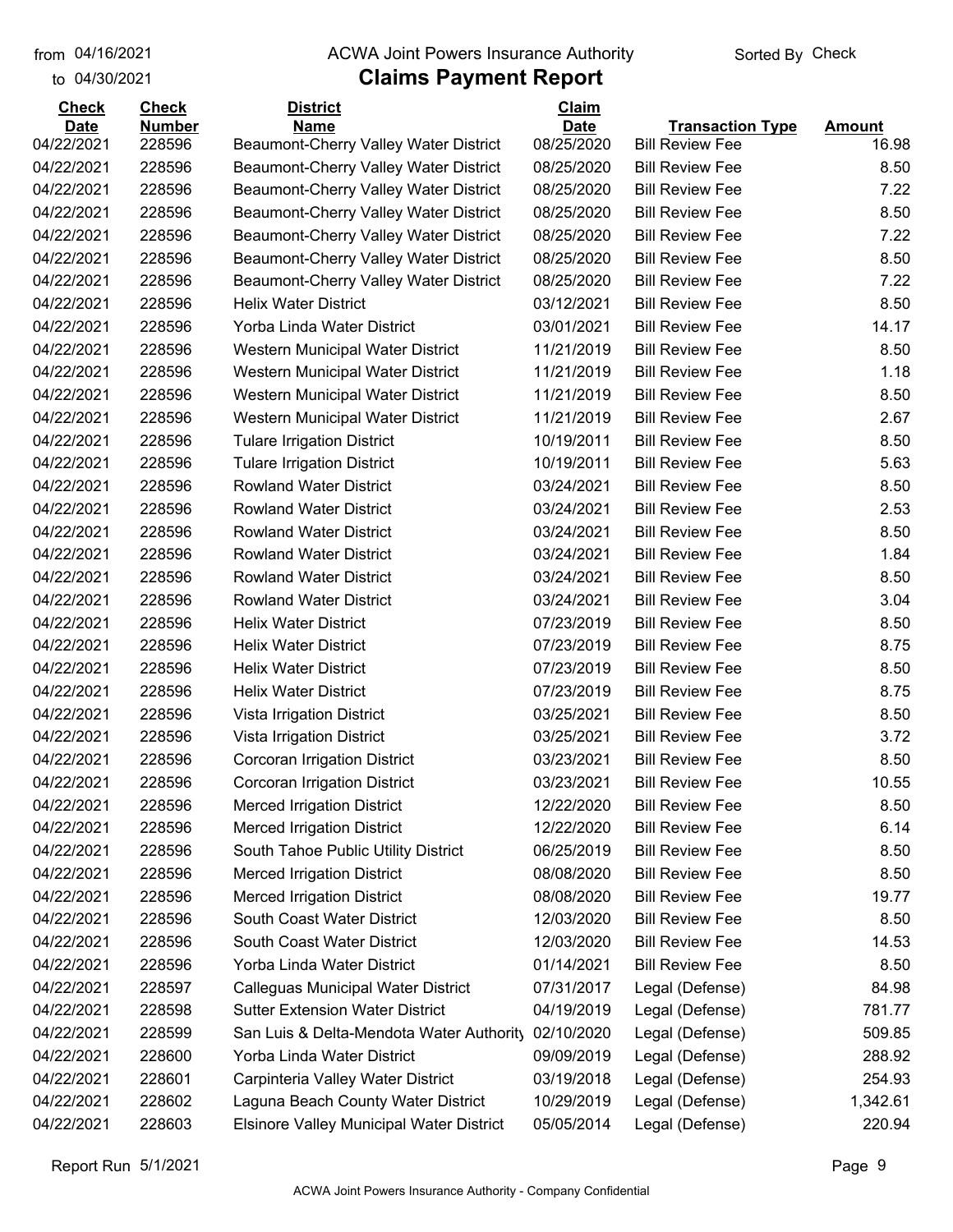to 04/30/2021

## from 04/16/2021 **The COVA Solic Act Act Authority** Sorted By Check

## **Claims Payment Report**

| <b>Check</b> | <b>Check</b>  | <b>District</b>                                                    | Claim       |                         |               |
|--------------|---------------|--------------------------------------------------------------------|-------------|-------------------------|---------------|
| <b>Date</b>  | <b>Number</b> | <b>Name</b>                                                        | <b>Date</b> | <b>Transaction Type</b> | <b>Amount</b> |
| 04/22/2021   | 228604        | <b>Carmichael Water District</b>                                   | 12/12/2019  | Legal (Defense)         | 662.81        |
| 04/22/2021   | 228605        | <b>Clearlake Oaks County Water District</b>                        | 12/11/2020  | Legal (Defense)         | 1,104.68      |
| 04/22/2021   | 228606        | Western Municipal Water District                                   | 07/25/2018  | Legal (Defense)         | 33.99         |
| 04/22/2021   | 228607        | San Luis Water District                                            | 09/04/2020  | Legal (Defense)         | 696.80        |
| 04/22/2021   | 228608        | <b>Panoche Water District</b>                                      | 08/17/2019  | Legal (Defense)         | 509.85        |
| 04/22/2021   | 228609        | <b>El Toro Water District</b>                                      | 06/22/2015  | Legal (Defense)         | 543.84        |
| 04/22/2021   | 228610        | Soquel Creek Water District                                        | 11/16/2020  | Legal (Defense)         | 2,872.16      |
| 04/22/2021   | 228611        | Kings River Conservation District                                  | 11/18/2016  | Legal (Defense)         | 17.00         |
| 04/22/2021   | 228612        | Panoche Water District                                             | 05/13/2020  | Legal (Defense)         | 296.13        |
| 04/22/2021   | 228613        | San Luis & Delta-Mendota Water Authority                           | 02/29/2016  | Legal (Defense)         | 288.92        |
| 04/22/2021   | 228614        | <b>Orange County Water District</b>                                | 08/16/2019  | Legal (Defense)         | 237.93        |
| 04/22/2021   | 228615        | <b>Merced Irrigation District</b>                                  | 04/21/2020  | Legal (Defense)         | 186.95        |
| 04/22/2021   | 228616        | <b>Merced Irrigation District</b>                                  | 04/21/2020  | Legal (Defense)         | 169.95        |
| 04/22/2021   | 228617        | <b>Merced Irrigation District</b>                                  | 12/22/2020  | Legal (Defense)         | 50.99         |
| 04/22/2021   | 228618        | <b>Merced Irrigation District</b>                                  | 08/08/2020  | Legal (Defense)         | 764.78        |
| 04/22/2021   | 228619        | El Dorado Irrigation District                                      | 06/14/2008  | Legal (Defense)         | 84.98         |
| 04/22/2021   | 228620        | Lakeside Water District                                            | 03/23/2021  | Medical, general        | 87.46         |
| 04/22/2021   | 228621        | <b>Palmdale Water District</b>                                     | 03/23/2015  | Laboratory fee          | 10.23         |
| 04/22/2021   | 228622        | Cucamonga Valley Water District                                    | 03/08/2019  | <b>PPD</b>              | 580.00        |
| 04/22/2021   | 228623        | Kern County Water Agency                                           | 09/16/2016  | Legal (Defense)         | 825.00        |
| 04/22/2021   | 228624        | East Contra Costa Irrigation District                              | 10/05/2020  | Medical, general        | 97.33         |
| 04/22/2021   | 228625        | East Contra Costa Irrigation District                              | 10/05/2020  | Medical, general        | 31.58         |
| 04/22/2021   | 228626        | <b>Palmdale Water District</b>                                     | 03/14/2018  | Applicant attorney fee  | 2,700.00      |
| 04/22/2021   | 228627        | <b>Tahoe City Public Utility District</b>                          | 08/11/2020  | Medical, general        | 171.20        |
| 04/22/2021   | 228628        | Laguna Beach County Water District                                 | 01/19/2021  | <b>TTD</b>              | 2,712.62      |
| 04/22/2021   | 228629        | <b>Truckee Donner Public Utility District</b>                      | 11/06/2020  | <b>TTD</b>              | 2,598.86      |
| 04/22/2021   | 228630        | <b>Reclamation District #108</b>                                   | 09/03/2020  | Laboratory fee          | 1.87          |
| 04/22/2021   | 228631        | <b>Tulare Irrigation District</b>                                  | 03/23/2021  | Medical, general        | 163.59        |
| 04/22/2021   | 228632        | <b>Calaveras County Water District</b>                             | 02/08/2021  | Photocopy               | 134.56        |
| 04/22/2021   | 228633        | <b>Water Employee Services Authority</b>                           | 06/23/2020  | Physical therapy        | 98.61         |
| 04/22/2021   | 228634        | Humboldt Bay Municipal Water District                              | 05/29/2019  | <b>TTD</b>              | 847.81        |
| 04/22/2021   | 228635        | Fair Oaks Water District                                           | 03/17/2021  | Medical, general        | 87.46         |
| 04/22/2021   | 228636        | <b>Citrus Heights Water District</b>                               | 03/22/2021  | Medical, general        | 87.46         |
| 04/22/2021   | 228637        | <b>Citrus Heights Water District</b>                               | 03/08/2021  | Medical, general        | 73.76         |
| 04/22/2021   | 228638        | San Luis Water District                                            | 09/04/2020  | <b>TTD</b>              | 718.44        |
| 04/22/2021   | 228639        | Panoche Water District                                             | 08/17/2019  | <b>TTD</b>              | 1,041.34      |
| 04/22/2021   | 228640        | <b>Twentynine Palms Water District</b>                             | 02/09/2021  | <b>TTD</b>              | 7,228.92      |
| 04/22/2021   | 228641        | Palmdale Water District                                            | 12/03/2020  | <b>TTD</b>              | 489.35        |
| 04/22/2021   | 228642        | South Coast Water District                                         | 02/01/2021  | Diagnostics             | 273.29        |
|              |               |                                                                    |             |                         |               |
| 04/22/2021   | 228643        | San Luis & Delta-Mendota Water Authority<br>Panoche Water District | 01/11/2021  | Diagnostics             | 316.40        |
| 04/22/2021   | 228644        |                                                                    | 08/17/2019  | Medical Interpreter     | 72.00         |
| 04/22/2021   | 228645        | Patterson Irrigation District                                      | 08/09/2012  | Medical Interpreter     | 90.00         |
| 04/22/2021   | 228646        | Panoche Water District                                             | 08/17/2019  | Medical Interpreter     | 72.00         |
| 04/22/2021   | 228647        | Santa Fe Irrigation District                                       | 04/16/2020  | Medical, general        | 111.16        |

Report Run 5/1/2021 **Page 10**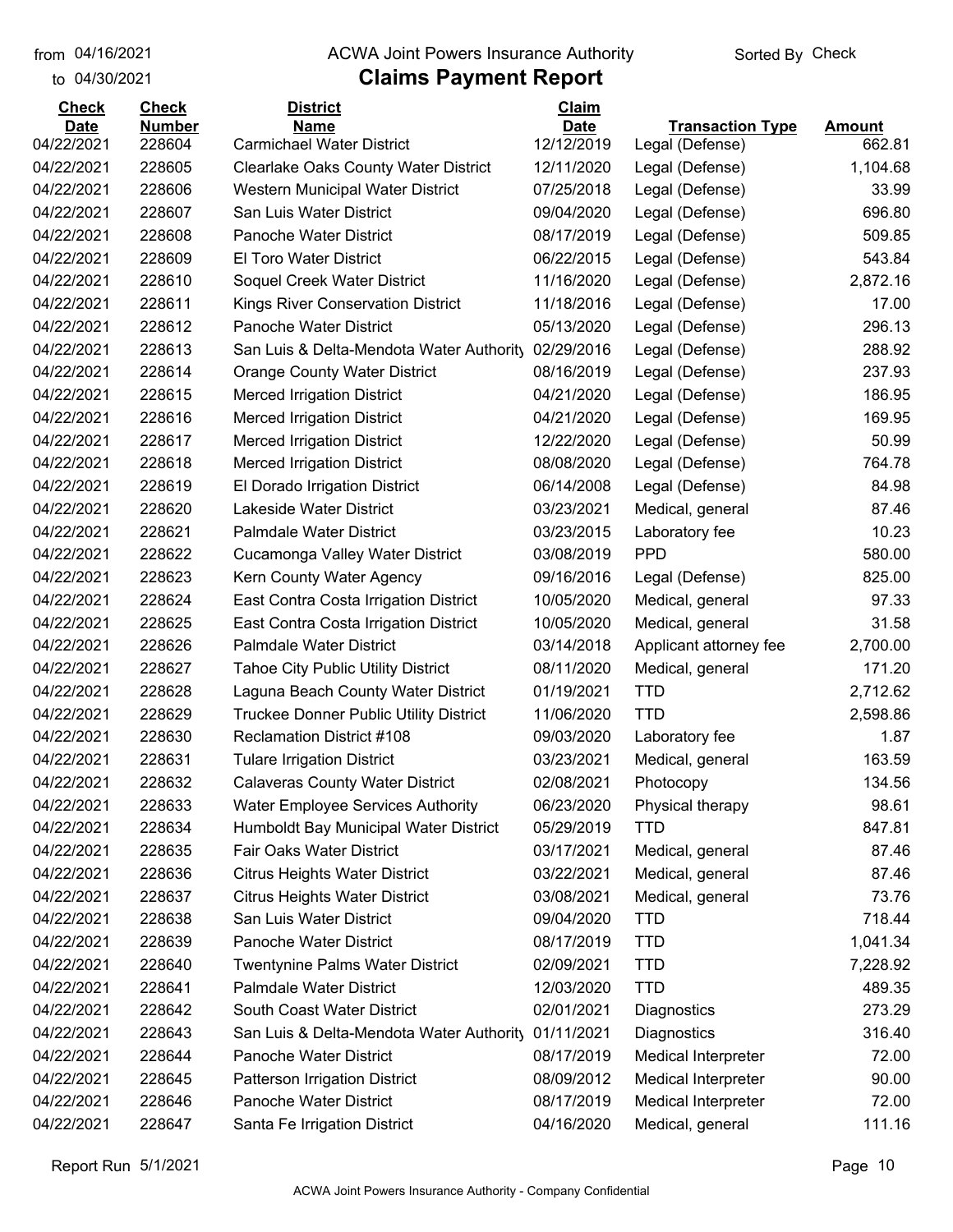## from 04/16/2021 **The COVA Solic Act Act Authority** Sorted By Check

## to 04/30/2021

| <b>Check</b>              | <b>Check</b>            | <b>District</b>                                                         | Claim                     |                             |                 |
|---------------------------|-------------------------|-------------------------------------------------------------------------|---------------------------|-----------------------------|-----------------|
| <b>Date</b><br>04/22/2021 | <b>Number</b><br>228648 | <b>Name</b><br>Monte Vista Water District                               | <b>Date</b><br>08/24/2020 | <b>Transaction Type</b>     | <b>Amount</b>   |
| 04/22/2021                | 228649                  |                                                                         | 10/07/2020                | Medical, general            | 35.08<br>136.77 |
| 04/22/2021                | 228650                  | <b>Orange County Water District</b>                                     | 10/08/2020                | Physical therapy            | 87.46           |
| 04/22/2021                | 228651                  | <b>Sweetwater Authority</b><br><b>Browns Valley Irrigation District</b> | 02/05/2020                | Medical, general            | 75.00           |
| 04/22/2021                | 228652                  | <b>Helix Water District</b>                                             | 03/12/2021                | Physical therapy            | 159.51          |
|                           | 228653                  |                                                                         |                           | Medical, general            | 104.76          |
| 04/22/2021                |                         | <b>Tuolumne Utilities District</b>                                      | 11/02/2020                | Medical, general            |                 |
| 04/22/2021                | 228654                  | <b>Palmdale Water District</b>                                          | 01/16/2020                | <b>Surgery Costs</b>        | 1,161.91        |
| 04/22/2021                | 228655                  | Glenn-Colusa Irrigation District                                        | 01/10/2020                | <b>PPD</b>                  | 6,255.71        |
| 04/22/2021                | 228656                  | <b>Alameda County Water District</b>                                    | 12/03/2020                | Physical therapy            | 81.88           |
| 04/22/2021                | 228657                  | <b>Alameda County Water District</b>                                    | 01/25/2021                | Diagnostics                 | 31.54           |
| 04/22/2021                | 228658                  | Alameda County Water District                                           | 03/19/2021                | Diagnostics                 | 46.80           |
| 04/22/2021                | 228659                  | Alameda County Water District                                           | 03/19/2021                | Medical, general            | 162.85          |
| 04/22/2021                | 228660                  | <b>Alameda County Water District</b>                                    | 03/19/2021                | Diagnostics                 | 15.03           |
| 04/22/2021                | 228661                  | Alameda County Water District                                           | 03/19/2021                | Medical, general            | 301.36          |
| 04/22/2021                | 228662                  | Alameda County Water District                                           | 03/19/2021                | Diagnostics                 | 12.66           |
| 04/22/2021                | 228663                  | Alameda County Water District                                           | 03/19/2021                | Diagnostics                 | 12.66           |
| 04/22/2021                | 228664                  | <b>Helix Water District</b>                                             | 07/23/2019                | <b>TTD</b>                  | 2,272.34        |
| 04/22/2021                | 228665                  | Joshua Basin Water District                                             | 04/16/2020                | Deposition/Witness fees     | 908.00          |
| 04/22/2021                | 228666                  | <b>Orange County Water District</b>                                     | 11/09/2020                | Hospital (Outpatient)       | 138.60          |
| 04/22/2021                | 228667                  | <b>Palmdale Water District</b>                                          | 03/14/2018                | <b>PPD</b>                  | 324.29          |
| 04/22/2021                | 228668                  | <b>Vallecitos Water District</b>                                        | 02/22/2021                | Medical, general            | 136.71          |
| 04/27/2021                | 228669                  | Kern Delta Water District                                               | 10/07/2019                | Liability - Property Damage | 19,644.08       |
| 04/27/2021                | 228670                  | <b>Hi-Desert Water District</b>                                         | 04/02/2020                | <b>Expense General</b>      | 3,750.00        |
| 04/27/2021                | 228671                  | San Dieguito Water District                                             | 07/17/2020                | Adjuster                    | 2,107.50        |
| 04/27/2021                | 228672                  | <b>Montecito Water District</b>                                         | 09/14/2020                | Liability - Small Claims    | 1,909.25        |
| 04/27/2021                | 228673                  | <b>Montecito Water District</b>                                         | 10/28/2020                | Liability - Small Claims    | 1,300.00        |
| 04/27/2021                | 228674                  | <b>Calaveras County Water District</b>                                  | 10/07/2019                | Adjuster                    | 647.50          |
| 04/27/2021                | 228675                  | <b>Merced Irrigation District</b>                                       | 05/12/2020                | Liability - Property Damage | 4,314.56        |
| 04/27/2021                | 228676                  | <b>Sweetwater Authority</b>                                             | 03/19/2021                | Liability - Property Damage | 3,274.38        |
| 04/27/2021                | 228677                  | <b>Tulare Irrigation District</b>                                       | 10/19/2011                | Deposition/Witness fees     | 637.50          |
| 04/27/2021                | 228678                  | Fresno Metropolitan Flood Control District                              | 08/25/2018                | Physical therapy            | 162.98          |
| 04/27/2021                | 228679                  | Valley of the Moon Water District                                       | 03/26/2020                | Physical therapy            | 239.16          |
| 04/27/2021                | 228680                  | Valley of the Moon Water District                                       | 03/26/2020                | Physical therapy            | 164.18          |
| 04/27/2021                | 228681                  | Laguna Beach County Water District                                      | 05/29/2020                | Physical therapy            | 127.08          |
| 04/27/2021                | 228682                  | <b>Stockton-East Water District</b>                                     | 11/27/2019                | <b>Surgery Costs</b>        | 470.13          |
| 04/27/2021                | 228683                  | <b>Helix Water District</b>                                             | 07/23/2019                | Physical therapy            | 105.03          |
| 04/27/2021                | 228684                  | <b>Helix Water District</b>                                             | 07/23/2019                | Physical therapy            | 105.03          |
| 04/27/2021                | 228685                  | Alta Irrigation District                                                | 11/19/2014                | <b>PPD</b>                  | 580.00          |
| 04/27/2021                | 228686                  | Palmdale Water District                                                 | 03/23/2015                | Diagnostics                 | 71.64           |
| 04/27/2021                | 228687                  | South Tahoe Public Utility District                                     | 01/07/2021                | Physical therapy            | 634.16          |
| 04/27/2021                | 228688                  | South Tahoe Public Utility District                                     | 01/17/2021                | Diagnostics                 | 337.60          |
| 04/27/2021                | 228689                  | South Tahoe Public Utility District                                     | 06/25/2019                | Physical therapy            | 1,064.88        |
| 04/27/2021                | 228690                  | <b>Rowland Water District</b>                                           | 03/24/2021                | Medical, general            | 192.36          |
| 04/27/2021                | 228691                  | <b>Rowland Water District</b>                                           | 03/31/2021                | Medical, general            | 280.62          |
|                           |                         |                                                                         |                           |                             |                 |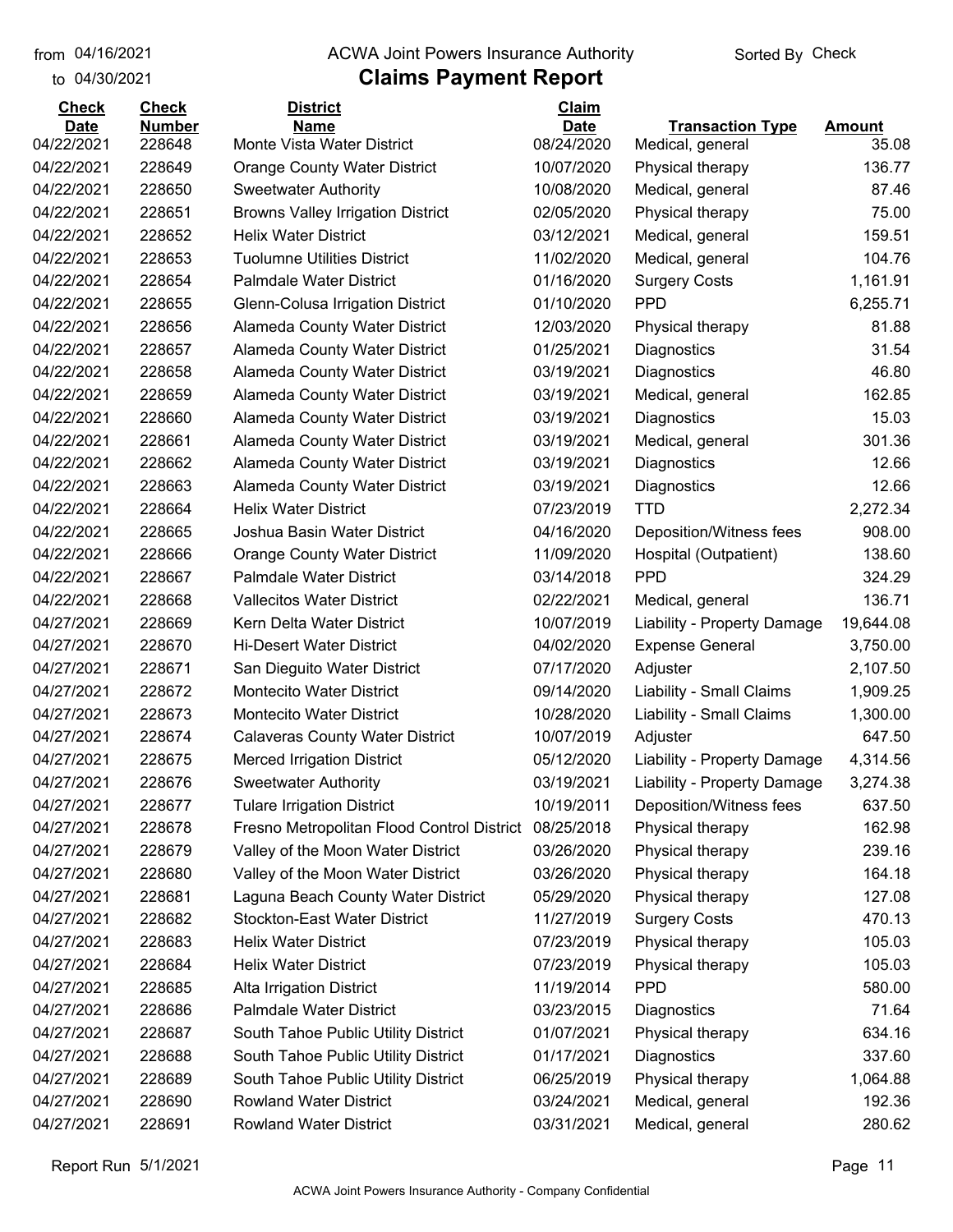## from 04/16/2021 **The COVA Solic Act Act Authority** Sorted By Check

## to 04/30/2021

| <b>Check</b>              | <b>Check</b>            | <b>District</b>                                     | Claim                     |                                             |                         |
|---------------------------|-------------------------|-----------------------------------------------------|---------------------------|---------------------------------------------|-------------------------|
| <b>Date</b><br>04/27/2021 | <b>Number</b><br>228692 | <b>Name</b><br><b>Rowland Water District</b>        | <b>Date</b><br>03/24/2021 | <b>Transaction Type</b><br>Medical, general | <b>Amount</b><br>139.69 |
| 04/27/2021                | 228693                  | <b>Rowland Water District</b>                       | 03/24/2021                | Medical, general                            | 230.77                  |
| 04/27/2021                | 228694                  | Reclamation District #1004                          | 03/18/2021                | Hospital (Outpatient)                       | 104.23                  |
| 04/27/2021                | 228695                  | <b>Consolidated Irrigation District</b>             | 03/12/2021                | Diagnostics                                 | 77.63                   |
| 04/27/2021                | 228696                  | <b>Consolidated Irrigation District</b>             | 03/12/2021                | Diagnostics                                 | 63.57                   |
| 04/27/2021                | 228697                  | Laguna Beach County Water District                  | 10/29/2019                | Medical, general                            | 289.13                  |
| 04/27/2021                | 228698                  | Patterson Irrigation District                       | 08/09/2012                | Medical, general                            | 111.16                  |
| 04/27/2021                | 228699                  | Soquel Creek Water District                         | 08/17/2017                | Medical, general                            | 111.97                  |
| 04/27/2021                | 228700                  | <b>Sweetwater Authority</b>                         | 03/24/2021                | <b>Bill Review Fee</b>                      | 8.50                    |
| 04/27/2021                | 228700                  | <b>Sweetwater Authority</b>                         | 03/24/2021                | <b>Bill Review Fee</b>                      | 8.74                    |
| 04/27/2021                | 228700                  | <b>Sweetwater Authority</b>                         | 03/24/2021                | <b>Bill Review Fee</b>                      | 8.50                    |
| 04/27/2021                | 228700                  | <b>Sweetwater Authority</b>                         | 03/24/2021                | <b>Bill Review Fee</b>                      | 1.74                    |
| 04/27/2021                | 228700                  | <b>Sweetwater Authority</b>                         | 12/11/2018                | <b>Bill Review Fee</b>                      | 8.50                    |
| 04/27/2021                | 228700                  | San Luis & Delta-Mendota Water Authority            | 01/11/2021                | <b>Bill Review Fee</b>                      | 8.50                    |
| 04/27/2021                | 228700                  | San Luis & Delta-Mendota Water Authority 01/11/2021 |                           | <b>Bill Review Fee</b>                      | 12.82                   |
| 04/27/2021                | 228700                  | <b>Vallecitos Water District</b>                    | 10/09/2019                | <b>Bill Review Fee</b>                      | 8.50                    |
| 04/27/2021                | 228700                  | <b>Vallecitos Water District</b>                    | 10/09/2019                | <b>Bill Review Fee</b>                      | 1.80                    |
| 04/27/2021                | 228700                  | Santa Clarita Valley Water Agency                   | 03/23/2021                | <b>Bill Review Fee</b>                      | 8.50                    |
| 04/27/2021                | 228700                  | Santa Clarita Valley Water Agency                   | 03/23/2021                | <b>Bill Review Fee</b>                      | 2.67                    |
| 04/27/2021                | 228700                  | Santa Clarita Valley Water Agency                   | 03/23/2021                | <b>Bill Review Fee</b>                      | 8.50                    |
| 04/27/2021                | 228700                  | Santa Clarita Valley Water Agency                   | 03/23/2021                | <b>Bill Review Fee</b>                      | 2.45                    |
| 04/27/2021                | 228700                  | Kinneloa Irrigation District                        | 03/09/2021                | <b>Bill Review Fee</b>                      | 3,778.99                |
| 04/27/2021                | 228700                  | Kinneloa Irrigation District                        | 03/09/2021                | <b>Bill Review Fee</b>                      | 8.50                    |
| 04/27/2021                | 228700                  | Kinneloa Irrigation District                        | 03/09/2021                | <b>Bill Review Fee</b>                      | 0.48                    |
| 04/27/2021                | 228700                  | Kinneloa Irrigation District                        | 03/09/2021                | <b>Bill Review Fee</b>                      | 8.50                    |
| 04/27/2021                | 228700                  | Kinneloa Irrigation District                        | 03/09/2021                | <b>Bill Review Fee</b>                      | 0.48                    |
| 04/27/2021                | 228700                  | Kinneloa Irrigation District                        | 03/09/2021                | <b>Bill Review Fee</b>                      | 8.50                    |
| 04/27/2021                | 228700                  | Kinneloa Irrigation District                        | 03/09/2021                | <b>Bill Review Fee</b>                      | 9.30                    |
| 04/27/2021                | 228700                  | Kinneloa Irrigation District                        | 03/09/2021                | <b>Bill Review Fee</b>                      | 8.50                    |
| 04/27/2021                | 228700                  | Kinneloa Irrigation District                        | 03/09/2021                | <b>Bill Review Fee</b>                      | 0.48                    |
| 04/27/2021                | 228700                  | Kinneloa Irrigation District                        | 03/09/2021                | <b>Bill Review Fee</b>                      | 8.50                    |
| 04/27/2021                | 228700                  | Kinneloa Irrigation District                        | 03/09/2021                | <b>Bill Review Fee</b>                      | 45.39                   |
| 04/27/2021                | 228700                  | <b>Sweetwater Authority</b>                         | 02/28/2020                | <b>Bill Review Fee</b>                      | 8.50                    |
| 04/27/2021                | 228700                  | <b>Sweetwater Authority</b>                         | 02/28/2020                | <b>Bill Review Fee</b>                      | 21.53                   |
| 04/27/2021                | 228700                  | Calleguas Municipal Water District                  | 08/06/2020                | <b>Bill Review Fee</b>                      | 8.50                    |
| 04/27/2021                | 228700                  | South Tahoe Public Utility District                 | 01/07/2021                | <b>Bill Review Fee</b>                      | 8.50                    |
| 04/27/2021                | 228700                  | Reclamation District #1004                          | 03/18/2021                | <b>Bill Review Fee</b>                      | 8.50                    |
| 04/27/2021                | 228700                  | Reclamation District #1004                          | 03/18/2021                | <b>Bill Review Fee</b>                      | 0.26                    |
| 04/27/2021                | 228700                  | Monte Vista Water District                          | 03/29/2021                | <b>Bill Review Fee</b>                      | 8.50                    |
| 04/27/2021                | 228700                  | Monte Vista Water District                          | 03/29/2021                | <b>Bill Review Fee</b>                      | 2.03                    |
| 04/27/2021                | 228700                  | Palmdale Water District                             | 03/23/2015                | <b>Bill Review Fee</b>                      | 8.50                    |
| 04/27/2021                | 228700                  | Palmdale Water District                             | 03/23/2015                | <b>Bill Review Fee</b>                      | 0.51                    |
| 04/27/2021                | 228700                  | Santa Fe Irrigation District                        | 09/03/2020                | <b>Bill Review Fee</b>                      | 8.50                    |
| 04/27/2021                | 228700                  | Laguna Beach County Water District                  | 10/29/2019                | <b>Bill Review Fee</b>                      | 8.50                    |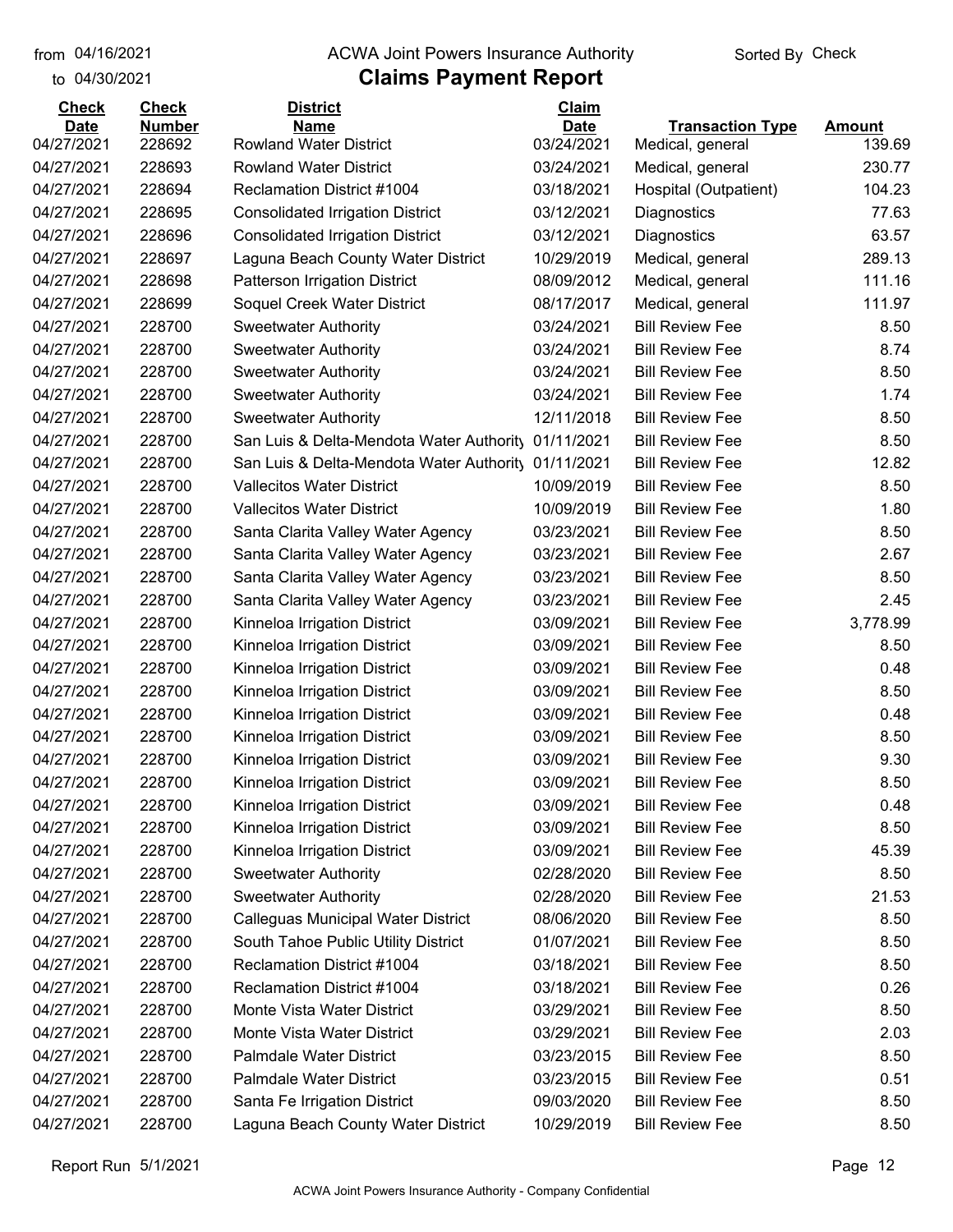to 04/30/2021

#### from 04/16/2021 **The COVA Solic Act Act Authority** Sorted By Check

| <b>Check</b> | <b>Check</b>  | <b>District</b>                                  | <b>Claim</b> |                                                  |               |
|--------------|---------------|--------------------------------------------------|--------------|--------------------------------------------------|---------------|
| <b>Date</b>  | <b>Number</b> | <b>Name</b>                                      | <b>Date</b>  | <b>Transaction Type</b>                          | <b>Amount</b> |
| 04/27/2021   | 228700        | East Contra Costa Irrigation District            | 10/05/2020   | <b>Bill Review Fee</b>                           | 8.50          |
| 04/27/2021   | 228700        | East Contra Costa Irrigation District            | 10/05/2020   | <b>Bill Review Fee</b><br><b>Bill Review Fee</b> | 7.17          |
| 04/27/2021   | 228700        | East Contra Costa Irrigation District            | 10/05/2020   |                                                  | 8.50          |
| 04/27/2021   | 228700        | East Contra Costa Irrigation District            | 10/05/2020   | <b>Bill Review Fee</b>                           | 2.97          |
| 04/27/2021   | 228700        | Desert Water Agency                              | 03/01/2021   | <b>Bill Review Fee</b>                           | 8.50          |
| 04/27/2021   | 228700        | Laguna Beach County Water District               | 11/30/2020   | <b>Bill Review Fee</b>                           | 8.50          |
| 04/27/2021   | 228700        | Laguna Beach County Water District               | 11/30/2020   | <b>Bill Review Fee</b>                           | 8.50          |
| 04/27/2021   | 228700        | Laguna Beach County Water District               | 11/30/2020   | <b>Bill Review Fee</b>                           | 87.67         |
| 04/27/2021   | 228700        | South Tahoe Public Utility District              | 01/17/2021   | <b>Bill Review Fee</b>                           | 8.50          |
| 04/27/2021   | 228700        | Ramona Municipal Water District                  | 10/03/2017   | <b>Bill Review Fee</b>                           | 8.50          |
| 04/27/2021   | 228700        | <b>Stockton-East Water District</b>              | 02/28/2004   | <b>Bill Review Fee</b>                           | 8.50          |
| 04/27/2021   | 228700        | <b>Stockton-East Water District</b>              | 02/28/2004   | <b>Bill Review Fee</b>                           | 2.84          |
| 04/27/2021   | 228700        | <b>Carmichael Water District</b>                 | 12/12/2019   | <b>Bill Review Fee</b>                           | 8.50          |
| 04/27/2021   | 228700        | <b>Carmichael Water District</b>                 | 12/12/2019   | <b>Bill Review Fee</b>                           | 73.30         |
| 04/27/2021   | 228700        | <b>Mesa Water District</b>                       | 07/30/2020   | <b>Bill Review Fee</b>                           | 8.50          |
| 04/27/2021   | 228700        | <b>Mesa Water District</b>                       | 07/30/2020   | <b>Bill Review Fee</b>                           | 8.50          |
| 04/27/2021   | 228700        | <b>Mesa Water District</b>                       | 07/30/2020   | <b>Bill Review Fee</b>                           | 5.20          |
| 04/27/2021   | 228700        | <b>Mesa Water District</b>                       | 07/30/2020   | <b>Bill Review Fee</b>                           | 5.20          |
| 04/27/2021   | 228700        | <b>Mesa Water District</b>                       | 07/30/2020   | <b>Bill Review Fee</b>                           | 8.50          |
| 04/27/2021   | 228700        | <b>Mesa Water District</b>                       | 07/30/2020   | <b>Bill Review Fee</b>                           | 9.27          |
| 04/27/2021   | 228700        | <b>Mesa Water District</b>                       | 07/30/2020   | <b>Bill Review Fee</b>                           | 8.50          |
| 04/27/2021   | 228700        | <b>Mesa Water District</b>                       | 07/30/2020   | <b>Bill Review Fee</b>                           | 5.20          |
| 04/27/2021   | 228700        | <b>Mesa Water District</b>                       | 07/30/2020   | <b>Bill Review Fee</b>                           | 8.50          |
| 04/27/2021   | 228700        | <b>Mesa Water District</b>                       | 07/30/2020   | <b>Bill Review Fee</b>                           | 4.25          |
| 04/27/2021   | 228700        | <b>Mesa Water District</b>                       | 07/30/2020   | <b>Bill Review Fee</b>                           | 8.50          |
| 04/27/2021   | 228700        | <b>Mesa Water District</b>                       | 07/30/2020   | <b>Bill Review Fee</b>                           | 5.20          |
| 04/27/2021   | 228700        | <b>Mesa Water District</b>                       | 07/30/2020   | <b>Bill Review Fee</b>                           | 8.50          |
| 04/27/2021   | 228700        | <b>Mesa Water District</b>                       | 07/30/2020   | <b>Bill Review Fee</b>                           | 5.20          |
| 04/27/2021   | 228700        | <b>Mesa Water District</b>                       | 07/30/2020   | <b>Bill Review Fee</b>                           | 8.50          |
| 04/27/2021   | 228700        | Mesa Water District                              | 07/30/2020   | <b>Bill Review Fee</b>                           | 5.20          |
| 04/27/2021   | 228700        | <b>Merced Irrigation District</b>                | 10/29/2020   | <b>Bill Review Fee</b>                           | 8.50          |
| 04/27/2021   | 228700        | <b>Merced Irrigation District</b>                | 10/29/2020   | <b>Bill Review Fee</b>                           | 46.11         |
| 04/27/2021   | 228700        | <b>Consolidated Irrigation District</b>          | 03/12/2021   | <b>Bill Review Fee</b>                           | 8.50          |
| 04/27/2021   | 228700        | <b>Consolidated Irrigation District</b>          | 03/12/2021   | <b>Bill Review Fee</b>                           | 0.06          |
| 04/27/2021   | 228700        | Humboldt Bay Municipal Water District            | 05/29/2019   | <b>Bill Review Fee</b>                           | 8.50          |
| 04/27/2021   | 228700        | Humboldt Bay Municipal Water District            | 05/29/2019   | <b>Bill Review Fee</b>                           | 8.77          |
| 04/27/2021   | 228700        | East Orange County Water District                | 02/16/2021   | <b>Bill Review Fee</b>                           | 8.50          |
| 04/27/2021   | 228700        | East Orange County Water District                | 02/16/2021   | <b>Bill Review Fee</b>                           | 3.48          |
| 04/27/2021   | 228700        | El Toro Water District                           | 06/22/2015   | <b>Bill Review Fee</b>                           | 8.50          |
| 04/27/2021   | 228700        | El Toro Water District                           | 06/22/2015   | <b>Bill Review Fee</b>                           | 6.41          |
| 04/27/2021   | 228700        | El Toro Water District                           | 06/22/2015   | <b>Bill Review Fee</b>                           | 8.50          |
| 04/27/2021   | 228700        | El Toro Water District                           | 06/22/2015   | <b>Bill Review Fee</b>                           | 32.55         |
| 04/27/2021   | 228700        | Santa Ynez River WCD Improvement Dist 08/08/2001 |              | <b>Bill Review Fee</b>                           | 8.50          |
|              |               |                                                  |              |                                                  |               |
| 04/27/2021   | 228700        | Santa Ynez River WCD Improvement Dist 08/08/2001 |              | <b>Bill Review Fee</b>                           | 21.80         |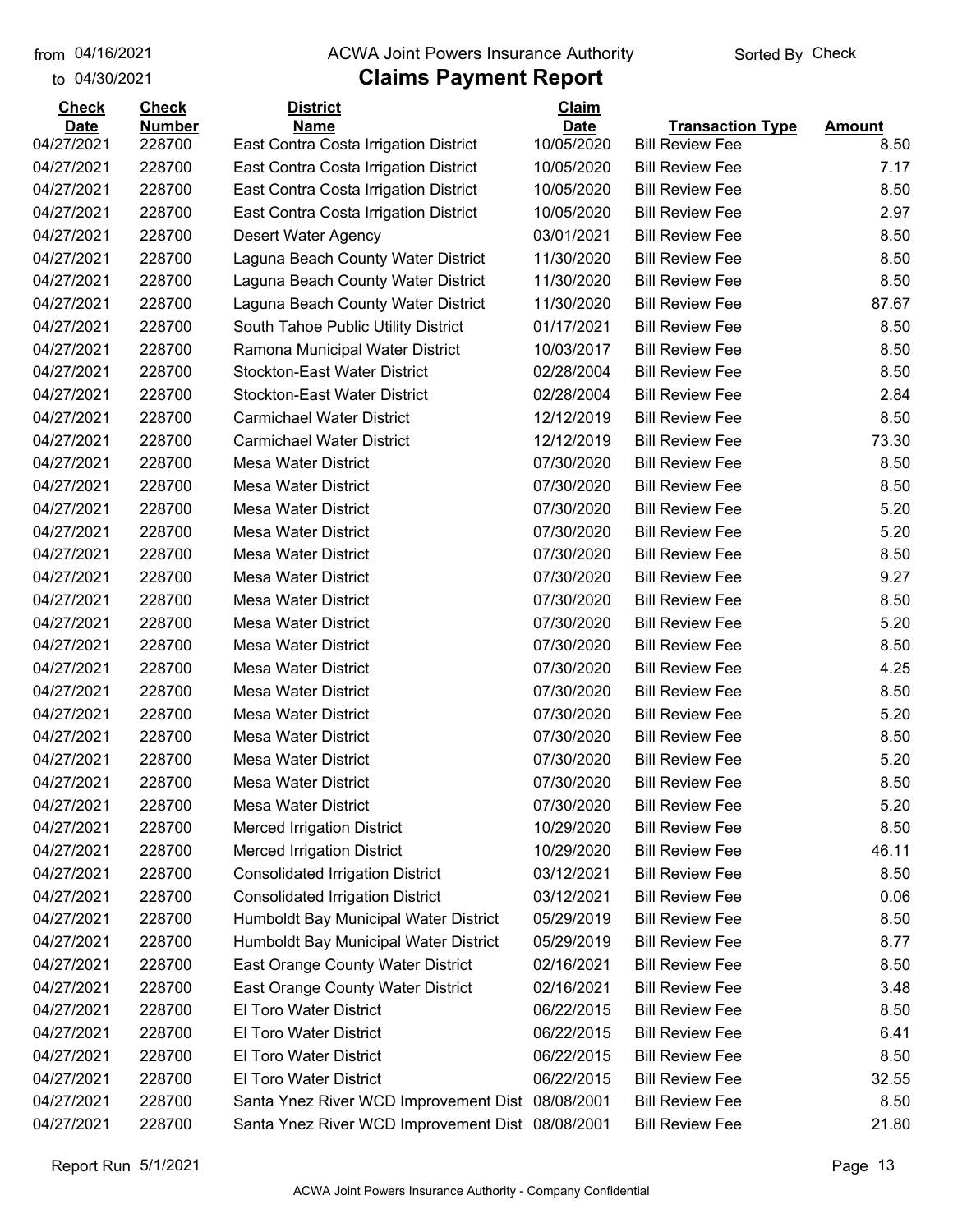#### from 04/16/2021 **The COVA Solic Act Act Authority** Sorted By Check

## to 04/30/2021

| <b>Check</b> | <b>Check</b>  | <b>District</b>                                     | Claim       |                         |               |
|--------------|---------------|-----------------------------------------------------|-------------|-------------------------|---------------|
| <b>Date</b>  | <b>Number</b> | <b>Name</b>                                         | <b>Date</b> | <b>Transaction Type</b> | <b>Amount</b> |
| 04/27/2021   | 228700        | Solano Irrigation District                          | 07/15/2014  | <b>Bill Review Fee</b>  | 8.50          |
| 04/27/2021   | 228700        | Solano Irrigation District                          | 07/15/2014  | <b>Bill Review Fee</b>  | 7.23          |
| 04/27/2021   | 228700        | <b>Walnut Valley Water District</b>                 | 12/26/2019  | <b>Bill Review Fee</b>  | 8.50          |
| 04/27/2021   | 228700        | <b>Walnut Valley Water District</b>                 | 12/26/2019  | <b>Bill Review Fee</b>  | 8.71          |
| 04/27/2021   | 228700        | Alameda County Water District                       | 12/03/2020  | <b>Bill Review Fee</b>  | 8.50          |
| 04/27/2021   | 228700        | Laguna Beach County Water District                  | 05/29/2020  | <b>Bill Review Fee</b>  | 22.14         |
| 04/27/2021   | 228700        | Laguna Beach County Water District                  | 05/29/2020  | <b>Bill Review Fee</b>  | 8.50          |
| 04/27/2021   | 228700        | Laguna Beach County Water District                  | 05/29/2020  | <b>Bill Review Fee</b>  | 8.50          |
| 04/27/2021   | 228700        | <b>Tulare Irrigation District</b>                   | 10/19/2011  | <b>Bill Review Fee</b>  | 8.50          |
| 04/27/2021   | 228700        | <b>Rowland Water District</b>                       | 03/24/2021  | <b>Bill Review Fee</b>  | 8.50          |
| 04/27/2021   | 228700        | <b>Rowland Water District</b>                       | 03/24/2021  | <b>Bill Review Fee</b>  | 27.77         |
| 04/27/2021   | 228700        | <b>Rowland Water District</b>                       | 03/24/2021  | <b>Bill Review Fee</b>  | 8.50          |
| 04/27/2021   | 228700        | <b>Rowland Water District</b>                       | 03/24/2021  | <b>Bill Review Fee</b>  | 16.99         |
| 04/27/2021   | 228700        | Solano Irrigation District                          | 08/19/2019  | <b>Bill Review Fee</b>  | 8.50          |
| 04/27/2021   | 228700        | Solano Irrigation District                          | 08/19/2019  | <b>Bill Review Fee</b>  | 29.05         |
| 04/27/2021   | 228700        | <b>Browns Valley Irrigation District</b>            | 02/05/2020  | <b>Bill Review Fee</b>  | 8.50          |
| 04/27/2021   | 228700        | <b>Browns Valley Irrigation District</b>            | 02/05/2020  | <b>Bill Review Fee</b>  | 1.13          |
| 04/27/2021   | 228700        | <b>Merced Irrigation District</b>                   | 12/22/2020  | <b>Bill Review Fee</b>  | 8.50          |
| 04/27/2021   | 228700        | <b>Merced Irrigation District</b>                   | 12/22/2020  | <b>Bill Review Fee</b>  | 6.14          |
| 04/27/2021   | 228700        | <b>Merced Irrigation District</b>                   | 12/22/2020  | <b>Bill Review Fee</b>  | 8.50          |
| 04/27/2021   | 228700        | <b>Merced Irrigation District</b>                   | 12/22/2020  | <b>Bill Review Fee</b>  | 6.14          |
| 04/27/2021   | 228700        | <b>Merced Irrigation District</b>                   | 12/22/2020  | <b>Bill Review Fee</b>  | 8.50          |
| 04/27/2021   | 228700        | <b>Merced Irrigation District</b>                   | 12/22/2020  | <b>Bill Review Fee</b>  | 19.77         |
| 04/27/2021   | 228700        | <b>Alameda County Water District</b>                | 03/19/2021  | <b>Bill Review Fee</b>  | 8.50          |
| 04/27/2021   | 228700        | <b>Palmdale Water District</b>                      | 03/14/2018  | <b>Bill Review Fee</b>  | 8.50          |
| 04/27/2021   | 228701        | <b>Tulare Irrigation District</b>                   | 03/23/2021  | <b>TTD</b>              | 2,174.13      |
| 04/27/2021   | 228702        | Kaweah Delta Water Conservation District 10/07/2014 |             | Medical, general        | 73.76         |
| 04/27/2021   | 228703        | <b>Mesa Water District</b>                          | 10/31/2012  | <b>PPD</b>              | 540.00        |
| 04/27/2021   | 228704        | Vista Irrigation District                           | 02/04/2019  | Utilization review      | 400.00        |
| 04/27/2021   | 228704        | <b>Sweetwater Authority</b>                         | 02/28/2020  | Utilization review      | 400.00        |
| 04/27/2021   | 228704        | <b>Mission Springs Water District</b>               | 08/21/2011  | Utilization review      | 400.00        |
| 04/27/2021   | 228704        | <b>Walnut Valley Water District</b>                 | 08/14/2020  | Utilization review      | 250.00        |
| 04/27/2021   | 228704        | Laguna Beach County Water District                  | 10/29/2019  | Utilization review      | 350.00        |
| 04/27/2021   | 228704        | Solano Irrigation District                          | 03/06/2020  | Utilization review      | 300.00        |
| 04/27/2021   | 228704        | East Contra Costa Irrigation District               | 10/05/2020  | Utilization review      | 150.00        |
| 04/27/2021   | 228704        | <b>Carmichael Water District</b>                    | 12/12/2019  | Utilization review      | 450.00        |
| 04/27/2021   | 228704        | <b>Tahoe City Public Utility District</b>           | 05/08/2020  | Utilization review      | 150.00        |
| 04/27/2021   | 228704        | <b>Clearlake Oaks County Water District</b>         | 12/11/2020  | Utilization review      | 300.00        |
| 04/27/2021   | 228704        | <b>Scotts Valley Water District</b>                 | 10/28/2019  | Utilization review      | 25.00         |
| 04/27/2021   | 228704        | San Juan Water District                             | 08/28/2003  | Utilization review      | 250.00        |
| 04/27/2021   | 228704        | Patterson Irrigation District                       | 08/09/2012  | Utilization review      | 300.00        |
| 04/27/2021   | 228704        | Humboldt Bay Municipal Water District               | 05/29/2019  | Utilization review      | 150.00        |
| 04/27/2021   | 228704        | San Luis Water District                             | 09/04/2020  | Utilization review      | 750.00        |
| 04/27/2021   | 228704        | Panoche Water District                              | 08/17/2019  | Utilization review      | 775.00        |
|              |               |                                                     |             |                         |               |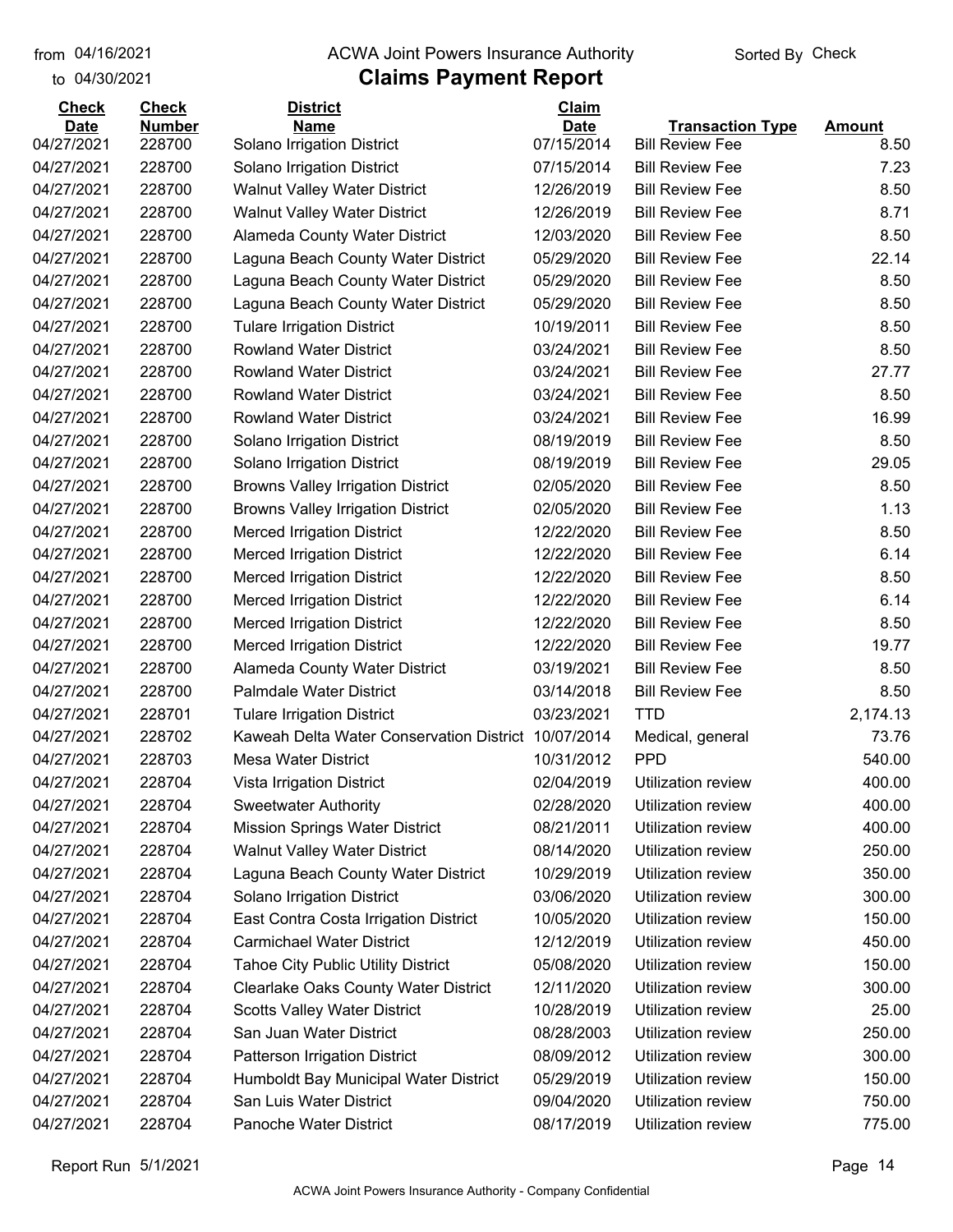to 04/30/2021

## from 04/16/2021 **The COVA Solic Act Act Authority** Sorted By Check

| <b>Check</b> | <b>Check</b>  | <b>District</b>                                 | Claim       |                           |                         |
|--------------|---------------|-------------------------------------------------|-------------|---------------------------|-------------------------|
| <b>Date</b>  | <b>Number</b> | <b>Name</b>                                     | <b>Date</b> | <b>Transaction Type</b>   | <b>Amount</b><br>175.00 |
| 04/27/2021   | 228704        | El Toro Water District                          | 06/22/2015  | <b>Utilization review</b> |                         |
| 04/27/2021   | 228704        | Santa Ynez River WCD Improvement Dist           | 08/08/2001  | Utilization review        | 350.00                  |
| 04/27/2021   | 228704        | <b>Sweetwater Authority</b>                     | 03/23/2019  | Utilization review        | 325.00                  |
| 04/27/2021   | 228704        | <b>Sweetwater Authority</b>                     | 06/30/2020  | Utilization review        | 150.00                  |
| 04/27/2021   | 228704        | <b>Merced Irrigation District</b>               | 07/15/2018  | Utilization review        | 150.00                  |
| 04/27/2021   | 228704        | Georgetown Divide Public Utility District       | 10/03/2011  | Utilization review        | 500.00                  |
| 04/27/2021   | 228704        | <b>Helix Water District</b>                     | 07/23/2019  | Utilization review        | 150.00                  |
| 04/27/2021   | 228704        | Kern County Water Agency                        | 09/16/2016  | Utilization review        | 300.00                  |
| 04/27/2021   | 228705        | <b>Merced Irrigation District</b>               | 12/22/2020  | Physical therapy          | 139.22                  |
| 04/27/2021   | 228706        | <b>Merced Irrigation District</b>               | 12/22/2020  | Physical therapy          | 139.22                  |
| 04/27/2021   | 228707        | El Toro Water District                          | 06/22/2015  | Medical, general          | 145.41                  |
| 04/27/2021   | 228708        | El Toro Water District                          | 06/22/2015  | Medical, general          | 146.12                  |
| 04/27/2021   | 228709        | <b>Sweetwater Authority</b>                     | 12/11/2018  | <b>PPD</b>                | 580.00                  |
| 04/27/2021   | 228710        | <b>Mission Springs Water District</b>           | 08/21/2011  | Physical therapy          | 83.28                   |
| 04/27/2021   | 228711        | <b>Mesa Water District</b>                      | 07/30/2020  | Physical therapy          | 117.81                  |
| 04/27/2021   | 228712        | <b>Mesa Water District</b>                      | 07/30/2020  | Physical therapy          | 117.81                  |
| 04/27/2021   | 228713        | <b>Mesa Water District</b>                      | 07/30/2020  | Physical therapy          | 210.08                  |
| 04/27/2021   | 228714        | <b>Mesa Water District</b>                      | 07/30/2020  | Physical therapy          | 117.81                  |
| 04/27/2021   | 228715        | <b>Mesa Water District</b>                      | 07/30/2020  | Physical therapy          | 96.21                   |
| 04/27/2021   | 228716        | <b>Mesa Water District</b>                      | 07/30/2020  | Physical therapy          | 117.81                  |
| 04/27/2021   | 228717        | <b>Mesa Water District</b>                      | 07/30/2020  | Physical therapy          | 117.81                  |
| 04/27/2021   | 228718        | Kinneloa Irrigation District                    | 03/09/2021  | Hospital (Inpatient)      | 12,984.26               |
| 04/27/2021   | 228719        | <b>Stockton-East Water District</b>             | 02/28/2004  | Diagnostics               | 150.85                  |
| 04/27/2021   | 228720        | East Contra Costa Irrigation District           | 10/05/2020  | Medical, general          | 381.17                  |
| 04/27/2021   | 228721        | East Contra Costa Irrigation District           | 10/05/2020  | Medical, general          | 157.60                  |
| 04/27/2021   | 228722        | Wheeler Ridge-Maricopa Water Storage D          | 10/10/2020  | Medical, general          | 98.03                   |
| 04/27/2021   | 228723        | Western Municipal Water District                | 10/23/2007  | <b>PPD</b>                | 540.00                  |
| 04/27/2021   | 228724        | <b>Rowland Water District</b>                   | 03/24/2021  | Medical, general          | 119.34                  |
| 04/27/2021   | 228725        | <b>Rowland Water District</b>                   | 03/24/2021  | Medical, general          | 66.58                   |
| 04/27/2021   | 228726        | <b>Vallecitos Water District</b>                | 01/14/2016  | Medical, general          | 189.86                  |
| 04/27/2021   | 228727        | Mid-Peninsula Water District                    | 03/19/2021  | <b>TTD</b>                | 1,663.16                |
| 04/27/2021   | 228728        | Joshua Basin Water District                     | 04/16/2020  | Photocopy                 | 121.85                  |
| 04/27/2021   | 228729        | <b>Sweetwater Authority</b>                     | 11/25/2020  | Chiropractor              | 111.58                  |
| 04/27/2021   | 228730        | Kings River Conservation District               | 03/02/2018  | <b>DME Supplies</b>       | 43.59                   |
| 04/27/2021   | 228731        | East Orange County Water District               | 02/16/2021  | Medical, general          | 108.42                  |
| 04/27/2021   | 228732        | Yorba Linda Water District                      | 01/14/2021  | Medical, general          | 169.46                  |
| 04/27/2021   | 228733        | Yorba Linda Water District                      | 03/01/2021  | Medical, general          | 90.67                   |
| 04/27/2021   | 228734        | Laguna Beach County Water District              | 10/29/2019  | Physical therapy          | 117.06                  |
| 04/27/2021   | 228735        | <b>Walnut Valley Water District</b>             | 08/14/2020  | Physical therapy          | 153.80                  |
| 04/27/2021   | 228736        | <b>Sweetwater Authority</b>                     | 12/11/2018  | Physical therapy          | 159.70                  |
| 04/27/2021   | 228737        | <b>Desert Water Agency</b>                      | 03/01/2021  | Physical therapy          | 153.04                  |
| 04/27/2021   | 228738        | <b>Sweetwater Authority</b>                     | 12/11/2018  | Physical therapy          | 159.70                  |
| 04/27/2021   | 228739        | Santa Fe Irrigation District                    | 09/03/2020  | <b>DME Supplies</b>       | 4,249.09                |
| 04/27/2021   | 228740        | <b>Elsinore Valley Municipal Water District</b> | 05/05/2014  | Pharmacy                  | 13.17                   |
|              |               |                                                 |             |                           |                         |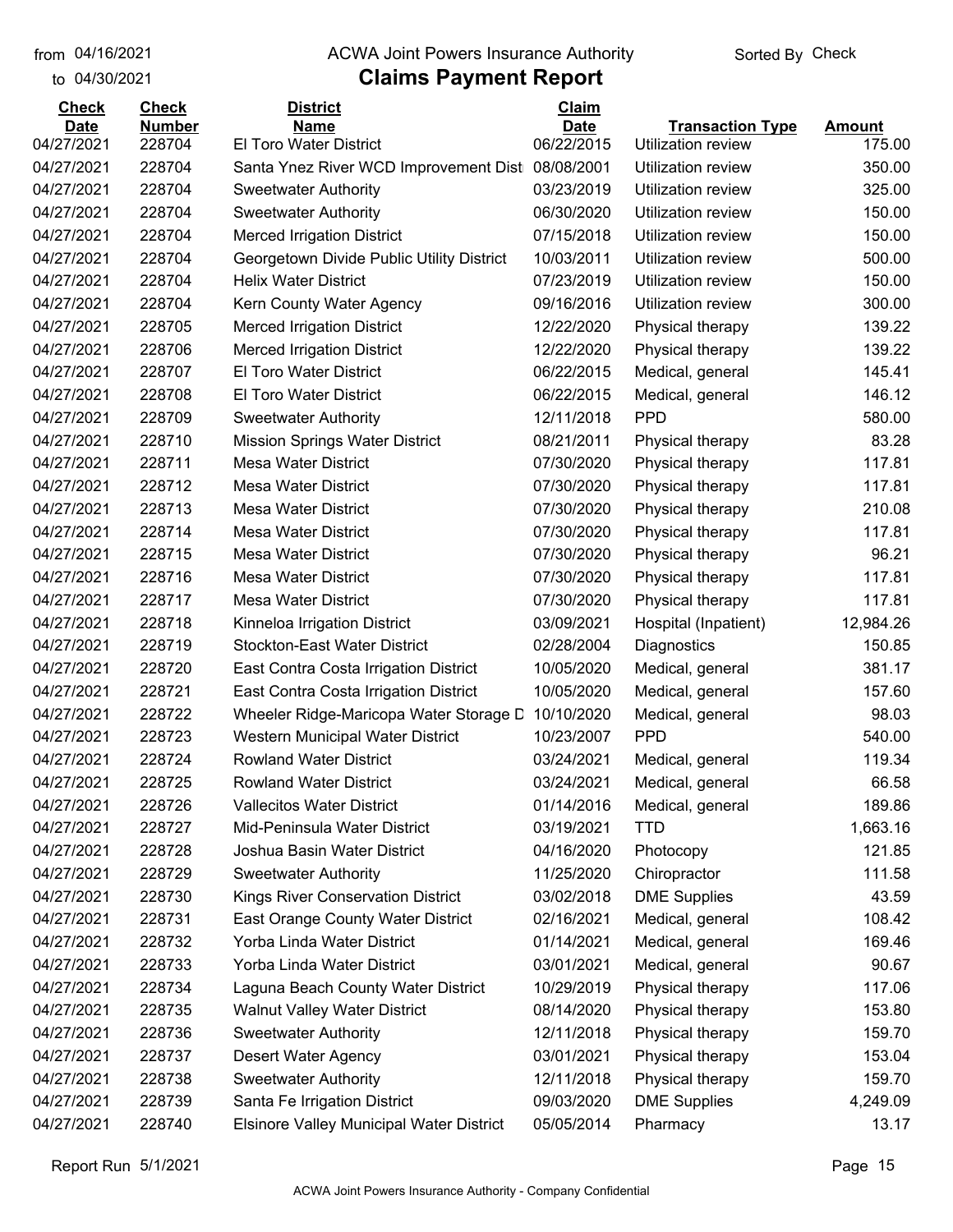to 04/30/2021 04/16/2021

## from 04/16/2021 **The COVA Solic Act Act Authority** Sorted By Check

| <b>Check</b><br><b>Date</b> | <b>Check</b><br><b>Number</b> | <b>District</b><br><b>Name</b>                      | Claim<br><b>Date</b> | <b>Transaction Type</b> | <b>Amount</b> |
|-----------------------------|-------------------------------|-----------------------------------------------------|----------------------|-------------------------|---------------|
| 04/27/2021                  | 228741                        | <b>Merced Irrigation District</b>                   | 11/09/2001           | Pharmacy                | 47.72         |
| 04/27/2021                  | 228742                        | <b>Bard Water District</b>                          | 08/20/2012           | Pharmacy                | 22.85         |
| 04/27/2021                  | 228743                        | San Juan Water District                             | 01/26/2016           | Pharmacy                | 8.05          |
| 04/27/2021                  | 228744                        | Glenn-Colusa Irrigation District                    | 05/08/2019           | Pharmacy                | 63.84         |
| 04/27/2021                  | 228745                        | Panoche Water District                              | 08/17/2019           | Pharmacy                | 16.65         |
| 04/27/2021                  | 228746                        | <b>Carmichael Water District</b>                    | 12/12/2019           | Pharmacy                | 47.72         |
| 04/27/2021                  | 228747                        | <b>Sweetwater Authority</b>                         | 10/08/2020           | Pharmacy                | 37.20         |
| 04/27/2021                  | 228748                        | Solano Irrigation District                          | 07/15/2014           | Medical, general        | 163.98        |
| 04/27/2021                  | 228749                        | <b>Sweetwater Authority</b>                         | 06/30/2020           | Deposition/Witness fees | 1,192.00      |
| 04/27/2021                  | 228750                        | Santa Clarita Valley Water Agency                   | 01/01/2020           | Medical, general        | 138.58        |
| 04/27/2021                  | 228751                        | Santa Clarita Valley Water Agency                   | 03/23/2021           | Chiropractor            | 178.04        |
| 04/27/2021                  | 228752                        | Santa Clarita Valley Water Agency                   | 03/23/2021           | Chiropractor            | 203.02        |
| 04/27/2021                  | 228753                        | Santa Clarita Valley Water Agency                   | 03/23/2021           | Chiropractor            | 186.15        |
| 04/27/2021                  | 228754                        | Mid-Peninsula Water District                        | 03/19/2021           | Physical therapy        | 123.39        |
| 04/27/2021                  | 228755                        | Santa Clarita Valley Water Agency                   | 03/23/2021           | Medical, general        | 136.75        |
| 04/27/2021                  | 228756                        | Valley Center Municipal Water District              | 08/16/2020           | Physical therapy        | 153.33        |
| 04/27/2021                  | 228757                        | Mid-Peninsula Water District                        | 03/19/2021           | Medical, general        | 145.28        |
| 04/27/2021                  | 228758                        | <b>Tulare Irrigation District</b>                   | 11/18/2019           | Medical, general        | 84.67         |
| 04/27/2021                  | 228759                        | Cucamonga Valley Water District                     | 03/01/2016           | Medical, general        | 119.11        |
| 04/27/2021                  | 228760                        | Santa Fe Irrigation District                        | 09/03/2020           | <b>Surgery Costs</b>    | 850.67        |
| 04/27/2021                  | 228761                        | <b>Tulare Irrigation District</b>                   | 03/23/2021           | Medical, general        | 73.76         |
| 04/27/2021                  | 228762                        | <b>Corcoran Irrigation District</b>                 | 03/23/2021           | Medical, general        | 172.88        |
| 04/27/2021                  | 228763                        | San Luis & Delta-Mendota Water Authority 01/11/2021 |                      | Medical, general        | 87.46         |
| 04/27/2021                  | 228764                        | Monte Vista Water District                          | 03/29/2021           | Diagnostics             | 91.21         |
| 04/27/2021                  | 228765                        | Monte Vista Water District                          | 03/29/2021           | Diagnostics             | 10.20         |
| 04/27/2021                  | 228766                        | Kinneloa Irrigation District                        | 03/09/2021           | Diagnostics             | 10.85         |
| 04/27/2021                  | 228767                        | Kinneloa Irrigation District                        | 03/09/2021           | Diagnostics             | 10.85         |
| 04/27/2021                  | 228768                        | Kinneloa Irrigation District                        | 03/09/2021           | Diagnostics             | 210.81        |
| 04/27/2021                  | 228769                        | Kinneloa Irrigation District                        | 03/09/2021           | Diagnostics             | 10.85         |
| 04/27/2021                  | 228770                        | Kinneloa Irrigation District                        | 03/09/2021           | Diagnostics             | 352.40        |
| 04/27/2021                  | 228771                        | Beaumont-Cherry Valley Water District               | 08/25/2020           | Medical, general        | 86.65         |
| 04/27/2021                  | 228772                        | Beaumont-Cherry Valley Water District               | 08/25/2020           | Medical, general        | 143.96        |
| 04/27/2021                  | 228773                        | Beaumont-Cherry Valley Water District               | 08/25/2020           | Medical, general        | 86.65         |
| 04/27/2021                  | 228774                        | Beaumont-Cherry Valley Water District               | 08/25/2020           | Medical, general        | 86.65         |
| 04/27/2021                  | 228775                        | Beaumont-Cherry Valley Water District               | 08/25/2020           | Medical, general        | 86.65         |
| 04/27/2021                  | 228776                        | El Dorado Irrigation District                       | 12/02/2019           | Medical, general        | 140.08        |
| 04/27/2021                  | 228777                        | Palmdale Water District                             | 03/23/2015           | Diagnostics             | 11.40         |
| 04/27/2021                  | 228778                        | Palmdale Water District                             | 03/23/2015           | Diagnostics             | 11.06         |
| 04/27/2021                  | 228779                        | Palmdale Water District                             | 03/23/2015           | Diagnostics             | 10.23         |
| 04/27/2021                  | 228780                        | South Coast Water District                          | 12/03/2020           | Medical, general        | 88.94         |
| 04/27/2021                  | 228781                        | <b>Browns Valley Irrigation District</b>            | 02/05/2020           | Medical, general        | 146.21        |
| 04/27/2021                  | 228782                        | <b>Sweetwater Authority</b>                         | 02/28/2020           | Medical, general        | 111.97        |
| 04/27/2021                  | 228783                        | <b>Merced Irrigation District</b>                   | 08/08/2020           | Medical, general        | 111.97        |
| 04/27/2021                  | 228784                        | <b>Merced Irrigation District</b>                   | 10/29/2020           | Medical, general        | 277.78        |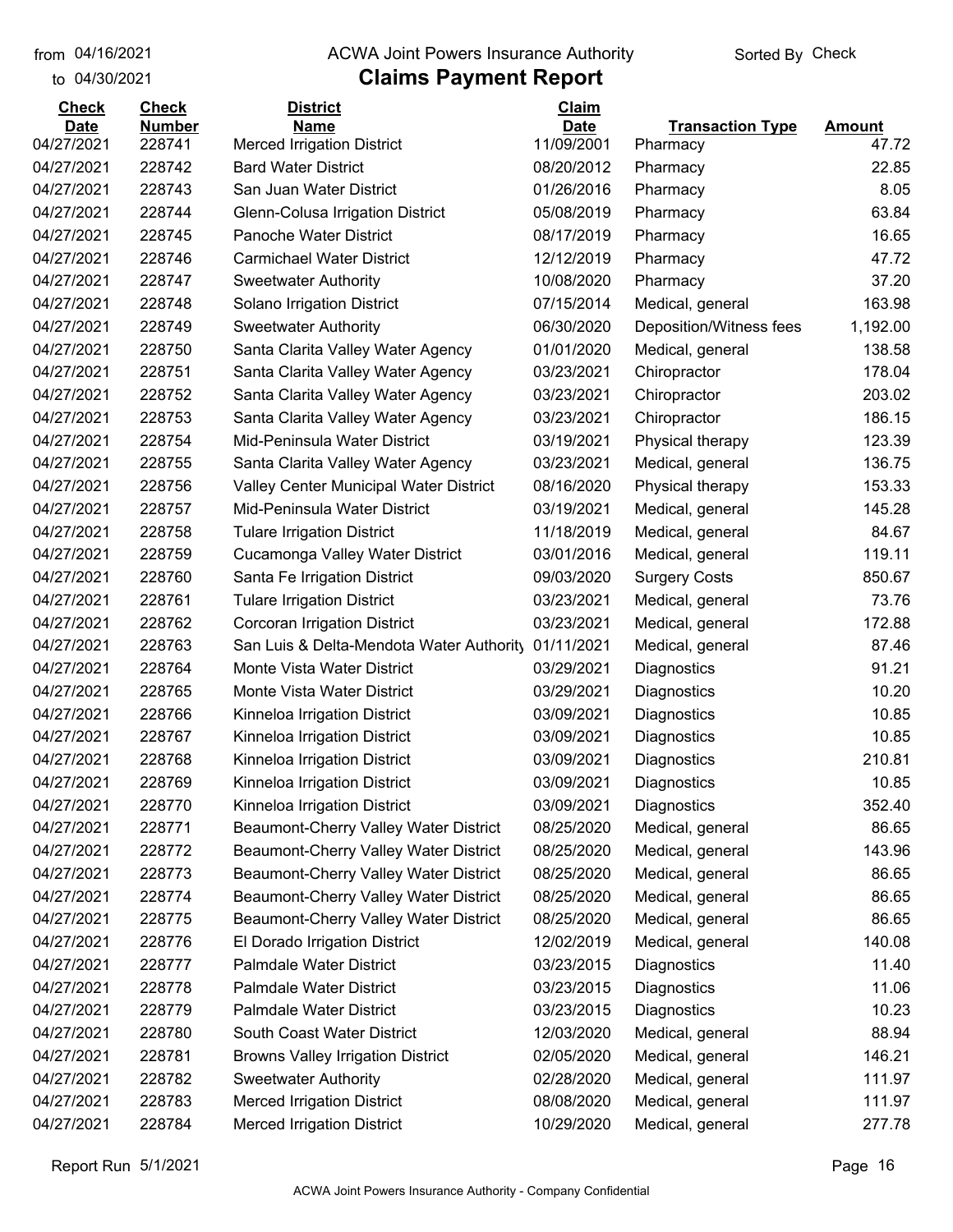to 04/30/2021 04/16/2021

## from 04/16/2021 **The COVA Solic Act Act Authority** Sorted By Check

| <b>Check</b> | <b>Check</b>  | <b>District</b>                                       | Claim      |                             |                 |
|--------------|---------------|-------------------------------------------------------|------------|-----------------------------|-----------------|
| <b>Date</b>  | <b>Number</b> | <b>Name</b>                                           | Date       | <b>Transaction Type</b>     | <b>Amount</b>   |
| 04/27/2021   | 228785        | Rancho California Water District                      | 11/19/2019 | Physical therapy            | 153.24<br>48.11 |
| 04/27/2021   | 228786        | <b>Helix Water District</b>                           | 04/12/1989 | Chiropractor                | 319.46          |
| 04/27/2021   | 228787        | East Orange County Water District                     | 02/16/2021 | Medical, general            |                 |
| 04/27/2021   | 228788        | <b>Sweetwater Authority</b>                           | 08/16/2017 | Medical, general            | 93.86           |
| 04/27/2021   | 228789        | <b>Helix Water District</b>                           | 03/12/2021 | Medical, general            | 93.86           |
| 04/27/2021   | 228790        | <b>Sweetwater Authority</b>                           | 03/24/2021 | Medical, general            | 180.80          |
| 04/27/2021   | 228791        | <b>Bella Vista Water District</b>                     | 12/06/2016 | Diagnostics                 | 192.30          |
| 04/27/2021   | 228792        | Valley of the Moon Water District                     | 03/26/2020 | Medical, general            | 117.90          |
| 04/27/2021   | 228793        | Ramona Municipal Water District                       | 10/03/2017 | Medical, general            | 184.39          |
| 04/27/2021   | 228794        | San Juan Water District                               | 08/28/2003 | Pharmacy                    | 541.26          |
| 04/27/2021   | 228795        | <b>Carmichael Water District</b>                      | 12/12/2019 | Laboratory fee              | 77.69           |
| 04/27/2021   | 228796        | <b>Rowland Water District</b>                         | 03/24/2021 | <b>TTD</b>                  | 1,742.78        |
| 04/27/2021   | 228797        | <b>Sweetwater Authority</b>                           | 10/08/2020 | Physical therapy            | 156.66          |
| 04/27/2021   | 228798        | <b>Sweetwater Authority</b>                           | 10/08/2020 | Physical therapy            | 158.81          |
| 04/27/2021   | 228799        | <b>Sweetwater Authority</b>                           | 10/08/2020 | Physical therapy            | 150.38          |
| 04/27/2021   | 228800        | <b>Clearlake Oaks County Water District</b>           | 12/11/2020 | Medical, general            | 173.06          |
| 04/27/2021   | 228801        | Alameda County Water District                         | 03/19/2021 | Physical therapy            | 170.41          |
| 04/27/2021   | 228802        | Laguna Beach County Water District                    | 05/29/2020 | Medical, general            | 113.94          |
| 04/27/2021   | 228803        | <b>Tulare Irrigation District</b>                     | 10/19/2011 | Medical, general            | 127.68          |
| 04/27/2021   | 228804        | <b>Orange County Water District</b>                   | 11/09/2020 | Medical, general            | 72.24           |
| 04/27/2021   | 228805        | Western Municipal Water District                      | 11/21/2019 | Physical therapy            | 112.15          |
| 04/27/2021   | 228806        | Western Municipal Water District                      | 11/21/2019 | Physical therapy            | 253.58          |
| 04/27/2021   | 228807        | Vista Irrigation District                             | 03/25/2021 | Medical, general            | 282.83          |
| 04/29/2021   | 228808        | Mid-Peninsula Water District                          | 11/17/2019 | Liability - Property Damage | 12,021.77       |
| 04/29/2021   | 228809        | Santa Ynez River WCD Improvement Dist 03/11/2021      |            | Liability - Property Damage | 2,214.17        |
| 04/29/2021   | 228810        | <b>Merced Irrigation District</b>                     | 05/12/2020 | Liability - Property Damage | 8,255.83        |
| 04/29/2021   | 228811        | Vista Irrigation District                             | 12/31/2018 | <b>Expense General</b>      | 1,839.75        |
| 04/29/2021   | 228812        | Palo Verde Irrigation District                        | 06/03/2018 | <b>Expense General</b>      | 2,114.10        |
| 04/29/2021   | 228813        | <b>West Valley Water District</b>                     | 10/02/2017 | <b>Expense General</b>      | 1,735.20        |
| 04/29/2021   | 228814        | Fresno Metropolitan Flood Control District 08/25/2018 |            | Physical therapy            | 111.79          |
| 04/29/2021   | 228815        | Fresno Metropolitan Flood Control District            | 08/25/2018 | Physical therapy            | 111.79          |
| 04/29/2021   | 228816        | <b>Mission Springs Water District</b>                 | 12/30/2020 | Physical therapy            | 176.90          |
| 04/29/2021   | 228817        | <b>Mission Springs Water District</b>                 | 12/30/2020 | Physical therapy            | 118.28          |
| 04/29/2021   | 228818        | Valley of the Moon Water District                     | 03/26/2020 | Physical therapy            | 111.88          |
| 04/29/2021   | 228819        | Valley of the Moon Water District                     | 03/26/2020 | Physical therapy            | 111.88          |
| 04/29/2021   | 228820        | <b>Helix Water District</b>                           | 07/23/2019 | Physical therapy            | 206.82          |
| 04/29/2021   | 228821        | Santa Fe Irrigation District                          | 09/03/2020 | Anesthesiologist            | 233.13          |
| 04/29/2021   | 228822        | <b>Merced Irrigation District</b>                     | 11/09/2001 | Medical, general            | 95.54           |
| 04/29/2021   | 228823        | <b>Merced Irrigation District</b>                     | 11/09/2001 | Medical, general            | 87.46           |
| 04/29/2021   | 228824        | South Tahoe Public Utility District                   | 01/17/2021 | Medical, general            | 40.18           |
| 04/29/2021   | 228825        | South Tahoe Public Utility District                   | 08/21/2020 | Physical therapy            | 527.76          |
| 04/29/2021   | 228826        | Vista Irrigation District                             | 02/04/2019 | <b>TTD</b>                  | 2,196.52        |
| 04/29/2021   | 228827        | <b>Sweetwater Authority</b>                           | 03/23/2019 | Medical, general            | 117.99          |
| 04/29/2021   | 228828        | Kings River Conservation District                     | 11/18/2016 | Medical, general            | 119.64          |
|              |               |                                                       |            |                             |                 |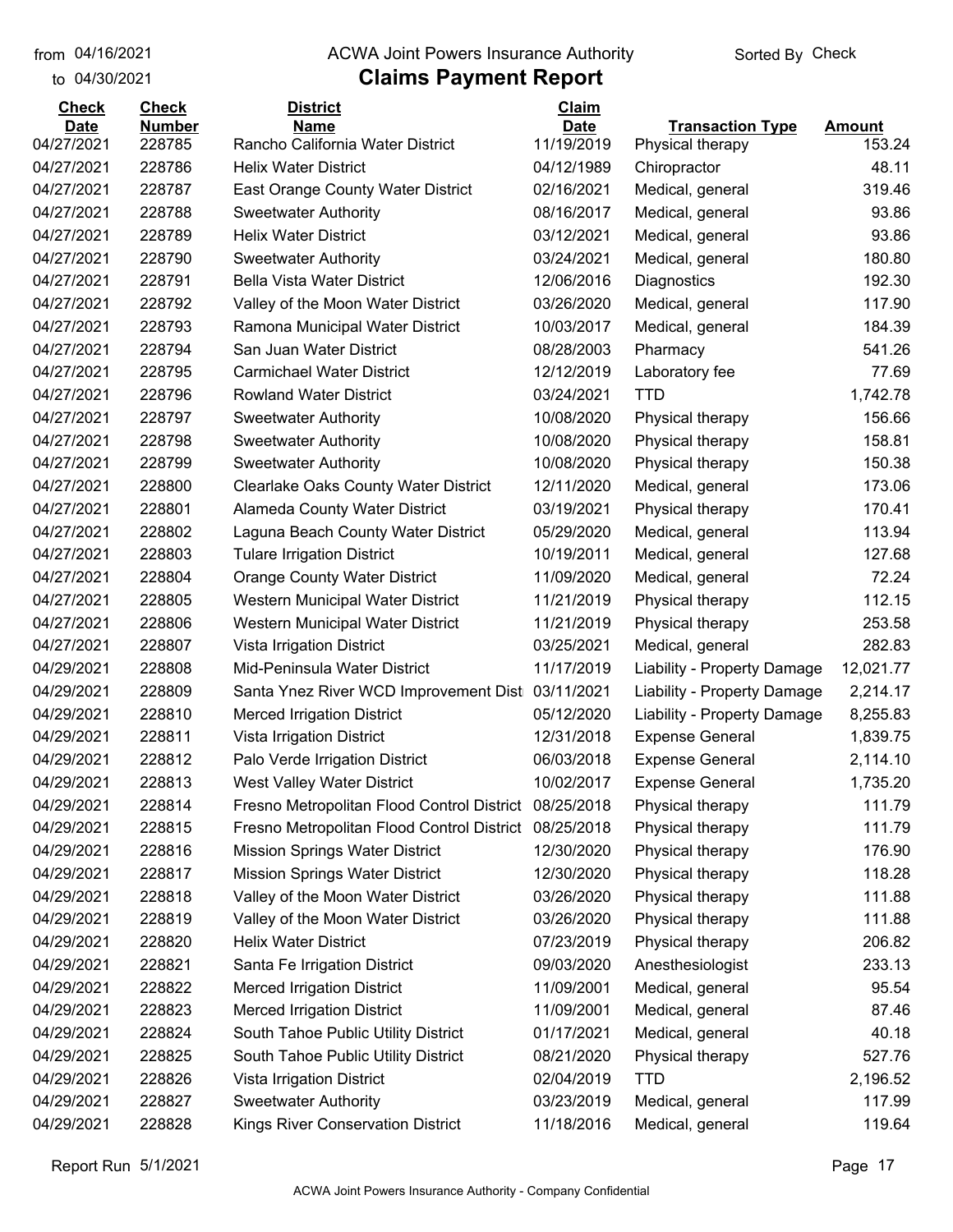## from 04/16/2021 **The COVA Solic Act Act Authority** Sorted By Check

## to 04/30/2021

| <b>Transaction Type</b><br><b>Amount</b><br>228829<br>11/09/2020<br>04/29/2021<br><b>Orange County Water District</b><br>Medical, general<br>139.68<br>228830<br>408.80<br>04/29/2021<br><b>Reclamation District #108</b><br>03/30/2021<br>Hospital (Outpatient)<br>228831<br>04/29/2021<br><b>Sutter Extension Water District</b><br>04/19/2019<br><b>Bill Review Fee</b><br>8.50<br>04/29/2021<br>228831<br><b>Sutter Extension Water District</b><br>04/19/2019<br><b>Bill Review Fee</b><br>20.24<br>04/29/2021<br>228831<br>San Luis Water District<br>08/09/2013<br><b>Bill Review Fee</b><br>8.50<br>04/29/2021<br>228831<br>San Luis Water District<br>08/09/2013<br><b>Bill Review Fee</b><br>2.31<br>228831<br>8.50<br>04/29/2021<br><b>Vallecitos Water District</b><br>10/09/2019<br><b>Bill Review Fee</b><br>13.37<br>228831<br><b>Vallecitos Water District</b><br>10/09/2019<br><b>Bill Review Fee</b><br>04/29/2021<br>04/29/2021<br>228831<br>Sacramento Suburban Water District<br>12/09/2020<br><b>Bill Review Fee</b><br>8.50<br>228831<br>16.81<br>04/29/2021<br>Sacramento Suburban Water District<br>12/09/2020<br><b>Bill Review Fee</b><br>228831<br>Sacramento Suburban Water District<br>8.50<br>12/09/2020<br><b>Bill Review Fee</b><br>228831<br>16.98<br>Sacramento Suburban Water District<br>12/09/2020<br><b>Bill Review Fee</b><br>228831<br>03/23/2021<br><b>Bill Review Fee</b><br>8.50<br>Santa Clarita Valley Water Agency<br>228831<br>03/23/2021<br><b>Bill Review Fee</b><br>2.59<br>Santa Clarita Valley Water Agency<br>228831<br>02/28/2020<br><b>Bill Review Fee</b><br>8.50<br><b>Sweetwater Authority</b><br>228831<br>02/28/2020<br><b>Bill Review Fee</b><br>17.74<br><b>Sweetwater Authority</b><br>8.50<br>228831<br>01/28/2021<br><b>Bill Review Fee</b><br><b>Orange County Water District</b><br>228831<br>01/28/2021<br><b>Bill Review Fee</b><br>10.59<br><b>Orange County Water District</b><br>228831<br><b>Water Employee Services Authority</b><br>10/09/2020<br><b>Bill Review Fee</b><br>8.50<br>15.13<br>228831<br><b>Water Employee Services Authority</b><br>10/09/2020<br><b>Bill Review Fee</b><br>228831<br>8.50<br><b>Water Employee Services Authority</b><br>10/09/2020<br><b>Bill Review Fee</b><br>228831<br>10/09/2020<br><b>Bill Review Fee</b><br>20.25<br><b>Water Employee Services Authority</b><br>228831<br>08/21/2020<br><b>Bill Review Fee</b><br>15.45<br>South Tahoe Public Utility District<br>228831<br>Monte Vista Water District<br><b>Bill Review Fee</b><br>8.50<br>03/29/2021<br>228831<br>8.75<br>Monte Vista Water District<br>03/29/2021<br><b>Bill Review Fee</b><br>228831<br><b>Palmdale Water District</b><br>03/23/2015<br><b>Bill Review Fee</b><br>8.50<br>228831<br><b>Palmdale Water District</b><br>03/23/2015<br><b>Bill Review Fee</b><br>0.49<br>228831<br>09/03/2020<br><b>Bill Review Fee</b><br>8.50<br>Santa Fe Irrigation District<br>228831<br>11/30/2020<br><b>Bill Review Fee</b><br>8.50<br>Laguna Beach County Water District<br>228831<br>11/30/2020<br>22.14<br>Laguna Beach County Water District<br><b>Bill Review Fee</b><br>228831<br>Laguna Beach County Water District<br>11/30/2020<br><b>Bill Review Fee</b><br>8.50<br>228831<br>Laguna Beach County Water District<br>11/30/2020<br><b>Bill Review Fee</b><br>14.53<br>South Tahoe Public Utility District<br><b>Bill Review Fee</b><br>8.50<br>228831<br>01/17/2021<br>228831<br>South Tahoe Public Utility District<br>01/17/2021<br><b>Bill Review Fee</b><br>21.10<br>228831<br>Alameda County Water District<br>01/25/2021<br><b>Bill Review Fee</b><br>8.50<br>228831<br><b>Mission Springs Water District</b><br>12/30/2020<br><b>Bill Review Fee</b><br>8.50<br>228831<br><b>Mission Springs Water District</b><br>12/30/2020<br><b>Bill Review Fee</b><br>8.50<br>228831<br><b>Reclamation District #108</b><br><b>Bill Review Fee</b><br>8.50<br>03/30/2021<br><b>Reclamation District #108</b><br>03/30/2021<br><b>Bill Review Fee</b><br>1.03<br>228831<br>228831<br><b>Carmichael Water District</b><br>12/12/2019<br><b>Bill Review Fee</b><br>8.50<br>228831<br><b>Carmichael Water District</b><br>12/12/2019<br><b>Bill Review Fee</b><br>20.24<br>Clearlake Oaks County Water District<br>12/11/2020<br><b>Bill Review Fee</b><br>8.50<br>228831<br>Clearlake Oaks County Water District<br>12/11/2020<br><b>Bill Review Fee</b><br>2.50<br>228831<br>228831<br><b>Merced Irrigation District</b><br><b>Bill Review Fee</b><br>8.50<br>11/09/2001 | <b>Check</b> | <b>Check</b>  | <b>District</b> | Claim       |  |
|--------------------------------------------------------------------------------------------------------------------------------------------------------------------------------------------------------------------------------------------------------------------------------------------------------------------------------------------------------------------------------------------------------------------------------------------------------------------------------------------------------------------------------------------------------------------------------------------------------------------------------------------------------------------------------------------------------------------------------------------------------------------------------------------------------------------------------------------------------------------------------------------------------------------------------------------------------------------------------------------------------------------------------------------------------------------------------------------------------------------------------------------------------------------------------------------------------------------------------------------------------------------------------------------------------------------------------------------------------------------------------------------------------------------------------------------------------------------------------------------------------------------------------------------------------------------------------------------------------------------------------------------------------------------------------------------------------------------------------------------------------------------------------------------------------------------------------------------------------------------------------------------------------------------------------------------------------------------------------------------------------------------------------------------------------------------------------------------------------------------------------------------------------------------------------------------------------------------------------------------------------------------------------------------------------------------------------------------------------------------------------------------------------------------------------------------------------------------------------------------------------------------------------------------------------------------------------------------------------------------------------------------------------------------------------------------------------------------------------------------------------------------------------------------------------------------------------------------------------------------------------------------------------------------------------------------------------------------------------------------------------------------------------------------------------------------------------------------------------------------------------------------------------------------------------------------------------------------------------------------------------------------------------------------------------------------------------------------------------------------------------------------------------------------------------------------------------------------------------------------------------------------------------------------------------------------------------------------------------------------------------------------------------------------------------------------------------------------------------------------------------------------------------------------------------------------------------------------------------------------------------------------------------------------------------------------------------------------------------------------------------------------------------------------------------------------------------------------------------------------------------------------------------------------------------------------------------------------------------------------------------------------------------------------------------------------------------------------------------------------------------------------------------------------------------------------------------------------------------------------------------------------------------------------------------|--------------|---------------|-----------------|-------------|--|
|                                                                                                                                                                                                                                                                                                                                                                                                                                                                                                                                                                                                                                                                                                                                                                                                                                                                                                                                                                                                                                                                                                                                                                                                                                                                                                                                                                                                                                                                                                                                                                                                                                                                                                                                                                                                                                                                                                                                                                                                                                                                                                                                                                                                                                                                                                                                                                                                                                                                                                                                                                                                                                                                                                                                                                                                                                                                                                                                                                                                                                                                                                                                                                                                                                                                                                                                                                                                                                                                                                                                                                                                                                                                                                                                                                                                                                                                                                                                                                                                                                                                                                                                                                                                                                                                                                                                                                                                                                                                                                                                                        | <b>Date</b>  | <b>Number</b> | <b>Name</b>     | <b>Date</b> |  |
|                                                                                                                                                                                                                                                                                                                                                                                                                                                                                                                                                                                                                                                                                                                                                                                                                                                                                                                                                                                                                                                                                                                                                                                                                                                                                                                                                                                                                                                                                                                                                                                                                                                                                                                                                                                                                                                                                                                                                                                                                                                                                                                                                                                                                                                                                                                                                                                                                                                                                                                                                                                                                                                                                                                                                                                                                                                                                                                                                                                                                                                                                                                                                                                                                                                                                                                                                                                                                                                                                                                                                                                                                                                                                                                                                                                                                                                                                                                                                                                                                                                                                                                                                                                                                                                                                                                                                                                                                                                                                                                                                        |              |               |                 |             |  |
|                                                                                                                                                                                                                                                                                                                                                                                                                                                                                                                                                                                                                                                                                                                                                                                                                                                                                                                                                                                                                                                                                                                                                                                                                                                                                                                                                                                                                                                                                                                                                                                                                                                                                                                                                                                                                                                                                                                                                                                                                                                                                                                                                                                                                                                                                                                                                                                                                                                                                                                                                                                                                                                                                                                                                                                                                                                                                                                                                                                                                                                                                                                                                                                                                                                                                                                                                                                                                                                                                                                                                                                                                                                                                                                                                                                                                                                                                                                                                                                                                                                                                                                                                                                                                                                                                                                                                                                                                                                                                                                                                        |              |               |                 |             |  |
|                                                                                                                                                                                                                                                                                                                                                                                                                                                                                                                                                                                                                                                                                                                                                                                                                                                                                                                                                                                                                                                                                                                                                                                                                                                                                                                                                                                                                                                                                                                                                                                                                                                                                                                                                                                                                                                                                                                                                                                                                                                                                                                                                                                                                                                                                                                                                                                                                                                                                                                                                                                                                                                                                                                                                                                                                                                                                                                                                                                                                                                                                                                                                                                                                                                                                                                                                                                                                                                                                                                                                                                                                                                                                                                                                                                                                                                                                                                                                                                                                                                                                                                                                                                                                                                                                                                                                                                                                                                                                                                                                        |              |               |                 |             |  |
|                                                                                                                                                                                                                                                                                                                                                                                                                                                                                                                                                                                                                                                                                                                                                                                                                                                                                                                                                                                                                                                                                                                                                                                                                                                                                                                                                                                                                                                                                                                                                                                                                                                                                                                                                                                                                                                                                                                                                                                                                                                                                                                                                                                                                                                                                                                                                                                                                                                                                                                                                                                                                                                                                                                                                                                                                                                                                                                                                                                                                                                                                                                                                                                                                                                                                                                                                                                                                                                                                                                                                                                                                                                                                                                                                                                                                                                                                                                                                                                                                                                                                                                                                                                                                                                                                                                                                                                                                                                                                                                                                        |              |               |                 |             |  |
|                                                                                                                                                                                                                                                                                                                                                                                                                                                                                                                                                                                                                                                                                                                                                                                                                                                                                                                                                                                                                                                                                                                                                                                                                                                                                                                                                                                                                                                                                                                                                                                                                                                                                                                                                                                                                                                                                                                                                                                                                                                                                                                                                                                                                                                                                                                                                                                                                                                                                                                                                                                                                                                                                                                                                                                                                                                                                                                                                                                                                                                                                                                                                                                                                                                                                                                                                                                                                                                                                                                                                                                                                                                                                                                                                                                                                                                                                                                                                                                                                                                                                                                                                                                                                                                                                                                                                                                                                                                                                                                                                        |              |               |                 |             |  |
|                                                                                                                                                                                                                                                                                                                                                                                                                                                                                                                                                                                                                                                                                                                                                                                                                                                                                                                                                                                                                                                                                                                                                                                                                                                                                                                                                                                                                                                                                                                                                                                                                                                                                                                                                                                                                                                                                                                                                                                                                                                                                                                                                                                                                                                                                                                                                                                                                                                                                                                                                                                                                                                                                                                                                                                                                                                                                                                                                                                                                                                                                                                                                                                                                                                                                                                                                                                                                                                                                                                                                                                                                                                                                                                                                                                                                                                                                                                                                                                                                                                                                                                                                                                                                                                                                                                                                                                                                                                                                                                                                        |              |               |                 |             |  |
|                                                                                                                                                                                                                                                                                                                                                                                                                                                                                                                                                                                                                                                                                                                                                                                                                                                                                                                                                                                                                                                                                                                                                                                                                                                                                                                                                                                                                                                                                                                                                                                                                                                                                                                                                                                                                                                                                                                                                                                                                                                                                                                                                                                                                                                                                                                                                                                                                                                                                                                                                                                                                                                                                                                                                                                                                                                                                                                                                                                                                                                                                                                                                                                                                                                                                                                                                                                                                                                                                                                                                                                                                                                                                                                                                                                                                                                                                                                                                                                                                                                                                                                                                                                                                                                                                                                                                                                                                                                                                                                                                        |              |               |                 |             |  |
|                                                                                                                                                                                                                                                                                                                                                                                                                                                                                                                                                                                                                                                                                                                                                                                                                                                                                                                                                                                                                                                                                                                                                                                                                                                                                                                                                                                                                                                                                                                                                                                                                                                                                                                                                                                                                                                                                                                                                                                                                                                                                                                                                                                                                                                                                                                                                                                                                                                                                                                                                                                                                                                                                                                                                                                                                                                                                                                                                                                                                                                                                                                                                                                                                                                                                                                                                                                                                                                                                                                                                                                                                                                                                                                                                                                                                                                                                                                                                                                                                                                                                                                                                                                                                                                                                                                                                                                                                                                                                                                                                        |              |               |                 |             |  |
|                                                                                                                                                                                                                                                                                                                                                                                                                                                                                                                                                                                                                                                                                                                                                                                                                                                                                                                                                                                                                                                                                                                                                                                                                                                                                                                                                                                                                                                                                                                                                                                                                                                                                                                                                                                                                                                                                                                                                                                                                                                                                                                                                                                                                                                                                                                                                                                                                                                                                                                                                                                                                                                                                                                                                                                                                                                                                                                                                                                                                                                                                                                                                                                                                                                                                                                                                                                                                                                                                                                                                                                                                                                                                                                                                                                                                                                                                                                                                                                                                                                                                                                                                                                                                                                                                                                                                                                                                                                                                                                                                        |              |               |                 |             |  |
|                                                                                                                                                                                                                                                                                                                                                                                                                                                                                                                                                                                                                                                                                                                                                                                                                                                                                                                                                                                                                                                                                                                                                                                                                                                                                                                                                                                                                                                                                                                                                                                                                                                                                                                                                                                                                                                                                                                                                                                                                                                                                                                                                                                                                                                                                                                                                                                                                                                                                                                                                                                                                                                                                                                                                                                                                                                                                                                                                                                                                                                                                                                                                                                                                                                                                                                                                                                                                                                                                                                                                                                                                                                                                                                                                                                                                                                                                                                                                                                                                                                                                                                                                                                                                                                                                                                                                                                                                                                                                                                                                        |              |               |                 |             |  |
|                                                                                                                                                                                                                                                                                                                                                                                                                                                                                                                                                                                                                                                                                                                                                                                                                                                                                                                                                                                                                                                                                                                                                                                                                                                                                                                                                                                                                                                                                                                                                                                                                                                                                                                                                                                                                                                                                                                                                                                                                                                                                                                                                                                                                                                                                                                                                                                                                                                                                                                                                                                                                                                                                                                                                                                                                                                                                                                                                                                                                                                                                                                                                                                                                                                                                                                                                                                                                                                                                                                                                                                                                                                                                                                                                                                                                                                                                                                                                                                                                                                                                                                                                                                                                                                                                                                                                                                                                                                                                                                                                        | 04/29/2021   |               |                 |             |  |
|                                                                                                                                                                                                                                                                                                                                                                                                                                                                                                                                                                                                                                                                                                                                                                                                                                                                                                                                                                                                                                                                                                                                                                                                                                                                                                                                                                                                                                                                                                                                                                                                                                                                                                                                                                                                                                                                                                                                                                                                                                                                                                                                                                                                                                                                                                                                                                                                                                                                                                                                                                                                                                                                                                                                                                                                                                                                                                                                                                                                                                                                                                                                                                                                                                                                                                                                                                                                                                                                                                                                                                                                                                                                                                                                                                                                                                                                                                                                                                                                                                                                                                                                                                                                                                                                                                                                                                                                                                                                                                                                                        | 04/29/2021   |               |                 |             |  |
|                                                                                                                                                                                                                                                                                                                                                                                                                                                                                                                                                                                                                                                                                                                                                                                                                                                                                                                                                                                                                                                                                                                                                                                                                                                                                                                                                                                                                                                                                                                                                                                                                                                                                                                                                                                                                                                                                                                                                                                                                                                                                                                                                                                                                                                                                                                                                                                                                                                                                                                                                                                                                                                                                                                                                                                                                                                                                                                                                                                                                                                                                                                                                                                                                                                                                                                                                                                                                                                                                                                                                                                                                                                                                                                                                                                                                                                                                                                                                                                                                                                                                                                                                                                                                                                                                                                                                                                                                                                                                                                                                        | 04/29/2021   |               |                 |             |  |
|                                                                                                                                                                                                                                                                                                                                                                                                                                                                                                                                                                                                                                                                                                                                                                                                                                                                                                                                                                                                                                                                                                                                                                                                                                                                                                                                                                                                                                                                                                                                                                                                                                                                                                                                                                                                                                                                                                                                                                                                                                                                                                                                                                                                                                                                                                                                                                                                                                                                                                                                                                                                                                                                                                                                                                                                                                                                                                                                                                                                                                                                                                                                                                                                                                                                                                                                                                                                                                                                                                                                                                                                                                                                                                                                                                                                                                                                                                                                                                                                                                                                                                                                                                                                                                                                                                                                                                                                                                                                                                                                                        | 04/29/2021   |               |                 |             |  |
|                                                                                                                                                                                                                                                                                                                                                                                                                                                                                                                                                                                                                                                                                                                                                                                                                                                                                                                                                                                                                                                                                                                                                                                                                                                                                                                                                                                                                                                                                                                                                                                                                                                                                                                                                                                                                                                                                                                                                                                                                                                                                                                                                                                                                                                                                                                                                                                                                                                                                                                                                                                                                                                                                                                                                                                                                                                                                                                                                                                                                                                                                                                                                                                                                                                                                                                                                                                                                                                                                                                                                                                                                                                                                                                                                                                                                                                                                                                                                                                                                                                                                                                                                                                                                                                                                                                                                                                                                                                                                                                                                        | 04/29/2021   |               |                 |             |  |
|                                                                                                                                                                                                                                                                                                                                                                                                                                                                                                                                                                                                                                                                                                                                                                                                                                                                                                                                                                                                                                                                                                                                                                                                                                                                                                                                                                                                                                                                                                                                                                                                                                                                                                                                                                                                                                                                                                                                                                                                                                                                                                                                                                                                                                                                                                                                                                                                                                                                                                                                                                                                                                                                                                                                                                                                                                                                                                                                                                                                                                                                                                                                                                                                                                                                                                                                                                                                                                                                                                                                                                                                                                                                                                                                                                                                                                                                                                                                                                                                                                                                                                                                                                                                                                                                                                                                                                                                                                                                                                                                                        | 04/29/2021   |               |                 |             |  |
|                                                                                                                                                                                                                                                                                                                                                                                                                                                                                                                                                                                                                                                                                                                                                                                                                                                                                                                                                                                                                                                                                                                                                                                                                                                                                                                                                                                                                                                                                                                                                                                                                                                                                                                                                                                                                                                                                                                                                                                                                                                                                                                                                                                                                                                                                                                                                                                                                                                                                                                                                                                                                                                                                                                                                                                                                                                                                                                                                                                                                                                                                                                                                                                                                                                                                                                                                                                                                                                                                                                                                                                                                                                                                                                                                                                                                                                                                                                                                                                                                                                                                                                                                                                                                                                                                                                                                                                                                                                                                                                                                        | 04/29/2021   |               |                 |             |  |
|                                                                                                                                                                                                                                                                                                                                                                                                                                                                                                                                                                                                                                                                                                                                                                                                                                                                                                                                                                                                                                                                                                                                                                                                                                                                                                                                                                                                                                                                                                                                                                                                                                                                                                                                                                                                                                                                                                                                                                                                                                                                                                                                                                                                                                                                                                                                                                                                                                                                                                                                                                                                                                                                                                                                                                                                                                                                                                                                                                                                                                                                                                                                                                                                                                                                                                                                                                                                                                                                                                                                                                                                                                                                                                                                                                                                                                                                                                                                                                                                                                                                                                                                                                                                                                                                                                                                                                                                                                                                                                                                                        | 04/29/2021   |               |                 |             |  |
|                                                                                                                                                                                                                                                                                                                                                                                                                                                                                                                                                                                                                                                                                                                                                                                                                                                                                                                                                                                                                                                                                                                                                                                                                                                                                                                                                                                                                                                                                                                                                                                                                                                                                                                                                                                                                                                                                                                                                                                                                                                                                                                                                                                                                                                                                                                                                                                                                                                                                                                                                                                                                                                                                                                                                                                                                                                                                                                                                                                                                                                                                                                                                                                                                                                                                                                                                                                                                                                                                                                                                                                                                                                                                                                                                                                                                                                                                                                                                                                                                                                                                                                                                                                                                                                                                                                                                                                                                                                                                                                                                        | 04/29/2021   |               |                 |             |  |
|                                                                                                                                                                                                                                                                                                                                                                                                                                                                                                                                                                                                                                                                                                                                                                                                                                                                                                                                                                                                                                                                                                                                                                                                                                                                                                                                                                                                                                                                                                                                                                                                                                                                                                                                                                                                                                                                                                                                                                                                                                                                                                                                                                                                                                                                                                                                                                                                                                                                                                                                                                                                                                                                                                                                                                                                                                                                                                                                                                                                                                                                                                                                                                                                                                                                                                                                                                                                                                                                                                                                                                                                                                                                                                                                                                                                                                                                                                                                                                                                                                                                                                                                                                                                                                                                                                                                                                                                                                                                                                                                                        | 04/29/2021   |               |                 |             |  |
|                                                                                                                                                                                                                                                                                                                                                                                                                                                                                                                                                                                                                                                                                                                                                                                                                                                                                                                                                                                                                                                                                                                                                                                                                                                                                                                                                                                                                                                                                                                                                                                                                                                                                                                                                                                                                                                                                                                                                                                                                                                                                                                                                                                                                                                                                                                                                                                                                                                                                                                                                                                                                                                                                                                                                                                                                                                                                                                                                                                                                                                                                                                                                                                                                                                                                                                                                                                                                                                                                                                                                                                                                                                                                                                                                                                                                                                                                                                                                                                                                                                                                                                                                                                                                                                                                                                                                                                                                                                                                                                                                        | 04/29/2021   |               |                 |             |  |
|                                                                                                                                                                                                                                                                                                                                                                                                                                                                                                                                                                                                                                                                                                                                                                                                                                                                                                                                                                                                                                                                                                                                                                                                                                                                                                                                                                                                                                                                                                                                                                                                                                                                                                                                                                                                                                                                                                                                                                                                                                                                                                                                                                                                                                                                                                                                                                                                                                                                                                                                                                                                                                                                                                                                                                                                                                                                                                                                                                                                                                                                                                                                                                                                                                                                                                                                                                                                                                                                                                                                                                                                                                                                                                                                                                                                                                                                                                                                                                                                                                                                                                                                                                                                                                                                                                                                                                                                                                                                                                                                                        | 04/29/2021   |               |                 |             |  |
|                                                                                                                                                                                                                                                                                                                                                                                                                                                                                                                                                                                                                                                                                                                                                                                                                                                                                                                                                                                                                                                                                                                                                                                                                                                                                                                                                                                                                                                                                                                                                                                                                                                                                                                                                                                                                                                                                                                                                                                                                                                                                                                                                                                                                                                                                                                                                                                                                                                                                                                                                                                                                                                                                                                                                                                                                                                                                                                                                                                                                                                                                                                                                                                                                                                                                                                                                                                                                                                                                                                                                                                                                                                                                                                                                                                                                                                                                                                                                                                                                                                                                                                                                                                                                                                                                                                                                                                                                                                                                                                                                        | 04/29/2021   |               |                 |             |  |
|                                                                                                                                                                                                                                                                                                                                                                                                                                                                                                                                                                                                                                                                                                                                                                                                                                                                                                                                                                                                                                                                                                                                                                                                                                                                                                                                                                                                                                                                                                                                                                                                                                                                                                                                                                                                                                                                                                                                                                                                                                                                                                                                                                                                                                                                                                                                                                                                                                                                                                                                                                                                                                                                                                                                                                                                                                                                                                                                                                                                                                                                                                                                                                                                                                                                                                                                                                                                                                                                                                                                                                                                                                                                                                                                                                                                                                                                                                                                                                                                                                                                                                                                                                                                                                                                                                                                                                                                                                                                                                                                                        | 04/29/2021   |               |                 |             |  |
|                                                                                                                                                                                                                                                                                                                                                                                                                                                                                                                                                                                                                                                                                                                                                                                                                                                                                                                                                                                                                                                                                                                                                                                                                                                                                                                                                                                                                                                                                                                                                                                                                                                                                                                                                                                                                                                                                                                                                                                                                                                                                                                                                                                                                                                                                                                                                                                                                                                                                                                                                                                                                                                                                                                                                                                                                                                                                                                                                                                                                                                                                                                                                                                                                                                                                                                                                                                                                                                                                                                                                                                                                                                                                                                                                                                                                                                                                                                                                                                                                                                                                                                                                                                                                                                                                                                                                                                                                                                                                                                                                        | 04/29/2021   |               |                 |             |  |
|                                                                                                                                                                                                                                                                                                                                                                                                                                                                                                                                                                                                                                                                                                                                                                                                                                                                                                                                                                                                                                                                                                                                                                                                                                                                                                                                                                                                                                                                                                                                                                                                                                                                                                                                                                                                                                                                                                                                                                                                                                                                                                                                                                                                                                                                                                                                                                                                                                                                                                                                                                                                                                                                                                                                                                                                                                                                                                                                                                                                                                                                                                                                                                                                                                                                                                                                                                                                                                                                                                                                                                                                                                                                                                                                                                                                                                                                                                                                                                                                                                                                                                                                                                                                                                                                                                                                                                                                                                                                                                                                                        | 04/29/2021   |               |                 |             |  |
|                                                                                                                                                                                                                                                                                                                                                                                                                                                                                                                                                                                                                                                                                                                                                                                                                                                                                                                                                                                                                                                                                                                                                                                                                                                                                                                                                                                                                                                                                                                                                                                                                                                                                                                                                                                                                                                                                                                                                                                                                                                                                                                                                                                                                                                                                                                                                                                                                                                                                                                                                                                                                                                                                                                                                                                                                                                                                                                                                                                                                                                                                                                                                                                                                                                                                                                                                                                                                                                                                                                                                                                                                                                                                                                                                                                                                                                                                                                                                                                                                                                                                                                                                                                                                                                                                                                                                                                                                                                                                                                                                        | 04/29/2021   |               |                 |             |  |
|                                                                                                                                                                                                                                                                                                                                                                                                                                                                                                                                                                                                                                                                                                                                                                                                                                                                                                                                                                                                                                                                                                                                                                                                                                                                                                                                                                                                                                                                                                                                                                                                                                                                                                                                                                                                                                                                                                                                                                                                                                                                                                                                                                                                                                                                                                                                                                                                                                                                                                                                                                                                                                                                                                                                                                                                                                                                                                                                                                                                                                                                                                                                                                                                                                                                                                                                                                                                                                                                                                                                                                                                                                                                                                                                                                                                                                                                                                                                                                                                                                                                                                                                                                                                                                                                                                                                                                                                                                                                                                                                                        | 04/29/2021   |               |                 |             |  |
|                                                                                                                                                                                                                                                                                                                                                                                                                                                                                                                                                                                                                                                                                                                                                                                                                                                                                                                                                                                                                                                                                                                                                                                                                                                                                                                                                                                                                                                                                                                                                                                                                                                                                                                                                                                                                                                                                                                                                                                                                                                                                                                                                                                                                                                                                                                                                                                                                                                                                                                                                                                                                                                                                                                                                                                                                                                                                                                                                                                                                                                                                                                                                                                                                                                                                                                                                                                                                                                                                                                                                                                                                                                                                                                                                                                                                                                                                                                                                                                                                                                                                                                                                                                                                                                                                                                                                                                                                                                                                                                                                        | 04/29/2021   |               |                 |             |  |
|                                                                                                                                                                                                                                                                                                                                                                                                                                                                                                                                                                                                                                                                                                                                                                                                                                                                                                                                                                                                                                                                                                                                                                                                                                                                                                                                                                                                                                                                                                                                                                                                                                                                                                                                                                                                                                                                                                                                                                                                                                                                                                                                                                                                                                                                                                                                                                                                                                                                                                                                                                                                                                                                                                                                                                                                                                                                                                                                                                                                                                                                                                                                                                                                                                                                                                                                                                                                                                                                                                                                                                                                                                                                                                                                                                                                                                                                                                                                                                                                                                                                                                                                                                                                                                                                                                                                                                                                                                                                                                                                                        | 04/29/2021   |               |                 |             |  |
|                                                                                                                                                                                                                                                                                                                                                                                                                                                                                                                                                                                                                                                                                                                                                                                                                                                                                                                                                                                                                                                                                                                                                                                                                                                                                                                                                                                                                                                                                                                                                                                                                                                                                                                                                                                                                                                                                                                                                                                                                                                                                                                                                                                                                                                                                                                                                                                                                                                                                                                                                                                                                                                                                                                                                                                                                                                                                                                                                                                                                                                                                                                                                                                                                                                                                                                                                                                                                                                                                                                                                                                                                                                                                                                                                                                                                                                                                                                                                                                                                                                                                                                                                                                                                                                                                                                                                                                                                                                                                                                                                        | 04/29/2021   |               |                 |             |  |
|                                                                                                                                                                                                                                                                                                                                                                                                                                                                                                                                                                                                                                                                                                                                                                                                                                                                                                                                                                                                                                                                                                                                                                                                                                                                                                                                                                                                                                                                                                                                                                                                                                                                                                                                                                                                                                                                                                                                                                                                                                                                                                                                                                                                                                                                                                                                                                                                                                                                                                                                                                                                                                                                                                                                                                                                                                                                                                                                                                                                                                                                                                                                                                                                                                                                                                                                                                                                                                                                                                                                                                                                                                                                                                                                                                                                                                                                                                                                                                                                                                                                                                                                                                                                                                                                                                                                                                                                                                                                                                                                                        | 04/29/2021   |               |                 |             |  |
|                                                                                                                                                                                                                                                                                                                                                                                                                                                                                                                                                                                                                                                                                                                                                                                                                                                                                                                                                                                                                                                                                                                                                                                                                                                                                                                                                                                                                                                                                                                                                                                                                                                                                                                                                                                                                                                                                                                                                                                                                                                                                                                                                                                                                                                                                                                                                                                                                                                                                                                                                                                                                                                                                                                                                                                                                                                                                                                                                                                                                                                                                                                                                                                                                                                                                                                                                                                                                                                                                                                                                                                                                                                                                                                                                                                                                                                                                                                                                                                                                                                                                                                                                                                                                                                                                                                                                                                                                                                                                                                                                        | 04/29/2021   |               |                 |             |  |
|                                                                                                                                                                                                                                                                                                                                                                                                                                                                                                                                                                                                                                                                                                                                                                                                                                                                                                                                                                                                                                                                                                                                                                                                                                                                                                                                                                                                                                                                                                                                                                                                                                                                                                                                                                                                                                                                                                                                                                                                                                                                                                                                                                                                                                                                                                                                                                                                                                                                                                                                                                                                                                                                                                                                                                                                                                                                                                                                                                                                                                                                                                                                                                                                                                                                                                                                                                                                                                                                                                                                                                                                                                                                                                                                                                                                                                                                                                                                                                                                                                                                                                                                                                                                                                                                                                                                                                                                                                                                                                                                                        | 04/29/2021   |               |                 |             |  |
|                                                                                                                                                                                                                                                                                                                                                                                                                                                                                                                                                                                                                                                                                                                                                                                                                                                                                                                                                                                                                                                                                                                                                                                                                                                                                                                                                                                                                                                                                                                                                                                                                                                                                                                                                                                                                                                                                                                                                                                                                                                                                                                                                                                                                                                                                                                                                                                                                                                                                                                                                                                                                                                                                                                                                                                                                                                                                                                                                                                                                                                                                                                                                                                                                                                                                                                                                                                                                                                                                                                                                                                                                                                                                                                                                                                                                                                                                                                                                                                                                                                                                                                                                                                                                                                                                                                                                                                                                                                                                                                                                        | 04/29/2021   |               |                 |             |  |
|                                                                                                                                                                                                                                                                                                                                                                                                                                                                                                                                                                                                                                                                                                                                                                                                                                                                                                                                                                                                                                                                                                                                                                                                                                                                                                                                                                                                                                                                                                                                                                                                                                                                                                                                                                                                                                                                                                                                                                                                                                                                                                                                                                                                                                                                                                                                                                                                                                                                                                                                                                                                                                                                                                                                                                                                                                                                                                                                                                                                                                                                                                                                                                                                                                                                                                                                                                                                                                                                                                                                                                                                                                                                                                                                                                                                                                                                                                                                                                                                                                                                                                                                                                                                                                                                                                                                                                                                                                                                                                                                                        | 04/29/2021   |               |                 |             |  |
|                                                                                                                                                                                                                                                                                                                                                                                                                                                                                                                                                                                                                                                                                                                                                                                                                                                                                                                                                                                                                                                                                                                                                                                                                                                                                                                                                                                                                                                                                                                                                                                                                                                                                                                                                                                                                                                                                                                                                                                                                                                                                                                                                                                                                                                                                                                                                                                                                                                                                                                                                                                                                                                                                                                                                                                                                                                                                                                                                                                                                                                                                                                                                                                                                                                                                                                                                                                                                                                                                                                                                                                                                                                                                                                                                                                                                                                                                                                                                                                                                                                                                                                                                                                                                                                                                                                                                                                                                                                                                                                                                        | 04/29/2021   |               |                 |             |  |
|                                                                                                                                                                                                                                                                                                                                                                                                                                                                                                                                                                                                                                                                                                                                                                                                                                                                                                                                                                                                                                                                                                                                                                                                                                                                                                                                                                                                                                                                                                                                                                                                                                                                                                                                                                                                                                                                                                                                                                                                                                                                                                                                                                                                                                                                                                                                                                                                                                                                                                                                                                                                                                                                                                                                                                                                                                                                                                                                                                                                                                                                                                                                                                                                                                                                                                                                                                                                                                                                                                                                                                                                                                                                                                                                                                                                                                                                                                                                                                                                                                                                                                                                                                                                                                                                                                                                                                                                                                                                                                                                                        | 04/29/2021   |               |                 |             |  |
|                                                                                                                                                                                                                                                                                                                                                                                                                                                                                                                                                                                                                                                                                                                                                                                                                                                                                                                                                                                                                                                                                                                                                                                                                                                                                                                                                                                                                                                                                                                                                                                                                                                                                                                                                                                                                                                                                                                                                                                                                                                                                                                                                                                                                                                                                                                                                                                                                                                                                                                                                                                                                                                                                                                                                                                                                                                                                                                                                                                                                                                                                                                                                                                                                                                                                                                                                                                                                                                                                                                                                                                                                                                                                                                                                                                                                                                                                                                                                                                                                                                                                                                                                                                                                                                                                                                                                                                                                                                                                                                                                        | 04/29/2021   |               |                 |             |  |
|                                                                                                                                                                                                                                                                                                                                                                                                                                                                                                                                                                                                                                                                                                                                                                                                                                                                                                                                                                                                                                                                                                                                                                                                                                                                                                                                                                                                                                                                                                                                                                                                                                                                                                                                                                                                                                                                                                                                                                                                                                                                                                                                                                                                                                                                                                                                                                                                                                                                                                                                                                                                                                                                                                                                                                                                                                                                                                                                                                                                                                                                                                                                                                                                                                                                                                                                                                                                                                                                                                                                                                                                                                                                                                                                                                                                                                                                                                                                                                                                                                                                                                                                                                                                                                                                                                                                                                                                                                                                                                                                                        | 04/29/2021   |               |                 |             |  |
|                                                                                                                                                                                                                                                                                                                                                                                                                                                                                                                                                                                                                                                                                                                                                                                                                                                                                                                                                                                                                                                                                                                                                                                                                                                                                                                                                                                                                                                                                                                                                                                                                                                                                                                                                                                                                                                                                                                                                                                                                                                                                                                                                                                                                                                                                                                                                                                                                                                                                                                                                                                                                                                                                                                                                                                                                                                                                                                                                                                                                                                                                                                                                                                                                                                                                                                                                                                                                                                                                                                                                                                                                                                                                                                                                                                                                                                                                                                                                                                                                                                                                                                                                                                                                                                                                                                                                                                                                                                                                                                                                        | 04/29/2021   |               |                 |             |  |
|                                                                                                                                                                                                                                                                                                                                                                                                                                                                                                                                                                                                                                                                                                                                                                                                                                                                                                                                                                                                                                                                                                                                                                                                                                                                                                                                                                                                                                                                                                                                                                                                                                                                                                                                                                                                                                                                                                                                                                                                                                                                                                                                                                                                                                                                                                                                                                                                                                                                                                                                                                                                                                                                                                                                                                                                                                                                                                                                                                                                                                                                                                                                                                                                                                                                                                                                                                                                                                                                                                                                                                                                                                                                                                                                                                                                                                                                                                                                                                                                                                                                                                                                                                                                                                                                                                                                                                                                                                                                                                                                                        | 04/29/2021   |               |                 |             |  |
|                                                                                                                                                                                                                                                                                                                                                                                                                                                                                                                                                                                                                                                                                                                                                                                                                                                                                                                                                                                                                                                                                                                                                                                                                                                                                                                                                                                                                                                                                                                                                                                                                                                                                                                                                                                                                                                                                                                                                                                                                                                                                                                                                                                                                                                                                                                                                                                                                                                                                                                                                                                                                                                                                                                                                                                                                                                                                                                                                                                                                                                                                                                                                                                                                                                                                                                                                                                                                                                                                                                                                                                                                                                                                                                                                                                                                                                                                                                                                                                                                                                                                                                                                                                                                                                                                                                                                                                                                                                                                                                                                        | 04/29/2021   |               |                 |             |  |
|                                                                                                                                                                                                                                                                                                                                                                                                                                                                                                                                                                                                                                                                                                                                                                                                                                                                                                                                                                                                                                                                                                                                                                                                                                                                                                                                                                                                                                                                                                                                                                                                                                                                                                                                                                                                                                                                                                                                                                                                                                                                                                                                                                                                                                                                                                                                                                                                                                                                                                                                                                                                                                                                                                                                                                                                                                                                                                                                                                                                                                                                                                                                                                                                                                                                                                                                                                                                                                                                                                                                                                                                                                                                                                                                                                                                                                                                                                                                                                                                                                                                                                                                                                                                                                                                                                                                                                                                                                                                                                                                                        | 04/29/2021   |               |                 |             |  |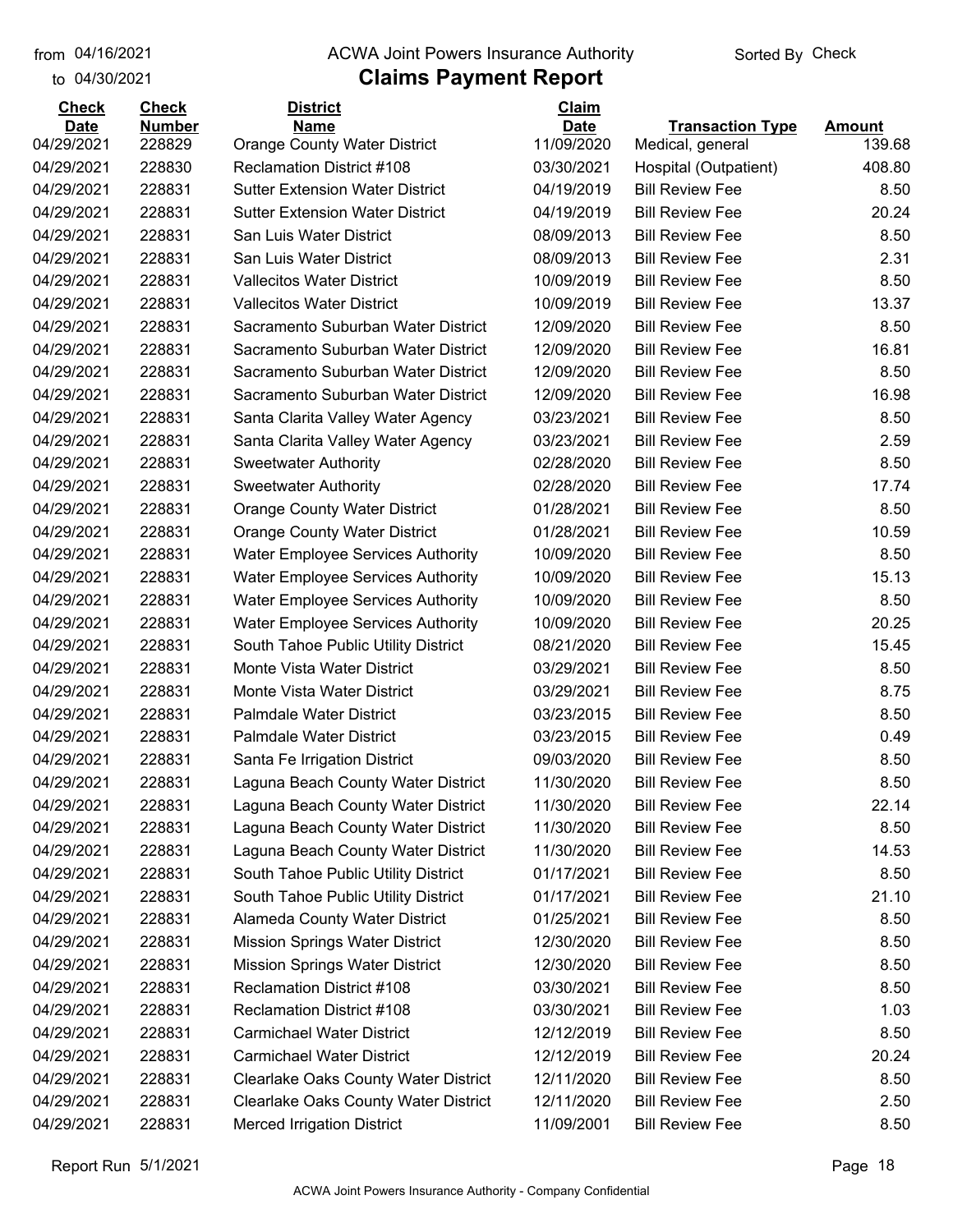## from 04/16/2021 **The COVA Solic Act Act Authority** Sorted By Check

#### to 04/30/2021

| <b>Number</b><br><b>Date</b><br><b>Name</b><br><b>Date</b><br><b>Transaction Type</b><br>04/29/2021<br>228831<br><b>Merced Irrigation District</b><br>11/09/2001<br><b>Bill Review Fee</b><br>228831<br>11/09/2001<br>04/29/2021<br><b>Merced Irrigation District</b><br><b>Bill Review Fee</b><br>04/29/2021<br>228831<br><b>Merced Irrigation District</b><br>11/09/2001<br><b>Bill Review Fee</b> | <b>Amount</b><br>7.32<br>8.50<br>6.39<br>8.50<br>6.39<br>8.50 |
|------------------------------------------------------------------------------------------------------------------------------------------------------------------------------------------------------------------------------------------------------------------------------------------------------------------------------------------------------------------------------------------------------|---------------------------------------------------------------|
|                                                                                                                                                                                                                                                                                                                                                                                                      |                                                               |
|                                                                                                                                                                                                                                                                                                                                                                                                      |                                                               |
|                                                                                                                                                                                                                                                                                                                                                                                                      |                                                               |
|                                                                                                                                                                                                                                                                                                                                                                                                      |                                                               |
| 228831<br>11/09/2001<br><b>Bill Review Fee</b><br>04/29/2021<br><b>Merced Irrigation District</b>                                                                                                                                                                                                                                                                                                    |                                                               |
| 228831<br>04/29/2021<br>11/09/2001<br><b>Bill Review Fee</b><br><b>Merced Irrigation District</b>                                                                                                                                                                                                                                                                                                    |                                                               |
| 04/29/2021<br>228831<br><b>Merced Irrigation District</b><br>11/09/2001<br><b>Bill Review Fee</b>                                                                                                                                                                                                                                                                                                    |                                                               |
| 228831<br><b>Bill Review Fee</b><br>04/29/2021<br><b>Merced Irrigation District</b><br>11/09/2001                                                                                                                                                                                                                                                                                                    | 5.56                                                          |
| 228831<br>04/29/2021<br>Mid-Peninsula Water District<br>03/19/2021<br><b>Bill Review Fee</b>                                                                                                                                                                                                                                                                                                         | 8.50                                                          |
| 03/19/2021<br>04/29/2021<br>228831<br>Mid-Peninsula Water District<br><b>Bill Review Fee</b>                                                                                                                                                                                                                                                                                                         | 3.77                                                          |
| 228831<br>03/19/2021<br>04/29/2021<br>Mid-Peninsula Water District<br><b>Bill Review Fee</b>                                                                                                                                                                                                                                                                                                         | 8.50                                                          |
| 228831<br>04/29/2021<br>Mid-Peninsula Water District<br>03/19/2021<br><b>Bill Review Fee</b>                                                                                                                                                                                                                                                                                                         | 2.87                                                          |
| 228831<br>03/19/2021<br><b>Bill Review Fee</b><br>04/29/2021<br>Mid-Peninsula Water District                                                                                                                                                                                                                                                                                                         | 8.50                                                          |
| 228831<br>Mid-Peninsula Water District<br>03/19/2021<br><b>Bill Review Fee</b><br>04/29/2021                                                                                                                                                                                                                                                                                                         | 2.61                                                          |
| 11/09/2020<br>04/29/2021<br>228831<br><b>Orange County Water District</b><br><b>Bill Review Fee</b>                                                                                                                                                                                                                                                                                                  | 8.50                                                          |
| 04/29/2021<br>228831<br><b>Orange County Water District</b><br>11/09/2020<br><b>Bill Review Fee</b>                                                                                                                                                                                                                                                                                                  | 1.84                                                          |
| 228831<br><b>Bill Review Fee</b><br>04/29/2021<br>10/08/2020<br><b>Sweetwater Authority</b>                                                                                                                                                                                                                                                                                                          | 8.50                                                          |
| 228831<br>04/29/2021<br>10/08/2020<br><b>Bill Review Fee</b><br><b>Sweetwater Authority</b>                                                                                                                                                                                                                                                                                                          | 16.67                                                         |
| 04/29/2021<br>228831<br>10/28/2019<br><b>Bill Review Fee</b><br><b>Scotts Valley Water District</b>                                                                                                                                                                                                                                                                                                  | 8.50                                                          |
| 04/29/2021<br>228831<br><b>Scotts Valley Water District</b><br>10/28/2019<br><b>Bill Review Fee</b>                                                                                                                                                                                                                                                                                                  | 1.01                                                          |
| 04/29/2021<br>228831<br>Fresno Metropolitan Flood Control District<br>08/25/2018<br><b>Bill Review Fee</b>                                                                                                                                                                                                                                                                                           | 8.50                                                          |
| 228831<br>04/29/2021<br>Fresno Metropolitan Flood Control District<br>08/25/2018<br><b>Bill Review Fee</b>                                                                                                                                                                                                                                                                                           | 4.93                                                          |
| 228831<br>08/25/2018<br>04/29/2021<br>Fresno Metropolitan Flood Control District<br><b>Bill Review Fee</b>                                                                                                                                                                                                                                                                                           | 8.50                                                          |
| 04/29/2021<br>228831<br>08/25/2018<br><b>Bill Review Fee</b><br>Fresno Metropolitan Flood Control District                                                                                                                                                                                                                                                                                           | 4.93                                                          |
| 04/29/2021<br>228831<br><b>Stockton-East Water District</b><br>09/21/2020<br><b>Bill Review Fee</b>                                                                                                                                                                                                                                                                                                  | 8.50                                                          |
| 228831<br>04/29/2021<br><b>Stockton-East Water District</b><br>09/21/2020<br><b>Bill Review Fee</b>                                                                                                                                                                                                                                                                                                  | 34.64                                                         |
| 228831<br>04/29/2021<br><b>Moulton Niguel Water District</b><br>02/25/2021<br><b>Bill Review Fee</b>                                                                                                                                                                                                                                                                                                 | 8.50                                                          |
| 04/29/2021<br>228831<br><b>Moulton Niguel Water District</b><br>02/25/2021<br><b>Bill Review Fee</b>                                                                                                                                                                                                                                                                                                 | 14.53                                                         |
| 04/29/2021<br>228831<br><b>Moulton Niguel Water District</b><br>02/25/2021<br><b>Bill Review Fee</b>                                                                                                                                                                                                                                                                                                 | 8.50                                                          |
| 04/29/2021<br>228831<br><b>Moulton Niguel Water District</b><br>02/25/2021<br><b>Bill Review Fee</b>                                                                                                                                                                                                                                                                                                 | 22.14                                                         |
| 04/29/2021<br>228831<br><b>Sweetwater Authority</b><br>03/23/2019<br><b>Bill Review Fee</b>                                                                                                                                                                                                                                                                                                          | 8.50                                                          |
| 04/29/2021<br>228831<br>03/23/2019<br><b>Bill Review Fee</b><br><b>Sweetwater Authority</b>                                                                                                                                                                                                                                                                                                          | 6.48                                                          |
| 04/29/2021<br>228831<br>10/08/2020<br><b>Bill Review Fee</b><br><b>Sweetwater Authority</b>                                                                                                                                                                                                                                                                                                          | 8.50                                                          |
| 04/29/2021<br>228831<br><b>Sweetwater Authority</b><br>10/08/2020<br><b>Bill Review Fee</b>                                                                                                                                                                                                                                                                                                          | 3.11                                                          |
| 04/29/2021<br>228831<br><b>Merced Irrigation District</b><br>07/15/2018<br><b>Bill Review Fee</b>                                                                                                                                                                                                                                                                                                    | 8.50                                                          |
| 04/29/2021<br>228831<br><b>Merced Irrigation District</b><br>07/15/2018<br><b>Bill Review Fee</b>                                                                                                                                                                                                                                                                                                    | 14.49                                                         |
| 04/29/2021<br>228831<br>Kings River Conservation District<br>11/18/2016<br><b>Bill Review Fee</b>                                                                                                                                                                                                                                                                                                    | 8.50                                                          |
| 04/29/2021<br>228831<br>Kings River Conservation District<br>11/18/2016<br><b>Bill Review Fee</b>                                                                                                                                                                                                                                                                                                    | 18.52                                                         |
| Lakeside Water District<br><b>Bill Review Fee</b><br>04/29/2021<br>228831<br>03/23/2021                                                                                                                                                                                                                                                                                                              | 8.50                                                          |
| 04/29/2021<br>228831<br>Lakeside Water District<br>03/23/2021<br><b>Bill Review Fee</b>                                                                                                                                                                                                                                                                                                              | 14.11                                                         |
| 04/29/2021<br>08/16/2020<br><b>Bill Review Fee</b><br>228831<br>Valley Center Municipal Water District                                                                                                                                                                                                                                                                                               | 8.50                                                          |
| 04/29/2021<br>228831<br><b>Helix Water District</b><br>07/23/2019<br><b>Bill Review Fee</b>                                                                                                                                                                                                                                                                                                          | 8.50                                                          |
| 04/29/2021<br>228831<br><b>Helix Water District</b><br><b>Bill Review Fee</b><br>07/23/2019                                                                                                                                                                                                                                                                                                          | 17.23                                                         |
| 04/29/2021<br>228831<br><b>Browns Valley Irrigation District</b><br>02/05/2020<br><b>Bill Review Fee</b>                                                                                                                                                                                                                                                                                             | 8.50                                                          |
| 04/29/2021<br>228831<br><b>Browns Valley Irrigation District</b><br>02/05/2020<br><b>Bill Review Fee</b>                                                                                                                                                                                                                                                                                             | 9.38                                                          |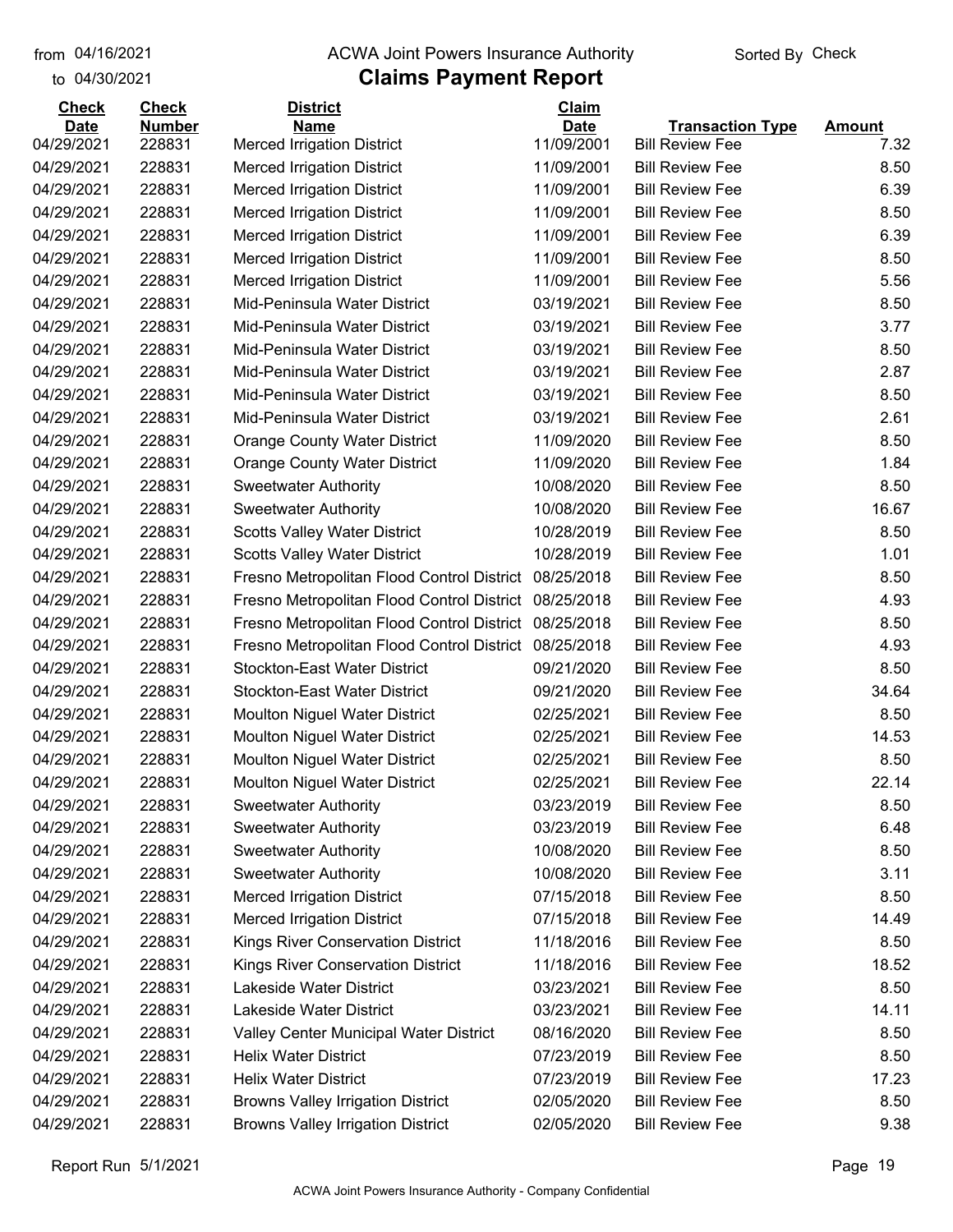to 04/30/2021

## from 04/16/2021 **The COVA Solic Act Act Authority** Sorted By Check

| <b>Check</b> | <b>Check</b>  | <b>District</b>                             | Claim       |                         |               |
|--------------|---------------|---------------------------------------------|-------------|-------------------------|---------------|
| <b>Date</b>  | <b>Number</b> | <b>Name</b>                                 | <b>Date</b> | <b>Transaction Type</b> | <b>Amount</b> |
| 04/29/2021   | 228831        | Alameda County Water District               | 03/19/2021  | <b>Bill Review Fee</b>  | 8.50          |
| 04/29/2021   | 228832        | Sierra Lakes County Water District          | 09/13/2018  | <b>PPD</b>              | 580.00        |
| 04/29/2021   | 228833        | <b>Sweetwater Authority</b>                 | 12/30/2019  | <b>PPD</b>              | 580.00        |
| 04/29/2021   | 228834        | Lakeside Water District                     | 03/23/2021  | Medical, general        | 73.76         |
| 04/29/2021   | 228835        | Laguna Beach County Water District          | 11/30/2020  | Diagnostics             | 299.33        |
| 04/29/2021   | 228836        | Laguna Beach County Water District          | 11/30/2020  | Medical, general        | 113.94        |
| 04/29/2021   | 228837        | <b>Sweetwater Authority</b>                 | 10/08/2020  | Medical, general        | 140.87        |
| 04/29/2021   | 228838        | <b>Merced Irrigation District</b>           | 12/22/2020  | Physical therapy        | 139.22        |
| 04/29/2021   | 228839        | Sacramento Suburban Water District          | 12/09/2020  | Medical, general        | 163.59        |
| 04/29/2021   | 228840        | Yolo County Flood Control & Water Conse     | 11/21/1991  | Life pension            | 84.00         |
| 04/29/2021   | 228841        | Santa Ynez River WCD Improvement Dist       | 08/08/2001  | Medical, general        | 111.97        |
| 04/29/2021   | 228842        | Mesa Water District                         | 07/30/2020  | Physical therapy        | 117.81        |
| 04/29/2021   | 228843        | Alameda County Water District               | 01/25/2021  | <b>TTD</b>              | 2,712.62      |
| 04/29/2021   | 228844        | Alameda County Water District               | 03/19/2021  | <b>TTD</b>              | 1,886.14      |
| 04/29/2021   | 228845        | <b>Scotts Valley Water District</b>         | 10/28/2019  | Diagnostics             | 53.66         |
| 04/29/2021   | 228846        | <b>Water Employee Services Authority</b>    | 10/09/2020  | Medical, general        | 163.59        |
| 04/29/2021   | 228847        | <b>Water Employee Services Authority</b>    | 10/09/2020  | Medical, general        | 245.06        |
| 04/29/2021   | 228848        | <b>Reclamation District #108</b>            | 06/01/2004  | Pharmacy                | 438.13        |
| 04/29/2021   | 228849        | South Feather Water and Power Agency        | 04/05/2021  | <b>TTD</b>              | 2,561.62      |
| 04/29/2021   | 228850        | Pajaro Valley Water Management Agency       | 02/22/2021  | Mileage                 | 22.40         |
| 04/29/2021   | 228851        | <b>Scotts Valley Water District</b>         | 10/28/2019  | <b>PPD</b>              | 580.00        |
| 04/29/2021   | 228852        | San Luis Water District                     | 09/04/2020  | Photocopy               | 69.25         |
| 04/29/2021   | 228853        | Joshua Basin Water District                 | 04/16/2020  | Photocopy               | 122.80        |
| 04/29/2021   | 228854        | Joshua Basin Water District                 | 04/16/2020  | Photocopy               | 77.25         |
| 04/29/2021   | 228855        | <b>Stockton-East Water District</b>         | 11/27/2019  | <b>TTD</b>              | 2,502.76      |
| 04/29/2021   | 228856        | <b>Orange County Water District</b>         | 01/28/2021  | Physical therapy        | 75.00         |
| 04/29/2021   | 228857        | Panoche Water District                      | 08/17/2019  | Mileage                 | 587.60        |
| 04/29/2021   | 228858        | Alameda County Water District               | 03/19/2021  | <b>DME Supplies</b>     | 170.26        |
| 04/29/2021   | 228859        | Solano Irrigation District                  | 08/19/2019  | Medical, general        | 205.19        |
| 04/29/2021   | 228860        | Santa Clarita Valley Water Agency           | 03/23/2021  | Chiropractor            | 196.57        |
| 04/29/2021   | 228861        | <b>Clearlake Oaks County Water District</b> | 12/11/2020  | Medical, general        | 189.70        |
| 04/29/2021   | 228862        | Mid-Peninsula Water District                | 03/19/2021  | Medical, general        | 200.07        |
| 04/29/2021   | 228863        | Mid-Peninsula Water District                | 03/19/2021  | Physical therapy        | 152.31        |
| 04/29/2021   | 228864        | Mid-Peninsula Water District                | 03/19/2021  | Physical therapy        | 138.62        |
| 04/29/2021   | 228865        | Joshua Basin Water District                 | 04/16/2020  | Deposition/Witness fees | 600.00        |
| 04/29/2021   | 228866        | <b>Merced Irrigation District</b>           | 07/15/2018  | Diagnostics             | 315.42        |
| 04/29/2021   | 228867        | Sacramento Suburban Water District          | 12/09/2020  | <b>DME Supplies</b>     | 157.10        |
| 04/29/2021   | 228868        | Laguna Beach County Water District          | 04/18/2021  | <b>TTD</b>              | 2,131.34      |
| 04/29/2021   | 228869        | Monte Vista Water District                  | 03/29/2021  | Medical, general        | 59.51         |
| 04/29/2021   | 228870        | <b>Walnut Valley Water District</b>         | 12/26/2019  | Physical therapy        | 104.50        |
| 04/29/2021   | 228871        | San Luis Water District                     | 08/09/2013  | Medical, general        | 122.50        |
| 04/29/2021   | 228872        | Palmdale Water District                     | 03/23/2015  | Diagnostics             | 11.53         |
| 04/29/2021   | 228873        | Palmdale Water District                     | 03/23/2015  | Diagnostics             | 11.06         |
| 04/29/2021   | 228874        | <b>Sweetwater Authority</b>                 | 02/28/2020  | Medical, general        | 74.05         |
|              |               |                                             |             |                         |               |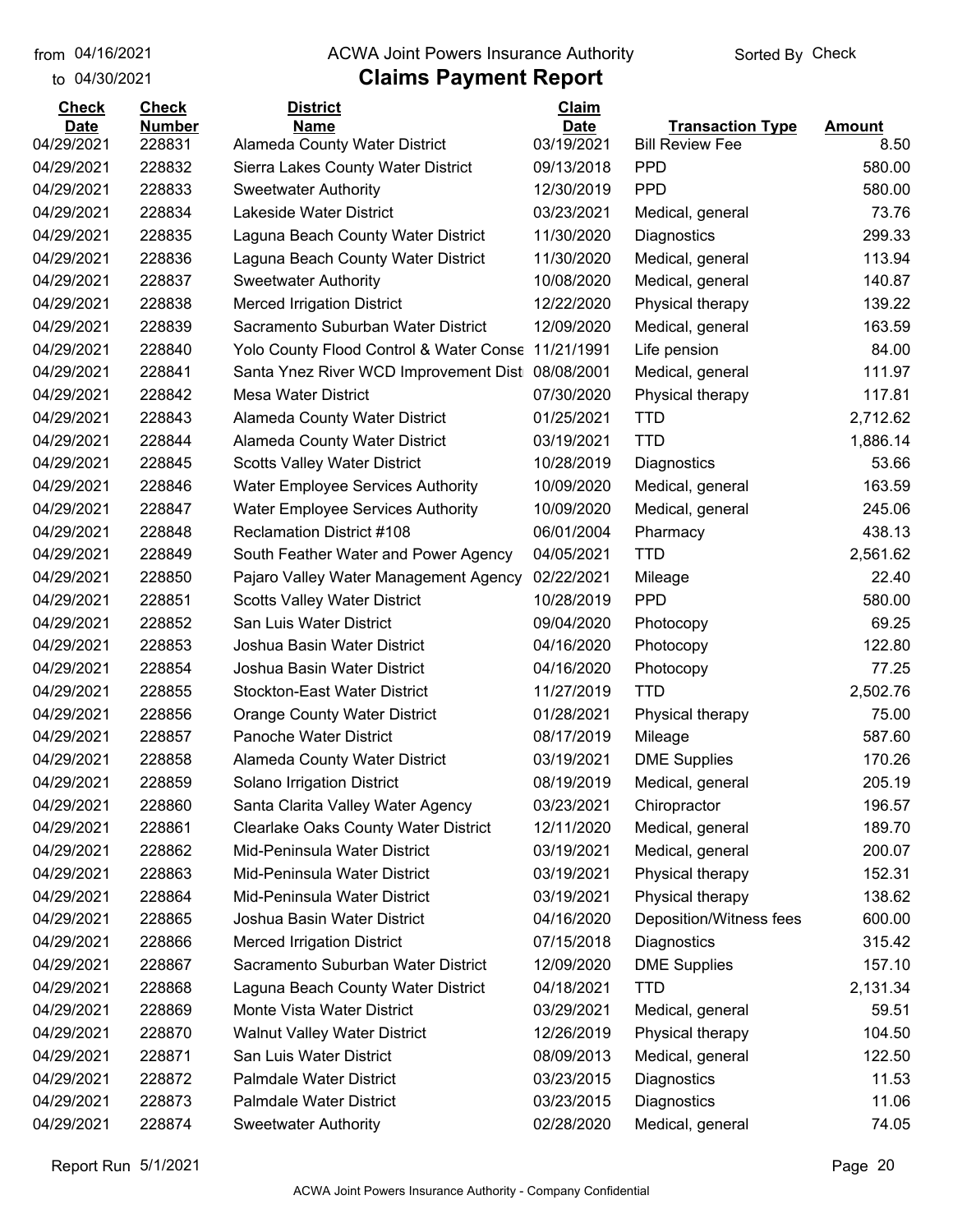to 04/30/2021

#### from 04/16/2021 **The COVA Solic Act Act Authority** Sorted By Check

## **Claims Payment Report**

| <b>Check</b>              | <b>Check</b>            | <b>District</b>                                  | Claim                     |                                             |                         |
|---------------------------|-------------------------|--------------------------------------------------|---------------------------|---------------------------------------------|-------------------------|
| <b>Date</b><br>04/29/2021 | <b>Number</b><br>228875 | <b>Name</b><br><b>Merced Irrigation District</b> | <b>Date</b><br>12/22/2020 | <b>Transaction Type</b><br>Medical, general | <b>Amount</b><br>111.97 |
| 04/29/2021                | 228876                  | <b>Stockton-East Water District</b>              | 09/21/2020                | Medical, general                            | 363.58                  |
| 04/29/2021                | 228877                  | <b>Browns Valley Irrigation District</b>         | 02/05/2020                | Physical therapy                            | 75.00                   |
| 04/29/2021                | 228878                  | <b>Vallecitos Water District</b>                 | 10/09/2019                | Medical, general                            | 136.71                  |
| 04/29/2021                | 228879                  | <b>Vallecitos Water District</b>                 | 10/09/2019                | <b>Surgery Costs</b>                        | 1,016.40                |
| 04/29/2021                | 228880                  | Calleguas Municipal Water District               | 04/01/2019                | Mileage                                     | 2.13                    |
| 04/29/2021                | 228881                  | <b>Merced Irrigation District</b>                | 07/15/2018                | Medical, general                            | 163.59                  |
| 04/29/2021                | 228882                  | Valley Center Municipal Water District           | 08/16/2020                | Mileage                                     | 768.61                  |
| 04/29/2021                | 228883                  | Valley Center Municipal Water District           | 08/16/2020                | Pharmacy                                    | 54.64                   |
| 04/29/2021                | 228884                  | <b>Sweetwater Authority</b>                      | 03/24/2021                | Medical, general                            | 115.20                  |
| 04/29/2021                | 228885                  | Fresno Metropolitan Flood Control District       | 08/25/2018                | Medical, general                            | 158.58                  |
| 04/29/2021                | 228886                  | Fresno Metropolitan Flood Control District       | 08/25/2018                | Medical, general                            | 158.58                  |
| 04/29/2021                | 228887                  | Fresno Metropolitan Flood Control District       | 08/25/2018                | Medical, general                            | 143.85                  |
| 04/29/2021                | 228888                  | <b>Moulton Niguel Water District</b>             | 02/25/2021                | Medical, general                            | 88.94                   |
| 04/29/2021                | 228889                  | Laguna Beach County Water District               | 11/30/2020                | Medical, general                            | 88.94                   |
| 04/29/2021                | 228890                  | <b>Moulton Niguel Water District</b>             | 02/25/2021                | Medical, general                            | 100.24                  |
| 04/29/2021                | 228891                  | Ramona Municipal Water District                  | 10/03/2017                | Medical, general                            | 143.90                  |
| 04/29/2021                | 228892                  | <b>Sutter Extension Water District</b>           | 04/19/2019                | Medical, general                            | 111.97                  |
| 04/29/2021                | 228893                  | <b>Carmichael Water District</b>                 | 12/12/2019                | Medical, general                            | 111.27                  |
| 04/29/2021                | 228894                  | Humboldt Bay Municipal Water District            | 05/29/2019                | Medical, general                            | 65.79                   |
| 04/29/2021                | 228895                  | <b>Trabuco Canyon Water District</b>             | 10/22/2015                | <b>PPD</b>                                  | 580.00                  |
| 04/29/2021                | 228896                  | <b>Sweetwater Authority</b>                      | 10/08/2020                | Physical therapy                            | 236.37                  |
| 04/29/2021                | 228897                  | Alameda County Water District                    | 12/03/2020                | Physical therapy                            | 81.88                   |
| 04/29/2021                | 228898                  | Alameda County Water District                    | 01/25/2021                | Medical, general                            | 102.52                  |
| 04/29/2021                | 228899                  | Kern County Water Agency                         | 09/16/2016                | <b>PPD</b>                                  | 41.43                   |
| 04/29/2021                | 228900                  | Kern County Water Agency                         | 09/16/2016                | TTD                                         | 1,524.11                |
| 04/29/2021                | 228901                  | <b>Calleguas Municipal Water District</b>        | 08/06/2020                | Medical, general                            | 126.04                  |
| 04/29/2021                | 228902                  | <b>Merced Irrigation District</b>                | 08/08/2020                | Mileage                                     | 11.54                   |
| 04/29/2021                | 228903                  | <b>Merced Irrigation District</b>                | 11/09/2001                | Physical therapy                            | 76.62                   |
| 04/29/2021                | 228904                  | <b>Merced Irrigation District</b>                | 11/09/2001                | Physical therapy                            | 76.62                   |
|                           |                         |                                                  |                           |                                             |                         |

**Total 426,037.19**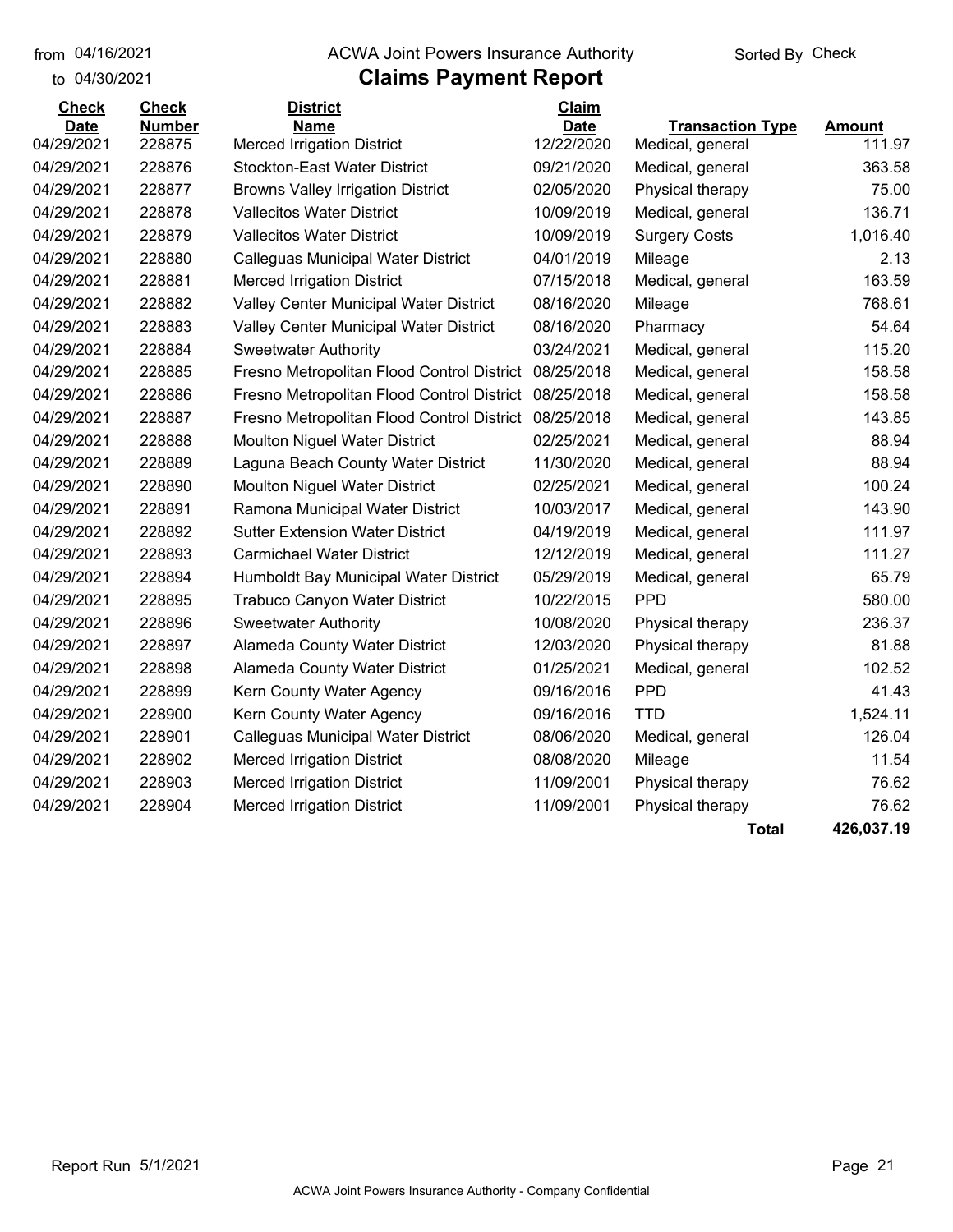## **Claims Payment Report** from 05/01/2021 **The COVA Solic Act Act Authority** Sorted By Check

| 05/15/2021<br>to            |                               | <b>Claims Payment Report</b>                        |                             |                             |               |
|-----------------------------|-------------------------------|-----------------------------------------------------|-----------------------------|-----------------------------|---------------|
| <b>Check</b><br><b>Date</b> | <b>Check</b><br><b>Number</b> | <b>District</b><br><b>Name</b>                      | <b>Claim</b><br><b>Date</b> | <b>Transaction Type</b>     | <b>Amount</b> |
| 05/04/2021                  | 228905                        | Laguna Beach County Water District                  | 03/24/2021                  | Liability - Property Damage | 1,633.04      |
| 05/04/2021                  | 228906                        | Sacramento Suburban Water District                  | 12/19/2019                  | <b>Expense General</b>      | 1,116.20      |
| 05/04/2021                  | 228907                        | Sacramento Suburban Water District                  | 12/19/2019                  | <b>Expense General</b>      | 856.15        |
| 05/04/2021                  | 228908                        | <b>Otay Water District</b>                          | 10/22/2020                  | Adjuster                    | 697.50        |
| 05/04/2021                  | 228909                        | Solano Irrigation District                          | 02/13/2019                  | Defense Attorney            | 228.00        |
| 05/04/2021                  | 228910                        | El Dorado Irrigation District                       | 04/22/2020                  | Defense Attorney            | 95.00         |
| 05/04/2021                  | 228911                        | Yolo County Flood Control & Water Conse             | 01/10/2020                  | Defense Attorney            | 627.00        |
| 05/04/2021                  | 228912                        | Rosedale-Rio Bravo Water Storage Distric 08/07/2019 |                             | Defense Attorney            | 57.00         |
| 05/04/2021                  | 228913                        | <b>Centerville Community Services District</b>      | 10/23/2020                  | Defense Attorney            | 1,102.00      |
| 05/04/2021                  | 228914                        | <b>Merced Irrigation District</b>                   | 03/26/2021                  | Defense Attorney            | 494.00        |
| 05/04/2021                  | 228915                        | <b>Sutter Extension Water District</b>              | 09/01/2019                  | Defense Attorney            | 1,874.00      |
| 05/04/2021                  | 228916                        | <b>Sutter Extension Water District</b>              | 09/01/2019                  | <b>Expense General</b>      | 72.50         |
| 05/04/2021                  | 228917                        | <b>Merced Irrigation District</b>                   | 11/14/2019                  | Defense Attorney            | 1,083.00      |
| 05/04/2021                  | 228918                        | <b>Merced Irrigation District</b>                   | 11/14/2019                  | <b>Expense General</b>      | 177.75        |
| 05/04/2021                  | 228919                        | Sacramento Suburban Water District                  | 12/19/2019                  | Defense Attorney            | 2,926.00      |
| 05/04/2021                  | 228920                        | Sacramento Suburban Water District                  | 12/19/2019                  | <b>Expense General</b>      | 2,013.48      |
| 05/04/2021                  | 228921                        | Mid-Peninsula Water District                        | 12/10/2020                  | Expert                      | 2,960.26      |
| 05/04/2021                  | 228922                        | <b>Montecito Water District</b>                     | 08/03/2020                  | Liability - Property Damage | 6,350.00      |
| 05/04/2021                  | 228923                        | <b>Clearlake Oaks County Water District</b>         | 03/14/2017                  | <b>Expense General</b>      | 3,000.00      |
| 05/04/2021                  | 228924                        | Sacramento Suburban Water District                  | 01/13/2021                  | Liability - Property Damage | 6,107.50      |
| 05/04/2021                  | 228925                        | <b>Mission Springs Water District</b>               | 03/29/2021                  | Liability - Property Damage | 800.00        |
| 05/04/2021                  | 228926                        | Calleguas Municipal Water District                  | 07/31/2017                  | <b>PPD</b>                  | 580.00        |
| 05/04/2021                  | 228927                        | <b>Tulare Irrigation District</b>                   | 10/19/2011                  | Deposition/Witness fees     | 225.00        |
| 05/04/2021                  | 228928                        | Palmdale Water District                             | 12/03/2020                  | Physical therapy            | 260.53        |
| 05/04/2021                  | 228929                        | <b>Palmdale Water District</b>                      | 12/03/2020                  | Physical therapy            | 131.33        |
| 05/04/2021                  | 228930                        | <b>Clearlake Oaks County Water District</b>         | 12/11/2020                  | <b>TTD</b>                  | 117.11        |
| 05/04/2021                  | 228931                        | <b>Rowland Water District</b>                       | 03/24/2021                  | Medical, general            | 192.36        |
| 05/04/2021                  | 228932                        | <b>Rowland Water District</b>                       | 03/31/2021                  | Medical, general            | 192.36        |
| 05/04/2021                  | 228933                        | Laguna Beach County Water District                  | 10/29/2019                  | Medical, general            | 128.41        |
| 05/04/2021                  | 228934                        | South Coast Water District                          | 02/01/2021                  | <b>Bill Review Fee</b>      | 8.50          |
| 05/04/2021                  | 228934                        | South Coast Water District                          | 02/01/2021                  | <b>Bill Review Fee</b>      | 22.14         |
| 05/04/2021                  | 228934                        | South Coast Water District                          | 02/01/2021                  | <b>Bill Review Fee</b>      | 8.50          |
| 05/04/2021                  | 228934                        | South Coast Water District                          | 02/01/2021                  | <b>Bill Review Fee</b>      | 22.14         |
| 05/04/2021                  | 228934                        | <b>Sweetwater Authority</b>                         | 03/24/2021                  | <b>Bill Review Fee</b>      | 8.50          |
| 05/04/2021                  | 228934                        | <b>Sweetwater Authority</b>                         | 03/24/2021                  | <b>Bill Review Fee</b>      | 5.40          |
| 05/04/2021                  | 228934                        | <b>Sweetwater Authority</b>                         | 03/24/2021                  | <b>Bill Review Fee</b>      | 8.50          |
| 05/04/2021                  | 228934                        | <b>Sweetwater Authority</b>                         | 03/24/2021                  | <b>Bill Review Fee</b>      | 5.40          |
| 05/04/2021                  | 228934                        | <b>Sweetwater Authority</b>                         | 03/24/2021                  | <b>Bill Review Fee</b>      | 8.50          |
| 05/04/2021                  | 228934                        | <b>Sweetwater Authority</b>                         | 03/24/2021                  | <b>Bill Review Fee</b>      | 8.50          |
| 05/04/2021                  | 228934                        | <b>Sweetwater Authority</b>                         | 03/24/2021                  | <b>Bill Review Fee</b>      | 6.47          |
| 05/04/2021                  | 228934                        | <b>Rowland Water District</b>                       | 03/31/2021                  | <b>Bill Review Fee</b>      | 8.50          |
| 05/04/2021                  | 228934                        | <b>Rowland Water District</b>                       | 03/31/2021                  | <b>Bill Review Fee</b>      | 2.53          |
| 05/04/2021                  | 228934                        | <b>Sweetwater Authority</b>                         | 01/20/2021                  | <b>Bill Review Fee</b>      | 8.50          |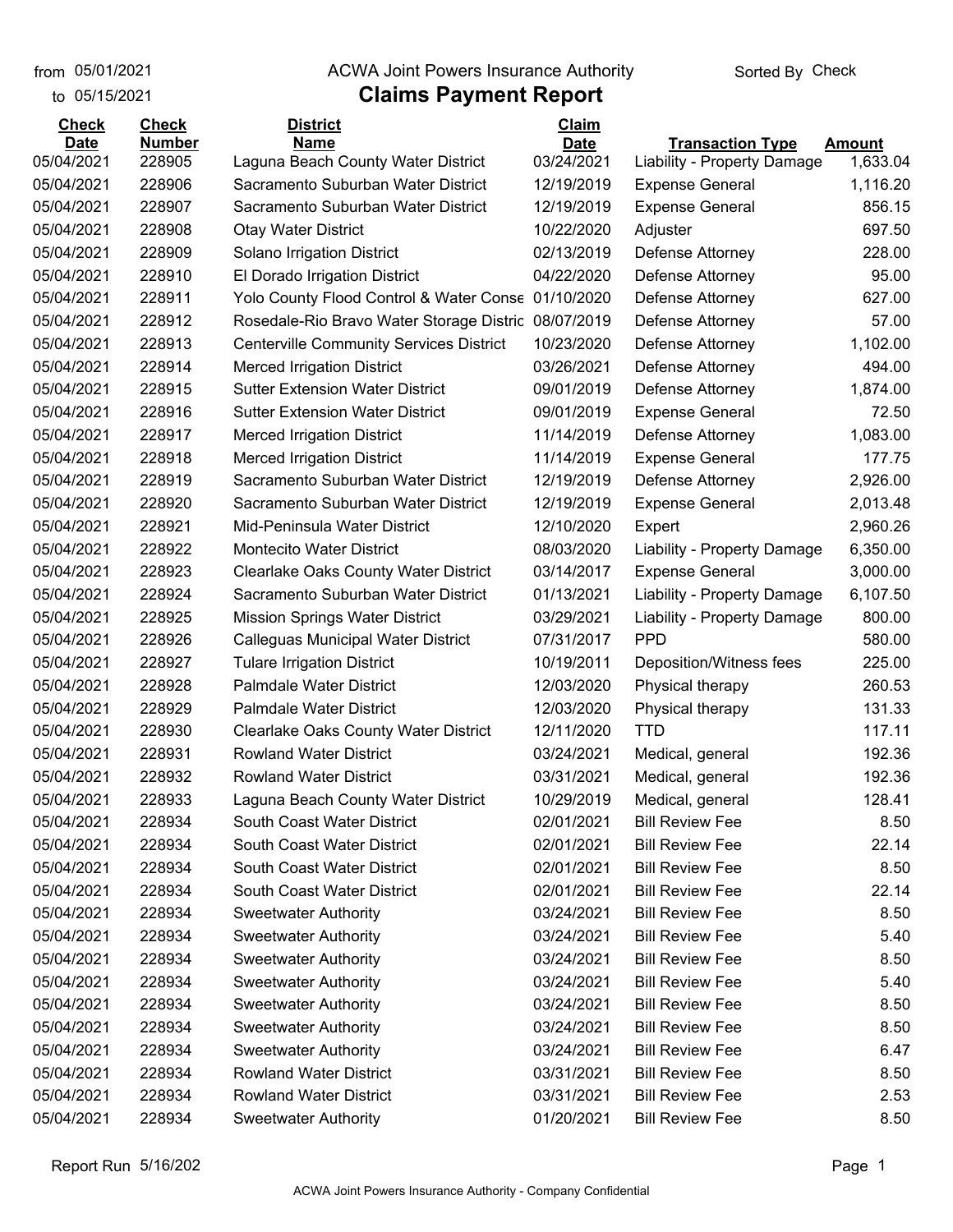to 05/15/2021

## from 05/01/2021 **The COVA Solic Act Act Authority** Sorted By Check

| <b>Check</b> | <b>Check</b>  | <b>District</b>                               | Claim       |                         |               |
|--------------|---------------|-----------------------------------------------|-------------|-------------------------|---------------|
| <b>Date</b>  | <b>Number</b> | <b>Name</b>                                   | <b>Date</b> | <b>Transaction Type</b> | <b>Amount</b> |
| 05/04/2021   | 228934        | Santa Clarita Valley Water Agency             | 03/23/2021  | <b>Bill Review Fee</b>  | 8.50          |
| 05/04/2021   | 228934        | Santa Clarita Valley Water Agency             | 03/23/2021  | <b>Bill Review Fee</b>  | 2.98          |
| 05/04/2021   | 228934        | <b>Sweetwater Authority</b>                   | 02/28/2020  | <b>Bill Review Fee</b>  | 8.50          |
| 05/04/2021   | 228934        | <b>Sweetwater Authority</b>                   | 02/28/2020  | <b>Bill Review Fee</b>  | 8.50          |
| 05/04/2021   | 228934        | <b>Reclamation District #1004</b>             | 03/18/2021  | <b>Bill Review Fee</b>  | 8.50          |
| 05/04/2021   | 228934        | <b>Reclamation District #1004</b>             | 03/18/2021  | <b>Bill Review Fee</b>  | 0.83          |
| 05/04/2021   | 228934        | <b>Tulare Irrigation District</b>             | 03/23/2021  | <b>Bill Review Fee</b>  | 8.50          |
| 05/04/2021   | 228934        | Palmdale Water District                       | 03/23/2015  | <b>Bill Review Fee</b>  | 8.50          |
| 05/04/2021   | 228934        | <b>Palmdale Water District</b>                | 03/23/2015  | <b>Bill Review Fee</b>  | 8.50          |
| 05/04/2021   | 228934        | <b>Palmdale Water District</b>                | 03/23/2015  | <b>Bill Review Fee</b>  | 8.50          |
| 05/04/2021   | 228934        | <b>Water Employee Services Authority</b>      | 06/23/2020  | <b>Bill Review Fee</b>  | 8.50          |
| 05/04/2021   | 228934        | <b>Water Employee Services Authority</b>      | 06/23/2020  | <b>Bill Review Fee</b>  | 0.45          |
| 05/04/2021   | 228934        | Laguna Beach County Water District            | 10/29/2019  | <b>Bill Review Fee</b>  | 8.50          |
| 05/04/2021   | 228934        | Laguna Beach County Water District            | 10/29/2019  | <b>Bill Review Fee</b>  | 8.50          |
| 05/04/2021   | 228934        | <b>Trabuco Canyon Water District</b>          | 02/06/2014  | <b>Bill Review Fee</b>  | 8.50          |
| 05/04/2021   | 228934        | <b>Trabuco Canyon Water District</b>          | 02/06/2014  | <b>Bill Review Fee</b>  | 10.09         |
| 05/04/2021   | 228934        | <b>Sweetwater Authority</b>                   | 08/16/2017  | <b>Bill Review Fee</b>  | 8.50          |
| 05/04/2021   | 228934        | <b>Carmichael Water District</b>              | 12/12/2019  | <b>Bill Review Fee</b>  | 8.50          |
| 05/04/2021   | 228934        | Tahoe City Public Utility District            | 05/08/2020  | <b>Bill Review Fee</b>  | 8.50          |
| 05/04/2021   | 228934        | Tahoe City Public Utility District            | 05/08/2020  | <b>Bill Review Fee</b>  | 17.74         |
| 05/04/2021   | 228934        | <b>Merced Irrigation District</b>             | 11/09/2001  | <b>Bill Review Fee</b>  | 6.39          |
| 05/04/2021   | 228934        | <b>Merced Irrigation District</b>             | 11/09/2001  | <b>Bill Review Fee</b>  | 8.50          |
| 05/04/2021   | 228934        | Mid-Peninsula Water District                  | 03/19/2021  | <b>Bill Review Fee</b>  | 8.50          |
| 05/04/2021   | 228934        | Mid-Peninsula Water District                  | 03/19/2021  | <b>Bill Review Fee</b>  | 3.88          |
| 05/04/2021   | 228934        | Mid-Peninsula Water District                  | 03/19/2021  | <b>Bill Review Fee</b>  | 8.50          |
| 05/04/2021   | 228934        | Mid-Peninsula Water District                  | 03/19/2021  | <b>Bill Review Fee</b>  | 3.77          |
| 05/04/2021   | 228934        | El Dorado Irrigation District                 | 01/28/2021  | <b>Bill Review Fee</b>  | 8.50          |
| 05/04/2021   | 228934        | El Dorado Irrigation District                 | 01/28/2021  | <b>Bill Review Fee</b>  | 4.11          |
| 05/04/2021   | 228934        | <b>Truckee Donner Public Utility District</b> | 03/31/2021  | <b>Bill Review Fee</b>  | 9.33          |
| 05/04/2021   | 228934        | South Feather Water and Power Agency          | 04/05/2021  | <b>Bill Review Fee</b>  | 8.50          |
| 05/04/2021   | 228934        | South Feather Water and Power Agency          | 04/05/2021  | <b>Bill Review Fee</b>  | 1.74          |
| 05/04/2021   | 228934        | South Feather Water and Power Agency          | 04/05/2021  | <b>Bill Review Fee</b>  | 8.50          |
| 05/04/2021   | 228934        | South Feather Water and Power Agency          | 04/05/2021  | <b>Bill Review Fee</b>  | 10.52         |
| 05/04/2021   | 228934        | <b>Scotts Valley Water District</b>           | 10/28/2019  | <b>Bill Review Fee</b>  | 8.50          |
| 05/04/2021   | 228934        | <b>Scotts Valley Water District</b>           | 10/28/2019  | <b>Bill Review Fee</b>  | 3.53          |
| 05/04/2021   | 228934        | Fresno Metropolitan Flood Control District    | 08/25/2018  | <b>Bill Review Fee</b>  | 8.50          |
| 05/04/2021   | 228934        | Fresno Metropolitan Flood Control District    | 08/25/2018  | <b>Bill Review Fee</b>  | 3.11          |
| 05/04/2021   | 228934        | Fresno Metropolitan Flood Control District    | 08/25/2018  | <b>Bill Review Fee</b>  | 8.50          |
| 05/04/2021   | 228934        | Fresno Metropolitan Flood Control District    | 08/25/2018  | <b>Bill Review Fee</b>  | 0.16          |
| 05/04/2021   | 228934        | Fresno Metropolitan Flood Control District    | 08/25/2018  | <b>Bill Review Fee</b>  | 8.50          |
| 05/04/2021   | 228934        | Fresno Metropolitan Flood Control District    | 08/25/2018  | <b>Bill Review Fee</b>  | 3.11          |
| 05/04/2021   | 228934        | <b>Orange County Water District</b>           | 06/02/2020  | <b>Bill Review Fee</b>  | 3.64          |
| 05/04/2021   | 228934        | <b>Orange County Water District</b>           | 06/02/2020  | <b>Bill Review Fee</b>  | 8.50          |
| 05/04/2021   | 228934        | San Juan Water District                       | 08/28/2003  | <b>Bill Review Fee</b>  | 8.50          |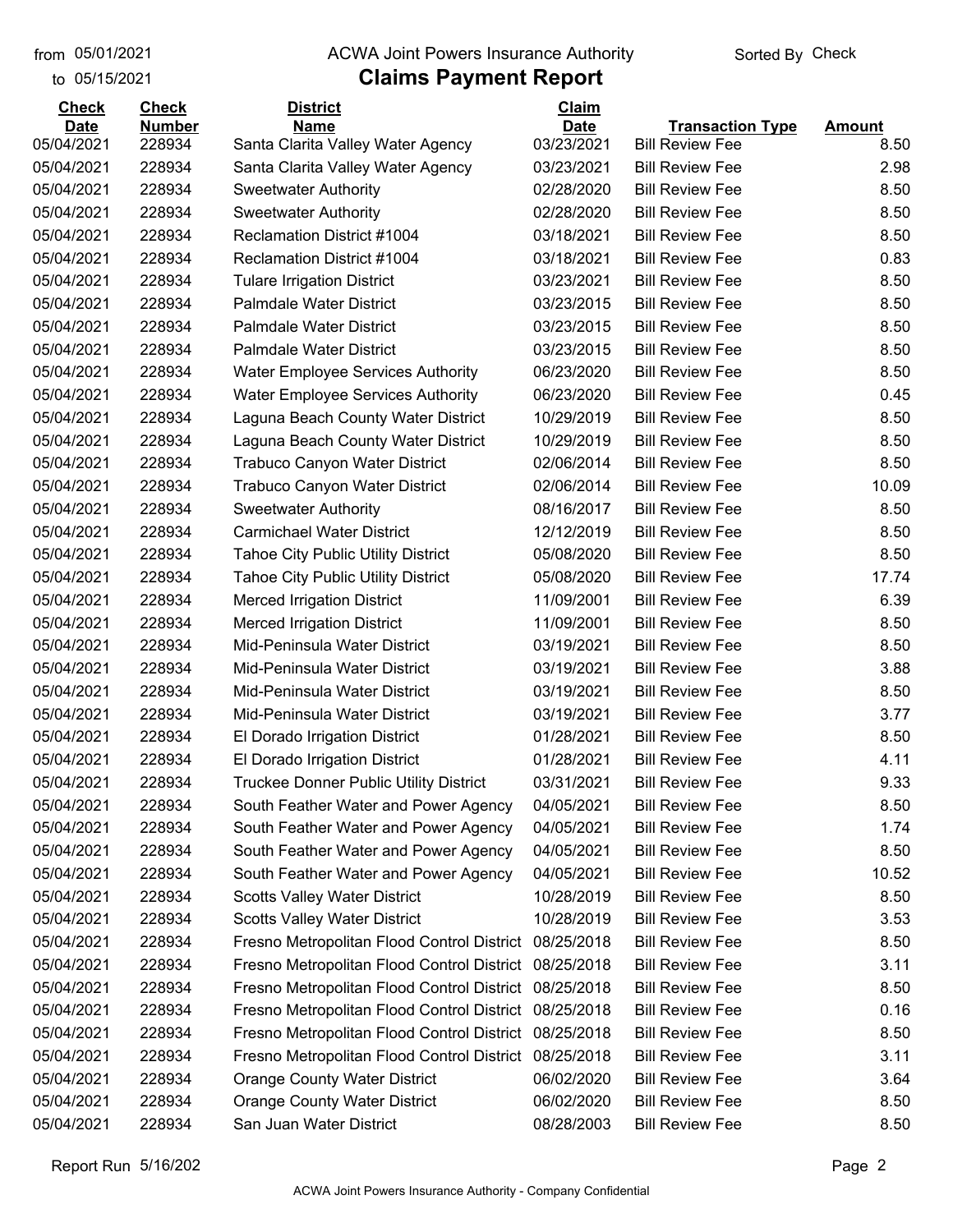to 05/15/2021

## from 05/01/2021 **The COVA Solic Act Act Authority** Sorted By Check

| <b>Check</b>              | <b>Check</b>     | <b>District</b>                                              | Claim                     |                                                   |                        |
|---------------------------|------------------|--------------------------------------------------------------|---------------------------|---------------------------------------------------|------------------------|
| <b>Date</b><br>05/04/2021 | <b>Number</b>    | <b>Name</b><br>San Juan Water District                       | <b>Date</b><br>08/28/2003 | <b>Transaction Type</b><br><b>Bill Review Fee</b> | <b>Amount</b><br>20.24 |
|                           | 228934<br>228934 | Humboldt Bay Municipal Water District                        | 05/29/2019                | <b>Bill Review Fee</b>                            | 8.50                   |
| 05/04/2021<br>05/04/2021  | 228934           |                                                              | 05/29/2019                | <b>Bill Review Fee</b>                            | 7.35                   |
| 05/04/2021                | 228934           | Humboldt Bay Municipal Water District                        | 02/02/2021                | <b>Bill Review Fee</b>                            | 8.50                   |
| 05/04/2021                | 228934           | <b>Sweetwater Authority</b><br><b>Panoche Water District</b> | 08/17/2019                | <b>Bill Review Fee</b>                            | 8.50                   |
|                           | 228934           |                                                              | 11/18/2019                | <b>Bill Review Fee</b>                            | 8.50                   |
| 05/04/2021<br>05/04/2021  | 228934           | <b>Tulare Irrigation District</b>                            | 11/18/2019                | <b>Bill Review Fee</b>                            | 6.91                   |
| 05/04/2021                |                  | <b>Tulare Irrigation District</b>                            |                           |                                                   |                        |
|                           | 228934           | <b>Citrus Heights Water District</b>                         | 03/08/2021                | <b>Bill Review Fee</b>                            | 8.50                   |
| 05/04/2021                | 228934           | <b>Citrus Heights Water District</b>                         | 03/08/2021                | <b>Bill Review Fee</b>                            | 16.98                  |
| 05/04/2021                | 228934           | Palmdale Water District                                      | 12/03/2020                | <b>Bill Review Fee</b>                            | 8.50                   |
| 05/04/2021                | 228934           | <b>Palmdale Water District</b>                               | 12/03/2020                | <b>Bill Review Fee</b>                            | 8.50                   |
| 05/04/2021                | 228934           | <b>Alameda County Water District</b>                         | 02/14/2020                | <b>Bill Review Fee</b>                            | 8.50                   |
| 05/04/2021                | 228934           | <b>Sweetwater Authority</b>                                  | 10/08/2020                | <b>Bill Review Fee</b>                            | 0.62                   |
| 05/04/2021                | 228934           | Soquel Creek Water District                                  | 11/16/2020                | <b>Bill Review Fee</b>                            | 8.50                   |
| 05/04/2021                | 228934           | Soquel Creek Water District                                  | 11/16/2020                | <b>Bill Review Fee</b>                            | 22.66                  |
| 05/04/2021                | 228934           | Alameda County Water District                                | 12/03/2020                | <b>Bill Review Fee</b>                            | 8.50                   |
| 05/04/2021                | 228934           | Valley Center Municipal Water District                       | 08/16/2020                | <b>Bill Review Fee</b>                            | 8.50                   |
| 05/04/2021                | 228934           | Valley Center Municipal Water District                       | 08/16/2020                | <b>Bill Review Fee</b>                            | 2.89                   |
| 05/04/2021                | 228934           | Valley Center Municipal Water District                       | 08/16/2020                | <b>Bill Review Fee</b>                            | 8.50                   |
| 05/04/2021                | 228934           | Valley Center Municipal Water District                       | 08/16/2020                | <b>Bill Review Fee</b>                            | 2.89                   |
| 05/04/2021                | 228934           | Western Municipal Water District                             | 11/21/2019                | <b>Bill Review Fee</b>                            | 8.50                   |
| 05/04/2021                | 228934           | Western Municipal Water District                             | 11/21/2019                | <b>Bill Review Fee</b>                            | 1.26                   |
| 05/04/2021                | 228934           | Western Municipal Water District                             | 11/21/2019                | <b>Bill Review Fee</b>                            | 8.50                   |
| 05/04/2021                | 228934           | Western Municipal Water District                             | 11/21/2019                | <b>Bill Review Fee</b>                            | 1.26                   |
| 05/04/2021                | 228934           | San Dieguito Water District                                  | 09/23/2020                | <b>Bill Review Fee</b>                            | 8.50                   |
| 05/04/2021                | 228934           | San Dieguito Water District                                  | 09/23/2020                | <b>Bill Review Fee</b>                            | 2.48                   |
| 05/04/2021                | 228934           | <b>Stockton-East Water District</b>                          | 12/04/2020                | <b>Bill Review Fee</b>                            | 8.50                   |
| 05/04/2021                | 228934           | <b>Stockton-East Water District</b>                          | 12/04/2020                | <b>Bill Review Fee</b>                            | 2.00                   |
| 05/04/2021                | 228934           | <b>Rowland Water District</b>                                | 03/24/2021                | <b>Bill Review Fee</b>                            | 8.50                   |
| 05/04/2021                | 228934           | <b>Rowland Water District</b>                                | 03/24/2021                | <b>Bill Review Fee</b>                            | 2.53                   |
| 05/04/2021                | 228934           | Vista Irrigation District                                    | 03/25/2021                | <b>Bill Review Fee</b>                            | 8.50                   |
| 05/04/2021                | 228934           | Vista Irrigation District                                    | 03/25/2021                | <b>Bill Review Fee</b>                            | 2.48                   |
| 05/04/2021                | 228934           | Vista Irrigation District                                    | 03/25/2021                | <b>Bill Review Fee</b>                            | 8.50                   |
| 05/04/2021                | 228934           | Vista Irrigation District                                    | 03/25/2021                | <b>Bill Review Fee</b>                            | 5.74                   |
| 05/04/2021                | 228934           | Kern County Water Agency                                     | 09/16/2016                | <b>Bill Review Fee</b>                            | 8.50                   |
| 05/04/2021                | 228934           | Kern County Water Agency                                     | 09/16/2016                | <b>Bill Review Fee</b>                            | 4.52                   |
| 05/04/2021                | 228934           | Corcoran Irrigation District                                 | 03/23/2021                | <b>Bill Review Fee</b>                            | 8.50                   |
| 05/04/2021                | 228934           | <b>Sweetwater Authority</b>                                  | 09/28/2015                | <b>Bill Review Fee</b>                            | 8.50                   |
| 05/04/2021                | 228934           | <b>Sweetwater Authority</b>                                  | 09/28/2015                | <b>Bill Review Fee</b>                            | 42.88                  |
| 05/04/2021                | 228934           | <b>Browns Valley Irrigation District</b>                     | 02/05/2020                | <b>Bill Review Fee</b>                            | 8.50                   |
| 05/04/2021                | 228934           | <b>Browns Valley Irrigation District</b>                     | 02/05/2020                | <b>Bill Review Fee</b>                            | 8.50                   |
| 05/04/2021                | 228934           | Alameda County Water District                                | 03/19/2021                | <b>Bill Review Fee</b>                            | 8.50                   |
| 05/04/2021                | 228935           | <b>Water Employee Services Authority</b>                     | 06/23/2020                | Wage loss                                         | 1,608.00               |
| 05/04/2021                | 228936           | <b>Carmichael Water District</b>                             | 12/12/2019                | Med/Legal evaluation                              | 250.00                 |
|                           |                  |                                                              |                           |                                                   |                        |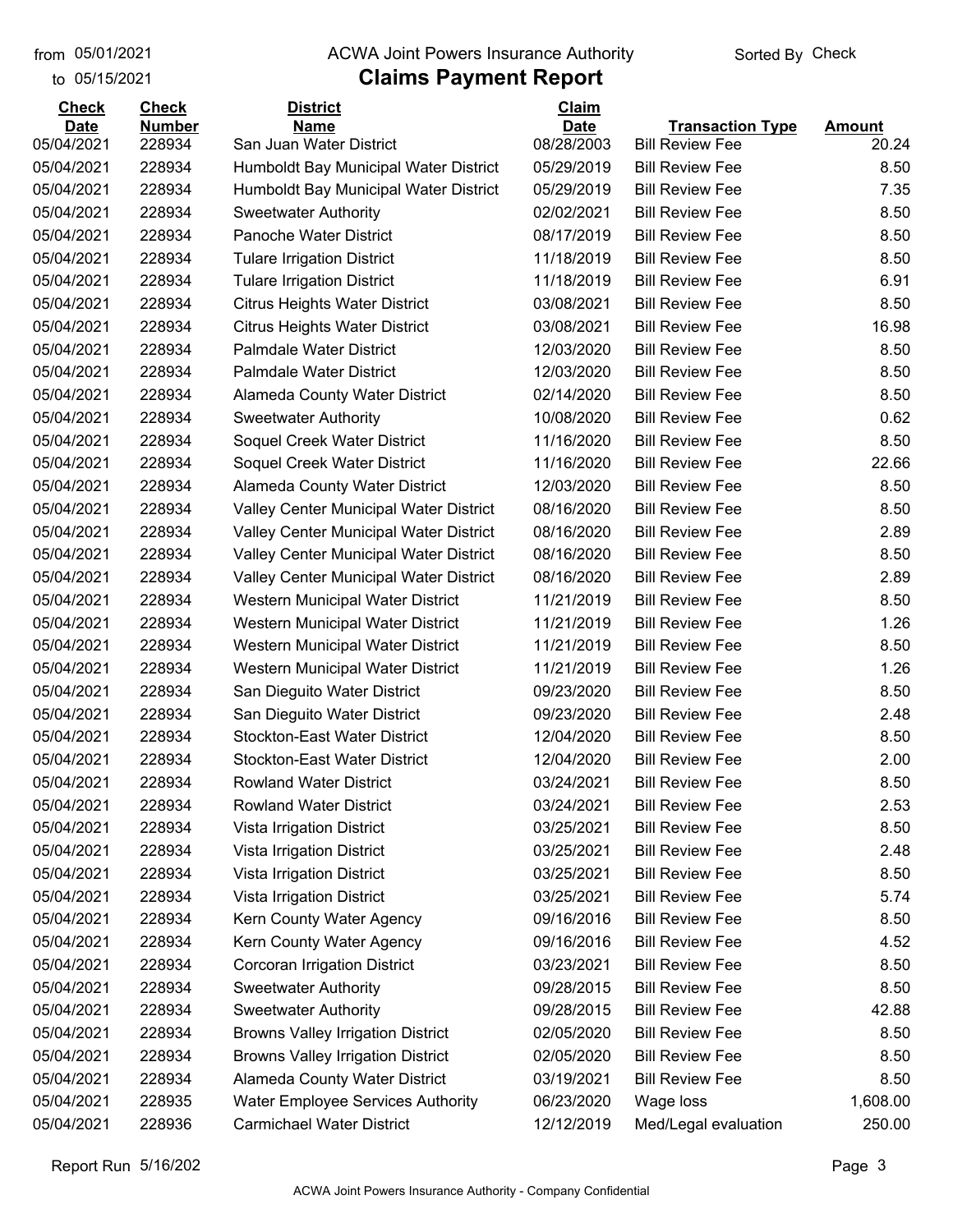to 05/15/2021

#### from 05/01/2021 **The COVA Solic Act Act Authority** Sorted By Check

## **Claims Payment Report**

| <b>Check</b> | <b>Check</b>     | <b>District</b>                                       | Claim                    |                          |                    |
|--------------|------------------|-------------------------------------------------------|--------------------------|--------------------------|--------------------|
| <b>Date</b>  | <b>Number</b>    | <b>Name</b>                                           | <b>Date</b>              | <b>Transaction Type</b>  | <b>Amount</b>      |
| 05/04/2021   | 228937<br>228938 | <b>Merced Irrigation District</b>                     | 08/22/2019<br>11/30/2020 | <b>PPD</b><br><b>TTD</b> | 3,480.00<br>954.28 |
| 05/04/2021   |                  | Laguna Beach County Water District                    |                          | <b>PPD</b>               |                    |
| 05/04/2021   | 228939           | Crescenta Valley Water District                       | 09/25/2019               |                          | 580.00             |
| 05/04/2021   | 228940           | Kern County Water Agency                              | 09/16/2016               | Medical, general         | 240.00             |
| 05/04/2021   | 228941           | <b>Sweetwater Authority</b>                           | 03/24/2021               | Physical therapy         | 92.34              |
| 05/04/2021   | 228942           | <b>Sweetwater Authority</b>                           | 03/24/2021               | Physical therapy         | 92.34              |
| 05/04/2021   | 228943           | Laguna Beach County Water District                    | 10/29/2019               | <b>TTD</b>               | 1,881.62           |
| 05/04/2021   | 228944           | Alameda County Water District                         | 04/21/2021               | <b>TTD</b>               | 155.50             |
| 05/04/2021   | 228945           | <b>Scotts Valley Water District</b>                   | 10/28/2019               | Medical, general         | 187.30             |
| 05/04/2021   | 228946           | <b>Clearlake Oaks County Water District</b>           | 12/11/2020               | <b>TTD</b>               | 762.31             |
| 05/04/2021   | 228947           | <b>Mesa Water District</b>                            | 07/30/2020               | <b>TTD</b>               | 2,314.58           |
| 05/04/2021   | 228948           | <b>Sweetwater Authority</b>                           | 10/08/2020               | <b>TTD</b>               | 2,598.86           |
| 05/04/2021   | 228949           | Humboldt Bay Municipal Water District                 | 05/29/2019               | Medical, general         | 83.21              |
| 05/04/2021   | 228950           | Yorba Linda Water District                            | 09/09/2019               | Photocopy                | 180.00             |
| 05/04/2021   | 228951           | <b>Sweetwater Authority</b>                           | 03/24/2021               | Diagnostics              | 377.52             |
| 05/04/2021   | 228952           | Laguna Beach County Water District                    | 10/29/2019               | Physical therapy         | 117.06             |
| 05/04/2021   | 228953           | <b>Sweetwater Authority</b>                           | 10/13/2020               | Pharmacy                 | 12.61              |
| 05/04/2021   | 228954           | <b>Sweetwater Authority</b>                           | 10/13/2020               | Pharmacy                 | 12.61              |
| 05/04/2021   | 228955           | <b>Elsinore Valley Municipal Water District</b>       | 05/05/2014               | Pharmacy                 | 10.83              |
| 05/04/2021   | 228956           | Rancho California Water District                      | 03/18/2008               | Pharmacy                 | 51.76              |
| 05/04/2021   | 228957           | <b>Bard Water District</b>                            | 08/20/2012               | Pharmacy                 | 391.34             |
| 05/04/2021   | 228958           | San Juan Water District                               | 08/28/2003               | Pharmacy                 | 711.00             |
| 05/04/2021   | 228959           | San Juan Water District                               | 01/26/2016               | Pharmacy                 | 22.85              |
| 05/04/2021   | 228960           | Kaweah Delta Water Conservation District              | 10/07/2014               | Pharmacy                 | 18.95              |
| 05/04/2021   | 228961           | Valley of the Moon Water District                     | 03/26/2020               | Pharmacy                 | 11.38              |
| 05/04/2021   | 228962           | <b>Twentynine Palms Water District</b>                | 02/09/2021               | Pharmacy                 | 247.46             |
| 05/04/2021   | 228963           | Corcoran Irrigation District                          | 03/23/2021               | Pharmacy                 | 28.80              |
| 05/04/2021   | 228964           | Santa Clarita Valley Water Agency                     | 03/23/2021               | Chiropractor             | 226.23             |
| 05/04/2021   | 228965           | Valley Center Municipal Water District                | 08/16/2020               | Physical therapy         | 153.33             |
| 05/04/2021   | 228966           | Valley Center Municipal Water District                | 08/16/2020               | Physical therapy         | 153.33             |
| 05/04/2021   | 228967           | Mid-Peninsula Water District                          | 03/19/2021               | Medical, general         | 200.07             |
| 05/04/2021   | 228968           | Mid-Peninsula Water District                          | 03/19/2021               | Diagnostics              | 357.45             |
| 05/04/2021   | 228969           | Trabuco Canyon Water District                         | 02/06/2014               | Medical, general         | 58.88              |
| 05/04/2021   | 228970           | <b>Tulare Irrigation District</b>                     | 03/23/2021               | Medical, general         | 149.04             |
| 05/04/2021   | 228971           | South Coast Water District                            | 10/15/2020               | <b>TTD</b>               | 9,294.61           |
| 05/04/2021   | 228972           | Reclamation District #1004                            | 03/18/2021               | Diagnostics              | 6.96               |
| 05/04/2021   | 228973           | <b>Sweetwater Authority</b>                           | 02/28/2020               | Medical, general         | 129.31             |
| 05/04/2021   | 228974           | <b>Sweetwater Authority</b>                           | 09/28/2015               | Medical, general         | 266.24             |
| 05/04/2021   | 228975           | <b>Sweetwater Authority</b>                           | 02/02/2021               | Medical, general         | 93.86              |
| 05/04/2021   | 228976           | <b>Yuba County Water Agency</b>                       | 05/08/2017               | <b>PPD</b>               | 580.00             |
| 05/04/2021   | 228977           | Fresno Metropolitan Flood Control District            | 08/25/2018               | Medical, general         | 143.85             |
| 05/04/2021   | 228978           | Fresno Metropolitan Flood Control District            | 08/25/2018               | Medical, general         | 15.53              |
| 05/04/2021   | 228979           | Fresno Metropolitan Flood Control District            | 08/25/2018               | Medical, general         | 0.80               |
| 05/04/2021   | 228980           | Fresno Metropolitan Flood Control District 08/25/2018 |                          | Medical, general         | 0.80               |
|              |                  |                                                       |                          |                          |                    |

Report Run 5/16/202 Page 4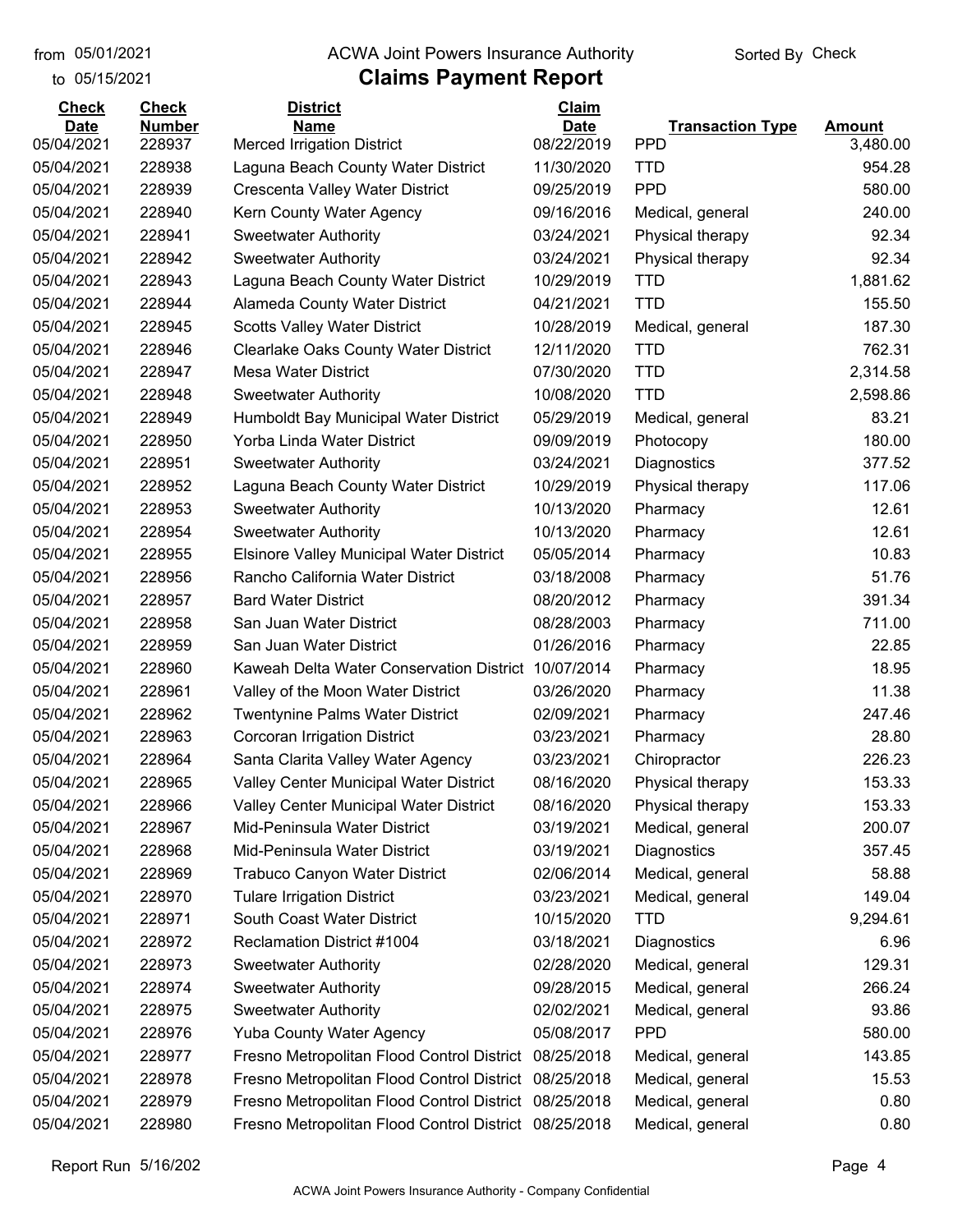to 05/15/2021

#### from 05/01/2021 **The COVA Solic Act Act Authority** Sorted By Check

| <b>Check</b> | <b>Check</b>  | <b>District</b>                            | Claim       |                                     |               |
|--------------|---------------|--------------------------------------------|-------------|-------------------------------------|---------------|
| <b>Date</b>  | <b>Number</b> | <b>Name</b>                                | <b>Date</b> | <b>Transaction Type</b>             | <b>Amount</b> |
| 05/04/2021   | 228981        | San Juan Water District                    | 08/28/2003  | Medical, general                    | 111.97        |
| 05/04/2021   | 228982        | <b>Orange County Water District</b>        | 06/02/2020  | Physical therapy                    | 103.13        |
| 05/04/2021   | 228983        | Corcoran Irrigation District               | 03/23/2021  | Pharmacy                            | 28.80         |
| 05/04/2021   | 228984        | Soquel Creek Water District                | 11/16/2020  | Diagnostics                         | 513.60        |
| 05/04/2021   | 228985        | <b>Sweetwater Authority</b>                | 10/08/2020  | Physical therapy                    | 47.30         |
| 05/04/2021   | 228986        | Alameda County Water District              | 03/19/2021  | Physical therapy                    | 70.64         |
| 05/04/2021   | 228987        | South Coast Water District                 | 02/01/2021  | Medical, general                    | 113.94        |
| 05/04/2021   | 228988        | Western Municipal Water District           | 11/21/2019  | Physical therapy                    | 119.14        |
| 05/04/2021   | 228989        | Western Municipal Water District           | 11/21/2019  | Physical therapy                    | 119.14        |
| 05/04/2021   | 228990        | Vista Irrigation District                  | 03/25/2021  | Medical, general                    | 188.19        |
| 05/04/2021   | 228991        | San Dieguito Water District                | 09/23/2020  | Medical, general                    | 188.19        |
| 05/04/2021   | 228992        | <b>Merced Irrigation District</b>          | 11/09/2001  | Physical therapy                    | 76.62         |
| 05/04/2021   | 228993        | Laguna Beach County Water District         | 10/29/2019  | <b>TTD</b>                          | 1,881.62      |
| 05/05/2021   | 228994        | El Dorado Irrigation District              | 01/28/2021  | <b>Property - District Property</b> | 1,920.00      |
| 05/05/2021   | 228995        | <b>Rowland Water District</b>              | 03/31/2021  | Mileage                             | 45.25         |
| 05/05/2021   | 228996        | <b>Sweetwater Authority</b>                | 08/16/2017  | Physical therapy                    | 91.12         |
| 05/05/2021   | 228997        | Fresno Metropolitan Flood Control District | 08/25/2018  | Physical therapy                    | 235.00        |
| 05/05/2021   | 228998        | Fresno Metropolitan Flood Control District | 08/25/2018  | Physical therapy                    | 143.45        |
| 05/05/2021   | 228999        | <b>Helix Water District</b>                | 07/23/2019  | Physical therapy                    | 206.82        |
| 05/05/2021   | 229000        | <b>Sweetwater Authority</b>                | 06/30/2020  | Medical, general                    | 180.26        |
| 05/05/2021   | 229001        | <b>El Toro Water District</b>              | 01/29/2019  | Physical therapy                    | 127.85        |
| 05/05/2021   | 229002        | South Coast Water District                 | 02/01/2021  | <b>Bill Review Fee</b>              | 8.50          |
| 05/05/2021   | 229002        | South Coast Water District                 | 02/01/2021  | <b>Bill Review Fee</b>              | 22.14         |
| 05/05/2021   | 229002        | Santa Clarita Valley Water Agency          | 03/23/2021  | <b>Bill Review Fee</b>              | 8.50          |
| 05/05/2021   | 229002        | Santa Clarita Valley Water Agency          | 03/23/2021  | <b>Bill Review Fee</b>              | 2.59          |
| 05/05/2021   | 229002        | Corcoran Irrigation District               | 01/09/2015  | <b>Bill Review Fee</b>              | 8.50          |
| 05/05/2021   | 229002        | Corcoran Irrigation District               | 01/09/2015  | <b>Bill Review Fee</b>              | 6.91          |
| 05/05/2021   | 229002        | East Contra Costa Irrigation District      | 10/05/2020  | <b>Bill Review Fee</b>              | 8.50          |
| 05/05/2021   | 229002        | East Contra Costa Irrigation District      | 10/05/2020  | <b>Bill Review Fee</b>              | 2.97          |
| 05/05/2021   | 229002        | San Benito County Water District           | 03/29/2021  | <b>Bill Review Fee</b>              | 8.50          |
| 05/05/2021   | 229002        | San Benito County Water District           | 03/29/2021  | <b>Bill Review Fee</b>              | 4.15          |
| 05/05/2021   | 229002        | San Benito County Water District           | 03/29/2021  | <b>Bill Review Fee</b>              | 8.50          |
| 05/05/2021   | 229002        | San Benito County Water District           | 03/29/2021  | <b>Bill Review Fee</b>              | 5.93          |
| 05/05/2021   | 229002        | Mid-Peninsula Water District               | 03/19/2021  | <b>Bill Review Fee</b>              | 8.50          |
| 05/05/2021   | 229002        | Mid-Peninsula Water District               | 03/19/2021  | <b>Bill Review Fee</b>              | 3.17          |
| 05/05/2021   | 229002        | Mid-Peninsula Water District               | 03/19/2021  | <b>Bill Review Fee</b>              | 8.50          |
| 05/05/2021   | 229002        | <b>Merced Irrigation District</b>          | 10/29/2020  | <b>Bill Review Fee</b>              | 3.29          |
| 05/05/2021   | 229002        | Merced Irrigation District                 | 10/29/2020  | <b>Bill Review Fee</b>              | 8.50          |
| 05/05/2021   | 229002        | <b>Citrus Heights Water District</b>       | 03/08/2021  | <b>Bill Review Fee</b>              | 8.50          |
| 05/05/2021   | 229002        | <b>Citrus Heights Water District</b>       | 03/08/2021  | <b>Bill Review Fee</b>              | 20.24         |
| 05/05/2021   | 229002        | <b>Sweetwater Authority</b>                | 10/08/2020  | <b>Bill Review Fee</b>              | 8.50          |
| 05/05/2021   | 229002        | <b>Sweetwater Authority</b>                | 10/08/2020  | <b>Bill Review Fee</b>              | 2.54          |
| 05/05/2021   | 229002        | <b>Sweetwater Authority</b>                | 10/08/2020  | <b>Bill Review Fee</b>              | 8.50          |
| 05/05/2021   | 229002        | <b>Sweetwater Authority</b>                | 10/08/2020  | <b>Bill Review Fee</b>              | 21.53         |
|              |               |                                            |             |                                     |               |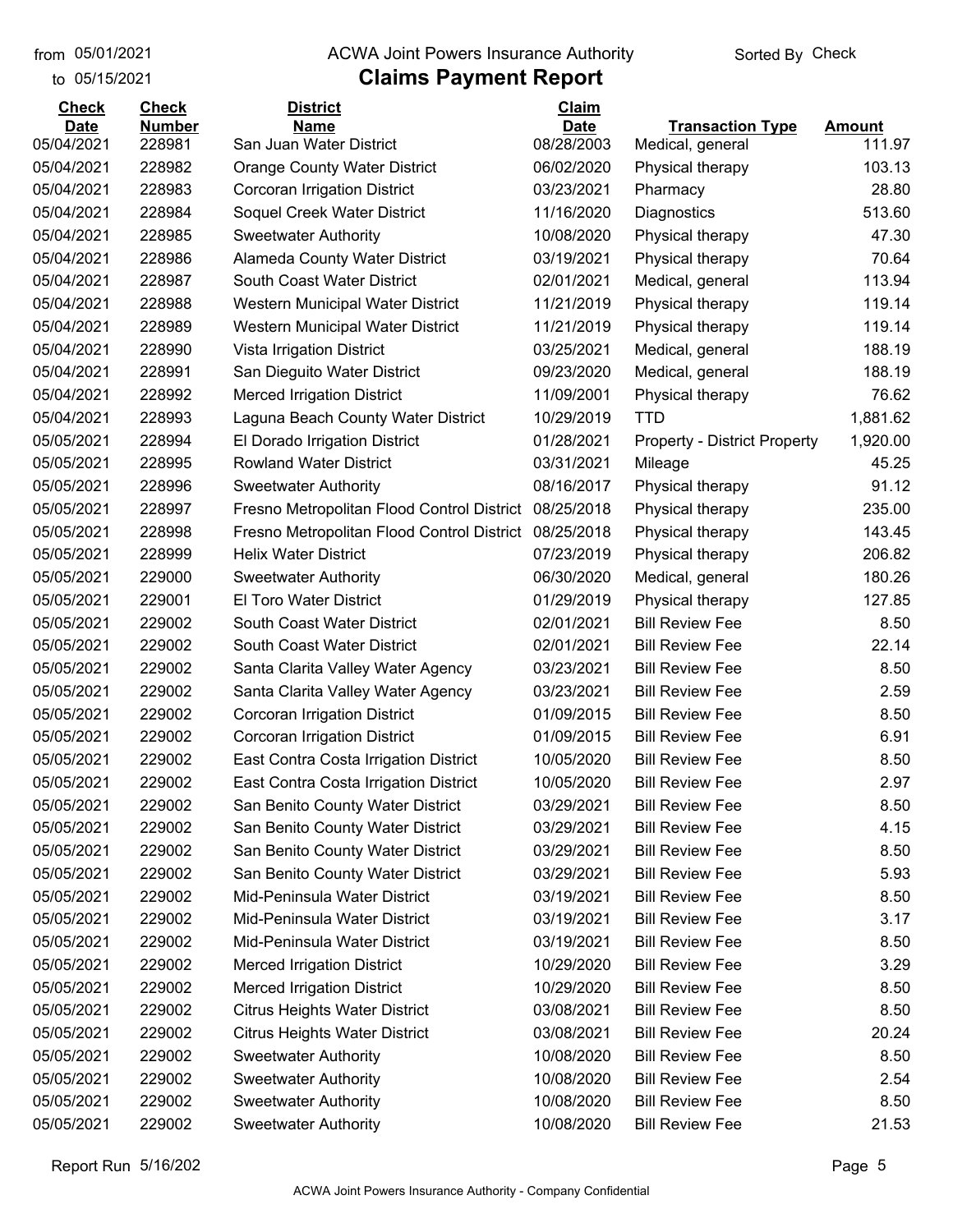## from 05/01/2021 **The COVA Solic Act Act Authority** Sorted By Check

## to 05/15/2021

| <b>Check</b> | <b>Check</b>  | <b>District</b>                                 | Claim       |                         |               |
|--------------|---------------|-------------------------------------------------|-------------|-------------------------|---------------|
| <b>Date</b>  | <b>Number</b> | <b>Name</b>                                     | <b>Date</b> | <b>Transaction Type</b> | <b>Amount</b> |
| 05/05/2021   | 229002        | <b>Water Employee Services Authority</b>        | 12/10/2018  | <b>Bill Review Fee</b>  | 8.50          |
| 05/05/2021   | 229002        | <b>Water Employee Services Authority</b>        | 12/10/2018  | <b>Bill Review Fee</b>  | 6.27          |
| 05/05/2021   | 229002        | <b>Sweetwater Authority</b>                     | 06/30/2020  | <b>Bill Review Fee</b>  | 8.50          |
| 05/05/2021   | 229002        | <b>Sweetwater Authority</b>                     | 06/30/2020  | <b>Bill Review Fee</b>  | 4.46          |
| 05/05/2021   | 229002        | <b>Sweetwater Authority</b>                     | 01/21/2020  | <b>Bill Review Fee</b>  | 8.50          |
| 05/05/2021   | 229002        | <b>Sweetwater Authority</b>                     | 01/21/2020  | <b>Bill Review Fee</b>  | 2.77          |
| 05/05/2021   | 229002        | El Toro Water District                          | 01/29/2019  | <b>Bill Review Fee</b>  | 8.50          |
| 05/05/2021   | 229002        | El Toro Water District                          | 01/29/2019  | <b>Bill Review Fee</b>  | 5.64          |
| 05/05/2021   | 229002        | Western Municipal Water District                | 11/21/2019  | <b>Bill Review Fee</b>  | 8.50          |
| 05/05/2021   | 229002        | Western Municipal Water District                | 11/21/2019  | <b>Bill Review Fee</b>  | 1.18          |
| 05/05/2021   | 229002        | <b>Helix Water District</b>                     | 07/23/2019  | <b>Bill Review Fee</b>  | 17.23         |
| 05/05/2021   | 229002        | <b>Helix Water District</b>                     | 07/23/2019  | <b>Bill Review Fee</b>  | 8.50          |
| 05/05/2021   | 229002        | Vista Irrigation District                       | 03/25/2021  | <b>Bill Review Fee</b>  | 8.50          |
| 05/05/2021   | 229002        | Vista Irrigation District                       | 03/25/2021  | <b>Bill Review Fee</b>  | 1.80          |
| 05/05/2021   | 229002        | Vista Irrigation District                       | 03/25/2021  | <b>Bill Review Fee</b>  | 8.50          |
| 05/05/2021   | 229002        | Vista Irrigation District                       | 03/25/2021  | <b>Bill Review Fee</b>  | 5.26          |
| 05/05/2021   | 229002        | <b>Merced Irrigation District</b>               | 12/22/2020  | <b>Bill Review Fee</b>  | 8.50          |
| 05/05/2021   | 229002        | <b>Merced Irrigation District</b>               | 12/22/2020  | <b>Bill Review Fee</b>  | 6.14          |
| 05/05/2021   | 229002        | <b>Merced Irrigation District</b>               | 12/22/2020  | <b>Bill Review Fee</b>  | 8.50          |
| 05/05/2021   | 229002        | <b>Merced Irrigation District</b>               | 12/22/2020  | <b>Bill Review Fee</b>  | 6.14          |
| 05/05/2021   | 229003        | <b>Vallecitos Water District</b>                | 01/19/2011  | Pharmacy                | 10.15         |
| 05/05/2021   | 229004        | <b>Mission Springs Water District</b>           | 08/21/2011  | Legal (Defense)         | 849.75        |
| 05/05/2021   | 229005        | <b>Stockton-East Water District</b>             | 12/04/2020  | Medical, general        | 152.33        |
| 05/05/2021   | 229006        | Glenn-Colusa Irrigation District                | 05/08/2019  | Mileage                 | 113.12        |
| 05/05/2021   | 229007        | <b>Merced Irrigation District</b>               | 12/22/2020  | Physical therapy        | 139.22        |
| 05/05/2021   | 229008        | <b>Merced Irrigation District</b>               | 12/22/2020  | Physical therapy        | 139.22        |
| 05/05/2021   | 229009        | <b>Water Employee Services Authority</b>        | 12/10/2018  | Medical, general        | 167.87        |
| 05/05/2021   | 229010        | <b>Sweetwater Authority</b>                     | 03/24/2021  | Physical therapy        | 122.72        |
| 05/05/2021   | 229011        | East Contra Costa Irrigation District           | 10/05/2020  | Medical, general        | 157.60        |
| 05/05/2021   | 229012        | <b>Elsinore Valley Municipal Water District</b> | 05/05/2014  | Mileage                 | 28.00         |
| 05/05/2021   | 229013        | Joshua Basin Water District                     | 04/16/2020  | Mileage                 | 56.56         |
| 05/05/2021   | 229014        | Joshua Basin Water District                     | 04/16/2020  | Mileage                 | 65.29         |
| 05/05/2021   | 229015        | Mid-Peninsula Water District                    | 03/19/2021  | Mileage                 | 127.68        |
| 05/05/2021   | 229016        | <b>Sweetwater Authority</b>                     | 01/21/2020  | Laboratory fee          | 24.77         |
| 05/05/2021   | 229017        | <b>Calaveras County Water District</b>          | 02/08/2021  | Photocopy               | 298.82        |
| 05/05/2021   | 229018        | El Dorado Irrigation District                   | 01/28/2021  | Chiropractor            | 93.08         |
| 05/05/2021   | 229019        | <b>Citrus Heights Water District</b>            | 03/08/2021  | Medical, general        | 98.27         |
| 05/05/2021   | 229020        | <b>Sweetwater Authority</b>                     | 06/30/2020  | Photocopy               | 180.00        |
| 05/05/2021   | 229021        | <b>Truckee Donner Public Utility District</b>   | 03/31/2021  | Diagnostics             | 13.22         |
| 05/05/2021   | 229022        | Mid-Peninsula Water District                    | 03/19/2021  | Chiropractor            | 240.94        |
| 05/05/2021   | 229023        | Santa Clarita Valley Water Agency               | 03/23/2021  | Chiropractor            | 196.57        |
| 05/05/2021   | 229024        | Mid-Peninsula Water District                    | 03/19/2021  | Physical therapy        | 205.98        |
| 05/05/2021   | 229025        | <b>Sweetwater Authority</b>                     | 06/30/2020  | Diagnostics             | 315.94        |
| 05/05/2021   | 229026        | South Feather Water and Power Agency            | 04/05/2021  | <b>Surgery Costs</b>    | 220.53        |
|              |               |                                                 |             |                         |               |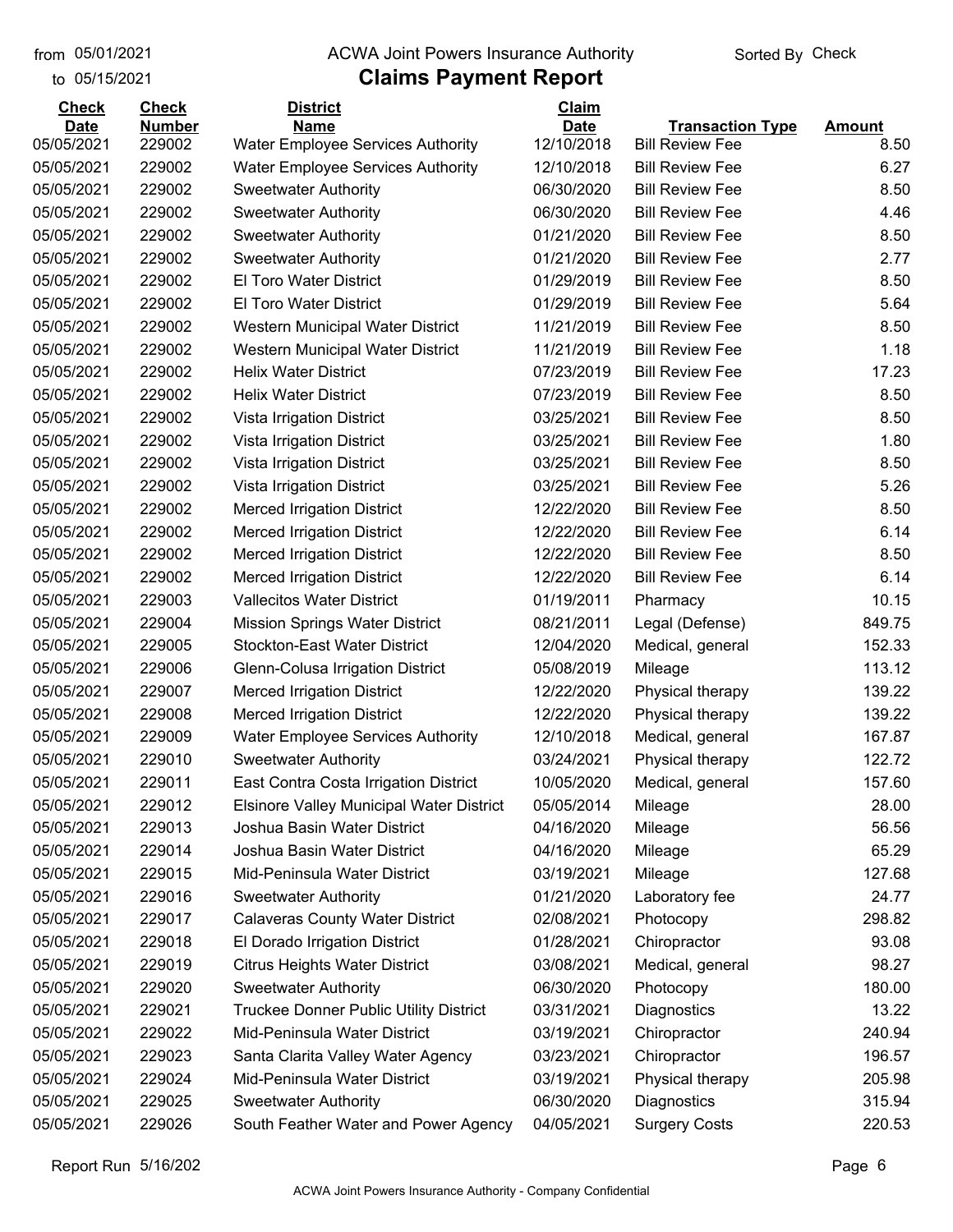to 05/15/2021

## from 05/01/2021 **The COVA Solic Act Act Authority** Sorted By Check

| <b>Check</b>              | <b>Check</b>            | <b>District</b>                                     | <b>Claim</b>              |                                         |                  |
|---------------------------|-------------------------|-----------------------------------------------------|---------------------------|-----------------------------------------|------------------|
| <b>Date</b><br>05/05/2021 | <b>Number</b><br>229027 | <b>Name</b><br>South Feather Water and Power Agency | <b>Date</b><br>04/05/2021 | <b>Transaction Type</b>                 | Amount<br>127.35 |
| 05/05/2021                | 229028                  | <b>Citrus Heights Water District</b>                | 03/08/2021                | Medical, general<br><b>DME Supplies</b> | 157.10           |
| 05/05/2021                | 229029                  | <b>Tulare Irrigation District</b>                   | 11/18/2019                | Medical, general                        | 87.41            |
| 05/05/2021                | 229030                  | Corcoran Irrigation District                        | 01/09/2015                | Medical, general                        | 73.76            |
|                           | 229031                  |                                                     | 03/29/2021                |                                         | 220.42           |
| 05/05/2021                |                         | San Benito County Water District                    |                           | Medical, general                        |                  |
| 05/05/2021                | 229032                  | San Benito County Water District                    | 03/29/2021                | Medical, general                        | 315.22           |
| 05/05/2021                | 229033                  | <b>Water Employee Services Authority</b>            | 06/23/2020                | Medical, general                        | 11.92            |
| 05/05/2021                | 229034                  | <b>Sweetwater Authority</b>                         | 10/08/2020                | Medical, general                        | 111.97           |
| 05/05/2021                | 229035                  | <b>Merced Irrigation District</b>                   | 10/29/2020                | Medical, general                        | 74.61            |
| 05/05/2021                | 229036                  | Vista Irrigation District                           | 03/25/2021                | Medical, general                        | 436.67           |
| 05/05/2021                | 229037                  | Vista Irrigation District                           | 03/25/2021                | Medical, general                        | 399.62           |
| 05/05/2021                | 229038                  | <b>Sweetwater Authority</b>                         | 02/28/2020                | Medical, general                        | 197.68           |
| 05/05/2021                | 229039                  | <b>Sweetwater Authority</b>                         | 10/08/2020                | Physical therapy                        | 192.61           |
| 05/05/2021                | 229040                  | <b>Tahoe City Public Utility District</b>           | 05/08/2020                | Medical, general                        | 80.29            |
| 05/05/2021                | 229041                  | Alameda County Water District                       | 02/14/2020                | Medical, general                        | 99.85            |
| 05/05/2021                | 229042                  | Alameda County Water District                       | 12/03/2020                | Physical therapy                        | 81.88            |
| 05/05/2021                | 229043                  | Alameda County Water District                       | 03/19/2021                | Medical, general                        | 13.00            |
| 05/05/2021                | 229044                  | South Coast Water District                          | 02/01/2021                | Medical, general                        | 113.94           |
| 05/05/2021                | 229045                  | South Coast Water District                          | 02/01/2021                | Medical, general                        | 113.94           |
| 05/05/2021                | 229046                  | Western Municipal Water District                    | 11/21/2019                | Physical therapy                        | 112.15           |
| 05/05/2021                | 229047                  | Vista Irrigation District                           | 03/25/2021                | Medical, general                        | 136.71           |
| 05/05/2021                | 229048                  | San Luis Water District                             | 08/09/2013                | Legal (Defense)                         | 647.50           |
| 05/05/2021                | 229049                  | Corcoran Irrigation District                        | 12/13/2017                | Legal (Defense)                         | 18.50            |
| 05/06/2021                | 229050                  | <b>Merced Irrigation District</b>                   | 05/12/2020                | Expert                                  | 1,428.75         |
| 05/06/2021                | 229051                  | Mid-Peninsula Water District                        | 04/05/2021                | Liability - Property Damage             | 5,179.31         |
| 05/06/2021                | 229052                  | <b>Fallbrook Public Utility District</b>            | 02/25/2021                | Liability - Property Damage             | 6,325.04         |
| 05/06/2021                | 229053                  | <b>Fallbrook Public Utility District</b>            | 02/25/2021                | Liability - Property Damage             | 3,594.54         |
| 05/06/2021                | 229054                  | El Dorado Irrigation District                       | 03/26/2021                | Appraiser                               | 90.00            |
| 05/06/2021                | 229055                  | <b>Sweetwater Authority</b>                         | 03/24/2021                | <b>TTD</b>                              | 1,808.20         |
| 05/06/2021                | 229056                  | <b>Palmdale Water District</b>                      | 12/03/2020                | Physical therapy                        | 179.58           |
| 05/06/2021                | 229057                  | Berrenda Mesa Water District                        | 02/25/2013                | <b>PPD</b>                              | 460.00           |
| 05/06/2021                | 229058                  | <b>Scotts Valley Water District</b>                 | 07/10/2003                | Medical, general                        | 182.07           |
| 05/06/2021                | 229059                  | San Luis Water District                             | 09/04/2020                | <b>TTD</b>                              | 239.48           |
| 05/06/2021                | 229060                  | Laguna Beach County Water District                  | 10/29/2019                | Medical, general                        | 160.72           |
| 05/06/2021                | 229061                  | <b>Sweetwater Authority</b>                         | 12/11/2018                | <b>Bill Review Fee</b>                  | 8.50             |
| 05/06/2021                | 229061                  | Western Municipal Water District                    | 12/21/2020                | <b>Bill Review Fee</b>                  | 8.50             |
| 05/06/2021                | 229061                  | Western Municipal Water District                    | 12/21/2020                | <b>Bill Review Fee</b>                  | 0.80             |
| 05/06/2021                | 229061                  | <b>Water Employee Services Authority</b>            | 06/23/2020                | <b>Bill Review Fee</b>                  | 8.50             |
| 05/06/2021                | 229061                  | Water Employee Services Authority                   | 06/23/2020                | <b>Bill Review Fee</b>                  | 4.35             |
| 05/06/2021                | 229061                  | <b>Water Employee Services Authority</b>            | 06/23/2020                | <b>Bill Review Fee</b>                  | 8.50             |
| 05/06/2021                | 229061                  | Water Employee Services Authority                   | 06/23/2020                | <b>Bill Review Fee</b>                  | 4.35             |
| 05/06/2021                | 229061                  | <b>Walnut Valley Water District</b>                 | 08/14/2020                | <b>Bill Review Fee</b>                  | 8.50             |
| 05/06/2021                | 229061                  | Laguna Beach County Water District                  | 10/29/2019                | <b>Bill Review Fee</b>                  | 8.50             |
| 05/06/2021                | 229061                  | <b>Merced Irrigation District</b>                   | 10/29/2020                | <b>Bill Review Fee</b>                  | 8.50             |
|                           |                         |                                                     |                           |                                         |                  |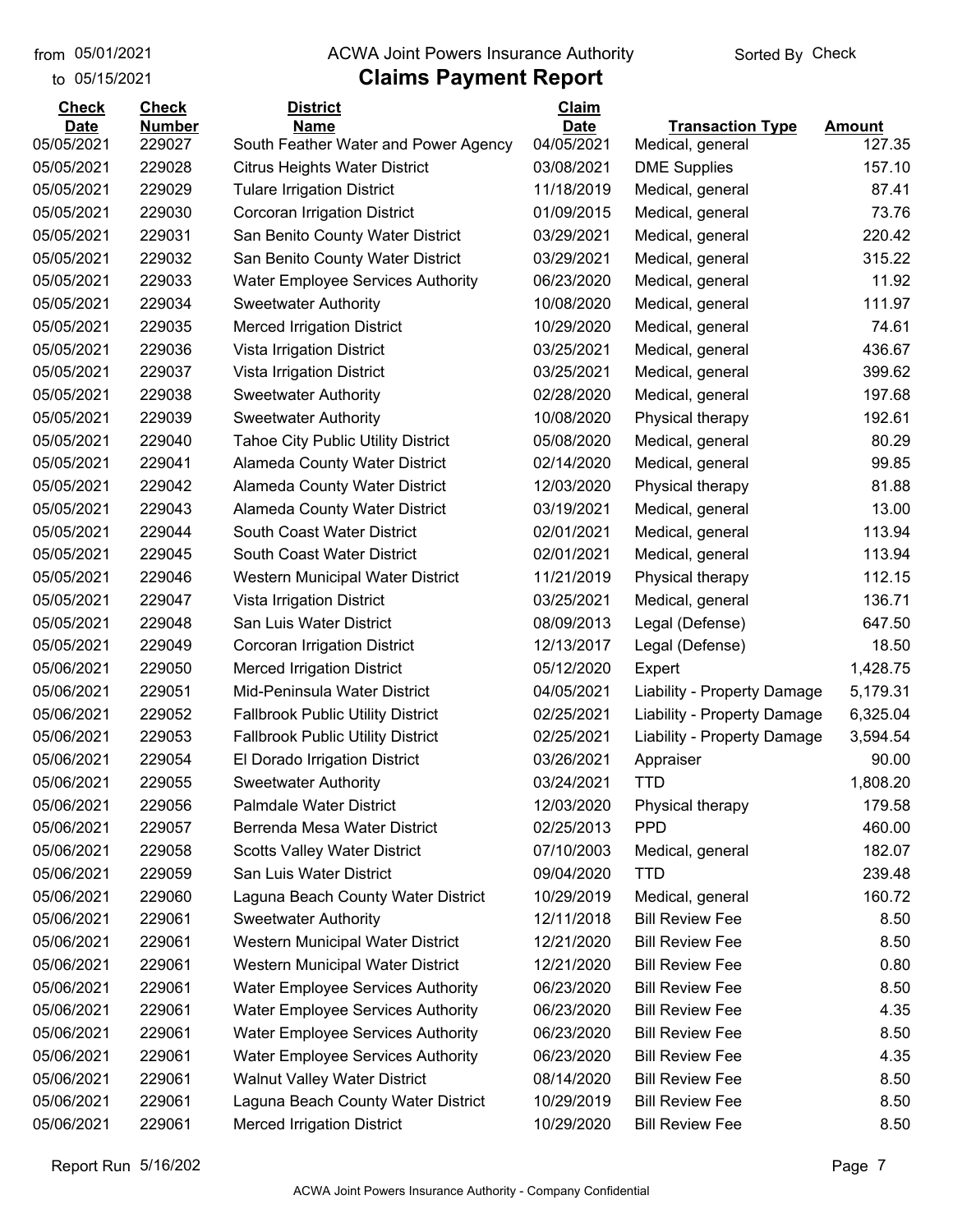## from 05/01/2021 **The COVA Solic Act Act Authority** Sorted By Check

## to 05/15/2021

| <b>Check</b> | <b>Check</b>     | <b>District</b>                                              | Claim                    |                                     |               |
|--------------|------------------|--------------------------------------------------------------|--------------------------|-------------------------------------|---------------|
| <b>Date</b>  | <b>Number</b>    | <b>Name</b>                                                  | <b>Date</b>              | <b>Transaction Type</b>             | <b>Amount</b> |
| 05/06/2021   | 229061<br>229061 | <b>Merced Irrigation District</b><br>Palmdale Water District | 10/29/2020<br>12/03/2020 | <b>Bill Review Fee</b>              | 19.77<br>8.50 |
| 05/06/2021   |                  |                                                              |                          | <b>Bill Review Fee</b>              |               |
| 05/06/2021   | 229061           | <b>Scotts Valley Water District</b>                          | 07/10/2003               | <b>Bill Review Fee</b>              | 8.50          |
| 05/06/2021   | 229061           | <b>Scotts Valley Water District</b>                          | 07/10/2003               | <b>Bill Review Fee</b>              | 4.05          |
| 05/06/2021   | 229061           | Yorba Linda Water District                                   | 03/01/2021               | <b>Bill Review Fee</b>              | 14.17         |
| 05/06/2021   | 229062           | Las Virgenes Municipal Water District                        | 09/18/2019               | Med/Legal evaluation                | 410.00        |
| 05/06/2021   | 229063           | Santa Fe Irrigation District                                 | 09/03/2020               | Mileage                             | 283.28        |
| 05/06/2021   | 229064           | Cucamonga Valley Water District                              | 03/08/2019               | <b>PPD</b>                          | 580.00        |
| 05/06/2021   | 229065           | Western Municipal Water District                             | 12/21/2020               | Diagnostics                         | 490.15        |
| 05/06/2021   | 229066           | Laguna Beach County Water District                           | 01/19/2021               | <b>TTD</b>                          | 2,712.62      |
| 05/06/2021   | 229067           | <b>Truckee Donner Public Utility District</b>                | 11/06/2020               | <b>TTD</b>                          | 2,598.86      |
| 05/06/2021   | 229068           | <b>Water Employee Services Authority</b>                     | 06/23/2020               | Physical therapy                    | 98.61         |
| 05/06/2021   | 229069           | <b>Water Employee Services Authority</b>                     | 06/23/2020               | Physical therapy                    | 98.61         |
| 05/06/2021   | 229070           | San Luis Water District                                      | 09/04/2020               | <b>TTD</b>                          | 718.44        |
| 05/06/2021   | 229071           | Panoche Water District                                       | 08/17/2019               | <b>TTD</b>                          | 1,041.34      |
| 05/06/2021   | 229072           | Yorba Linda Water District                                   | 03/01/2021               | Medical, general                    | 90.67         |
| 05/06/2021   | 229073           | <b>Twentynine Palms Water District</b>                       | 02/09/2021               | <b>TTD</b>                          | 1,425.42      |
| 05/06/2021   | 229074           | <b>Walnut Valley Water District</b>                          | 08/14/2020               | Physical therapy                    | 153.80        |
| 05/06/2021   | 229075           | Las Virgenes Municipal Water District                        | 07/17/2019               | Deposition/Witness fees             | 775.00        |
| 05/06/2021   | 229076           | Laguna Beach County Water District                           | 04/18/2021               | <b>TTD</b>                          | 2,712.62      |
| 05/06/2021   | 229077           | <b>Merced Irrigation District</b>                            | 10/29/2020               | Medical, general                    | 111.97        |
| 05/06/2021   | 229078           | Glenn-Colusa Irrigation District                             | 01/10/2020               | <b>PPD</b>                          | 580.00        |
| 05/06/2021   | 229079           | <b>Helix Water District</b>                                  | 07/23/2019               | <b>TTD</b>                          | 2,272.34      |
| 05/06/2021   | 229080           | Palmdale Water District                                      | 03/14/2018               | <b>PPD</b>                          | 580.00        |
| 05/06/2021   | 229081           | Yorba Linda Water District                                   | 01/14/2021               | Mileage                             | 40.04         |
| 05/11/2021   | 229082           | Fall River Valley Community Services Dist 01/26/2021         |                          | Adjuster                            | 2,295.00      |
| 05/11/2021   | 229083           | Vista Irrigation District                                    | 12/31/2018               | Expert                              | 3,000.00      |
| 05/11/2021   | 229084           | Kern Delta Water District                                    | 03/13/2013               | Liability- Bodily Injury            | 1,430.79      |
| 05/11/2021   | 229085           | El Dorado Irrigation District                                | 02/24/2021               | <b>Property - District Property</b> | 9,957.74      |
| 05/11/2021   | 229086           | San Joaquin River Exchange Contractors                       | 03/22/2021               | <b>Property - District Property</b> | 1,303.95      |
| 05/11/2021   | 229087           | Fall River Valley Community Services Dist 01/26/2021         |                          | <b>Property - District Property</b> | 6,405.87      |
| 05/11/2021   | 229088           | <b>Fallbrook Public Utility District</b>                     | 04/14/2021               | Property - District Property        | 13,665.75     |
| 05/11/2021   | 229089           | West Valley Water District                                   | 12/26/2020               | <b>Property - District Property</b> | 1,924.93      |
| 05/11/2021   | 229090           | El Dorado Irrigation District                                | 12/08/2020               | Liability - Small Claims            | 450.83        |
| 05/11/2021   | 229091           | Santa Clarita Valley Water Agency                            | 08/30/2019               | <b>Expense General</b>              | 3,583.33      |
| 05/11/2021   | 229092           | Kern Delta Water District                                    | 03/13/2013               | Liability- Bodily Injury            | 1,463.25      |
| 05/11/2021   | 229093           | <b>Fallbrook Public Utility District</b>                     | 04/14/2021               | Liability - Property Damage         | 8,869.53      |
| 05/11/2021   | 229094           | <b>Patterson Irrigation District</b>                         | 03/15/2021               | Appraiser                           | 150.00        |
| 05/11/2021   | 229095           | Fresno Metropolitan Flood Control District                   | 08/25/2018               | Physical therapy                    | 113.63        |
| 05/11/2021   | 229096           | Fresno Metropolitan Flood Control District                   | 08/25/2018               | Physical therapy                    | 111.79        |
| 05/11/2021   | 229097           | Fresno Metropolitan Flood Control District                   | 08/25/2018               | Physical therapy                    | 111.79        |
| 05/11/2021   | 229098           | Panoche Water District                                       | 08/17/2019               | Laboratory fee                      | 370.87        |
| 05/11/2021   | 229099           | San Luis Water District                                      | 09/04/2020               | Diagnostics                         | 227.18        |
| 05/11/2021   | 229100           | Palmdale Water District                                      | 12/03/2020               | Physical therapy                    | 131.33        |
|              |                  |                                                              |                          |                                     |               |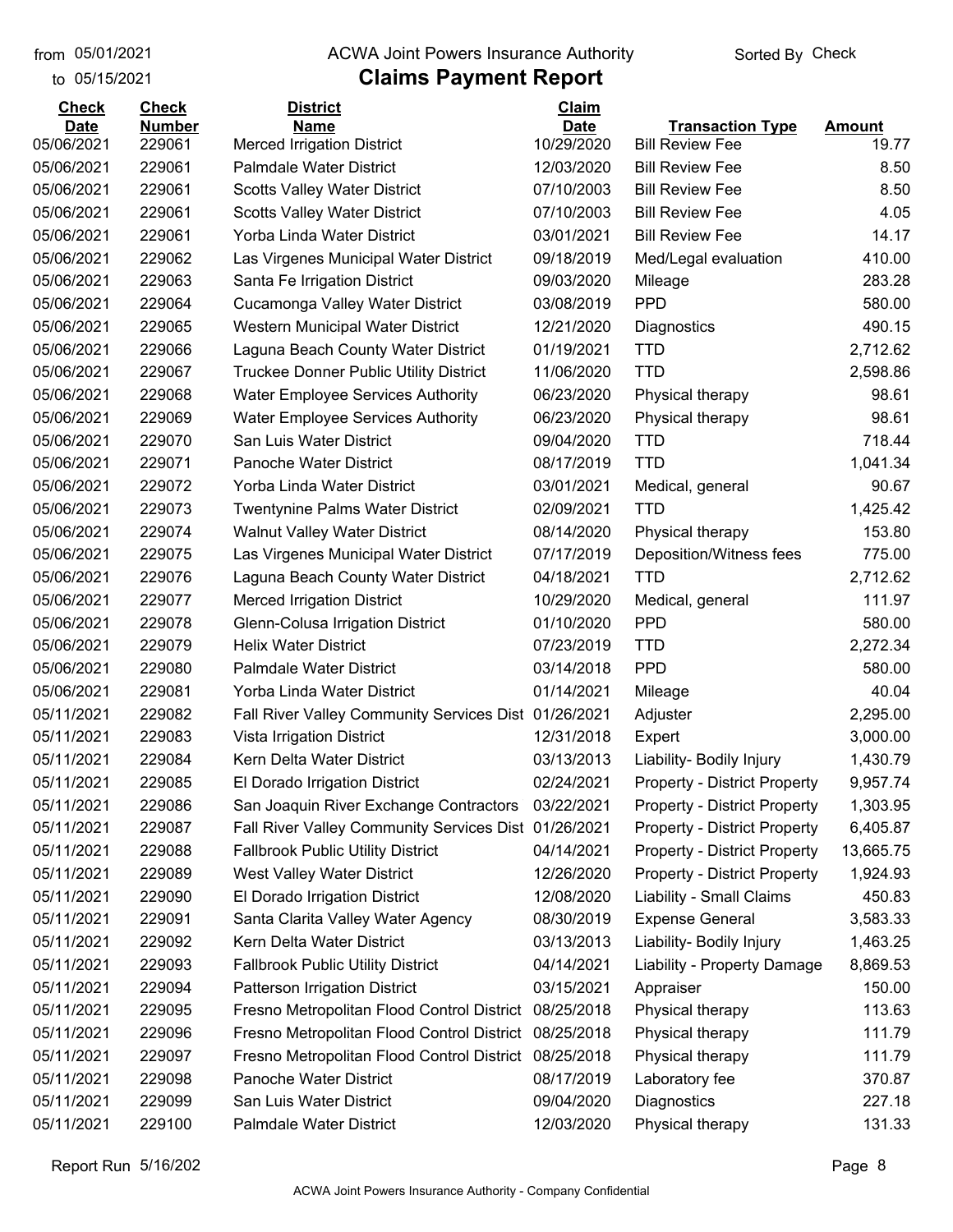to 05/15/2021

## from 05/01/2021 **ACWA Joint Powers Insurance Authority** Sorted By Check

## **Claims Payment Report**

| <b>Check</b> | <b>Check</b>  | <b>District</b>                          | Claim       |                         |               |
|--------------|---------------|------------------------------------------|-------------|-------------------------|---------------|
| <b>Date</b>  | <b>Number</b> | <b>Name</b>                              | <b>Date</b> | <b>Transaction Type</b> | <b>Amount</b> |
| 05/11/2021   | 229101        | <b>Stockton-East Water District</b>      | 08/30/2011  | Medical, general        | 470.13        |
| 05/11/2021   | 229102        | <b>Stockton-East Water District</b>      | 08/30/2011  | Medical, general        | 470.13        |
| 05/11/2021   | 229103        | <b>Helix Water District</b>              | 07/23/2019  | Physical therapy        | 101.79        |
| 05/11/2021   | 229104        | Alta Irrigation District                 | 11/19/2014  | <b>PPD</b>              | 580.00        |
| 05/11/2021   | 229105        | Valley Center Municipal Water District   | 08/16/2020  | Anesthesiologist        | 196.17        |
| 05/11/2021   | 229106        | <b>Patterson Irrigation District</b>     | 08/09/2012  | Medical, general        | 117.87        |
| 05/11/2021   | 229107        | San Luis Water District                  | 09/04/2020  | Medical, general        | 38.69         |
| 05/11/2021   | 229108        | Yorba Linda Water District               | 03/01/2021  | Physical therapy        | 165.40        |
| 05/11/2021   | 229109        | Yorba Linda Water District               | 03/01/2021  | Physical therapy        | 92.72         |
| 05/11/2021   | 229110        | Yorba Linda Water District               | 03/01/2021  | Physical therapy        | 93.17         |
| 05/11/2021   | 229111        | Yorba Linda Water District               | 03/01/2021  | Physical therapy        | 92.72         |
| 05/11/2021   | 229112        | Yorba Linda Water District               | 03/01/2021  | Physical therapy        | 93.18         |
| 05/11/2021   | 229113        | Yorba Linda Water District               | 03/01/2021  | Physical therapy        | 92.72         |
| 05/11/2021   | 229114        | <b>Orange County Water District</b>      | 11/17/2003  | Physical therapy        | 724.85        |
| 05/11/2021   | 229115        | <b>Rowland Water District</b>            | 03/24/2021  | Medical, general        | 139.69        |
| 05/11/2021   | 229116        | Glenn-Colusa Irrigation District         | 05/08/2019  | Medical, general        | 69.10         |
| 05/11/2021   | 229117        | Laguna Beach County Water District       | 10/29/2019  | Medical, general        | 289.13        |
| 05/11/2021   | 229118        | <b>Sweetwater Authority</b>              | 03/24/2021  | <b>Bill Review Fee</b>  | 8.50          |
| 05/11/2021   | 229118        | <b>Sweetwater Authority</b>              | 03/24/2021  | <b>Bill Review Fee</b>  | 5.40          |
| 05/11/2021   | 229118        | <b>Sweetwater Authority</b>              | 02/01/2021  | <b>Bill Review Fee</b>  | 8.50          |
| 05/11/2021   | 229118        | <b>Sweetwater Authority</b>              | 02/01/2021  | <b>Bill Review Fee</b>  | 5.66          |
| 05/11/2021   | 229118        | <b>Water Employee Services Authority</b> | 04/14/2021  | <b>Bill Review Fee</b>  | 8.50          |
| 05/11/2021   | 229118        | <b>Water Employee Services Authority</b> | 04/14/2021  | <b>Bill Review Fee</b>  | 4.76          |
| 05/11/2021   | 229118        | <b>Water Employee Services Authority</b> | 04/14/2021  | <b>Bill Review Fee</b>  | 8.50          |
| 05/11/2021   | 229118        | <b>Water Employee Services Authority</b> | 04/14/2021  | <b>Bill Review Fee</b>  | 6.92          |
| 05/11/2021   | 229118        | <b>Stockton-East Water District</b>      | 08/30/2011  | <b>Bill Review Fee</b>  | 8.50          |
| 05/11/2021   | 229118        | <b>Stockton-East Water District</b>      | 08/30/2011  | <b>Bill Review Fee</b>  | 1.92          |
| 05/11/2021   | 229118        | <b>Stockton-East Water District</b>      | 08/30/2011  | <b>Bill Review Fee</b>  | 8.50          |
| 05/11/2021   | 229118        | <b>Stockton-East Water District</b>      | 08/30/2011  | <b>Bill Review Fee</b>  | 1.92          |
| 05/11/2021   | 229118        | <b>Vallecitos Water District</b>         | 10/09/2019  | <b>Bill Review Fee</b>  | 8.50          |
| 05/11/2021   | 229118        | <b>Orange County Water District</b>      | 11/17/2003  | <b>Bill Review Fee</b>  | 20.13         |
| 05/11/2021   | 229118        | <b>Orange County Water District</b>      | 11/17/2003  | <b>Bill Review Fee</b>  | 8.50          |
| 05/11/2021   | 229118        | Sacramento Suburban Water District       | 12/09/2020  | <b>Bill Review Fee</b>  | 8.50          |
| 05/11/2021   | 229118        | Santa Clarita Valley Water Agency        | 03/23/2021  | <b>Bill Review Fee</b>  | 8.50          |
| 05/11/2021   | 229118        | Santa Clarita Valley Water Agency        | 03/23/2021  | <b>Bill Review Fee</b>  | 2.09          |
| 05/11/2021   | 229118        | <b>Sweetwater Authority</b>              | 02/28/2020  | <b>Bill Review Fee</b>  | 8.50          |
| 05/11/2021   | 229118        | <b>Sweetwater Authority</b>              | 02/28/2020  | <b>Bill Review Fee</b>  | 2.15          |
| 05/11/2021   | 229118        | <b>Sweetwater Authority</b>              | 02/28/2020  | <b>Bill Review Fee</b>  | 8.50          |
| 05/11/2021   | 229118        | <b>Sweetwater Authority</b>              | 02/28/2020  | <b>Bill Review Fee</b>  | 2.15          |
| 05/11/2021   | 229118        | Calleguas Municipal Water District       | 08/06/2020  | <b>Bill Review Fee</b>  | 8.50          |
| 05/11/2021   | 229118        | <b>Orange County Water District</b>      | 01/28/2021  | <b>Bill Review Fee</b>  | 8.50          |
| 05/11/2021   | 229118        | <b>Orange County Water District</b>      | 01/28/2021  | <b>Bill Review Fee</b>  | 3.16          |
| 05/11/2021   | 229118        | <b>Orange County Water District</b>      | 01/28/2021  | <b>Bill Review Fee</b>  | 8.50          |
| 05/11/2021   | 229118        | <b>Orange County Water District</b>      | 01/28/2021  | <b>Bill Review Fee</b>  | 2.80          |

Report Run 5/16/202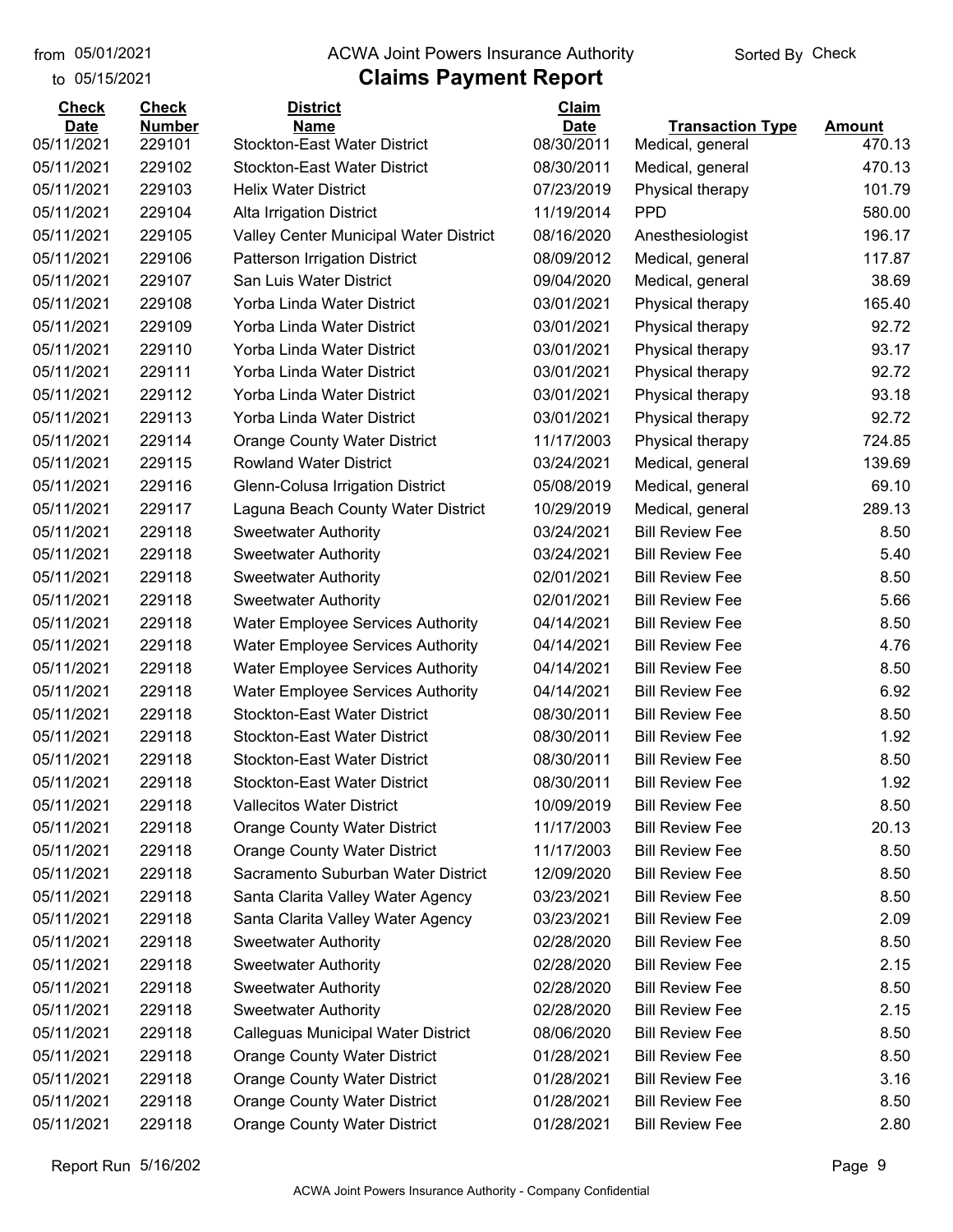## from 05/01/2021 **ACWA Joint Powers Insurance Authority** Sorted By Check

## to 05/15/2021

| <b>Check</b> | <b>Check</b>  | <b>District</b>                                   | Claim       |                         |               |
|--------------|---------------|---------------------------------------------------|-------------|-------------------------|---------------|
| <b>Date</b>  | <b>Number</b> | <b>Name</b>                                       | <b>Date</b> | <b>Transaction Type</b> | <b>Amount</b> |
| 05/11/2021   | 229118        | <b>Water Employee Services Authority</b>          | 06/23/2020  | <b>Bill Review Fee</b>  | 8.50          |
| 05/11/2021   | 229118        | <b>Water Employee Services Authority</b>          | 06/23/2020  | <b>Bill Review Fee</b>  | 4.35          |
| 05/11/2021   | 229118        | <b>Water Employee Services Authority</b>          | 06/23/2020  | <b>Bill Review Fee</b>  | 8.50          |
| 05/11/2021   | 229118        | <b>Water Employee Services Authority</b>          | 06/23/2020  | <b>Bill Review Fee</b>  | 4.35          |
| 05/11/2021   | 229118        | <b>Water Employee Services Authority</b>          | 06/23/2020  | <b>Bill Review Fee</b>  | 8.50          |
| 05/11/2021   | 229118        | <b>Water Employee Services Authority</b>          | 06/23/2020  | <b>Bill Review Fee</b>  | 4.35          |
| 05/11/2021   | 229118        | <b>Water Employee Services Authority</b>          | 06/23/2020  | <b>Bill Review Fee</b>  | 8.50          |
| 05/11/2021   | 229118        | <b>Water Employee Services Authority</b>          | 06/23/2020  | <b>Bill Review Fee</b>  | 4.35          |
| 05/11/2021   | 229118        | <b>Water Employee Services Authority</b>          | 06/23/2020  | <b>Bill Review Fee</b>  | 8.50          |
| 05/11/2021   | 229118        | <b>Water Employee Services Authority</b>          | 06/23/2020  | <b>Bill Review Fee</b>  | 4.35          |
| 05/11/2021   | 229118        | Alameda County Water District                     | 09/16/2020  | <b>Bill Review Fee</b>  | 8.50          |
| 05/11/2021   | 229118        | Glenn-Colusa Irrigation District                  | 05/08/2019  | <b>Bill Review Fee</b>  | 8.50          |
| 05/11/2021   | 229118        | Glenn-Colusa Irrigation District                  | 05/08/2019  | <b>Bill Review Fee</b>  | 4.39          |
| 05/11/2021   | 229118        | Laguna Beach County Water District                | 06/11/2020  | <b>Bill Review Fee</b>  | 8.50          |
| 05/11/2021   | 229118        | Laguna Beach County Water District                | 06/11/2020  | <b>Bill Review Fee</b>  | 22.14         |
| 05/11/2021   | 229118        | Laguna Beach County Water District                | 10/29/2019  | <b>Bill Review Fee</b>  | 8.50          |
| 05/11/2021   | 229118        | Solano Irrigation District                        | 03/06/2020  | <b>Bill Review Fee</b>  | 8.50          |
| 05/11/2021   | 229118        | Solano Irrigation District                        | 03/06/2020  | <b>Bill Review Fee</b>  | 23.01         |
| 05/11/2021   | 229118        | Wheeler Ridge-Maricopa Water Storage D            | 02/20/2020  | <b>Bill Review Fee</b>  | 8.50          |
| 05/11/2021   | 229118        | Wheeler Ridge-Maricopa Water Storage D            | 02/20/2020  | <b>Bill Review Fee</b>  | 6.05          |
| 05/11/2021   | 229118        | Wheeler Ridge-Maricopa Water Storage D            | 02/20/2020  | <b>Bill Review Fee</b>  | 8.50          |
| 05/11/2021   | 229118        | Wheeler Ridge-Maricopa Water Storage D            | 02/20/2020  | <b>Bill Review Fee</b>  | 6.05          |
| 05/11/2021   | 229118        | Wheeler Ridge-Maricopa Water Storage D            | 02/20/2020  | <b>Bill Review Fee</b>  | 8.50          |
| 05/11/2021   | 229118        | Wheeler Ridge-Maricopa Water Storage L 02/20/2020 |             | <b>Bill Review Fee</b>  | 4.33          |
| 05/11/2021   | 229118        | East Contra Costa Irrigation District             | 10/05/2020  | <b>Bill Review Fee</b>  | 1.41          |
| 05/11/2021   | 229118        | Cucamonga Valley Water District                   | 03/08/2019  | <b>Bill Review Fee</b>  | 12.62         |
| 05/11/2021   | 229118        | Cucamonga Valley Water District                   | 03/08/2019  | <b>Bill Review Fee</b>  | 8.50          |
| 05/11/2021   | 229118        | <b>Tahoe City Public Utility District</b>         | 08/11/2020  | <b>Bill Review Fee</b>  | 8.50          |
| 05/11/2021   | 229118        | <b>Clearlake Oaks County Water District</b>       | 12/11/2020  | <b>Bill Review Fee</b>  | 8.50          |
| 05/11/2021   | 229118        | Clearlake Oaks County Water District              | 12/11/2020  | <b>Bill Review Fee</b>  | 3.50          |
| 05/11/2021   | 229118        | Mesa Water District                               | 07/30/2020  | <b>Bill Review Fee</b>  | 8.50          |
| 05/11/2021   | 229118        | Mesa Water District                               | 07/30/2020  | <b>Bill Review Fee</b>  | 8.69          |
| 05/11/2021   | 229118        | Truckee Donner Public Utility District            | 03/31/2021  | <b>Bill Review Fee</b>  | 13.43         |
| 05/11/2021   | 229118        | Valley of the Moon Water District                 | 03/26/2020  | <b>Bill Review Fee</b>  | 8.50          |
| 05/11/2021   | 229118        | Valley of the Moon Water District                 | 03/26/2020  | <b>Bill Review Fee</b>  | 3.51          |
| 05/11/2021   | 229118        | Laguna Beach County Water District                | 01/19/2021  | <b>Bill Review Fee</b>  | 8.50          |
| 05/11/2021   | 229118        | Laguna Beach County Water District                | 01/19/2021  | <b>Bill Review Fee</b>  | 6.73          |
| 05/11/2021   | 229118        | Laguna Beach County Water District                | 01/19/2021  | <b>Bill Review Fee</b>  | 8.50          |
| 05/11/2021   | 229118        | Laguna Beach County Water District                | 01/19/2021  | <b>Bill Review Fee</b>  | 6.15          |
| 05/11/2021   | 229118        | Laguna Beach County Water District                | 01/19/2021  | <b>Bill Review Fee</b>  | 8.50          |
| 05/11/2021   | 229118        | Laguna Beach County Water District                | 01/19/2021  | <b>Bill Review Fee</b>  | 22.14         |
| 05/11/2021   | 229118        | Laguna Beach County Water District                | 01/19/2021  | <b>Bill Review Fee</b>  | 8.50          |
| 05/11/2021   | 229118        | Laguna Beach County Water District                | 01/19/2021  | <b>Bill Review Fee</b>  | 9.44          |
| 05/11/2021   | 229118        | Laguna Beach County Water District                | 01/19/2021  | <b>Bill Review Fee</b>  | 8.50          |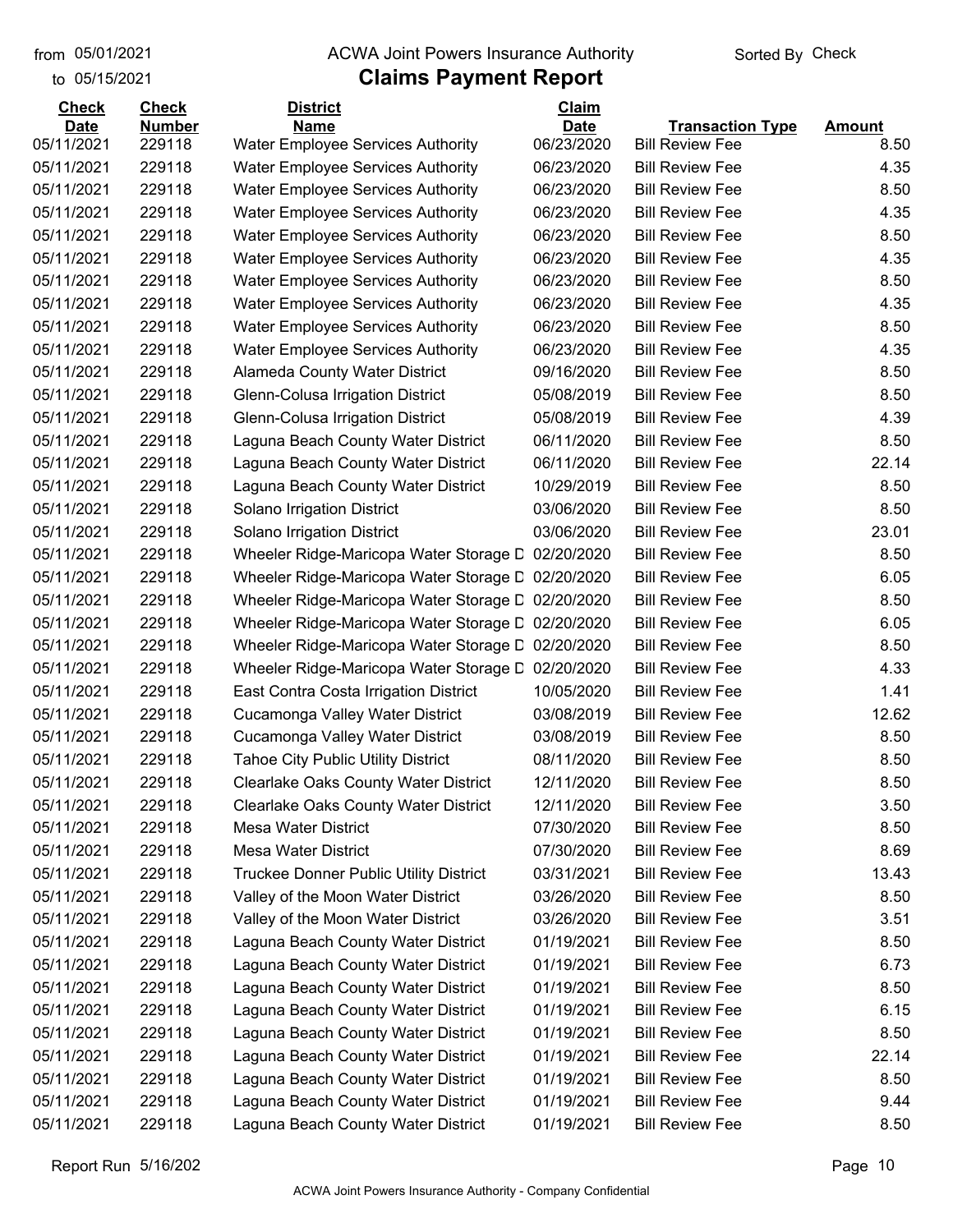to 05/15/2021

#### from 05/01/2021 **ACWA Joint Powers Insurance Authority** Sorted By Check

| <b>Check</b>             | <b>Check</b>     | <b>District</b>                                                          | <b>Claim</b>             |                                                  |               |
|--------------------------|------------------|--------------------------------------------------------------------------|--------------------------|--------------------------------------------------|---------------|
| <b>Date</b>              | <b>Number</b>    | <b>Name</b>                                                              | <b>Date</b>              | <b>Transaction Type</b>                          | <b>Amount</b> |
| 05/11/2021<br>05/11/2021 | 229118<br>229118 | Laguna Beach County Water District<br>Laguna Beach County Water District | 01/19/2021<br>01/19/2021 | <b>Bill Review Fee</b><br><b>Bill Review Fee</b> | 6.41<br>8.50  |
|                          | 229118           |                                                                          |                          |                                                  |               |
| 05/11/2021               | 229118           | Laguna Beach County Water District                                       | 01/19/2021               | <b>Bill Review Fee</b>                           | 6.15          |
| 05/11/2021               |                  | Fresno Metropolitan Flood Control District                               | 08/25/2018               | <b>Bill Review Fee</b>                           | 8.50          |
| 05/11/2021               | 229118           | Fresno Metropolitan Flood Control District                               | 08/25/2018               | <b>Bill Review Fee</b>                           | 2.81          |
| 05/11/2021               | 229118           | Fresno Metropolitan Flood Control District                               | 08/25/2018               | <b>Bill Review Fee</b>                           | 8.50          |
| 05/11/2021               | 229118           | Fresno Metropolitan Flood Control District                               | 08/25/2018               | <b>Bill Review Fee</b>                           | 4.93          |
| 05/11/2021               | 229118           | Fresno Metropolitan Flood Control District                               | 08/25/2018               | <b>Bill Review Fee</b>                           | 8.50          |
| 05/11/2021               | 229118           | Fresno Metropolitan Flood Control District                               | 08/25/2018               | <b>Bill Review Fee</b>                           | 4.93          |
| 05/11/2021               | 229118           | Fresno Metropolitan Flood Control District                               | 08/25/2018               | <b>Bill Review Fee</b>                           | 8.50          |
| 05/11/2021               | 229118           | Fresno Metropolitan Flood Control District                               | 08/25/2018               | <b>Bill Review Fee</b>                           | 5.01          |
| 05/11/2021               | 229118           | <b>Patterson Irrigation District</b>                                     | 08/09/2012               | <b>Bill Review Fee</b>                           | 21.46         |
| 05/11/2021               | 229118           | <b>Patterson Irrigation District</b>                                     | 08/09/2012               | <b>Bill Review Fee</b>                           | 8.50          |
| 05/11/2021               | 229118           | <b>Stockton-East Water District</b>                                      | 11/27/2019               | <b>Bill Review Fee</b>                           | 8.50          |
| 05/11/2021               | 229118           | San Luis Water District                                                  | 09/04/2020               | <b>Bill Review Fee</b>                           | 8.50          |
| 05/11/2021               | 229118           | San Luis Water District                                                  | 09/04/2020               | <b>Bill Review Fee</b>                           | 10.02         |
| 05/11/2021               | 229118           | San Luis Water District                                                  | 09/04/2020               | <b>Bill Review Fee</b>                           | 8.50          |
| 05/11/2021               | 229118           | San Luis Water District                                                  | 09/04/2020               | <b>Bill Review Fee</b>                           | 3.19          |
| 05/11/2021               | 229118           | Panoche Water District                                                   | 08/17/2019               | <b>Bill Review Fee</b>                           | 8.50          |
| 05/11/2021               | 229118           | <b>Vallecitos Water District</b>                                         | 01/19/2011               | <b>Bill Review Fee</b>                           | 11.04         |
| 05/11/2021               | 229118           | <b>Vallecitos Water District</b>                                         | 01/19/2011               | <b>Bill Review Fee</b>                           | 9.13          |
| 05/11/2021               | 229118           | El Toro Water District                                                   | 06/22/2015               | <b>Bill Review Fee</b>                           | 8.50          |
| 05/11/2021               | 229118           | El Toro Water District                                                   | 06/22/2015               | <b>Bill Review Fee</b>                           | 6.41          |
| 05/11/2021               | 229118           | <b>Citrus Heights Water District</b>                                     | 03/08/2021               | <b>Bill Review Fee</b>                           | 8.50          |
| 05/11/2021               | 229118           | <b>Citrus Heights Water District</b>                                     | 03/08/2021               | <b>Bill Review Fee</b>                           | 8.49          |
| 05/11/2021               | 229118           | <b>Citrus Heights Water District</b>                                     | 03/08/2021               | <b>Bill Review Fee</b>                           | 8.50          |
| 05/11/2021               | 229118           | <b>Citrus Heights Water District</b>                                     | 03/08/2021               | <b>Bill Review Fee</b>                           | 8.49          |
| 05/11/2021               | 229118           | <b>Citrus Heights Water District</b>                                     | 03/08/2021               | <b>Bill Review Fee</b>                           | 8.50          |
| 05/11/2021               | 229118           | <b>Citrus Heights Water District</b>                                     | 03/08/2021               | <b>Bill Review Fee</b>                           | 8.66          |
| 05/11/2021               | 229118           | <b>Palmdale Water District</b>                                           | 12/03/2020               | <b>Bill Review Fee</b>                           | 8.50          |
| 05/11/2021               | 229118           | <b>Palmdale Water District</b>                                           | 12/03/2020               | <b>Bill Review Fee</b>                           | 8.50          |
| 05/11/2021               | 229118           | Laguna Beach County Water District                                       | 04/18/2021               | <b>Bill Review Fee</b>                           | 8.50          |
| 05/11/2021               | 229118           | Laguna Beach County Water District                                       | 04/18/2021               | <b>Bill Review Fee</b>                           | 4.66          |
| 05/11/2021               | 229118           | <b>Helix Water District</b>                                              | 01/06/2020               | <b>Bill Review Fee</b>                           | 8.50          |
| 05/11/2021               | 229118           | <b>Sweetwater Authority</b>                                              | 11/25/2020               | <b>Bill Review Fee</b>                           | 8.50          |
| 05/11/2021               | 229118           | Alameda County Water District                                            | 12/03/2020               | <b>Bill Review Fee</b>                           | 8.50          |
| 05/11/2021               | 229118           | Alameda County Water District                                            | 12/03/2020               | <b>Bill Review Fee</b>                           | 8.50          |
| 05/11/2021               | 229118           | Valley Center Municipal Water District                                   | 08/16/2020               | <b>Bill Review Fee</b>                           | 8.50          |
| 05/11/2021               | 229118           | Valley Center Municipal Water District                                   | 08/16/2020               | <b>Bill Review Fee</b>                           | 2.89          |
| 05/11/2021               | 229118           | Valley Center Municipal Water District                                   | 08/16/2020               | <b>Bill Review Fee</b>                           | 8.50          |
| 05/11/2021               | 229118           | Valley Center Municipal Water District                                   | 08/16/2020               | <b>Bill Review Fee</b>                           | 8.50          |
| 05/11/2021               | 229118           | Valley Center Municipal Water District                                   | 08/16/2020               | <b>Bill Review Fee</b>                           | 2.50          |
| 05/11/2021               | 229118           | <b>Vallecitos Water District</b>                                         | 10/18/2019               | <b>Bill Review Fee</b>                           | 8.50          |
| 05/11/2021               | 229118           | <b>Vallecitos Water District</b>                                         | 10/18/2019               | <b>Bill Review Fee</b>                           | 8.97          |
|                          |                  |                                                                          |                          |                                                  |               |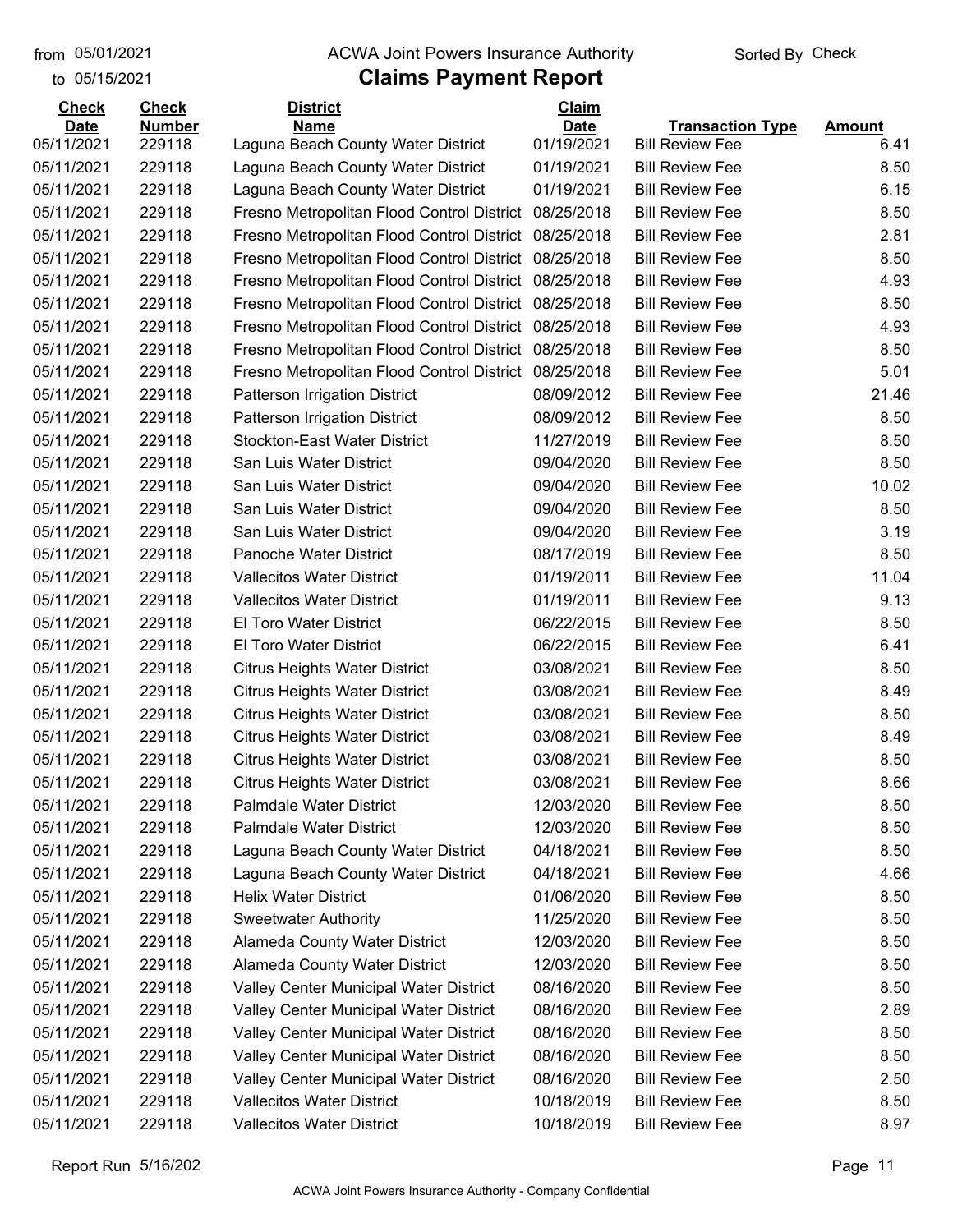## from 05/01/2021 **ACWA Joint Powers Insurance Authority** Sorted By Check

## to 05/15/2021

| <b>Check</b> | <b>Check</b>  | <b>District</b>                          | Claim       |                         |               |
|--------------|---------------|------------------------------------------|-------------|-------------------------|---------------|
| <b>Date</b>  | <b>Number</b> | <b>Name</b>                              | <b>Date</b> | <b>Transaction Type</b> | <b>Amount</b> |
| 05/11/2021   | 229118        | <b>Vallecitos Water District</b>         | 10/18/2019  | <b>Bill Review Fee</b>  | 8.50          |
| 05/11/2021   | 229118        | <b>Vallecitos Water District</b>         | 10/18/2019  | <b>Bill Review Fee</b>  | 6.06          |
| 05/11/2021   | 229118        | <b>Helix Water District</b>              | 03/12/2021  | <b>Bill Review Fee</b>  | 8.50          |
| 05/11/2021   | 229118        | Yorba Linda Water District               | 03/01/2021  | <b>Bill Review Fee</b>  | 8.50          |
| 05/11/2021   | 229118        | Yorba Linda Water District               | 03/01/2021  | <b>Bill Review Fee</b>  | 13.79         |
| 05/11/2021   | 229118        | Yorba Linda Water District               | 03/01/2021  | <b>Bill Review Fee</b>  | 8.50          |
| 05/11/2021   | 229118        | Yorba Linda Water District               | 03/01/2021  | <b>Bill Review Fee</b>  | 7.73          |
| 05/11/2021   | 229118        | Yorba Linda Water District               | 03/01/2021  | <b>Bill Review Fee</b>  | 8.50          |
| 05/11/2021   | 229118        | Yorba Linda Water District               | 03/01/2021  | <b>Bill Review Fee</b>  | 7.77          |
| 05/11/2021   | 229118        | Yorba Linda Water District               | 03/01/2021  | <b>Bill Review Fee</b>  | 8.50          |
| 05/11/2021   | 229118        | Yorba Linda Water District               | 03/01/2021  | <b>Bill Review Fee</b>  | 7.73          |
| 05/11/2021   | 229118        | Yorba Linda Water District               | 03/01/2021  | <b>Bill Review Fee</b>  | 8.50          |
| 05/11/2021   | 229118        | Yorba Linda Water District               | 03/01/2021  | <b>Bill Review Fee</b>  | 7.76          |
| 05/11/2021   | 229118        | Yorba Linda Water District               | 03/01/2021  | <b>Bill Review Fee</b>  | 8.50          |
| 05/11/2021   | 229118        | Yorba Linda Water District               | 03/01/2021  | <b>Bill Review Fee</b>  | 7.73          |
| 05/11/2021   | 229118        | Western Municipal Water District         | 11/21/2019  | <b>Bill Review Fee</b>  | 8.50          |
| 05/11/2021   | 229118        | <b>Rowland Water District</b>            | 03/24/2021  | <b>Bill Review Fee</b>  | 8.50          |
| 05/11/2021   | 229118        | <b>Rowland Water District</b>            | 03/24/2021  | <b>Bill Review Fee</b>  | 1.84          |
| 05/11/2021   | 229118        | <b>Helix Water District</b>              | 07/23/2019  | <b>Bill Review Fee</b>  | 8.50          |
| 05/11/2021   | 229118        | <b>Helix Water District</b>              | 07/23/2019  | <b>Bill Review Fee</b>  | 8.48          |
| 05/11/2021   | 229118        | Corcoran Irrigation District             | 03/23/2021  | <b>Bill Review Fee</b>  | 8.50          |
| 05/11/2021   | 229118        | Corcoran Irrigation District             | 03/23/2021  | <b>Bill Review Fee</b>  | 6.91          |
| 05/11/2021   | 229118        | Alameda County Water District            | 03/19/2021  | <b>Bill Review Fee</b>  | 9.83          |
| 05/11/2021   | 229119        | <b>Vallecitos Water District</b>         | 01/19/2011  | Pharmacy                | 91.39         |
| 05/11/2021   | 229120        | <b>Vallecitos Water District</b>         | 01/19/2011  | Pharmacy                | 22.75         |
| 05/11/2021   | 229121        | <b>Mesa Water District</b>               | 10/31/2012  | <b>PPD</b>              | 540.00        |
| 05/11/2021   | 229122        | <b>El Toro Water District</b>            | 06/22/2015  | Medical, general        | 145.41        |
| 05/11/2021   | 229123        | <b>Sweetwater Authority</b>              | 12/11/2018  | <b>PPD</b>              | 580.00        |
| 05/11/2021   | 229124        | <b>Sweetwater Authority</b>              | 03/24/2021  | Physical therapy        | 92.34         |
| 05/11/2021   | 229125        | East Contra Costa Irrigation District    | 10/05/2020  | Chiropractor            | 75.12         |
| 05/11/2021   | 229126        | Wheeler Ridge-Maricopa Water Storage D   | 02/20/2020  | Medical, general        | 137.19        |
| 05/11/2021   | 229127        | Wheeler Ridge-Maricopa Water Storage D   | 02/20/2020  | Medical, general        | 137.19        |
| 05/11/2021   | 229128        | Wheeler Ridge-Maricopa Water Storage D   | 02/20/2020  | Medical, general        | 98.03         |
| 05/11/2021   | 229129        | Western Municipal Water District         | 10/23/2007  | <b>PPD</b>              | 540.00        |
| 05/11/2021   | 229130        | Alameda County Water District            | 03/19/2021  | Pharmacy                | 47.79         |
| 05/11/2021   | 229131        | Mid-Peninsula Water District             | 03/19/2021  | TTD                     | 1,663.16      |
| 05/11/2021   | 229132        | <b>Scotts Valley Water District</b>      | 10/28/2019  | Mileage                 | 249.61        |
| 05/11/2021   | 229133        | <b>Scotts Valley Water District</b>      | 10/28/2019  | Medical penalty         | 24.96         |
| 05/11/2021   | 229134        | <b>Water Employee Services Authority</b> | 06/23/2020  | Physical therapy        | 98.61         |
| 05/11/2021   | 229135        | <b>Water Employee Services Authority</b> | 06/23/2020  | Physical therapy        | 98.61         |
| 05/11/2021   | 229136        | <b>Water Employee Services Authority</b> | 06/23/2020  | Physical therapy        | 98.61         |
| 05/11/2021   | 229137        | <b>Water Employee Services Authority</b> | 06/23/2020  | Physical therapy        | 98.61         |
| 05/11/2021   | 229138        | <b>Water Employee Services Authority</b> | 06/23/2020  | Physical therapy        | 98.61         |
| 05/11/2021   | 229139        | Laguna Beach County Water District       | 01/19/2021  | Physical therapy        | 152.54        |
|              |               |                                          |             |                         |               |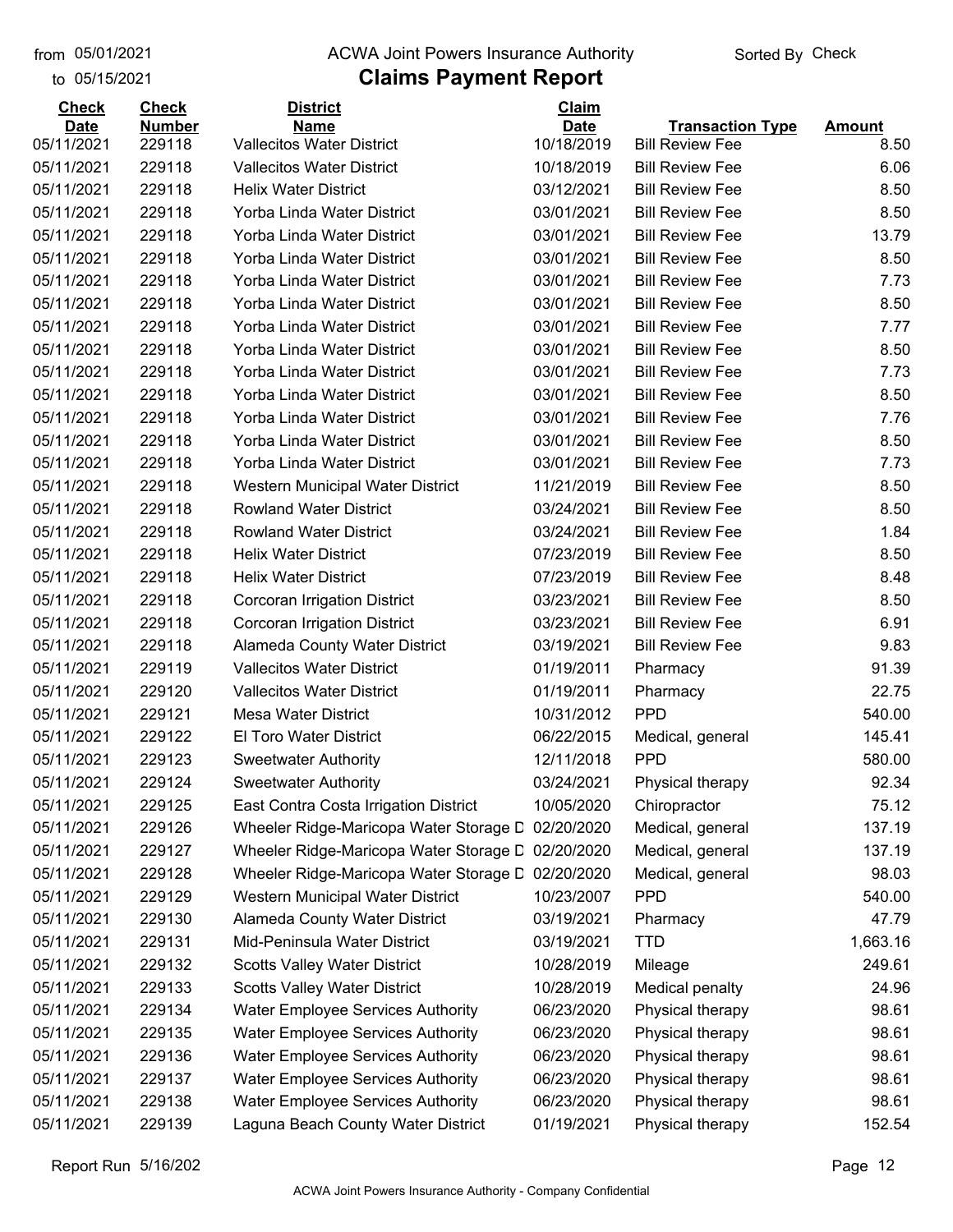to 05/15/2021

#### from 05/01/2021 **ACWA Joint Powers Insurance Authority** Sorted By Check

| <b>Check</b> | <b>Check</b>  | <b>District</b>                               | Claim       |                         |               |
|--------------|---------------|-----------------------------------------------|-------------|-------------------------|---------------|
| <b>Date</b>  | <b>Number</b> | <b>Name</b>                                   | <b>Date</b> | <b>Transaction Type</b> | <b>Amount</b> |
| 05/11/2021   | 229140        | Laguna Beach County Water District            | 01/19/2021  | Physical therapy        | 139.47        |
| 05/11/2021   | 229141        | Laguna Beach County Water District            | 01/19/2021  | Physical therapy        | 214.04        |
| 05/11/2021   | 229142        | Laguna Beach County Water District            | 01/19/2021  | Physical therapy        | 145.24        |
| 05/11/2021   | 229143        | Laguna Beach County Water District            | 01/19/2021  | Physical therapy        | 139.47        |
| 05/11/2021   | 229144        | <b>Orange County Water District</b>           | 01/28/2021  | Physical therapy        | 71.61         |
| 05/11/2021   | 229145        | <b>Orange County Water District</b>           | 01/28/2021  | Physical therapy        | 63.49         |
| 05/11/2021   | 229146        | Cucamonga Valley Water District               | 03/08/2019  | Medical, general        | 111.13        |
| 05/11/2021   | 229147        | <b>Sweetwater Authority</b>                   | 12/11/2018  | Physical therapy        | 159.70        |
| 05/11/2021   | 229148        | Georgetown Divide Public Utility District     | 10/03/2011  | Pharmacy                | 34.81         |
| 05/11/2021   | 229149        | <b>Merced Irrigation District</b>             | 07/15/2018  | Pharmacy                | 73.23         |
| 05/11/2021   | 229150        | Valley of the Moon Water District             | 03/26/2020  | Pharmacy                | 47.72         |
| 05/11/2021   | 229151        | Alameda County Water District                 | 01/25/2021  | Pharmacy                | 10.38         |
| 05/11/2021   | 229152        | <b>Water Employee Services Authority</b>      | 04/14/2021  | Pharmacy                | 10.26         |
| 05/11/2021   | 229153        | <b>Helix Water District</b>                   | 04/21/2021  | Pharmacy                | 12.82         |
| 05/11/2021   | 229154        | <b>Tahoe City Public Utility District</b>     | 04/27/2021  | Pharmacy                | 18.33         |
| 05/11/2021   | 229155        | <b>Truckee Donner Public Utility District</b> | 03/31/2021  | Diagnostics             | 78.91         |
| 05/11/2021   | 229156        | Solano Irrigation District                    | 03/06/2020  | Medical, general        | 111.97        |
| 05/11/2021   | 229157        | Santa Clarita Valley Water Agency             | 03/23/2021  | Chiropractor            | 158.66        |
| 05/11/2021   | 229158        | Valley Center Municipal Water District        | 08/16/2020  | Physical therapy        | 153.33        |
| 05/11/2021   | 229159        | Fresno Metropolitan Flood Control District    | 08/25/2018  | Medical, general        | 149.12        |
| 05/11/2021   | 229160        | Clearlake Oaks County Water District          | 12/11/2020  | Medical, general        | 185.70        |
| 05/11/2021   | 229161        | Corcoran Irrigation District                  | 03/23/2021  | Medical, general        | 73.76         |
| 05/11/2021   | 229162        | <b>Vallecitos Water District</b>              | 10/18/2019  | Physical therapy        | 203.17        |
| 05/11/2021   | 229163        | Vallecitos Water District                     | 10/18/2019  | Physical therapy        | 137.22        |
| 05/11/2021   | 229164        | La Habra Heights County Water District        | 04/28/2021  | <b>TTD</b>              | 1,799.46      |
| 05/11/2021   | 229165        | <b>Citrus Heights Water District</b>          | 03/08/2021  | Physical therapy        | 101.88        |
| 05/11/2021   | 229166        | <b>Citrus Heights Water District</b>          | 03/08/2021  | Physical therapy        | 101.88        |
| 05/11/2021   | 229167        | <b>Citrus Heights Water District</b>          | 03/08/2021  | Physical therapy        | 103.90        |
| 05/11/2021   | 229168        | <b>Sweetwater Authority</b>                   | 11/25/2020  | Medical, general        | 93.86         |
| 05/11/2021   | 229169        | <b>Helix Water District</b>                   | 03/12/2021  | Medical, general        | 93.86         |
| 05/11/2021   | 229170        | <b>Helix Water District</b>                   | 01/06/2020  | Medical, general        | 197.68        |
| 05/11/2021   | 229171        | <b>Sweetwater Authority</b>                   | 02/01/2021  | Medical, general        | 115.20        |
| 05/11/2021   | 229172        | Valley of the Moon Water District             | 03/26/2020  | Medical, general        | 79.65         |
| 05/11/2021   | 229173        | Laguna Beach County Water District            | 04/18/2021  | Diagnostics             | 50.58         |
| 05/11/2021   | 229174        | Palmdale Water District                       | 12/03/2020  | Medical, general        | 147.04        |
| 05/11/2021   | 229175        | Western Municipal Water District              | 11/21/2019  | Medical, general        | 179.25        |
| 05/11/2021   | 229176        | <b>Rowland Water District</b>                 | 03/24/2021  | <b>TTD</b>              | 1,742.78      |
| 05/11/2021   | 229177        | <b>Sweetwater Authority</b>                   | 02/28/2020  | Physical therapy        | 163.59        |
| 05/11/2021   | 229178        | <b>Sweetwater Authority</b>                   | 02/28/2020  | Physical therapy        | 163.59        |
| 05/11/2021   | 229179        | Alameda County Water District                 | 09/16/2020  | Medical, general        | 207.03        |
| 05/11/2021   | 229180        | Alameda County Water District                 | 12/03/2020  | Medical, general        | 89.28         |
| 05/11/2021   | 229181        | Sacramento Suburban Water District            | 12/09/2020  | Medical, general        | 90.85         |
| 05/11/2021   | 229182        | Alameda County Water District                 | 12/03/2020  | Physical therapy        | 81.88         |
|              |               |                                               |             |                         | 113.94        |
| 05/11/2021   | 229183        | Laguna Beach County Water District            | 06/11/2020  | Medical, general        |               |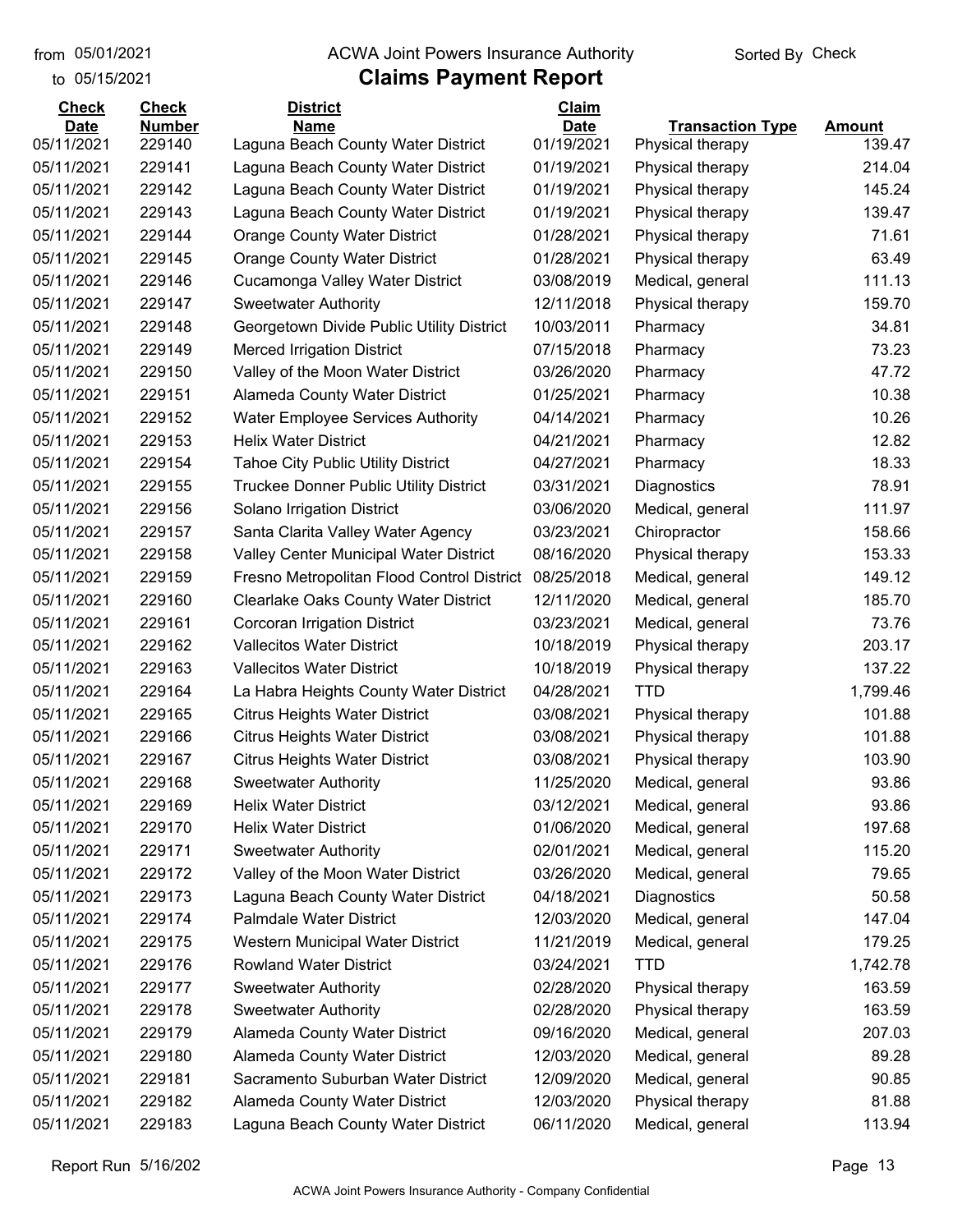to 05/15/2021 from 05/01/2021

## from 05/01/2021 **ACWA Joint Powers Insurance Authority** Sorted By Check

| <b>Check</b> | <b>Check</b>  | <b>District</b>                           | Claim       |                                     |                         |
|--------------|---------------|-------------------------------------------|-------------|-------------------------------------|-------------------------|
| <b>Date</b>  | <b>Number</b> | <b>Name</b>                               | <b>Date</b> | <b>Transaction Type</b>             | <b>Amount</b><br>113.94 |
| 05/11/2021   | 229184        | Laguna Beach County Water District        | 01/19/2021  | Medical, general                    |                         |
| 05/11/2021   | 229185        | <b>Mesa Water District</b>                | 07/30/2020  | Medical, general                    | 112.15                  |
| 05/11/2021   | 229186        | <b>Water Employee Services Authority</b>  | 04/14/2021  | Medical, general                    | 107.87                  |
| 05/11/2021   | 229187        | <b>Water Employee Services Authority</b>  | 04/14/2021  | Medical, general                    | 156.84                  |
| 05/11/2021   | 229188        | Valley Center Municipal Water District    | 08/16/2020  | Laboratory fee                      | 190.00                  |
| 05/11/2021   | 229189        | <b>Calleguas Municipal Water District</b> | 08/06/2020  | Physical therapy                    | 90.90                   |
| 05/12/2021   | 229190        | <b>Madera Irrigation District</b>         | 11/22/2017  | Defense Attorney                    | 285.00                  |
| 05/12/2021   | 229191        | <b>Patterson Irrigation District</b>      | 03/15/2021  | <b>Property - District Property</b> | 27,480.32               |
| 05/12/2021   | 229192        | Sacramento Suburban Water District        | 03/15/2021  | Liability - Property Damage         | 850.00                  |
| 05/12/2021   | 229193        | <b>Sweetwater Authority</b>               | 03/24/2021  | <b>Bill Review Fee</b>              | 8.50                    |
| 05/12/2021   | 229193        | <b>Sweetwater Authority</b>               | 03/24/2021  | <b>Bill Review Fee</b>              | 5.40                    |
| 05/12/2021   | 229193        | <b>Sweetwater Authority</b>               | 03/24/2021  | <b>Bill Review Fee</b>              | 8.50                    |
| 05/12/2021   | 229193        | <b>Sweetwater Authority</b>               | 03/24/2021  | <b>Bill Review Fee</b>              | 5.40                    |
| 05/12/2021   | 229193        | South Tahoe Public Utility District       | 08/21/2020  | <b>Bill Review Fee</b>              | 2.20                    |
| 05/12/2021   | 229193        | South Tahoe Public Utility District       | 08/21/2020  | <b>Bill Review Fee</b>              | 8.50                    |
| 05/12/2021   | 229193        | <b>Consolidated Irrigation District</b>   | 03/12/2021  | <b>Bill Review Fee</b>              | 8.50                    |
| 05/12/2021   | 229193        | <b>Consolidated Irrigation District</b>   | 03/12/2021  | <b>Bill Review Fee</b>              | 85.16                   |
| 05/12/2021   | 229193        | Western Municipal Water District          | 11/21/2019  | <b>Bill Review Fee</b>              | 8.50                    |
| 05/12/2021   | 229194        | <b>Consolidated Irrigation District</b>   | 03/12/2021  | Hospital (Inpatient)                | 1,809.00                |
| 05/12/2021   | 229195        | <b>Sweetwater Authority</b>               | 03/24/2021  | Physical therapy                    | 92.34                   |
| 05/12/2021   | 229196        | <b>Sweetwater Authority</b>               | 03/24/2021  | Physical therapy                    | 92.34                   |
| 05/12/2021   | 229197        | South Tahoe Public Utility District       | 08/21/2020  | Medical, general                    | 76.99                   |
| 05/13/2021   | 229198        | San Juan Water District                   | 04/01/2021  | Expert                              | 1,320.10                |
| 05/13/2021   | 229199        | <b>Montecito Water District</b>           | 08/03/2020  | Liability - Property Damage         | 7,000.00                |
| 05/13/2021   | 229200        | East Orange County Water District         | 04/30/2021  | Liability - Property Damage         | 2,679.54                |
| 05/13/2021   | 229201        | Laguna Beach County Water District        | 03/24/2021  | Liability - Property Damage         | 323.59                  |
| 05/13/2021   | 229202        | Goleta Water District                     | 04/20/2020  | <b>Expense General</b>              | 74.90                   |
| 05/13/2021   | 229203        | <b>Goleta Water District</b>              | 04/20/2020  | <b>Expense General</b>              | 67.00                   |
| 05/13/2021   | 229204        | <b>Goleta Water District</b>              | 04/20/2020  | <b>Expense General</b>              | 120.00                  |
| 05/13/2021   | 229205        | <b>Goleta Water District</b>              | 04/20/2020  | <b>Expense General</b>              | 62.00                   |
| 05/13/2021   | 229206        | <b>Goleta Water District</b>              | 04/20/2020  | <b>Expense General</b>              | 89.00                   |
| 05/13/2021   | 229207        | Goleta Water District                     | 04/20/2020  | <b>Expense General</b>              | 91.00                   |
| 05/13/2021   | 229208        | Berrenda Mesa Water District              | 02/18/2021  | <b>Property - District Property</b> | 10,363.69               |
| 05/13/2021   | 229209        | Monte Vista Water District                | 03/09/2021  | Liability - Small Claims            | 1,410.00                |
| 05/13/2021   | 229210        | Monte Vista Water District                | 02/04/2021  | Liability - Small Claims            | 3,398.34                |
| 05/13/2021   | 229211        | Monte Vista Water District                | 03/16/2021  | Liability - Small Claims            | 1,583.34                |
| 05/13/2021   | 229212        | El Dorado Irrigation District             | 03/07/2021  | Liability - Small Claims            | 30,018.80               |
| 05/13/2021   | 229213        | <b>Merced Irrigation District</b>         | 09/15/2017  | <b>Expense General</b>              | 2,460.03                |
| 05/13/2021   | 229214        | Cucamonga Valley Water District           | 03/10/2020  | Liability - Property Damage         | 127,184.03              |
| 05/13/2021   | 229215        | Kings River Conservation District         | 03/02/2018  | Physical therapy                    | 196.21                  |
| 05/13/2021   | 229216        | Valley of the Moon Water District         | 03/26/2020  | Physical therapy                    | 98.96                   |
| 05/13/2021   | 229217        | Santa Fe Irrigation District              | 09/03/2020  | Physical therapy                    | 153.69                  |
| 05/13/2021   | 229218        | <b>Sweetwater Authority</b>               | 10/13/2020  | Physical therapy                    | 149.61                  |
| 05/13/2021   | 229219        | Santa Fe Irrigation District              | 09/03/2020  | Physical therapy                    | 153.69                  |
|              |               |                                           |             |                                     |                         |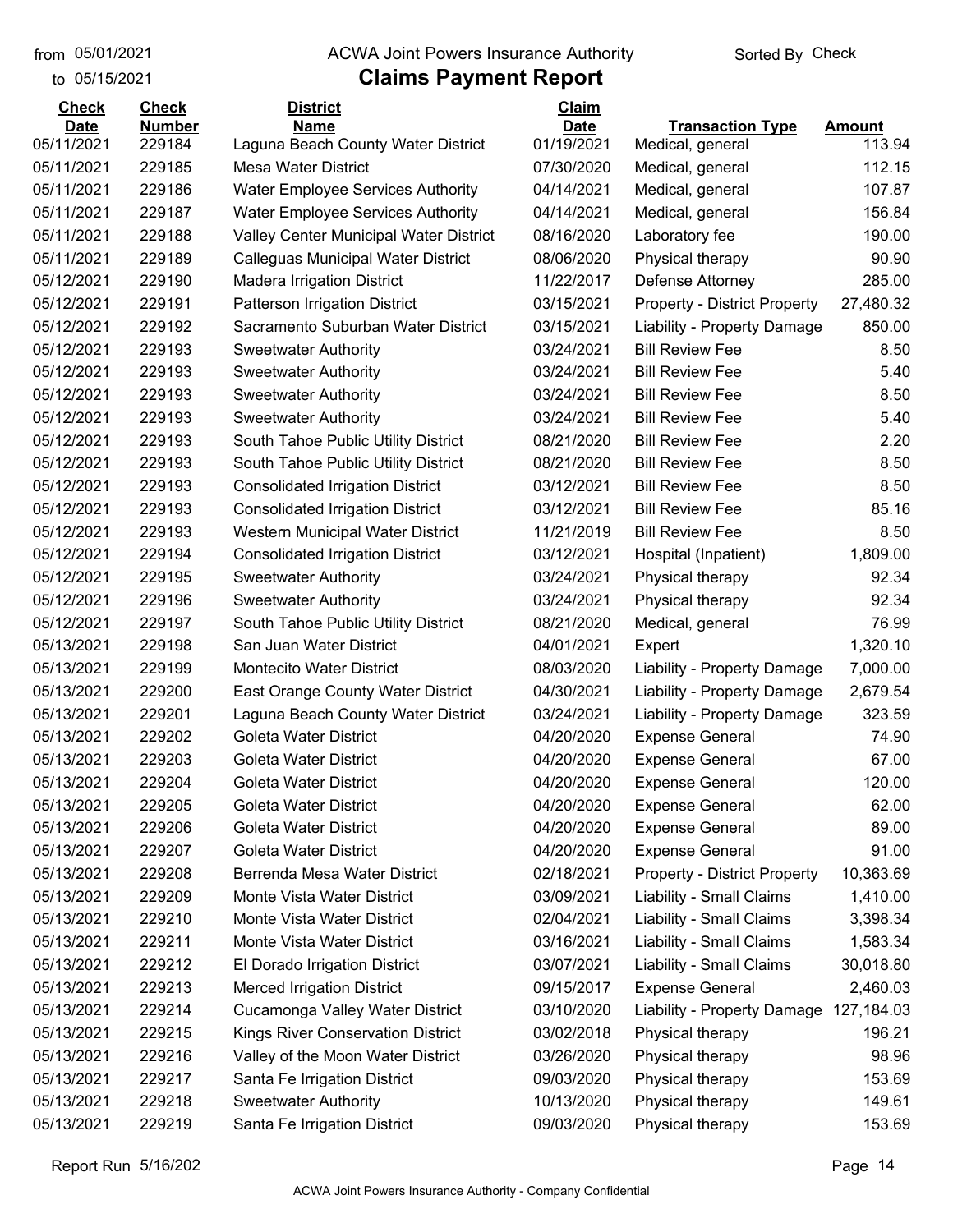to 05/15/2021

## from 05/01/2021 **ACWA Joint Powers Insurance Authority** Sorted By Check

| <b>Check</b> | <b>Check</b>  | <b>District</b>                                     | Claim       |                         |               |
|--------------|---------------|-----------------------------------------------------|-------------|-------------------------|---------------|
| <b>Date</b>  | <b>Number</b> | <b>Name</b>                                         | <b>Date</b> | <b>Transaction Type</b> | <b>Amount</b> |
| 05/13/2021   | 229220        | <b>Sweetwater Authority</b>                         | 10/13/2020  | Physical therapy        | 211.29        |
| 05/13/2021   | 229221        | Santa Fe Irrigation District                        | 09/03/2020  | Physical therapy        | 305.71        |
| 05/13/2021   | 229222        | Santa Fe Irrigation District                        | 09/03/2020  | Physical therapy        | 370.74        |
| 05/13/2021   | 229223        | Vista Irrigation District                           | 02/04/2019  | TTD                     | 2,196.52      |
| 05/13/2021   | 229224        | Cucamonga Valley Water District                     | 08/13/2020  | <b>Bill Review Fee</b>  | 8.50          |
| 05/13/2021   | 229224        | Cucamonga Valley Water District                     | 08/13/2020  | <b>Bill Review Fee</b>  | 20.25         |
| 05/13/2021   | 229224        | San Luis & Delta-Mendota Water Authority            | 01/11/2021  | <b>Bill Review Fee</b>  | 8.50          |
| 05/13/2021   | 229224        | San Luis & Delta-Mendota Water Authority 01/11/2021 |             | <b>Bill Review Fee</b>  | 12.82         |
| 05/13/2021   | 229224        | San Luis & Delta-Mendota Water Authority 01/11/2021 |             | <b>Bill Review Fee</b>  | 8.50          |
| 05/13/2021   | 229224        | <b>Sweetwater Authority</b>                         | 02/28/2020  | <b>Bill Review Fee</b>  | 8.50          |
| 05/13/2021   | 229224        | <b>Sweetwater Authority</b>                         | 02/28/2020  | <b>Bill Review Fee</b>  | 17.74         |
| 05/13/2021   | 229224        | Yorba Linda Water District                          | 09/09/2019  | <b>Bill Review Fee</b>  | 8.50          |
| 05/13/2021   | 229224        | Yorba Linda Water District                          | 09/09/2019  | <b>Bill Review Fee</b>  | 22.14         |
| 05/13/2021   | 229224        | <b>Vallecitos Water District</b>                    | 04/05/2021  | <b>Bill Review Fee</b>  | 8.50          |
| 05/13/2021   | 229224        | <b>Vallecitos Water District</b>                    | 04/05/2021  | <b>Bill Review Fee</b>  | 1.80          |
| 05/13/2021   | 229224        | <b>Mission Springs Water District</b>               | 08/21/2011  | <b>Bill Review Fee</b>  | 8.50          |
| 05/13/2021   | 229224        | <b>Mission Springs Water District</b>               | 08/21/2011  | <b>Bill Review Fee</b>  | 6.27          |
| 05/13/2021   | 229224        | South Coast Water District                          | 02/10/2021  | <b>Bill Review Fee</b>  | 8.50          |
| 05/13/2021   | 229224        | South Coast Water District                          | 02/10/2021  | <b>Bill Review Fee</b>  | 19.32         |
| 05/13/2021   | 229224        | Santa Fe Irrigation District                        | 09/03/2020  | <b>Bill Review Fee</b>  | 8.50          |
| 05/13/2021   | 229224        | Santa Fe Irrigation District                        | 09/03/2020  | <b>Bill Review Fee</b>  | 8.50          |
| 05/13/2021   | 229224        | Santa Fe Irrigation District                        | 09/03/2020  | <b>Bill Review Fee</b>  | 8.50          |
| 05/13/2021   | 229224        | Santa Fe Irrigation District                        | 09/03/2020  | <b>Bill Review Fee</b>  | 8.50          |
| 05/13/2021   | 229224        | <b>Sweetwater Authority</b>                         | 10/13/2020  | <b>Bill Review Fee</b>  | 8.50          |
| 05/13/2021   | 229224        | <b>Sweetwater Authority</b>                         | 10/13/2020  | <b>Bill Review Fee</b>  | 8.50          |
| 05/13/2021   | 229224        | <b>Stockton-East Water District</b>                 | 02/28/2004  | <b>Bill Review Fee</b>  | 2.84          |
| 05/13/2021   | 229224        | <b>Stockton-East Water District</b>                 | 02/28/2004  | <b>Bill Review Fee</b>  | 8.50          |
| 05/13/2021   | 229224        | Merced Irrigation District                          | 11/09/2001  | <b>Bill Review Fee</b>  | 8.50          |
| 05/13/2021   | 229224        | <b>Merced Irrigation District</b>                   | 11/09/2001  | <b>Bill Review Fee</b>  | 9.02          |
| 05/13/2021   | 229224        | <b>Truckee Donner Public Utility District</b>       | 11/06/2020  | <b>Bill Review Fee</b>  | 8.50          |
| 05/13/2021   | 229224        | Truckee Donner Public Utility District              | 11/06/2020  | <b>Bill Review Fee</b>  | 20.70         |
| 05/13/2021   | 229224        | Fresno Metropolitan Flood Control District          | 08/25/2018  | <b>Bill Review Fee</b>  | 8.50          |
| 05/13/2021   | 229224        | Fresno Metropolitan Flood Control District          | 08/25/2018  | <b>Bill Review Fee</b>  | 3.34          |
| 05/13/2021   | 229224        | Humboldt Bay Municipal Water District               | 05/29/2019  | <b>Bill Review Fee</b>  | 8.50          |
| 05/13/2021   | 229224        | Humboldt Bay Municipal Water District               | 05/29/2019  | <b>Bill Review Fee</b>  | 8.50          |
| 05/13/2021   | 229224        | Humboldt Bay Municipal Water District               | 05/29/2019  | <b>Bill Review Fee</b>  | 8.06          |
| 05/13/2021   | 229224        | <b>Stockton-East Water District</b>                 | 11/27/2019  | <b>Bill Review Fee</b>  | 8.50          |
| 05/13/2021   | 229224        | <b>Twentynine Palms Water District</b>              | 02/09/2021  | <b>Bill Review Fee</b>  | 8.50          |
| 05/13/2021   | 229224        | <b>Twentynine Palms Water District</b>              | 02/09/2021  | <b>Bill Review Fee</b>  | 1.75          |
| 05/13/2021   | 229224        | Desert Water Agency                                 | 04/14/2021  | <b>Bill Review Fee</b>  | 8.50          |
| 05/13/2021   | 229224        | Desert Water Agency                                 | 04/14/2021  | <b>Bill Review Fee</b>  | 1.75          |
| 05/13/2021   | 229224        | Alameda County Water District                       | 12/03/2020  | <b>Bill Review Fee</b>  | 8.50          |
| 05/13/2021   | 229224        | <b>Merced Irrigation District</b>                   | 12/22/2020  | <b>Bill Review Fee</b>  | 8.50          |
| 05/13/2021   | 229224        | <b>Merced Irrigation District</b>                   | 12/22/2020  | <b>Bill Review Fee</b>  | 6.14          |
|              |               |                                                     |             |                         |               |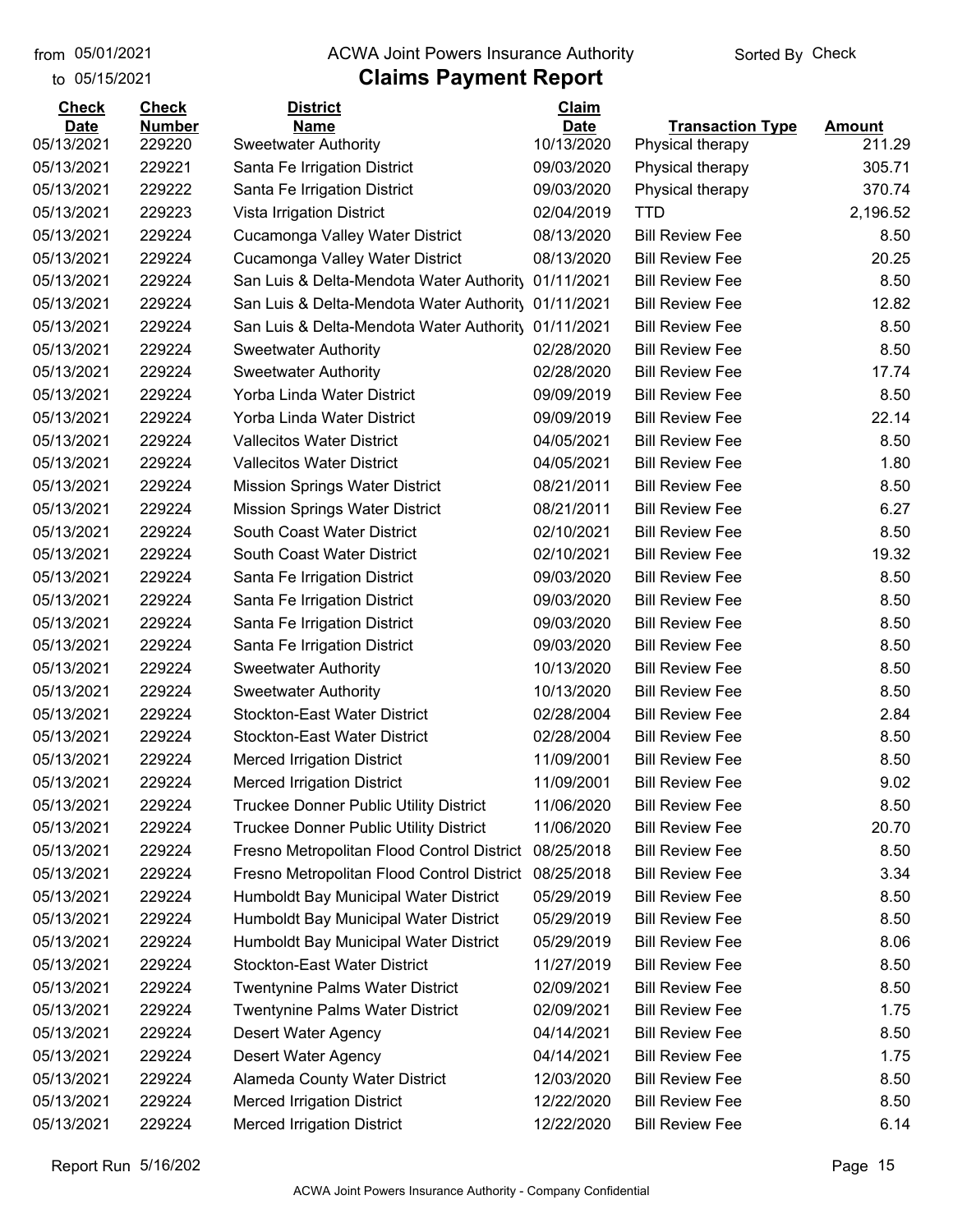to 05/15/2021

#### from 05/01/2021 **ACWA Joint Powers Insurance Authority** Sorted By Check

## **Claims Payment Report**

| 05/13/2021<br>03/19/2021<br>229224<br>Alameda County Water District<br><b>Bill Review Fee</b><br>8.50<br>229224<br>03/19/2021<br>05/13/2021<br>Alameda County Water District<br><b>Bill Review Fee</b><br>8.50<br>829.15<br>05/13/2021<br>229225<br>Fair Oaks Water District<br>04/26/2018<br>Legal (Defense)<br>05/13/2021<br>229226<br>Panoche Water District<br>08/17/2019<br>407.88<br>Legal (Defense)<br>05/13/2021<br>229227<br>San Juan Water District<br>01/26/2016<br>233.30<br>Legal (Defense)<br>229228<br>08/08/2020<br>645.81<br>05/13/2021<br><b>Merced Irrigation District</b><br>Legal (Defense)<br>05/13/2021<br>229229<br>02/10/2020<br>764.78<br>San Luis & Delta-Mendota Water Authority<br>Legal (Defense)<br>05/13/2021<br>229230<br>03/19/2018<br>169.95<br>Carpinteria Valley Water District<br>Legal (Defense)<br>05/13/2021<br>229231<br><b>Mission Springs Water District</b><br>08/21/2011<br>67.98<br>Legal (Defense)<br>229232<br>356.90<br>05/13/2021<br>Mid-Peninsula Water District<br>03/19/2021<br>Legal (Defense)<br>229233<br>05/13/2021<br>Western Municipal Water District<br>02/09/2009<br>Legal (Defense)<br>84.98<br>05/13/2021<br>229234<br>El Toro Water District<br>06/22/2015<br>Legal (Defense)<br>373.89<br>108.15<br>05/13/2021<br>229235<br>Paradise Irrigation District<br>05/11/1993<br>Legal (Defense)<br>33.99<br>229236<br><b>Merced Irrigation District</b><br>04/21/2020<br>Legal (Defense)<br>628.82<br>229237<br><b>Merced Irrigation District</b><br>12/22/2020<br>Legal (Defense)<br>229238<br><b>Palmdale Water District</b><br>03/14/2018<br>391.40<br>Legal (Defense)<br>373.89<br>229239<br>El Dorado Irrigation District<br>06/14/2008<br>Legal (Defense)<br><b>PPD</b><br>05/13/2021<br>229240<br>Sierra Lakes County Water District<br>09/13/2018<br>580.00<br>187.45<br>05/13/2021<br>229241<br>Cucamonga Valley Water District<br>08/13/2020<br>Medical, general<br>229242<br>1,390.00<br>05/13/2021<br><b>Stockton-East Water District</b><br>11/27/2019<br>Investigation/Subrosa<br><b>PPD</b><br>05/13/2021<br>229243<br>12/30/2019<br>28,057.50<br><b>Sweetwater Authority</b><br>229244<br>12/30/2019<br><b>C&amp;R/Future Medical</b><br>19,042.50<br><b>Sweetwater Authority</b><br>229245<br><b>Twentynine Palms Water District</b><br>02/09/2021<br>133.12<br>Medical, general<br>133.12<br>229246<br>04/14/2021<br>Desert Water Agency<br>Medical, general<br>229247<br>Glenn-Colusa Irrigation District<br>397.60<br>05/08/2019<br>Mileage<br>229248<br><b>Merced Irrigation District</b><br>12/22/2020<br>139.22<br>Physical therapy<br>148.50<br>05/13/2021<br>229249<br>Kern County Water Agency<br>09/16/2016<br>Legal (Defense)<br>84.00<br>05/13/2021<br>229250<br>Yolo County Flood Control & Water Conse<br>11/21/1991<br>Life pension<br>17.80<br>05/13/2021<br>229251<br>East Contra Costa Irrigation District<br>10/05/2020<br>Legal (Defense)<br>229252<br>08/17/2017<br>05/13/2021<br>Soquel Creek Water District<br>Legal (Defense)<br>1,691.00<br>167.87<br>05/13/2021<br>229253<br><b>Mission Springs Water District</b><br>08/21/2011<br>Medical, general<br>05/13/2021<br>229254<br><b>Alameda County Water District</b><br><b>TTD</b><br>2,712.62<br>01/25/2021<br><b>TTD</b><br>05/13/2021<br>229255<br>Alameda County Water District<br>03/19/2021<br>2,400.54<br>Stockton-East Water District<br>05/13/2021<br>02/28/2004<br>150.85<br>229256<br>Diagnostics<br>977.03<br>05/13/2021<br>229257<br><b>Walnut Valley Water District</b><br>02/13/2014<br>Legal (Defense)<br>05/13/2021<br>229258<br>South Feather Water and Power Agency<br>04/05/2021<br><b>TTD</b><br>1,829.73<br><b>PPD</b><br>05/13/2021<br>229259<br><b>Scotts Valley Water District</b><br>10/28/2019<br>580.00<br>05/13/2021<br>229260<br>Vista Irrigation District<br>02/04/2019<br>235.26<br>Legal (Defense)<br><b>Idyllwild Water District</b><br>Legal (Defense)<br>05/13/2021<br>229261<br>02/13/2020<br>2,830.73<br>05/13/2021<br>229262<br><b>Vallecitos Water District</b><br>01/14/2016<br>Legal (Defense)<br>136.50<br>05/13/2021<br>229263<br>Moulton Niguel Water District<br>01/23/2019<br>78.00<br>Legal (Defense)<br>05/13/2021<br>229264<br>Padre Dam Municipal Water District<br>12/26/2001<br>Legal (Defense)<br>311.88<br>05/13/2021<br>229265<br>Laguna Beach County Water District<br>05/29/2020<br>Legal (Defense)<br>720.00<br>156.00<br>05/13/2021<br>229266<br><b>Helix Water District</b><br>07/23/2019<br>Legal (Defense) | <b>Check</b> | <b>Check</b>  | <b>District</b> | <b>Claim</b> |                         |               |
|----------------------------------------------------------------------------------------------------------------------------------------------------------------------------------------------------------------------------------------------------------------------------------------------------------------------------------------------------------------------------------------------------------------------------------------------------------------------------------------------------------------------------------------------------------------------------------------------------------------------------------------------------------------------------------------------------------------------------------------------------------------------------------------------------------------------------------------------------------------------------------------------------------------------------------------------------------------------------------------------------------------------------------------------------------------------------------------------------------------------------------------------------------------------------------------------------------------------------------------------------------------------------------------------------------------------------------------------------------------------------------------------------------------------------------------------------------------------------------------------------------------------------------------------------------------------------------------------------------------------------------------------------------------------------------------------------------------------------------------------------------------------------------------------------------------------------------------------------------------------------------------------------------------------------------------------------------------------------------------------------------------------------------------------------------------------------------------------------------------------------------------------------------------------------------------------------------------------------------------------------------------------------------------------------------------------------------------------------------------------------------------------------------------------------------------------------------------------------------------------------------------------------------------------------------------------------------------------------------------------------------------------------------------------------------------------------------------------------------------------------------------------------------------------------------------------------------------------------------------------------------------------------------------------------------------------------------------------------------------------------------------------------------------------------------------------------------------------------------------------------------------------------------------------------------------------------------------------------------------------------------------------------------------------------------------------------------------------------------------------------------------------------------------------------------------------------------------------------------------------------------------------------------------------------------------------------------------------------------------------------------------------------------------------------------------------------------------------------------------------------------------------------------------------------------------------------------------------------------------------------------------------------------------------------------------------------------------------------------------------------------------------------------------------------------------------------------------------------------------------------------------------------------------------------------------------------------------------------------------------------------------------------------------------------------------------------------------------------------------------------------------------------------------------------------------------------------------------------------------------------------------------------------|--------------|---------------|-----------------|--------------|-------------------------|---------------|
|                                                                                                                                                                                                                                                                                                                                                                                                                                                                                                                                                                                                                                                                                                                                                                                                                                                                                                                                                                                                                                                                                                                                                                                                                                                                                                                                                                                                                                                                                                                                                                                                                                                                                                                                                                                                                                                                                                                                                                                                                                                                                                                                                                                                                                                                                                                                                                                                                                                                                                                                                                                                                                                                                                                                                                                                                                                                                                                                                                                                                                                                                                                                                                                                                                                                                                                                                                                                                                                                                                                                                                                                                                                                                                                                                                                                                                                                                                                                                                                                                                                                                                                                                                                                                                                                                                                                                                                                                                                                                                                                  | <b>Date</b>  | <b>Number</b> | <b>Name</b>     | <b>Date</b>  | <b>Transaction Type</b> | <b>Amount</b> |
|                                                                                                                                                                                                                                                                                                                                                                                                                                                                                                                                                                                                                                                                                                                                                                                                                                                                                                                                                                                                                                                                                                                                                                                                                                                                                                                                                                                                                                                                                                                                                                                                                                                                                                                                                                                                                                                                                                                                                                                                                                                                                                                                                                                                                                                                                                                                                                                                                                                                                                                                                                                                                                                                                                                                                                                                                                                                                                                                                                                                                                                                                                                                                                                                                                                                                                                                                                                                                                                                                                                                                                                                                                                                                                                                                                                                                                                                                                                                                                                                                                                                                                                                                                                                                                                                                                                                                                                                                                                                                                                                  |              |               |                 |              |                         |               |
|                                                                                                                                                                                                                                                                                                                                                                                                                                                                                                                                                                                                                                                                                                                                                                                                                                                                                                                                                                                                                                                                                                                                                                                                                                                                                                                                                                                                                                                                                                                                                                                                                                                                                                                                                                                                                                                                                                                                                                                                                                                                                                                                                                                                                                                                                                                                                                                                                                                                                                                                                                                                                                                                                                                                                                                                                                                                                                                                                                                                                                                                                                                                                                                                                                                                                                                                                                                                                                                                                                                                                                                                                                                                                                                                                                                                                                                                                                                                                                                                                                                                                                                                                                                                                                                                                                                                                                                                                                                                                                                                  |              |               |                 |              |                         |               |
|                                                                                                                                                                                                                                                                                                                                                                                                                                                                                                                                                                                                                                                                                                                                                                                                                                                                                                                                                                                                                                                                                                                                                                                                                                                                                                                                                                                                                                                                                                                                                                                                                                                                                                                                                                                                                                                                                                                                                                                                                                                                                                                                                                                                                                                                                                                                                                                                                                                                                                                                                                                                                                                                                                                                                                                                                                                                                                                                                                                                                                                                                                                                                                                                                                                                                                                                                                                                                                                                                                                                                                                                                                                                                                                                                                                                                                                                                                                                                                                                                                                                                                                                                                                                                                                                                                                                                                                                                                                                                                                                  |              |               |                 |              |                         |               |
|                                                                                                                                                                                                                                                                                                                                                                                                                                                                                                                                                                                                                                                                                                                                                                                                                                                                                                                                                                                                                                                                                                                                                                                                                                                                                                                                                                                                                                                                                                                                                                                                                                                                                                                                                                                                                                                                                                                                                                                                                                                                                                                                                                                                                                                                                                                                                                                                                                                                                                                                                                                                                                                                                                                                                                                                                                                                                                                                                                                                                                                                                                                                                                                                                                                                                                                                                                                                                                                                                                                                                                                                                                                                                                                                                                                                                                                                                                                                                                                                                                                                                                                                                                                                                                                                                                                                                                                                                                                                                                                                  |              |               |                 |              |                         |               |
|                                                                                                                                                                                                                                                                                                                                                                                                                                                                                                                                                                                                                                                                                                                                                                                                                                                                                                                                                                                                                                                                                                                                                                                                                                                                                                                                                                                                                                                                                                                                                                                                                                                                                                                                                                                                                                                                                                                                                                                                                                                                                                                                                                                                                                                                                                                                                                                                                                                                                                                                                                                                                                                                                                                                                                                                                                                                                                                                                                                                                                                                                                                                                                                                                                                                                                                                                                                                                                                                                                                                                                                                                                                                                                                                                                                                                                                                                                                                                                                                                                                                                                                                                                                                                                                                                                                                                                                                                                                                                                                                  |              |               |                 |              |                         |               |
|                                                                                                                                                                                                                                                                                                                                                                                                                                                                                                                                                                                                                                                                                                                                                                                                                                                                                                                                                                                                                                                                                                                                                                                                                                                                                                                                                                                                                                                                                                                                                                                                                                                                                                                                                                                                                                                                                                                                                                                                                                                                                                                                                                                                                                                                                                                                                                                                                                                                                                                                                                                                                                                                                                                                                                                                                                                                                                                                                                                                                                                                                                                                                                                                                                                                                                                                                                                                                                                                                                                                                                                                                                                                                                                                                                                                                                                                                                                                                                                                                                                                                                                                                                                                                                                                                                                                                                                                                                                                                                                                  |              |               |                 |              |                         |               |
|                                                                                                                                                                                                                                                                                                                                                                                                                                                                                                                                                                                                                                                                                                                                                                                                                                                                                                                                                                                                                                                                                                                                                                                                                                                                                                                                                                                                                                                                                                                                                                                                                                                                                                                                                                                                                                                                                                                                                                                                                                                                                                                                                                                                                                                                                                                                                                                                                                                                                                                                                                                                                                                                                                                                                                                                                                                                                                                                                                                                                                                                                                                                                                                                                                                                                                                                                                                                                                                                                                                                                                                                                                                                                                                                                                                                                                                                                                                                                                                                                                                                                                                                                                                                                                                                                                                                                                                                                                                                                                                                  |              |               |                 |              |                         |               |
|                                                                                                                                                                                                                                                                                                                                                                                                                                                                                                                                                                                                                                                                                                                                                                                                                                                                                                                                                                                                                                                                                                                                                                                                                                                                                                                                                                                                                                                                                                                                                                                                                                                                                                                                                                                                                                                                                                                                                                                                                                                                                                                                                                                                                                                                                                                                                                                                                                                                                                                                                                                                                                                                                                                                                                                                                                                                                                                                                                                                                                                                                                                                                                                                                                                                                                                                                                                                                                                                                                                                                                                                                                                                                                                                                                                                                                                                                                                                                                                                                                                                                                                                                                                                                                                                                                                                                                                                                                                                                                                                  |              |               |                 |              |                         |               |
|                                                                                                                                                                                                                                                                                                                                                                                                                                                                                                                                                                                                                                                                                                                                                                                                                                                                                                                                                                                                                                                                                                                                                                                                                                                                                                                                                                                                                                                                                                                                                                                                                                                                                                                                                                                                                                                                                                                                                                                                                                                                                                                                                                                                                                                                                                                                                                                                                                                                                                                                                                                                                                                                                                                                                                                                                                                                                                                                                                                                                                                                                                                                                                                                                                                                                                                                                                                                                                                                                                                                                                                                                                                                                                                                                                                                                                                                                                                                                                                                                                                                                                                                                                                                                                                                                                                                                                                                                                                                                                                                  |              |               |                 |              |                         |               |
|                                                                                                                                                                                                                                                                                                                                                                                                                                                                                                                                                                                                                                                                                                                                                                                                                                                                                                                                                                                                                                                                                                                                                                                                                                                                                                                                                                                                                                                                                                                                                                                                                                                                                                                                                                                                                                                                                                                                                                                                                                                                                                                                                                                                                                                                                                                                                                                                                                                                                                                                                                                                                                                                                                                                                                                                                                                                                                                                                                                                                                                                                                                                                                                                                                                                                                                                                                                                                                                                                                                                                                                                                                                                                                                                                                                                                                                                                                                                                                                                                                                                                                                                                                                                                                                                                                                                                                                                                                                                                                                                  |              |               |                 |              |                         |               |
|                                                                                                                                                                                                                                                                                                                                                                                                                                                                                                                                                                                                                                                                                                                                                                                                                                                                                                                                                                                                                                                                                                                                                                                                                                                                                                                                                                                                                                                                                                                                                                                                                                                                                                                                                                                                                                                                                                                                                                                                                                                                                                                                                                                                                                                                                                                                                                                                                                                                                                                                                                                                                                                                                                                                                                                                                                                                                                                                                                                                                                                                                                                                                                                                                                                                                                                                                                                                                                                                                                                                                                                                                                                                                                                                                                                                                                                                                                                                                                                                                                                                                                                                                                                                                                                                                                                                                                                                                                                                                                                                  |              |               |                 |              |                         |               |
|                                                                                                                                                                                                                                                                                                                                                                                                                                                                                                                                                                                                                                                                                                                                                                                                                                                                                                                                                                                                                                                                                                                                                                                                                                                                                                                                                                                                                                                                                                                                                                                                                                                                                                                                                                                                                                                                                                                                                                                                                                                                                                                                                                                                                                                                                                                                                                                                                                                                                                                                                                                                                                                                                                                                                                                                                                                                                                                                                                                                                                                                                                                                                                                                                                                                                                                                                                                                                                                                                                                                                                                                                                                                                                                                                                                                                                                                                                                                                                                                                                                                                                                                                                                                                                                                                                                                                                                                                                                                                                                                  |              |               |                 |              |                         |               |
|                                                                                                                                                                                                                                                                                                                                                                                                                                                                                                                                                                                                                                                                                                                                                                                                                                                                                                                                                                                                                                                                                                                                                                                                                                                                                                                                                                                                                                                                                                                                                                                                                                                                                                                                                                                                                                                                                                                                                                                                                                                                                                                                                                                                                                                                                                                                                                                                                                                                                                                                                                                                                                                                                                                                                                                                                                                                                                                                                                                                                                                                                                                                                                                                                                                                                                                                                                                                                                                                                                                                                                                                                                                                                                                                                                                                                                                                                                                                                                                                                                                                                                                                                                                                                                                                                                                                                                                                                                                                                                                                  |              |               |                 |              |                         |               |
|                                                                                                                                                                                                                                                                                                                                                                                                                                                                                                                                                                                                                                                                                                                                                                                                                                                                                                                                                                                                                                                                                                                                                                                                                                                                                                                                                                                                                                                                                                                                                                                                                                                                                                                                                                                                                                                                                                                                                                                                                                                                                                                                                                                                                                                                                                                                                                                                                                                                                                                                                                                                                                                                                                                                                                                                                                                                                                                                                                                                                                                                                                                                                                                                                                                                                                                                                                                                                                                                                                                                                                                                                                                                                                                                                                                                                                                                                                                                                                                                                                                                                                                                                                                                                                                                                                                                                                                                                                                                                                                                  | 05/13/2021   |               |                 |              |                         |               |
|                                                                                                                                                                                                                                                                                                                                                                                                                                                                                                                                                                                                                                                                                                                                                                                                                                                                                                                                                                                                                                                                                                                                                                                                                                                                                                                                                                                                                                                                                                                                                                                                                                                                                                                                                                                                                                                                                                                                                                                                                                                                                                                                                                                                                                                                                                                                                                                                                                                                                                                                                                                                                                                                                                                                                                                                                                                                                                                                                                                                                                                                                                                                                                                                                                                                                                                                                                                                                                                                                                                                                                                                                                                                                                                                                                                                                                                                                                                                                                                                                                                                                                                                                                                                                                                                                                                                                                                                                                                                                                                                  | 05/13/2021   |               |                 |              |                         |               |
|                                                                                                                                                                                                                                                                                                                                                                                                                                                                                                                                                                                                                                                                                                                                                                                                                                                                                                                                                                                                                                                                                                                                                                                                                                                                                                                                                                                                                                                                                                                                                                                                                                                                                                                                                                                                                                                                                                                                                                                                                                                                                                                                                                                                                                                                                                                                                                                                                                                                                                                                                                                                                                                                                                                                                                                                                                                                                                                                                                                                                                                                                                                                                                                                                                                                                                                                                                                                                                                                                                                                                                                                                                                                                                                                                                                                                                                                                                                                                                                                                                                                                                                                                                                                                                                                                                                                                                                                                                                                                                                                  | 05/13/2021   |               |                 |              |                         |               |
|                                                                                                                                                                                                                                                                                                                                                                                                                                                                                                                                                                                                                                                                                                                                                                                                                                                                                                                                                                                                                                                                                                                                                                                                                                                                                                                                                                                                                                                                                                                                                                                                                                                                                                                                                                                                                                                                                                                                                                                                                                                                                                                                                                                                                                                                                                                                                                                                                                                                                                                                                                                                                                                                                                                                                                                                                                                                                                                                                                                                                                                                                                                                                                                                                                                                                                                                                                                                                                                                                                                                                                                                                                                                                                                                                                                                                                                                                                                                                                                                                                                                                                                                                                                                                                                                                                                                                                                                                                                                                                                                  | 05/13/2021   |               |                 |              |                         |               |
|                                                                                                                                                                                                                                                                                                                                                                                                                                                                                                                                                                                                                                                                                                                                                                                                                                                                                                                                                                                                                                                                                                                                                                                                                                                                                                                                                                                                                                                                                                                                                                                                                                                                                                                                                                                                                                                                                                                                                                                                                                                                                                                                                                                                                                                                                                                                                                                                                                                                                                                                                                                                                                                                                                                                                                                                                                                                                                                                                                                                                                                                                                                                                                                                                                                                                                                                                                                                                                                                                                                                                                                                                                                                                                                                                                                                                                                                                                                                                                                                                                                                                                                                                                                                                                                                                                                                                                                                                                                                                                                                  |              |               |                 |              |                         |               |
|                                                                                                                                                                                                                                                                                                                                                                                                                                                                                                                                                                                                                                                                                                                                                                                                                                                                                                                                                                                                                                                                                                                                                                                                                                                                                                                                                                                                                                                                                                                                                                                                                                                                                                                                                                                                                                                                                                                                                                                                                                                                                                                                                                                                                                                                                                                                                                                                                                                                                                                                                                                                                                                                                                                                                                                                                                                                                                                                                                                                                                                                                                                                                                                                                                                                                                                                                                                                                                                                                                                                                                                                                                                                                                                                                                                                                                                                                                                                                                                                                                                                                                                                                                                                                                                                                                                                                                                                                                                                                                                                  |              |               |                 |              |                         |               |
|                                                                                                                                                                                                                                                                                                                                                                                                                                                                                                                                                                                                                                                                                                                                                                                                                                                                                                                                                                                                                                                                                                                                                                                                                                                                                                                                                                                                                                                                                                                                                                                                                                                                                                                                                                                                                                                                                                                                                                                                                                                                                                                                                                                                                                                                                                                                                                                                                                                                                                                                                                                                                                                                                                                                                                                                                                                                                                                                                                                                                                                                                                                                                                                                                                                                                                                                                                                                                                                                                                                                                                                                                                                                                                                                                                                                                                                                                                                                                                                                                                                                                                                                                                                                                                                                                                                                                                                                                                                                                                                                  |              |               |                 |              |                         |               |
|                                                                                                                                                                                                                                                                                                                                                                                                                                                                                                                                                                                                                                                                                                                                                                                                                                                                                                                                                                                                                                                                                                                                                                                                                                                                                                                                                                                                                                                                                                                                                                                                                                                                                                                                                                                                                                                                                                                                                                                                                                                                                                                                                                                                                                                                                                                                                                                                                                                                                                                                                                                                                                                                                                                                                                                                                                                                                                                                                                                                                                                                                                                                                                                                                                                                                                                                                                                                                                                                                                                                                                                                                                                                                                                                                                                                                                                                                                                                                                                                                                                                                                                                                                                                                                                                                                                                                                                                                                                                                                                                  |              |               |                 |              |                         |               |
|                                                                                                                                                                                                                                                                                                                                                                                                                                                                                                                                                                                                                                                                                                                                                                                                                                                                                                                                                                                                                                                                                                                                                                                                                                                                                                                                                                                                                                                                                                                                                                                                                                                                                                                                                                                                                                                                                                                                                                                                                                                                                                                                                                                                                                                                                                                                                                                                                                                                                                                                                                                                                                                                                                                                                                                                                                                                                                                                                                                                                                                                                                                                                                                                                                                                                                                                                                                                                                                                                                                                                                                                                                                                                                                                                                                                                                                                                                                                                                                                                                                                                                                                                                                                                                                                                                                                                                                                                                                                                                                                  | 05/13/2021   |               |                 |              |                         |               |
|                                                                                                                                                                                                                                                                                                                                                                                                                                                                                                                                                                                                                                                                                                                                                                                                                                                                                                                                                                                                                                                                                                                                                                                                                                                                                                                                                                                                                                                                                                                                                                                                                                                                                                                                                                                                                                                                                                                                                                                                                                                                                                                                                                                                                                                                                                                                                                                                                                                                                                                                                                                                                                                                                                                                                                                                                                                                                                                                                                                                                                                                                                                                                                                                                                                                                                                                                                                                                                                                                                                                                                                                                                                                                                                                                                                                                                                                                                                                                                                                                                                                                                                                                                                                                                                                                                                                                                                                                                                                                                                                  | 05/13/2021   |               |                 |              |                         |               |
|                                                                                                                                                                                                                                                                                                                                                                                                                                                                                                                                                                                                                                                                                                                                                                                                                                                                                                                                                                                                                                                                                                                                                                                                                                                                                                                                                                                                                                                                                                                                                                                                                                                                                                                                                                                                                                                                                                                                                                                                                                                                                                                                                                                                                                                                                                                                                                                                                                                                                                                                                                                                                                                                                                                                                                                                                                                                                                                                                                                                                                                                                                                                                                                                                                                                                                                                                                                                                                                                                                                                                                                                                                                                                                                                                                                                                                                                                                                                                                                                                                                                                                                                                                                                                                                                                                                                                                                                                                                                                                                                  | 05/13/2021   |               |                 |              |                         |               |
|                                                                                                                                                                                                                                                                                                                                                                                                                                                                                                                                                                                                                                                                                                                                                                                                                                                                                                                                                                                                                                                                                                                                                                                                                                                                                                                                                                                                                                                                                                                                                                                                                                                                                                                                                                                                                                                                                                                                                                                                                                                                                                                                                                                                                                                                                                                                                                                                                                                                                                                                                                                                                                                                                                                                                                                                                                                                                                                                                                                                                                                                                                                                                                                                                                                                                                                                                                                                                                                                                                                                                                                                                                                                                                                                                                                                                                                                                                                                                                                                                                                                                                                                                                                                                                                                                                                                                                                                                                                                                                                                  | 05/13/2021   |               |                 |              |                         |               |
|                                                                                                                                                                                                                                                                                                                                                                                                                                                                                                                                                                                                                                                                                                                                                                                                                                                                                                                                                                                                                                                                                                                                                                                                                                                                                                                                                                                                                                                                                                                                                                                                                                                                                                                                                                                                                                                                                                                                                                                                                                                                                                                                                                                                                                                                                                                                                                                                                                                                                                                                                                                                                                                                                                                                                                                                                                                                                                                                                                                                                                                                                                                                                                                                                                                                                                                                                                                                                                                                                                                                                                                                                                                                                                                                                                                                                                                                                                                                                                                                                                                                                                                                                                                                                                                                                                                                                                                                                                                                                                                                  | 05/13/2021   |               |                 |              |                         |               |
|                                                                                                                                                                                                                                                                                                                                                                                                                                                                                                                                                                                                                                                                                                                                                                                                                                                                                                                                                                                                                                                                                                                                                                                                                                                                                                                                                                                                                                                                                                                                                                                                                                                                                                                                                                                                                                                                                                                                                                                                                                                                                                                                                                                                                                                                                                                                                                                                                                                                                                                                                                                                                                                                                                                                                                                                                                                                                                                                                                                                                                                                                                                                                                                                                                                                                                                                                                                                                                                                                                                                                                                                                                                                                                                                                                                                                                                                                                                                                                                                                                                                                                                                                                                                                                                                                                                                                                                                                                                                                                                                  |              |               |                 |              |                         |               |
|                                                                                                                                                                                                                                                                                                                                                                                                                                                                                                                                                                                                                                                                                                                                                                                                                                                                                                                                                                                                                                                                                                                                                                                                                                                                                                                                                                                                                                                                                                                                                                                                                                                                                                                                                                                                                                                                                                                                                                                                                                                                                                                                                                                                                                                                                                                                                                                                                                                                                                                                                                                                                                                                                                                                                                                                                                                                                                                                                                                                                                                                                                                                                                                                                                                                                                                                                                                                                                                                                                                                                                                                                                                                                                                                                                                                                                                                                                                                                                                                                                                                                                                                                                                                                                                                                                                                                                                                                                                                                                                                  |              |               |                 |              |                         |               |
|                                                                                                                                                                                                                                                                                                                                                                                                                                                                                                                                                                                                                                                                                                                                                                                                                                                                                                                                                                                                                                                                                                                                                                                                                                                                                                                                                                                                                                                                                                                                                                                                                                                                                                                                                                                                                                                                                                                                                                                                                                                                                                                                                                                                                                                                                                                                                                                                                                                                                                                                                                                                                                                                                                                                                                                                                                                                                                                                                                                                                                                                                                                                                                                                                                                                                                                                                                                                                                                                                                                                                                                                                                                                                                                                                                                                                                                                                                                                                                                                                                                                                                                                                                                                                                                                                                                                                                                                                                                                                                                                  |              |               |                 |              |                         |               |
|                                                                                                                                                                                                                                                                                                                                                                                                                                                                                                                                                                                                                                                                                                                                                                                                                                                                                                                                                                                                                                                                                                                                                                                                                                                                                                                                                                                                                                                                                                                                                                                                                                                                                                                                                                                                                                                                                                                                                                                                                                                                                                                                                                                                                                                                                                                                                                                                                                                                                                                                                                                                                                                                                                                                                                                                                                                                                                                                                                                                                                                                                                                                                                                                                                                                                                                                                                                                                                                                                                                                                                                                                                                                                                                                                                                                                                                                                                                                                                                                                                                                                                                                                                                                                                                                                                                                                                                                                                                                                                                                  |              |               |                 |              |                         |               |
|                                                                                                                                                                                                                                                                                                                                                                                                                                                                                                                                                                                                                                                                                                                                                                                                                                                                                                                                                                                                                                                                                                                                                                                                                                                                                                                                                                                                                                                                                                                                                                                                                                                                                                                                                                                                                                                                                                                                                                                                                                                                                                                                                                                                                                                                                                                                                                                                                                                                                                                                                                                                                                                                                                                                                                                                                                                                                                                                                                                                                                                                                                                                                                                                                                                                                                                                                                                                                                                                                                                                                                                                                                                                                                                                                                                                                                                                                                                                                                                                                                                                                                                                                                                                                                                                                                                                                                                                                                                                                                                                  |              |               |                 |              |                         |               |
|                                                                                                                                                                                                                                                                                                                                                                                                                                                                                                                                                                                                                                                                                                                                                                                                                                                                                                                                                                                                                                                                                                                                                                                                                                                                                                                                                                                                                                                                                                                                                                                                                                                                                                                                                                                                                                                                                                                                                                                                                                                                                                                                                                                                                                                                                                                                                                                                                                                                                                                                                                                                                                                                                                                                                                                                                                                                                                                                                                                                                                                                                                                                                                                                                                                                                                                                                                                                                                                                                                                                                                                                                                                                                                                                                                                                                                                                                                                                                                                                                                                                                                                                                                                                                                                                                                                                                                                                                                                                                                                                  |              |               |                 |              |                         |               |
|                                                                                                                                                                                                                                                                                                                                                                                                                                                                                                                                                                                                                                                                                                                                                                                                                                                                                                                                                                                                                                                                                                                                                                                                                                                                                                                                                                                                                                                                                                                                                                                                                                                                                                                                                                                                                                                                                                                                                                                                                                                                                                                                                                                                                                                                                                                                                                                                                                                                                                                                                                                                                                                                                                                                                                                                                                                                                                                                                                                                                                                                                                                                                                                                                                                                                                                                                                                                                                                                                                                                                                                                                                                                                                                                                                                                                                                                                                                                                                                                                                                                                                                                                                                                                                                                                                                                                                                                                                                                                                                                  |              |               |                 |              |                         |               |
|                                                                                                                                                                                                                                                                                                                                                                                                                                                                                                                                                                                                                                                                                                                                                                                                                                                                                                                                                                                                                                                                                                                                                                                                                                                                                                                                                                                                                                                                                                                                                                                                                                                                                                                                                                                                                                                                                                                                                                                                                                                                                                                                                                                                                                                                                                                                                                                                                                                                                                                                                                                                                                                                                                                                                                                                                                                                                                                                                                                                                                                                                                                                                                                                                                                                                                                                                                                                                                                                                                                                                                                                                                                                                                                                                                                                                                                                                                                                                                                                                                                                                                                                                                                                                                                                                                                                                                                                                                                                                                                                  |              |               |                 |              |                         |               |
|                                                                                                                                                                                                                                                                                                                                                                                                                                                                                                                                                                                                                                                                                                                                                                                                                                                                                                                                                                                                                                                                                                                                                                                                                                                                                                                                                                                                                                                                                                                                                                                                                                                                                                                                                                                                                                                                                                                                                                                                                                                                                                                                                                                                                                                                                                                                                                                                                                                                                                                                                                                                                                                                                                                                                                                                                                                                                                                                                                                                                                                                                                                                                                                                                                                                                                                                                                                                                                                                                                                                                                                                                                                                                                                                                                                                                                                                                                                                                                                                                                                                                                                                                                                                                                                                                                                                                                                                                                                                                                                                  |              |               |                 |              |                         |               |
|                                                                                                                                                                                                                                                                                                                                                                                                                                                                                                                                                                                                                                                                                                                                                                                                                                                                                                                                                                                                                                                                                                                                                                                                                                                                                                                                                                                                                                                                                                                                                                                                                                                                                                                                                                                                                                                                                                                                                                                                                                                                                                                                                                                                                                                                                                                                                                                                                                                                                                                                                                                                                                                                                                                                                                                                                                                                                                                                                                                                                                                                                                                                                                                                                                                                                                                                                                                                                                                                                                                                                                                                                                                                                                                                                                                                                                                                                                                                                                                                                                                                                                                                                                                                                                                                                                                                                                                                                                                                                                                                  |              |               |                 |              |                         |               |
|                                                                                                                                                                                                                                                                                                                                                                                                                                                                                                                                                                                                                                                                                                                                                                                                                                                                                                                                                                                                                                                                                                                                                                                                                                                                                                                                                                                                                                                                                                                                                                                                                                                                                                                                                                                                                                                                                                                                                                                                                                                                                                                                                                                                                                                                                                                                                                                                                                                                                                                                                                                                                                                                                                                                                                                                                                                                                                                                                                                                                                                                                                                                                                                                                                                                                                                                                                                                                                                                                                                                                                                                                                                                                                                                                                                                                                                                                                                                                                                                                                                                                                                                                                                                                                                                                                                                                                                                                                                                                                                                  |              |               |                 |              |                         |               |
|                                                                                                                                                                                                                                                                                                                                                                                                                                                                                                                                                                                                                                                                                                                                                                                                                                                                                                                                                                                                                                                                                                                                                                                                                                                                                                                                                                                                                                                                                                                                                                                                                                                                                                                                                                                                                                                                                                                                                                                                                                                                                                                                                                                                                                                                                                                                                                                                                                                                                                                                                                                                                                                                                                                                                                                                                                                                                                                                                                                                                                                                                                                                                                                                                                                                                                                                                                                                                                                                                                                                                                                                                                                                                                                                                                                                                                                                                                                                                                                                                                                                                                                                                                                                                                                                                                                                                                                                                                                                                                                                  |              |               |                 |              |                         |               |
|                                                                                                                                                                                                                                                                                                                                                                                                                                                                                                                                                                                                                                                                                                                                                                                                                                                                                                                                                                                                                                                                                                                                                                                                                                                                                                                                                                                                                                                                                                                                                                                                                                                                                                                                                                                                                                                                                                                                                                                                                                                                                                                                                                                                                                                                                                                                                                                                                                                                                                                                                                                                                                                                                                                                                                                                                                                                                                                                                                                                                                                                                                                                                                                                                                                                                                                                                                                                                                                                                                                                                                                                                                                                                                                                                                                                                                                                                                                                                                                                                                                                                                                                                                                                                                                                                                                                                                                                                                                                                                                                  |              |               |                 |              |                         |               |
|                                                                                                                                                                                                                                                                                                                                                                                                                                                                                                                                                                                                                                                                                                                                                                                                                                                                                                                                                                                                                                                                                                                                                                                                                                                                                                                                                                                                                                                                                                                                                                                                                                                                                                                                                                                                                                                                                                                                                                                                                                                                                                                                                                                                                                                                                                                                                                                                                                                                                                                                                                                                                                                                                                                                                                                                                                                                                                                                                                                                                                                                                                                                                                                                                                                                                                                                                                                                                                                                                                                                                                                                                                                                                                                                                                                                                                                                                                                                                                                                                                                                                                                                                                                                                                                                                                                                                                                                                                                                                                                                  |              |               |                 |              |                         |               |
|                                                                                                                                                                                                                                                                                                                                                                                                                                                                                                                                                                                                                                                                                                                                                                                                                                                                                                                                                                                                                                                                                                                                                                                                                                                                                                                                                                                                                                                                                                                                                                                                                                                                                                                                                                                                                                                                                                                                                                                                                                                                                                                                                                                                                                                                                                                                                                                                                                                                                                                                                                                                                                                                                                                                                                                                                                                                                                                                                                                                                                                                                                                                                                                                                                                                                                                                                                                                                                                                                                                                                                                                                                                                                                                                                                                                                                                                                                                                                                                                                                                                                                                                                                                                                                                                                                                                                                                                                                                                                                                                  |              |               |                 |              |                         |               |
|                                                                                                                                                                                                                                                                                                                                                                                                                                                                                                                                                                                                                                                                                                                                                                                                                                                                                                                                                                                                                                                                                                                                                                                                                                                                                                                                                                                                                                                                                                                                                                                                                                                                                                                                                                                                                                                                                                                                                                                                                                                                                                                                                                                                                                                                                                                                                                                                                                                                                                                                                                                                                                                                                                                                                                                                                                                                                                                                                                                                                                                                                                                                                                                                                                                                                                                                                                                                                                                                                                                                                                                                                                                                                                                                                                                                                                                                                                                                                                                                                                                                                                                                                                                                                                                                                                                                                                                                                                                                                                                                  |              |               |                 |              |                         |               |
|                                                                                                                                                                                                                                                                                                                                                                                                                                                                                                                                                                                                                                                                                                                                                                                                                                                                                                                                                                                                                                                                                                                                                                                                                                                                                                                                                                                                                                                                                                                                                                                                                                                                                                                                                                                                                                                                                                                                                                                                                                                                                                                                                                                                                                                                                                                                                                                                                                                                                                                                                                                                                                                                                                                                                                                                                                                                                                                                                                                                                                                                                                                                                                                                                                                                                                                                                                                                                                                                                                                                                                                                                                                                                                                                                                                                                                                                                                                                                                                                                                                                                                                                                                                                                                                                                                                                                                                                                                                                                                                                  |              |               |                 |              |                         |               |
|                                                                                                                                                                                                                                                                                                                                                                                                                                                                                                                                                                                                                                                                                                                                                                                                                                                                                                                                                                                                                                                                                                                                                                                                                                                                                                                                                                                                                                                                                                                                                                                                                                                                                                                                                                                                                                                                                                                                                                                                                                                                                                                                                                                                                                                                                                                                                                                                                                                                                                                                                                                                                                                                                                                                                                                                                                                                                                                                                                                                                                                                                                                                                                                                                                                                                                                                                                                                                                                                                                                                                                                                                                                                                                                                                                                                                                                                                                                                                                                                                                                                                                                                                                                                                                                                                                                                                                                                                                                                                                                                  |              |               |                 |              |                         |               |

Report Run 5/16/202 Page 16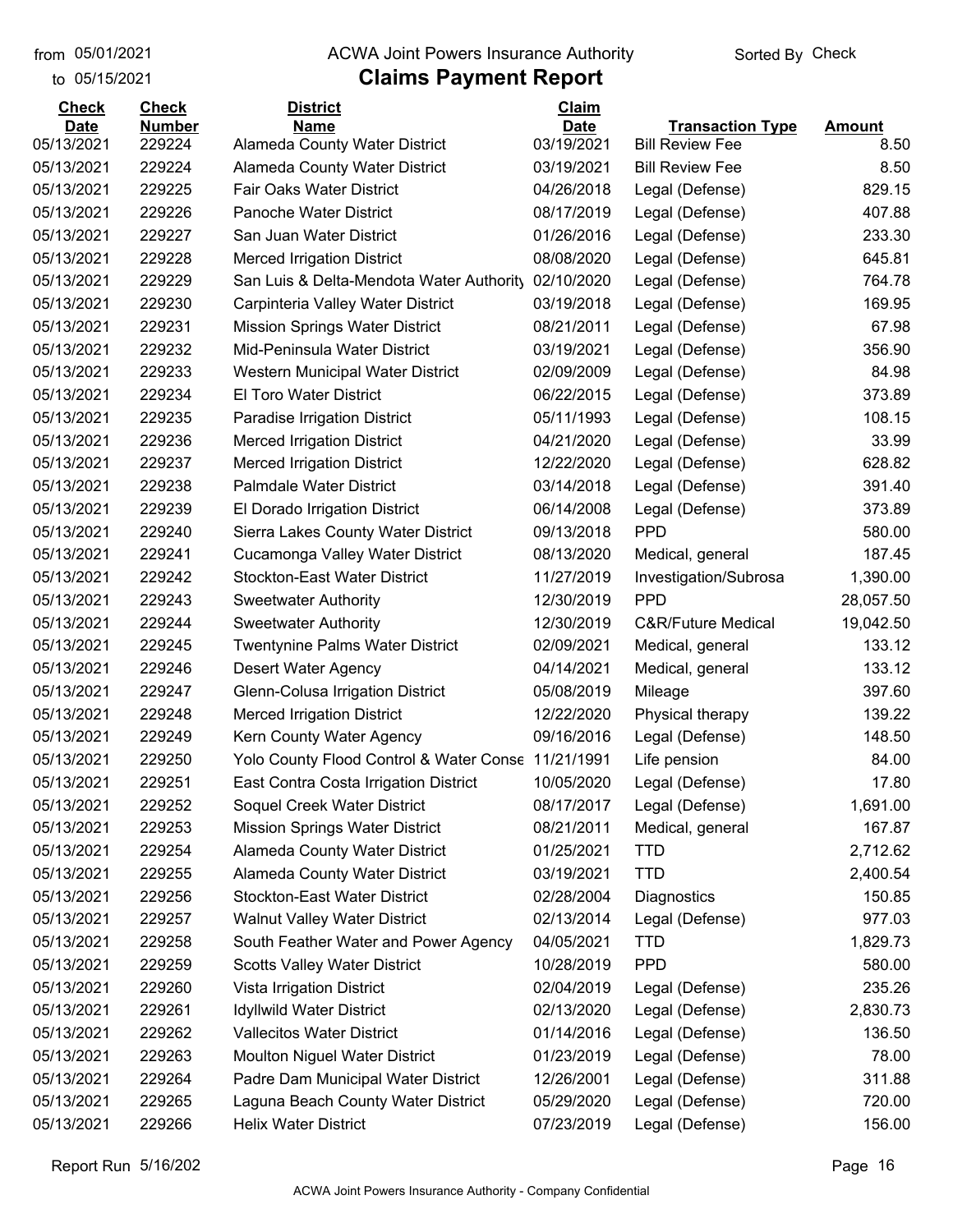from 05/01/2021

to 05/15/2021

#### from 05/01/2021 **ACWA Joint Powers Insurance Authority** Sorted By Check

# **Claims Payment Report**

| <b>Check</b> | <b>Check</b>  | <b>District</b>                                 | Claim       |                         |               |
|--------------|---------------|-------------------------------------------------|-------------|-------------------------|---------------|
| <b>Date</b>  | <b>Number</b> | <b>Name</b>                                     | <b>Date</b> | <b>Transaction Type</b> | <b>Amount</b> |
| 05/13/2021   | 229267        | Las Virgenes Municipal Water District           | 07/17/2019  | Legal (Defense)         | 1,443.00      |
| 05/13/2021   | 229268        | <b>Water Employee Services Authority</b>        | 12/10/2018  | Legal (Defense)         | 585.00        |
| 05/13/2021   | 229269        | <b>Sweetwater Authority</b>                     | 06/30/2020  | Legal (Defense)         | 1,408.22      |
| 05/13/2021   | 229270        | Ramona Municipal Water District                 | 04/10/2013  | Legal (Defense)         | 546.00        |
| 05/13/2021   | 229271        | <b>Stockton-East Water District</b>             | 11/27/2019  | TTD                     | 2,502.76      |
| 05/13/2021   | 229272        | Yorba Linda Water District                      | 09/09/2019  | Medical, general        | 100.24        |
| 05/13/2021   | 229273        | San Luis & Delta-Mendota Water Authority        | 01/11/2021  | <b>DME Supplies</b>     | 65.12         |
| 05/13/2021   | 229274        | <b>Stockton-East Water District</b>             | 11/27/2019  | <b>DME Supplies</b>     | 230.72        |
| 05/13/2021   | 229275        | <b>Elsinore Valley Municipal Water District</b> | 05/05/2014  | Pharmacy                | 53.83         |
| 05/13/2021   | 229276        | Fresno Metropolitan Flood Control District      | 08/25/2018  | Medical, general        | 177.66        |
| 05/13/2021   | 229277        | <b>Truckee Donner Public Utility District</b>   | 11/06/2020  | <b>DME Supplies</b>     | 83.38         |
| 05/13/2021   | 229278        | San Luis & Delta-Mendota Water Authority        | 01/11/2021  | Medical, general        | 87.46         |
| 05/13/2021   | 229279        | Goleta Water District                           | 04/18/2018  | Mileage                 | 3.80          |
| 05/13/2021   | 229280        | <b>Sweetwater Authority</b>                     | 02/28/2020  | Medical, general        | 74.05         |
| 05/13/2021   | 229281        | <b>Walnut Valley Water District</b>             | 08/14/2020  | Expense, general        | 99.00         |
| 05/13/2021   | 229282        | <b>Kings River Conservation District</b>        | 03/02/2018  | Medical, general        | 15.00         |
| 05/13/2021   | 229283        | Humboldt Bay Municipal Water District           | 05/29/2019  | Diagnostics             | 31.12         |
| 05/13/2021   | 229284        | Humboldt Bay Municipal Water District           | 05/29/2019  | <b>Surgery Costs</b>    | 765.79        |
| 05/13/2021   | 229285        | <b>Rowland Water District</b>                   | 03/24/2021  | Medical, general        | 764.00        |
| 05/13/2021   | 229286        | <b>Trabuco Canyon Water District</b>            | 10/22/2015  | <b>PPD</b>              | 580.00        |
| 05/13/2021   | 229287        | Alameda County Water District                   | 12/03/2020  | Physical therapy        | 81.88         |
| 05/13/2021   | 229288        | Alameda County Water District                   | 03/19/2021  | Medical, general        | 125.04        |
| 05/13/2021   | 229289        | Alameda County Water District                   | 03/19/2021  | Physical therapy        | 102.16        |
| 05/13/2021   | 229290        | South Coast Water District                      | 02/10/2021  | Medical, general        | 138.71        |
| 05/13/2021   | 229291        | Kern County Water Agency                        | 09/16/2016  | <b>TTD</b>              | 2,667.20      |
| 05/13/2021   | 229292        | <b>Vallecitos Water District</b>                | 04/05/2021  | Medical, general        | 136.71        |
| 05/13/2021   | 229293        | <b>Merced Irrigation District</b>               | 11/09/2001  | Physical therapy        | 108.18        |
|              |               |                                                 |             | <b>Total</b>            | 500,045.23    |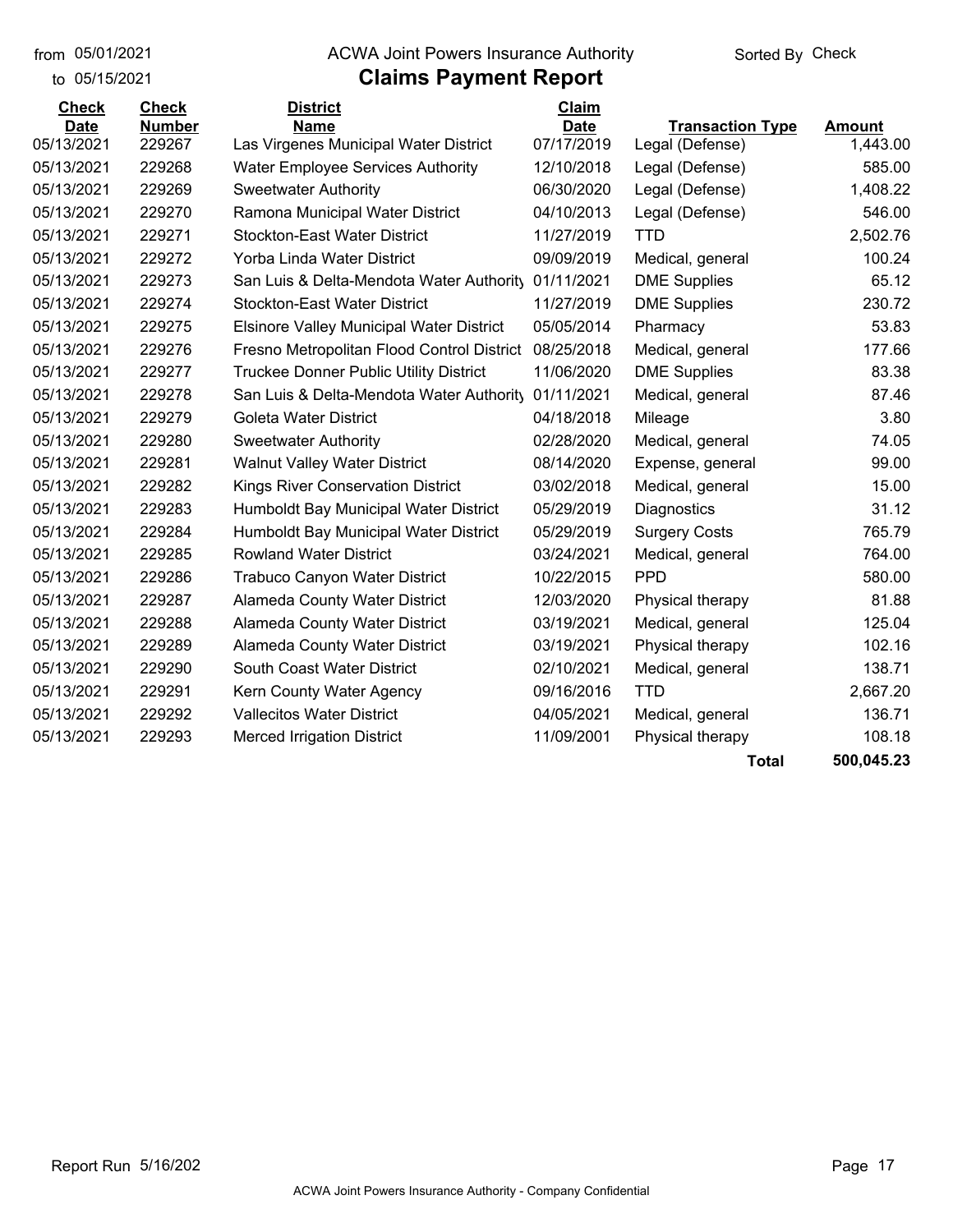| <b>Date</b> | Vendor                                        | <b>Document No</b> | <b>Amount</b> |
|-------------|-----------------------------------------------|--------------------|---------------|
|             | Bank: CBTGen 1961 - California Bank and Trust |                    |               |
| 04/01/2021  | V000716--POSTMASTER                           | 946                | 700.00        |
| 04/02/2021  | V000099--BLUEPAY                              |                    | 94.90         |
| 04/02/2021  | V000110--BRENT HASTEY                         |                    | 686.00        |
| 04/02/2021  | V000846-SARAH CRAWFORD                        |                    | 50.00         |
| 04/06/2021  | V000703--PG and E                             |                    | 1,286.96      |
| 04/06/2021  | V000194--CITY OF ROSEVILLE                    |                    | 2,243.12      |
| 04/07/2021  | V000375--HEALTH EQUITY                        |                    | 73.75         |
| 04/07/2021  | V000204--CONSOLIDATED COMMUNICATIONS          |                    | 1,998.59      |
| 04/08/2021  | V000534--LINCOLN FINANCIAL GROUP              |                    | 2.130.77      |
|             |                                               |                    |               |
| 04/08/2021  | V000693--PAYLOCITY CORPORATION                |                    | 179,064.34    |
| 04/08/2021  | V000035--AMERICAN FUNDS GROUP                 |                    | 336.50        |
| 04/08/2021  | V000848--SCHOLARSHARE COLLEGE SAVINGS PLAN    |                    | 295.00        |
| 04/09/2021  | V000375--HEALTH EQUITY                        |                    | 2,744.38      |
| 04/12/2021  | V000282--DOUGLAS PROFESSIONAL OWNERS ASSOC.   |                    | 2,828.25      |
| 04/12/2021  | V000723--PUBLIC EMPLOYEES RETIREMENT SYSTEM   |                    | 9,885.12      |
| 04/12/2021  | V000723--PUBLIC EMPLOYEES RETIREMENT SYSTEM   |                    | 33,122.28     |
| 04/13/2021  | V000071--ATT MOBILITY                         |                    | 778.36        |
| 04/15/2021  | V001009--WALTER A SELLS                       |                    | 1,200.00      |
| 04/15/2021  | V000885--SOQUEL CREEK WATER DISTRICT          | 965                | 100.00        |
| 04/15/2021  | V000986--UNITED STATES TREASURY               | 968                | 265.00        |
| 04/15/2021  | V000577--MATHEW C BUNDE                       | 961                | 400.00        |
| 04/15/2021  | V001089--QUADIENT LEASING USA INC             | 963                | 643.10        |
| 04/15/2021  | V000013--ACWA JPIA EMPLOYEE FUND              | 947                | 42.00         |
| 04/15/2021  | V001087--JILLIAN SCIANCALEPORE                | 958                | 15.40         |
| 04/15/2021  | V000259--DENISE J. DURAN-HANRATTY             | 953                | 2,578.57      |
| 04/15/2021  | V000984--U.S. POSTAL SERVICE(HASLER)          | 966                | 3,000.00      |
| 04/15/2021  | V000327--FIRST ALARM SECURITY AND PATROL INC  | 954                | 283.25        |
| 04/15/2021  | V000131--CAGWIN AND DORWARD                   | 950                | 244.00        |
| 04/15/2021  |                                               | 952                | 170.00        |
|             | V000211--CREATIVE PLANT DESIGNS               | 969                |               |
| 04/15/2021  | V000996--VALLEY FIRE AND SECURITY ALARMS, INC |                    | 70.00         |
| 04/15/2021  | V001038--WORKCOMPEDI, INC.                    | 970                | 300.00        |
| 04/15/2021  | V000400--ISO SERVICES, INC.                   | 957                | 585.60        |
| 04/15/2021  | V000750--REDLINE COURIER SERVICE INC          | 964                | 1,150.00      |
| 04/15/2021  | V000124--BURKETTS OFFICE SUPPLIES, INC.       | 949                | 1,341.45      |
| 04/15/2021  | V000664--PACIFIC STANDARD PRINT               | 962                | 3,516.99      |
| 04/15/2021  | V000355--GILBERT ASSOCIATES, INC.             | 956                | 5,600.00      |
| 04/15/2021  | V000985--UNITED PARCEL SERVICE                | 967                | 362.31        |
| 04/15/2021  | V000190--CISCO SYSTEMS INC                    | 951                | 661.10        |
| 04/15/2021  | V001138--GET DUSTY INC                        | 955                | 4,130.55      |
| 04/15/2021  | V000531--LEVEL 3 COMMUNICATIONS, LLC          | 960                | 6.23          |
| 04/15/2021  | V000022--ALHAMBRA                             | 948                | 12.00         |
| 04/15/2021  | V000502-KIRTON MCCONKIE                       | 959                | 2,337.00      |
| 04/15/2021  | V001053--ZIX CORPORATION                      | 971                | 2,300.50      |
| 04/16/2021  | V000338--FREDERICK R. BOCKMILLER JR           |                    | 1.029.00      |
| 04/16/2021  | V000592--MELODY A. HENRIQUES-McDONALD         |                    | 1,372.00      |
| 04/16/2021  | V000435--JESUS COTA                           |                    | 111.20        |
| 04/16/2021  | V000231--DAVID A DRAKE                        |                    | 686.00        |
| 04/16/2021  | V000439--JOHN BRUCE RUPP                      |                    | 343.00        |
|             |                                               |                    | 343.00        |
| 04/16/2021  | V000110--BRENT HASTEY                         |                    | 100.00        |
| 04/16/2021  | V000701--PETER KUCHINSKY II                   |                    |               |
| 04/16/2021  | V000163--CECILIA M. WUCHTER                   |                    | 50.00         |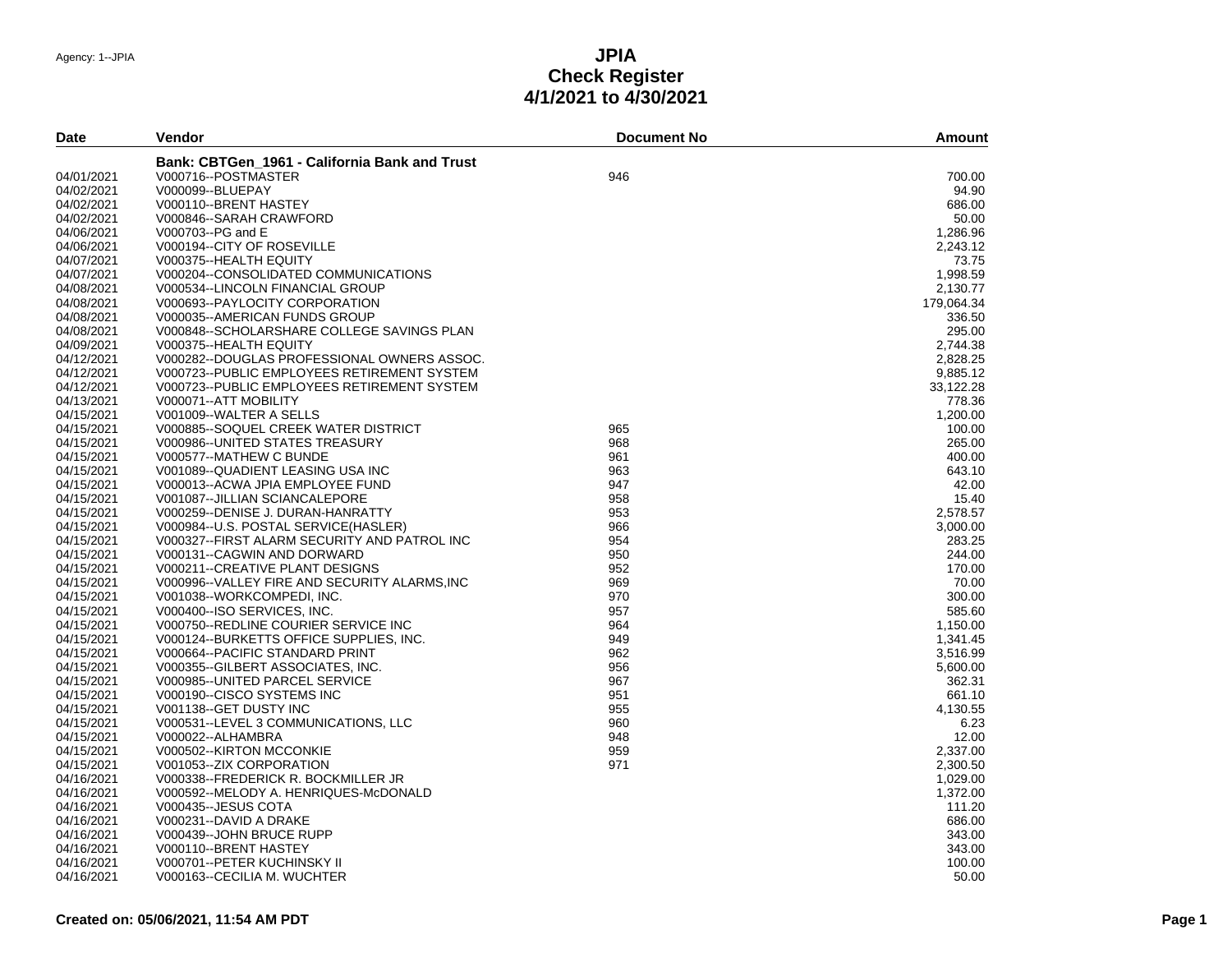| <b>Date</b> | Vendor                                              | <b>Document No</b> | Amount        |
|-------------|-----------------------------------------------------|--------------------|---------------|
| 04/16/2021  | V000428--JENNIFER LYNN NOGOSEK                      |                    | 50.00         |
| 04/16/2021  | V000226--DANIEL STEELE                              |                    | 50.00         |
| 04/16/2021  | V000472--KAREN THESING                              |                    | 50.00         |
| 04/16/2021  | V000318-ERIK KOWALEWSKI                             |                    | 141.76        |
| 04/16/2021  | V000929--SYLVIA ROBINSON                            |                    | 100.00        |
| 04/16/2021  | V000948--THOMAS A. CUQUET                           |                    | 686.00        |
| 04/19/2021  | V000074--BANK CARD CENTER                           |                    | 5,787.93      |
| 04/19/2021  | V000888--SOUTH FEATHER WATER & POWER AGENCY         | Voided - 863       | (107, 722.82) |
| 04/22/2021  | V000693--PAYLOCITY CORPORATION                      |                    | 182.549.93    |
| 04/22/2021  | V000986--UNITED STATES TREASURY                     | 988                | 265.00        |
| 04/22/2021  | V000011--ACWA                                       | 972                | 675.00        |
| 04/22/2021  | V000026--ALLIANT INSURANCE SERVICES INC-            | 974                | 475.00        |
| 04/22/2021  | V000297--EL DORADO IRRIGATION DISTRICT              | 979                | 200.00        |
| 04/22/2021  | V000985--UNITED PARCEL SERVICE                      | 986                | 152.03        |
| 04/22/2021  | V001053--ZIX CORPORATION                            | 989                | 20.93         |
| 04/22/2021  | V000868--SHRED-IT                                   | 984                | 75.00         |
| 04/22/2021  | V000390-ISOLVED BENEFIT SERVICES                    | 981                | 821.94        |
| 04/22/2021  | V001221--RONALD BREES                               | 983                | 97.88         |
| 04/22/2021  | V001223--COUNTY OF COLUSA                           | 978                | 20.00         |
| 04/22/2021  | V001222--CLAUDIA GARCIA                             | 977                | 80.00         |
| 04/22/2021  | V000196--CLARK PEST CONTROL                         | 976                | 90.00         |
| 04/22/2021  | V000740--RANDALL J. REED                            | 982                | 1.029.00      |
| 04/22/2021  | V001090--CANON FINANCIAL SERVICES INC               | 975                | 1,542.01      |
| 04/22/2021  | V000985--UNITED PARCEL SERVICE                      | 987                | 437.46        |
| 04/22/2021  | V000026--ALLIANT INSURANCE SERVICES INC-            | 973                | 63,956.15     |
| 04/22/2021  | V001138--GET DUSTY INC                              | 980                | 1,897.00      |
| 04/22/2021  | V000888--SOUTH FEATHER WATER & POWER AGENCY         | 985                | 107.722.82    |
| 04/23/2021  | V000693--PAYLOCITY CORPORATION                      |                    | 1,603.00      |
| 04/23/2021  | V000294--EDWARD G. GLADBACH                         |                    | 50.00         |
| 04/23/2021  | V000110-BRENT HASTEY                                |                    | 343.00        |
| 04/23/2021  | V000294--EDWARD G. GLADBACH                         |                    | 1,372.00      |
| 04/23/2021  | V000439--JOHN BRUCE RUPP                            |                    | 686.00        |
| 04/23/2021  | V000785--ROBIN FLINT                                |                    | 100.00        |
| 04/23/2021  | V000702--PFM ASSET MANAGEMENT, LLC.                 |                    | 6,343.64      |
| 04/23/2021  | V000848--SCHOLARSHARE COLLEGE SAVINGS PLAN          |                    | 295.00        |
| 04/23/2021  | V000035--AMERICAN FUNDS GROUP                       |                    | 336.50        |
| 04/23/2021  | V000534--LINCOLN FINANCIAL GROUP                    |                    | 2,130.77      |
| 04/23/2021  | V000375--HEALTH EQUITY                              |                    | 2,744.38      |
| 04/26/2021  | V000723--PUBLIC EMPLOYEES RETIREMENT SYSTEM         |                    | 34,233.38     |
| 04/26/2021  | V000723--PUBLIC EMPLOYEES RETIREMENT SYSTEM         |                    | 9,688.22      |
| 04/29/2021  | V001041--XEROX CORPORATION                          | 1006               | 2,246.90      |
| 04/29/2021  | V000626--MONTECITO WATER DISTRICT                   | 1000               | 200.00        |
| 04/29/2021  | V000190--CISCO SYSTEMS INC                          | 993                | 661.10        |
| 04/29/2021  | V000740--RANDALL J. REED                            | 1002               | 686.00        |
| 04/29/2021  | V001012--WATER EDUCATION FOUNDATION                 | 1005               | 977.50        |
| 04/29/2021  | V000577--MATHEW C BUNDE                             | 998                | 173.04        |
| 04/29/2021  | V000022--ALHAMBRA                                   | 990                | 12.00         |
| 04/29/2021  | V000251--DELANO-EARLIMART IRRIGATION DISTRICT       | 994                | 400.00        |
| 04/29/2021  | V000032--AMADOR WATER AGENCY                        | 991                | 100.00        |
| 04/29/2021  | V000664--PACIFIC STANDARD PRINT                     | 1001               | 3,762.66      |
| 04/29/2021  | V000558--MAJESTIC PINES COMMUNITY SERVICES DISTRICT | 997                | 34.53         |
| 04/29/2021  | V001224--LISA STUART                                | 996                | 62.79         |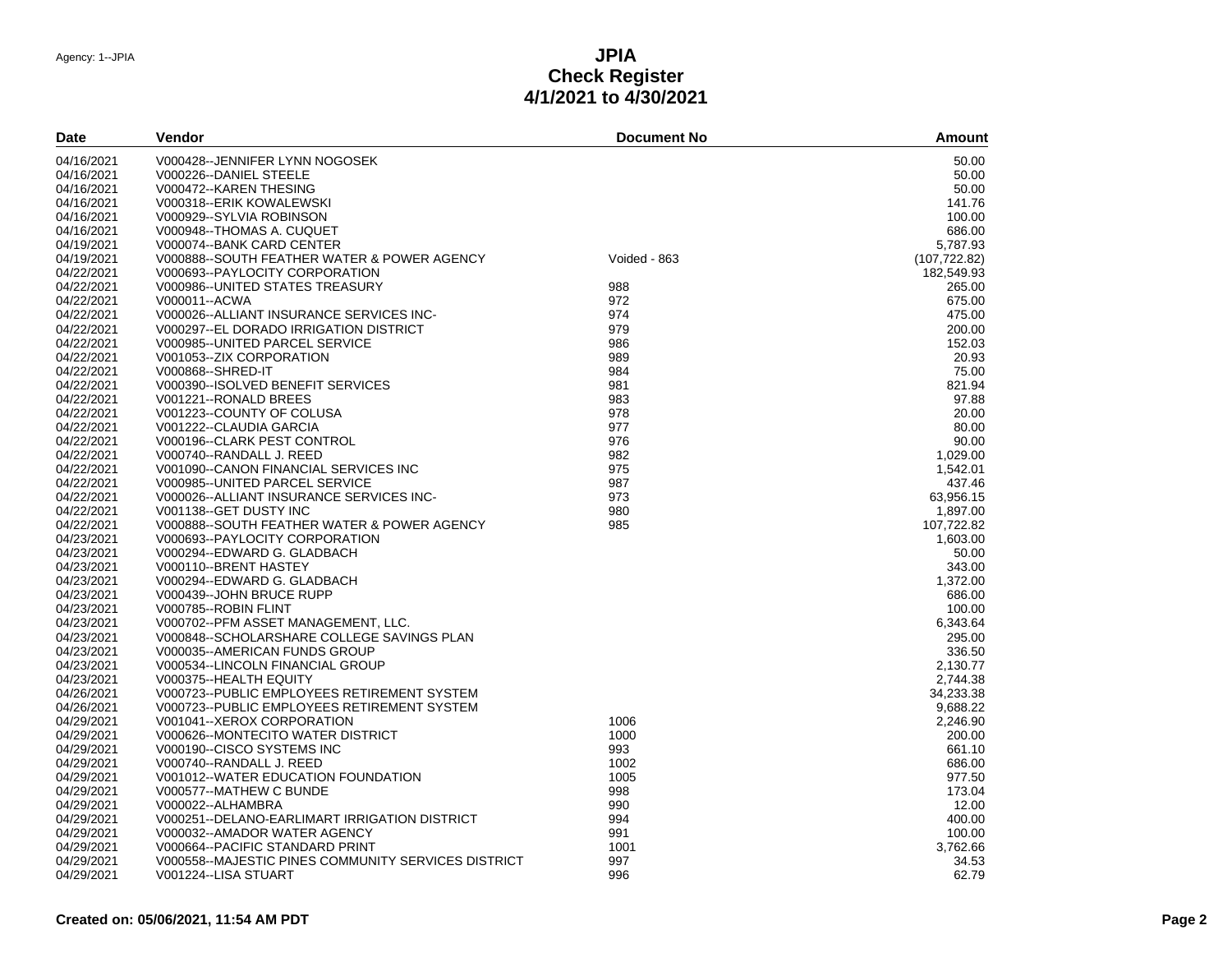| Date       | <b>Vendor</b>                                  | <b>Document No</b> | <b>Amount</b> |
|------------|------------------------------------------------|--------------------|---------------|
| 04/29/2021 | V000939--TERRA BELLA IRRIGATION DISTRICT       | 1004               | 133.02        |
| 04/29/2021 | V000147--CAMROSA WATER DISTRICT                | 992                | 236.57        |
| 04/29/2021 | V000002--East Orange County Water District     | 995                | 239.12        |
| 04/29/2021 | V000901--STANDARD INSURANCE COMPANY 1          | 1003               | 4,441.65      |
| 04/29/2021 | V000599--MEYERS FOZI AND DWORK LLP             | 999                | 546.51        |
| 04/30/2021 | V000472--KAREN THESING                         |                    | 50.00         |
| 04/30/2021 | V000403--JACQUELINE ANN RECH                   |                    | 100.00        |
| 04/30/2021 | V000592--MELODY A. HENRIQUES-McDONALD          |                    | 1,029.00      |
| 04/30/2021 | V000948--THOMAS A. CUQUET                      |                    | 1,495.20      |
|            | <b>Total for CBTGen 1961</b>                   |                    | 612,431.07    |
|            |                                                |                    |               |
|            | Bank: EBMed_4591 - CB&T Emp Ben ZBA Acct #4591 |                    |               |
| 04/01/2021 | V000052--ANTHEM BLUE CROSS OF CALIFORNIA       |                    | 22,511.79     |
| 04/01/2021 | V000052--ANTHEM BLUE CROSS OF CALIFORNIA       |                    | 109,581.37    |
| 04/02/2021 | V000052--ANTHEM BLUE CROSS OF CALIFORNIA       |                    | 11,232.66     |
| 04/02/2021 | V000052--ANTHEM BLUE CROSS OF CALIFORNIA       |                    | 131,808.36    |
| 04/03/2021 | V000052--ANTHEM BLUE CROSS OF CALIFORNIA       |                    | 5,943.83      |
| 04/03/2021 | V000052--ANTHEM BLUE CROSS OF CALIFORNIA       |                    | 46,913.56     |
| 04/05/2021 | V000052--ANTHEM BLUE CROSS OF CALIFORNIA       |                    | 33,073.20     |
| 04/05/2021 | V000052--ANTHEM BLUE CROSS OF CALIFORNIA       |                    | 86,971.18     |
| 04/06/2021 | V000052--ANTHEM BLUE CROSS OF CALIFORNIA       |                    | 22,008.69     |
| 04/06/2021 | V000052--ANTHEM BLUE CROSS OF CALIFORNIA       |                    | 225,060.37    |
| 04/07/2021 | V000052--ANTHEM BLUE CROSS OF CALIFORNIA       |                    | 127,617.98    |
| 04/07/2021 | V000052--ANTHEM BLUE CROSS OF CALIFORNIA       |                    | 27,431.41     |
| 04/07/2021 | V000052--ANTHEM BLUE CROSS OF CALIFORNIA       |                    | 64,174.87     |
| 04/08/2021 | V000052--ANTHEM BLUE CROSS OF CALIFORNIA       |                    | 12,288.36     |
| 04/08/2021 | V000052--ANTHEM BLUE CROSS OF CALIFORNIA       |                    | 234,961.25    |
| 04/09/2021 | V000052--ANTHEM BLUE CROSS OF CALIFORNIA       |                    | 128,290.60    |
| 04/09/2021 | V000052--ANTHEM BLUE CROSS OF CALIFORNIA       |                    | 24,224.69     |
| 04/10/2021 | V000052--ANTHEM BLUE CROSS OF CALIFORNIA       |                    | 7,117.97      |
| 04/10/2021 | V000052--ANTHEM BLUE CROSS OF CALIFORNIA       |                    | 44,892.46     |
| 04/12/2021 | V000052--ANTHEM BLUE CROSS OF CALIFORNIA       |                    | 237,859.12    |
| 04/12/2021 | V000052--ANTHEM BLUE CROSS OF CALIFORNIA       |                    | 16,633.28     |
| 04/13/2021 | V000052--ANTHEM BLUE CROSS OF CALIFORNIA       |                    | 99,283.64     |
| 04/13/2021 | V000052--ANTHEM BLUE CROSS OF CALIFORNIA       |                    | 18,852.73     |
| 04/14/2021 | V000052--ANTHEM BLUE CROSS OF CALIFORNIA       |                    | 174,046.41    |
| 04/14/2021 | V000052--ANTHEM BLUE CROSS OF CALIFORNIA       |                    | 14,757.04     |
| 04/14/2021 | V000052--ANTHEM BLUE CROSS OF CALIFORNIA       |                    | 207,580.33    |
| 04/15/2021 | V000052--ANTHEM BLUE CROSS OF CALIFORNIA       |                    | 97,358.80     |
| 04/15/2021 | V000052--ANTHEM BLUE CROSS OF CALIFORNIA       |                    | 12,826.28     |
| 04/16/2021 | V000052--ANTHEM BLUE CROSS OF CALIFORNIA       |                    | 62,147.85     |
| 04/16/2021 | V000052--ANTHEM BLUE CROSS OF CALIFORNIA       |                    | 23,634.53     |
| 04/16/2021 | V000052--ANTHEM BLUE CROSS OF CALIFORNIA       |                    | 69,722.33     |
| 04/17/2021 | V000052--ANTHEM BLUE CROSS OF CALIFORNIA       |                    | 36,168.22     |
| 04/17/2021 | V000052--ANTHEM BLUE CROSS OF CALIFORNIA       |                    | 7,423.62      |
| 04/19/2021 | V000052--ANTHEM BLUE CROSS OF CALIFORNIA       |                    | 27,637.25     |
| 04/19/2021 | V000052--ANTHEM BLUE CROSS OF CALIFORNIA       |                    | 166,462.34    |
| 04/20/2021 | V000052--ANTHEM BLUE CROSS OF CALIFORNIA       |                    | 136,581.35    |
| 04/20/2021 | V000052--ANTHEM BLUE CROSS OF CALIFORNIA       |                    | 17,805.38     |
| 04/21/2021 | V000052--ANTHEM BLUE CROSS OF CALIFORNIA       |                    | 126,510.31    |
| 04/21/2021 | V000052--ANTHEM BLUE CROSS OF CALIFORNIA       |                    | 23,528.25     |
| 04/22/2021 | V000052--ANTHEM BLUE CROSS OF CALIFORNIA       |                    | 75,633.50     |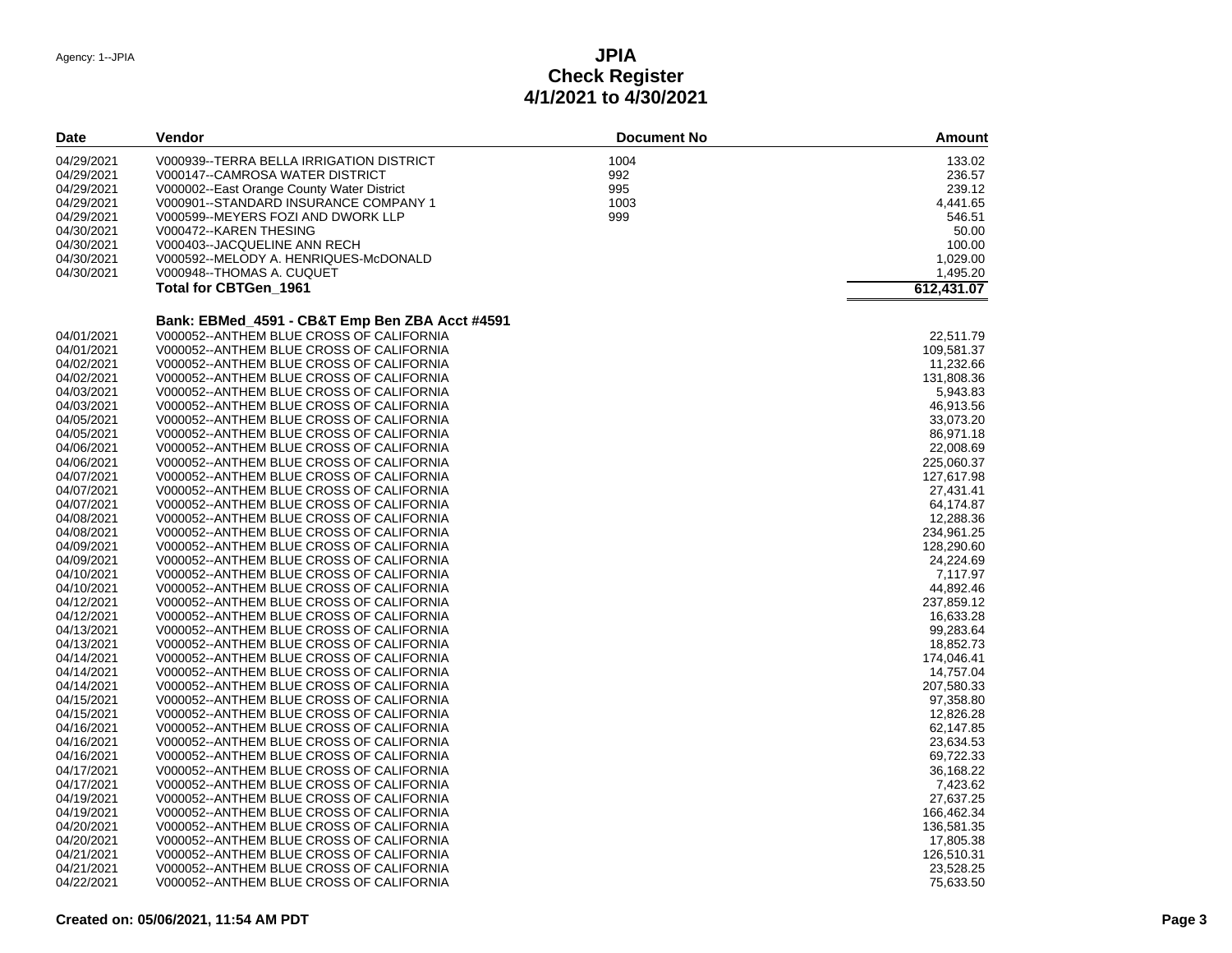| 225,687.34<br>04/22/2021<br>V000052--ANTHEM BLUE CROSS OF CALIFORNIA<br>04/23/2021<br>V000052--ANTHEM BLUE CROSS OF CALIFORNIA<br>31,301.43<br>04/23/2021<br>V000052--ANTHEM BLUE CROSS OF CALIFORNIA<br>127,586.39<br>V000052--ANTHEM BLUE CROSS OF CALIFORNIA<br>04/23/2021<br>17,605.60<br>04/24/2021<br>V000052--ANTHEM BLUE CROSS OF CALIFORNIA<br>66,048.10<br>42,553.05<br>04/24/2021<br>V000052--ANTHEM BLUE CROSS OF CALIFORNIA<br>04/26/2021<br>V000052--ANTHEM BLUE CROSS OF CALIFORNIA<br>22,491.97<br>04/26/2021<br>61,955.44<br>V000052--ANTHEM BLUE CROSS OF CALIFORNIA<br>04/27/2021<br>V000052--ANTHEM BLUE CROSS OF CALIFORNIA<br>122,971.81<br>04/27/2021<br>V000052--ANTHEM BLUE CROSS OF CALIFORNIA<br>51,886.51<br>04/28/2021<br>V000052--ANTHEM BLUE CROSS OF CALIFORNIA<br>153,828.52<br>04/28/2021<br>V000052--ANTHEM BLUE CROSS OF CALIFORNIA<br>188,588.22<br>V000052--ANTHEM BLUE CROSS OF CALIFORNIA<br>97,858.38<br>04/29/2021<br>04/29/2021<br>V000052--ANTHEM BLUE CROSS OF CALIFORNIA<br>21,773.43<br>04/29/2021<br>V000052--ANTHEM BLUE CROSS OF CALIFORNIA<br>195,164.49<br>04/30/2021<br>V000052--ANTHEM BLUE CROSS OF CALIFORNIA<br>18,270.91<br>04/30/2021<br>V000052--ANTHEM BLUE CROSS OF CALIFORNIA<br>184,596.25<br><b>Total for EBMed 4591</b><br>4,648,725.00<br>Bank: EBGen_7181 - CB&T Emp Ben Main Acct #7181<br>V000587--MEDIMPACT HEALTHCARE SYSTEMS INC<br>04/06/2021<br>176,428.51<br>V000587--MEDIMPACT HEALTHCARE SYSTEMS INC<br>04/06/2021<br>308,918.68<br>04/07/2021<br>V000254--DELTA DENTAL INSURANCE COMPANY<br>204,648.89<br>04/09/2021<br>V000467--KAISER PERMANENTE - NORTH<br>709,261.02<br>04/09/2021<br>V000052--ANTHEM BLUE CROSS OF CALIFORNIA<br>302.649.06<br>04/09/2021<br>V000052--ANTHEM BLUE CROSS OF CALIFORNIA<br>2,450,010.46<br>61,818.79<br>04/09/2021<br>V001103--STANDARD LIFE INSURANCE<br>31,871.83<br>04/09/2021<br>V000122--bswift<br>V000468--KAISER PERMANENTE - SOUTH<br>04/09/2021<br>1,792,135.72<br>04/09/2021<br>V000903--STEALTH BENEFIT SOLUTIONS<br>177,466.08<br>04/09/2021<br>V000255--DeltaCare USA<br>8,515.37<br>04/09/2021<br>V000052--ANTHEM BLUE CROSS OF CALIFORNIA<br>6,913.52<br>04/13/2021<br>160,217.29<br>V000587--MEDIMPACT HEALTHCARE SYSTEMS INC<br>04/13/2021<br>V000587--MEDIMPACT HEALTHCARE SYSTEMS INC<br>227,254.88<br>04/14/2021<br>V000254--DELTA DENTAL INSURANCE COMPANY<br>188,635.51<br>04/14/2021<br>V000010--ACCESS<br>217.12<br>04/15/2021<br>V000587--MEDIMPACT HEALTHCARE SYSTEMS INC<br>59,761.88<br>04/15/2021<br>163,291.57<br>V000587--MEDIMPACT HEALTHCARE SYSTEMS INC<br>15,263.82<br>04/19/2021<br>V001005--VISION SERVICE PLAN<br>04/21/2021<br>V000254--DELTA DENTAL INSURANCE COMPANY<br>175,609.53<br>04/21/2021<br>112,595.89<br>V001005--VISION SERVICE PLAN<br>04/22/2021<br>V000587--MEDIMPACT HEALTHCARE SYSTEMS INC<br>271,556.47<br>154,608.70<br>04/22/2021<br>V000587--MEDIMPACT HEALTHCARE SYSTEMS INC<br>04/27/2021<br>V000026--ALLIANT INSURANCE SERVICES INC-<br>5,000.00<br>164,302.09<br>04/28/2021<br>V000254--DELTA DENTAL INSURANCE COMPANY<br>04/29/2021<br>V000587--MEDIMPACT HEALTHCARE SYSTEMS INC<br>249,176.25<br>04/29/2021<br>V000587--MEDIMPACT HEALTHCARE SYSTEMS INC<br>128,962.87<br>Total for EBGen 7181<br>8,307,091.80 | <b>Date</b> | Vendor | <b>Document No</b> | <b>Amount</b> |
|----------------------------------------------------------------------------------------------------------------------------------------------------------------------------------------------------------------------------------------------------------------------------------------------------------------------------------------------------------------------------------------------------------------------------------------------------------------------------------------------------------------------------------------------------------------------------------------------------------------------------------------------------------------------------------------------------------------------------------------------------------------------------------------------------------------------------------------------------------------------------------------------------------------------------------------------------------------------------------------------------------------------------------------------------------------------------------------------------------------------------------------------------------------------------------------------------------------------------------------------------------------------------------------------------------------------------------------------------------------------------------------------------------------------------------------------------------------------------------------------------------------------------------------------------------------------------------------------------------------------------------------------------------------------------------------------------------------------------------------------------------------------------------------------------------------------------------------------------------------------------------------------------------------------------------------------------------------------------------------------------------------------------------------------------------------------------------------------------------------------------------------------------------------------------------------------------------------------------------------------------------------------------------------------------------------------------------------------------------------------------------------------------------------------------------------------------------------------------------------------------------------------------------------------------------------------------------------------------------------------------------------------------------------------------------------------------------------------------------------------------------------------------------------------------------------------------------------------------------------------------------------------------------------------------------------------------------------------------------------------------------------------------------------------------------------------------------------------------------------------------------------------------------------------------------------------------------------------------------------------------------------------------------------------------|-------------|--------|--------------------|---------------|
|                                                                                                                                                                                                                                                                                                                                                                                                                                                                                                                                                                                                                                                                                                                                                                                                                                                                                                                                                                                                                                                                                                                                                                                                                                                                                                                                                                                                                                                                                                                                                                                                                                                                                                                                                                                                                                                                                                                                                                                                                                                                                                                                                                                                                                                                                                                                                                                                                                                                                                                                                                                                                                                                                                                                                                                                                                                                                                                                                                                                                                                                                                                                                                                                                                                                                                    |             |        |                    |               |
|                                                                                                                                                                                                                                                                                                                                                                                                                                                                                                                                                                                                                                                                                                                                                                                                                                                                                                                                                                                                                                                                                                                                                                                                                                                                                                                                                                                                                                                                                                                                                                                                                                                                                                                                                                                                                                                                                                                                                                                                                                                                                                                                                                                                                                                                                                                                                                                                                                                                                                                                                                                                                                                                                                                                                                                                                                                                                                                                                                                                                                                                                                                                                                                                                                                                                                    |             |        |                    |               |
|                                                                                                                                                                                                                                                                                                                                                                                                                                                                                                                                                                                                                                                                                                                                                                                                                                                                                                                                                                                                                                                                                                                                                                                                                                                                                                                                                                                                                                                                                                                                                                                                                                                                                                                                                                                                                                                                                                                                                                                                                                                                                                                                                                                                                                                                                                                                                                                                                                                                                                                                                                                                                                                                                                                                                                                                                                                                                                                                                                                                                                                                                                                                                                                                                                                                                                    |             |        |                    |               |
|                                                                                                                                                                                                                                                                                                                                                                                                                                                                                                                                                                                                                                                                                                                                                                                                                                                                                                                                                                                                                                                                                                                                                                                                                                                                                                                                                                                                                                                                                                                                                                                                                                                                                                                                                                                                                                                                                                                                                                                                                                                                                                                                                                                                                                                                                                                                                                                                                                                                                                                                                                                                                                                                                                                                                                                                                                                                                                                                                                                                                                                                                                                                                                                                                                                                                                    |             |        |                    |               |
|                                                                                                                                                                                                                                                                                                                                                                                                                                                                                                                                                                                                                                                                                                                                                                                                                                                                                                                                                                                                                                                                                                                                                                                                                                                                                                                                                                                                                                                                                                                                                                                                                                                                                                                                                                                                                                                                                                                                                                                                                                                                                                                                                                                                                                                                                                                                                                                                                                                                                                                                                                                                                                                                                                                                                                                                                                                                                                                                                                                                                                                                                                                                                                                                                                                                                                    |             |        |                    |               |
|                                                                                                                                                                                                                                                                                                                                                                                                                                                                                                                                                                                                                                                                                                                                                                                                                                                                                                                                                                                                                                                                                                                                                                                                                                                                                                                                                                                                                                                                                                                                                                                                                                                                                                                                                                                                                                                                                                                                                                                                                                                                                                                                                                                                                                                                                                                                                                                                                                                                                                                                                                                                                                                                                                                                                                                                                                                                                                                                                                                                                                                                                                                                                                                                                                                                                                    |             |        |                    |               |
|                                                                                                                                                                                                                                                                                                                                                                                                                                                                                                                                                                                                                                                                                                                                                                                                                                                                                                                                                                                                                                                                                                                                                                                                                                                                                                                                                                                                                                                                                                                                                                                                                                                                                                                                                                                                                                                                                                                                                                                                                                                                                                                                                                                                                                                                                                                                                                                                                                                                                                                                                                                                                                                                                                                                                                                                                                                                                                                                                                                                                                                                                                                                                                                                                                                                                                    |             |        |                    |               |
|                                                                                                                                                                                                                                                                                                                                                                                                                                                                                                                                                                                                                                                                                                                                                                                                                                                                                                                                                                                                                                                                                                                                                                                                                                                                                                                                                                                                                                                                                                                                                                                                                                                                                                                                                                                                                                                                                                                                                                                                                                                                                                                                                                                                                                                                                                                                                                                                                                                                                                                                                                                                                                                                                                                                                                                                                                                                                                                                                                                                                                                                                                                                                                                                                                                                                                    |             |        |                    |               |
|                                                                                                                                                                                                                                                                                                                                                                                                                                                                                                                                                                                                                                                                                                                                                                                                                                                                                                                                                                                                                                                                                                                                                                                                                                                                                                                                                                                                                                                                                                                                                                                                                                                                                                                                                                                                                                                                                                                                                                                                                                                                                                                                                                                                                                                                                                                                                                                                                                                                                                                                                                                                                                                                                                                                                                                                                                                                                                                                                                                                                                                                                                                                                                                                                                                                                                    |             |        |                    |               |
|                                                                                                                                                                                                                                                                                                                                                                                                                                                                                                                                                                                                                                                                                                                                                                                                                                                                                                                                                                                                                                                                                                                                                                                                                                                                                                                                                                                                                                                                                                                                                                                                                                                                                                                                                                                                                                                                                                                                                                                                                                                                                                                                                                                                                                                                                                                                                                                                                                                                                                                                                                                                                                                                                                                                                                                                                                                                                                                                                                                                                                                                                                                                                                                                                                                                                                    |             |        |                    |               |
|                                                                                                                                                                                                                                                                                                                                                                                                                                                                                                                                                                                                                                                                                                                                                                                                                                                                                                                                                                                                                                                                                                                                                                                                                                                                                                                                                                                                                                                                                                                                                                                                                                                                                                                                                                                                                                                                                                                                                                                                                                                                                                                                                                                                                                                                                                                                                                                                                                                                                                                                                                                                                                                                                                                                                                                                                                                                                                                                                                                                                                                                                                                                                                                                                                                                                                    |             |        |                    |               |
|                                                                                                                                                                                                                                                                                                                                                                                                                                                                                                                                                                                                                                                                                                                                                                                                                                                                                                                                                                                                                                                                                                                                                                                                                                                                                                                                                                                                                                                                                                                                                                                                                                                                                                                                                                                                                                                                                                                                                                                                                                                                                                                                                                                                                                                                                                                                                                                                                                                                                                                                                                                                                                                                                                                                                                                                                                                                                                                                                                                                                                                                                                                                                                                                                                                                                                    |             |        |                    |               |
|                                                                                                                                                                                                                                                                                                                                                                                                                                                                                                                                                                                                                                                                                                                                                                                                                                                                                                                                                                                                                                                                                                                                                                                                                                                                                                                                                                                                                                                                                                                                                                                                                                                                                                                                                                                                                                                                                                                                                                                                                                                                                                                                                                                                                                                                                                                                                                                                                                                                                                                                                                                                                                                                                                                                                                                                                                                                                                                                                                                                                                                                                                                                                                                                                                                                                                    |             |        |                    |               |
|                                                                                                                                                                                                                                                                                                                                                                                                                                                                                                                                                                                                                                                                                                                                                                                                                                                                                                                                                                                                                                                                                                                                                                                                                                                                                                                                                                                                                                                                                                                                                                                                                                                                                                                                                                                                                                                                                                                                                                                                                                                                                                                                                                                                                                                                                                                                                                                                                                                                                                                                                                                                                                                                                                                                                                                                                                                                                                                                                                                                                                                                                                                                                                                                                                                                                                    |             |        |                    |               |
|                                                                                                                                                                                                                                                                                                                                                                                                                                                                                                                                                                                                                                                                                                                                                                                                                                                                                                                                                                                                                                                                                                                                                                                                                                                                                                                                                                                                                                                                                                                                                                                                                                                                                                                                                                                                                                                                                                                                                                                                                                                                                                                                                                                                                                                                                                                                                                                                                                                                                                                                                                                                                                                                                                                                                                                                                                                                                                                                                                                                                                                                                                                                                                                                                                                                                                    |             |        |                    |               |
|                                                                                                                                                                                                                                                                                                                                                                                                                                                                                                                                                                                                                                                                                                                                                                                                                                                                                                                                                                                                                                                                                                                                                                                                                                                                                                                                                                                                                                                                                                                                                                                                                                                                                                                                                                                                                                                                                                                                                                                                                                                                                                                                                                                                                                                                                                                                                                                                                                                                                                                                                                                                                                                                                                                                                                                                                                                                                                                                                                                                                                                                                                                                                                                                                                                                                                    |             |        |                    |               |
|                                                                                                                                                                                                                                                                                                                                                                                                                                                                                                                                                                                                                                                                                                                                                                                                                                                                                                                                                                                                                                                                                                                                                                                                                                                                                                                                                                                                                                                                                                                                                                                                                                                                                                                                                                                                                                                                                                                                                                                                                                                                                                                                                                                                                                                                                                                                                                                                                                                                                                                                                                                                                                                                                                                                                                                                                                                                                                                                                                                                                                                                                                                                                                                                                                                                                                    |             |        |                    |               |
|                                                                                                                                                                                                                                                                                                                                                                                                                                                                                                                                                                                                                                                                                                                                                                                                                                                                                                                                                                                                                                                                                                                                                                                                                                                                                                                                                                                                                                                                                                                                                                                                                                                                                                                                                                                                                                                                                                                                                                                                                                                                                                                                                                                                                                                                                                                                                                                                                                                                                                                                                                                                                                                                                                                                                                                                                                                                                                                                                                                                                                                                                                                                                                                                                                                                                                    |             |        |                    |               |
|                                                                                                                                                                                                                                                                                                                                                                                                                                                                                                                                                                                                                                                                                                                                                                                                                                                                                                                                                                                                                                                                                                                                                                                                                                                                                                                                                                                                                                                                                                                                                                                                                                                                                                                                                                                                                                                                                                                                                                                                                                                                                                                                                                                                                                                                                                                                                                                                                                                                                                                                                                                                                                                                                                                                                                                                                                                                                                                                                                                                                                                                                                                                                                                                                                                                                                    |             |        |                    |               |
|                                                                                                                                                                                                                                                                                                                                                                                                                                                                                                                                                                                                                                                                                                                                                                                                                                                                                                                                                                                                                                                                                                                                                                                                                                                                                                                                                                                                                                                                                                                                                                                                                                                                                                                                                                                                                                                                                                                                                                                                                                                                                                                                                                                                                                                                                                                                                                                                                                                                                                                                                                                                                                                                                                                                                                                                                                                                                                                                                                                                                                                                                                                                                                                                                                                                                                    |             |        |                    |               |
|                                                                                                                                                                                                                                                                                                                                                                                                                                                                                                                                                                                                                                                                                                                                                                                                                                                                                                                                                                                                                                                                                                                                                                                                                                                                                                                                                                                                                                                                                                                                                                                                                                                                                                                                                                                                                                                                                                                                                                                                                                                                                                                                                                                                                                                                                                                                                                                                                                                                                                                                                                                                                                                                                                                                                                                                                                                                                                                                                                                                                                                                                                                                                                                                                                                                                                    |             |        |                    |               |
|                                                                                                                                                                                                                                                                                                                                                                                                                                                                                                                                                                                                                                                                                                                                                                                                                                                                                                                                                                                                                                                                                                                                                                                                                                                                                                                                                                                                                                                                                                                                                                                                                                                                                                                                                                                                                                                                                                                                                                                                                                                                                                                                                                                                                                                                                                                                                                                                                                                                                                                                                                                                                                                                                                                                                                                                                                                                                                                                                                                                                                                                                                                                                                                                                                                                                                    |             |        |                    |               |
|                                                                                                                                                                                                                                                                                                                                                                                                                                                                                                                                                                                                                                                                                                                                                                                                                                                                                                                                                                                                                                                                                                                                                                                                                                                                                                                                                                                                                                                                                                                                                                                                                                                                                                                                                                                                                                                                                                                                                                                                                                                                                                                                                                                                                                                                                                                                                                                                                                                                                                                                                                                                                                                                                                                                                                                                                                                                                                                                                                                                                                                                                                                                                                                                                                                                                                    |             |        |                    |               |
|                                                                                                                                                                                                                                                                                                                                                                                                                                                                                                                                                                                                                                                                                                                                                                                                                                                                                                                                                                                                                                                                                                                                                                                                                                                                                                                                                                                                                                                                                                                                                                                                                                                                                                                                                                                                                                                                                                                                                                                                                                                                                                                                                                                                                                                                                                                                                                                                                                                                                                                                                                                                                                                                                                                                                                                                                                                                                                                                                                                                                                                                                                                                                                                                                                                                                                    |             |        |                    |               |
|                                                                                                                                                                                                                                                                                                                                                                                                                                                                                                                                                                                                                                                                                                                                                                                                                                                                                                                                                                                                                                                                                                                                                                                                                                                                                                                                                                                                                                                                                                                                                                                                                                                                                                                                                                                                                                                                                                                                                                                                                                                                                                                                                                                                                                                                                                                                                                                                                                                                                                                                                                                                                                                                                                                                                                                                                                                                                                                                                                                                                                                                                                                                                                                                                                                                                                    |             |        |                    |               |
|                                                                                                                                                                                                                                                                                                                                                                                                                                                                                                                                                                                                                                                                                                                                                                                                                                                                                                                                                                                                                                                                                                                                                                                                                                                                                                                                                                                                                                                                                                                                                                                                                                                                                                                                                                                                                                                                                                                                                                                                                                                                                                                                                                                                                                                                                                                                                                                                                                                                                                                                                                                                                                                                                                                                                                                                                                                                                                                                                                                                                                                                                                                                                                                                                                                                                                    |             |        |                    |               |
|                                                                                                                                                                                                                                                                                                                                                                                                                                                                                                                                                                                                                                                                                                                                                                                                                                                                                                                                                                                                                                                                                                                                                                                                                                                                                                                                                                                                                                                                                                                                                                                                                                                                                                                                                                                                                                                                                                                                                                                                                                                                                                                                                                                                                                                                                                                                                                                                                                                                                                                                                                                                                                                                                                                                                                                                                                                                                                                                                                                                                                                                                                                                                                                                                                                                                                    |             |        |                    |               |
|                                                                                                                                                                                                                                                                                                                                                                                                                                                                                                                                                                                                                                                                                                                                                                                                                                                                                                                                                                                                                                                                                                                                                                                                                                                                                                                                                                                                                                                                                                                                                                                                                                                                                                                                                                                                                                                                                                                                                                                                                                                                                                                                                                                                                                                                                                                                                                                                                                                                                                                                                                                                                                                                                                                                                                                                                                                                                                                                                                                                                                                                                                                                                                                                                                                                                                    |             |        |                    |               |
|                                                                                                                                                                                                                                                                                                                                                                                                                                                                                                                                                                                                                                                                                                                                                                                                                                                                                                                                                                                                                                                                                                                                                                                                                                                                                                                                                                                                                                                                                                                                                                                                                                                                                                                                                                                                                                                                                                                                                                                                                                                                                                                                                                                                                                                                                                                                                                                                                                                                                                                                                                                                                                                                                                                                                                                                                                                                                                                                                                                                                                                                                                                                                                                                                                                                                                    |             |        |                    |               |
|                                                                                                                                                                                                                                                                                                                                                                                                                                                                                                                                                                                                                                                                                                                                                                                                                                                                                                                                                                                                                                                                                                                                                                                                                                                                                                                                                                                                                                                                                                                                                                                                                                                                                                                                                                                                                                                                                                                                                                                                                                                                                                                                                                                                                                                                                                                                                                                                                                                                                                                                                                                                                                                                                                                                                                                                                                                                                                                                                                                                                                                                                                                                                                                                                                                                                                    |             |        |                    |               |
|                                                                                                                                                                                                                                                                                                                                                                                                                                                                                                                                                                                                                                                                                                                                                                                                                                                                                                                                                                                                                                                                                                                                                                                                                                                                                                                                                                                                                                                                                                                                                                                                                                                                                                                                                                                                                                                                                                                                                                                                                                                                                                                                                                                                                                                                                                                                                                                                                                                                                                                                                                                                                                                                                                                                                                                                                                                                                                                                                                                                                                                                                                                                                                                                                                                                                                    |             |        |                    |               |
|                                                                                                                                                                                                                                                                                                                                                                                                                                                                                                                                                                                                                                                                                                                                                                                                                                                                                                                                                                                                                                                                                                                                                                                                                                                                                                                                                                                                                                                                                                                                                                                                                                                                                                                                                                                                                                                                                                                                                                                                                                                                                                                                                                                                                                                                                                                                                                                                                                                                                                                                                                                                                                                                                                                                                                                                                                                                                                                                                                                                                                                                                                                                                                                                                                                                                                    |             |        |                    |               |
|                                                                                                                                                                                                                                                                                                                                                                                                                                                                                                                                                                                                                                                                                                                                                                                                                                                                                                                                                                                                                                                                                                                                                                                                                                                                                                                                                                                                                                                                                                                                                                                                                                                                                                                                                                                                                                                                                                                                                                                                                                                                                                                                                                                                                                                                                                                                                                                                                                                                                                                                                                                                                                                                                                                                                                                                                                                                                                                                                                                                                                                                                                                                                                                                                                                                                                    |             |        |                    |               |
|                                                                                                                                                                                                                                                                                                                                                                                                                                                                                                                                                                                                                                                                                                                                                                                                                                                                                                                                                                                                                                                                                                                                                                                                                                                                                                                                                                                                                                                                                                                                                                                                                                                                                                                                                                                                                                                                                                                                                                                                                                                                                                                                                                                                                                                                                                                                                                                                                                                                                                                                                                                                                                                                                                                                                                                                                                                                                                                                                                                                                                                                                                                                                                                                                                                                                                    |             |        |                    |               |
|                                                                                                                                                                                                                                                                                                                                                                                                                                                                                                                                                                                                                                                                                                                                                                                                                                                                                                                                                                                                                                                                                                                                                                                                                                                                                                                                                                                                                                                                                                                                                                                                                                                                                                                                                                                                                                                                                                                                                                                                                                                                                                                                                                                                                                                                                                                                                                                                                                                                                                                                                                                                                                                                                                                                                                                                                                                                                                                                                                                                                                                                                                                                                                                                                                                                                                    |             |        |                    |               |
|                                                                                                                                                                                                                                                                                                                                                                                                                                                                                                                                                                                                                                                                                                                                                                                                                                                                                                                                                                                                                                                                                                                                                                                                                                                                                                                                                                                                                                                                                                                                                                                                                                                                                                                                                                                                                                                                                                                                                                                                                                                                                                                                                                                                                                                                                                                                                                                                                                                                                                                                                                                                                                                                                                                                                                                                                                                                                                                                                                                                                                                                                                                                                                                                                                                                                                    |             |        |                    |               |
|                                                                                                                                                                                                                                                                                                                                                                                                                                                                                                                                                                                                                                                                                                                                                                                                                                                                                                                                                                                                                                                                                                                                                                                                                                                                                                                                                                                                                                                                                                                                                                                                                                                                                                                                                                                                                                                                                                                                                                                                                                                                                                                                                                                                                                                                                                                                                                                                                                                                                                                                                                                                                                                                                                                                                                                                                                                                                                                                                                                                                                                                                                                                                                                                                                                                                                    |             |        |                    |               |
|                                                                                                                                                                                                                                                                                                                                                                                                                                                                                                                                                                                                                                                                                                                                                                                                                                                                                                                                                                                                                                                                                                                                                                                                                                                                                                                                                                                                                                                                                                                                                                                                                                                                                                                                                                                                                                                                                                                                                                                                                                                                                                                                                                                                                                                                                                                                                                                                                                                                                                                                                                                                                                                                                                                                                                                                                                                                                                                                                                                                                                                                                                                                                                                                                                                                                                    |             |        |                    |               |
|                                                                                                                                                                                                                                                                                                                                                                                                                                                                                                                                                                                                                                                                                                                                                                                                                                                                                                                                                                                                                                                                                                                                                                                                                                                                                                                                                                                                                                                                                                                                                                                                                                                                                                                                                                                                                                                                                                                                                                                                                                                                                                                                                                                                                                                                                                                                                                                                                                                                                                                                                                                                                                                                                                                                                                                                                                                                                                                                                                                                                                                                                                                                                                                                                                                                                                    |             |        |                    |               |
|                                                                                                                                                                                                                                                                                                                                                                                                                                                                                                                                                                                                                                                                                                                                                                                                                                                                                                                                                                                                                                                                                                                                                                                                                                                                                                                                                                                                                                                                                                                                                                                                                                                                                                                                                                                                                                                                                                                                                                                                                                                                                                                                                                                                                                                                                                                                                                                                                                                                                                                                                                                                                                                                                                                                                                                                                                                                                                                                                                                                                                                                                                                                                                                                                                                                                                    |             |        |                    |               |
|                                                                                                                                                                                                                                                                                                                                                                                                                                                                                                                                                                                                                                                                                                                                                                                                                                                                                                                                                                                                                                                                                                                                                                                                                                                                                                                                                                                                                                                                                                                                                                                                                                                                                                                                                                                                                                                                                                                                                                                                                                                                                                                                                                                                                                                                                                                                                                                                                                                                                                                                                                                                                                                                                                                                                                                                                                                                                                                                                                                                                                                                                                                                                                                                                                                                                                    |             |        |                    |               |
|                                                                                                                                                                                                                                                                                                                                                                                                                                                                                                                                                                                                                                                                                                                                                                                                                                                                                                                                                                                                                                                                                                                                                                                                                                                                                                                                                                                                                                                                                                                                                                                                                                                                                                                                                                                                                                                                                                                                                                                                                                                                                                                                                                                                                                                                                                                                                                                                                                                                                                                                                                                                                                                                                                                                                                                                                                                                                                                                                                                                                                                                                                                                                                                                                                                                                                    |             |        |                    |               |
|                                                                                                                                                                                                                                                                                                                                                                                                                                                                                                                                                                                                                                                                                                                                                                                                                                                                                                                                                                                                                                                                                                                                                                                                                                                                                                                                                                                                                                                                                                                                                                                                                                                                                                                                                                                                                                                                                                                                                                                                                                                                                                                                                                                                                                                                                                                                                                                                                                                                                                                                                                                                                                                                                                                                                                                                                                                                                                                                                                                                                                                                                                                                                                                                                                                                                                    |             |        |                    |               |
|                                                                                                                                                                                                                                                                                                                                                                                                                                                                                                                                                                                                                                                                                                                                                                                                                                                                                                                                                                                                                                                                                                                                                                                                                                                                                                                                                                                                                                                                                                                                                                                                                                                                                                                                                                                                                                                                                                                                                                                                                                                                                                                                                                                                                                                                                                                                                                                                                                                                                                                                                                                                                                                                                                                                                                                                                                                                                                                                                                                                                                                                                                                                                                                                                                                                                                    |             |        |                    |               |
|                                                                                                                                                                                                                                                                                                                                                                                                                                                                                                                                                                                                                                                                                                                                                                                                                                                                                                                                                                                                                                                                                                                                                                                                                                                                                                                                                                                                                                                                                                                                                                                                                                                                                                                                                                                                                                                                                                                                                                                                                                                                                                                                                                                                                                                                                                                                                                                                                                                                                                                                                                                                                                                                                                                                                                                                                                                                                                                                                                                                                                                                                                                                                                                                                                                                                                    |             |        |                    |               |
|                                                                                                                                                                                                                                                                                                                                                                                                                                                                                                                                                                                                                                                                                                                                                                                                                                                                                                                                                                                                                                                                                                                                                                                                                                                                                                                                                                                                                                                                                                                                                                                                                                                                                                                                                                                                                                                                                                                                                                                                                                                                                                                                                                                                                                                                                                                                                                                                                                                                                                                                                                                                                                                                                                                                                                                                                                                                                                                                                                                                                                                                                                                                                                                                                                                                                                    |             |        |                    |               |
|                                                                                                                                                                                                                                                                                                                                                                                                                                                                                                                                                                                                                                                                                                                                                                                                                                                                                                                                                                                                                                                                                                                                                                                                                                                                                                                                                                                                                                                                                                                                                                                                                                                                                                                                                                                                                                                                                                                                                                                                                                                                                                                                                                                                                                                                                                                                                                                                                                                                                                                                                                                                                                                                                                                                                                                                                                                                                                                                                                                                                                                                                                                                                                                                                                                                                                    |             |        |                    |               |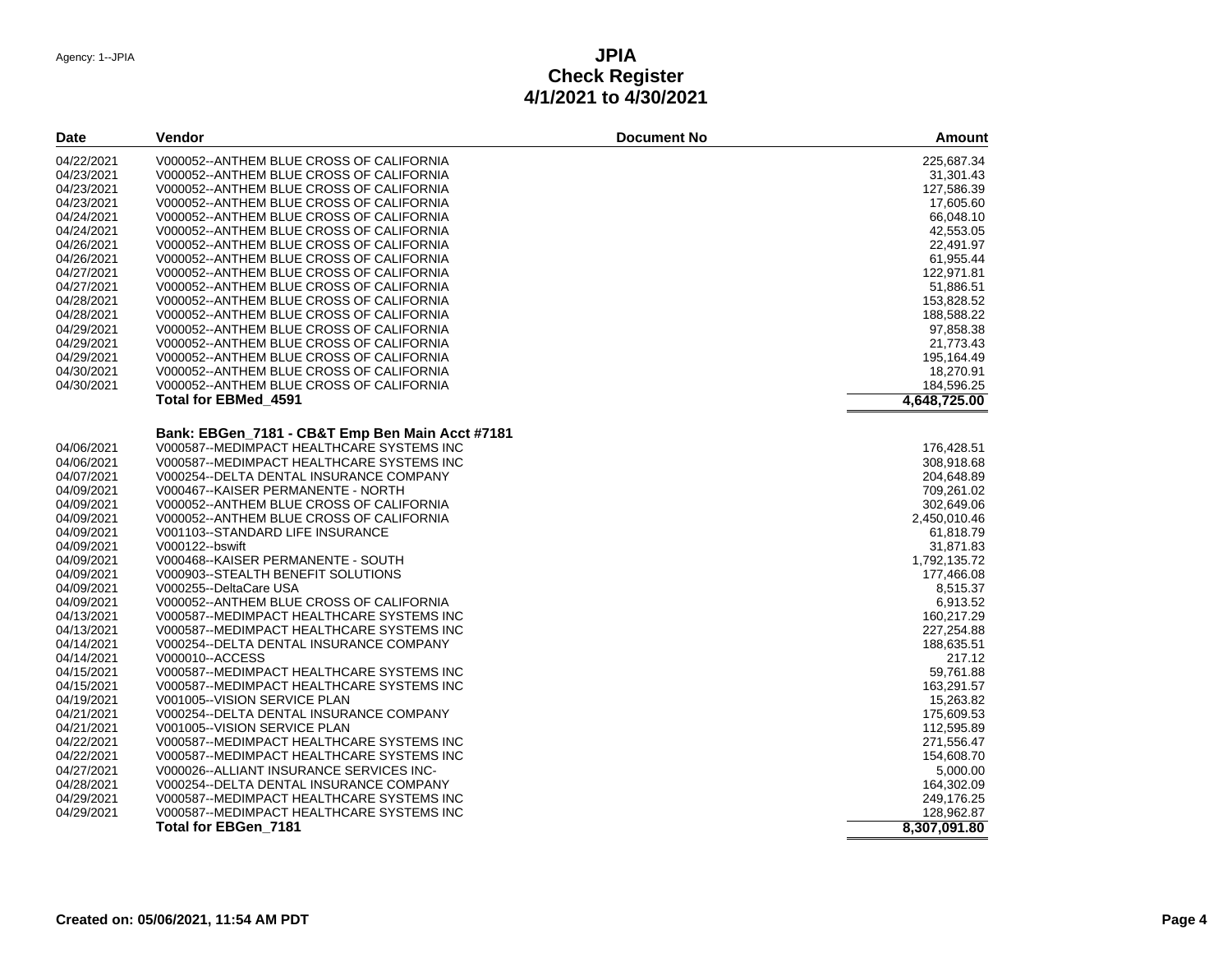# **JPIA Check Register 5/1/2021 to 5/15/2021**

| Date       | Vendor                                        | <b>Document No</b>       | <b>Amount</b> |
|------------|-----------------------------------------------|--------------------------|---------------|
|            | Bank: CBTGen 1961 - California Bank and Trust |                          |               |
| 05/03/2021 | V000099--BLUEPAY                              |                          | 94.90         |
| 05/05/2021 | V001233--HAL HYLTON                           | 1011                     | 62.50         |
| 05/05/2021 | V001234--VIL ACUNA                            | 1017                     | 62.50         |
| 05/05/2021 | V001232--GREG PENNINGTON                      | 1010                     | 62.50         |
| 05/05/2021 | V001231--JOE MCDIVITT                         | 1012                     | 62.50         |
| 05/05/2021 | V000887--SOUTH COAST WATER DISTRICT           | 1014                     | 100.00        |
| 05/05/2021 | V001227--RUDY DUARTE                          | 1013                     | 125.00        |
| 05/05/2021 | V001235--TOM DICKINSON                        | 1015                     | 250.00        |
| 05/05/2021 | V001236--CHASON SNYDER                        | 1008                     | 150.00        |
| 05/05/2021 | V001230--CRAIG PATTERSON                      | 1009                     | 125.00        |
| 05/05/2021 | V001229--BEN LOCKHART                         | 1007                     | 125.00        |
| 05/05/2021 | V001228--TY COSTON                            | 1016                     | 125.00        |
| 05/06/2021 | V000693--PAYLOCITY CORPORATION                |                          | 143.782.52    |
| 05/06/2021 | V000848--SCHOLARSHARE COLLEGE SAVINGS PLAN    |                          | 295.00        |
| 05/06/2021 | V000693--PAYLOCITY CORPORATION                |                          | 38,816.65     |
| 05/06/2021 | V000534--LINCOLN FINANCIAL GROUP              |                          | 2,130.77      |
| 05/06/2021 | V000035--AMERICAN FUNDS GROUP                 |                          | 336.50        |
|            |                                               |                          |               |
| 05/06/2021 | V000194--CITY OF ROSEVILLE                    |                          | 2.753.73      |
| 05/06/2021 | V001226--DEAN BUTLER                          | 1020                     | 671.11        |
| 05/06/2021 | V000885--SOQUEL CREEK WATER DISTRICT          | 1028                     | 608.01        |
| 05/06/2021 | V001225--STEVE GODDE                          | 1029                     | 245.70        |
| 05/06/2021 | V000721--PROGRESSIVE BUSINESS PUBLICATIONS    | 1025                     | 330.00        |
| 05/06/2021 | V000986--UNITED STATES TREASURY               | 1032                     | 265.00        |
| 05/06/2021 | V000327--FIRST ALARM SECURITY AND PATROL INC  | 1021                     | 283.25        |
| 05/06/2021 | V000996--VALLEY FIRE AND SECURITY ALARMS, INC | 1033                     | 70.00         |
| 05/06/2021 | V000211--CREATIVE PLANT DESIGNS               | 1019                     | 170.00        |
| 05/06/2021 | V000750--REDLINE COURIER SERVICE INC          | 1026                     | 1,117.10      |
| 05/06/2021 | V000671--PAMELA E TOBIN                       | 1024                     | 2,058.00      |
| 05/06/2021 | V001038--WORKCOMPEDI, INC.                    | 1034                     | 300.00        |
| 05/06/2021 | V000124--BURKETTS OFFICE SUPPLIES. INC.       | 1018                     | 697.85        |
| 05/06/2021 | V001087--JILLIAN SCIANCALEPORE                | 1023                     | 5.60          |
| 05/06/2021 | V000985--UNITED PARCEL SERVICE                | 1031                     | 762.15        |
| 05/06/2021 | V000956-THOR A BENZING                        | 1030                     | 79.99         |
| 05/06/2021 | V000396--INTERNATIONAL MAILING EQUIPMENT INC  | 1022                     | 247.50        |
| 05/06/2021 | V000874--SITELOGIQ                            | 1027                     | 950.00        |
| 05/07/2021 | V000375--HEALTH EQUITY                        |                          | 2.744.38      |
| 05/07/2021 | V000375--HEALTH EQUITY                        |                          | 73.75         |
| 05/07/2021 | V000592--MELODY A. HENRIQUES-McDONALD         |                          | 1,029.00      |
| 05/07/2021 | V000176--CHIMENE CAMACHO                      |                          | 39.82         |
| 05/07/2021 | V000700--PETER KORFHAGE                       |                          | 100.00        |
| 05/07/2021 | V000435--JESUS COTA                           |                          | 91.57         |
| 05/07/2021 | V000846--SARAH CRAWFORD                       |                          | 50.00         |
| 05/07/2021 | V000231--DAVID A DRAKE                        |                          | 1.029.00      |
| 05/07/2021 | V000526--LEE S. PATTON                        |                          | 67.20         |
| 05/07/2021 | V000204--CONSOLIDATED COMMUNICATIONS          |                          | 1,636.41      |
| 05/07/2021 | V001053--ZIX CORPORATION                      | Voided - 122232100000004 | 0.00          |
| 05/07/2021 | V001053--ZIX CORPORATION                      | Voided - 122232100000003 | 0.00          |
| 05/07/2021 | V001053--ZIX CORPORATION                      | Voided - 122232100000002 | 0.00          |
| 05/07/2021 | V001053--ZIX CORPORATION                      | Voided - 122232100000001 | 0.00          |
| 05/10/2021 | V000723--PUBLIC EMPLOYEES RETIREMENT SYSTEM   |                          | 9.688.22      |
| 05/10/2021 | V000723--PUBLIC EMPLOYEES RETIREMENT SYSTEM   |                          | 34,233.38     |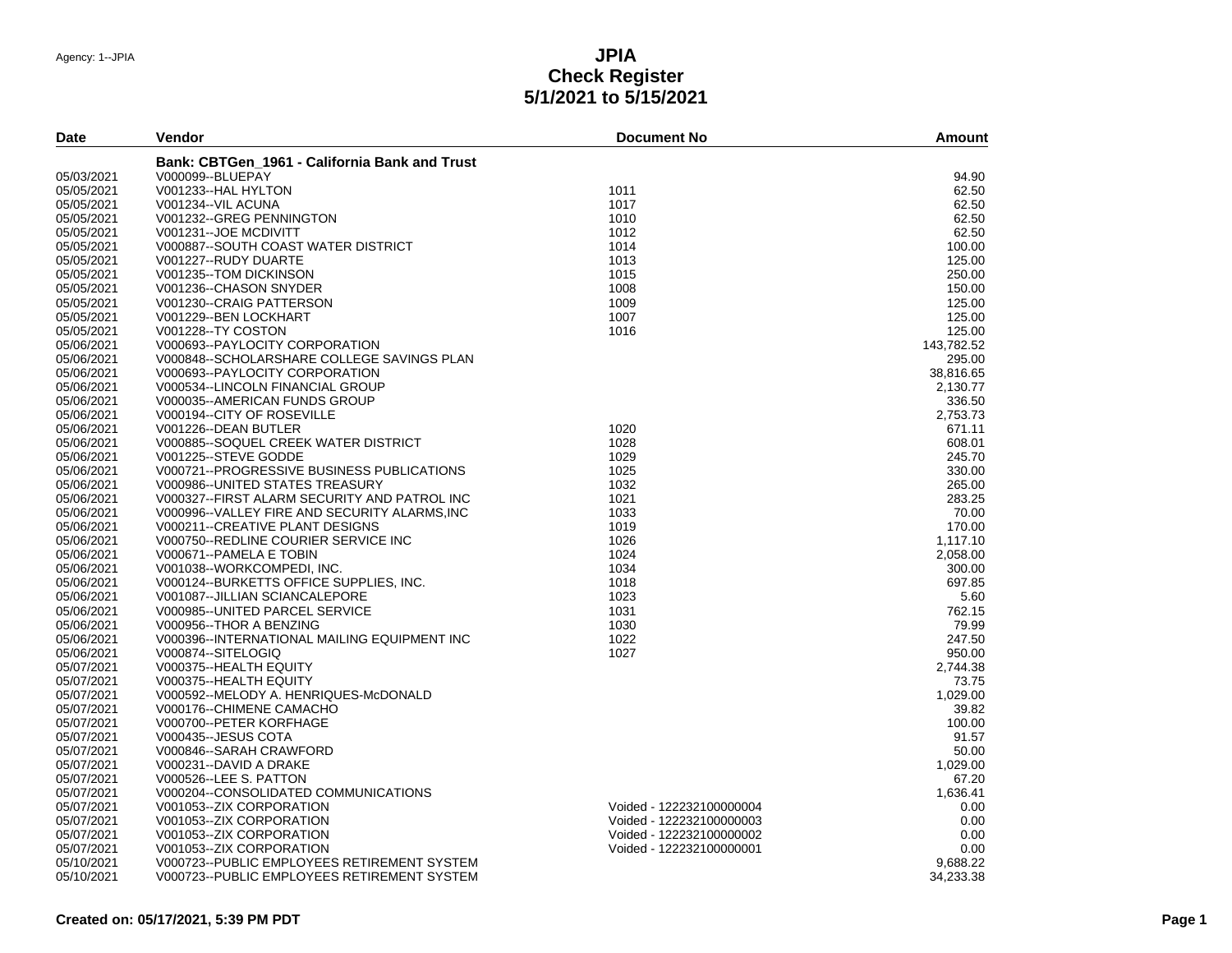#### **JPIA Check Register 5/1/2021 to 5/15/2021**

| <b>Date</b>              | Vendor                                                                               | <b>Document No</b>       | <b>Amount</b>           |
|--------------------------|--------------------------------------------------------------------------------------|--------------------------|-------------------------|
| 05/10/2021               | V000703--PG and E                                                                    |                          | 1,335.36                |
| 05/10/2021               | V001053--ZIX CORPORATION                                                             | Voided - 122232100000005 | 0.00                    |
| 05/10/2021               | V001053--ZIX CORPORATION                                                             | 122003390000006          | 40.00                   |
| 05/13/2021               | V001133--DONNY E LLOYD                                                               | Voided - 236             | (610.00)                |
| 05/13/2021               | V000983--U.S. POSTAL SERVICE                                                         | 1042                     | 100.00                  |
| 05/13/2021               | V000640--NFPA                                                                        | 1040                     | 175.00                  |
| 05/13/2021               | V000026--ALLIANT INSURANCE SERVICES INC-                                             | 1035                     | 8,329.66                |
| 05/13/2021               | V000577--MATHEW C BUNDE                                                              | 1039                     | 78.40                   |
| 05/13/2021               | V000956-THOR A BENZING                                                               | 1041                     | 12.27                   |
| 05/13/2021               | V001053--ZIX CORPORATION                                                             | 1045                     | 757.81                  |
| 05/13/2021               | V000999--VENTIV TECHNOLOGY, INC.                                                     | 1044                     | 15,656.51               |
| 05/13/2021               | V000131--CAGWIN AND DORWARD                                                          | 1036                     | 244.00                  |
| 05/13/2021               | V000355-GILBERT ASSOCIATES, INC.                                                     | 1037                     | 1,500.00                |
| 05/13/2021               | V000400--ISO SERVICES, INC.                                                          | 1038                     | 988.20                  |
| 05/13/2021               | V001237--VAN DERMYDEN MADDUX LAW CORPORATION                                         | 1043                     | 3,085.50                |
|                          |                                                                                      |                          |                         |
| 05/13/2021               | V000010--ACCESS                                                                      | Voided - 122003390000007 | 0.00                    |
| 05/13/2021               | V000226--DANIEL STEELE                                                               | 122003390000008          | 50.00                   |
| 05/14/2021               | V000526--LEE S. PATTON                                                               |                          | 200.00                  |
| 05/14/2021               | V000614--MILENA NESHKOVA                                                             |                          | 134.61                  |
| 05/14/2021               | V000163--CECILIA M. WUCHTER                                                          |                          | 50.00                   |
| 05/14/2021               | V000428--JENNIFER LYNN NOGOSEK                                                       |                          | 50.00                   |
| 05/14/2021               | V000435--JESUS COTA                                                                  |                          | 60.23                   |
| 05/14/2021               | V000681--PATRICIA SLAVEN-IRVIN                                                       |                          | 105.95                  |
| 05/14/2021               | V000701--PETER KUCHINSKY II                                                          |                          | 100.00                  |
|                          | Total for CBTGen_1961                                                                |                          | 281,547.56              |
|                          | Bank: EBMed_4591 - CB&T Emp Ben ZBA Acct #4591                                       |                          |                         |
| 05/01/2021               | V000052--ANTHEM BLUE CROSS OF CALIFORNIA                                             |                          | 45,394.68               |
| 05/01/2021               | V000052--ANTHEM BLUE CROSS OF CALIFORNIA                                             |                          | 4,794.99                |
| 05/03/2021               | V000052--ANTHEM BLUE CROSS OF CALIFORNIA                                             |                          | 28,123.79               |
|                          |                                                                                      |                          |                         |
| 05/03/2021<br>05/04/2021 | V000052--ANTHEM BLUE CROSS OF CALIFORNIA<br>V000052--ANTHEM BLUE CROSS OF CALIFORNIA |                          | 130,158.50<br>35,494.14 |
|                          |                                                                                      |                          |                         |
| 05/04/2021               | V000052--ANTHEM BLUE CROSS OF CALIFORNIA                                             |                          | 92,316.64<br>18,257.60  |
| 05/05/2021               | V000052--ANTHEM BLUE CROSS OF CALIFORNIA                                             |                          |                         |
| 05/05/2021               | V000052--ANTHEM BLUE CROSS OF CALIFORNIA                                             |                          | 111,944.40              |
| 05/06/2021               | V000052--ANTHEM BLUE CROSS OF CALIFORNIA                                             |                          | 29,587.91               |
| 05/06/2021               | V000052--ANTHEM BLUE CROSS OF CALIFORNIA                                             |                          | 29,079.43               |
| 05/06/2021               | V000052--ANTHEM BLUE CROSS OF CALIFORNIA                                             |                          | 141,147.95              |
| 05/07/2021               | V000052--ANTHEM BLUE CROSS OF CALIFORNIA                                             |                          | 35,931.90               |
| 05/07/2021               | V000052--ANTHEM BLUE CROSS OF CALIFORNIA                                             |                          | 123,237.63              |
| 05/08/2021               | V000052--ANTHEM BLUE CROSS OF CALIFORNIA                                             |                          | 61,199.87               |
| 05/08/2021               | V000052--ANTHEM BLUE CROSS OF CALIFORNIA                                             |                          | 16,235.60               |
| 05/10/2021               | V000052--ANTHEM BLUE CROSS OF CALIFORNIA                                             |                          | 114,189.25              |
| 05/10/2021               | V000052--ANTHEM BLUE CROSS OF CALIFORNIA                                             |                          | 195,033.76              |
| 05/11/2021               | V000052--ANTHEM BLUE CROSS OF CALIFORNIA                                             |                          | 96,108.08               |
| 05/11/2021               | V000052--ANTHEM BLUE CROSS OF CALIFORNIA                                             |                          | 72,990.79               |
| 05/12/2021               | V000052--ANTHEM BLUE CROSS OF CALIFORNIA                                             |                          | 22,064.71               |
| 05/12/2021               | V000052--ANTHEM BLUE CROSS OF CALIFORNIA                                             |                          | 198,031.76              |
| 05/13/2021               | V000052--ANTHEM BLUE CROSS OF CALIFORNIA                                             |                          | 22,406.37               |
| 05/13/2021               | V000052--ANTHEM BLUE CROSS OF CALIFORNIA                                             |                          | 87,792.89               |
| 05/13/2021               | V000052--ANTHEM BLUE CROSS OF CALIFORNIA                                             |                          | 135,289.62              |